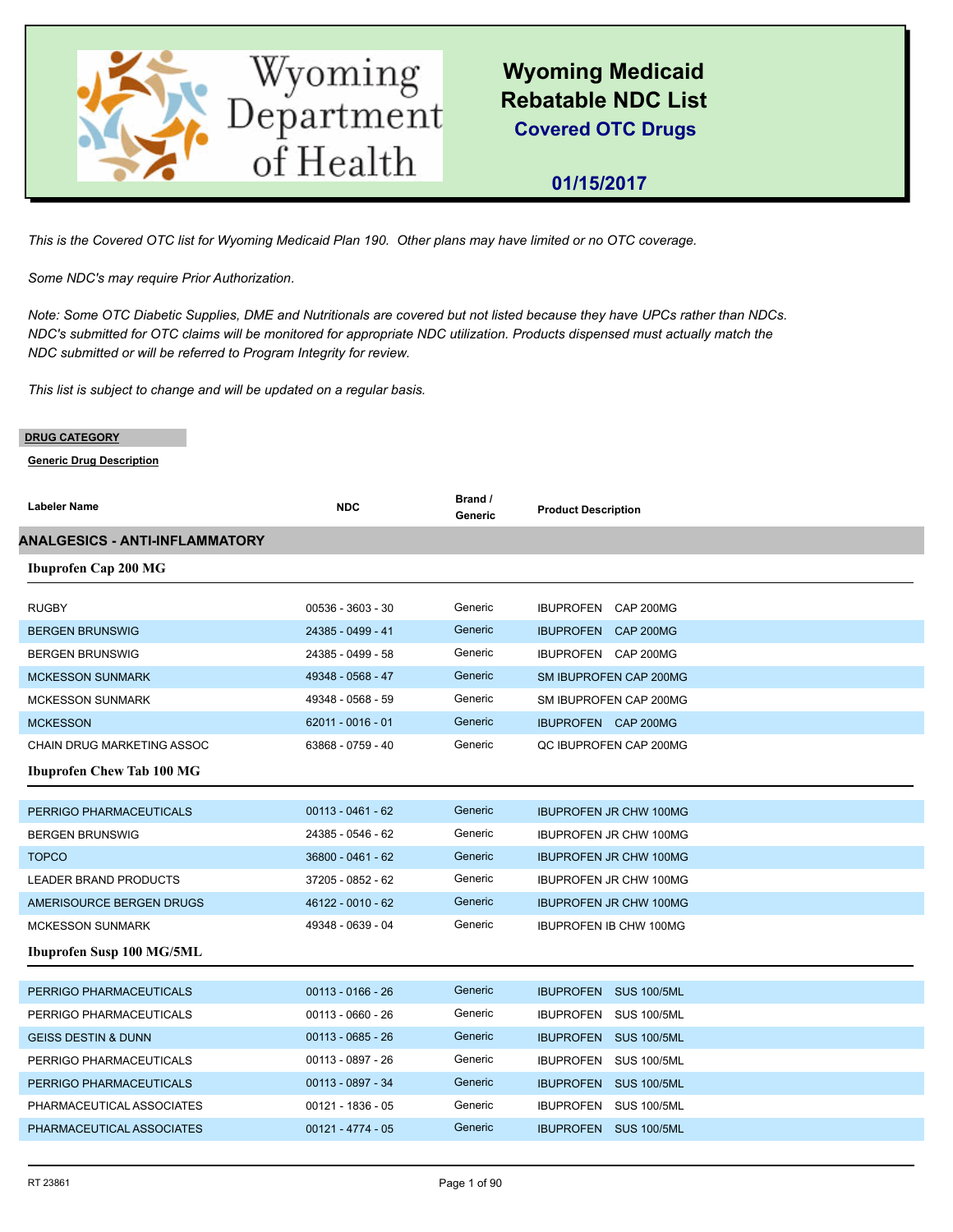| <b>Labeler Name</b>              | <b>NDC</b>          | Brand /<br>Generic | <b>Product Description</b>             |
|----------------------------------|---------------------|--------------------|----------------------------------------|
| <b>Ibuprofen Susp 100 MG/5ML</b> |                     |                    |                                        |
| <b>ACTAVIS MID ATLANTIC</b>      | 00472 - 1255 - 94   | Generic            | IBUPROFEN SUS 100/5ML                  |
| <b>ACTAVIS MID ATLANTIC</b>      | 00472 - 1261 - 94   | Generic            | <b>SUS 100/5ML</b><br><b>IBUPROFEN</b> |
| <b>ACTAVIS MID ATLANTIC</b>      | 00472 - 1263 - 94   | Generic            | IBUPROFEN SUS 100/5ML                  |
| <b>ACTAVIS MID ATLANTIC</b>      | 00472 - 1764 - 94   | Generic            | IBUPROFEN SUS 100/5ML                  |
| <b>RUGBY</b>                     | 00536 - 1081 - 59   | Generic            | IBUPROFEN SUS 100/5ML                  |
| <b>RUGBY</b>                     | 00536 - 1081 - 97   | Generic            | IBUPROFEN SUS 100/5ML                  |
| <b>RUGBY</b>                     | 00536 - 1082 - 97   | Generic            | IBUPROFEN SUS 100/5ML                  |
| <b>MAJOR PHARMACEUTICALS</b>     | $00904 - 5309 - 09$ | Generic            | IBUPROFEN SUS 100/5ML                  |
| <b>MAJOR PHARMACEUTICALS</b>     | 00904 - 5309 - 20   | Generic            | IBUPROFEN SUS 100/5ML                  |
| <b>MAJOR PHARMACEUTICALS</b>     | 00904 - 5577 - 20   | Generic            | IBUPROFEN SUS 100/5ML                  |
| <b>SELECT BRAND</b>              | 15127 - 0900 - 04   | Generic            | IBUPROFEN SUS 100/5ML                  |
| <b>SELECT BRAND</b>              | 15127 - 0978 - 04   | Generic            | IBUPROFEN SUS 100/5ML                  |
| <b>BERGEN BRUNSWIG</b>           | 24385 - 0009 - 26   | Generic            | IBUPROFEN SUS 100/5ML                  |
| <b>BERGEN BRUNSWIG</b>           | 24385 - 0009 - 34   | Generic            | IBUPROFEN SUS 100/5ML                  |
| <b>BERGEN BRUNSWIG</b>           | 24385 - 0361 - 26   | Generic            | IBUPROFEN SUS 100/5ML                  |
| <b>BERGEN BRUNSWIG</b>           | 24385 - 0361 - 34   | Generic            | IBUPROFEN SUS 100/5ML                  |
| <b>BERGEN BRUNSWIG</b>           | 24385 - 0372 - 26   | Generic            | IBUPROFEN SUS 100/5ML                  |
| <b>BERGEN BRUNSWIG</b>           | 24385 - 0905 - 26   | Generic            | IBUPROFEN SUS 100/5ML                  |
| <b>BERGEN BRUNSWIG</b>           | 24385 - 0905 - 34   | Generic            | IBUPROFEN SUS 100/5ML                  |
| <b>TOPCO</b>                     | 36800 - 0166 - 26   | Generic            | <b>IBUPROFEN SUS 100/5ML</b>           |
| <b>TOPCO</b>                     | 36800 - 0660 - 26   | Generic            | IBUPROFEN<br><b>SUS 100/5ML</b>        |
| <b>TOPCO</b>                     | 36800 - 0685 - 26   | Generic            | IBUPROFEN SUS 100/5ML                  |
| <b>TOPCO</b>                     | 36800 - 0897 - 26   | Generic            | IBUPROFEN SUS 100/5ML                  |
| <b>LEADER BRAND PRODUCTS</b>     | 37205 - 0282 - 26   | Generic            | IBUPROFEN SUS 100/5ML                  |
| LEADER BRAND PRODUCTS            | 37205 - 0283 - 26   | Generic            | IBUPROFEN SUS 100/5ML                  |
| <b>LEADER BRAND PRODUCTS</b>     | 37205 - 0643 - 26   | Generic            | IBUPROFEN SUS 100/5ML                  |
| LEADER BRAND PRODUCTS            | 37205 - 0660 - 26   | Generic            | IBUPROFEN SUS 100/5ML                  |
| <b>LEADER BRAND PRODUCTS</b>     | 37205 - 0848 - 26   | Generic            | IBUPROFEN SUS 100/5ML                  |
| PERRIGO PHARMACEUTICALS          | 45802 - 0133 - 26   | Generic            | IBUPROFEN SUS 100/5ML                  |
| PERRIGO PHARMACEUTICALS          | 45802 - 0140 - 26   | Generic            | IBUPROFEN SUS 100/5ML                  |
| PERRIGO PHARMACEUTICALS          | 45802 - 0897 - 26   | Generic            | IBUPROFEN SUS 100/5ML                  |
| PERRIGO PHARMACEUTICALS          | 45802 - 0897 - 34   | Generic            | IBUPROFEN SUS 100/5ML                  |
| AMERISOURCE BERGEN DRUGS         | 46122 - 0110 - 26   | Generic            | IBUPROFEN SUS 100/5ML                  |
| <b>MCKESSON SUNMARK</b>          | 49348 - 0229 - 34   | Generic            | IBUPROFEN SUS 100/5ML                  |
| <b>MCKESSON SUNMARK</b>          | 49348 - 0229 - 37   | Generic            | IBUPROFEN SUS 100/5ML                  |
| <b>MCKESSON SUNMARK</b>          | 49348 - 0499 - 34   | Generic            | IBUPROFEN SUS 100/5ML                  |
| <b>MCKESSON SUNMARK</b>          | 49348 - 0500 - 34   | Generic            | IBUPROFEN SUS 100/5ML                  |
| <b>MCKESSON SUNMARK</b>          | 49348 - 0876 - 34   | Generic            | IBUPROFEN SUS 100/5ML                  |
| <b>MCKESSON</b>                  | 62011 - 0010 - 01   | Generic            | IBUPROFEN SUS 100/5ML                  |
| <b>MCKESSON</b>                  | $62011 - 0011 - 01$ | Generic            | IBUPROFEN SUS 100/5ML                  |
| <b>MCKESSON</b>                  | 62011 - 0030 - 01   | Generic            | IBUPROFEN SUS 100/5ML                  |
| <b>MCKESSON</b>                  | 62011 - 0030 - 02   | Generic            | IBUPROFEN SUS 100/5ML                  |
| <b>MCKESSON</b>                  | 62011 - 0214 - 01   | Generic            | IBUPROFEN SUS 100/5ML                  |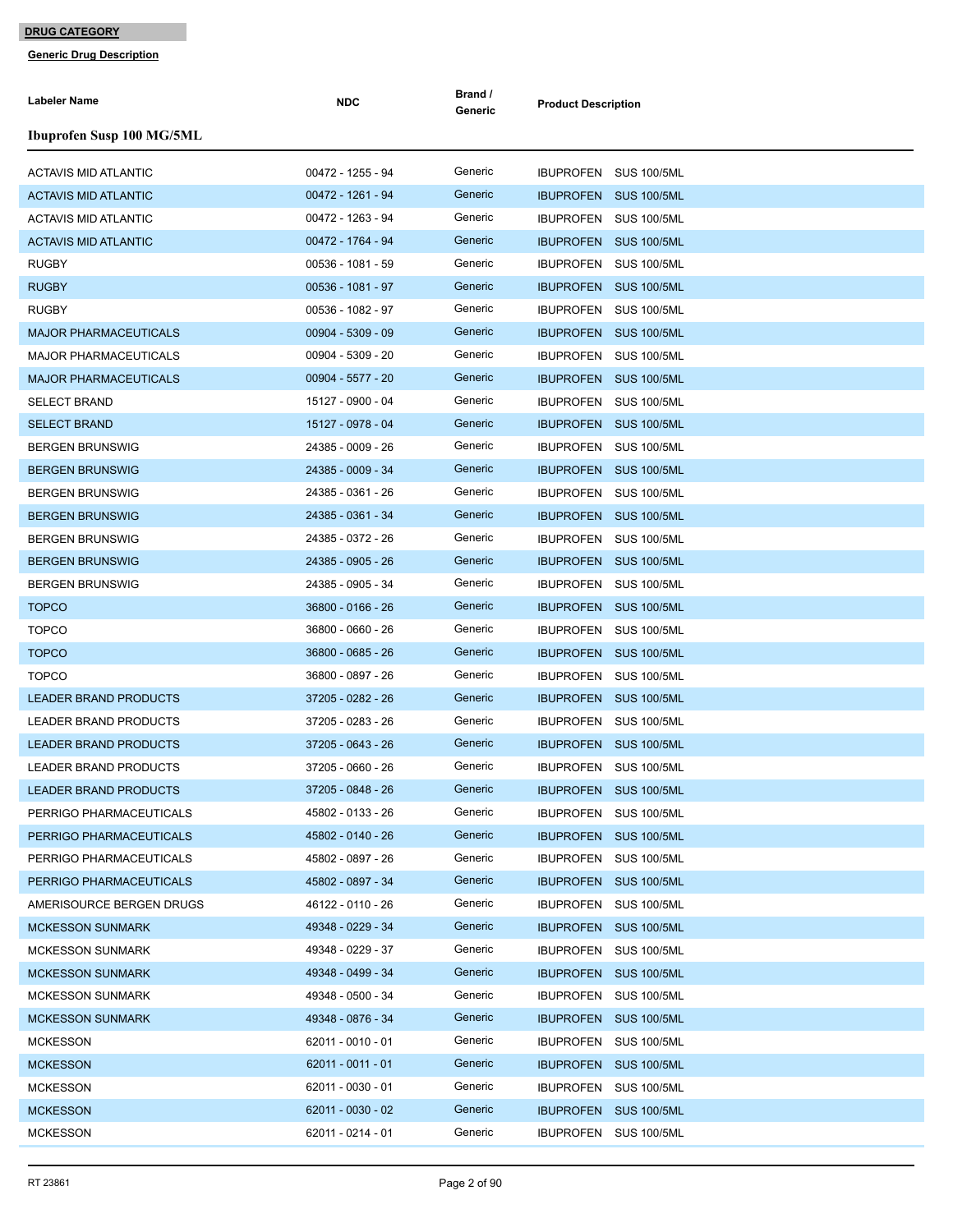| <b>Labeler Name</b>               | <b>NDC</b>          | Brand /<br>Generic | <b>Product Description</b>      |
|-----------------------------------|---------------------|--------------------|---------------------------------|
| Ibuprofen Susp 100 MG/5ML         |                     |                    |                                 |
| <b>CHAIN DRUG MARKETING ASSOC</b> | 63868 - 0756 - 18   | Generic            | IBUPROFEN SUS 100/5ML           |
| <b>CHAIN DRUG MARKETING ASSOC</b> | 63868 - 0758 - 18   | Generic            | IBUPROFEN SUS 100/5ML           |
| PRECISION DOSE, INC.              | 68094 - 0494 - 58   | Generic            | IBUPROFEN SUS 100/5ML           |
| PRECISION DOSE, INC               | 68094 - 0494 - 59   | Generic            | IBUPROFEN SUS 100/5ML           |
| PRECISION DOSE, INC.              | 68094 - 0494 - 61   | Generic            | IBUPROFEN SUS 100/5ML           |
| PRECISION DOSE, INC.              | 68094 - 0494 - 62   | Generic            | IBUPROFEN SUS 100/5ML           |
| PRECISION DOSE, INC.              | 68094 - 0503 - 59   | Generic            | IBUPROFEN SUS 100/5ML           |
| PRECISION DOSE, INC               | 68094 - 0503 - 61   | Generic            | IBUPROFEN SUS 100/5ML           |
| PRECISION DOSE, INC.              | 68094 - 0503 - 62   | Generic            | IBUPROFEN SUS 100/5ML           |
| PRECISION DOSE, INC               | 68094 - 0600 - 59   | Generic            | IBUPROFEN SUS 100/5ML           |
| PRECISION DOSE, INC.              | 68094 - 0600 - 62   | Generic            | IBUPROFEN SUS 100/5ML           |
| <b>Ibuprofen Susp 40 MG/ML</b>    |                     |                    |                                 |
| PERRIGO PHARMACEUTICALS           | $00113 - 0057 - 05$ | Generic            | IBUPROFEN DRO 50/1.25           |
| <b>MAJOR PHARMACEUTICALS</b>      | $00904 - 5463 - 35$ | Generic            | CHLD IBUPRFN DRO 40MG/ML        |
| <b>SELECT BRAND</b>               | 15127 - 0891 - 01   | Generic            | IBUPROFEN DRO 50/1.25           |
| <b>BERGEN BRUNSWIG</b>            | 24385 - 0550 - 10   | Generic            | IBUPROFEN DRO 50/1.25           |
| <b>TOPCO</b>                      | 36800 - 0057 - 05   | Generic            | IBUPROFEN DRO 50/1.25           |
| <b>TOPCO</b>                      | 36800 - 0255 - 10   | Generic            | <b>IBUPROFEN</b><br>DRO 50/1.25 |
| LEADER BRAND PRODUCTS             | 37205 - 0436 - 10   | Generic            | <b>IBU-DROPS</b><br>DRO 50/1.25 |
| <b>LEADER BRAND PRODUCTS</b>      | 37205 - 0646 - 05   | Generic            | <b>IBU-DROPS</b><br>DRO 40MG/ML |
| PERRIGO PHARMACEUTICALS           | 45802 - 0057 - 05   | Generic            | IBUPROFEN DRO 50/1.25           |
| <b>ACTAVIS</b>                    | 45963 - 0125 - 23   | Generic            | <b>IBUPROFEN</b><br>DRO 50/1.25 |
| <b>ACTAVIS</b>                    | 45963 - 0125 - 24   | Generic            | <b>IBUPROFEN</b><br>DRO 50/1.25 |
| <b>MCKESSON SUNMARK</b>           | 49348 - 0374 - 69   | Generic            | <b>IBUPROFEN</b><br>DRO 50/1.25 |
| <b>MCKESSON SUNMARK</b>           | 49348 - 0642 - 27   | Generic            | <b>IBUPROFEN</b><br>DRO 50/1.25 |
| <b>MCKESSON</b>                   | 62011 - 0004 - 01   | Generic            | <b>IBUPROFEN</b><br>DRO 50/1.25 |
| <b>MCKESSON</b>                   | 62011 - 0012 - 01   | Generic            | IBUPROFEN DRO 50/1.25           |
| <b>CHAIN DRUG MARKETING ASSOC</b> | 63868 - 0076 - 30   | Generic            | IBUPROFEN DRO 50/1.25           |
| <b>Ibuprofen Tab 200 MG</b>       |                     |                    |                                 |
| PERRIGO PHARMACEUTICALS           | 00113 - 0074 - 71   | Generic            | IBUPROFEN TAB 200MG             |
| PERRIGO PHARMACEUTICALS           | 00113 - 0074 - 78   | Generic            | <b>IBUPROFEN TAB 200MG</b>      |
| PERRIGO PHARMACEUTICALS           | 00113 - 0517 - 71   | Generic            | IBUPROFEN TAB 200MG             |
| PERRIGO PHARMACEUTICALS           | $00113 - 0604 - 62$ | Generic            | IBUPROFEN TAB 200MG             |
| PERRIGO PHARMACEUTICALS           | 00113 - 0604 - 71   | Generic            | IBUPROFEN TAB 200MG             |
| PERRIGO PHARMACEUTICALS           | $00113 - 0604 - 78$ | Generic            | <b>IBUPROFEN TAB 200MG</b>      |
| PERRIGO PHARMACEUTICALS           | 00113 - 0604 - 90   | Generic            | IBUPROFEN TAB 200MG             |
| PERRIGO PHARMACEUTICALS           | $00113 - 0647 - 62$ | Generic            | <b>IBUPROFEN TAB 200MG</b>      |
| PERRIGO PHARMACEUTICALS           | 00113 - 0647 - 71   | Generic            | IBUPROFEN TAB 200MG             |
| PERRIGO PHARMACEUTICALS           | $00113 - 0647 - 78$ | Generic            | IBUPROFEN TAB 200MG             |
| <b>RUGBY</b>                      | 00536 - 1088 - 01   | Generic            | IBUPROFEN TAB 200MG             |
| <b>RUGBY</b>                      | 00536 - 1088 - 02   | Generic            | <b>IBUPROFEN TAB 200MG</b>      |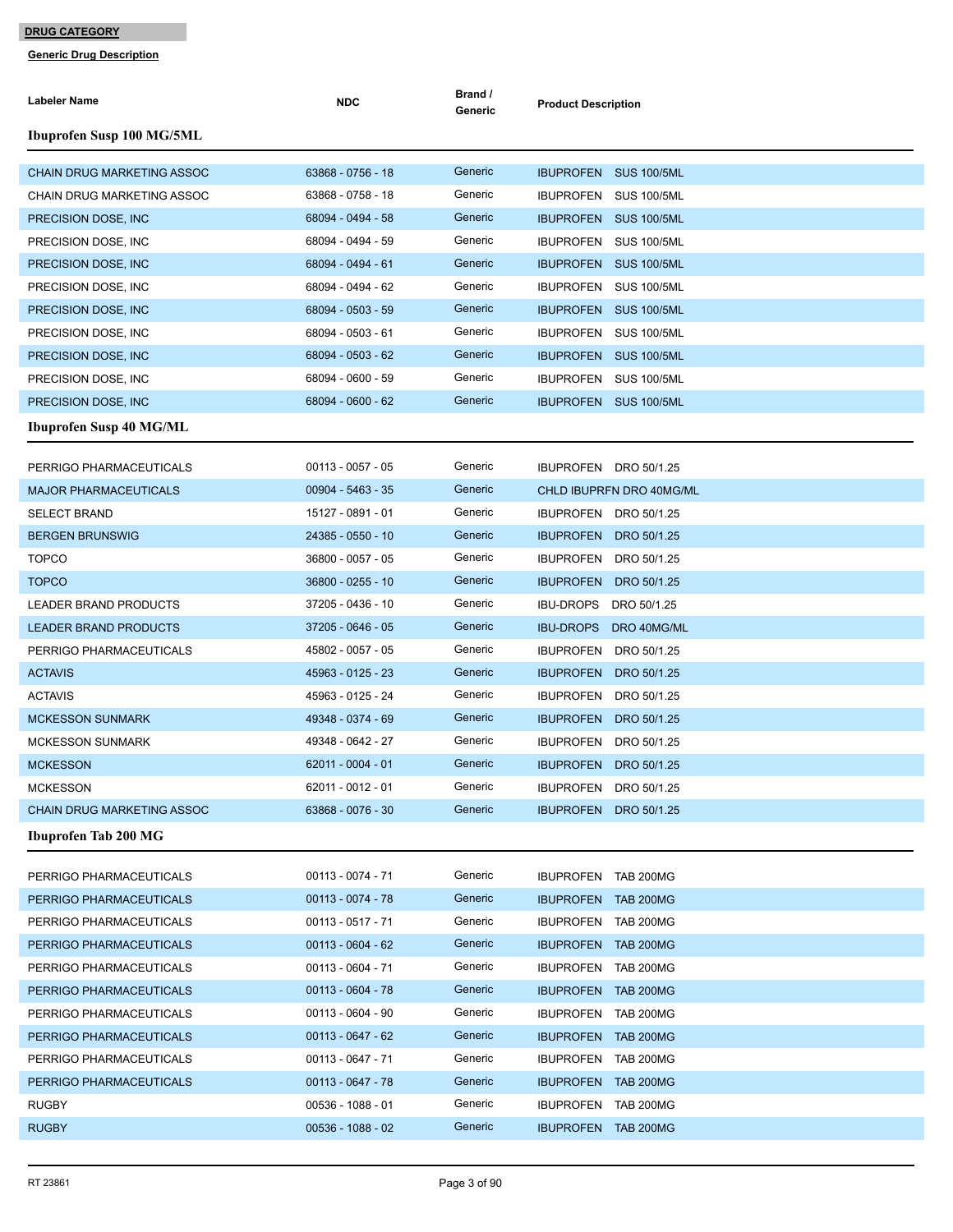| Labeler Name                 | <b>NDC</b>          | Brand /<br>Generic | <b>Product Description</b>         |
|------------------------------|---------------------|--------------------|------------------------------------|
| <b>Ibuprofen Tab 200 MG</b>  |                     |                    |                                    |
| <b>RUGBY</b>                 | 00536 - 1088 - 05   | Generic            | IBUPROFEN TAB 200MG                |
| <b>RUGBY</b>                 | 00536 - 1088 - 06   | Generic            | IBUPROFEN TAB 200MG                |
| <b>RUGBY</b>                 | 00536 - 1089 - 01   | Generic            | IBUPROFEN TAB 200MG                |
| <b>RUGBY</b>                 | $00536 - 3587 - 01$ | Generic            | IBUPROFEN TAB 200MG                |
| <b>RUGBY</b>                 | 00536 - 3587 - 06   | Generic            | IBUPROFEN TAB 200MG                |
| <b>MAJOR PHARMACEUTICALS</b> | 00904 - 7912 - 51   | Generic            | IBUPROFEN TAB 200MG                |
| <b>MAJOR PHARMACEUTICALS</b> | 00904 - 7912 - 59   | Generic            | IBUPROFEN TAB 200MG                |
| <b>MAJOR PHARMACEUTICALS</b> | 00904 - 7914 - 51   | Generic            | <b>IBU-200</b><br><b>TAB 200MG</b> |
| <b>MAJOR PHARMACEUTICALS</b> | 00904 - 7914 - 59   | Generic            | <b>IBU-200</b><br><b>TAB 200MG</b> |
| <b>MAJOR PHARMACEUTICALS</b> | 00904 - 7914 - 61   | Generic            | <b>IBU-200</b><br><b>TAB 200MG</b> |
| <b>MAJOR PHARMACEUTICALS</b> | 00904 - 7915 - 24   | Generic            | IBUPROFEN TAB 200MG                |
| <b>MAJOR PHARMACEUTICALS</b> | 00904 - 7915 - 40   | Generic            | IBUPROFEN TAB 200MG                |
| <b>MAJOR PHARMACEUTICALS</b> | 00904 - 7915 - 51   | Generic            | IBUPROFEN TAB 200MG                |
| <b>MAJOR PHARMACEUTICALS</b> | 00904 - 7915 - 59   | Generic            | IBUPROFEN TAB 200MG                |
|                              |                     | Generic            |                                    |
| <b>MAJOR PHARMACEUTICALS</b> | 00904 - 7915 - 70   | Generic            | IBUPROFEN TAB 200MG                |
| <b>MAJOR PHARMACEUTICALS</b> | 00904 - 7915 - 80   |                    | IBUPROFEN TAB 200MG                |
| <b>SELECT BRAND</b>          | 15127 - 0312 - 01   | Generic            | SB IBUPROFEN TAB 200MG             |
| <b>SELECT BRAND</b>          | 15127 - 0312 - 24   | Generic            | SB IBUPROFEN TAB 200MG             |
| <b>SELECT BRAND</b>          | 15127 - 0312 - 25   | Generic            | SB IBUPROFEN TAB 200MG             |
| <b>SELECT BRAND</b>          | 15127 - 0312 - 50   | Generic            | SB IBUPROFEN TAB 200MG             |
| <b>SELECT BRAND</b>          | 15127 - 0335 - 01   | Generic            | SB IBUPROFEN TAB 200MG             |
| <b>SELECT BRAND</b>          | 15127 - 0335 - 24   | Generic            | SB IBUPROFEN TAB 200MG             |
| <b>SELECT BRAND</b>          | 15127 - 0335 - 50   | Generic            | SB IBUPROFEN TAB 200MG             |
| <b>SELECT BRAND</b>          | 15127 - 0905 - 50   | Generic            | <b>SB IBUPROFEN TAB 200MG</b>      |
| <b>SELECT BRAND</b>          | 15127 - 0907 - 24   | Generic            | SB IBUPROFEN TAB 200MG             |
| <b>SELECT BRAND</b>          | 15127 - 0907 - 50   | Generic            | SB IBUPROFEN TAB 200MG             |
| PHARBEST PHARMACEUTICALS     | 16103 - 0393 - 06   | Generic            | IBUPROFEN TAB 200MG                |
| PHARBEST PHARMACEUTICALS     | 16103 - 0393 - 08   | Generic            | IBUPROFEN TAB 200MG                |
| <b>BERGEN BRUNSWIG</b>       | 24385 - 0058 - 78   | Generic            | IBUPROFEN TAB 200MG                |
| <b>BERGEN BRUNSWIG</b>       | 24385 - 0058 - 82   | Generic            | IBUPROFEN TAB 200MG                |
| <b>BERGEN BRUNSWIG</b>       | 24385 - 0059 - 78   | Generic            | IBUPROFEN TAB 200MG                |
| <b>BERGEN BRUNSWIG</b>       | 24385 - 0604 - 71   | Generic            | IBUPROFEN TAB 200MG                |
| <b>BERGEN BRUNSWIG</b>       | 24385 - 0604 - 78   | Generic            | IBUPROFEN TAB 200MG                |
| <b>BERGEN BRUNSWIG</b>       | 24385 - 0604 - 85   | Generic            | IBUPROFEN TAB 200MG                |
| <b>BERGEN BRUNSWIG</b>       | 24385 - 0604 - 90   | Generic            | IBUPROFEN TAB 200MG                |
| <b>BERGEN BRUNSWIG</b>       | 24385 - 0647 - 71   | Generic            | IBUPROFEN TAB 200MG                |
| <b>BERGEN BRUNSWIG</b>       | 24385 - 0647 - 78   | Generic            | IBUPROFEN TAB 200MG                |
| <b>TOPCO</b>                 | 36800 - 0074 - 71   | Generic            | IBUPROFEN TAB 200MG                |
| <b>TOPCO</b>                 | 36800 - 0074 - 78   | Generic            | IBUPROFEN TAB 200MG                |
| <b>TOPCO</b>                 | 36800 - 0183 - 83   | Generic            | IBUPROFEN TAB 200MG                |
| <b>TOPCO</b>                 | 36800 - 0517 - 71   | Generic            | IBUPROFEN TAB 200MG                |
| <b>TOPCO</b>                 | 36800 - 0517 - 78   | Generic            | IBUPROFEN TAB 200MG                |
| <b>TOPCO</b>                 | 36800 - 0604 - 62   | Generic            | IBUPROFEN TAB 200MG                |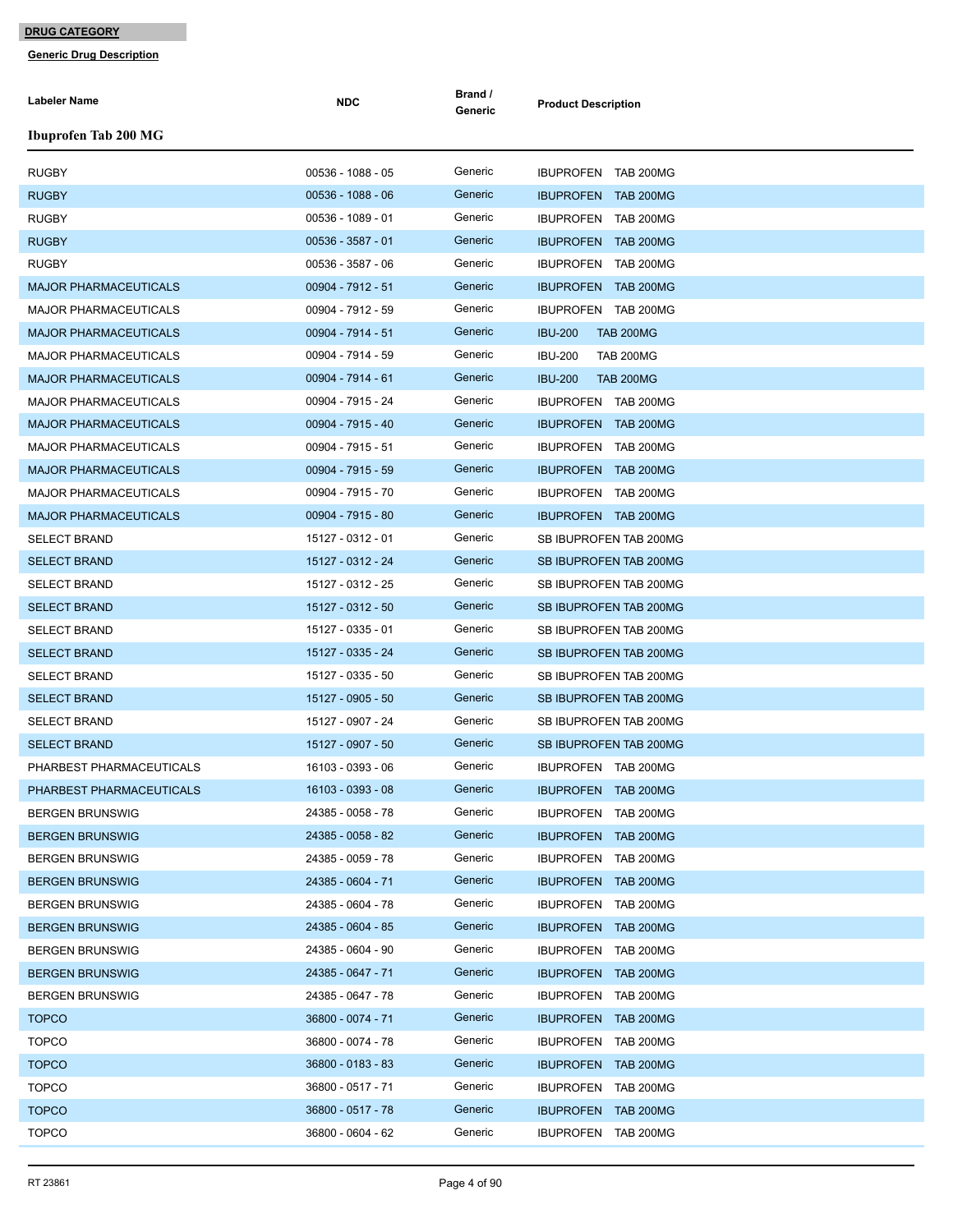| Labeler Name                  | <b>NDC</b>        | Brand /<br>Generic | <b>Product Description</b>        |
|-------------------------------|-------------------|--------------------|-----------------------------------|
| <b>Ibuprofen Tab 200 MG</b>   |                   |                    |                                   |
| <b>TOPCO</b>                  | 36800 - 0604 - 71 | Generic            | IBUPROFEN TAB 200MG               |
| <b>TOPCO</b>                  | 36800 - 0604 - 78 | Generic            | IBUPROFEN TAB 200MG               |
| <b>TOPCO</b>                  | 36800 - 0604 - 85 | Generic            | <b>IBUPROFEN TAB 200MG</b>        |
| <b>TOPCO</b>                  | 36800 - 0604 - 90 | Generic            | IBUPROFEN TAB 200MG               |
| <b>TOPCO</b>                  | 36800 - 0604 - 93 | Generic            | <b>IBUPROFEN TAB 200MG</b>        |
| <b>TOPCO</b>                  | 36800 - 0647 - 62 | Generic            | IBUPROFEN TAB 200MG               |
| <b>TOPCO</b>                  | 36800 - 0647 - 71 | Generic            | <b>IBUPROFEN TAB 200MG</b>        |
| <b>TOPCO</b>                  | 36800 - 0647 - 78 | Generic            | IBUPROFEN TAB 200MG               |
| <b>TOPCO</b>                  | 36800 - 0647 - 90 | Generic            | IBUPROFEN TAB 200MG               |
| <b>LEADER BRAND PRODUCTS</b>  | 37205 - 0341 - 71 | Generic            | IBUPROFEN TAB 200MG               |
| <b>LEADER BRAND PRODUCTS</b>  | 37205 - 0341 - 78 | Generic            | <b>IBUPROFEN TAB 200MG</b>        |
| <b>LEADER BRAND PRODUCTS</b>  | 37205 - 0345 - 71 | Generic            | IBUPROFEN TAB 200MG               |
| <b>LEADER BRAND PRODUCTS</b>  | 37205 - 0345 - 78 | Generic            | <b>IBUPROFEN TAB 200MG</b>        |
| LEADER BRAND PRODUCTS         | 37205 - 0350 - 78 | Generic            | IBUPROFEN TAB 200MG               |
| <b>LEADER BRAND PRODUCTS</b>  | 37205 - 0605 - 71 | Generic            | <b>IBUPROFEN TAB 200MG</b>        |
| <b>MCKESSON SUNMARK</b>       | 49348 - 0196 - 09 | Generic            | IBUPROFEN TAB 200MG               |
| <b>MCKESSON SUNMARK</b>       | 49348 - 0196 - 10 | Generic            | <b>IBUPROFEN TAB 200MG</b>        |
| <b>MCKESSON SUNMARK</b>       | 49348 - 0196 - 35 | Generic            | IBUPROFEN TAB 200MG               |
| <b>MCKESSON SUNMARK</b>       | 49348 - 0706 - 04 | Generic            | IBUPROFEN TAB 200MG               |
| <b>MCKESSON SUNMARK</b>       | 49348 - 0706 - 09 | Generic            | IBUPROFEN TAB 200MG               |
| <b>MCKESSON SUNMARK</b>       | 49348 - 0706 - 10 | Generic            | <b>IBUPROFEN TAB 200MG</b>        |
| <b>MCKESSON SUNMARK</b>       | 49348 - 0706 - 14 | Generic            | IBUPROFEN TAB 200MG               |
| <b>MCKESSON SUNMARK</b>       | 49348 - 0727 - 09 | Generic            | SM IBUPROFEN TAB 200MG            |
| <b>MCKESSON SUNMARK</b>       | 49348 - 0727 - 10 | Generic            | SM IBUPROFEN TAB 200MG            |
| <b>TIME-CAP LABS</b>          | 49483 - 0601 - 01 | Generic            | IBUPROFEN TAB 200MG               |
| AMNEAL PHARMACEUTICALS        | 53746 - 0140 - 01 | Generic            | IBUPROFEN TAB 200MG               |
| <b>AMNEAL PHARMACEUTICALS</b> | 53746 - 0140 - 10 | Generic            | IBUPROFEN TAB 200MG               |
| <b>MCKESSON</b>               | 62011 - 0014 - 01 | Generic            | HM IBUPROFEN TAB 200MG            |
| <b>MCKESSON</b>               | 62011 - 0014 - 02 | Generic            | HM IBUPROFEN TAB 200MG            |
| <b>MCKESSON</b>               | 62011 - 0014 - 03 | Generic            | HM IBUPROFEN TAB 200MG            |
| <b>MCKESSON</b>               | 62011 - 0015 - 01 | Generic            | HM IBUPROFEN TAB 200MG            |
| <b>MCKESSON</b>               | 62011 - 0015 - 02 | Generic            | HM IBUPROFEN TAB 200MG            |
| <b>MCKESSON</b>               | 62011 - 0213 - 01 | Generic            | HM IBUPROFEN TAB 200MG            |
| <b>MCKESSON</b>               | 62011 - 0222 - 01 | Generic            | HM IBUPROFEN TAB 200MG            |
| <b>MCKESSON</b>               | 62011 - 0222 - 02 | Generic            | HM IBUPROFEN TAB 200MG            |
| AUBURN PHARMACEUTICAL         | 62107 - 0002 - 01 | Generic            | <b>PROVIL</b><br><b>TAB 200MG</b> |
| <b>AUBURN PHARMACEUTICAL</b>  | 62107 - 0002 - 50 | Generic            | <b>PROVIL</b><br><b>TAB 200MG</b> |
| CHAIN DRUG MARKETING ASSOC    | 63868 - 0790 - 50 | Generic            | QC IBUPROFEN TAB 200MG            |
| CHAIN DRUG MARKETING ASSOC    | 63868 - 0791 - 50 | Generic            | QC IBUPROFEN TAB 200MG            |
| CHAIN DRUG MARKETING ASSOC    | 63868 - 0983 - 50 | Generic            | QC IBUPROFEN TAB 200MG            |
| <b>SDA LABORATORIES INC</b>   | 66424 - 0996 - 10 | Generic            | <b>IBUPROFEN TAB 200MG</b>        |
| Naproxen Sodium Cap 220 MG    |                   |                    |                                   |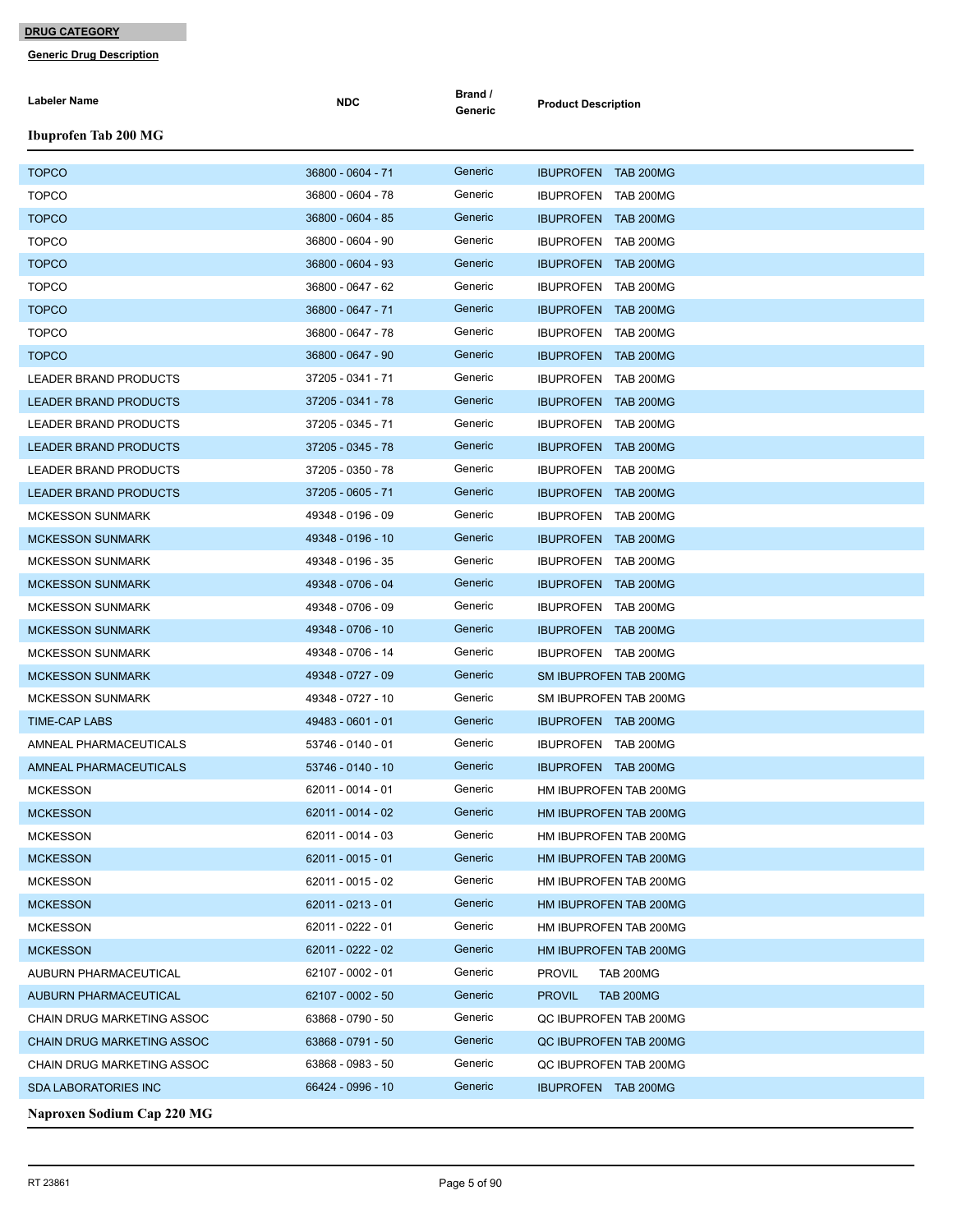| Labeler Name                   | <b>NDC</b>          | Brand /<br>Generic | <b>Product Description</b> |
|--------------------------------|---------------------|--------------------|----------------------------|
| Naproxen Sodium Cap 220 MG     |                     |                    |                            |
| <b>TOPCO</b>                   | 36800 - 0742 - 06   | Generic            | NAPROXEN SOD CAP 220MG     |
| <b>TOPCO</b>                   | 36800 - 0742 - 27   | Generic            | NAPROXEN SOD CAP 220MG     |
| <b>TOPCO</b>                   | 36800 - 0742 - 58   | Generic            | NAPROXEN SOD CAP 220MG     |
| <b>TOPCO</b>                   | 36800 - 0742 - 60   | Generic            | NAPROXEN SOD CAP 220MG     |
| AMERISOURCE BERGEN DRUGS       | 46122 - 0038 - 58   | Generic            | NAPROXEN SOD CAP 220MG     |
| AMERISOURCE BERGEN DRUGS       | 46122 - 0038 - 60   | Generic            | NAPROXEN SOD CAP 220MG     |
| <b>MCKESSON</b>                | 62011 - 0007 - 01   | Generic            | NAPROXEN SOD CAP 220MG     |
| <b>MCKESSON</b>                | 62011 - 0249 - 01   | Generic            | NAPROXEN SOD CAP 220MG     |
| Naproxen Sodium Tab 220 MG     |                     |                    |                            |
|                                |                     |                    |                            |
| PERRIGO PHARMACEUTICALS        | 00113 - 0368 - 62   | Generic            | ALL DAY PAIN TAB 220MG     |
| PERRIGO PHARMACEUTICALS        | $00113 - 0368 - 71$ | Generic            | ALL DAY PAIN TAB 220MG     |
| PERRIGO PHARMACEUTICALS        | 00113 - 0368 - 78   | Generic            | ALL DAY PAIN TAB 220MG     |
| <b>GEISS DESTIN &amp; DUNN</b> | 00113 - 4368 - 78   | Generic            | NAPROXEN SOD TAB 220MG     |
| PERRIGO PHARMACEUTICALS        | 00113 - 9490 - 62   | Generic            | ALL DAY PAIN TAB 220MG     |
| PERRIGO PHARMACEUTICALS        | $00113 - 9490 - 71$ | Generic            | ALL DAY PAIN TAB 220MG     |
| PERRIGO PHARMACEUTICALS        | 00113 - 9490 - 78   | Generic            | ALL DAY PAIN TAB 220MG     |
| <b>RUGBY</b>                   | $00536 - 1022 - 01$ | Generic            | ALL DAY RELF TAB 220MG     |
| <b>RUGBY</b>                   | 00536 - 1022 - 06   | Generic            | ALL DAY RELF TAB 220MG     |
| <b>RUGBY</b>                   | $00536 - 1023 - 01$ | Generic            | ALL DAY RELF TAB 220MG     |
| <b>RUGBY</b>                   | 00536 - 1093 - 01   | Generic            | ALL DAY RELF TAB 220MG     |
| <b>RUGBY</b>                   | $00536 - 1093 - 06$ | Generic            | ALL DAY RELF TAB 220MG     |
| <b>RUGBY</b>                   | 00536 - 1094 - 01   | Generic            | ALL DAY RELF TAB 220MG     |
| <b>RUGBY</b>                   | 00536 - 1094 - 06   | Generic            | ALL DAY RELF TAB 220MG     |
| <b>SELECT BRAND</b>            | 15127 - 0466 - 01   | Generic            | NAPROXEN SOD TAB 220MG     |
| <b>SELECT BRAND</b>            | 15127 - 0466 - 24   | Generic            | NAPROXEN SOD TAB 220MG     |
| <b>SELECT BRAND</b>            | 15127 - 0466 - 50   | Generic            | NAPROXEN SOD TAB 220MG     |
| <b>BERGEN BRUNSWIG</b>         | 24385 - 0368 - 71   | Generic            | ALL DAY PAIN TAB 220MG     |
| <b>BERGEN BRUNSWIG</b>         | 24385 - 0368 - 78   | Generic            | ALL DAY PAIN TAB 220MG     |
| <b>BERGEN BRUNSWIG</b>         | 24385 - 0368 - 81   | Generic            | ALL DAY PAIN TAB 220MG     |
| <b>BERGEN BRUNSWIG</b>         | 24385 - 0490 - 71   | Generic            | ALL DAY PAIN TAB 220MG     |
| <b>BERGEN BRUNSWIG</b>         | 24385 - 0490 - 78   | Generic            | ALL DAY PAIN TAB 220MG     |
| <b>TOPCO</b>                   | 36800 - 0368 - 62   | Generic            | ALL DAY PAIN TAB 220MG     |
| <b>TOPCO</b>                   | 36800 - 0368 - 71   | Generic            | ALL DAY PAIN TAB 220MG     |
| <b>TOPCO</b>                   | 36800 - 0368 - 78   | Generic            | ALL DAY PAIN TAB 220MG     |
| <b>TOPCO</b>                   | 36800 - 0368 - 82   | Generic            | ALL DAY PAIN TAB 220MG     |
| <b>TOPCO</b>                   | 36800 - 0490 - 62   | Generic            | ALL DAY PAIN TAB 220MG     |
| <b>TOPCO</b>                   | 36800 - 0490 - 71   | Generic            | ALL DAY PAIN TAB 220MG     |
| <b>TOPCO</b>                   | 36800 - 0490 - 78   | Generic            | ALL DAY PAIN TAB 220MG     |
| PERRIGO PHARMACEUTICALS        | 45802 - 0490 - 71   | Generic            | NAPROXEN SOD TAB 220MG     |
| PERRIGO PHARMACEUTICALS        | 45802 - 0490 - 78   | Generic            | NAPROXEN SOD TAB 220MG     |
| AMERISOURCE BERGEN DRUGS       | 46122 - 0309 - 78   | Generic            | NAPROXEN SOD TAB 220MG     |
| <b>MCKESSON SUNMARK</b>        | 49348 - 0306 - 09   | Generic            | NAPROXEN SOD TAB 220MG     |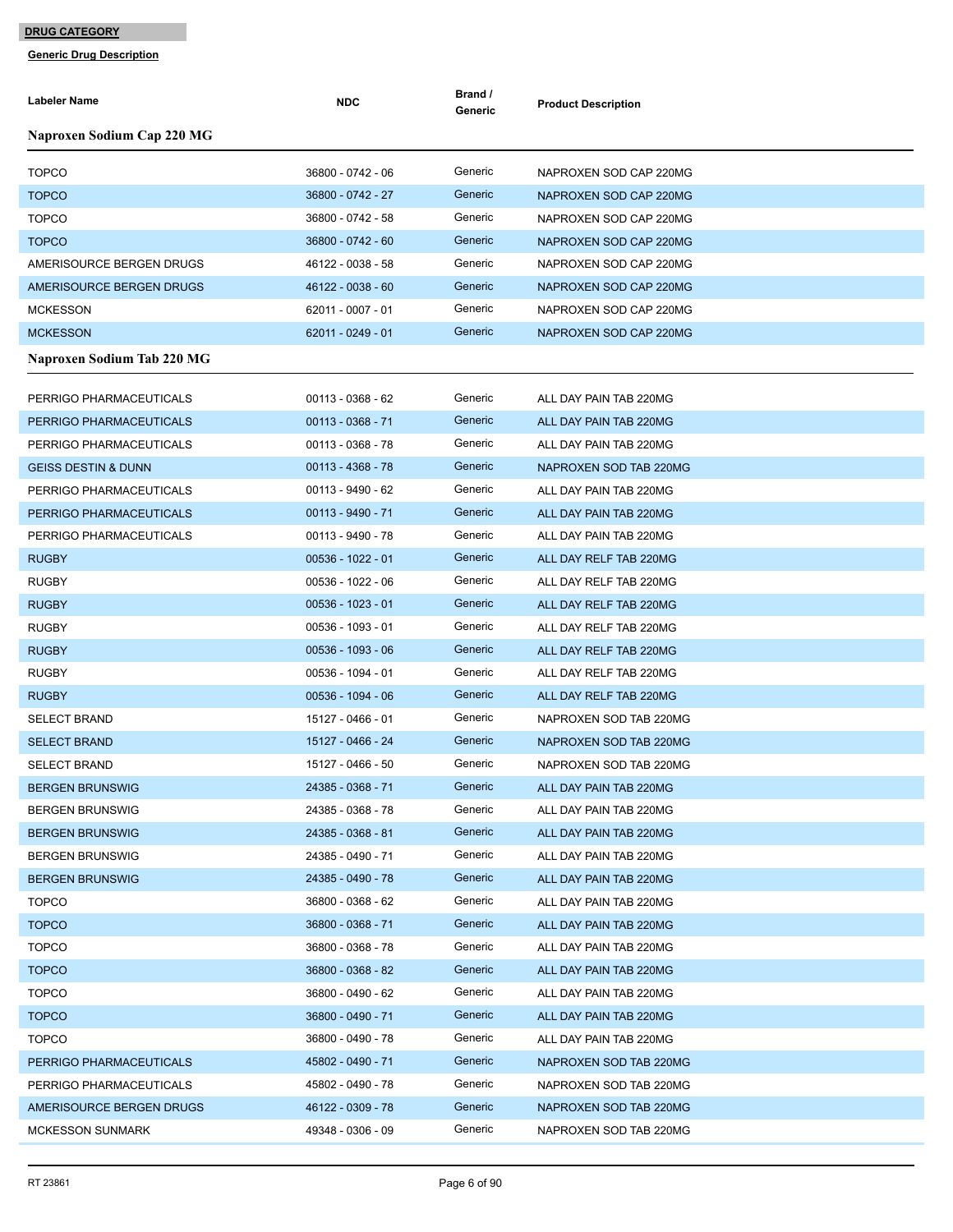| <b>Labeler Name</b>                         | <b>NDC</b>          | Brand /<br>Generic | <b>Product Description</b>       |
|---------------------------------------------|---------------------|--------------------|----------------------------------|
| Naproxen Sodium Tab 220 MG                  |                     |                    |                                  |
| <b>TIME-CAP LABS</b>                        | 49483 - 0609 - 01   | Generic            | NAPROXEN SOD TAB 220MG           |
| <b>TIME-CAP LABS</b>                        | 49483 - 0609 - 05   | Generic            | NAPROXEN SOD TAB 220MG           |
| <b>MCKESSON</b>                             | 62011 - 0017 - 01   | Generic            | NAPROXEN SOD TAB 220MG           |
| <b>MCKESSON</b>                             | 62011 - 0017 - 02   | Generic            | NAPROXEN SOD TAB 220MG           |
| <b>CHAIN DRUG MARKETING ASSOC</b>           | 63868 - 0465 - 01   | Generic            | NAPROXEN SOD TAB 220MG           |
| CHAIN DRUG MARKETING ASSOC                  | 63868 - 0465 - 50   | Generic            | NAPROXEN SOD TAB 220MG           |
| AMERICAN HEALTH PACKAGING                   | 68084 - 0914 - 01   | Generic            | NAPROXEN SOD TAB 220MG           |
| AMERICAN HEALTH PACKAGING                   | 68084 - 0914 - 11   | Generic            | NAPROXEN SOD TAB 220MG           |
| <b>ANALGESICS - NonNarcotic</b>             |                     |                    |                                  |
| <b>Acetaminophen Cap 500 MG</b>             |                     |                    |                                  |
| <b>MAJOR PHARMACEUTICALS</b>                | 00904 - 1987 - 60   | Generic            | <b>MAPAP</b><br>CAP 500MG        |
| <b>MAJOR PHARMACEUTICALS</b>                | 00904 - 1987 - 80   | Generic            | <b>MAPAP</b><br>CAP 500MG        |
| <b>MCKESSON SUNMARK</b>                     | 49348 - 0116 - 10   | Generic            | SM PAIN REL CAP 500MG            |
| <b>Acetaminophen Chew Tab 80 MG</b>         |                     |                    |                                  |
| <b>RUGBY</b>                                | 00536 - 1014 - 07   | Generic            | PAIN & FEVER CHW 80MG            |
| <b>MAJOR PHARMACEUTICALS</b>                | 00904 - 5256 - 46   | Generic            | <b>MAPAP</b><br>CHW 80MG         |
| <b>RELIABLE 1 LABS</b>                      | 69618 - 0012 - 03   | Generic            | <b>ACETAMIN</b><br>CHW 80MG      |
| <b>Acetaminophen Dispersible Tab 160 MG</b> |                     |                    |                                  |
| <b>MAJOR PHARMACEUTICALS</b>                | 00904 - 5754 - 24   | Generic            | <b>JUNIOR MAPAP TAB 160MG RT</b> |
| <b>MCKESSON SUNMARK</b>                     | 49348 - 0063 - 04   | Generic            | SM RPD MELT TAB 160MG            |
| <b>MCKESSON</b>                             | 62011 - 0230 - 01   | Generic            | HM RPD MELT TAB 160MG            |
| CHAIN DRUG MARKETING ASSOC                  | 63868 - 0158 - 24   | Generic            | NON-ASA JR TAB 160MG             |
| Acetaminophen Dispersible Tab 80 MG         |                     |                    |                                  |
| <b>MAJOR PHARMACEUTICALS</b>                | 00904 - 5751 - 46   | Generic            | CHLDS MAPAP TAB 80MG RT          |
| <b>MAJOR PHARMACEUTICALS</b>                | 00904 - 5791 - 46   | Generic            | MAPAP CHILD TAB 80MG RT          |
| <b>LEADER BRAND PRODUCTS</b>                | 37205 - 0516 - 65   | Generic            | CHLD PAIN RL TAB 80MG            |
| Acetaminophen Liquid 160 MG/5ML             |                     |                    |                                  |
| <b>WOMEN'S CHOICE PHARMACEUTICALS</b>       | $00485 - 0057 - 08$ | Generic            | ED-APAP<br>LIQ 80MG/2.5          |
| PAR PHARMACEUTICALS                         | 00603 - 0839 - 58   | Generic            | Q-PAP<br>LIQ 160/5ML             |
| PAR PHARMACEUTICALS                         | 00603 - 0839 - 94   | Generic            | Q-PAP<br>LIQ 160/5ML             |
| PAR PHARMACEUTICALS                         | 00603 - 0840 - 94   | Generic            | Q-PAP<br>LIQ 160/5ML             |
| <b>MAJOR PHARMACEUTICALS</b>                | 00904 - 1985 - 00   | Generic            | <b>MAPAP</b><br>LIQ 160/5ML      |
| <b>MAJOR PHARMACEUTICALS</b>                | 00904 - 1985 - 16   | Generic            | <b>MAPAP</b><br>LIQ 160/5ML      |
| <b>MAJOR PHARMACEUTICALS</b>                | 00904 - 1985 - 20   | Generic            | <b>MAPAP</b><br>LIQ 160/5ML      |
| <b>SILARX</b>                               | 54838 - 0144 - 40   | Generic            | CHLD SILAPAP LIQ 160/5ML         |
| <b>SILARX</b>                               | 54838 - 0144 - 70   | Generic            | CHLD SILAPAP LIQ 160/5ML         |
| <b>SILARX</b>                               | 54838 - 0144 - 80   | Generic            | CHLD SILAPAP LIQ 160/5ML         |
| METHOD PHARMACEUTICALS                      | 58657 - 0520 - 16   | Generic            | ACETAMIN LIQ 160/5ML             |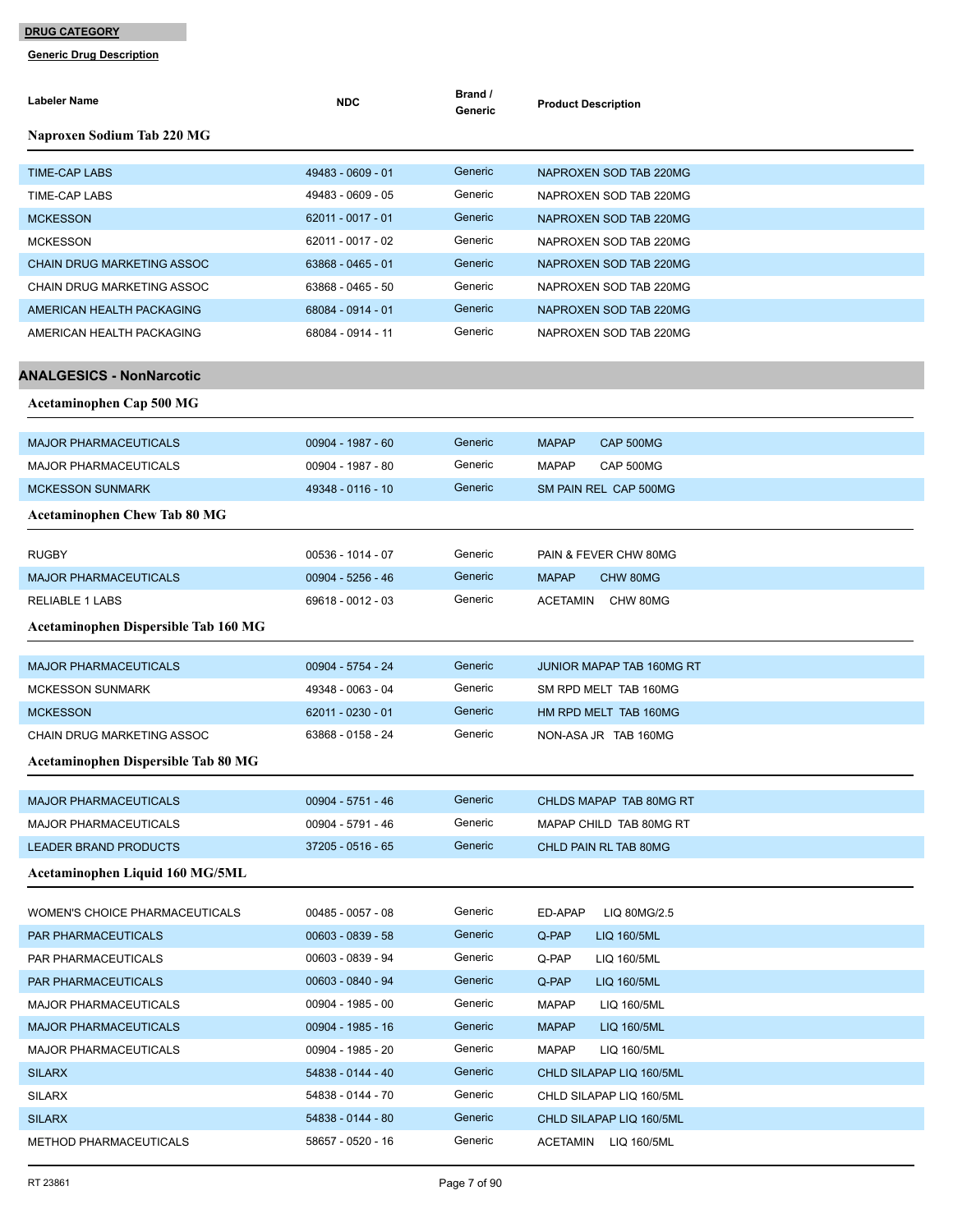| <b>Labeler Name</b>                | <b>NDC</b>          | Brand /<br>Generic | <b>Product Description</b>            |
|------------------------------------|---------------------|--------------------|---------------------------------------|
| Acetaminophen Liquid 167 MG/5ML    |                     |                    |                                       |
| <b>MAJOR PHARMACEUTICALS</b>       |                     | Generic            |                                       |
|                                    | 00904 - 5847 - 09   |                    | MAPAP APAP LIQ 500/15ML               |
| Acetaminophen Soln 100 MG/ML       |                     |                    |                                       |
| PAR PHARMACEUTICALS                | 00603 - 0838 - 73   | Generic            | Q-PAP INFANT DRO 80/0.8ML             |
| <b>SILARX</b>                      | 54838 - 0145 - 15   | <b>Brand</b>       | INF SILAPAP DRO 80/0.8ML              |
| <b>SILARX</b>                      | 54838 - 0145 - 30   | <b>Brand</b>       | INF SILAPAP DRO 80/0.8ML              |
| Acetaminophen Soln 160 MG/5ML      |                     |                    |                                       |
| PHARMACEUTICAL ASSOCIATES          | $00121 - 0657 - 05$ | Generic            | <b>ACETAMIN</b><br><b>SOL 160/5ML</b> |
| PHARMACEUTICAL ASSOCIATES          | 00121 - 0657 - 11   | Generic            | <b>ACETAMIN</b><br><b>SOL 160/5ML</b> |
| PHARMACEUTICAL ASSOCIATES          | $00121 - 0657 - 21$ | Generic            | <b>ACETAMIN</b><br><b>SOL 160/5ML</b> |
| <b>RUGBY</b>                       | 00536 - 0122 - 85   | Generic            | PAIN & FEVER SOL 160/5ML              |
| <b>RUGBY</b>                       | 00536 - 0122 - 97   | Generic            | PAIN & FEVER SOL 160/5ML              |
| <b>Acetaminophen Suppos 120 MG</b> |                     |                    |                                       |
|                                    |                     |                    |                                       |
| G & W LABS                         | $00713 - 0118 - 01$ | Generic            | <b>ACEPHEN</b><br><b>SUP 120MG</b>    |
| G & W LABS                         | $00713 - 0118 - 12$ | Generic            | <b>ACEPHEN</b><br><b>SUP 120MG</b>    |
| G & W LABS                         | 00713 - 0118 - 50   | Generic            | <b>ACEPHEN</b><br>SUP 120MG           |
| <b>TOPCO</b>                       | 36800 - 0579 - 53   | Generic            | FEVER REDUCE SUP 120MG                |
| <b>PERRIGO</b>                     | 45802 - 0732 - 00   | Generic            | <b>SUP 120MG</b><br><b>ACETAMIN</b>   |
| <b>PERRIGO</b>                     | 45802 - 0732 - 30   | Generic            | <b>SUP 120MG</b><br><b>ACETAMIN</b>   |
| <b>PERRIGO</b>                     | 45802 - 0732 - 33   | Generic            | <b>ACETAMIN</b><br>SUP 120MG          |
| <b>TARO</b>                        | 51672 - 2115 - 02   | Generic            | <b>FEVERALL</b><br><b>SUP 120MG</b>   |
| <b>TARO</b>                        | 51672 - 2115 - 04   | Generic            | FEVERALL<br>SUP 120MG                 |
| <b>Acetaminophen Suppos 325 MG</b> |                     |                    |                                       |
| G & W LABS                         | $00713 - 0164 - 01$ | Generic            | <b>ACEPHEN</b><br><b>SUP 325MG</b>    |
| G & W LABS                         | 00713 - 0164 - 12   | Generic            | <b>ACEPHEN</b><br>SUP 325MG           |
| G & W LABS                         | 00713 - 0164 - 50   | Generic            | <b>ACEPHEN</b><br><b>SUP 325MG</b>    |
| <b>TARO</b>                        | 51672 - 2116 - 02   | Generic            | <b>FEVERALL</b><br><b>SUP 325MG</b>   |
| <b>TARO</b>                        | 51672 - 2116 - 04   | Generic            | FEVERALL SUP 325MG                    |
| <b>Acetaminophen Suppos 650 MG</b> |                     |                    |                                       |
| G & W LABS                         | $00713 - 0165 - 01$ | Generic            | SUP 650MG<br><b>ACEPHEN</b>           |
| G & W LABS                         | 00713 - 0165 - 12   | Generic            | <b>ACEPHEN</b><br><b>SUP 650MG</b>    |
| G & W LABS                         | 00713 - 0165 - 50   | Generic            | <b>ACEPHEN</b><br>SUP 650MG           |
| <b>PERRIGO</b>                     | 45802 - 0730 - 30   | Generic            | <b>ACETAMIN</b><br><b>SUP 650MG</b>   |
| <b>PERRIGO</b>                     | 45802 - 0730 - 32   | Generic            | <b>ACETAMIN</b><br>SUP 650MG          |
| <b>PERRIGO</b>                     | 45802 - 0730 - 33   | Generic            | <b>SUP 650MG</b><br><b>ACETAMIN</b>   |
| <b>TARO</b>                        | 51672 - 2117 - 04   | Generic            | FEVERALL<br>SUP 650MG                 |
| <b>Acetaminophen Suppos 80 MG</b>  |                     |                    |                                       |
|                                    |                     |                    |                                       |
| <b>TARO</b>                        | 51672 - 2114 - 02   | <b>Brand</b>       | FEVERALL INF SUP 80MG                 |
| <b>TARO</b>                        | 51672 - 2114 - 04   | Brand              | FEVERALL INF SUP 80MG                 |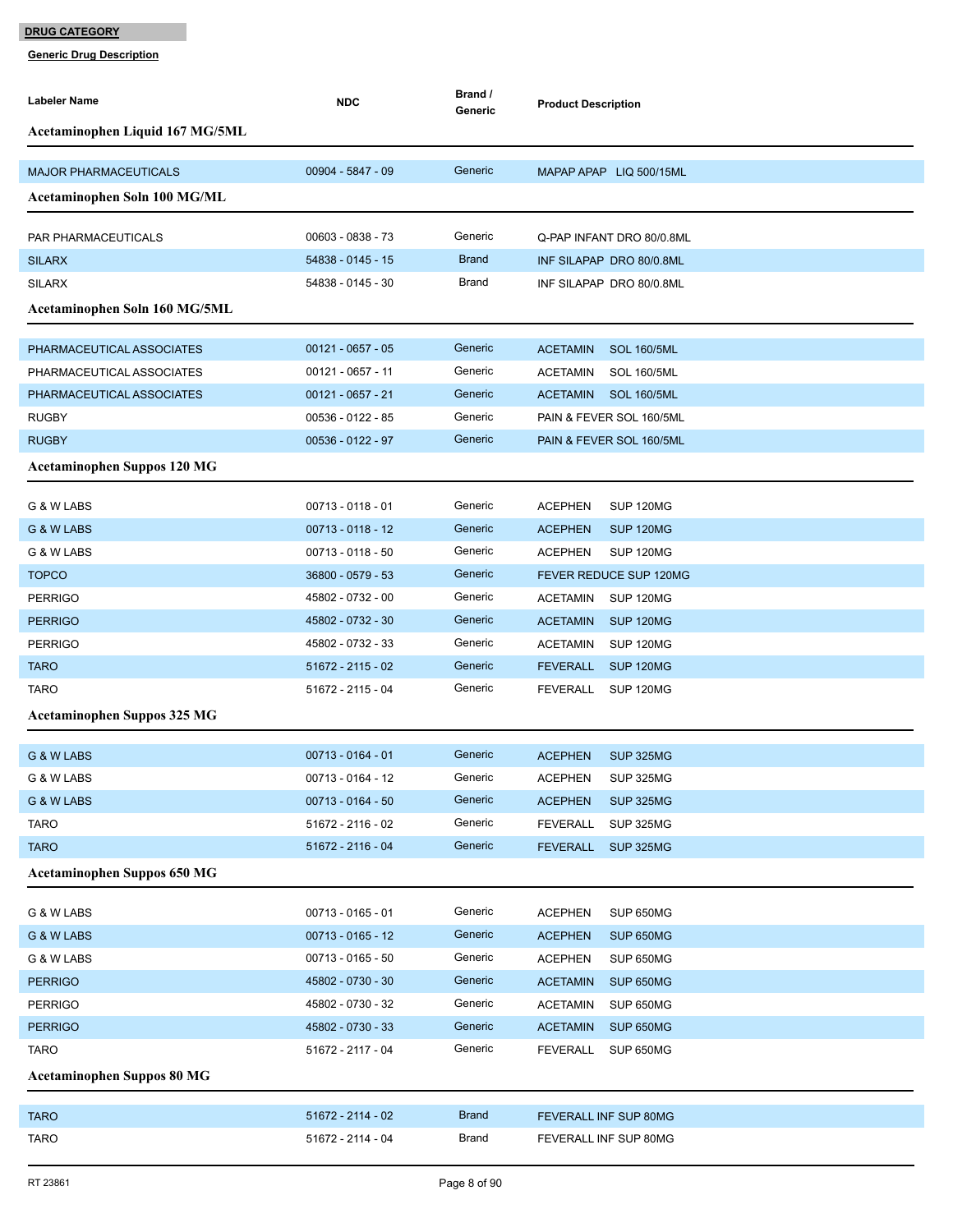| Labeler Name                  | <b>NDC</b>          | Brand /<br>Generic | <b>Product Description</b>      |
|-------------------------------|---------------------|--------------------|---------------------------------|
| Acetaminophen Susp 160 MG/5ML |                     |                    |                                 |
| PERRIGO PHARMACEUTICALS       | $00113 - 0105 - 26$ | Generic            | PAIN RELIEF SUS 160/5ML         |
| PERRIGO PHARMACEUTICALS       | 00113 - 0212 - 26   | Generic            | PAIN & FEVER SUS 160/5ML        |
| <b>PERRIGO</b>                | $00113 - 0590 - 10$ | Generic            | PAIN & FEVER SUS 160/5ML        |
| PERRIGO PHARMACEUTICALS       | $00113 - 0608 - 26$ | Generic            | PAIN & FEVER SUS 160/5ML        |
| PHARMACEUTICAL ASSOCIATES     | $00121 - 1781 - 05$ | Generic            | <b>ACETAMINOPHN SUS 160/5ML</b> |
| <b>RUGBY</b>                  | 00536 - 1111 - 96   | Generic            | PAIN/FEVER SUS 160/5ML          |
| <b>RUGBY</b>                  | $00536 - 3606 - 96$ | Generic            | PAIN & FEVER SUS 160/5ML        |
| PAR PHARMACEUTICALS           | 00603 - 0841 - 54   | Generic            | Q-PAP CHILD SUS 160/5ML         |
| PAR PHARMACEUTICALS           | 00603 - 0842 - 54   | Generic            | Q-PAP CHILD SUS 160/5ML         |
| PAR PHARMACEUTICALS           | 00603 - 0843 - 54   | Generic            | Q-PAP CHILD SUS 160/5ML         |
| <b>MAJOR PHARMACEUTICALS</b>  | 00904 - 6308 - 20   | Generic            | MAPAP CHILD SUS 160/5ML         |
| <b>MAJOR PHARMACEUTICALS</b>  | 00904 - 6536 - 20   | Generic            | MAPAP CHILDR SUS 160/5ML        |
| <b>BERGEN BRUNSWIG</b>        | 24385 - 0130 - 26   | Generic            | PAIN RELIEF SUS 160/5ML         |
| <b>TOPCO</b>                  | 36800 - 0105 - 26   | Generic            | PAIN RELIEF SUS 160/5ML         |
| <b>TOPCO</b>                  | 36800 - 0130 - 26   | Generic            | PAIN RELIEF SUS 160/5ML         |
| <b>TOPCO</b>                  | 36800 - 0175 - 26   | Generic            | PAIN RELIEF SUS 160/5ML         |
| <b>TOPCO</b>                  | 36800 - 0202 - 26   | Generic            | PAIN & FEVER SUS 160/5ML        |
| <b>TOPCO</b>                  | 36800 - 0397 - 26   | Generic            | PAIN & FEVER SUS 160/5ML        |
| <b>TOPCO</b>                  | 36800 - 0590 - 16   | Generic            | PAIN & FEVER SUS 160/5ML        |
| <b>TOPCO</b>                  | 36800 - 0759 - 26   | Generic            | PAIN & FEVER SUS 160/5ML        |
| <b>TOPCO</b>                  | 36800 - 0766 - 16   | Generic            | PAIN & FEVER SUS 160/5ML        |
| <b>TOPCO</b>                  | 36800 - 0959 - 26   | Generic            | PAIN & FEVER SUS 160/5ML        |
| <b>LEADER BRAND PRODUCTS</b>  | 37205 - 0575 - 16   | Generic            | PAIN & FEVER SUS 160/5ML        |
| LEADER BRAND PRODUCTS         | 37205 - 0576 - 16   | Generic            | PAIN & FEVER SUS 160/5ML        |
| <b>LEADER BRAND PRODUCTS</b>  | 37205 - 0577 - 16   | Generic            | PAIN & FEVER SUS 160/5ML        |
| LEADER BRAND PRODUCTS         | 37205 - 0676 - 26   | Generic            | PAIN & FEVER SUS 160/5ML        |
| PERRIGO PHARMACEUTICALS       | 45802 - 0201 - 26   | Generic            | <b>ACETAMINOPHN SUS 160/5ML</b> |
| PERRIGO PHARMACEUTICALS       | 45802 - 0203 - 26   | Generic            | ACETAMINOPHN SUS 160/5ML        |
| AMERISOURCE BERGEN DRUGS      | 46122 - 0042 - 03   | Generic            | PAIN & FEVER SUS 160/5ML        |
| AMERISOURCE BERGEN DRUGS      | 46122 - 0042 - 46   | Generic            | PAIN & FEVER SUS 160/5ML        |
| AMERISOURCE BERGEN DRUGS      | 46122 - 0050 - 46   | Generic            | PAIN RELIEF SUS 160/5ML         |
| AMERISOURCE BERGEN DRUGS      | 46122 - 0056 - 03   | Generic            | PAIN & FEVER SUS 160/5ML        |
| AMERISOURCE BERGEN DRUGS      | 46122 - 0105 - 26   | Generic            | PAIN & FEVER SUS 160/5ML        |
| AMERISOURCE BERGEN DRUGS      | 46122 - 0106 - 26   | Generic            | PAIN RELIEF SUS 160/5ML         |
| AMERISOURCE BERGEN DRUGS      | 46122 - 0209 - 26   | Generic            | PAIN & FEVER SUS 160/5ML        |
| AMERISOURCE BERGEN DRUGS      | 46122 - 0210 - 26   | Generic            | PAIN & FEVER SUS 160/5ML        |
| AMERISOURCE BERGEN DRUGS      | 46122 - 0211 - 26   | Generic            | PAIN & FEVER SUS 160/5ML        |
| AMERISOURCE BERGEN DRUGS      | 46122 - 0212 - 26   | Generic            | PAIN & FEVER SUS 160/5ML        |
| AMERISOURCE BERGEN DRUGS      | 46122 - 0214 - 26   | Generic            | PAIN & FEVER SUS 160/5ML        |
| AMERISOURCE BERGEN DRUGS      | 46122 - 0322 - 26   | Generic            | PAIN & FEVER SUS 160/5ML        |
| <b>MCKESSON SUNMARK</b>       | 49348 - 0081 - 30   | Generic            | PAIN & FEVER SUS 160/5ML        |
| <b>MCKESSON SUNMARK</b>       | 49348 - 0093 - 34   | Generic            | PAIN & FEVER SUS 160/5ML        |
| <b>MCKESSON SUNMARK</b>       | 49348 - 0119 - 34   | Generic            | PAIN & FEVER SUS 160/5ML        |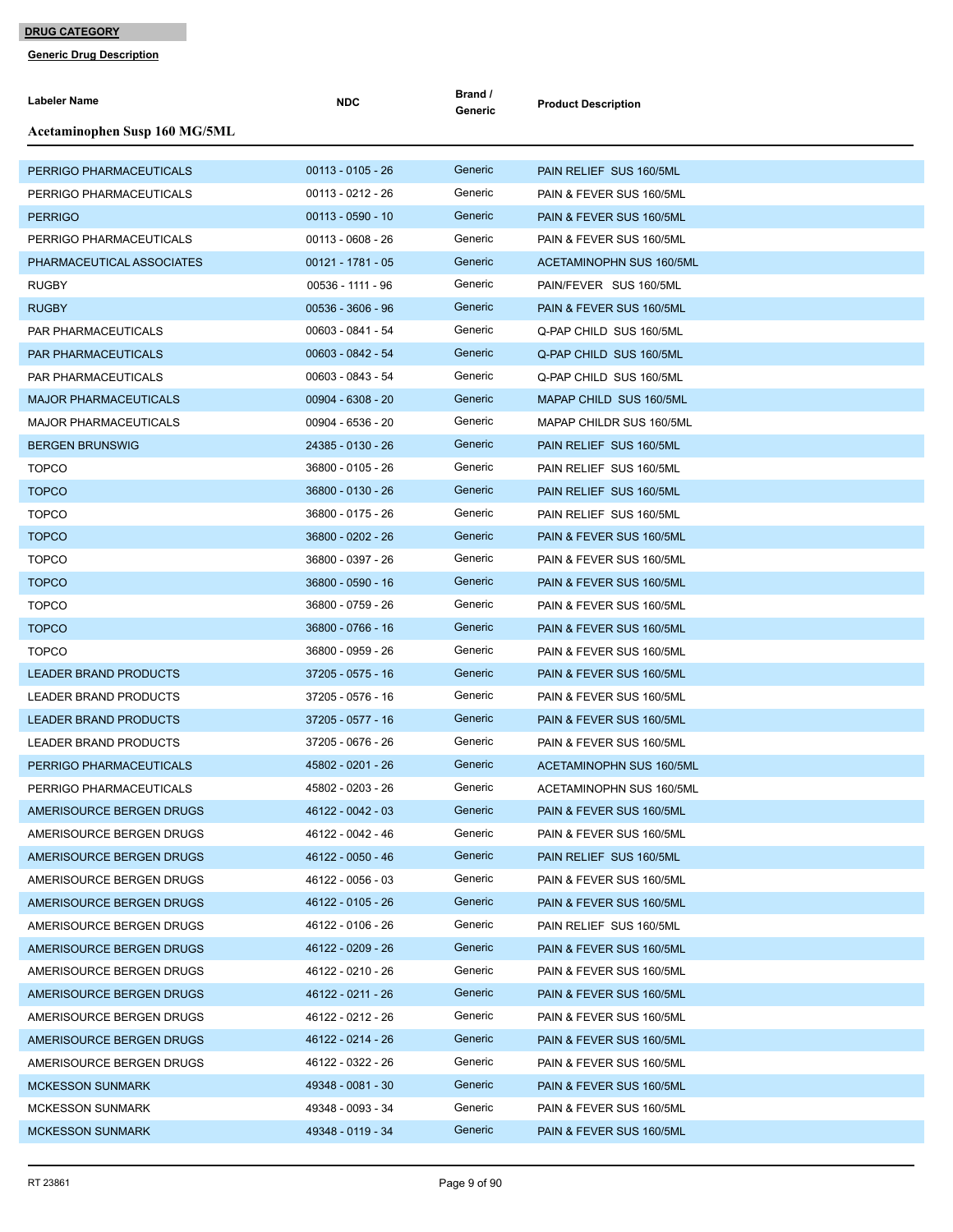| Labeler Name                      | <b>NDC</b>                             | Brand /<br>Generic | <b>Product Description</b>       |
|-----------------------------------|----------------------------------------|--------------------|----------------------------------|
| Acetaminophen Susp 160 MG/5ML     |                                        |                    |                                  |
| <b>MCKESSON SUNMARK</b>           | 49348 - 0123 - 34                      | Generic            | PAIN & FEVER SUS 160/5ML         |
| <b>MCKESSON SUNMARK</b>           | 49348 - 0325 - 34                      | Generic            | PAIN & FEVER SUS 160/5ML         |
| <b>MCKESSON SUNMARK</b>           | 49348 - 0430 - 30                      | Generic            | PAIN & FEVER SUS 160/5ML         |
| <b>MCKESSON</b>                   | 62011 - 0001 - 01                      | Generic            | PAIN & FEVER SUS 160/5ML         |
| <b>MCKESSON</b>                   | 62011 - 0002 - 01                      | Generic            | PAIN & FEVER SUS 160/5ML         |
| <b>MCKESSON</b>                   | 62011 - 0183 - 01                      | Generic            | PAIN & FEVER SUS 160/5ML         |
| <b>MCKESSON</b>                   | 62011 - 0247 - 01                      | Generic            | PAIN & FEVER SUS 160/5ML         |
| <b>CHAIN DRUG MARKETING ASSOC</b> | 63868 - 0174 - 18                      | Generic            | PAIN RELIEF SUS 160/5ML          |
| CHAIN DRUG MARKETING ASSOC        | 63868 - 0175 - 26                      | Generic            | NON-ASPIRIN SUS 160/5ML          |
| <b>CHAIN DRUG MARKETING ASSOC</b> | 63868 - 0176 - 26                      | Generic            | NON-ASPIRIN SUS 160/5ML          |
| CHAIN DRUG MARKETING ASSOC        | 63868 - 0834 - 59                      | Generic            | PAIN RELIEF SUS 160/5ML          |
| <b>CHAIN DRUG MARKETING ASSOC</b> | 63868 - 0835 - 60                      | Generic            | PAIN RELIEF SUS 160/5ML          |
| PRECISION DOSE, INC               | 68094 - 0586 - 58                      | Generic            | ACETAMINOPHN SUS 160/5ML         |
| PRECISION DOSE, INC.              | 68094 - 0587 - 58                      | Generic            | <b>ACETAMINOPHN SUS 160/5ML</b>  |
| PRECISION DOSE, INC               | 68094 - 0587 - 59                      | Generic            | ACETAMINOPHN SUS 160/5ML         |
| PRECISION DOSE, INC.              | 68094 - 0587 - 61                      | Generic            | ACETAMINOPHN SUS 160/5ML         |
| PRECISION DOSE, INC               | 68094 - 0587 - 62                      | Generic            | ACETAMINOPHN SUS 160/5ML         |
| PRECISION DOSE, INC               | 68094 - 0588 - 59                      | Generic            | ACETAMINOPHN SUS 325MG           |
| PRECISION DOSE, INC.              | 68094 - 0588 - 62                      | Generic            | ACETAMINOPHN SUS 325MG           |
| Acetaminophen Susp 80 MG/0.8ML    |                                        |                    |                                  |
| <b>TOPCO</b>                      | 36800 - 0008 - 05                      | Generic            | PAIN RELIEF DRO 80/0.8ML         |
| <b>TOPCO</b>                      | 36800 - 0289 - 05                      | Generic            | PAIN RELIEF DRO 80/0.8ML         |
| <b>TOPCO</b>                      | 36800 - 0289 - 10                      | Generic            | PAIN RELIEF DRO 80/0.8ML         |
| Acetaminophen Tab 325 MG          |                                        |                    |                                  |
|                                   |                                        |                    |                                  |
| <b>RUGBY</b>                      | 00536 - 3222 - 01                      | Generic            | PAIN & FEVER TAB 325MG           |
| <b>RUGBY</b>                      | 00536 - 3222 - 10                      | Generic            | PAIN & FEVER TAB 325MG           |
| PAR PHARMACEUTICALS               | 00603 - 0263 - 29                      | Generic            | Q-PAP<br><b>TAB 325MG</b>        |
| PAR PHARMACEUTICALS               | $00603 - 0263 - 32$                    | Generic            | Q-PAP<br><b>TAB 325MG</b>        |
| <b>MAJOR PHARMACEUTICALS</b>      | 00904 - 1982 - 51                      | Generic<br>Generic | <b>MAPAP</b><br><b>TAB 325MG</b> |
| <b>MAJOR PHARMACEUTICALS</b>      | 00904 - 1982 - 59                      |                    | <b>MAPAP</b><br><b>TAB 325MG</b> |
| <b>MAJOR PHARMACEUTICALS</b>      | 00904 - 1982 - 60                      | Generic            | <b>MAPAP</b><br><b>TAB 325MG</b> |
| <b>MAJOR PHARMACEUTICALS</b>      | 00904 - 1982 - 61<br>00904 - 1982 - 80 | Generic<br>Generic | <b>MAPAP</b><br><b>TAB 325MG</b> |
| <b>MAJOR PHARMACEUTICALS</b>      |                                        | Generic            | <b>MAPAP</b><br><b>TAB 325MG</b> |
| <b>SELECT BRAND</b>               | 15127 - 0072 - 08                      | Generic            | NON-ASPIRIN TAB 325MG            |
| <b>SELECT BRAND</b>               | 15127 - 0072 - 24                      |                    | NON-ASPIRIN TAB 325MG            |
| PHARBEST PHARMACEUTICALS          | 16103 - 0353 - 07                      | Generic            | PHARBETOL TAB 325MG              |
| PHARBEST PHARMACEUTICALS          | 16103 - 0353 - 08                      | Generic            | PHARBETOL TAB 325MG              |
| PHARBEST PHARMACEUTICALS          | 16103 - 0353 - 11                      | Generic            | PHARBETOL TAB 325MG              |
| <b>BERGEN BRUNSWIG</b>            | 24385 - 0403 - 78                      | Generic<br>Generic | PAIN RELIEF TAB 325MG            |
| <b>TOPCO</b>                      | 36800 - 0403 - 78                      |                    | PAIN RELIEF TAB 325MG            |
| AMERISOURCE BERGEN DRUGS          | 46122 - 0247 - 78                      | Generic            | PAIN RELIEF TAB 325MG            |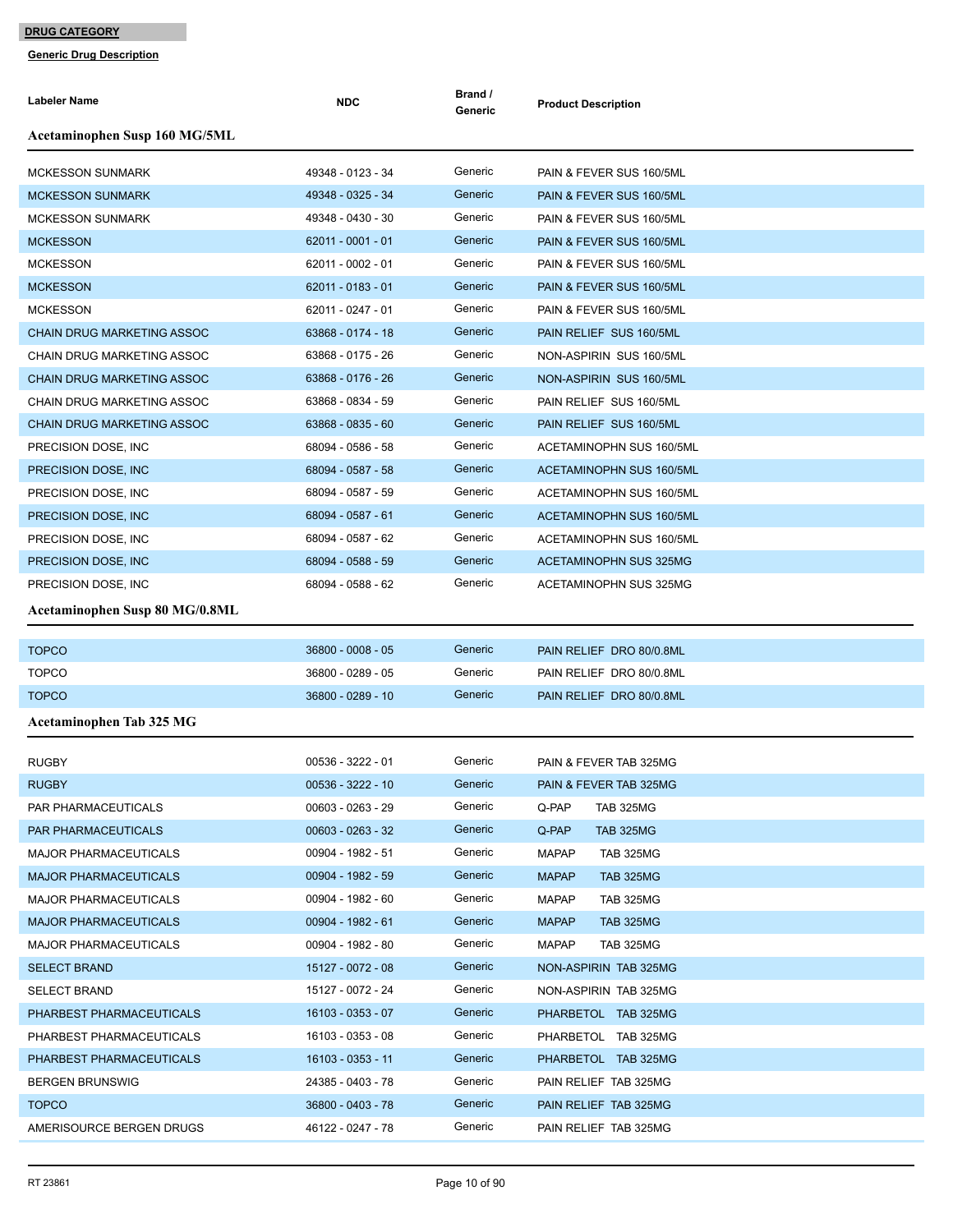| Labeler Name                       | <b>NDC</b>          | Brand /<br>Generic | <b>Product Description</b>       |
|------------------------------------|---------------------|--------------------|----------------------------------|
| <b>Acetaminophen Tab 325 MG</b>    |                     |                    |                                  |
| <b>MCKESSON SUNMARK</b>            | 49348 - 0973 - 10   | Generic            | PAIN RELIEVE TAB 325MG           |
| <b>TIME-CAP LABS</b>               | 49483 - 0340 - 01   | Generic            | <b>ACETAMIN</b><br>TAB 325MG     |
| <b>MCKESSON</b>                    | 62011 - 0032 - 01   | Generic            | PAIN RELIEVE TAB 325MG           |
| <b>AUBURN PHARMACEUTICAL</b>       | 62107 - 0052 - 01   | Generic            | TACTINAL TAB 325MG               |
| <b>AUBURN PHARMACEUTICAL</b>       | 62107 - 0052 - 10   | Generic            | TACTINAL TAB 325MG               |
| <b>MCKESSON PACKAGING SERVICES</b> | 63739 - 0440 - 01   | Generic            | <b>ACETAMIN</b><br>TAB 325MG     |
| <b>CHAIN DRUG MARKETING ASSOC</b>  | 63868 - 0082 - 10   | Generic            | PAIN RELIEF TAB 325MG            |
| <b>CHAIN DRUG CONSORTIUM</b>       | 68016 - 0246 - 00   | Generic            | NON-ASPIRIN TAB 325MG            |
| <b>RELIABLE 1 LABS</b>             | 69618 - 0010 - 01   | Generic            | ACETAMIN TAB 325MG               |
| RELIABLE 1 LABS                    | 69618 - 0010 - 10   | Generic            | TAB 325MG<br>ACETAMIN            |
| Acetaminophen Tab 500 MG           |                     |                    |                                  |
| PERRIGO PHARMACEUTICALS            | 00113 - 0227 - 71   | Generic            | PAIN RELIEF TAB 500MG            |
| PERRIGO PHARMACEUTICALS            | 00113 - 0484 - 52   | Generic            | PAIN RELIEF TAB 500MG            |
| PERRIGO PHARMACEUTICALS            | $00113 - 0484 - 62$ | Generic            | PAIN RELIEF TAB 500MG            |
| PERRIGO PHARMACEUTICALS            | 00113 - 0484 - 71   | Generic            | PAIN RELIEF TAB 500MG            |
| PERRIGO PHARMACEUTICALS            | 00113 - 0484 - 78   | Generic            | PAIN RELIEF TAB 500MG            |
| PERRIGO PHARMACEUTICALS            | 00113 - 0484 - 90   | Generic            | PAIN RELIEF TAB 500MG            |
| <b>RUGBY</b>                       | $00536 - 3218 - 01$ | Generic            | PAIN & FEVER TAB 500MG           |
| <b>RUGBY</b>                       | 00536 - 3218 - 10   | Generic            | PAIN & FEVER TAB 500MG           |
| <b>RUGBY</b>                       | $00536 - 3231 - 01$ | Generic            | PAIN & FEVER TAB 500MG           |
| <b>RUGBY</b>                       | 00536 - 3231 - 10   | Generic            | PAIN & FEVER TAB 500MG           |
| PAR PHARMACEUTICALS                | $00603 - 0268 - 29$ | Generic            | Q-PAP<br>TAB 500MG               |
| PAR PHARMACEUTICALS                | 00603 - 0268 - 32   | Generic            | Q-PAP<br><b>TAB 500MG</b>        |
| <b>MAJOR PHARMACEUTICALS</b>       | 00904 - 1983 - 24   | Generic            | <b>MAPAP</b><br>TAB 500MG        |
| <b>MAJOR PHARMACEUTICALS</b>       | 00904 - 1983 - 40   | Generic            | <b>MAPAP</b><br><b>TAB 500MG</b> |
| <b>MAJOR PHARMACEUTICALS</b>       | 00904 - 1983 - 51   | Generic            | <b>MAPAP</b><br>TAB 500MG        |
| MAJOR PHARMACEUTICALS              | 00904 - 1983 - 59   | Generic            | <b>MAPAP</b><br>TAB 500MG        |
| <b>MAJOR PHARMACEUTICALS</b>       | 00904 - 1983 - 60   | Generic            | <b>MAPAP</b><br>TAB 500MG        |
| <b>MAJOR PHARMACEUTICALS</b>       | 00904 - 1983 - 80   | Generic            | <b>MAPAP</b><br>TAB 500MG        |
| <b>MAJOR PHARMACEUTICALS</b>       | 00904 - 1983 - 94   | Generic            | <b>MAPAP</b><br>TAB 500MG        |
| <b>MAJOR PHARMACEUTICALS</b>       | 00904 - 1988 - 59   | Generic            | <b>MAPAP</b><br>TAB 500MG        |
| <b>MAJOR PHARMACEUTICALS</b>       | 00904 - 1988 - 60   | Generic            | <b>MAPAP</b><br>TAB 500MG        |
| MAJOR PHARMACEUTICALS              | 00904 - 1988 - 61   | Generic            | <b>MAPAP</b><br>TAB 500MG        |
| <b>MAJOR PHARMACEUTICALS</b>       | 00904 - 1988 - 80   | Generic            | <b>MAPAP</b><br><b>TAB 500MG</b> |
| <b>MAJOR PHARMACEUTICALS</b>       | 00904 - 5816 - 60   | Generic            | <b>MAPAP</b><br>TAB 500MG/RR     |
| <b>SELECT BRAND</b>                | 15127 - 0730 - 06   | Generic            | NON-ASPIRIN TAB 500MG            |
| <b>SELECT BRAND</b>                | 15127 - 0730 - 21   | Generic            | NON-ASPIRIN TAB 500MG            |
| <b>SELECT BRAND</b>                | 15127 - 0730 - 30   | Generic            | PAIN RELIEVE TAB 500MG           |
| <b>SELECT BRAND</b>                | 15127 - 0735 - 05   | Generic            | NON-ASPIRIN TAB 500MG            |
| <b>SELECT BRAND</b>                | 15127 - 0735 - 08   | Generic            | NON-ASPIRIN TAB 500MG            |
| <b>SELECT BRAND</b>                | 15127 - 0735 - 09   | Generic            | NON-ASPIRIN TAB 500MG            |
| <b>SELECT BRAND</b>                | 15127 - 0735 - 16   | Generic            | NON-ASPIRIN TAB 500MG            |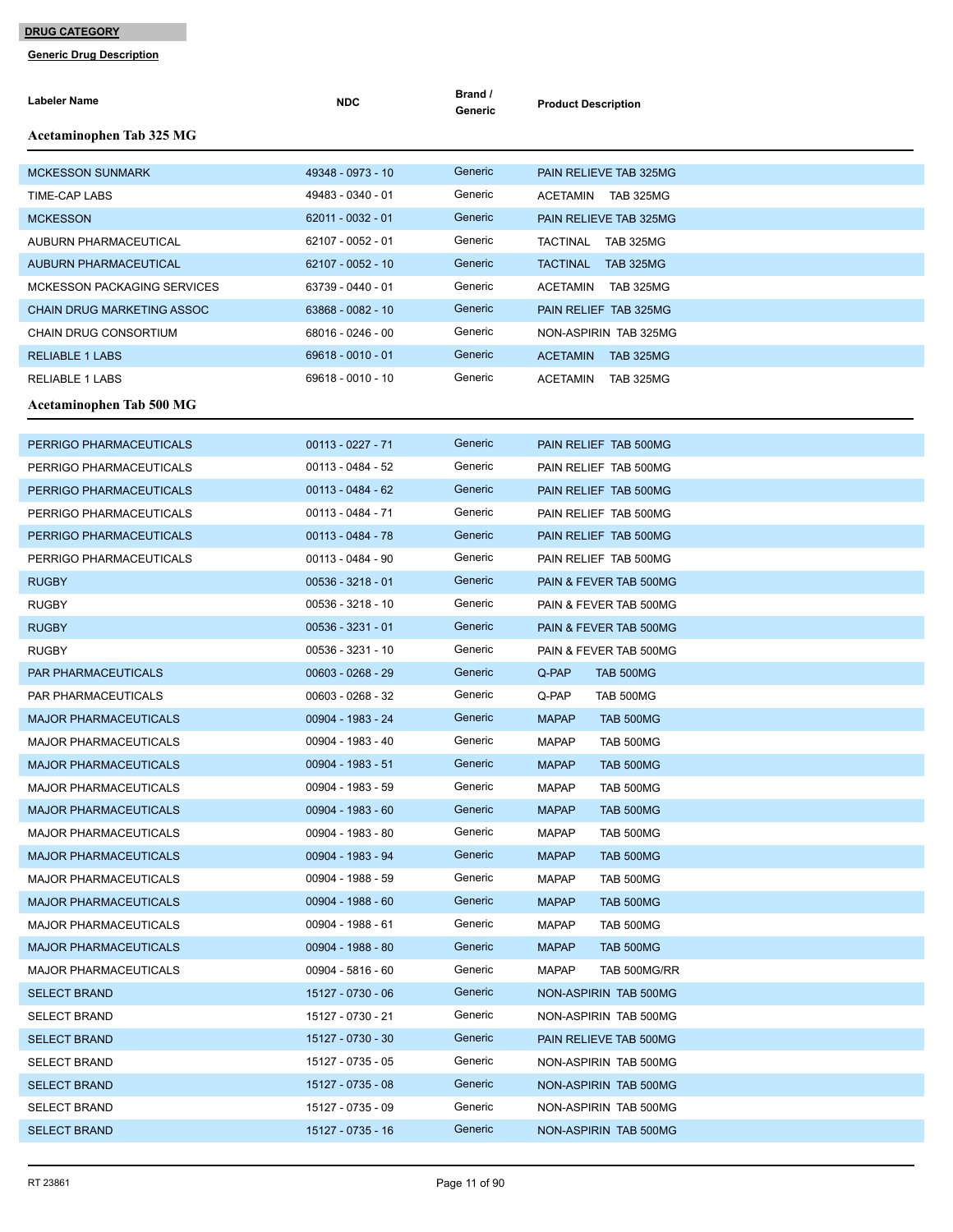| <b>Labeler Name</b>          | <b>NDC</b>        | Brand /<br>Generic | <b>Product Description</b> |
|------------------------------|-------------------|--------------------|----------------------------|
| Acetaminophen Tab 500 MG     |                   |                    |                            |
| <b>SELECT BRAND</b>          | 15127 - 0994 - 01 | Generic            | PAIN RELIEVE TAB 500MG     |
| <b>SELECT BRAND</b>          | 15127 - 0994 - 24 | Generic            | PAIN RELIEVE TAB 500MG     |
| <b>SELECT BRAND</b>          | 15127 - 0994 - 50 | Generic            | PAIN RELIEVE TAB 500MG     |
| PHARBEST PHARMACEUTICALS     | 16103 - 0376 - 06 | Generic            | PHARBETOL TAB 500MG        |
| PHARBEST PHARMACEUTICALS     | 16103 - 0376 - 08 | Generic            | PHARBETOL TAB 500MG        |
| PHARBEST PHARMACEUTICALS     | 16103 - 0376 - 11 | Generic            | PHARBETOL TAB 500MG        |
| <b>BERGEN BRUNSWIG</b>       | 24385 - 0145 - 71 | Generic            | PAIN RELIEF TAB 500MG      |
| <b>BERGEN BRUNSWIG</b>       | 24385 - 0484 - 47 | Generic            | PAIN RELIEF TAB 500MG      |
| <b>BERGEN BRUNSWIG</b>       | 24385 - 0484 - 71 | Generic            | PAIN RELIEF TAB 500MG      |
| <b>BERGEN BRUNSWIG</b>       | 24385 - 0484 - 78 | Generic            | PAIN RELIEF TAB 500MG      |
| <b>BERGEN BRUNSWIG</b>       | 24385 - 0484 - 90 | Generic            | PAIN RELIEF TAB 500MG      |
| <b>TOPCO</b>                 | 36800 - 0010 - 71 | Generic            | PAIN RELIEF TAB 500MG      |
| <b>TOPCO</b>                 | 36800 - 0010 - 78 | Generic            | PAIN RELIEF TAB 500MG      |
| <b>TOPCO</b>                 | 36800 - 0046 - 62 | Generic            | PAIN RELIEVE TAB 500MG     |
| <b>TOPCO</b>                 | 36800 - 0046 - 71 | Generic            | PAIN RELIEVE TAB 500MG     |
| <b>TOPCO</b>                 | 36800 - 0046 - 78 | Generic            | PAIN RELIEVE TAB 500MG     |
| <b>TOPCO</b>                 | 36800 - 0046 - 83 | Generic            | PAIN RELIEVE TAB 500MG     |
| <b>TOPCO</b>                 | 36800 - 0227 - 71 | Generic            | PAIN RELIEF TAB 500MG      |
| <b>TOPCO</b>                 | 36800 - 0227 - 78 | Generic            | PAIN RELIEF TAB 500MG      |
| <b>TOPCO</b>                 | 36800 - 0405 - 72 | Generic            | PAIN RELIEF TAB 500MG      |
| <b>TOPCO</b>                 | 36800 - 0405 - 78 | Generic            | PAIN RELIEF TAB 500MG      |
| <b>TOPCO</b>                 | 36800 - 0484 - 47 | Generic            | PAIN RELIEF TAB 500MG      |
| <b>TOPCO</b>                 | 36800 - 0484 - 62 | Generic            | PAIN RELIEF TAB 500MG      |
| <b>TOPCO</b>                 | 36800 - 0484 - 71 | Generic            | PAIN RELIEF TAB 500MG      |
| <b>TOPCO</b>                 | 36800 - 0484 - 78 | Generic            | PAIN RELIEF TAB 500MG      |
| <b>TOPCO</b>                 | 36800 - 0484 - 90 | Generic            | PAIN RELIEF TAB 500MG      |
| <b>LEADER BRAND PRODUCTS</b> | 37205 - 0593 - 71 | Generic            | PAIN RELIEVE TAB 500MG     |
| <b>LEADER BRAND PRODUCTS</b> | 37205 - 0593 - 78 | Generic            | PAIN RELIEVE TAB 500MG     |
| LEADER BRAND PRODUCTS        | 37205 - 0594 - 71 | Generic            | PAIN RELIEVE TAB 500MG     |
| <b>LEADER BRAND PRODUCTS</b> | 37205 - 0594 - 78 | Generic            | PAIN RELIEVE TAB 500MG     |
| LEADER BRAND PRODUCTS        | 37205 - 0594 - 90 | Generic            | PAIN RELIEVE TAB 500MG     |
| <b>LEADER BRAND PRODUCTS</b> | 37205 - 0980 - 71 | Generic            | PAIN RELIEVE TAB 500MG/RR  |
| LEADER BRAND PRODUCTS        | 37205 - 0980 - 78 | Generic            | PAIN RELIEVE TAB 500MG/RR  |
| <b>MCKESSON SUNMARK</b>      | 49348 - 0042 - 09 | Generic            | PAIN RELIEVE TAB 500MG     |
| <b>MCKESSON SUNMARK</b>      | 49348 - 0042 - 10 | Generic            | PAIN RELIEVE TAB 500MG     |
| <b>MCKESSON SUNMARK</b>      | 49348 - 0042 - 14 | Generic            | PAIN RELIEVE TAB 500MG     |
| <b>MCKESSON SUNMARK</b>      | 49348 - 0730 - 09 | Generic            | PAIN RELIEVE TAB 500MG     |
| <b>MCKESSON SUNMARK</b>      | 49348 - 0730 - 10 | Generic            | PAIN RELIEVE TAB 500MG     |
| <b>MCKESSON SUNMARK</b>      | 49348 - 0998 - 10 | Generic            | PAIN RELIEVE TAB 500MG     |
| TIME-CAP LABS                | 49483 - 0341 - 01 | Generic            | ACETAMINOPHN TAB 500MG     |
| TIME-CAP LABS                | 49483 - 0341 - 10 | Generic            | ACETAMINOPHN TAB 500MG     |
| <b>MCKESSON</b>              | 62011 - 0023 - 01 | Generic            | PAIN RELIEF TAB 500MG      |
| <b>MCKESSON</b>              | 62011 - 0023 - 02 | Generic            | PAIN RELIEF TAB 500MG      |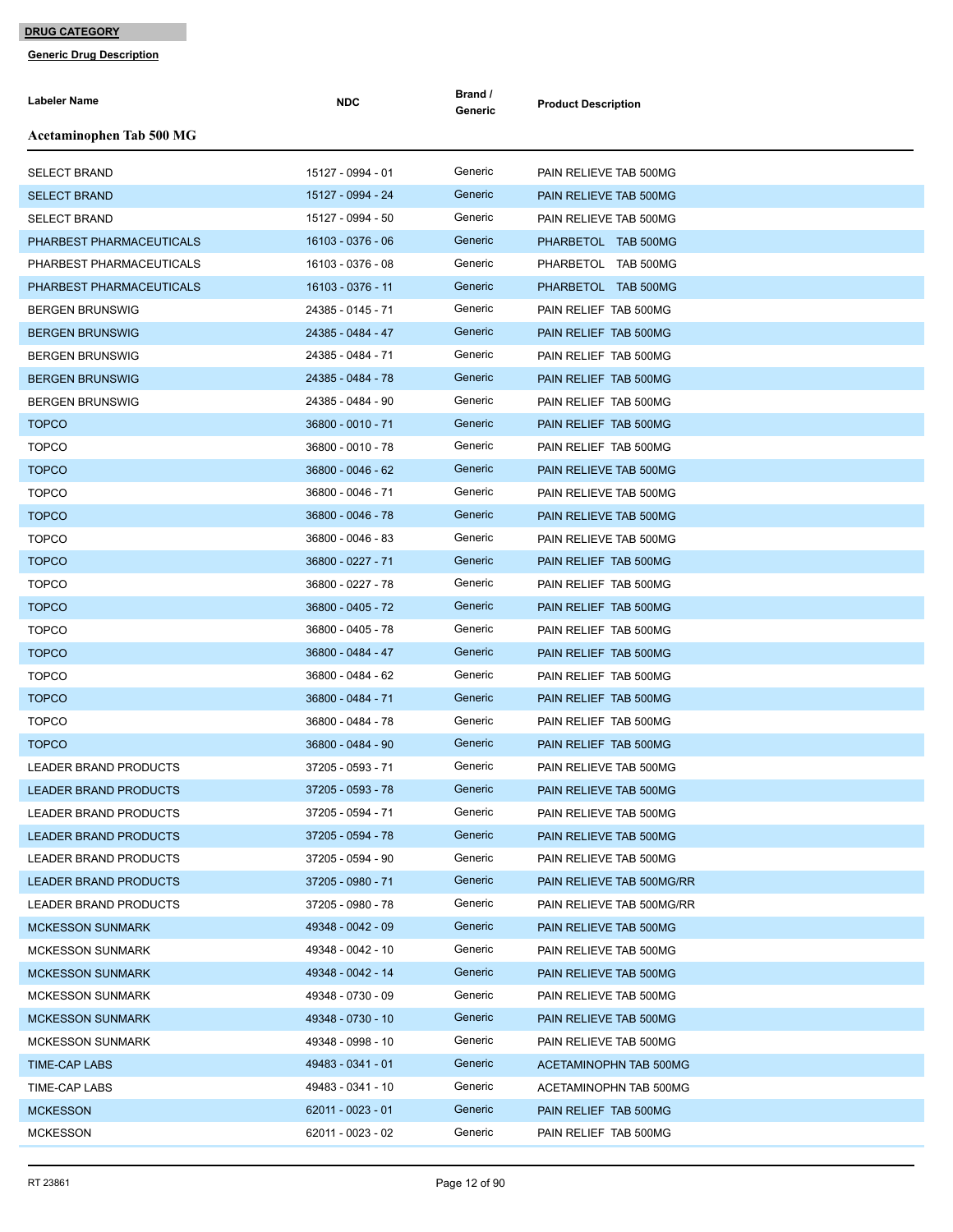**Generic Drug Description**

| Labeler Name                      | <b>NDC</b>          | Brand /<br>Generic | <b>Product Description</b>   |
|-----------------------------------|---------------------|--------------------|------------------------------|
| Acetaminophen Tab 500 MG          |                     |                    |                              |
| <b>MCKESSON</b>                   | 62011 - 0023 - 03   | Generic            | PAIN RELIEF TAB 500MG        |
| <b>MCKESSON</b>                   | 62011 - 0027 - 01   | Generic            | PAIN RELIEF TAB 500MG        |
| <b>MCKESSON</b>                   | 62011 - 0049 - 01   | Generic            | PAIN RELIEF TAB 500MG        |
| AUBURN PHARMACEUTICAL             | 62107 - 0050 - 01   | Generic            | TACTINAL<br>TAB 500MG        |
| <b>AUBURN PHARMACEUTICAL</b>      | 62107 - 0050 - 10   | Generic            | <b>TACTINAL</b><br>TAB 500MG |
| <b>AUBURN PHARMACEUTICAL</b>      | 62107 - 0051 - 01   | Generic            | <b>TACTINAL</b><br>TAB 500MG |
| <b>AUBURN PHARMACEUTICAL</b>      | 62107 - 0051 - 10   | Generic            | TACTINAL<br>TAB 500MG        |
| <b>CHAIN DRUG MARKETING ASSOC</b> | 63868 - 0503 - 50   | Generic            | NON-ASPIRIN TAB 500MG        |
| <b>CHAIN DRUG MARKETING ASSOC</b> | 63868 - 0507 - 01   | Generic            | NON-ASPIRIN TAB 500MG        |
| CHAIN DRUG MARKETING ASSOC        | 63868 - 0987 - 10   | Generic            | NON-ASPIRIN TAB 500MG/RR     |
| <b>CHAIN DRUG MARKETING ASSOC</b> | 63868 - 0987 - 50   | Generic            | NON-ASPIRIN TAB 500MG/RR     |
| <b>RELIABLE 1 LABS</b>            | 69618 - 0011 - 01   | Generic            | ACETAMINOPHN TAB 500MG       |
| <b>RELIABLE 1 LABS</b>            | 69618 - 0011 - 10   | Generic            | ACETAMINOPHN TAB 500MG       |
| Acetaminophen Tab CR 650 MG       |                     |                    |                              |
| PERRIGO PHARMACEUTICALS           | $00113 - 0217 - 71$ | Generic            | 8 HOUR PAIN TAB 650MG        |
| PERRIGO PHARMACEUTICALS           | $00113 - 0544 - 62$ | Generic            | ARTHRTS PAIN TAB 650MG       |
| PERRIGO PHARMACEUTICALS           | 00113 - 0544 - 71   | Generic            | ARTHRTS PAIN TAB 650MG       |
| PERRIGO PHARMACEUTICALS           | $00113 - 0544 - 78$ | Generic            | ARTHRTS PAIN TAB 650MG       |
| <b>MAJOR PHARMACEUTICALS</b>      | 00904 - 5769 - 60   | Generic            | ARTHRTS PAIN TAB 650MG       |
| <b>BERGEN BRUNSWIG</b>            | 24385 - 0629 - 71   | Generic            | ARTHRTS PAIN TAB 650MG       |
| <b>BERGEN BRUNSWIG</b>            | 24385 - 0629 - 78   | Generic            | ARTHRTS PAIN TAB 650MG       |
| <b>TOPCO</b>                      | 36800 - 0217 - 78   | Generic            | 8 HOUR PAIN TAB 650MG        |
| <b>TOPCO</b>                      | 36800 - 0544 - 62   | Generic            | ARTHRTS PAIN TAB 650MG       |
| <b>TOPCO</b>                      | 36800 - 0544 - 71   | Generic            | ARTHRTS PAIN TAB 650MG       |
| <b>TOPCO</b>                      | 36800 - 0544 - 78   | Generic            | ARTHRTS PAIN TAB 650MG       |
| <b>TOPCO</b>                      | 36800 - 0966 - 47   | Generic            | ARTHRTS PAIN TAB 650MG       |
| AMERISOURCE BERGEN DRUGS          | 46122 - 0062 - 71   | Generic            | 8 HOUR PAIN TAB 650MG        |
| AMERISOURCE BERGEN DRUGS          | 46122 - 0062 - 78   | Generic            | 8 HOUR PAIN TAB 650MG        |
| AMERISOURCE BERGEN DRUGS          | 46122 - 0170 - 81   | Generic            | ARTHRTS PAIN TAB 650MG       |
| <b>MCKESSON SUNMARK</b>           | 49348 - 0921 - 09   | Generic            | ARTHRTS PAIN TAB 650MG       |
| <b>MCKESSON SUNMARK</b>           | 49348 - 0921 - 10   | Generic            | ARTHRTS PAIN TAB 650MG       |
| <b>MCKESSON SUNMARK</b>           | 49348 - 0924 - 09   | Generic            | 8 HOUR PAIN TAB 650MG        |
| <b>MCKESSON SUNMARK</b>           | 49348 - 0924 - 10   | Generic            | 8 HOUR PAIN TAB 650MG        |
| <b>OHM LABS</b>                   | $51660 - 0333 - 01$ | Generic            | ARTHRTS PAIN TAB 650MG       |
| OHM LABS                          | 51660 - 0333 - 50   | Generic            | ARTHRTS PAIN TAB 650MG       |
| <b>MCKESSON</b>                   | 62011 - 0026 - 01   | Generic            | ARTHRTS PAIN TAB 650MG       |
| CHAIN DRUG MARKETING ASSOC        | 63868 - 0089 - 01   | Generic            | ARTHRTS PAIN TAB 650MG       |
| <b>CHAIN DRUG MARKETING ASSOC</b> | 63868 - 0089 - 50   | Generic            | ARTHRTS PAIN TAB 650MG       |
| CHAIN DRUG MARKETING ASSOC        | 63868 - 0091 - 50   | Generic            | QC APAP 8 HR TAB 650MG       |
| AMERICAN HEALTH PACKAGING         | 68084 - 0777 - 25   | Generic            | ACETAMIN<br>TAB 650MG        |
| AMERICAN HEALTH PACKAGING         | 68084 - 0777 - 95   | Generic            | ACETAMIN<br>TAB 650MG        |
|                                   |                     |                    |                              |

**Aspirin Chew Tab 81 MG**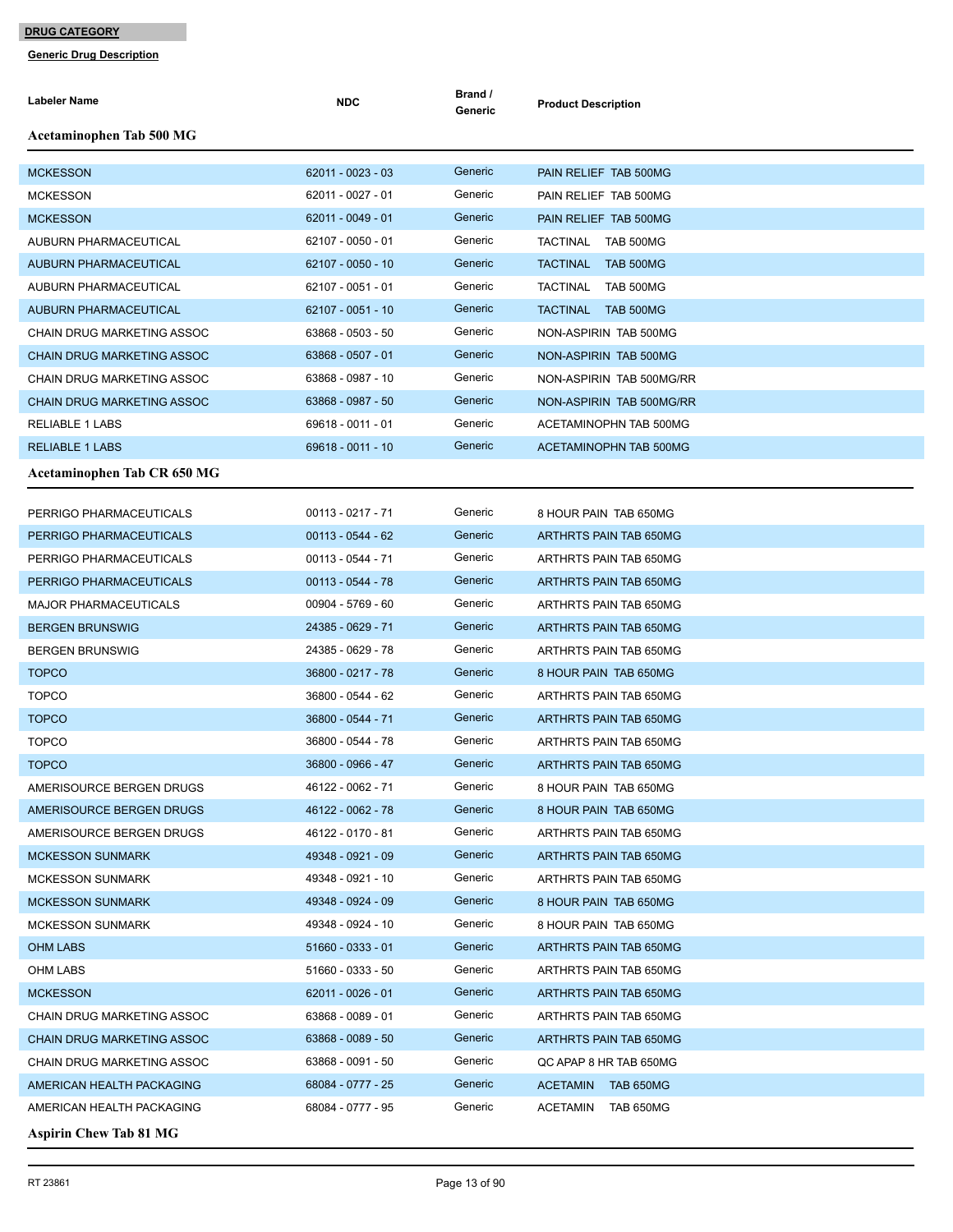| <b>Labeler Name</b>                | <b>NDC</b>          | Brand /<br>Generic | <b>Product Description</b>         |
|------------------------------------|---------------------|--------------------|------------------------------------|
| PERRIGO PHARMACEUTICALS            | $00113 - 0274 - 68$ | Generic            | <b>ASPIRIN</b><br>CHW 81MG         |
| PERRIGO PHARMACEUTICALS            | 00113 - 0467 - 68   | Generic            | <b>ASPIRIN</b><br>CHW 81MG         |
| <b>RUGBY</b>                       | $00536 - 1008 - 36$ | Generic            | <b>ASPIRIN</b><br>CHW 81MG         |
| <b>RUGBY</b>                       | 00536 - 1008 - 62   | Generic            | <b>ASPIRIN</b><br>CHW 81MG         |
| PAR PHARMACEUTICALS                | $00603 - 0024 - 36$ | Generic            | <b>ASPIRIN</b><br>CHW 81MG         |
| <b>MAJOR PHARMACEUTICALS</b>       | 00904 - 4040 - 73   | Generic            | ASPIRIN<br>CHW 81MG                |
| <b>MAJOR PHARMACEUTICALS</b>       | 00904 - 6288 - 89   | Generic            | ASPIRIN LOW CHW 81MG               |
| <b>SELECT BRAND</b>                | 15127 - 0241 - 36   | Generic            | SB CHILD ASA CHW 81MG              |
| PHARBEST PHARMACEUTICALS           | 16103 - 0366 - 05   | Generic            | <b>ASPIRIN</b><br>CHW 81MG         |
| PHARBEST PHARMACEUTICALS           | 16103 - 0366 - 11   | Generic            | <b>ASPIRIN</b><br>CHW 81MG         |
| <b>BERGEN BRUNSWIG</b>             | 24385 - 0028 - 68   | Generic            | GNP ASPIRIN CHW 81MG               |
| <b>BERGEN BRUNSWIG</b>             | 24385 - 0278 - 68   | Generic            | GNP ASPIRIN CHW 81MG               |
| <b>BERGEN BRUNSWIG</b>             | 24385 - 0364 - 68   | Generic            | <b>GNP ASPIRIN CHW 81MG</b>        |
| <b>TOPCO</b>                       | 36800 - 0259 - 68   | Generic            | <b>ASPIRIN</b><br>CHW 81MG         |
| <b>TOPCO</b>                       | 36800 - 0274 - 68   | Generic            | ASPIRIN LOW CHW 81MG               |
| <b>TOPCO</b>                       | 36800 - 0467 - 68   | Generic            | ASPIRIN LOW CHW 81MG               |
| <b>LEADER BRAND PRODUCTS</b>       | 37205 - 0467 - 68   | Generic            | CHILD ASA CHW 81MG                 |
| LEADER BRAND PRODUCTS              | 37205 - 0708 - 68   | Generic            | CHILD ASA CHW 81MG                 |
| <b>MCKESSON SUNMARK</b>            | 49348 - 0191 - 07   | Generic            | SM CHILD ASA CHW 81MG              |
| <b>MCKESSON SUNMARK</b>            | 49348 - 0498 - 07   | Generic            | SM ASPIRIN CHW 81MG                |
| <b>MCKESSON SUNMARK</b>            | 49348 - 0757 - 07   | Generic            | SM CHILD ASA CHW 81MG              |
| TIME-CAP LABS                      | 49483 - 0334 - 63   | Generic            | ASPIRIN LOW CHW 81MG               |
| <b>MCKESSON</b>                    | $62011 - 0021 - 01$ | Generic            | HM ASPIRIN CHW 81MG                |
| <b>MCKESSON</b>                    | 62011 - 0028 - 01   | Generic            | HM ASPIRIN CHW 81MG                |
| <b>MCKESSON</b>                    | $62011 - 0212 - 01$ | Generic            | HM ASPIRIN CHW 81MG                |
| AUBURN PHARMACEUTICAL              | 62107 - 0026 - 36   | Generic            | CHILD ASA LS CHW 81MG              |
| <b>MCKESSON PACKAGING SERVICES</b> | 63739 - 0434 - 01   | Generic            | <b>ASPIRIN</b><br>CHW 81MG         |
| <b>MCKESSON PACKAGING SERVICES</b> | 63739 - 0434 - 03   | Generic            | <b>ASPIRIN</b><br>CHW 81MG         |
| CHAIN DRUG MARKETING ASSOC         | 63868 - 0240 - 36   | Generic            | <b>ASPIRIN LOW CHW 81MG</b>        |
| <b>RELIABLE 1 LABS</b>             | 69618 - 0014 - 36   | Generic            | ASPIRIN LOW CHW 81MG               |
| <b>Aspirin Suppos 300 MG</b>       |                     |                    |                                    |
| <b>PERRIGO</b>                     | 00574 - 7034 - 12   | Generic            | SUP 300MG<br><b>ASPIRIN</b>        |
| <b>Aspirin Suppos 600 MG</b>       |                     |                    |                                    |
| <b>PERRIGO</b>                     | 00574 - 7036 - 12   | Generic            | <b>ASPIRIN</b><br>SUP 600MG        |
| <b>Aspirin Tab 325 MG</b>          |                     |                    |                                    |
| PERRIGO PHARMACEUTICALS            | $00113 - 0416 - 78$ | Generic            | <b>ASPIRIN</b><br><b>TAB 325MG</b> |
| PERRIGO PHARMACEUTICALS            | $00113 - 0416 - 87$ | Generic            | <b>ASPIRIN</b><br><b>TAB 325MG</b> |
| PERRIGO PHARMACEUTICALS            | $00113 - 0416 - 90$ | Generic            | <b>ASPIRIN</b><br><b>TAB 325MG</b> |
| <b>RUGBY</b>                       | 00536 - 1053 - 01   | Generic            | <b>ASPIRIN</b><br><b>TAB 325MG</b> |
| <b>RUGBY</b>                       | 00536 - 1053 - 05   | Generic            | <b>ASPIRIN</b><br><b>TAB 325MG</b> |
| <b>RUGBY</b>                       | 00536 - 1054 - 29   | Generic            | <b>ASPIRIN</b><br>TAB 325MG        |
| <b>RUGBY</b>                       | $00536 - 3305 - 01$ | Generic            | <b>ASPIRIN</b><br><b>TAB 325MG</b> |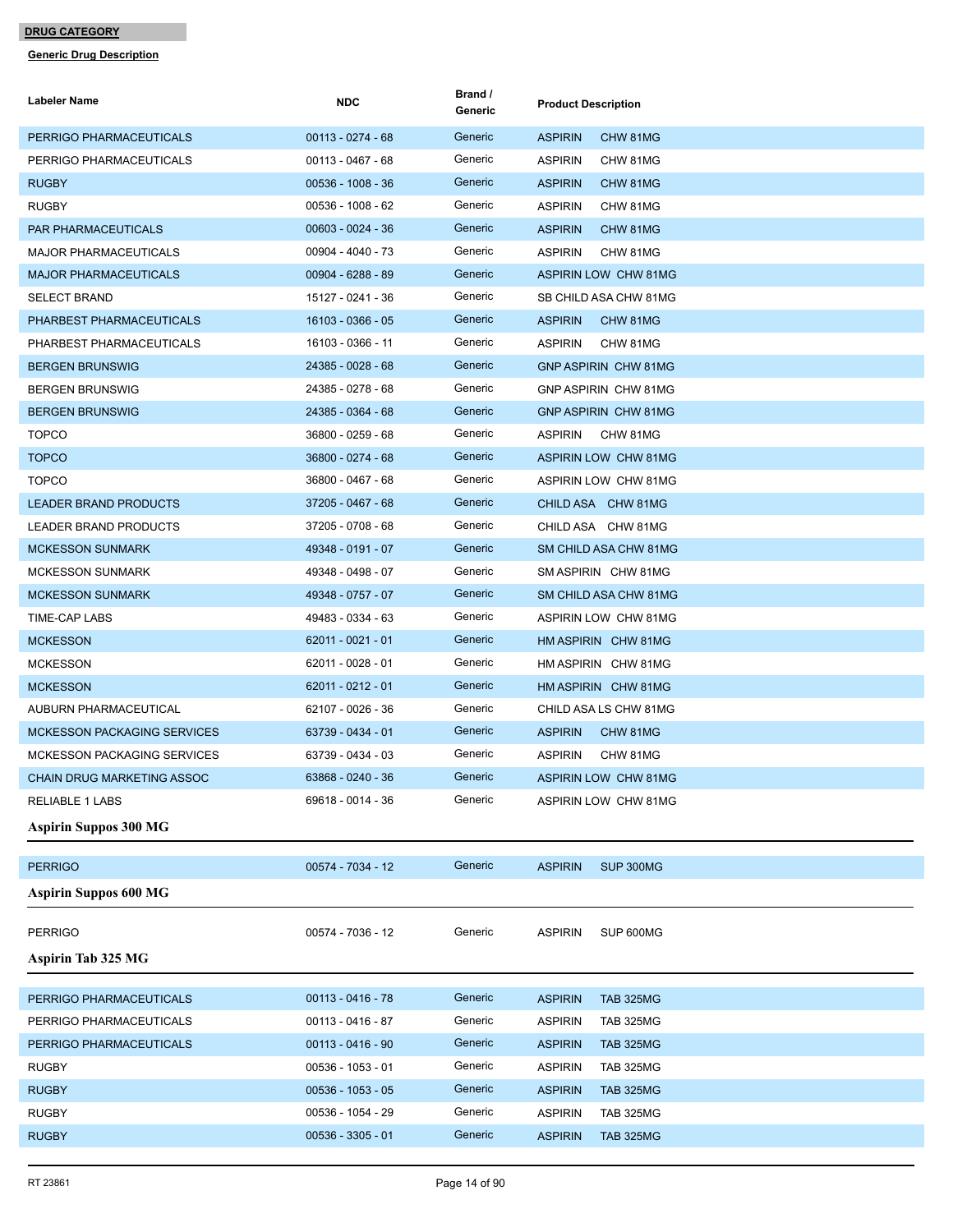| <b>Labeler Name</b>                       | <b>NDC</b>          | Brand /<br>Generic | <b>Product Description</b>         |
|-------------------------------------------|---------------------|--------------------|------------------------------------|
| <b>Aspirin Tab 325 MG</b>                 |                     |                    |                                    |
| <b>RUGBY</b>                              | 00536 - 3305 - 10   | Generic            | <b>ASPIRIN</b><br><b>TAB 325MG</b> |
| <b>SELECT BRAND</b>                       | 15127 - 0738 - 01   | Generic            | SB ASPIRIN TAB 325MG               |
| <b>SELECT BRAND</b>                       | 15127 - 0738 - 05   | Generic            | SB ASPIRIN TAB 325MG               |
| <b>SELECT BRAND</b>                       | 15127 - 0738 - 10   | Generic            | SB ASPIRIN TAB 325MG               |
| <b>SELECT BRAND</b>                       | 15127 - 0738 - 21   | Generic            | SB ASPIRIN TAB 325MG               |
| PHARBEST PHARMACEUTICALS                  | 16103 - 0365 - 08   | Generic            | <b>ASPIRIN</b><br><b>TAB 325MG</b> |
| PHARBEST PHARMACEUTICALS                  | 16103 - 0365 - 11   | Generic            | <b>ASPIRIN</b><br><b>TAB 325MG</b> |
| <b>LEADER BRAND PRODUCTS</b>              | 37205 - 0668 - 87   | Generic            | <b>ASPIRIN</b><br><b>TAB 325MG</b> |
| AMERISOURCE BERGEN DRUGS                  | 46122 - 0292 - 78   | Generic            | <b>GNP ASPIRIN TAB 325MG</b>       |
| <b>MCKESSON SUNMARK</b>                   | 49348 - 0001 - 10   | Generic            | SM ASPIRIN TAB 325MG               |
| <b>MCKESSON SUNMARK</b>                   | 49348 - 0001 - 14   | Generic            | SM ASPIRIN TAB 325MG               |
| <b>MCKESSON SUNMARK</b>                   | 49348 - 0001 - 23   | Generic            | SM ASPIRIN TAB 325MG               |
| TIME-CAP LABS                             | 49483 - 0011 - 10   | Generic            | <b>ASPIRIN</b><br><b>TAB 325MG</b> |
| <b>MCKESSON</b>                           | 62011 - 0020 - 01   | Generic            | HM ASPIRIN TAB 325MG               |
| <b>MCKESSON</b>                           | 62011 - 0020 - 03   | Generic            | HM ASPIRIN TAB 325MG               |
| <b>CHAIN DRUG MARKETING ASSOC</b>         | 63868 - 0352 - 03   | Generic            | QC ASPIRIN TAB 325MG               |
| CHAIN DRUG MARKETING ASSOC                | 63868 - 0352 - 10   | Generic            | QC ASPIRIN TAB 325MG               |
| <b>RELIABLE 1 LABS</b>                    | 69618 - 0016 - 01   | Generic            | <b>ASPIRIN</b><br><b>TAB 325MG</b> |
| <b>RELIABLE 1 LABS</b>                    | 69618 - 0016 - 10   | Generic            | <b>ASPIRIN</b><br><b>TAB 325MG</b> |
| <b>Aspirin Tab Delayed Release 325 MG</b> |                     |                    |                                    |
| <b>RUGBY</b>                              | $00536 - 3313 - 01$ | Generic            | <b>ASPIRIN</b><br>TAB 325MG EC     |
| <b>RUGBY</b>                              | 00536 - 3313 - 10   | Generic            | <b>ASPIRIN</b><br>TAB 325MG EC     |
| PAR PHARMACEUTICALS                       | $00603 - 0168 - 21$ | Generic            | <b>ASPIRIN</b><br>TAB 325MG EC     |
| PAR PHARMACEUTICALS                       | 00603 - 0169 - 21   | Generic            | <b>ASPIRIN</b><br>TAB 325MG EC     |
| PAR PHARMACEUTICALS                       | 00603 - 0169 - 32   | Generic            | <b>ASPIRIN</b><br>TAB 325MG EC     |
| <b>MAJOR PHARMACEUTICALS</b>              | 00904 - 2011 - 59   | Generic            | <b>ASPIRIN</b><br>TAB 325MG EC     |
| <b>MAJOR PHARMACEUTICALS</b>              | 00904 - 2013 - 60   | Generic            | <b>ASPIRIN</b><br>TAB 325MG EC     |
| <b>MAJOR PHARMACEUTICALS</b>              | 00904 - 2013 - 72   | Generic            | <b>ASPIRIN</b><br>TAB 325MG EC     |
| <b>MAJOR PHARMACEUTICALS</b>              | 00904 - 2013 - 80   | Generic            | <b>ASPIRIN</b><br>TAB 325MG EC     |
| PHARBEST PHARMACEUTICALS                  | 16103 - 0357 - 08   | Generic            | <b>ASPIRIN</b><br>TAB 325MG EC     |
| PHARBEST PHARMACEUTICALS                  | 16103 - 0357 - 11   | Generic            | <b>ASPIRIN</b><br>TAB 325MG EC     |
| <b>BERGEN BRUNSWIG</b>                    | 24385 - 0429 - 02   | Generic            | GNP ASPIRIN TAB 325MG EC           |
| <b>BERGEN BRUNSWIG</b>                    | 24385 - 0429 - 90   | Generic            | GNP ASPIRIN TAB 325MG EC           |
| <b>TOPCO</b>                              | 36800 - 0429 - 02   | Generic            | <b>ASPIRIN</b><br>TAB 325MG EC     |
| <b>MCKESSON SUNMARK</b>                   | 49348 - 0937 - 14   | Generic            | SM ASPIRIN TAB 325MG EC            |
| <b>MCKESSON SUNMARK</b>                   | 49348 - 0937 - 82   | Generic            | SM ASPIRIN TAB 325MG EC            |
| TIME-CAP LABS                             | 49483 - 0331 - 01   | Generic            | <b>ASPIRIN</b><br>TAB 325MG EC     |
| TIME-CAP LABS                             | 49483 - 0331 - 10   | Generic            | <b>ASPIRIN</b><br>TAB 325MG EC     |
| <b>WAL-MART</b>                           | 50844 - 0227 - 12   | Generic            | EQ ASPIRIN TAB 325MG EC            |
| <b>MCKESSON</b>                           | 62011 - 0040 - 01   | Generic            | <b>ASPIRIN</b><br>TAB 325MG EC     |
| <b>AUBURN PHARMACEUTICAL</b>              | 62107 - 0028 - 01   | Generic            | <b>ECPIRIN</b><br>TAB 325MG EC     |
| AUBURN PHARMACEUTICAL                     | 62107 - 0028 - 32   | Generic            | <b>ECPIRIN</b><br>TAB 325MG EC     |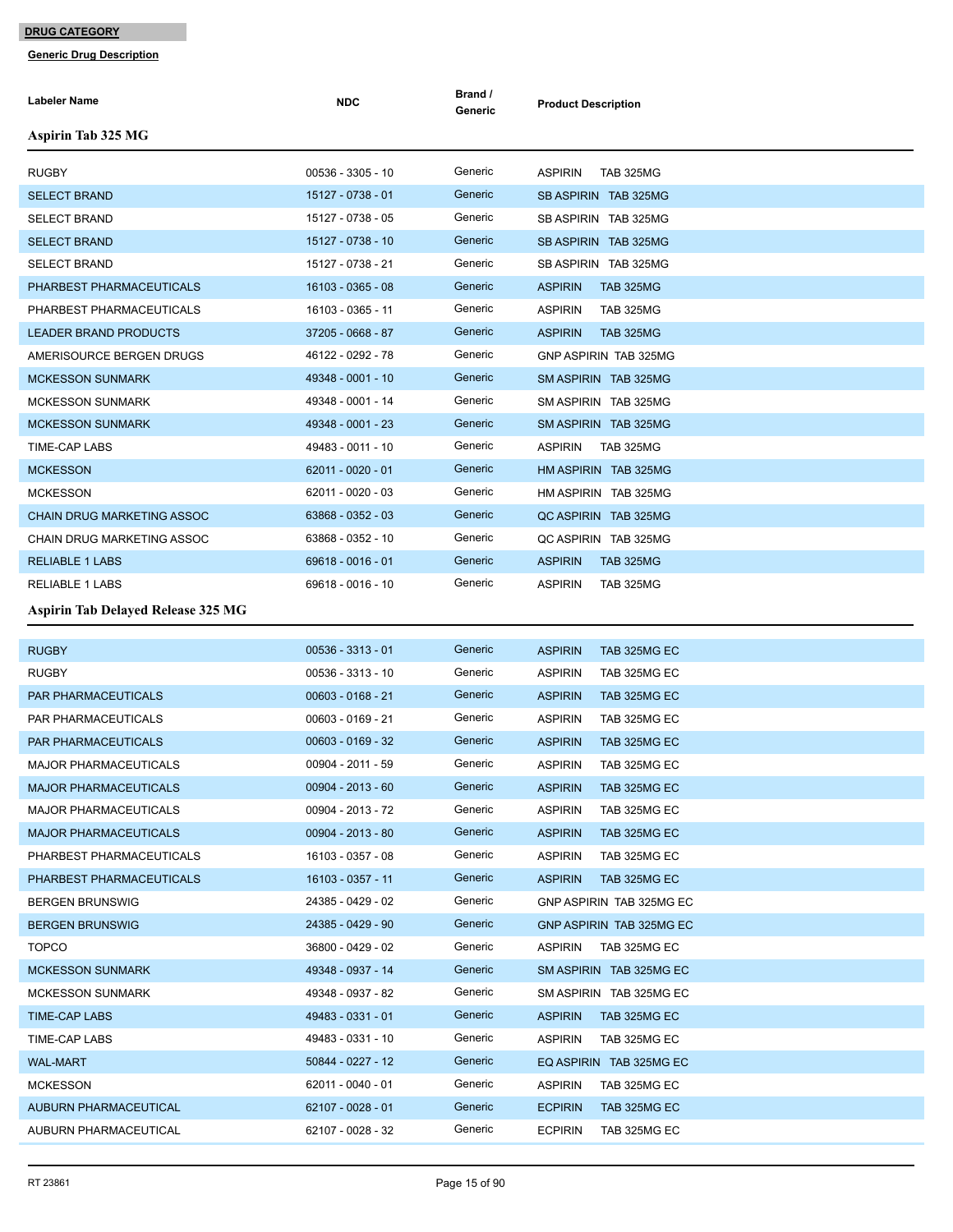| <b>Labeler Name</b>                       | <b>NDC</b>          | Brand /<br>Generic | <b>Product Description</b>         |
|-------------------------------------------|---------------------|--------------------|------------------------------------|
| <b>Aspirin Tab Delayed Release 325 MG</b> |                     |                    |                                    |
| <b>MCKESSON PACKAGING SERVICES</b>        | 63739 - 0523 - 01   | Generic            | <b>ASPIRIN</b><br>TAB 325MG EC     |
| CHAIN DRUG MARKETING ASSOC                | 63868 - 0898 - 10   | Generic            | ENTERIC ASA TAB 325MG              |
| AMERICAN HEALTH PACKAGING                 | 68084 - 0848 - 25   | Generic            | <b>ASPIRIN</b><br><b>TAB 325MG</b> |
| AMERICAN HEALTH PACKAGING                 | 68084 - 0848 - 95   | Generic            | <b>ASPIRIN</b><br><b>TAB 325MG</b> |
| <b>RELIABLE 1 LABS</b>                    | 69618 - 0015 - 01   | Generic            | <b>ASPIRIN</b><br><b>TAB 325MG</b> |
| <b>RELIABLE 1 LABS</b>                    | 69618 - 0015 - 10   | Generic            | <b>ASPIRIN</b><br><b>TAB 325MG</b> |
| <b>Aspirin Tab Delayed Release 81 MG</b>  |                     |                    |                                    |
| <b>RUGBY</b>                              | 00536 - 1004 - 10   | Generic            | <b>ASPIRIN</b><br>TAB 81MG EC      |
| <b>RUGBY</b>                              | 00536 - 1004 - 41   | Generic            | <b>ASPIRIN</b><br>TAB 81MG EC      |
| <b>PAR PHARMACEUTICALS</b>                | $00603 - 0026 - 22$ | Generic            | ASPIRIN LOW TAB 81MG EC            |
| PAR PHARMACEUTICALS                       | 00603 - 0026 - 32   | Generic            | ASPIRIN LOW TAB 81MG EC            |
| <b>MAJOR PHARMACEUTICALS</b>              | 00904 - 7704 - 18   | Generic            | ASPIR-LOW TAB 81MG EC              |
| <b>MAJOR PHARMACEUTICALS</b>              | 00904 - 7704 - 70   | Generic            | ASPIR-LOW TAB 81MG EC              |
| <b>MAJOR PHARMACEUTICALS</b>              | 00904 - 7704 - 80   | Generic            | ASPIR-LOW TAB 81MG EC              |
| <b>SELECT BRAND</b>                       | 15127 - 0228 - 65   | Generic            | <b>ASPIRIN</b><br>TAB 81MG EC      |
| <b>SELECT BRAND</b>                       | 15127 - 0228 - 94   | Generic            | ASPIRIN LOW TAB 81MG EC            |
| <b>SELECT BRAND</b>                       | 15127 - 0874 - 36   | Generic            | ASPIRIN LOW TAB 81MG EC            |
| PHARBEST PHARMACEUTICALS                  | 16103 - 0356 - 09   | Generic            | <b>ASPIRIN</b><br>TAB 81MG EC      |
| PHARBEST PHARMACEUTICALS                  | 16103 - 0356 - 11   | Generic            | <b>ASPIRIN</b><br>TAB 81MG EC      |
| <b>TOPCO</b>                              | 36800 - 0027 - 12   | Generic            | ASPIRIN LOW TAB 81MG EC            |
| <b>TOPCO</b>                              | 36800 - 0277 - 48   | Generic            | ASPIRIN LOW TAB 81MG EC            |
| AMERISOURCE BERGEN DRUGS                  | 46122 - 0180 - 76   | Generic            | ASPIRIN LOW TAB 81MG EC            |
| AMERISOURCE BERGEN DRUGS                  | 46122 - 0180 - 87   | Generic            | ASPIRIN LOW TAB 81MG EC            |
| AMERISOURCE BERGEN DRUGS                  | 46122 - 0182 - 48   | Generic            | <b>GNP ASPIRIN TAB 81MG EC</b>     |
| <b>MCKESSON SUNMARK</b>                   | 49348 - 0980 - 15   | Generic            | SM ASPIRIN TAB 81MG EC             |
| <b>MCKESSON SUNMARK</b>                   | 49348 - 0980 - 23   | Generic            | SM ASPIRIN TAB 81MG EC             |
| <b>MCKESSON SUNMARK</b>                   | 49348 - 0980 - 53   | Generic            | SM ASPIRIN TAB 81MG EC             |
| <b>MCKESSON SUNMARK</b>                   | 49348 - 0981 - 15   | Generic            | SM ASPIRIN TAB 81MG EC             |
| TIME-CAP LABS                             | 49483 - 0387 - 10   | Generic            | ASPIRIN LOW TAB 81MG EC            |
| <b>TIME-CAP LABS</b>                      | 49483 - 0387 - 12   | Generic            | ASPIRIN LOW TAB 81MG EC            |
| <b>MCKESSON</b>                           | 62011 - 0003 - 01   | Generic            | ASPIRIN LOW TAB 81MG EC            |
| <b>MCKESSON</b>                           | 62011 - 0019 - 01   | Generic            | ASPIRIN LOW TAB 81MG EC            |
| AUBURN PHARMACEUTICAL                     | 62107 - 0027 - 26   | Generic            | ASPIR-81<br>TAB 81MG EC            |
| AUBURN PHARMACEUTICAL                     | 62107 - 0027 - 32   | Generic            | ASPIR-81<br>TAB 81MG EC            |
| MCKESSON PACKAGING SERVICES               | 63739 - 0522 - 01   | Generic            | <b>ASPIRIN</b><br>TAB 81MG EC      |
| <b>MCKESSON PACKAGING SERVICES</b>        | 63739 - 0522 - 10   | Generic            | <b>ASPIRIN</b><br>TAB 81MG EC      |
| <b>RELIABLE 1 LABS</b>                    | 69618 - 0017 - 02   | Generic            | ASPIRIN LOW TAB 81MG EC            |
| <b>RELIABLE 1 LABS</b>                    | 69618 - 0017 - 10   | Generic            | ASPIRIN LOW TAB 81MG EC            |
| <b>Magnesium Salicylate Tab 500 MG</b>    |                     |                    |                                    |
| <b>SELECT BRAND</b>                       | 15127 - 0448 - 24   | Generic            | SB BACKACHE TAB 500MG              |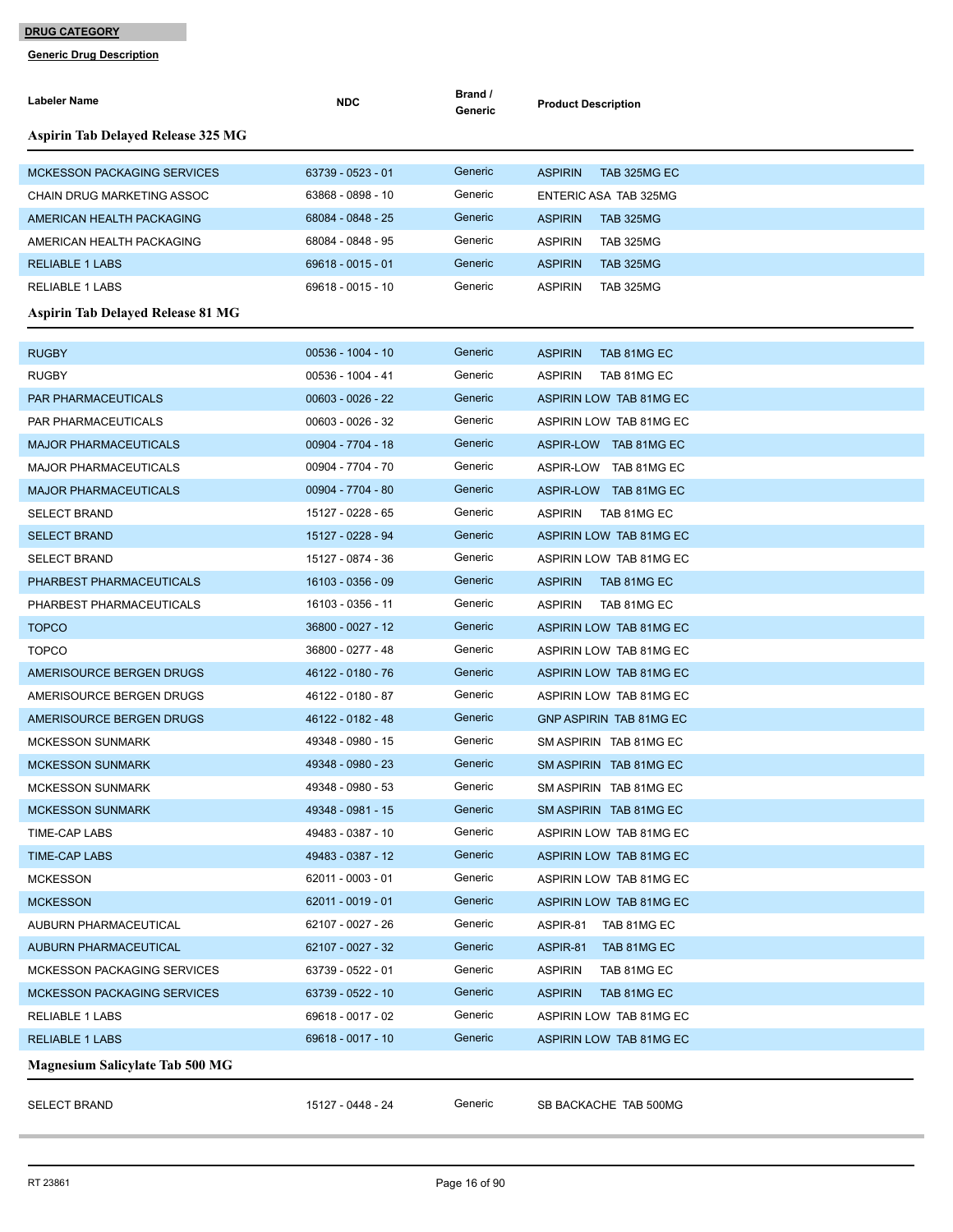| Labeler Name                                            | <b>NDC</b>          | Brand /<br>Generic | <b>Product Description</b>            |
|---------------------------------------------------------|---------------------|--------------------|---------------------------------------|
| ANTACIDS                                                |                     |                    |                                       |
| Alum & Mag Hydroxide-Simethicone Chew Tab 200-200-25 MG |                     |                    |                                       |
|                                                         |                     |                    |                                       |
| <b>RUGBY</b>                                            | $00536 - 1011 - 01$ | Generic            | ALMACONE CHW                          |
| <b>MAJOR PHARMACEUTICALS</b>                            | 00904 - 0478 - 60   | Generic            | MINTOX PLUS CHW                       |
| Alum & Mag Hydroxide-Simethicone Susp 200-200-20 MG/5ML |                     |                    |                                       |
| PERRIGO PHARMACEUTICALS                                 | $00113 - 0357 - 40$ | Generic            | ANTACID PLUS SUS GAS REL              |
| PERRIGO PHARMACEUTICALS                                 | 00113 - 0851 - 40   | Generic            | ANTACID<br>sus                        |
| PHARMACEUTICAL ASSOCIATES                               | $00121 - 1761 - 30$ | Generic            | <b>MAG-AL PLUS LIQ</b>                |
| <b>RUGBY</b>                                            | 00536 - 0025 - 83   | Generic            | ALMACONE SUS                          |
| <b>RUGBY</b>                                            | $00536 - 1945 - 83$ | Generic            | <b>RULOX</b><br><b>SUS</b>            |
| <b>MAJOR PHARMACEUTICALS</b>                            | 00904 - 0004 - 14   | Generic            | MI-ACID<br>SUS                        |
| <b>MAJOR PHARMACEUTICALS</b>                            | 00904 - 5721 - 14   | Generic            | <b>MINTOX</b><br><b>SUS</b>           |
| <b>SELECT BRAND</b>                                     | 15127 - 0883 - 52   | Generic            | SB ANTACID/ SUS ANTIGAS               |
| <b>BERGEN BRUNSWIG</b>                                  | 24385 - 0356 - 40   | Generic            | <b>GNP ANTACID SUS ANTI-GAS</b>       |
| <b>BERGEN BRUNSWIG</b>                                  | 24385 - 0357 - 40   | Generic            | <b>GNP MASANTI SUS REG ST</b>         |
| <b>TOPCO</b>                                            | 36800 - 0357 - 40   | Generic            | ANTACID PLUS SUS GAS REL              |
| <b>TOPCO</b>                                            | 36800 - 0851 - 40   | Generic            | <b>ANTACID FAST SUS RELIEF</b>        |
| <b>LEADER BRAND PRODUCTS</b>                            | 37205 - 0314 - 40   | Generic            | <b>ANTACID</b><br>SUS REG ST          |
| <b>LEADER BRAND PRODUCTS</b>                            | 37205 - 0530 - 40   | Generic            | ANTACID FAST SUS ACTING               |
| <b>MCKESSON SUNMARK</b>                                 | 49348 - 0019 - 39   | Generic            | SM ANTACID/ SUS ANTIGAS               |
| <b>MCKESSON SUNMARK</b>                                 | 49348 - 0020 - 39   | Generic            | SM ANTACID SUS ANTI-GAS               |
| <b>MCKESSON</b>                                         | 62011 - 0147 - 01   | Generic            | HM ANTACID SUS ANTI-GAS               |
| <b>MCKESSON</b>                                         | 62011 - 0148 - 01   | Generic            | HM ANTACID SUS ANTI-GAS               |
| <b>MCKESSON</b>                                         | 62011 - 0292 - 01   | Generic            | HM ANTACID SUS                        |
| CHAIN DRUG MARKETING ASSOC                              | 63868 - 0694 - 57   | Generic            | QC ANTACID SUS                        |
| <b>CHAIN DRUG MARKETING ASSOC</b>                       | 63868 - 0712 - 57   | Generic            | QC ANTACID SUS ANTI-GAS               |
| Alum & Mag Hydroxide-Simethicone Susp 400-400-40 MG/5ML |                     |                    |                                       |
| PERRIGO PHARMACEUTICALS                                 | 00113 - 0340 - 40   | Generic            | ANTACID PLUS SUS GAS REL              |
| PERRIGO PHARMACEUTICALS                                 | $00113 - 0588 - 40$ | Generic            | <b>ANTACID</b><br><b>SUS ANTI-GAS</b> |
| PHARMACEUTICAL ASSOCIATES                               | 00121 - 1762 - 30   | Generic            | MAG-AL PLUS LIQ XS                    |
| <b>RUGBY</b>                                            | $00536 - 0015 - 83$ | Generic            | ALMACONE DBL SUS STRENGTH             |
| <b>MAJOR PHARMACEUTICALS</b>                            | 00904 - 0005 - 14   | Generic            | MI-ACID<br><b>SUS MAX ST</b>          |
| <b>MAJOR PHARMACEUTICALS</b>                            | 00904 - 5725 - 14   | Generic            | <b>MINTOX</b><br><b>SUS MAX ST</b>    |
| <b>SELECT BRAND</b>                                     | 15127 - 0745 - 52   | Generic            | ANTACID/ANTI SUS - GAS DS             |
| <b>BERGEN BRUNSWIG</b>                                  | 24385 - 0340 - 40   | Generic            | <b>GNP MASANTI SUS MAX ST</b>         |
| <b>BERGEN BRUNSWIG</b>                                  | 24385 - 0362 - 40   | Generic            | <b>GNP ANTACID SUS CHERRY</b>         |
| <b>TOPCO</b>                                            | 36800 - 0340 - 40   | Generic            | ANTACID PLUS SUS ANTI-GAS             |
| <b>TOPCO</b>                                            | 36800 - 0588 - 40   | Generic            | <b>ANTACID</b><br><b>SUS MAX ST</b>   |
| LEADER BRAND PRODUCTS                                   | 37205 - 0535 - 40   | Generic            | <b>ANTACID</b><br><b>SUS MAX ST</b>   |
| LEADER BRAND PRODUCTS                                   | 37205 - 0536 - 40   | Generic            | <b>ANTACID</b><br><b>SUS MAX ST</b>   |
| <b>MCKESSON SUNMARK</b>                                 | 49348 - 0302 - 39   | Generic            | SM ANTACID SUS ADVANCED               |
| <b>MCKESSON</b>                                         | 62011 - 0122 - 01   | Generic            | ADVANCED<br><b>SUS ANTACID</b>        |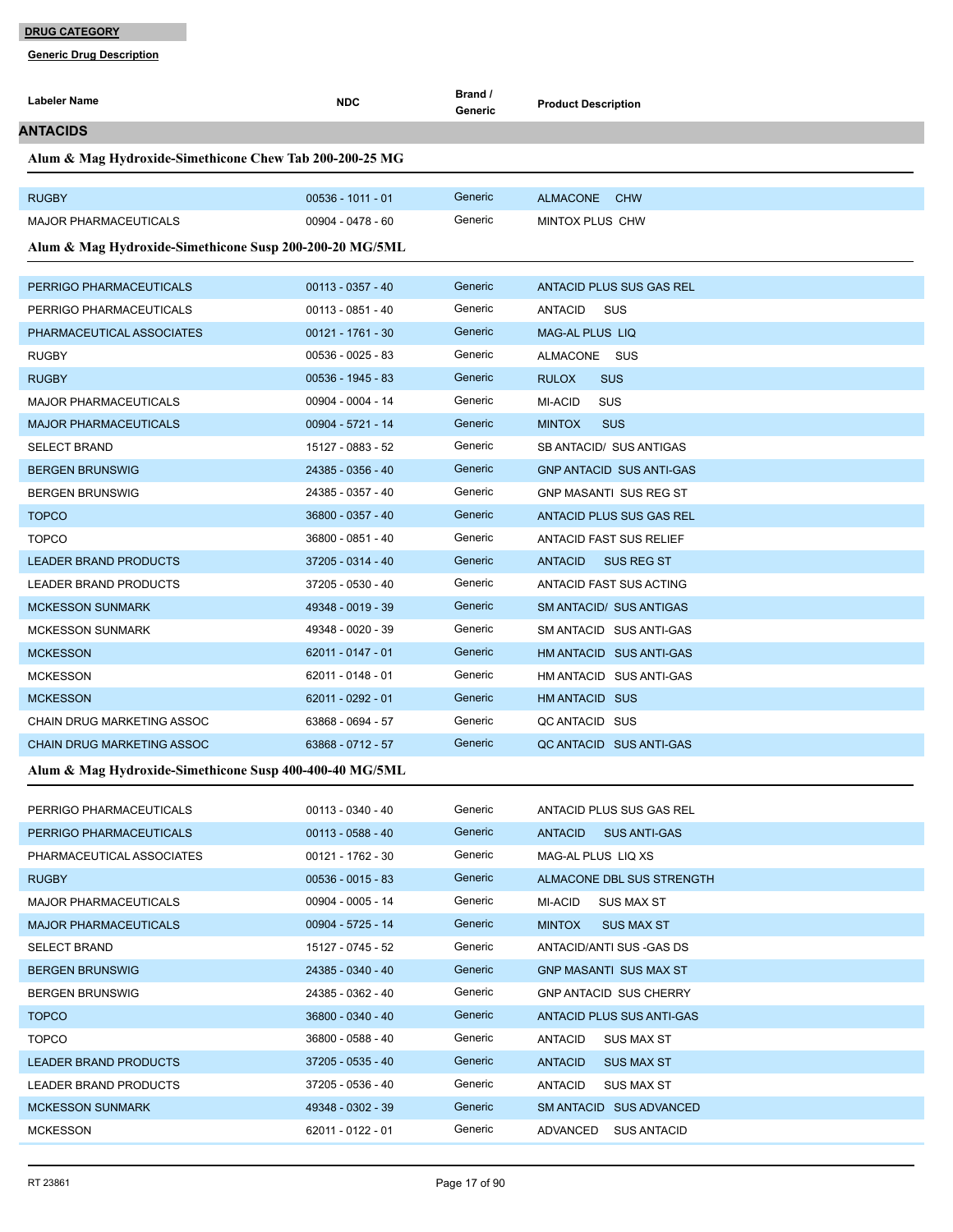| Labeler Name                                                 | <b>NDC</b>          | Brand /<br>Generic | <b>Product Description</b>           |
|--------------------------------------------------------------|---------------------|--------------------|--------------------------------------|
| Alum & Mag Hydroxide-Simethicone Susp 400-400-40 MG/5ML      |                     |                    |                                      |
| <b>MCKESSON</b>                                              | 62011 - 0149 - 01   | Generic            | HM ANTACID SUS ANTI-GAS              |
| Aluminum & Magnesium Hydroxides Susp 200-200 MG/5ML          |                     |                    |                                      |
| PHARMACEUTICAL ASSOCIATES                                    | $00121 - 1760 - 30$ | <b>Brand</b>       | MAG-AL<br>LIQ                        |
| Aluminum Hydroxide Gel Susp 320 MG/5ML                       |                     |                    |                                      |
| <b>RUGBY</b>                                                 | 00536 - 0091 - 85   | Generic            | ALUM HYDROX SUS 320/5ML              |
| Aluminum Hydroxide-Magnesium Carbonate Chew Tab 160-105 MG   |                     |                    |                                      |
| GLAXO CONSUMER HEALTHCARE L.P.                               | 00135 - 0098 - 26   | <b>Brand</b>       | <b>GAVISCON</b><br>CHW EX-STR        |
| GLAXO CONSUMER HEALTHCARE L.P.                               | $00135 - 0430 - 03$ | <b>Brand</b>       | <b>GAVISCON</b><br><b>CHW EX-STR</b> |
| <b>MAJOR PHARMACEUTICALS</b>                                 | 00904 - 5365 - 60   | Generic            | <b>ACID GONE</b><br><b>CHW</b>       |
| AMERISOURCE BERGEN DRUGS                                     | 46122 - 0150 - 78   | Generic            | GNP ANTACID CHW 160-105              |
| Aluminum Hydroxide-Magnesium Carbonate Susp 508-475 MG/10ML  |                     |                    |                                      |
|                                                              |                     |                    |                                      |
| GLAXO CONSUMER HEALTHCARE L.P.                               | $00135 - 0095 - 41$ | <b>Brand</b>       | <b>GAVISCON</b><br><b>SUS</b>        |
| GLAXO CONSUMER HEALTHCARE L.P.                               | 00135 - 0574 - 01   | <b>Brand</b>       | <b>GAVISCON</b><br><b>SUS CHERRY</b> |
| Aluminum Hydroxide-Magnesium Carbonate Susp 95-358 MG/15ML   |                     |                    |                                      |
| GLAXO CONSUMER HEALTHCARE L.P.                               | 00135 - 0094 - 41   | <b>Brand</b>       | <b>GAVISCON</b><br><b>SUS</b>        |
| <b>MAJOR PHARMACEUTICALS</b>                                 | 00904 - 7727 - 14   | Generic            | ACID GONE SUS                        |
| Aluminum Hydroxide-Magnesium Trisilicate Chew Tab 80-14.2 MG |                     |                    |                                      |
| GLAXO CONSUMER HEALTHCARE L.P.                               | 00135 - 0096 - 26   | Brand              | <b>GAVISCON</b><br>CHW               |
|                                                              |                     |                    |                                      |
| Calcium Carbonate (Antacid) Chew Tab 1000 MG                 |                     |                    |                                      |
| PERRIGO PHARMACEUTICALS                                      | $00113 - 0595 - 23$ | Generic            | CAL ANTACID CHW 1000MG               |
| <b>GLAXO CONSUMER HEALTHCARE L.P.</b>                        | 00135 - 0118 - 14   | <b>Brand</b>       | TUMS ULTRA CHW 1000MG                |
| GLAXO CONSUMER HEALTHCARE L.P.                               | $00135 - 0118 - 83$ | <b>Brand</b>       | TUMS ULTRA CHW 1000MG                |
| <b>GLAXO CONSUMER HEALTHCARE L.P.</b>                        | 00135 - 0180 - 02   | Brand              | TUMS ULTRA CHW 1000MG                |
| GLAXO CONSUMER HEALTHCARE L.P.                               | 00135 - 0180 - 14   | <b>Brand</b>       | TUMS ULTRA CHW 1000MG                |
| <b>GLAXO CONSUMER HEALTHCARE L.P.</b>                        | 00135 - 0181 - 01   | Brand              | TUMS ULTRA CHW 1000MG                |
| GLAXO CONSUMER HEALTHCARE L.P.                               | $00135 - 0181 - 02$ | <b>Brand</b>       | TUMS ULTRA CHW 1000MG                |
| GLAXO CONSUMER HEALTHCARE L.P.                               | 00135 - 0181 - 03   | Brand              | TUMS ULTRA CHW 1000MG                |
| GLAXO CONSUMER HEALTHCARE L.P.                               | $00135 - 0181 - 05$ | <b>Brand</b>       | TUMS ULTRA CHW 1000MG                |
| GLAXO CONSUMER HEALTHCARE L.P.                               | 00135 - 0181 - 14   | Brand              | TUMS ULTRA CHW 1000MG                |
| <b>GLAXO CONSUMER HEALTHCARE L.P.</b>                        | $00135 - 0228 - 01$ | <b>Brand</b>       | TUMS ULTRA CHW 1000MG                |
| GLAXO CONSUMER HEALTHCARE L.P.                               | 00135 - 0612 - 01   | Brand              | TUMS ULTRA CHW 1000MG                |
| GLAXO CONSUMER HEALTHCARE L.P.                               | $00135 - 0612 - 02$ | <b>Brand</b>       | TUMS ULTRA CHW 1000MG                |
| <b>TOPCO</b>                                                 | 36800 - 0595 - 23   | Generic            | CALC ANTACID CHW 1000MG              |
| <b>LEADER BRAND PRODUCTS</b>                                 | 37205 - 0333 - 69   | Generic            | CAL ANTACID CHW 1000MG               |
| <b>MCKESSON SUNMARK</b>                                      | 49348 - 0959 - 16   | Generic            | SM ANTACID CHW 1000MG                |
| <b>MCKESSON</b>                                              | 62011 - 0294 - 01   | Generic            | CAL ANTACID CHW 1000MG               |
| <b>MCKESSON</b>                                              | 62011 - 0300 - 01   | Generic            | CAL ANTACID CHW 1000MG               |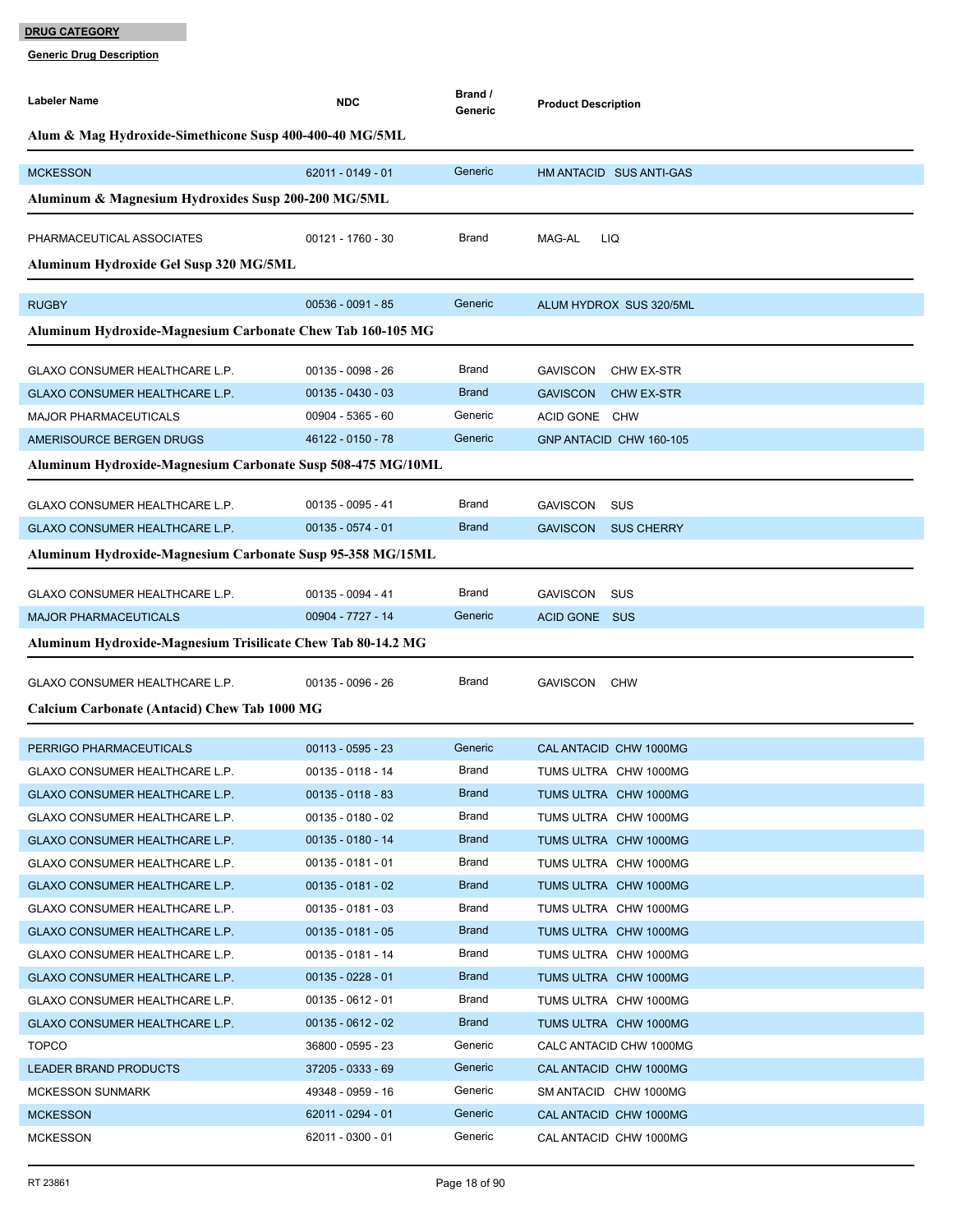| <b>Labeler Name</b>                                      | <b>NDC</b>          | Brand /<br>Generic | <b>Product Description</b>  |  |
|----------------------------------------------------------|---------------------|--------------------|-----------------------------|--|
| Calcium Carbonate (Antacid) Chew Tab 1177 MG (471 MG Ca) |                     |                    |                             |  |
|                                                          |                     |                    |                             |  |
| GLAXO CONSUMER HEALTHCARE L.P.                           | $00135 - 0560 - 01$ | <b>Brand</b>       | TUMS CHW DEL CHW 1177MG     |  |
| Calcium Carbonate (Antacid) Chew Tab 500 MG              |                     |                    |                             |  |
| PERRIGO PHARMACEUTICALS                                  | 00113 - 0478 - 47   | Generic            | CALC ANTACID CHW 500MG      |  |
| PERRIGO PHARMACEUTICALS                                  | $00113 - 0485 - 47$ | Generic            | <b>ANTACID</b><br>CHW 500MG |  |
| <b>GLAXO CONSUMER HEALTHCARE L.P.</b>                    | $00135 - 0070 - 03$ | <b>Brand</b>       | <b>TUMS</b><br>CHW 500MG    |  |
| <b>GLAXO CONSUMER HEALTHCARE L.P.</b>                    | $00135 - 0070 - 27$ | <b>Brand</b>       | <b>TUMS</b><br>CHW 500MG    |  |
| GLAXO CONSUMER HEALTHCARE L.P.                           | $00135 - 0070 - 48$ | Brand              | <b>TUMS</b><br>CHW 500MG    |  |
| <b>GLAXO CONSUMER HEALTHCARE L.P.</b>                    | $00135 - 0071 - 27$ | <b>Brand</b>       | <b>TUMS</b><br>CHW 500MG    |  |
| GLAXO CONSUMER HEALTHCARE L.P.                           | $00135 - 0071 - 48$ | Brand              | <b>TUMS</b><br>CHW 500MG    |  |
| <b>GLAXO CONSUMER HEALTHCARE L.P.</b>                    | $00135 - 0522 - 03$ | Generic            | TUMS FRESHER CHW 500MG      |  |
| <b>GLAXO CONSUMER HEALTHCARE L.P.</b>                    | $00135 - 0541 - 03$ | Generic            | TUMS FRESHER CHW 500MG      |  |
| <b>RUGBY</b>                                             | $00536 - 1007 - 15$ | Generic            | CAL-GEST CHW 500MG          |  |
| <b>RUGBY</b>                                             | 00536 - 1048 - 15   | Generic            | ANTACID<br>CHW 500MG        |  |
| <b>MAJOR PHARMACEUTICALS</b>                             | 00904 - 1257 - 92   | Generic            | CALC ANTACID CHW 500MG      |  |
| <b>MAJOR PHARMACEUTICALS</b>                             | 00904 - 6412 - 92   | Generic            | CALC ANTACID CHW 500MG      |  |
| <b>SELECT BRAND</b>                                      | 15127 - 0210 - 24   | Generic            | <b>ANTACID</b><br>CHW 500MG |  |
| <b>SELECT BRAND</b>                                      | 15127 - 0211 - 24   | Generic            | <b>ANTACID</b><br>CHW 500MG |  |
| <b>TOPCO</b>                                             | 36800 - 0478 - 47   | Generic            | <b>ANTACID</b><br>CHW 500MG |  |
| <b>TOPCO</b>                                             | 36800 - 0485 - 47   | Generic            | CALC ANTACID CHW 500MG      |  |
| <b>LEADER BRAND PRODUCTS</b>                             | 37205 - 0200 - 47   | Generic            | <b>ANTACID</b><br>CHW 500MG |  |
| LEADER BRAND PRODUCTS                                    | 37205 - 0210 - 47   | Generic            | ANTACID<br>CHW 500MG        |  |
| <b>MCKESSON SUNMARK</b>                                  | 49348 - 0957 - 21   | Generic            | CALC ANTACID CHW 500MG      |  |
| <b>MCKESSON SUNMARK</b>                                  | 49348 - 0958 - 21   | Generic            | CALC ANTACID CHW 500MG      |  |
| <b>MCKESSON</b>                                          | 62011 - 0132 - 01   | Generic            | CALC ANTACID CHW 500MG      |  |
| <b>MCKESSON</b>                                          | 62011 - 0281 - 01   | Generic            | CALC ANTACID CHW 500MG      |  |
| <b>CHAIN DRUG MARKETING ASSOC</b>                        | 63868 - 0047 - 15   | Generic            | QC ANTACID CHW 500MG        |  |
| AMERICAN HEALTH PACKAGING                                | 68084 - 0988 - 32   | Generic            | <b>ANTACID</b><br>CHW 500MG |  |
| AMERICAN HEALTH PACKAGING                                | 68084 - 0988 - 33   | Generic            | <b>ANTACID</b><br>CHW 500MG |  |
| <b>RELIABLE 1 LABS</b>                                   | 69618 - 0020 - 15   | Generic            | CALCIUM CARB CHW 500MG      |  |
| Calcium Carbonate (Antacid) Chew Tab 750 MG              |                     |                    |                             |  |
| PERRIGO PHARMACEUTICALS                                  | $00113 - 0179 - 80$ | Generic            | CALC ANTACID CHW 750MG      |  |
| PERRIGO PHARMACEUTICALS                                  | $00113 - 0468 - 80$ | Generic            | <b>ANTACID</b><br>CHW 750MG |  |
| PERRIGO PHARMACEUTICALS                                  | $00113 - 0489 - 80$ | Generic            | <b>ANTACID</b><br>CHW 750MG |  |
| GLAXO CONSUMER HEALTHCARE L.P.                           | $00135 - 0074 - 07$ | Brand              | TUMS E-X CHW 750MG          |  |
| GLAXO CONSUMER HEALTHCARE L.P.                           | $00135 - 0074 - 22$ | <b>Brand</b>       | TUMS E-X CHW 750MG          |  |
| GLAXO CONSUMER HEALTHCARE L.P.                           | 00135 - 0074 - 24   | <b>Brand</b>       | TUMS E-X CHW 750MG          |  |
| <b>GLAXO CONSUMER HEALTHCARE L.P.</b>                    | $00135 - 0074 - 25$ | <b>Brand</b>       | TUMS E-X CHW 750MG          |  |
| GLAXO CONSUMER HEALTHCARE L.P.                           | 00135 - 0074 - 46   | <b>Brand</b>       | TUMS E-X CHW 750MG          |  |
| <b>GLAXO CONSUMER HEALTHCARE L.P.</b>                    | $00135 - 0076 - 25$ | <b>Brand</b>       | TUMS E-X CHW 750MG          |  |
| GLAXO CONSUMER HEALTHCARE L.P.                           | $00135 - 0140 - 01$ | <b>Brand</b>       | TUMS E-X<br>CHW 750MG       |  |
| GLAXO CONSUMER HEALTHCARE L.P.                           | $00135 - 0140 - 03$ | <b>Brand</b>       | TUMS E-X CHW 750MG          |  |
|                                                          |                     |                    |                             |  |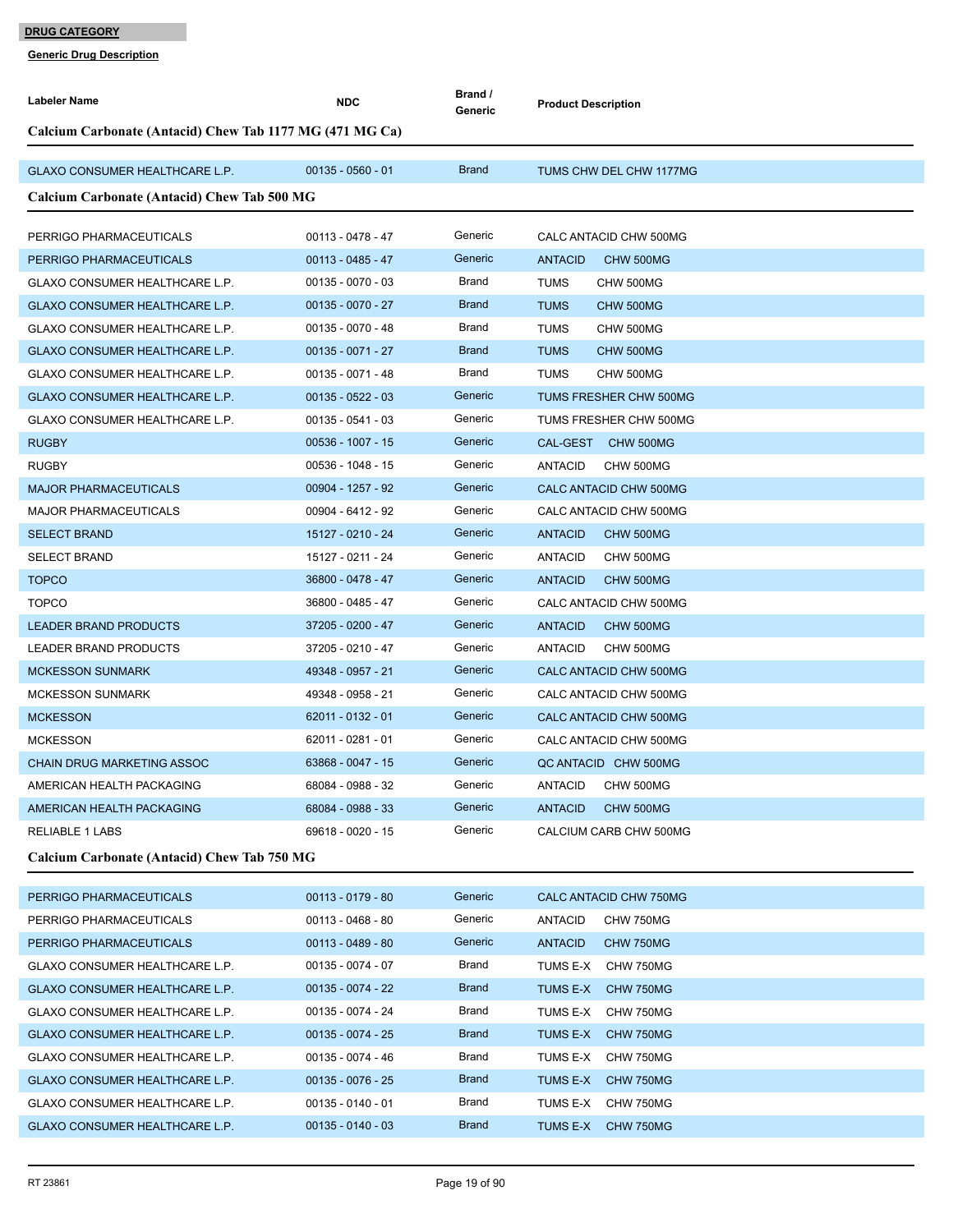| Labeler Name                                             | <b>NDC</b>          | Brand /<br>Generic | <b>Product Description</b>  |
|----------------------------------------------------------|---------------------|--------------------|-----------------------------|
| Calcium Carbonate (Antacid) Chew Tab 750 MG              |                     |                    |                             |
| GLAXO CONSUMER HEALTHCARE L.P.                           | 00135 - 0154 - 05   | Brand              | TUMS E-X CHW 750MG          |
| <b>GLAXO CONSUMER HEALTHCARE L.P.</b>                    | $00135 - 0178 - 02$ | <b>Brand</b>       | TUMS E-X CHW 750MG          |
| GLAXO CONSUMER HEALTHCARE L.P.                           | $00135 - 0178 - 03$ | Brand              | TUMS E-X CHW 750MG          |
| GLAXO CONSUMER HEALTHCARE L.P.                           | $00135 - 0178 - 08$ | <b>Brand</b>       | TUMS E-X CHW 750MG          |
| GLAXO CONSUMER HEALTHCARE L.P.                           | $00135 - 0178 - 09$ | Brand              | TUMS E-X CHW 750MG          |
| <b>GLAXO CONSUMER HEALTHCARE L.P.</b>                    | $00135 - 0243 - 02$ | <b>Brand</b>       | TUMS SMOOTHI CHW 750MG      |
| <b>GLAXO CONSUMER HEALTHCARE L.P.</b>                    | $00135 - 0245 - 02$ | Generic            | TUMS SMOOTHI CHW 750MG      |
| GLAXO CONSUMER HEALTHCARE L.P.                           | $00135 - 0246 - 01$ | <b>Brand</b>       | TUMS SMOOTHI CHW 750MG      |
| GLAXO CONSUMER HEALTHCARE L.P.                           | 00135 - 0246 - 02   | Brand              | TUMS SMOOTHI CHW 750MG      |
| GLAXO CONSUMER HEALTHCARE L.P.                           | $00135 - 0456 - 03$ | <b>Brand</b>       | TUMS SMOOTHI CHW 750MG      |
| GLAXO CONSUMER HEALTHCARE L.P.                           | $00135 - 0469 - 01$ | Brand              | TUMS KIDS CHW 750MG         |
| <b>RUGBY</b>                                             | 00536 - 1049 - 22   | Generic            | CALC ANTACID CHW 750MG      |
| <b>RUGBY</b>                                             | 00536 - 1050 - 22   | Generic            | CALC ANTACID CHW 750MG      |
| <b>MAJOR PHARMACEUTICALS</b>                             | 00904 - 5513 - 79   | Generic            | CALC ANTACID CHW 750MG      |
| <b>MAJOR PHARMACEUTICALS</b>                             | 00904 - 7695 - 91   | Generic            | CALC ANTACID CHW 750MG      |
| <b>SELECT BRAND</b>                                      | 15127 - 0207 - 37   | Generic            | <b>ANTACID</b><br>CHW 750MG |
| <b>SELECT BRAND</b>                                      | 15127 - 0212 - 96   | Generic            | <b>ANTACID</b><br>CHW 750MG |
| <b>BERGEN BRUNSWIG</b>                                   | 24385 - 0106 - 80   | Generic            | <b>ANTACID</b><br>CHW 750MG |
| <b>TOPCO</b>                                             | 36800 - 0179 - 80   | Generic            | CALC ANTACID CHW 750MG      |
| <b>TOPCO</b>                                             | 36800 - 0468 - 80   | Generic            | CALC ANTACID CHW 750MG      |
| <b>TOPCO</b>                                             | 36800 - 0489 - 80   | Generic            | CALC ANTACID CHW 750MG      |
| <b>LEADER BRAND PRODUCTS</b>                             | 37205 - 0205 - 80   | Generic            | <b>ANTACID</b><br>CHW 750MG |
| <b>LEADER BRAND PRODUCTS</b>                             | 37205 - 0706 - 80   | Generic            | <b>ANTACID</b><br>CHW 750MG |
| <b>MCKESSON SUNMARK</b>                                  | 49348 - 0954 - 34   | Generic            | CALC ANTACID CHW 750MG      |
| <b>MCKESSON</b>                                          | 62011 - 0131 - 01   | Generic            | CALC ANTACID CHW 750MG      |
| <b>MCKESSON</b>                                          | 62011 - 0229 - 01   | Generic            | CALC ANTACID CHW 750MG      |
| <b>MCKESSON</b>                                          | 62011 - 0280 - 01   | Generic            | CAL ANTACID CHW 750MG       |
| <b>MCKESSON</b>                                          | 62011 - 0295 - 01   | Generic            | CAL ANTACID CHW 750MG       |
| <b>MCKESSON</b>                                          | 62011 - 0301 - 01   | Generic            | CALC ANTACID CHW 750MG      |
| AMERICAN HEALTH PACKAGING                                | 68084 - 0994 - 32   | Generic            | CALC ANTACID CHW 750MG      |
| AMERICAN HEALTH PACKAGING                                | 68084 - 0994 - 33   | Generic            | CALC ANTACID CHW 750MG      |
| Calcium Carbonate (Antacid) Tab 648 MG                   |                     |                    |                             |
| <b>RUGBY</b>                                             | 00536 - 1024 - 10   | Generic            | CALCIUM CARB TAB 648MG      |
| <b>RELIABLE 1 LABS</b>                                   | 69618 - 0021 - 10   | Generic            | CALCIUM CARB TAB 648MG      |
| Calcium Carbonate-Mag Hydroxide Chew Tab 550-110 MG      |                     |                    |                             |
| AMERISOURCE BERGEN DRUGS                                 | 46122 - 0153 - 47   | Generic            | GNP ANTACID CHW 550-110     |
| Calcium Carbonate-Mag Hydroxide Chew Tab 700-300 MG      |                     |                    |                             |
| <b>MAJOR PHARMACEUTICALS</b>                             | 00904 - 5115 - 71   | Brand              | MI-ACID<br><b>CHW</b>       |
| <b>Calcium Carbonate-Simethicone Chew Tab 1000-60 MG</b> |                     |                    |                             |
| AMERISOURCE BERGEN DRUGS                                 | 46122 - 0151 - 75   | Generic            | ANT/ANTI-GAS CHW 1000-60    |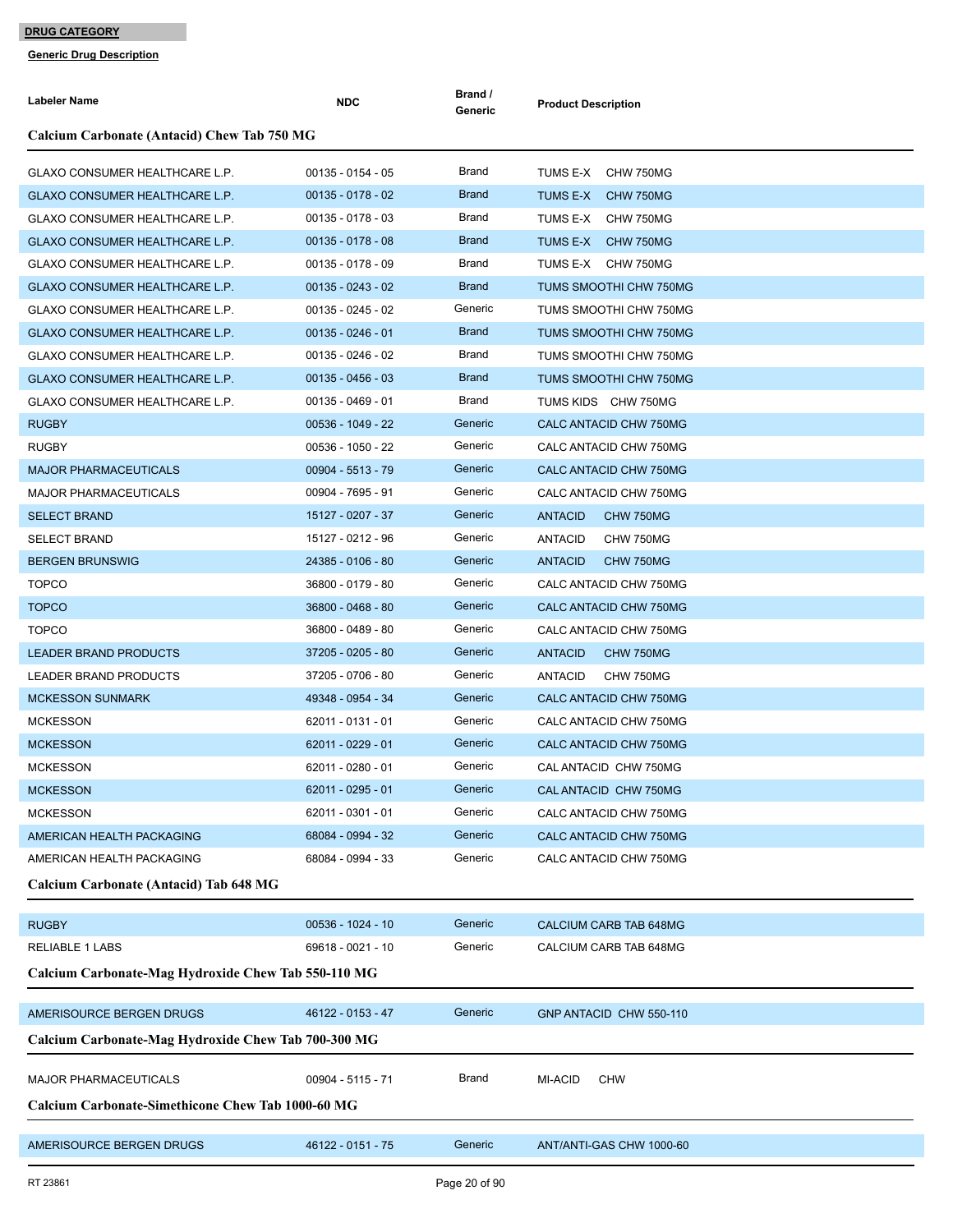**Generic Drug Description**

| Labeler Name                                                 | <b>NDC</b>          | Brand /<br>Generic | <b>Product Description</b>                       |
|--------------------------------------------------------------|---------------------|--------------------|--------------------------------------------------|
| <b>Magnesium Oxide Tab 400 MG</b>                            |                     |                    |                                                  |
| PAR PHARMACEUTICALS                                          | $00603 - 0209 - 22$ | Generic            | MAG OXIDE TAB 400MG                              |
| <b>Magnesium Oxide Tab 420 MG</b>                            |                     |                    |                                                  |
| PAR PHARMACEUTICALS                                          | $00603 - 0213 - 21$ | Generic            | MAG OXIDE TAB 420MG                              |
| <b>Sodium Bicarbonate Tab 325 MG</b>                         |                     |                    |                                                  |
| <b>RUGBY</b>                                                 | 00536 - 1046 - 10   | Generic            | SODIUM BICAR TAB 325MG                           |
| <b>RELIABLE 1 LABS</b>                                       | 69618 - 0035 - 10   | Generic            | SODIUM BICAR TAB 325MG                           |
| <b>Sodium Bicarbonate Tab 650 MG</b>                         |                     |                    |                                                  |
|                                                              |                     |                    |                                                  |
| <b>RUGBY</b>                                                 | 00536 - 1047 - 10   | Generic            | SODIUM BICAR TAB 650MG                           |
| <b>RISING PHARMACEUTICALS</b>                                | 64980 - 0182 - 10   | Generic            | SODIUM BICAR TAB 10GR                            |
| <b>RELIABLE 1 LABS</b>                                       | 69618 - 0034 - 10   | Generic            | SODIUM BICAR TAB 10GR                            |
| <b>ANTIDIABETICS</b>                                         |                     |                    |                                                  |
| Insulin NPH & Regular Susp Pen-Inj 100 Unit/ML (70-30)       |                     |                    |                                                  |
| <b>LILLY</b>                                                 | $00002 - 8803 - 01$ | <b>Brand</b>       | <b>HUMULIN</b><br><b>INJ 70/30KWP</b>            |
| LILLY                                                        | 00002 - 8803 - 59   | Brand              | <b>HUMULIN</b><br><b>INJ 70/30KWP</b>            |
| Insulin NPH (Human) (Isophane) Inj 100 Unit/ML               |                     |                    |                                                  |
| <b>LILLY</b>                                                 | $00002 - 8315 - 01$ | <b>Brand</b>       | HUMULIN N INJ U-100                              |
| LILLY                                                        | 00002 - 8315 - 17   | Brand              | HUMULIN N INJ U-100                              |
| <b>NOVO NORDISK</b>                                          | 00169 - 1834 - 02   | <b>Brand</b>       | NOVOLIN N INJ RELION                             |
| <b>NOVO NORDISK</b>                                          | 00169 - 1834 - 11   | <b>Brand</b>       | NOVOLIN N INJU-100                               |
| Insulin NPH (Human) (Isophane) Susp Pen-injector 100 Unit/ML |                     |                    |                                                  |
|                                                              | $00002 - 8805 - 01$ | <b>Brand</b>       |                                                  |
| LILLY<br>LILLY                                               | $00002 - 8805 - 59$ | Brand              | HUMULIN N INJ U-100KWP<br>HUMULIN N INJ U-100KWP |
| Insulin NPH Isophane & Regular Human Inj 100 Unit/ML (70-30) |                     |                    |                                                  |
|                                                              |                     |                    |                                                  |
| <b>LILLY</b>                                                 | $00002 - 8715 - 01$ | <b>Brand</b>       | <b>INJ 70/30</b><br><b>HUMULIN</b>               |
| LILLY                                                        | 00002 - 8715 - 17   | Brand              | <b>HUMULIN</b><br>INJ 70/30                      |
| <b>NOVO NORDISK</b>                                          | 00169 - 1837 - 02   | <b>Brand</b>       | NOVOLIN70/30 INJ RELION                          |
| <b>NOVO NORDISK</b>                                          | 00169 - 1837 - 11   | Brand              | <b>NOVOLIN</b><br>INJ 70/30                      |
| Insulin Regular (Human) Inj 100 Unit/ML                      |                     |                    |                                                  |
| <b>LILLY</b>                                                 | $00002 - 8215 - 01$ | <b>Brand</b>       | HUMULIN R INJ U-100                              |
| LILLY                                                        | 00002 - 8215 - 17   | Brand              | HUMULIN R INJ U-100                              |
| NOVO NORDISK                                                 | 00169 - 1833 - 02   | <b>Brand</b>       | NOVOLIN R INJ RELION                             |
| <b>NOVO NORDISK</b>                                          | 00169 - 1833 - 11   | Brand              | NOVOLIN R INJ U-100                              |
| <b>ANTIDIARRHEALS</b>                                        |                     |                    |                                                  |

#### **Bismuth Subsalicylate Chew Tab 262 MG**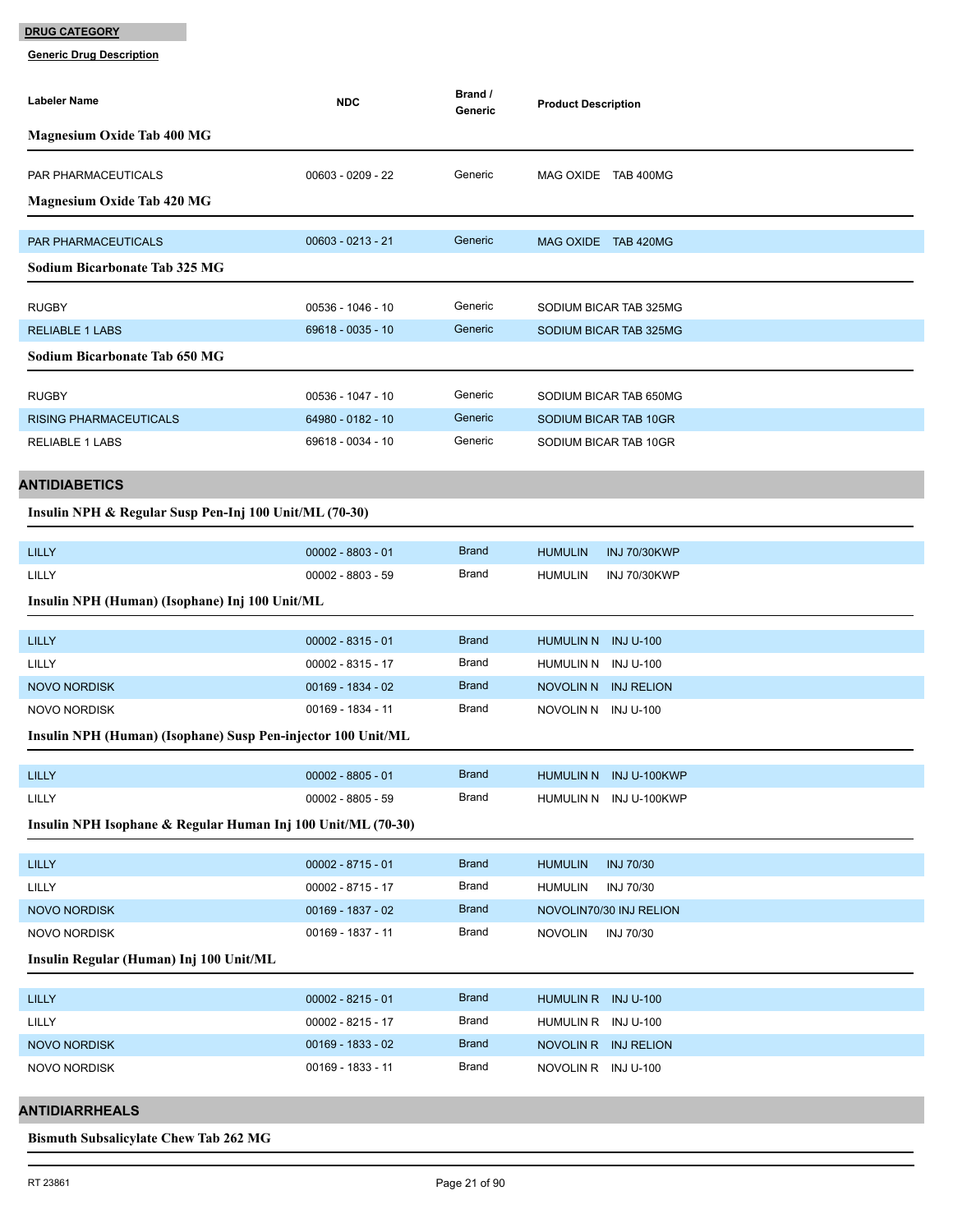| Labeler Name                                  | <b>NDC</b>          | Brand /<br>Generic | <b>Product Description</b>            |
|-----------------------------------------------|---------------------|--------------------|---------------------------------------|
| <b>RUGBY</b>                                  | 00536 - 1021 - 07   | Generic            | PEPTIC RELF CHW 262MG                 |
| PAR PHARMACEUTICALS                           | 00603 - 0235 - 16   | Generic            | PINK BISMUTH CHW 262MG                |
| <b>MAJOR PHARMACEUTICALS</b>                  | 00904 - 1315 - 46   | Generic            | BISMATROL CHW 262MG                   |
| <b>BERGEN BRUNSWIG</b>                        | 24385 - 0024 - 65   | Generic            | PINK BISMUTH CHW 262MG                |
| <b>TOPCO</b>                                  | 36800 - 0469 - 65   | Generic            | STOMACH RELF CHW 262MG                |
| LEADER BRAND PRODUCTS                         | 37205 - 0720 - 65   | Generic            | PINK BISMUTH CHW 262MG                |
| <b>MCKESSON SUNMARK</b>                       | 49348 - 0953 - 44   | Generic            | STOMACH RELF CHW 262MG                |
| <b>MCKESSON</b>                               | 62011 - 0140 - 01   | Generic            | STOMACH RELF CHW 262MG                |
| <b>RELIABLE 1 LABS</b>                        | 69618 - 0029 - 03   | Generic            | <b>BISMUTH</b><br><b>CHW 262MG</b>    |
| <b>Bismuth Subsalicylate Susp 262 MG/15ML</b> |                     |                    |                                       |
| PERRIGO PHARMACEUTICALS                       | 00113 - 0302 - 34   | Generic            | STOMACH RELF SUS 262/15ML             |
| PERRIGO PHARMACEUTICALS                       | $00113 - 0302 - 40$ | Generic            | STOMACH RELF SUS 262/15ML             |
| <b>RUGBY</b>                                  | 00536 - 1810 - 59   | Generic            | PEPTIC RELF SUS 262/15ML              |
| <b>MAJOR PHARMACEUTICALS</b>                  | 00904 - 1313 - 09   | Generic            | BISMATROL SUS 262/15ML                |
| <b>MAJOR PHARMACEUTICALS</b>                  | 00904 - 5709 - 09   | Generic            | KAO-TIN<br>SUS 262/15ML               |
| <b>MAJOR PHARMACEUTICALS</b>                  | 00904 - 5709 - 16   | Generic            | <b>KAO-TIN</b><br><b>SUS 262/15ML</b> |
| <b>SELECT BRAND</b>                           | 15127 - 0550 - 16   | Generic            | PEPTIC RELF SUS 262/15ML              |
| <b>SELECT BRAND</b>                           | 15127 - 0550 - 68   | Generic            | SB BISMUTH SUS 262/15ML               |
| <b>SELECT BRAND</b>                           | 15127 - 0551 - 08   | Generic            | PEPTIC RELF SUS 262/15ML              |
| <b>BERGEN BRUNSWIG</b>                        | 24385 - 0302 - 26   | Generic            | STOMACH RELF SUS 262/15ML             |
| <b>TOPCO</b>                                  | 36800 - 0302 - 34   | Generic            | STOMACH RELF SUS 262/15ML             |
| <b>TOPCO</b>                                  | 36800 - 0302 - 40   | Generic            | STOMACH RELF SUS 262/15ML             |
| <b>MCKESSON SUNMARK</b>                       | 49348 - 0922 - 37   | Generic            | SM STOMACH SUS 262/15ML               |
| <b>MCKESSON</b>                               | 62011 - 0126 - 01   | Generic            | STOMACH RELF SUS 262/15ML             |
| <b>MCKESSON</b>                               | 62011 - 0278 - 01   | Generic            | HM STOMACH SUS 262/15ML               |
| <b>Bismuth Subsalicylate Susp 525 MG/15ML</b> |                     |                    |                                       |
| PERRIGO PHARMACEUTICALS                       | 00113 - 0337 - 34   | Generic            | STOMACH RELF SUS 525/15ML             |
| <b>MAJOR PHARMACEUTICALS</b>                  | 00904 - 1314 - 09   | Generic            | BISMATROL SUS 525/15ML                |
| <b>SELECT BRAND</b>                           | 15127 - 0555 - 68   | Generic            | BISMUTH MS SUS 525/15ML               |
| <b>BERGEN BRUNSWIG</b>                        | 24385 - 0337 - 34   | Generic            | STOMACH RELF SUS 525/15ML             |
| <b>TOPCO</b>                                  | 36800 - 0337 - 34   | Generic            | STOMACH RELF SUS 525/15ML             |
| <b>TOPCO</b>                                  | 36800 - 0337 - 40   | Generic            | STOMACH RELF SUS 525/15ML             |
| <b>MCKESSON</b>                               | 62011 - 0127 - 01   | Generic            | STOMACH RELF SUS 525/15ML             |
| <b>MCKESSON</b>                               | 62011 - 0279 - 01   | Generic            | <b>STOMACH RELF SUS</b>               |
| <b>Bismuth Subsalicylate Tab 262 MG</b>       |                     |                    |                                       |
| <b>BERGEN BRUNSWIG</b>                        | 24385 - 0017 - 58   | Generic            | PINK BISMUTH TAB 262MG                |
| <b>MCKESSON SUNMARK</b>                       | 49348 - 0511 - 59   | Generic            | STOMACH RELF TAB 262MG                |
| Loperamide HCl Cap 2 MG                       |                     |                    |                                       |
|                                               |                     |                    |                                       |
| AMERISOURCE BERGEN DRUGS                      | 46122 - 0207 - 62   | Generic            | ANTI-DIARRHE CAP 2MG                  |
| <b>MCKESSON SUNMARK</b>                       | 49348 - 0752 - 04   | Generic            | ANTI-DIARRHE CAP 2MG                  |
| <b>MCKESSON</b>                               | 62011 - 0158 - 01   | Generic            | LOPERAMIDE CAP 2MG                    |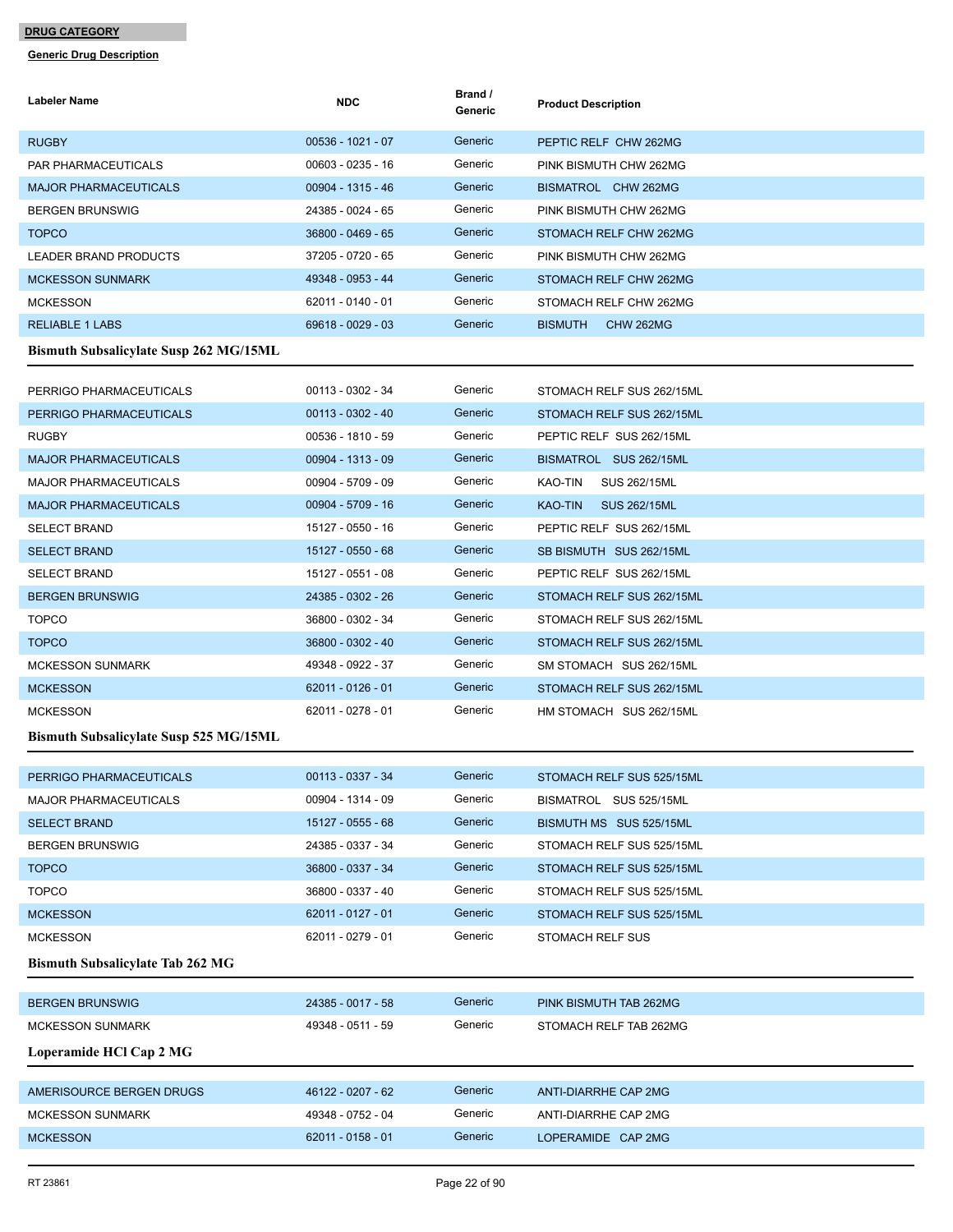| Labeler Name                            | <b>NDC</b>          | Brand /<br>Generic | <b>Product Description</b>  |
|-----------------------------------------|---------------------|--------------------|-----------------------------|
| Loperamide HCl Liq 1 MG/5ML (0.2 MG/ML) |                     |                    |                             |
| HI-TECH                                 | 50383 - 0618 - 04   | Generic            | LOPERAMIDE LIQ 1MG/5ML      |
| <b>HI-TECH</b>                          | $50383 - 0618 - 05$ | Generic            | LOPERAMIDE LIQ 1MG/5ML      |
| HI-TECH                                 | 50383 - 0618 - 06   | Generic            | LOPERAMIDE LIQ 1MG/5ML      |
| <b>HI-TECH</b>                          | 50383 - 0618 - 10   | Generic            | LOPERAMIDE LIQ 1MG/5ML      |
| HI-TECH                                 | 50383 - 0618 - 11   | Generic            | LOPERAMIDE LIQ 1MG/5ML      |
| Loperamide HCl Liq 1 MG/7.5ML           |                     |                    |                             |
| PERRIGO PHARMACEUTICALS                 | $00113 - 0645 - 26$ | Generic            | LOPERAMIDE SUS 1MG/7.5      |
| <b>MAJOR PHARMACEUTICALS</b>            | 00904 - 6256 - 20   | Generic            | LOPERAMIDE SUS 1MG/7.5      |
| <b>TOPCO</b>                            | 36800 - 0645 - 26   | Generic            | LOPERAMIDE SUS 1MG/7.5      |
| AMERISOURCE BERGEN DRUGS                | 46122 - 0111 - 26   | Generic            | LOPERAMIDE SUS 1MG/7.5      |
| <b>MCKESSON SUNMARK</b>                 | 49348 - 0999 - 34   | Generic            | LOPERAMIDE SUS 1MG/7.5      |
| <b>MCKESSON</b>                         | 62011 - 0151 - 01   | Generic            | LOPERAMIDE SUS 1MG/7.5      |
| <b>MCKESSON</b>                         | 62011 - 0236 - 01   | Generic            | LOPERAMIDE LIQ 1MG/7.5      |
| PRECISION DOSE, INC                     | 68094 - 0107 - 59   | Generic            | LOPERAMIDE SUS 1MG/7.5      |
| PRECISION DOSE, INC.                    | 68094 - 0107 - 62   | Generic            | LOPERAMIDE SUS 1MG/7.5      |
| PRECISION DOSE, INC.                    | 68094 - 0108 - 59   | Generic            | LOPERAMIDE SUS 1MG/7.5      |
| PRECISION DOSE, INC.                    | 68094 - 0108 - 62   | Generic            | LOPERAMIDE SUS 1MG/7.5      |
| Loperamide HCl Tab 2 MG                 |                     |                    |                             |
|                                         |                     |                    |                             |
| PERRIGO PHARMACEUTICALS                 | 00113 - 0224 - 53   | Generic            | ANTI-DIARRHE TAB 2MG        |
| PERRIGO PHARMACEUTICALS                 | $00113 - 0224 - 62$ | Generic            | <b>ANTI-DIARRHE TAB 2MG</b> |
| PERRIGO PHARMACEUTICALS                 | 00113 - 0224 - 89   | Generic            | ANTI-DIARRHE TAB 2MG        |
| PERRIGO PHARMACEUTICALS                 | 00113 - 0224 - 91   | Generic            | ANTI-DIARRHE TAB 2MG        |
| <b>MAJOR PHARMACEUTICALS</b>            | 00904 - 7725 - 12   | Generic            | ANTI-DIARRHE TAB 2MG        |
| <b>MAJOR PHARMACEUTICALS</b>            | 00904 - 7725 - 24   | Generic            | <b>ANTI-DIARRHE TAB 2MG</b> |
| <b>SELECT BRAND</b>                     | 15127 - 0338 - 12   | Generic            | ANTI-DIARRHE TAB 2MG        |
| SELECT BRAND                            | 15127 - 0338 - 66   | Generic            | ANTI-DIARRHE TAB 2MG        |
| <b>BERGEN BRUNSWIG</b>                  | 24385 - 0386 - 89   | Generic            | ANTI-DIARRHE TAB 2MG        |
| <b>BERGEN BRUNSWIG</b>                  | 24385 - 0554 - 53   | Generic            | ANTI-DIARRHE TAB 2MG        |
| <b>BERGEN BRUNSWIG</b>                  | 24385 - 0554 - 62   | Generic            | ANTI-DIARRHE TAB 2MG        |
| <b>BERGEN BRUNSWIG</b>                  | 24385 - 0554 - 67   | Generic            | ANTI-DIARRHE TAB 2MG        |
| <b>TOPCO</b>                            | 36800 - 0224 - 53   | Generic            | ANTI-DIARRHE TAB 2MG        |
| <b>TOPCO</b>                            | 36800 - 0224 - 62   | Generic            | ANTI-DIARRHE TAB 2MG        |
| <b>TOPCO</b>                            | 36800 - 0224 - 80   | Generic            | ANTI-DIARRHE TAB 2MG        |
| <b>TOPCO</b>                            | 36800 - 0224 - 91   | Generic            | ANTI-DIARRHE TAB 2MG        |
| LEADER BRAND PRODUCTS                   | 37205 - 0370 - 53   | Generic            | ANTI-DIARRHE TAB 2MG        |
| <b>LEADER BRAND PRODUCTS</b>            | 37205 - 0370 - 67   | Generic            | ANTI-DIARRHE TAB 2MG        |
| LEADER BRAND PRODUCTS                   | 37205 - 0370 - 89   | Generic            | ANTI-DIARRHE TAB 2MG        |
| AMERISOURCE BERGEN DRUGS                | 46122 - 0169 - 08   | Generic            | ANTI-DIARRHE TAB 2MG        |
| <b>MCKESSON SUNMARK</b>                 | 49348 - 0529 - 02   | Generic            | SM ANTI-DIAR TAB 2MG        |
| <b>MCKESSON SUNMARK</b>                 | 49348 - 0529 - 04   | Generic            | SM ANTI-DIAR TAB 2MG        |
| <b>MCKESSON SUNMARK</b>                 | 49348 - 0529 - 08   | Generic            | SM ANTI-DIAR TAB 2MG        |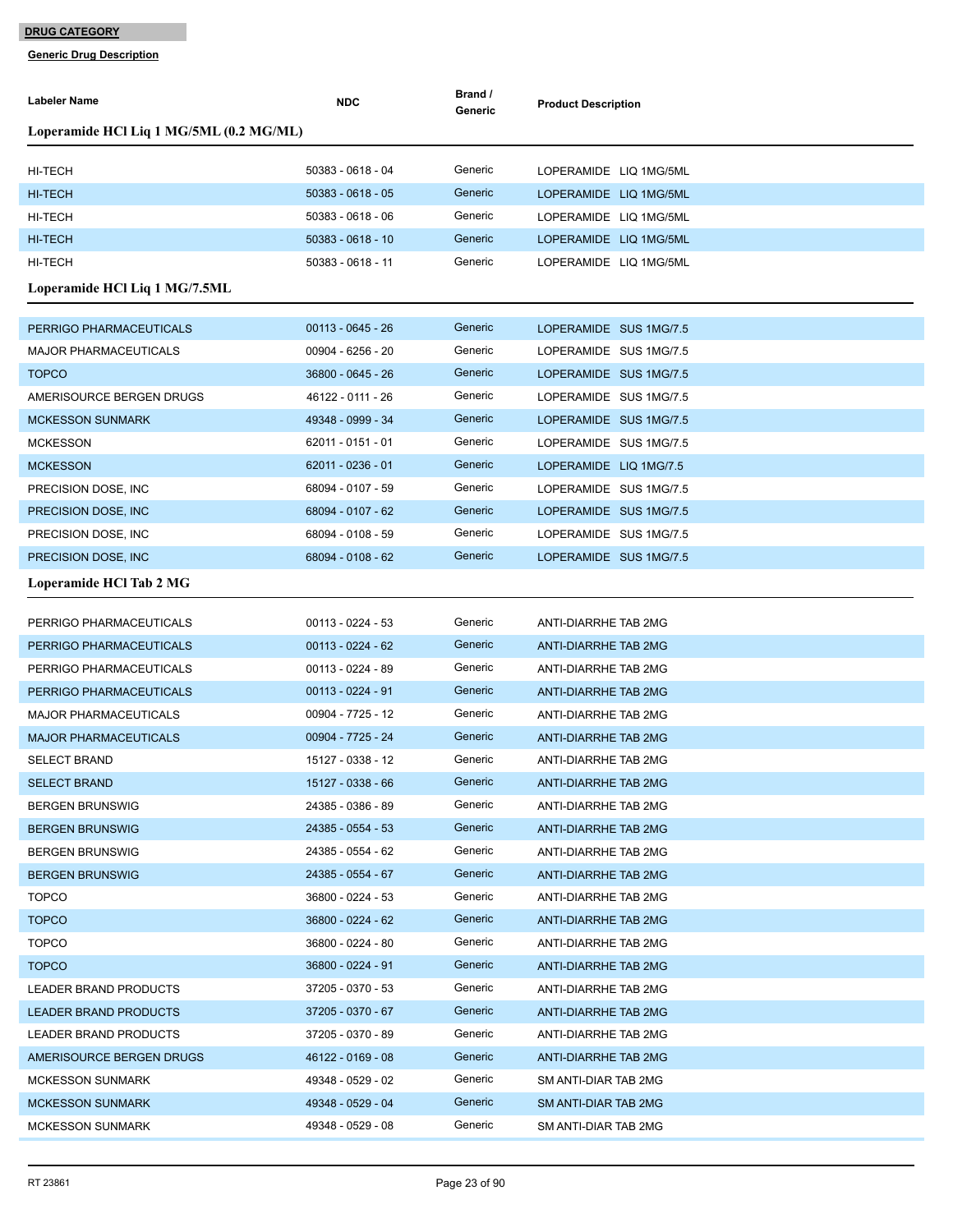**Generic Drug Description**

| Labeler Name                                  | NDC               | Brand /<br>Generic | <b>Product Description</b>    |
|-----------------------------------------------|-------------------|--------------------|-------------------------------|
| Loperamide HCl Tab 2 MG                       |                   |                    |                               |
| <b>MCKESSON SUNMARK</b>                       | 49348 - 0529 - 34 | Generic            | <b>SM ANTI-DIAR TAB 2MG</b>   |
| OHM LABS                                      | 51660 - 0123 - 12 | Generic            | ANTI-DIARRHE TAB 2MG          |
| <b>MCKESSON</b>                               | 62011 - 0150 - 01 | Generic            | ANTI-DIARRHE TAB 2MG          |
| <b>MCKESSON</b>                               | 62011 - 0150 - 02 | Generic            | ANTI-DIARRHE TAB 2MG          |
| <b>MCKESSON</b>                               | 62011 - 0150 - 03 | Generic            | <b>ANTI-DIARRHE TAB 2MG</b>   |
| CHAIN DRUG MARKETING ASSOC                    | 63868 - 0338 - 12 | Generic            | ANTI-DIARRHE TAB 2MG          |
| <b>CHAIN DRUG MARKETING ASSOC</b>             | 63868 - 0338 - 24 | Generic            | ANTI-DIARRHE TAB 2MG          |
| CHAIN DRUG MARKETING ASSOC                    | 63868 - 0338 - 60 | Generic            | ANTI-DIARRHE TAB 2MG          |
| ANTIHISTAMINES                                |                   |                    |                               |
| <b>Brompheniramine Maleate Liquid 1 MG/ML</b> |                   |                    |                               |
| JAYMAC PHARMACEUTICAL LLC                     | 64661 - 0031 - 30 | <b>Brand</b>       | <b>J-TAN PD</b><br>DRO 1MG/ML |
| <b>Cetirizine HCI Chew Tab 10 MG</b>          |                   |                    |                               |
| SANDOZ                                        | 00781 - 5284 - 64 | Generic            | CETIRIZINE CHW 10MG           |
| <b>MAJOR PHARMACEUTICALS</b>                  | 00904 - 5879 - 12 | Generic            | ALL DAY ALLG CHW 10MG         |
| <b>SUN PHARMACEUTICAL</b>                     | 47335 - 0344 - 83 | Generic            | CETIRIZINE CHW 10MG           |
| <b>Cetirizine HCI Chew Tab 5 MG</b>           |                   |                    |                               |
| <b>SANDOZ</b>                                 | 00781 - 5283 - 64 | Generic            | CETIRIZINE CHW 5MG            |
| <b>SUN PHARMACEUTICAL</b>                     | 47335 - 0343 - 83 | Generic            | CETIRIZINE CHW 5MG            |
| Cetirizine HCl Oral Soln 1 MG/ML (5 MG/5ML)   |                   |                    |                               |
| PERRIGO PHARMACEUTICALS                       | 00113 - 0974 - 26 | Generic            | ALL DAY ALLG SOL 5MG/5ML      |
| <b>MAJOR PHARMACEUTICALS</b>                  | 00904 - 5828 - 20 | Generic            | ALL DAY ALLG SOL 1MG/ML       |
| <b>MAJOR PHARMACEUTICALS</b>                  | 00904 - 6372 - 20 | Generic            | ALL DAY ALLG SOL 1MG/ML       |
| <b>BERGEN BRUNSWIG</b>                        | 24385 - 0188 - 26 | Generic            | ALL DAY ALLG SOL 1MG/ML       |
| <b>TOPCO</b>                                  | 36800 - 0974 - 26 | Generic            | ALL DAY ALLG SOL 5MG/5ML      |
| <b>LEADER BRAND PRODUCTS</b>                  | 37205 - 0591 - 26 | Generic            | ALLERGY RELF SOL 5MG/5ML      |
| <b>LEADER BRAND PRODUCTS</b>                  | 37205 - 0826 - 26 | Generic            | ALL DAY ALLG SYP 1MG/ML       |
| <b>LEADER BRAND PRODUCTS</b>                  | 37205 - 0855 - 26 | Generic            | ALL DAY ALLG SOL 5MG/5ML      |
| PERRIGO PHARMACEUTICALS                       | 45802 - 0974 - 26 | Generic            | CETIRIZINE SYP 1MG/ML         |
| AMERISOURCE BERGEN DRUGS                      | 46122 - 0020 - 26 | Generic            | ALL DAY ALLG SYP 1MG/ML       |
| AMERISOURCE BERGEN DRUGS                      | 46122 - 0101 - 26 | Generic            | ALL DAY ALLG SOL 5MG/5ML      |
| <b>MCKESSON SUNMARK</b>                       | 49348 - 0078 - 34 | Generic            | ALL DAY ALLG SOL 5MG/5ML      |
| <b>MCKESSON SUNMARK</b>                       | 49348 - 0326 - 34 | Generic            | ALL DAY ALLG SOL 5MG/5ML      |
| <b>MCKESSON SUNMARK</b>                       | 49348 - 0934 - 34 | Generic            | ALL DAY ALLG SOL 5MG/5ML      |
| <b>TARO</b>                                   | 51672 - 2088 - 08 | Generic            | CETIRIZINE SYP 1MG/ML         |
| TARO                                          | 51672 - 2102 - 08 | Generic            | CETIRIZINE SOL 5MG/5ML        |
| <b>SILARX</b>                                 | 54838 - 0552 - 40 | Generic            | CETIRIZINE SOL 5MG/5ML        |
| <b>MCKESSON</b>                               | 62011 - 0051 - 01 | Generic            | CETIRIZINE SOL 5MG/5ML        |
| <b>MCKESSON</b>                               | 62011 - 0054 - 01 | Generic            | ALLERGY COMP SOL 1MG/ML       |

MCKESSON 62011 - 0093 - 01 Generic CETIRIZINE SOL 5MG/5ML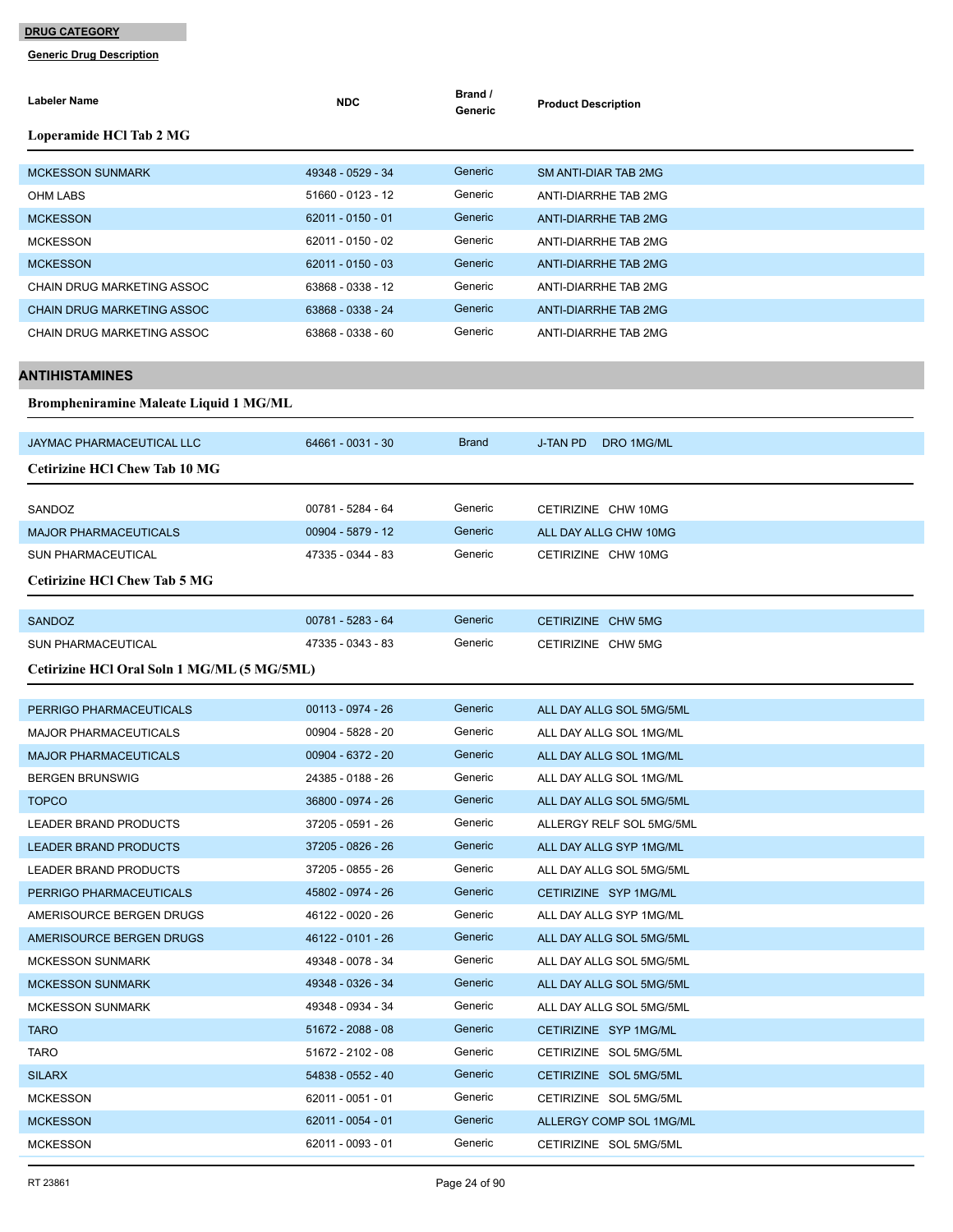| Labeler Name                                | <b>NDC</b>          | Brand /<br>Generic | <b>Product Description</b> |  |  |  |
|---------------------------------------------|---------------------|--------------------|----------------------------|--|--|--|
| Cetirizine HCl Oral Soln 1 MG/ML (5 MG/5ML) |                     |                    |                            |  |  |  |
| <b>MCKESSON</b>                             | $62011 - 0180 - 01$ | Generic            | CETIRIZINE SOL 5MG/5ML     |  |  |  |
| PRECISION DOSE, INC.                        | 68094 - 0004 - 59   | Generic            | CETIRIZINE SOL 1MG/ML      |  |  |  |
| PRECISION DOSE, INC.                        | 68094 - 0004 - 62   | Generic            | CETIRIZINE SOL 1MG/ML      |  |  |  |
| PRECISION DOSE, INC.                        | 68094 - 0720 - 59   | Generic            | CETIRIZINE SOL 5MG/5ML     |  |  |  |
| PRECISION DOSE, INC.                        | 68094 - 0720 - 62   | Generic            | CETIRIZINE SOL 5MG/5ML     |  |  |  |
| <b>Cetirizine HCl Tab 10 MG</b>             |                     |                    |                            |  |  |  |
| <b>PERRIGO</b>                              | 00113 - 9458 - 13   | Generic            | ALL DAY ALLG TAB 10MG      |  |  |  |
| <b>PERRIGO</b>                              | $00113 - 9458 - 39$ | Generic            | ALL DAY ALLG TAB 10MG      |  |  |  |
| <b>PERRIGO</b>                              | 00113 - 9458 - 66   | Generic            | ALL DAY ALLG TAB 10MG      |  |  |  |
| <b>MYLAN</b>                                | 00378 - 3637 - 01   | Generic            | CETIRIZINE TAB 10MG        |  |  |  |
| <b>MYLAN</b>                                | 00378 - 3637 - 05   | Generic            | CETIRIZINE TAB 10MG        |  |  |  |
| <b>RUGBY</b>                                | $00536 - 1041 - 05$ | Generic            | CETIRIZINE TAB 10MG        |  |  |  |
| <b>RUGBY</b>                                | 00536 - 4088 - 07   | Generic            | CETIRIZINE TAB 10MG        |  |  |  |
| <b>RUGBY</b>                                | $00536 - 4088 - 11$ | Generic            | CETIRIZINE TAB 10MG        |  |  |  |
| <b>RUGBY</b>                                | 00536 - 4088 - 88   | Generic            | CETIRIZINE TAB 10MG        |  |  |  |
| <b>SANDOZ</b>                               | 00781 - 1684 - 01   | Generic            | CETIRIZINE TAB 10MG        |  |  |  |
| <b>MAJOR PHARMACEUTICALS</b>                | 00904 - 5852 - 41   | Generic            | ALL DAY ALLG TAB 10MG      |  |  |  |
| <b>MAJOR PHARMACEUTICALS</b>                | $00904 - 5852 - 43$ | Generic            | ALL DAY ALLG TAB 10MG      |  |  |  |
| <b>MAJOR PHARMACEUTICALS</b>                | 00904 - 5852 - 46   | Generic            | ALL DAY ALLG TAB 10MG      |  |  |  |
| <b>MAJOR PHARMACEUTICALS</b>                | $00904 - 5852 - 60$ | Generic            | ALL DAY ALLG TAB 10MG      |  |  |  |
| <b>MAJOR PHARMACEUTICALS</b>                | 00904 - 5852 - 61   | Generic            | CETIRIZINE TAB 10MG        |  |  |  |
| <b>MAJOR PHARMACEUTICALS</b>                | 00904 - 5852 - 72   | Generic            | ALL DAY ALLG TAB 10MG      |  |  |  |
| <b>MAJOR PHARMACEUTICALS</b>                | 00904 - 5852 - 89   | Generic            | ALL DAY ALLG TAB 10MG      |  |  |  |
| <b>SELECT BRAND</b>                         | 15127 - 0909 - 14   | Generic            | SB ALLERGY TAB 10MG        |  |  |  |
| <b>SELECT BRAND</b>                         | 15127 - 0909 - 30   | Generic            | SB ALLERGY TAB 10MG        |  |  |  |
| PACK PHARMACEUTICALS, LLC                   | 16571 - 0402 - 10   | Generic            | CETIRIZINE TAB 10MG        |  |  |  |
| PACK PHARMACEUTICALS, LLC                   | 16571 - 0402 - 50   | Generic            | CETIRIZINE TAB 10MG        |  |  |  |
| NORTHSTAR RX                                | 16714 - 0271 - 02   | Generic            | CETIRIZINE TAB 10MG        |  |  |  |
| NORTHSTAR RX                                | 16714 - 0271 - 03   | Generic            | CETIRIZINE TAB 10MG        |  |  |  |
| <b>BERGEN BRUNSWIG</b>                      | 24385 - 0998 - 65   | Generic            | GNP ALL DAY TAB ALLERGY    |  |  |  |
| <b>BERGEN BRUNSWIG</b>                      | 24385 - 0998 - 74   | Generic            | GNP ALL DAY TAB ALLERGY    |  |  |  |
| <b>BERGEN BRUNSWIG</b>                      | 24385 - 0998 - 75   | Generic            | GNP ALL DAY TAB ALLERGY    |  |  |  |
| <b>TOPCO</b>                                | 36800 - 0458 - 13   | Generic            | ALL DAY ALLG TAB 10MG      |  |  |  |
| <b>TOPCO</b>                                | 36800 - 0458 - 39   | Generic            | ALL DAY ALLG TAB 10MG      |  |  |  |
| <b>TOPCO</b>                                | 36800 - 0458 - 47   | Generic            | ALL DAY ALLG TAB 10MG      |  |  |  |
| <b>TOPCO</b>                                | 36800 - 0458 - 66   | Generic            | ALL DAY ALLG TAB 10MG      |  |  |  |
| <b>TOPCO</b>                                | 36800 - 0458 - 72   | Generic            | ALL DAY ALLG TAB 10MG      |  |  |  |
| <b>TOPCO</b>                                | 36800 - 0458 - 87   | Generic            | ALL DAY ALLG TAB 10MG      |  |  |  |
| <b>TOPCO</b>                                | 36800 - 0458 - 95   | Generic            | ALL DAY ALLG TAB 10MG      |  |  |  |
| <b>PERRIGO</b>                              | 45802 - 0919 - 39   | Generic            | CETIRIZINE TAB 10MG        |  |  |  |
| <b>PERRIGO</b>                              | 45802 - 0919 - 87   | Generic            | CETIRIZINE TAB 10MG        |  |  |  |
| <b>MCKESSON SUNMARK</b>                     | 49348 - 0939 - 12   | Generic            | SM ALL DAY TAB ALLERGY     |  |  |  |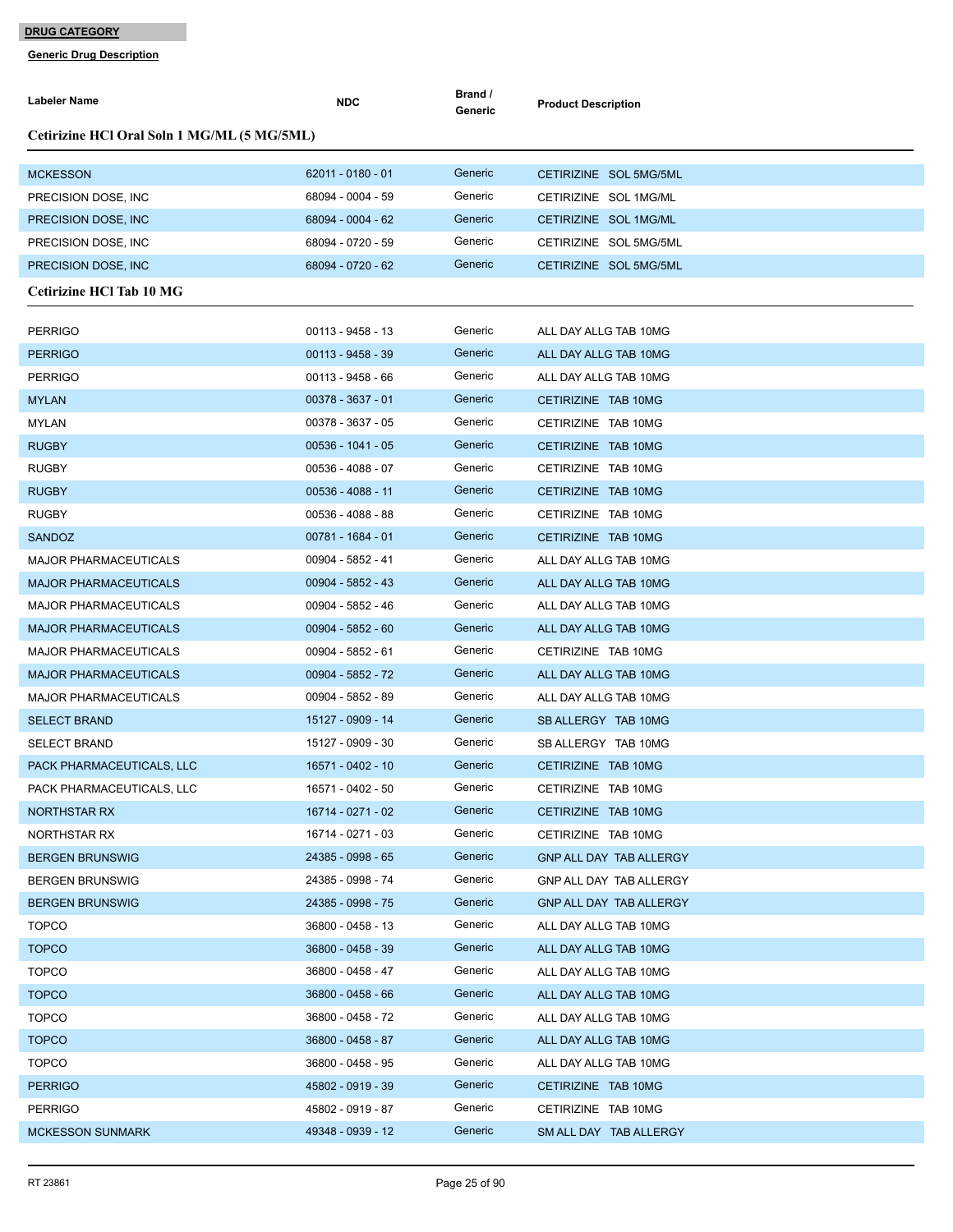| Labeler Name                                             | <b>NDC</b>                             | Brand /<br>Generic | <b>Product Description</b> |
|----------------------------------------------------------|----------------------------------------|--------------------|----------------------------|
| <b>Cetirizine HCl Tab 10 MG</b>                          |                                        |                    |                            |
| <b>MCKESSON SUNMARK</b>                                  | 49348 - 0939 - 44                      | Generic            | SM ALL DAY TAB ALLERGY     |
| <b>MCKESSON SUNMARK</b>                                  | 49348 - 0984 - 46                      | Generic            | SM ALL DAY TAB ALLERGY     |
| <b>MYLAN INSTITUTIONAL</b>                               | 51079 - 0597 - 01                      | Generic            | CETIRIZINE TAB 10MG        |
| <b>MYLAN INSTITUTIONAL</b>                               | 51079 - 0597 - 20                      | Generic            | CETIRIZINE TAB 10MG        |
| <b>OHM LABS</b>                                          | 51660 - 0939 - 30                      | Generic            | CETIRIZINE TAB 10MG        |
| <b>OHM LABS</b>                                          | 51660 - 0939 - 54                      | Generic            | CETIRIZINE TAB 10MG        |
| <b>OHM LABS</b>                                          | 51660 - 0939 - 90                      | Generic            | CETIRIZINE TAB 10MG        |
| DR.REDDY'S LABORATORIES, INC.                            | 55111 - 0699 - 90                      | Generic            | CETIRIZINE TAB 10MG        |
| <b>APOTEX</b>                                            | 60505 - 2633 - 01                      | Generic            | CETIRIZINE TAB 10MG        |
| <b>APOTEX</b>                                            | $60505 - 2633 - 08$                    | Generic            | CETIRIZINE TAB 10MG        |
| AMERICAN HEALTH PACKAGING                                | 60687 - 0165 - 01                      | Generic            | CETIRIZINE TAB 10MG        |
| AMERICAN HEALTH PACKAGING                                | 60687 - 0165 - 11                      | Generic            | CETIRIZINE TAB 10MG        |
| <b>MCKESSON</b>                                          | 62011 - 0052 - 01                      | Generic            | ALL DAY ALLG TAB 10MG      |
| <b>MCKESSON</b>                                          | 62011 - 0052 - 02                      | Generic            | ALL DAY ALLG TAB 10MG      |
| <b>MCKESSON</b>                                          | 62011 - 0205 - 02                      | Generic            | ALL DAY ALLG TAB 10MG      |
| <b>CHAIN DRUG MARKETING ASSOC</b>                        | 63868 - 0132 - 14                      | Generic            | QC ALLERGY TAB 10MG        |
| CHAIN DRUG MARKETING ASSOC                               | 63868 - 0132 - 30                      | Generic            | QC ALLERGY TAB 10MG        |
| <b>CHAIN DRUG MARKETING ASSOC</b>                        | 63868 - 0132 - 90                      | Generic            | QC ALLERGY TAB 10MG        |
| <b>Cetirizine HCl Tab 5 MG</b>                           |                                        |                    |                            |
| <b>MYLAN</b>                                             | 00378 - 3635 - 01                      | Generic            | CETIRIZINE TAB 5MG         |
| <b>SANDOZ</b>                                            | 00781 - 1683 - 01                      | Generic            | CETIRIZINE TAB 5MG         |
| PACK PHARMACEUTICALS, LLC                                | 16571 - 0401 - 10                      | Generic            | CETIRIZINE TAB 5MG         |
| <b>Chlorcyclizine HCl Tab 25 MG</b>                      |                                        |                    |                            |
| MAGNA PHARMACEUTICALS, INC                               | 58407 - 0025 - 30                      | <b>Brand</b>       | <b>AHIST</b><br>TAB 25MG   |
| Chlorpheniramine Maleate Liquid 2 MG/ML                  |                                        |                    |                            |
| <b>WOMEN'S CHOICE PHARMACEUTICALS</b>                    | 00485 - 0094 - 02                      | Brand              | ED CHLORPED LIQ 2MG/ML     |
| <b>Chlorpheniramine Maleate Syrup 2 MG/5ML</b>           |                                        |                    |                            |
|                                                          |                                        | Generic            |                            |
| WOMEN'S CHOICE PHARMACEUTICALS                           | 00485 - 0098 - 04                      | Generic            | ED CHLORPED SYP JR         |
| WOMEN'S CHOICE PHARMACEUTICALS                           | 00485 - 0098 - 16<br>00536 - 1025 - 47 |                    | ED CHLORPED SYP JR         |
| <b>RUGBY</b><br><b>Chlorpheniramine Maleate Tab 4 MG</b> |                                        | Generic            | ALLER-CHLOR SYP 2MG/5ML    |
|                                                          |                                        |                    |                            |
| <b>EDWARDS</b>                                           | 00485 - 0085 - 01                      | Generic            | ED-CHLORTAN TAB 4MG        |
| <b>RUGBY</b>                                             | $00536 - 1006 - 01$                    | Generic            | ALLER-CHLOR TAB 4MG        |
| <b>RUGBY</b>                                             | 00536 - 1006 - 10                      | Generic            | ALLER-CHLOR TAB 4MG        |
| <b>RUGBY</b>                                             | 00536 - 1006 - 35                      | Generic            | ALLER-CHLOR TAB 4MG        |
| <b>MAJOR PHARMACEUTICALS</b>                             | 00904 - 0012 - 24                      | Generic            | ALLERGY<br>TAB 4MG         |
| <b>MAJOR PHARMACEUTICALS</b>                             | $00904 - 0012 - 59$                    | Generic            | TAB 4MG<br><b>ALLERGY</b>  |
| <b>MAJOR PHARMACEUTICALS</b>                             | 00904 - 0012 - 61                      | Generic            | TAB 4MG<br>ALLERGY         |
| <b>MAJOR PHARMACEUTICALS</b>                             | $00904 - 0012 - 80$                    | Generic            | <b>ALLERGY</b><br>TAB 4MG  |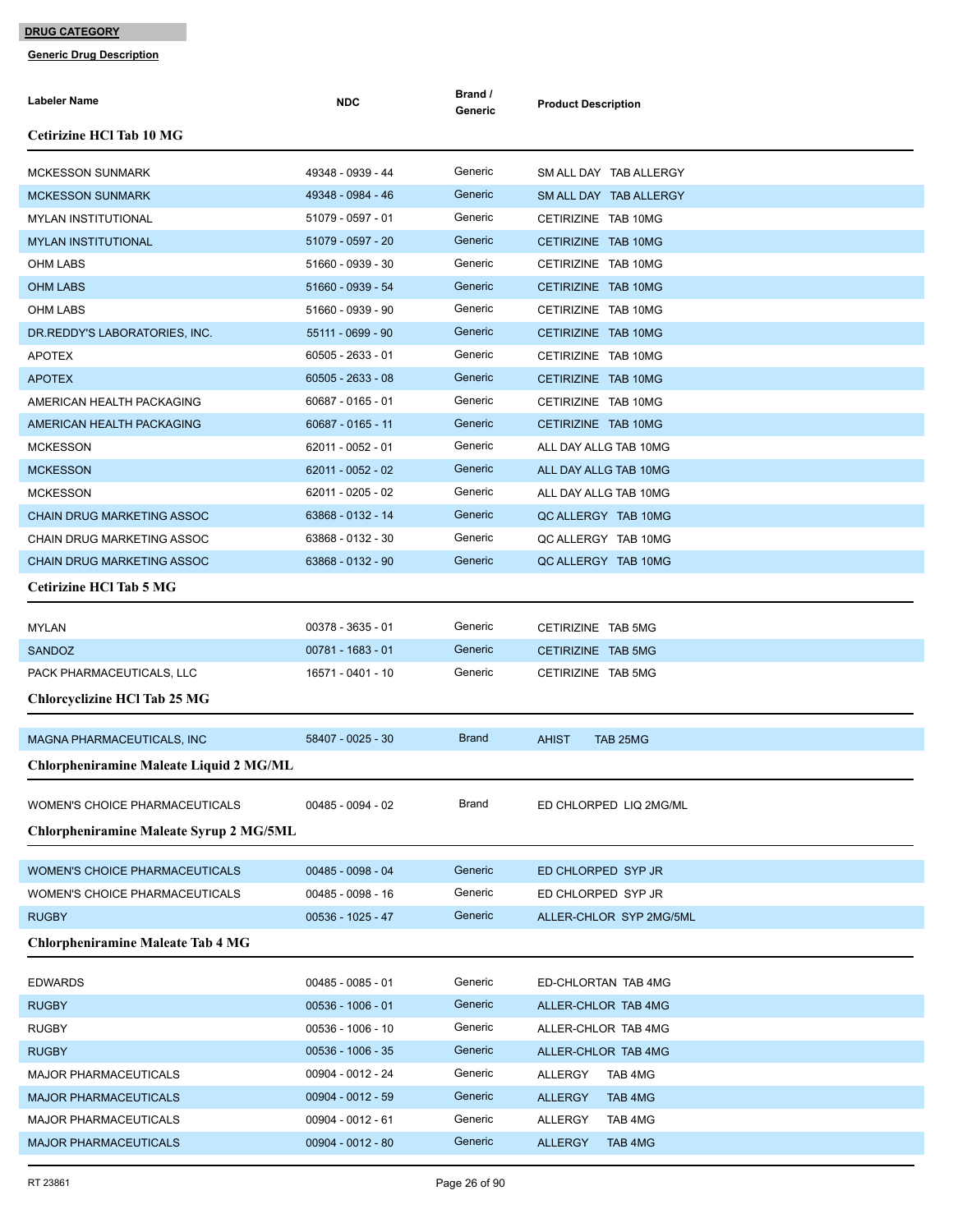| Labeler Name                                             | <b>NDC</b>          | Brand /<br>Generic | <b>Product Description</b>       |
|----------------------------------------------------------|---------------------|--------------------|----------------------------------|
| <b>Chlorpheniramine Maleate Tab 4 MG</b>                 |                     |                    |                                  |
| <b>SELECT BRAND</b>                                      | 15127 - 0821 - 09   | Generic            | CHLORPHENIR TAB 4MG              |
| <b>BERGEN BRUNSWIG</b>                                   | 24385 - 0463 - 62   | Generic            | <b>GNP ALLERGY TAB 4MG</b>       |
| <b>BERGEN BRUNSWIG</b>                                   | 24385 - 0463 - 78   | Generic            | GNP ALLERGY TAB 4MG              |
| <b>TOPCO</b>                                             | 36800 - 0463 - 62   | Generic            | <b>ALLERGY</b><br>TAB 4MG        |
| <b>LEADER BRAND PRODUCTS</b>                             | 37205 - 0215 - 62   | Generic            | ALLERGY<br>TAB 4MG               |
| <b>LEADER BRAND PRODUCTS</b>                             | 37205 - 0215 - 78   | Generic            | <b>ALLERGY</b><br><b>TAB 4MG</b> |
| <b>MCKESSON SUNMARK</b>                                  | 49348 - 0025 - 04   | Generic            | SM ALLERGY TAB 4MG               |
| <b>MCKESSON SUNMARK</b>                                  | 49348 - 0025 - 10   | Generic            | SM ALLERGY TAB 4MG               |
| <b>TIME-CAP LABS</b>                                     | 49483 - 0242 - 01   | Generic            | ALLERGY-TIME TAB 4MG             |
| <b>TIME-CAP LABS</b>                                     | 49483 - 0242 - 10   | Generic            | ALLERGY-TIME TAB 4MG             |
| <b>MCKESSON</b>                                          | 62011 - 0059 - 01   | Generic            | HM ALLERGY TAB 4MG               |
| <b>RELIABLE 1 LABS</b>                                   | 69618 - 0022 - 01   | Generic            | CHLORPHENIR TAB MAL 4MG          |
| <b>RELIABLE 1 LABS</b>                                   | 69618 - 0022 - 10   | Generic            | CHLORPHENIR TAB MAL 4MG          |
| <b>Chlorpheniramine Maleate Tab CR 12 MG</b>             |                     |                    |                                  |
| <b>KVK TECH</b>                                          | 10702 - 0017 - 06   | Generic            | CHLORPHENIR TAB 12MG CR          |
| KVK TECH                                                 | 10702 - 0017 - 24   | Generic            | CHLORPHENIR TAB 12MG CR          |
| <b>LEADER BRAND PRODUCTS</b>                             | 37205 - 0117 - 62   | Generic            | ALLERGY<br>TAB 12MG CR           |
| <b>GM PHARMACEUTICALS</b>                                | 58809 - 0363 - 01   | Generic            | CHLORPHEN SR TAB 12MG            |
| <b>Clemastine Fumarate Tab 1.34 MG (1 MG Base Equiv)</b> |                     |                    |                                  |
| PERRIGO PHARMACEUTICALS                                  | $00113 - 0282 - 73$ | Generic            | DAYHIST ALRG TAB 12 HOUR         |
| <b>BERGEN BRUNSWIG</b>                                   | 24385 - 0183 - 51   | Generic            | GNP DAYHIST TAB 1.34MG           |
| <b>TOPCO</b>                                             | 36800 - 0282 - 51   | Generic            | DAYHIST ALRG TAB 12 HOUR         |
| <b>LEADER BRAND PRODUCTS</b>                             | 37205 - 0228 - 73   | Generic            | ALLERHIST-1 TAB 1.34MG           |
| <b>MCKESSON SUNMARK</b>                                  | 49348 - 0686 - 03   | Generic            | ALLERGY RELF TAB 1.34MG          |
| Dexbrompheniramine Maleate Tab 2 MG                      |                     |                    |                                  |
| POLY PHARMACEUTICALS                                     | 50991 - 0783 - 60   | <b>Brand</b>       | ALA-HIST IR TAB 2MG              |
| Diphenhydramine HCl Cap 25 MG                            |                     |                    |                                  |
| PERRIGO PHARMACEUTICALS                                  | 00113 - 0462 - 62   | Generic            | ALLERGY RELF CAP 25MG            |
| SANDOZ                                                   | $00185 - 0648 - 01$ | Generic            | DIPHENHYDRAM CAP 25MG            |
| <b>SANDOZ</b>                                            | $00185 - 0648 - 10$ | Generic            | DIPHENHYDRAM CAP 25MG            |
| <b>RUGBY</b>                                             | 00536 - 1010 - 01   | Generic            | DIPHENHIST CAP 25MG              |
| PAR PHARMACEUTICALS                                      | $00603 - 0241 - 18$ | Generic            | Q-DRYL<br>CAP 25MG               |
| PAR PHARMACEUTICALS                                      | 00603 - 3339 - 21   | Generic            | DIPHENHYDRAM CAP 25MG            |
| PAR PHARMACEUTICALS                                      | 00603 - 3339 - 32   | Generic            | DIPHENHYDRAM CAP 25MG            |
| <b>MAJOR PHARMACEUTICALS</b>                             | 00904 - 2035 - 24   | Generic            | BANOPHEN CAP 25MG                |
| <b>MAJOR PHARMACEUTICALS</b>                             | $00904 - 5306 - 60$ | Generic            | DIPHENHYDRAM CAP 25MG            |
| <b>MAJOR PHARMACEUTICALS</b>                             | 00904 - 5306 - 61   | Generic            | DIPHENHYDRAM CAP 25MG            |
| <b>MAJOR PHARMACEUTICALS</b>                             | 00904 - 5306 - 80   | Generic            | DIPHENHYDRAM CAP 25MG            |
| CONTRACT PHARMACAL CORPORATION                           | 10267 - 0835 - 01   | Generic            | DIPHENHYDRAM CAP 25MG            |
| CONTRACT PHARMACAL CORPORATION                           | 10267 - 0835 - 04   | Generic            | DIPHENHYDRAM CAP 25MG            |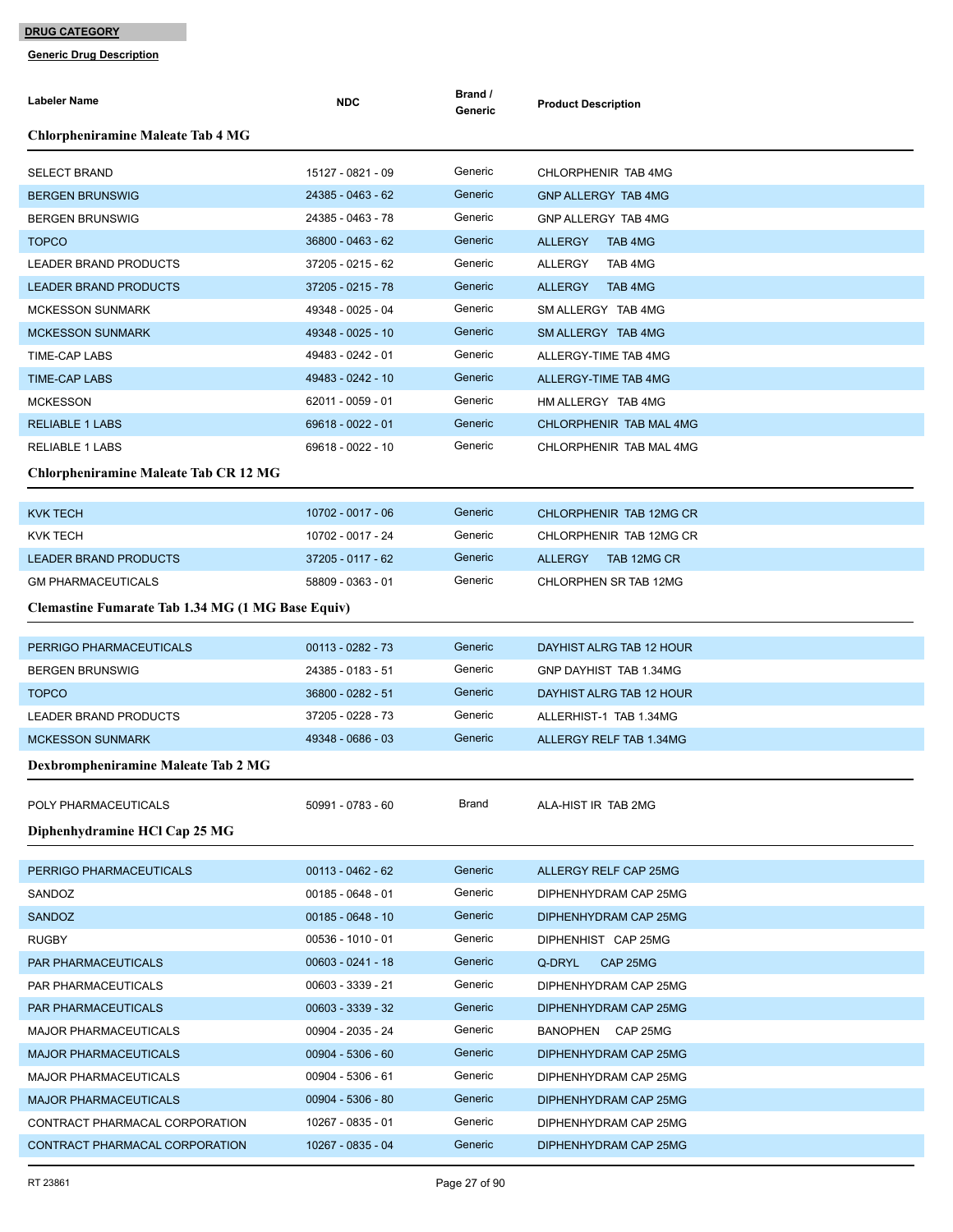| <b>Labeler Name</b>                    | <b>NDC</b>          | Brand /<br>Generic | <b>Product Description</b>      |
|----------------------------------------|---------------------|--------------------|---------------------------------|
| Diphenhydramine HCl Cap 25 MG          |                     |                    |                                 |
| <b>SELECT BRAND</b>                    | 15127 - 0283 - 24   | Generic            | CAP 25MG<br>ALLERGY             |
| <b>SELECT BRAND</b>                    | 15127 - 0283 - 48   | Generic            | <b>ALLERGY</b><br>CAP 25MG      |
| PHARBEST PHARMACEUTICALS               | 16103 - 0348 - 03   | Generic            | PHARBEDRYL CAP 25MG             |
| PHARBEST PHARMACEUTICALS               | 16103 - 0348 - 08   | Generic            | PHARBEDRYL CAP 25MG             |
| PHARBEST PHARMACEUTICALS               | 16103 - 0348 - 11   | Generic            | PHARBEDRYL CAP 25MG             |
| <b>BERGEN BRUNSWIG</b>                 | 24385 - 0462 - 62   | Generic            | GNP ALLERGY CAP 25MG            |
| <b>BERGEN BRUNSWIG</b>                 | 24385 - 0462 - 78   | Generic            | GNP ALLERGY CAP 25MG            |
| <b>TOPCO</b>                           | 36800 - 0462 - 62   | Generic            | <b>ALLERGY</b><br>CAP 25MG      |
| <b>TOPCO</b>                           | 36800 - 0462 - 67   | Generic            | CAP 25MG<br><b>ALLERGY</b>      |
| <b>TOPCO</b>                           | 36800 - 0462 - 78   | Generic            | CAP 25MG<br><b>ALLERGY</b>      |
| <b>MCKESSON SUNMARK</b>                | 49348 - 0971 - 10   | Generic            | ALLERGY RELF CAP 25MG           |
| <b>MCKESSON</b>                        | 62011 - 0056 - 01   | Generic            | <b>ALLERGY</b><br>CAP 25MG      |
| <b>MCKESSON</b>                        | 62011 - 0056 - 03   | Generic            | <b>ALLERGY</b><br>CAP 25MG      |
| <b>MCKESSON</b>                        | 62011 - 0264 - 01   | Generic            | HM ALLERGY CAP 25MG             |
| <b>MCKESSON</b>                        | 62011 - 0264 - 02   | Generic            | HM ALLERGY CAP 25MG             |
| <b>CHAIN DRUG MARKETING ASSOC</b>      | 63868 - 0087 - 01   | Generic            | COMP ALLERGY CAP 25MG           |
| CHAIN DRUG MARKETING ASSOC             | 63868 - 0087 - 24   | Generic            | COMP ALLERGY CAP 25MG           |
| <b>SDA LABORATORIES INC</b>            | 66424 - 0020 - 01   | Generic            | DIPHENHYDRAM CAP 25MG           |
| <b>SDA LABORATORIES INC</b>            | 66424 - 0020 - 10   | Generic            | DIPHENHYDRAM CAP 25MG           |
| <b>RELIABLE 1 LABS</b>                 | 69618 - 0024 - 01   | Generic            | DIPHENHYDRAM CAP 25MG           |
| Diphenhydramine HCl Cap 50 MG          |                     |                    |                                 |
| SANDOZ                                 | $00185 - 0649 - 01$ | Generic            | DIPHENHYDRAM CAP 50MG           |
| <b>SANDOZ</b>                          | $00185 - 0649 - 10$ | Generic            | DIPHENHYDRAM CAP 50MG           |
| PAR PHARMACEUTICALS                    | 00603 - 3340 - 21   | Generic            | DIPHENHYDRAM CAP 50MG           |
| <b>PAR PHARMACEUTICALS</b>             | 00603 - 3340 - 32   | Generic            | DIPHENHYDRAM CAP 50MG           |
| <b>MAJOR PHARMACEUTICALS</b>           | 00904 - 2056 - 61   | Generic            | DIPHENHYDRAM CAP 50MG           |
| <b>MAJOR PHARMACEUTICALS</b>           | 00904 - 5307 - 60   | Generic            | BANOPHEN CAP 50MG               |
| <b>MAJOR PHARMACEUTICALS</b>           | 00904 - 5307 - 80   | Generic            | BANOPHEN<br>CAP 50MG            |
| PHARBEST PHARMACEUTICALS               | 16103 - 0347 - 11   | Generic            | PHARBEDRYL CAP 50MG             |
| <b>SDA LABORATORIES INC</b>            | 66424 - 0021 - 01   | Generic            | DIPHENHYDRAM CAP 50MG           |
| <b>SDA LABORATORIES INC</b>            | 66424 - 0021 - 10   | Generic            | DIPHENHYDRAM CAP 50MG           |
| Diphenhydramine HCl Liquid 12.5 MG/5ML |                     |                    |                                 |
| PERRIGO PHARMACEUTICALS                | 00113 - 0379 - 26   | Generic            | ALLERGY RELF LIQ 12.5/5ML       |
| <b>RUGBY</b>                           | 00536 - 0770 - 85   | Generic            | DIPHENHIST LIQ 12.5/5ML         |
| <b>RUGBY</b>                           | 00536 - 0770 - 97   | Generic            | DIPHENHIST LIQ 12.5/5ML         |
| PAR PHARMACEUTICALS                    | 00603 - 0823 - 54   | Generic            | Q-DRYL<br>LIQ 12.5/5ML          |
| PAR PHARMACEUTICALS                    | 00603 - 0823 - 58   | Generic            | Q-DRYL<br>LIQ 12.5/5ML          |
| PAR PHARMACEUTICALS                    | $00603 - 0823 - 81$ | Generic            | Q-DRYL<br>LIQ 12.5/5ML          |
| PAR PHARMACEUTICALS                    | 00603 - 0823 - 94   | Generic            | Q-DRYL<br>LIQ 12.5/5ML          |
| <b>MAJOR PHARMACEUTICALS</b>           | $00904 - 1228 - 00$ | Generic            | <b>BANOPHEN</b><br>LIQ 12.5/5ML |
| <b>MAJOR PHARMACEUTICALS</b>           | 00904 - 5174 - 16   | Generic            | BANOPHEN LIQ 12.5/5ML           |
|                                        |                     |                    |                                 |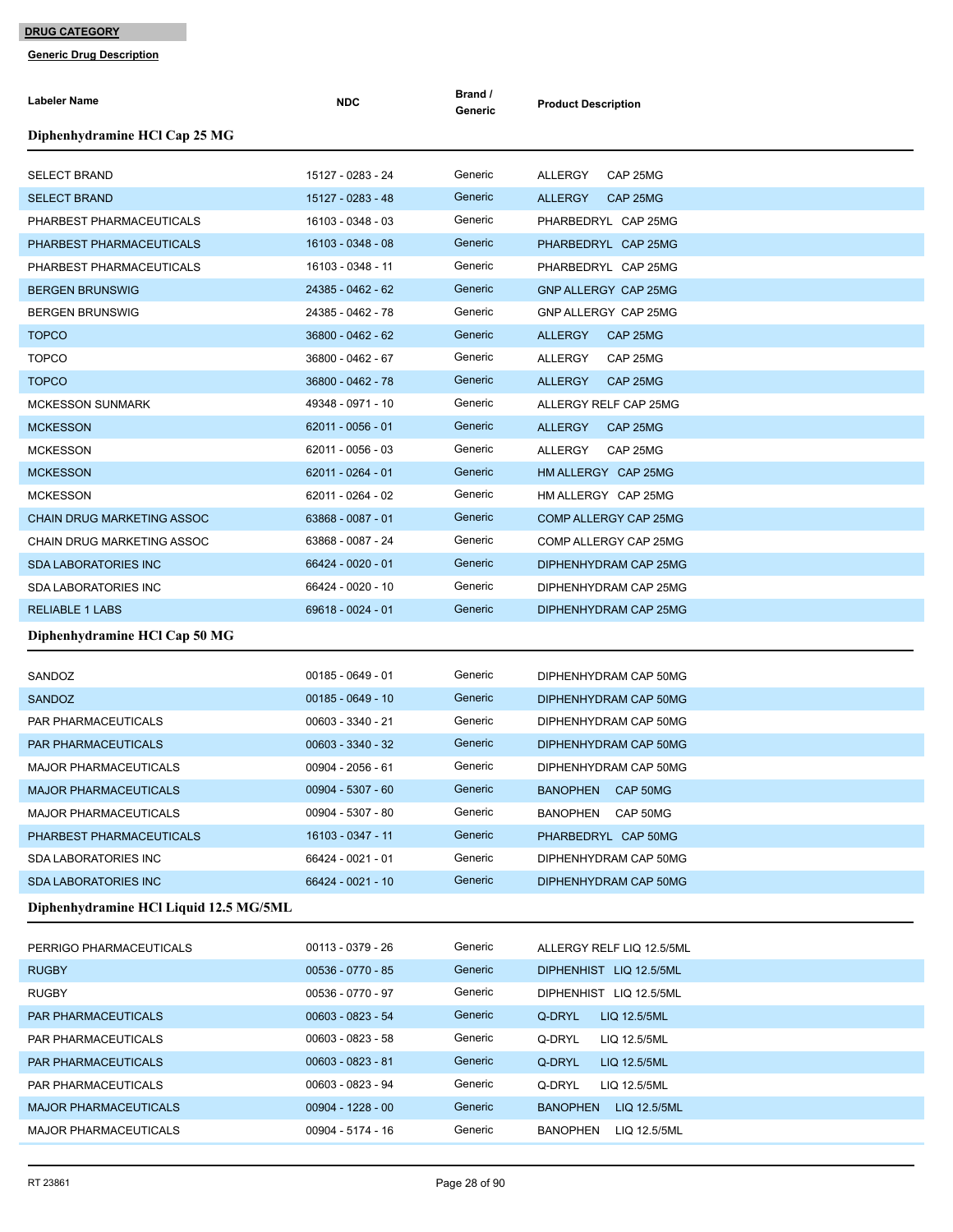| <b>Labeler Name</b>                    | <b>NDC</b>          | Brand /<br>Generic | <b>Product Description</b>                   |
|----------------------------------------|---------------------|--------------------|----------------------------------------------|
| Diphenhydramine HCl Liquid 12.5 MG/5ML |                     |                    |                                              |
| <b>BERGEN BRUNSWIG</b>                 | 24385 - 0379 - 26   | Generic            | CHLD ALLERGY LIQ 12.5/5ML                    |
| <b>TOPCO</b>                           | 36800 - 0379 - 26   | Generic            | CHLD ALLERGY LIQ 12.5/5ML                    |
| <b>TOPCO</b>                           | 36800 - 0379 - 34   | Generic            | CHLD ALLERGY LIQ 12.5/5ML                    |
| LEADER BRAND PRODUCTS                  | 37205 - 0565 - 26   | Generic            | ALLERGY<br>LIQ 12.5/5ML                      |
| <b>LEADER BRAND PRODUCTS</b>           | 37205 - 0565 - 34   | Generic            | <b>ALLERGY</b><br>LIQ 12.5/5ML               |
| <b>MCKESSON SUNMARK</b>                | 49348 - 0045 - 34   | Generic            | ALLERGY RELF LIQ 12.5/5ML                    |
| <b>MCKESSON SUNMARK</b>                | 49348 - 0045 - 37   | Generic            | ALLERGY RELF LIQ 12.5/5ML                    |
| <b>SILARX</b>                          | 54838 - 0135 - 40   | Generic            | SILADRYL ALR LIQ 12.5/5ML                    |
| <b>SILARX</b>                          | 54838 - 0135 - 70   | Generic            | SILADRYL ALR LIQ 12.5/5ML                    |
| <b>SILARX</b>                          | 54838 - 0135 - 80   | Generic            | SILADRYL ALR LIQ 12.5/5ML                    |
| <b>MCKESSON</b>                        | 62011 - 0057 - 01   | Generic            | ALLERGY CHLD LIQ 12.5/5ML                    |
| <b>MCKESSON</b>                        | 62011 - 0284 - 01   | Generic            | ALLERGY RELF LIQ 12.5/5ML                    |
| <b>CHAIN DRUG MARKETING ASSOC</b>      | 63868 - 0823 - 54   | Generic            | CHLD ALLERGY LIQ 12.5/5ML                    |
| Diphenhydramine HCl Liquid 6.25 MG/ML  |                     |                    |                                              |
| <b>GM PHARMACEUTICALS</b>              | 58809 - 0643 - 30   | Brand              | VANAMINE PD LIQ 6.25/ML                      |
| Diphenhydramine HCl Syrup 12.5 MG/5ML  |                     |                    |                                              |
| PAR PHARMACEUTICALS                    | 00603 - 0860 - 54   | Generic            | SYP 12.5/5ML                                 |
| <b>SILARX</b>                          | 54838 - 0154 - 40   | Generic            | <b>QUENALIN</b><br>SILPHEN COUG SYP 12.5/5ML |
| <b>SILARX</b>                          | 54838 - 0154 - 70   | Generic            | SILPHEN COUG SYP 12.5/5ML                    |
| <b>SILARX</b>                          | 54838 - 0154 - 80   | Generic            | SILPHEN COUG SYP 12.5/5ML                    |
|                                        |                     |                    |                                              |
| Diphenhydramine HCl Tab 25 MG          |                     |                    |                                              |
| PERRIGO PHARMACEUTICALS                | $00113 - 0479 - 62$ | Generic            | ALLERGY RELF TAB 25MG                        |
| PERRIGO PHARMACEUTICALS                | 00113 - 0479 - 78   | Generic            | ALLERGY RELF TAB 25MG                        |
| <b>RUGBY</b>                           | $00536 - 1016 - 01$ | Generic            | DIPHENHIST TAB 25MG                          |
| <b>MAJOR PHARMACEUTICALS</b>           | 00904 - 5551 - 24   | Generic            | BANOPHEN TAB 25MG                            |
| <b>MAJOR PHARMACEUTICALS</b>           | $00904 - 5551 - 59$ | Generic            | BANOPHEN TAB 25MG                            |
| <b>SELECT BRAND</b>                    | 15127 - 0018 - 01   | Generic            | SB ALLERGY TAB 25MG MED                      |
| <b>SELECT BRAND</b>                    | 15127 - 0018 - 24   | Generic            | ALLERGY MED TAB 25MG                         |
| <b>BERGEN BRUNSWIG</b>                 | 24385 - 0479 - 62   | Generic            | GNP ALLERGY TAB 25MG                         |
| <b>BERGEN BRUNSWIG</b>                 | 24385 - 0479 - 78   | Generic            | GNP ALLERGY TAB 25MG                         |
| <b>TOPCO</b>                           | 36800 - 0479 - 62   | Generic            | ALLERGY TAB 25MG                             |
| <b>TOPCO</b>                           | 36800 - 0479 - 67   | Generic            | <b>ALLERGY</b><br>TAB 25MG                   |
| <b>TOPCO</b>                           | 36800 - 0479 - 78   | Generic            | ALLERGY<br>TAB 25MG                          |
| <b>TOPCO</b>                           | 36800 - 0479 - 79   | Generic            | <b>ALLERGY</b><br>TAB 25MG                   |
| <b>MCKESSON SUNMARK</b>                | 49348 - 0983 - 10   | Generic            | SM ALLERGY TAB 25MG RLF                      |
| TIME-CAP LABS                          | 49483 - 0061 - 01   | Generic            | DIPHENHYDRAM TAB 25MG                        |
| TIME-CAP LABS                          | 49483 - 0061 - 10   | Generic            | DIPHENHYDRAM TAB 25MG                        |
| <b>MCKESSON</b>                        | 62011 - 0058 - 01   | Generic            | HM ALLERGY TAB 25MG                          |
| <b>MCKESSON</b>                        | 62011 - 0058 - 03   | Generic            | HM ALLERGY TAB 25MG                          |
| <b>RELIABLE 1 LABS</b>                 | 69618 - 0025 - 01   | Generic            | DIPHENHYDRAM TAB 25MG                        |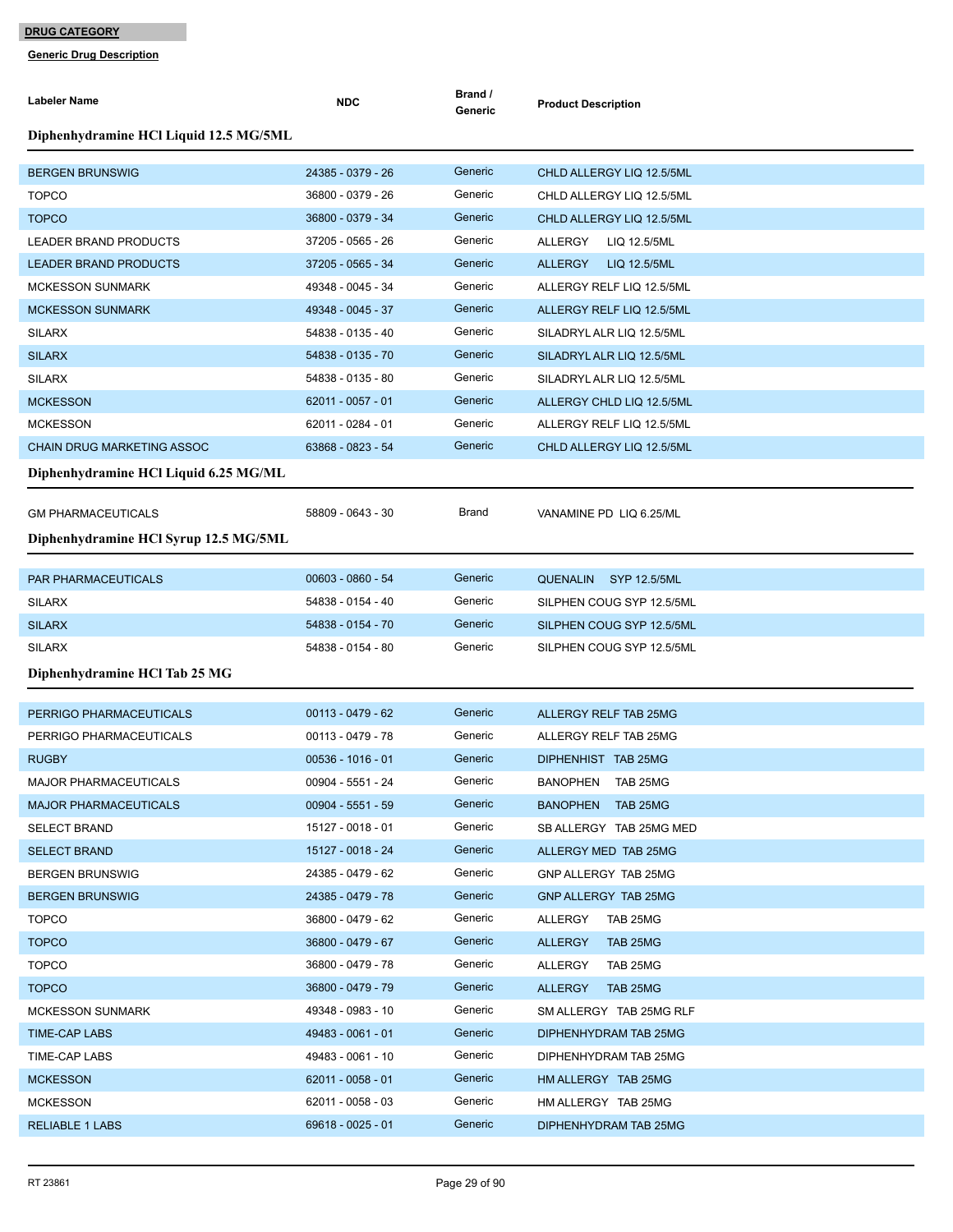| Labeler Name                              | <b>NDC</b>          | Brand /<br>Generic | <b>Product Description</b>    |
|-------------------------------------------|---------------------|--------------------|-------------------------------|
| Fexofenadine HCl Susp 30 MG/5ML (6 MG/ML) |                     |                    |                               |
|                                           |                     |                    |                               |
| <b>ACTAVIS MID ATLANTIC</b>               | 00472 - 0527 - 94   | Generic            | FEXOFENADINE SUS 30MG/5ML     |
| <b>RUGBY</b>                              | $00536 - 1005 - 97$ | Generic            | FEXOFENADINE SUS 30MG/5ML     |
| <b>Fexofenadine HCl Tab 180 MG</b>        |                     |                    |                               |
| <b>PERRIGO</b>                            | $00113 - 0571 - 39$ | Generic            | ALLER-EASE TAB 180MG          |
| <b>MYLAN</b>                              | 00378 - 0782 - 05   | Generic            | <b>FEXOFENADINE TAB 180MG</b> |
| <b>MYLAN</b>                              | 00378 - 0782 - 93   | Generic            | <b>FEXOFENADINE TAB 180MG</b> |
| <b>RUGBY</b>                              | 00536 - 1066 - 15   | Generic            | FEXOFENADINE TAB 180MG        |
| <b>MAJOR PHARMACEUTICALS</b>              | 00904 - 6214 - 18   | Generic            | FEXOFENADINE TAB 180MG        |
| <b>MAJOR PHARMACEUTICALS</b>              | 00904 - 6214 - 46   | Generic            | FEXOFENADINE TAB 180MG        |
| <b>MAJOR PHARMACEUTICALS</b>              | 00904 - 6214 - 48   | Generic            | FEXOFENADINE TAB 180MG        |
| <b>MAJOR PHARMACEUTICALS</b>              | 00904 - 6214 - 52   | Generic            | FEXOFENADINE TAB 180MG        |
| <b>MAJOR PHARMACEUTICALS</b>              | 00904 - 6214 - 89   | Generic            | FEXOFENADINE TAB 180MG        |
| <b>TOPCO</b>                              | 36800 - 0571 - 13   | Generic            | FEXOFENADINE TAB 180MG        |
| <b>TOPCO</b>                              | 36800 - 0571 - 22   | Generic            | FEXOFENADINE TAB 180MG        |
| <b>TOPCO</b>                              | 36800 - 0571 - 39   | Generic            | FEXOFENADINE TAB 180MG        |
| <b>TOPCO</b>                              | 36800 - 0571 - 75   | Generic            | FEXOFENADINE TAB 180MG        |
| <b>TOPCO</b>                              | 36800 - 0571 - 95   | Generic            | FEXOFENADINE TAB 180MG        |
| LEADER BRAND PRODUCTS                     | 37205 - 0650 - 65   | Generic            | ALLER-EASE TAB 180MG          |
| <b>LEADER BRAND PRODUCTS</b>              | 37205 - 0650 - 88   | Generic            | ALLER-EASE TAB 180MG          |
| PERRIGO PHARMACEUTICALS                   | 45802 - 0571 - 78   | Generic            | FEXOFENADINE TAB 180MG        |
| AMERISOURCE BERGEN DRUGS                  | 46122 - 0040 - 22   | Generic            | GNP ALLERGY TAB 180MG         |
| AMERISOURCE BERGEN DRUGS                  | 46122 - 0040 - 61   | Generic            | GNP ALLERGY TAB 180MG         |
| AMERISOURCE BERGEN DRUGS                  | 46122 - 0040 - 65   | Generic            | GNP ALLERGY TAB 180MG         |
| AMERISOURCE BERGEN DRUGS                  | 46122 - 0040 - 75   | Generic            | GNP ALLERGY TAB 180MG         |
| <b>MCKESSON SUNMARK</b>                   | 49348 - 0968 - 44   | Generic            | <b>FEXOFENADINE TAB 180MG</b> |
| <b>MCKESSON SUNMARK</b>                   | 49348 - 0968 - 56   | Generic            | FEXOFENADINE TAB 180MG        |
| <b>MCKESSON SUNMARK</b>                   | 49348 - 0968 - 57   | Generic            | FEXOFENADINE TAB 180MG        |
| <b>MYLAN INSTITUTIONAL</b>                | 51079 - 0548 - 01   | Generic            | FEXOFENADINE TAB 180MG        |
| <b>MYLAN INSTITUTIONAL</b>                | 51079 - 0548 - 20   | Generic            | FEXOFENADINE TAB 180MG        |
| DR. REDDY'S LABORATORIES, INC.            | 55111 - 0784 - 30   | Generic            | FEXOFENADINE TAB 180MG        |
| AMERICAN HEALTH PACKAGING                 | 60687 - 0175 - 01   | Generic            | FEXOFENADINE TAB 180MG        |
| AMERICAN HEALTH PACKAGING                 | 60687 - 0175 - 11   | Generic            | FEXOFENADINE TAB 180MG        |
| <b>MCKESSON</b>                           | 62011 - 0067 - 01   | Generic            | FEXOFENADINE TAB 180MG        |
| <b>MCKESSON</b>                           | 62011 - 0067 - 02   | Generic            | FEXOFENADINE TAB 180MG        |
| <b>MCKESSON</b>                           | $62011 - 0233 - 01$ | Generic            | FEXOFENADINE TAB 180MG        |
| <b>RECKITT BENCKISER</b>                  | 63824 - 0926 - 05   | Generic            | MUCINEX ALLR TAB 180MG        |
| <b>RECKITT BENCKISER</b>                  | 63824 - 0926 - 10   | Generic            | MUCINEX ALLR TAB 180MG        |
| <b>RECKITT BENCKISER</b>                  | 63824 - 0926 - 30   | Generic            | MUCINEX ALLR TAB 180MG        |
| <b>RECKITT BENCKISER</b>                  | 63824 - 0926 - 40   | Generic            | MUCINEX ALLR TAB 180MG        |
| <b>WOCKHARDT USA</b>                      | 64679 - 0987 - 24   | Generic            | TAB 180MG<br>ALLERGY          |
| <b>Fexofenadine HCl Tab 60 MG</b>         |                     |                    |                               |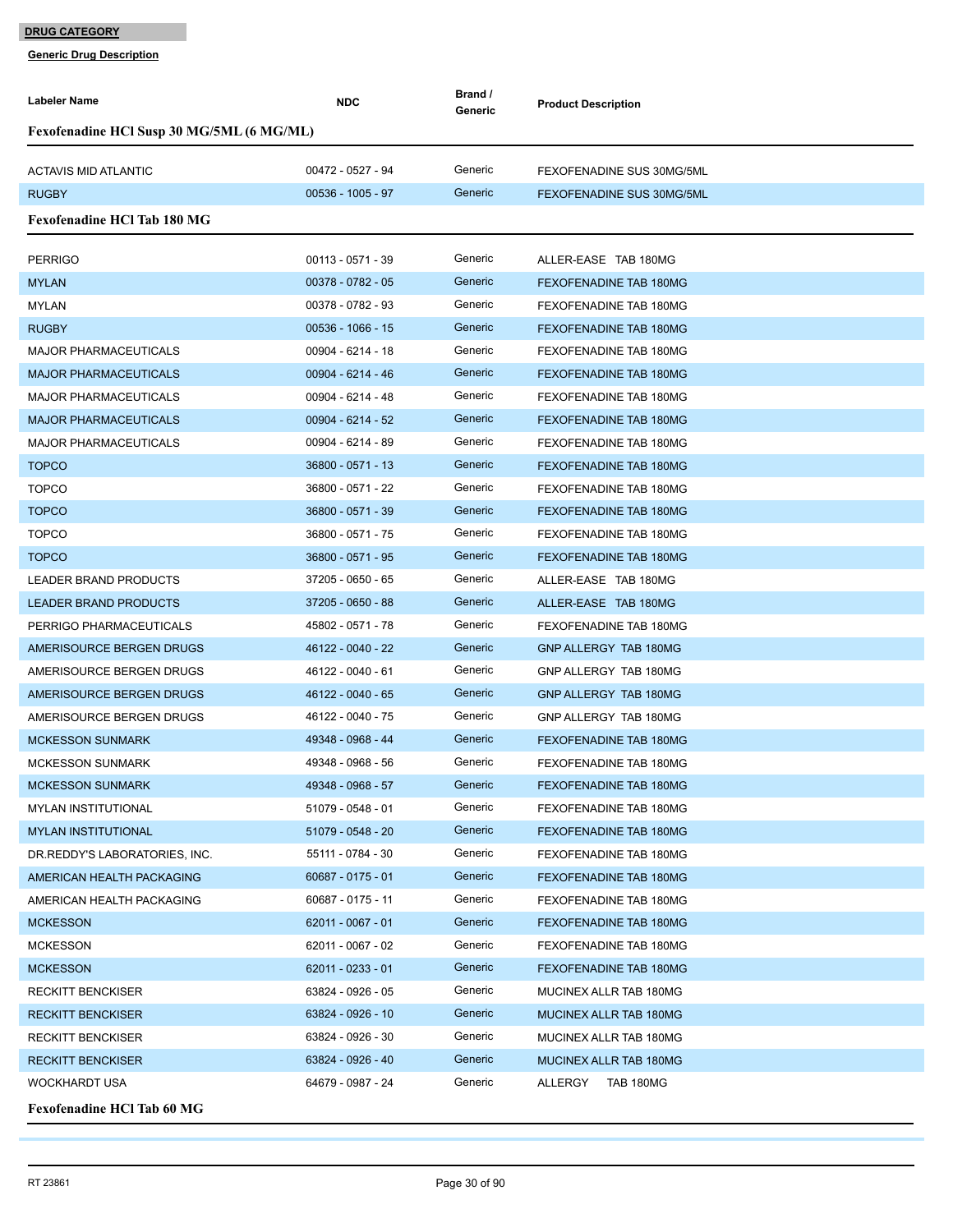| <b>Labeler Name</b>                                | <b>NDC</b>          | Brand /<br>Generic | <b>Product Description</b>   |
|----------------------------------------------------|---------------------|--------------------|------------------------------|
| <b>Fexofenadine HCl Tab 60 MG</b>                  |                     |                    |                              |
| <b>PERRIGO</b>                                     | $00113 - 0425 - 53$ | Generic            | ALLER-EASE TAB 60MG          |
| <b>MYLAN</b>                                       | 00378 - 0781 - 05   | Generic            | FEXOFENADINE TAB 60MG        |
| <b>MYLAN</b>                                       | 00378 - 0781 - 91   | Generic            | FEXOFENADINE TAB 60MG        |
| <b>TOPCO</b>                                       | 36800 - 0425 - 53   | Generic            | FEXOFENADINE TAB 60MG        |
| PERRIGO PHARMACEUTICALS                            | 45802 - 0425 - 78   | Generic            | <b>FEXOFENADINE TAB 60MG</b> |
| <b>MCKESSON SUNMARK</b>                            | 49348 - 0970 - 02   | Generic            | FEXOFENADINE TAB 60MG        |
| <b>MYLAN INSTITUTIONAL</b>                         | 51079 - 0547 - 01   | Generic            | FEXOFENADINE TAB 60MG        |
| <b>MYLAN INSTITUTIONAL</b>                         | 51079 - 0547 - 20   | Generic            | FEXOFENADINE TAB 60MG        |
| <b>MCKESSON</b>                                    | $62011 - 0068 - 01$ | Generic            | FEXOFENADINE TAB 60MG        |
| <b>Loratadine Rapidly-Disintegrating Tab 10 MG</b> |                     |                    |                              |
| <b>MAJOR PHARMACEUTICALS</b>                       | 00904 - 5806 - 15   | Generic            | ALLERGY<br>TAB 10MG          |
| <b>BERGEN BRUNSWIG</b>                             | 24385 - 0161 - 52   | Generic            | ALLERGY RELF TAB 10MG        |
| <b>BERGEN BRUNSWIG</b>                             | 24385 - 0540 - 53   | Generic            | ALLERGY RELF TAB 10MG        |
| <b>LEADER BRAND PRODUCTS</b>                       | 37205 - 0745 - 65   | Generic            | ALLERGY RELF TAB 10MG        |
| <b>MCKESSON SUNMARK</b>                            | 49348 - 0930 - 01   | Generic            | LORATADINE TAB 10MG          |
| <b>MCKESSON SUNMARK</b>                            | 49348 - 0930 - 44   | Generic            | LORATADINE TAB 10MG          |
| <b>OHM LABS</b>                                    | 51660 - 0527 - 31   | Generic            | ALLERGY RELF TAB 10MG        |
| <b>MCKESSON</b>                                    | 62011 - 0073 - 01   | Generic            | ALLERGY RELF TAB 10MG        |
| CHAIN DRUG MARKETING ASSOC                         | 63868 - 0157 - 10   | Generic            | ALLERGY RELF TAB 10MG        |
| Loratadine Syrup 5 MG/5ML                          |                     |                    |                              |
| <b>MAJOR PHARMACEUTICALS</b>                       | 00904 - 6234 - 20   | Generic            | LORATADINE SOL 5MG/5ML       |
| <b>BERGEN BRUNSWIG</b>                             | 24385 - 0531 - 26   | Generic            | LORATADINE SYP 5MG/5ML       |
| <b>TOPCO</b>                                       | 36800 - 0092 - 08   | Generic            | LORATADINE SOL 5MG/5ML       |
| LEADER BRAND PRODUCTS                              | 37205 - 0378 - 26   | Generic            | ALLERGY RELF SYP 5MG/5ML     |
| AMERISOURCE BERGEN DRUGS                           | 46122 - 0164 - 26   | Generic            | LORATADINE SYP 5MG/5ML       |
| <b>MCKESSON SUNMARK</b>                            | 49348 - 0333 - 34   | Generic            | LORATADINE SYP 5MG/5ML       |
| <b>MCKESSON SUNMARK</b>                            | 49348 - 0636 - 34   | Generic            | LORATADINE SYP 5MG/5ML       |
| TARO                                               | 51672 - 2073 - 08   | Generic            | LORATADINE SYP 5MG/5ML       |
| <b>TARO</b>                                        | 51672 - 2085 - 08   | Generic            | LORATADINE SYP 5MG/5ML       |
| <b>TARO</b>                                        | 51672 - 2092 - 08   | Generic            | LORATADINE SOL 5MG/5ML       |
| <b>SILARX</b>                                      | 54838 - 0554 - 40   | Generic            | LORATADINE SOL 5MG/5ML       |
| <b>SILARX</b>                                      | 54838 - 0558 - 40   | Generic            | LORATADINE SOL 5MG/5ML       |
| <b>MCKESSON</b>                                    | 62011 - 0072 - 01   | Generic            | LORATADINE SYP 5MG/5ML       |
| <b>MCKESSON</b>                                    | 62011 - 0181 - 01   | Generic            | LORATADINE SYP 5MG/5ML       |
| Loratadine Tab 10 MG                               |                     |                    |                              |
| PERRIGO PHARMACEUTICALS                            | 00113 - 0612 - 39   | Generic            | ALLERGY RELF TAB 10MG        |
| PERRIGO PHARMACEUTICALS                            | 00113 - 0612 - 46   | Generic            | ALLERGY RELF TAB 10MG        |
| PERRIGO PHARMACEUTICALS                            | $00113 - 0612 - 60$ | Generic            | ALLERGY RELF TAB 10MG        |
| PERRIGO PHARMACEUTICALS                            | $00113 - 0612 - 65$ | Generic            | ALLERGY RELF TAB 10MG        |
| <b>RUGBY</b>                                       | 00536 - 1092 - 03   | Generic            | ALLERGY TAB 10MG             |
|                                                    |                     |                    |                              |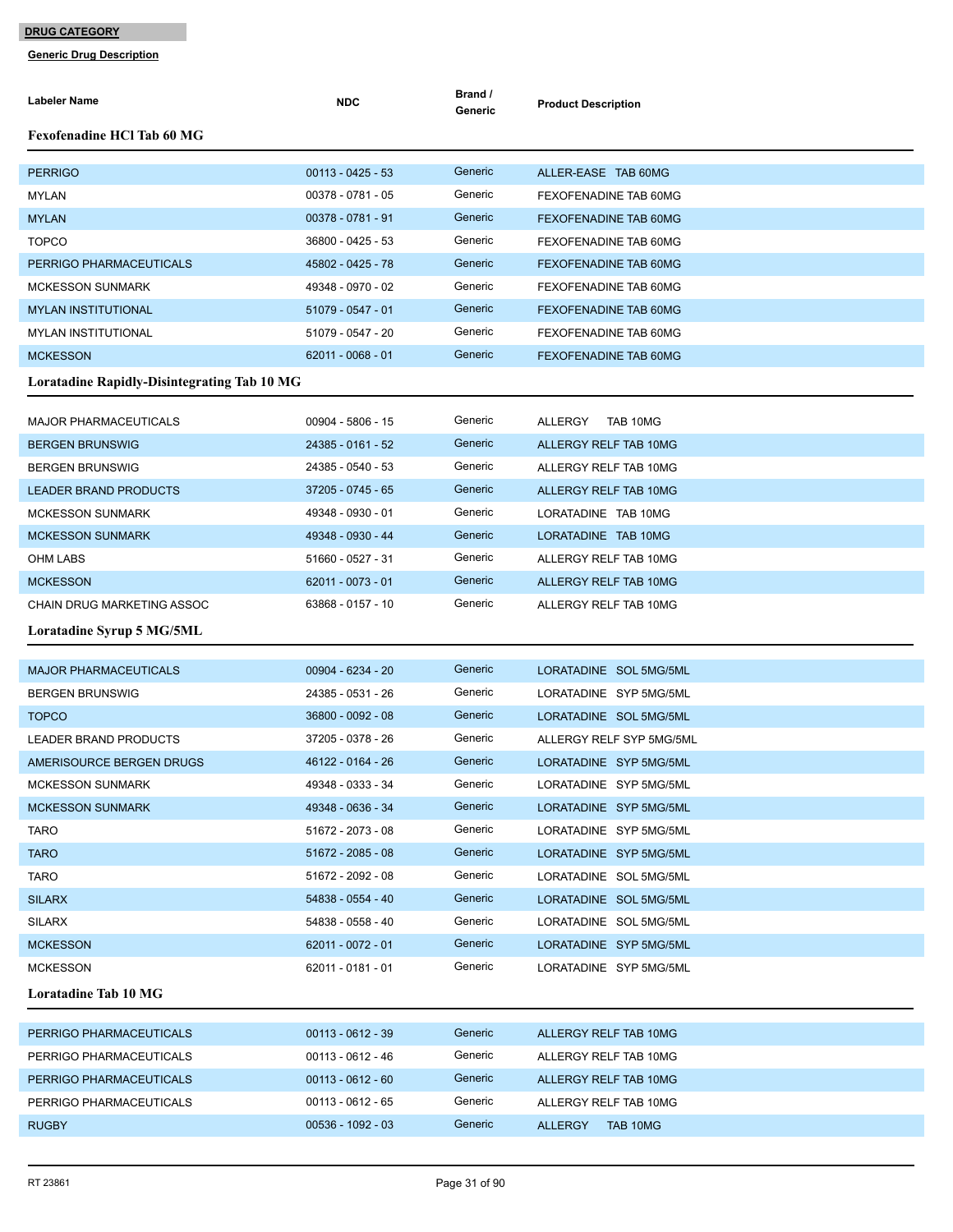| <b>Labeler Name</b>                | <b>NDC</b>          | Brand /<br>Generic | <b>Product Description</b> |
|------------------------------------|---------------------|--------------------|----------------------------|
| <b>Loratadine Tab 10 MG</b>        |                     |                    |                            |
| SANDOZ                             | 00781 - 5077 - 01   | Generic            | LORATADINE TAB 10MG        |
| <b>MAJOR PHARMACEUTICALS</b>       | 00904 - 5728 - 87   | Generic            | <b>ALLERGY</b><br>TAB 10MG |
| <b>MAJOR PHARMACEUTICALS</b>       | 00904 - 5728 - 89   | Generic            | ALLERGY<br>TAB 10MG        |
| <b>MAJOR PHARMACEUTICALS</b>       | 00904 - 5793 - 61   | Generic            | LORATADINE TAB 10MG        |
| <b>MAJOR PHARMACEUTICALS</b>       | 00904 - 6074 - 46   | Generic            | ALLERGY<br>TAB 10MG        |
| <b>MAJOR PHARMACEUTICALS</b>       | $00904 - 6074 - 60$ | Generic            | <b>ALLERGY</b><br>TAB 10MG |
| <b>MAJOR PHARMACEUTICALS</b>       | 00904 - 6074 - 61   | Generic            | LORATADINE TAB 10MG        |
| <b>MAJOR PHARMACEUTICALS</b>       | 00904 - 6074 - 89   | Generic            | ALLERGY<br>TAB 10MG        |
| <b>SELECT BRAND</b>                | 15127 - 0715 - 10   | Generic            | LORATADINE TAB 10MG        |
| <b>SELECT BRAND</b>                | 15127 - 0715 - 30   | Generic            | LORATADINE TAB 10MG        |
| NORTHSTAR RX                       | 16714 - 0482 - 01   | Generic            | LORATADINE TAB 10MG        |
| <b>NORTHSTAR RX</b>                | 16714 - 0482 - 02   | Generic            | LORATADINE TAB 10MG        |
| <b>NORTHSTAR RX</b>                | 16714 - 0482 - 03   | Generic            | LORATADINE TAB 10MG        |
| <b>BERGEN BRUNSWIG</b>             | 24385 - 0471 - 52   | Generic            | LORATADINE TAB 10MG        |
| <b>BERGEN BRUNSWIG</b>             | 24385 - 0471 - 78   | Generic            | LORATADINE TAB 10MG        |
| <b>BERGEN BRUNSWIG</b>             | 24385 - 0471 - 99   | Generic            | LORATADINE TAB 10MG        |
| <b>TOPCO</b>                       | 36800 - 0612 - 46   | Generic            | ALLERGY RELF TAB 10MG      |
| <b>TOPCO</b>                       | 36800 - 0612 - 65   | Generic            | ALLERGY RELF TAB 10MG      |
| <b>TOPCO</b>                       | 36800 - 0612 - 72   | Generic            | ALLERGY RELF TAB 10MG      |
| <b>TOPCO</b>                       | 36800 - 0612 - 76   | Generic            | ALLERGY RELF TAB 10MG      |
| <b>TOPCO</b>                       | 36800 - 0612 - 87   | Generic            | ALLERGY RELF TAB 10MG      |
| PERRIGO PHARMACEUTICALS            | 45802 - 0650 - 65   | Generic            | LORATADINE TAB 10MG        |
| PERRIGO PHARMACEUTICALS            | 45802 - 0650 - 78   | Generic            | LORATADINE TAB 10MG        |
| PERRIGO PHARMACEUTICALS            | 45802 - 0650 - 87   | Generic            | LORATADINE TAB 10MG        |
| AMERISOURCE BERGEN DRUGS           | 46122 - 0158 - 65   | Generic            | LORATADINE TAB 10MG        |
| <b>MCKESSON SUNMARK</b>            | 49348 - 0818 - 01   | Generic            | ALLERGY RELF TAB 10MG      |
| <b>MCKESSON SUNMARK</b>            | 49348 - 0818 - 13   | Generic            | ALLERGY RELF TAB 10MG      |
| <b>MCKESSON SUNMARK</b>            | 49348 - 0818 - 44   | Generic            | ALLERGY RELF TAB 10MG      |
| <b>MCKESSON SUNMARK</b>            | 49348 - 0818 - 56   | Generic            | ALLERGY RELF TAB 10MG      |
| <b>MYLAN INSTITUTIONAL</b>         | 51079 - 0246 - 01   | Generic            | LORATADINE TAB 10MG        |
| <b>MYLAN INSTITUTIONAL</b>         | 51079 - 0246 - 20   | Generic            | LORATADINE TAB 10MG        |
| <b>OHM LABS</b>                    | 51660 - 0526 - 01   | Generic            | ALLERGY RELF TAB 10MG      |
| OHM LABS                           | 51660 - 0526 - 05   | Generic            | ALLERGY RELF TAB 10MG      |
| OHM LABS                           | 51660 - 0526 - 31   | Generic            | ALLERGY RELF TAB 10MG      |
| APOTEX                             | 60505 - 0147 - 01   | Generic            | LORATADINE TAB 10MG        |
| <b>APOTEX</b>                      | 60505 - 0147 - 08   | Generic            | LORATADINE TAB 10MG        |
| <b>MCKESSON</b>                    | 62011 - 0248 - 02   | Generic            | LORATADINE TAB 10MG        |
| <b>CHAIN DRUG MARKETING ASSOC</b>  | 63868 - 0151 - 01   | Generic            | LORATADINE TAB 10MG        |
| CHAIN DRUG MARKETING ASSOC         | 63868 - 0151 - 10   | Generic            | LORATADINE TAB 10MG        |
| <b>CHAIN DRUG MARKETING ASSOC</b>  | 63868 - 0151 - 30   | Generic            | LORATADINE TAB 10MG        |
| AMERICAN HEALTH PACKAGING          | 68084 - 0248 - 01   | Generic            | LORATADINE TAB 10MG        |
| AMERICAN HEALTH PACKAGING          | 68084 - 0248 - 11   | Generic            | LORATADINE TAB 10MG        |
| Triprolidine HCl Drops 0.938 MG/ML |                     |                    |                            |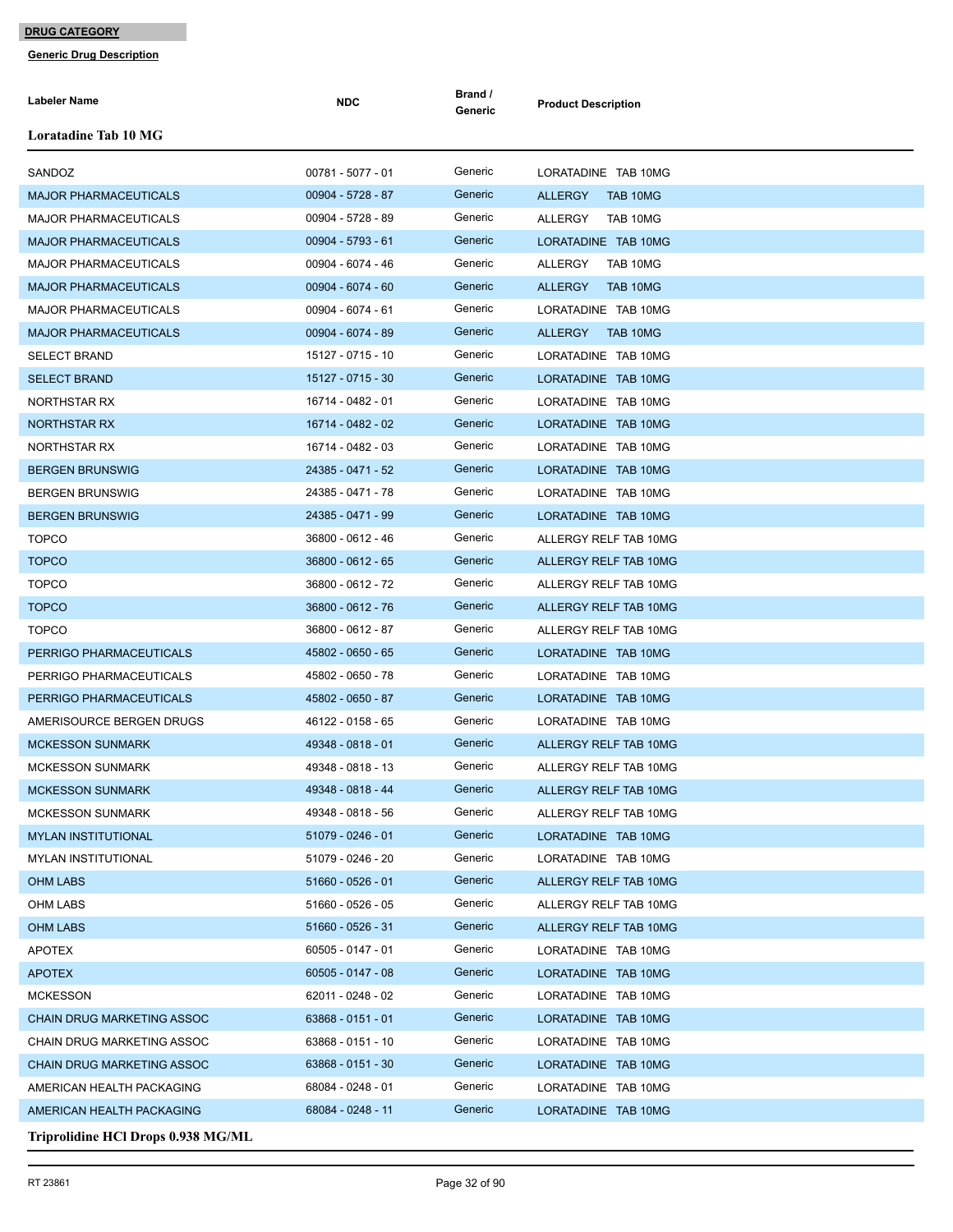| Labeler Name                                                 | <b>NDC</b>          | Brand /<br>Generic | <b>Product Description</b>          |  |  |
|--------------------------------------------------------------|---------------------|--------------------|-------------------------------------|--|--|
| ALLEGIS PHARMACEUTICALS                                      | 28595 - 0801 - 30   | Brand              | HISTEX PD DRO 0.938MG               |  |  |
| Triprolidine HCl Liquid 0.313 MG/ML                          |                     |                    |                                     |  |  |
|                                                              |                     |                    |                                     |  |  |
| <b>GM PHARMACEUTICALS</b>                                    | 58809 - 0485 - 50   | <b>Brand</b>       | VANACLEAR PD LIQ 0.313MG            |  |  |
| Triprolidine HCl Liquid 0.625 MG/ML                          |                     |                    |                                     |  |  |
| <b>GM PHARMACEUTICALS</b>                                    | 58809 - 0501 - 30   | Brand              | VANAHIST PD LIQ 0.625MG             |  |  |
| Triprolidine HCl Syrup 2.5 MG/5ML                            |                     |                    |                                     |  |  |
| <b>ALLEGIS PHARMACEUTICALS</b>                               | 28595 - 0802 - 08   | <b>Brand</b>       | <b>HISTEX</b><br><b>SYP 2.5MG/5</b> |  |  |
|                                                              |                     |                    |                                     |  |  |
| CONTRACEPTIVES                                               |                     |                    |                                     |  |  |
| <b>Levonorgestrel Tab 1.5 MG</b>                             |                     |                    |                                     |  |  |
| <b>PERRIGO</b>                                               | $00113 - 2003 - 12$ | Generic            | OPTION 2<br>TAB 1.5MG               |  |  |
| <b>LUPIN PHARMACEUTICALS</b>                                 | 43386 - 0622 - 30   | Generic            | <b>MY WAY</b><br>TAB 1.5MG          |  |  |
| <b>AFAXYS</b>                                                | $50102 - 0111 - 01$ | Generic            | ECONTRA EZ TAB 1.5MG                |  |  |
| <b>AFAXYS</b>                                                | $50102 - 0111 - 12$ | Generic            | ECONTRA EZ TAB 1.5MG                |  |  |
| <b>TEVA/WOMENS HEALTH</b>                                    | 51285 - 0100 - 88   | Generic            | TAKE ACTION TAB 1.5MG               |  |  |
| <b>TEVA/WOMENS HEALTH</b>                                    | 51285 - 0103 - 88   | Generic            | <b>AFTERA</b><br><b>TAB 1.5MG</b>   |  |  |
| <b>TEVA/WOMENS HEALTH</b>                                    | 51285 - 0146 - 19   | <b>Brand</b>       | PLAN B<br>TAB 1.5MG                 |  |  |
| <b>TEVA/WOMENS HEALTH</b>                                    | 51285 - 0162 - 88   | <b>Brand</b>       | <b>PLAN B</b><br>TAB 1.5MG          |  |  |
| <b>ACTAVIS PHARMA</b>                                        | 52544 - 0065 - 54   | Generic            | NEXT CHOICE TAB 1.5MG               |  |  |
| <b>SUN PHARMACEUTICALS</b>                                   | 62756 - 0718 - 60   | Generic            | <b>OPCICON</b><br>TAB 1.5MG         |  |  |
| PHARMACIST PHARMACEUTICAL LLC                                | 63704 - 0010 - 01   | Generic            | LEVONORGESTR TAB 1.5MG              |  |  |
| <b>WOCKHARDT USA</b>                                         | 64679 - 0050 - 02   | Generic            | <b>REACT</b><br>TAB 1.5MG           |  |  |
| <b>LUPIN PHARMACEUTICALS</b>                                 | 68180 - 0853 - 13   | Generic            | FALLBACK TAB 1.5MG                  |  |  |
| <b>GLENMARK PHARMACEUTICALS</b>                              | 68462 - 0123 - 40   | Generic            | LEVONORGESTR TAB 1.5MG              |  |  |
| COUGH/COLD/ALLERGY                                           |                     |                    |                                     |  |  |
| *Camphor-Eucalyptus-Menthol - Oint***                        |                     |                    |                                     |  |  |
|                                                              |                     |                    |                                     |  |  |
| AMERISOURCE BERGEN DRUGS                                     | 46122 - 0157 - 54   | Generic            | GNP CHEST OIN RUB                   |  |  |
| <b>MCKESSON</b>                                              | 62011 - 0075 - 01   | Generic            | HM CHEST RUB OIN                    |  |  |
| *Camphor-Eucalyptus-Menthol-Turp Oil-White Pet -Oint***      |                     |                    |                                     |  |  |
| <b>MCKESSON SUNMARK</b>                                      | 49348 - 0398 - 96   | Generic            | SM MEDICATED MIS CHST RUB           |  |  |
| *PE-DM-GG Liqd & Diphenhyd-PE-APAP Liqd Therapy Pack***      |                     |                    |                                     |  |  |
| <b>RECKITT BENCKISER</b>                                     | 63824 - 0287 - 22   | <b>Brand</b>       | MUCINEX CHLD MIS DAY/NITE           |  |  |
| RECKITT BENCKISER                                            | 63824 - 0528 - 22   | <b>Brand</b>       | MUCINEX FAST MIS DAY/NGHT           |  |  |
| *PE-DM-GG-APAP Liqd & PE-Diphenhyd-APAP Liqd Therapy Pack*** |                     |                    |                                     |  |  |
|                                                              |                     |                    |                                     |  |  |
| <b>RECKITT BENCKISER</b>                                     | 63824 - 0526 - 22   | <b>Brand</b>       | MUCINEX FAST MIS DAY/NGHT           |  |  |
| *PE-DM-GG-APAP Pack & PE-Diphenhyd-APAP Pack Therapy Pack*** |                     |                    |                                     |  |  |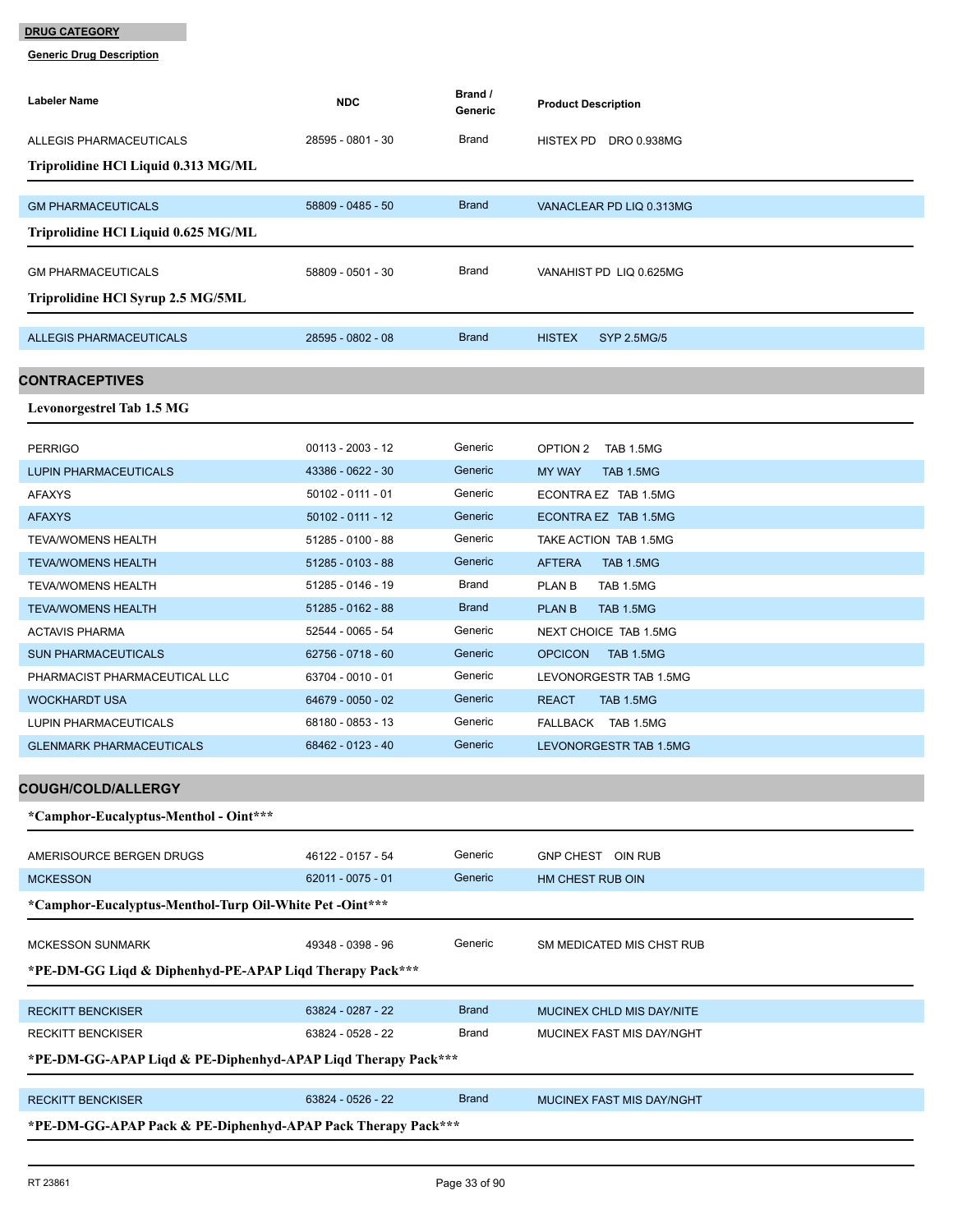| Labeler Name                                                 | <b>NDC</b>          | Brand /<br>Generic | <b>Product Description</b>             |  |  |  |
|--------------------------------------------------------------|---------------------|--------------------|----------------------------------------|--|--|--|
| *PE-DM-GG-APAP Pack & PE-Diphenhyd-APAP Pack Therapy Pack*** |                     |                    |                                        |  |  |  |
| <b>RECKITT BENCKISER</b>                                     | 63824 - 0234 - 44   | Brand              | <b>MUCINEX</b><br>MIS DAY/NGHT         |  |  |  |
| Acetaminophen w/ DM Liq 1000-30 MG/30ML                      |                     |                    |                                        |  |  |  |
| <b>TOPCO</b>                                                 | 36800 - 0698 - 34   | Generic            | <b>COUGH &amp; SORE LIQ THRT DAY</b>   |  |  |  |
| Acetaminophen w/ DM Susp 160-5 MG/5ML                        |                     |                    |                                        |  |  |  |
|                                                              |                     |                    |                                        |  |  |  |
| GLAXO CONSUMER HEALTHCARE L.P.                               | 00067 - 8115 - 04   | Brand              | TRIAMINIC SUS CGH/ST                   |  |  |  |
| Brompheniramine & Phenylephrine Elixir 1-2.5 MG/5ML          |                     |                    |                                        |  |  |  |
| PERRIGO PHARMACEUTICALS                                      | $00113 - 0906 - 26$ | Generic            | <b>COLD/ALLERGY ELX CHILDREN</b>       |  |  |  |
| WOMEN'S CHOICE PHARMACEUTICALS                               | 00485 - 0202 - 16   | Generic            | RYNEX PE ELX                           |  |  |  |
| <b>MAJOR PHARMACEUTICALS</b>                                 | 00904 - 5781 - 20   | Generic            | <b>ELX CHILDREN</b><br><b>DIMAPHEN</b> |  |  |  |
| MAJOR PHARMACEUTICALS                                        | 00904 - 6462 - 09   | Generic            | DIMAPHEN ELX CHILDREN                  |  |  |  |
| <b>MAJOR PHARMACEUTICALS</b>                                 | 00904 - 6462 - 20   | Generic            | DIMAPHEN ELX CHILDREN                  |  |  |  |
| <b>BERGEN BRUNSWIG</b>                                       | 24385 - 0517 - 26   | Generic            | <b>GNP CLD/ALLE ELX CHILDREN</b>       |  |  |  |
| <b>BERGEN BRUNSWIG</b>                                       | 24385 - 0517 - 34   | Generic            | <b>GNP CLD/ALLE ELX CHILDREN</b>       |  |  |  |
| <b>TOPCO</b>                                                 | 36800 - 0906 - 26   | Generic            | COLD/ALLERGY ELX CHILDREN              |  |  |  |
| <b>TOPCO</b>                                                 | 36800 - 0906 - 34   | Generic            | COLD/ALLERGY ELX CHILDREN              |  |  |  |
| LEADER BRAND PRODUCTS                                        | 37205 - 0931 - 26   | Generic            | COLD/ALLERGY ELX CHILDREN              |  |  |  |
| <b>MCKESSON SUNMARK</b>                                      | 49348 - 0777 - 34   | Generic            | SM CLD/ALRGY ELX CHILDREN              |  |  |  |
| <b>MCKESSON SUNMARK</b>                                      | 49348 - 0777 - 37   | Generic            | SM CLD/ALRGY ELX CHILDREN              |  |  |  |
| <b>MCKESSON</b>                                              | 62011 - 0062 - 01   | Generic            | <b>COLD/ALLERGY ELX CHILDREN</b>       |  |  |  |
| Brompheniramine & Phenylephrine Syrup 1-2.5 MG/5ML           |                     |                    |                                        |  |  |  |
| GLAXO CONSUMER HEALTHCARE L.P.                               | 00067 - 8117 - 04   | Brand              | TRIAMINIC SYP CLD/ALRG                 |  |  |  |
| Brompheniramine & Phenylephrine Tab 4-10 MG                  |                     |                    |                                        |  |  |  |
|                                                              |                     |                    |                                        |  |  |  |
| <b>ALLEGIS PHARMACEUTICALS</b>                               | 28595 - 0900 - 60   | <b>Brand</b>       | RU-HIST D TAB 4-10MG                   |  |  |  |
| Brompheniramine & Pseudoephedrine Cap 4-60 MG                |                     |                    |                                        |  |  |  |
| VALEANT                                                      | $00095 - 0860 - 06$ | Brand              | LODRANE D CAP 4-60MG                   |  |  |  |
| Brompheniramine & Pseudoephedrine Elixir 1-15 MG/5ML         |                     |                    |                                        |  |  |  |
| WOMEN'S CHOICE PHARMACEUTICALS                               | $00485 - 0206 - 16$ | Generic            | RYNEX PSE LIQ                          |  |  |  |
| PAR PHARMACEUTICALS                                          | 00603 - 0851 - 94   | Generic            | Q-TAPP<br><b>ELX 1-15/5ML</b>          |  |  |  |
| <b>SILARX</b>                                                | 54838 - 0125 - 40   | Generic            | <b>BROTAPP</b><br><b>LIQ</b>           |  |  |  |
| <b>SILARX</b>                                                | 54838 - 0125 - 70   | Generic            | <b>BROTAPP</b><br>LIQ                  |  |  |  |
| <b>SILARX</b>                                                | 54838 - 0125 - 80   | Generic            | <b>BROTAPP</b><br><b>LIQ</b>           |  |  |  |
| Brompheniramine & Pseudoephedrine Liquid 1-7.5 MG/ML         |                     |                    |                                        |  |  |  |
|                                                              |                     |                    |                                        |  |  |  |
| JAYMAC PHARMACEUTICAL LLC                                    | 64661 - 0032 - 30   | Brand              | J-TAN D PD DRO 1-7.5MG                 |  |  |  |
| Brompheniramine-Acetaminophen Tab 2-250 MG                   |                     |                    |                                        |  |  |  |
| MAGNA PHARMACEUTICALS, INC                                   | 58407 - 0225 - 01   | <b>Brand</b>       | <b>STAFLEX</b><br><b>TAB 2-250MG</b>   |  |  |  |
|                                                              |                     |                    |                                        |  |  |  |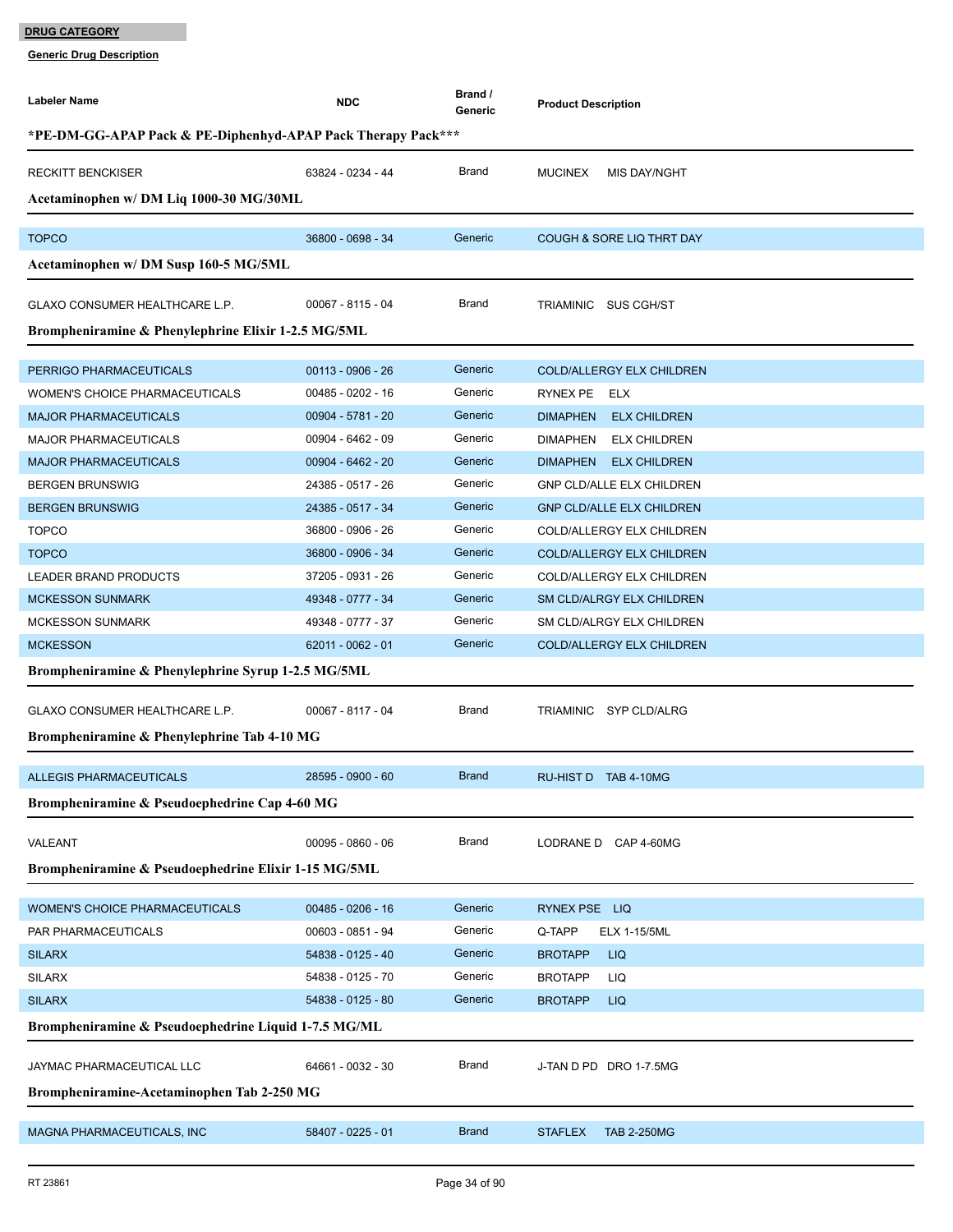| <b>Labeler Name</b>                                       | <b>NDC</b>                               | Brand /<br>Generic | <b>Product Description</b>                     |  |  |
|-----------------------------------------------------------|------------------------------------------|--------------------|------------------------------------------------|--|--|
| Cetirizine-Pseudoephedrine Tab SR 12HR 5-120 MG           |                                          |                    |                                                |  |  |
|                                                           |                                          |                    |                                                |  |  |
| PERRIGO PHARMACEUTICALS                                   | $00113 - 0176 - 53$                      | Generic            | ALLERGY-D TAB 5-120MG                          |  |  |
| PERRIGO PHARMACEUTICALS                                   | $00113 - 0176 - 62$                      | Generic            | ALLERGY-D TAB 5-120MG                          |  |  |
| <b>PERRIGO</b>                                            | 00113 - 2176 - 53                        | Generic            | ALLERGY-D TAB 5-120MG                          |  |  |
| <b>PERRIGO</b>                                            | $00113 - 2176 - 62$<br>00904 - 5831 - 12 | Generic<br>Generic | ALLERGY-D TAB 5-120MG                          |  |  |
| <b>MAJOR PHARMACEUTICALS</b>                              | 24385 - 0175 - 53                        | Generic            | ALLERGY-D TAB 5-120MG                          |  |  |
| <b>BERGEN BRUNSWIG</b><br><b>BERGEN BRUNSWIG</b>          | 24385 - 0175 - 62                        | Generic            | ALLERGY-D TAB 5-120MG<br>ALLERGY-D TAB 5-120MG |  |  |
| <b>TOPCO</b>                                              | 36800 - 0176 - 53                        | Generic            | ALLERGY D TAB 5-120MG                          |  |  |
| <b>TOPCO</b>                                              | 36800 - 0176 - 62                        | Generic            | ALLERGY D TAB 5-120MG                          |  |  |
| <b>LEADER BRAND PRODUCTS</b>                              | 37205 - 0827 - 62                        | Generic            | ALL DAY ALRG TAB 5-120MG                       |  |  |
| PERRIGO PHARMACEUTICALS                                   | 45802 - 0721 - 53                        | Generic            | CETIRIZ/PSE TAB 5-120MG                        |  |  |
| PERRIGO PHARMACEUTICALS                                   | 45802 - 0721 - 62                        | Generic            | CETIRIZ/PSE TAB 5-120MG                        |  |  |
| <b>MCKESSON SUNMARK</b>                                   | 49348 - 0851 - 04                        | Generic            | ALLERGY-D TAB 5-120MG                          |  |  |
| <b>MCKESSON</b>                                           | $62011 - 0055 - 01$                      | Generic            | ALLGY COMP-D TAB 5-120MG                       |  |  |
| Chlophedianol-Dexbrompheniramine Soln 12.5-1 MG/5ML       |                                          |                    |                                                |  |  |
|                                                           |                                          |                    |                                                |  |  |
| <b>RAMCNEIL</b>                                           | 12830 - 0864 - 16                        | Brand              | CHLO HIST SOL                                  |  |  |
| Chlophedianol-Pyrilamine Liquid 12.5-12.5 MG/5ML          |                                          |                    |                                                |  |  |
| <b>CENTURION LABS</b>                                     | 23359 - 0032 - 16                        | <b>Brand</b>       | <b>NINJACOF</b><br><b>LIQ</b>                  |  |  |
| Chlophedianol-Pyrilamine Liquid 25-50 MG/15ML             |                                          |                    |                                                |  |  |
|                                                           |                                          |                    |                                                |  |  |
| <b>GM PHARMACEUTICALS</b>                                 | 58809 - 0350 - 04                        | Brand              | VANACOF-8 LIQ 25-50/15                         |  |  |
| Chlophedianol-Pyrilamine-APAP Liquid 12.5-12.5-160 MG/5ML |                                          |                    |                                                |  |  |
| <b>CENTURION LABS</b>                                     | 23359 - 0033 - 16                        | <b>Brand</b>       | NINJACOF-A LIQ                                 |  |  |
| Chlorcyclizine & Pseudoephedrine Liquid 25-60 MG/5ML      |                                          |                    |                                                |  |  |
| MAGNA PHARMACEUTICALS, INC                                | 58407 - 0624 - 04                        | Brand              | STAHIST AD LIQ                                 |  |  |
| Chlorcyclizine & Pseudoephedrine Tab 25-60 MG             |                                          |                    |                                                |  |  |
| MAGNA PHARMACEUTICALS, INC                                | 58407 - 0625 - 30                        | <b>Brand</b>       | STAHIST AD TAB 25-60MG                         |  |  |
| Chlorpheniramine & Phenylephrine Liquid 1-2.5 MG/ML       |                                          |                    |                                                |  |  |
| LASER PHARMACEUTICALS                                     | 16477 - 0121 - 30                        | Brand              | DALLERGY<br>DRO 1-2.5MG                        |  |  |
| Chlorpheniramine & Phenylephrine Liquid 1-3.5 MG/ML       |                                          |                    |                                                |  |  |
|                                                           |                                          |                    |                                                |  |  |
| <b>VIRTUS PHARMACEUTICALS OPCO</b>                        | 76439 - 0319 - 30                        | Generic            | <b>DRO</b><br><b>VIRDEC</b>                    |  |  |
| Chlorpheniramine & Phenylephrine Liquid 2-5 MG/ML         |                                          |                    |                                                |  |  |
| WOMEN'S CHOICE PHARMACEUTICALS                            | 00485 - 0096 - 02                        | Brand              | ED CHLORPED DRO D                              |  |  |
| Chlorpheniramine & Phenylephrine Liquid 4-10 MG/5ML       |                                          |                    |                                                |  |  |
| WOMEN'S CHOICE PHARMACEUTICALS                            | $00485 - 0155 - 16$                      | <b>Brand</b>       | ED A-HIST LIQ 4-10/5ML                         |  |  |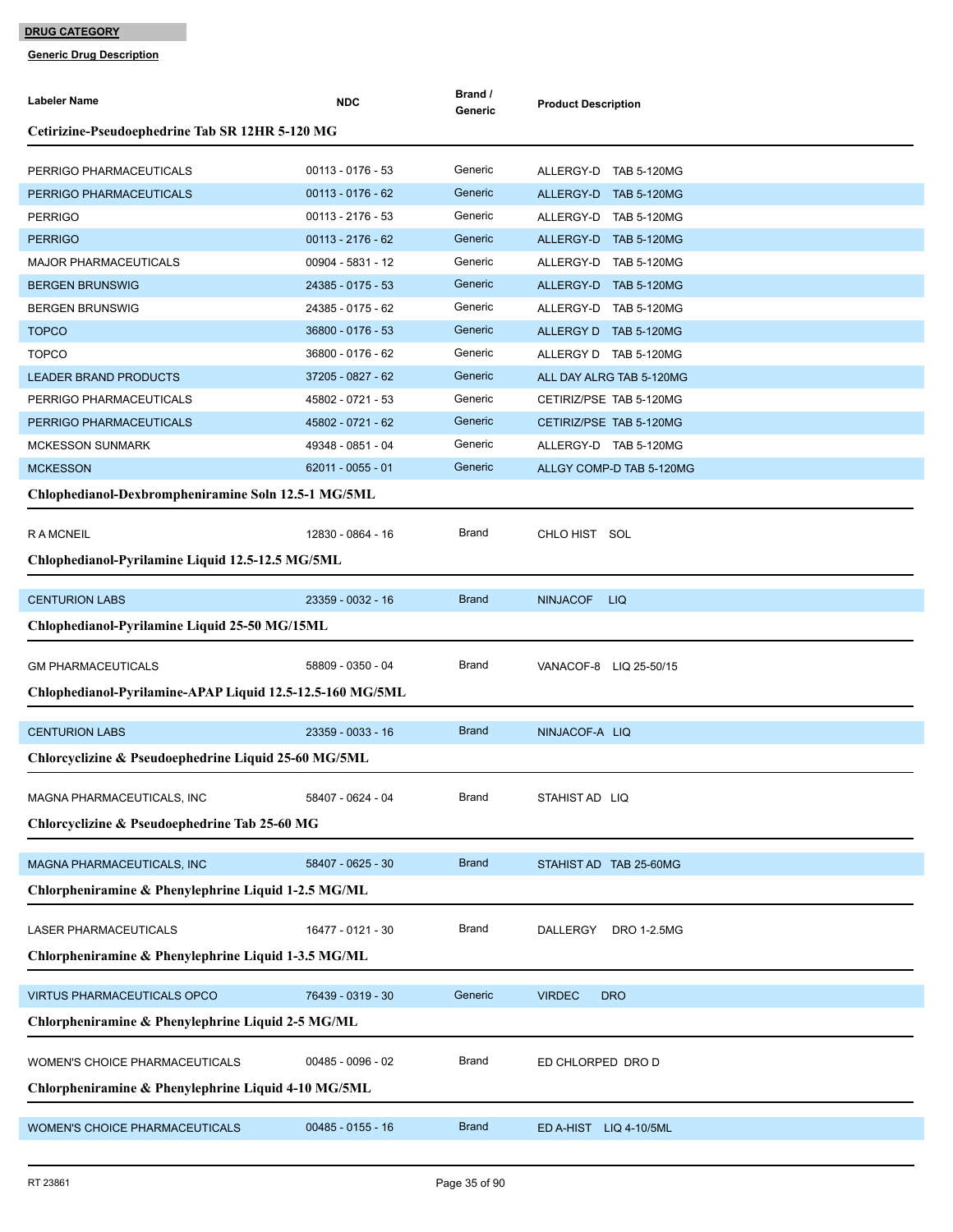| <b>Labeler Name</b>                                          | <b>NDC</b>          | Brand /<br>Generic | <b>Product Description</b>            |
|--------------------------------------------------------------|---------------------|--------------------|---------------------------------------|
| Chlorpheniramine & Phenylephrine Liquid 4-10 MG/5ML          |                     |                    |                                       |
| LARKEN LABORATORIES, INC.                                    | 68047 - 0185 - 16   | Generic            | NOHIST-LQ LIQ 4-10/5ML                |
| Chlorpheniramine & Phenylephrine Tab 4-10 MG                 |                     |                    |                                       |
| <b>WOMEN'S CHOICE PHARMACEUTICALS</b>                        | $00485 - 0254 - 01$ | Generic            | ED A-HIST TAB 4-10MG                  |
| <b>SELECT BRAND</b>                                          | 15127 - 0050 - 24   | Generic            | <b>TAB 4-10MG</b><br>ALLERFED         |
| <b>SELECT BRAND</b>                                          | 15127 - 0082 - 24   | Generic            | SINUS/ALERGY TAB MAX ST               |
| <b>BERGEN BRUNSWIG</b>                                       | 24385 - 0961 - 62   | Generic            | SINUS/ALLERG TAB 4-10MG               |
| <b>TOPCO</b>                                                 | 36800 - 0139 - 62   | Generic            | COLD/ALLERGY TAB 4-10MG               |
| <b>TOPCO</b>                                                 | 36800 - 0358 - 62   | Generic            | SINUS/ALERGY TAB PE MAX               |
| AMERISOURCE BERGEN DRUGS                                     | 46122 - 0181 - 62   | Generic            | COLD/ALLERGY TAB 4-10MG               |
| Chlorpheniramine & Pseudoephedrine Liquid 2-30 MG/5ML        |                     |                    |                                       |
| LARKEN LABORATORIES, INC.                                    | 68047 - 0120 - 16   | Brand              | LOHIST-D<br>LIQ                       |
| Chlorpheniramine & Pseudoephedrine Tab 4-60 MG               |                     |                    |                                       |
|                                                              |                     |                    |                                       |
| <b>MAJOR PHARMACEUTICALS</b>                                 | 00904 - 5351 - 24   | Generic            | <b>SUDOGEST</b><br><b>TAB 4-60MG</b>  |
| MAJOR PHARMACEUTICALS                                        | 00904 - 5351 - 96   | Generic            | SUDOGEST<br><b>TAB 4-60MG</b>         |
| Chlorpheniramine w/ Codeine Liquid 2-9 MG/5ML                |                     |                    |                                       |
| MAGNA PHARMACEUTICALS, INC                                   | 58407 - 0920 - 16   | <b>Brand</b>       | Z-TUSS AC LIQ 2-9/5ML                 |
| Chlorpheniramine-DM Tab 4-30 MG                              |                     |                    |                                       |
|                                                              |                     |                    |                                       |
| <b>MAJOR PHARMACEUTICALS</b>                                 | 00904 - 5817 - 44   | Generic            | <b>COUGH &amp; COLD TAB</b>           |
| <b>SELECT BRAND</b>                                          | 15127 - 0268 - 16   | Generic            | SB COLD/CGH TAB HBP                   |
| Chlorphen-PE-APAP Tab 2-5-325 MG & PE-APAP Tab 5-325 MG Pack |                     |                    |                                       |
| <b>SELECT BRAND</b>                                          | 15127 - 0933 - 24   | Generic            | SB SINUS CNG PAK / PAIN               |
| AMERISOURCE BERGEN DRUGS                                     | 46122 - 0075 - 60   | Generic            | SINUS RELIEF PAK CNG/PAIN             |
| Chlorphen-Phenylephrine w/ APAP Effer Tab 2-5-250 MG         |                     |                    |                                       |
| CHAIN DRUG MARKETING ASSOC                                   | 63868 - 0228 - 20   | Generic            | COLD RELIEF TAB PLUS                  |
| Chlorphen-Phenylephrine w/ APAP Tab 2-5-325 MG               |                     |                    |                                       |
|                                                              |                     |                    |                                       |
| PERRIGO PHARMACEUTICALS                                      | $00113 - 0476 - 62$ | Generic            | <b>ALLERGY</b><br><b>TAB MULTI-SY</b> |
| <b>SELECT BRAND</b>                                          | 15127 - 0966 - 24   | Generic            | SB SINUS CNG TAB / PAIN               |
| <b>SELECT BRAND</b>                                          | 15127 - 0967 - 24   | Generic            | SB ALLERGY TAB MULTI-SY               |
| <b>BERGEN BRUNSWIG</b>                                       | 24385 - 0147 - 62   | Generic            | GNP ALLERGY TAB MULTI-SY              |
| <b>TOPCO</b>                                                 | 36800 - 0476 - 62   | Generic            | <b>TAB MULTI-SY</b><br>ALLERGY        |
| <b>TOPCO</b>                                                 | 36800 - 0476 - 67   | Generic            | ALLERGY<br>TAB MULTI-SY               |
| <b>TOPCO</b>                                                 | 36800 - 0935 - 62   | Generic            | NIGHT TIME TAB SINUS                  |
| LEADER BRAND PRODUCTS                                        | 37205 - 0940 - 62   | Generic            | ALLERGY<br>TAB MULTI-SY               |
| AMERISOURCE BERGEN DRUGS                                     | 46122 - 0074 - 62   | Generic            | GNP SINUS TAB CNG/PAIN                |
| <b>MCKESSON SUNMARK</b>                                      | 49348 - 0778 - 04   | Generic            | SM ALLERGY TAB MULTI-SY               |
| CHAIN DRUG MARKETING ASSOC                                   | 63868 - 0981 - 24   | Generic            | QC ALLERGY TAB RELIEF                 |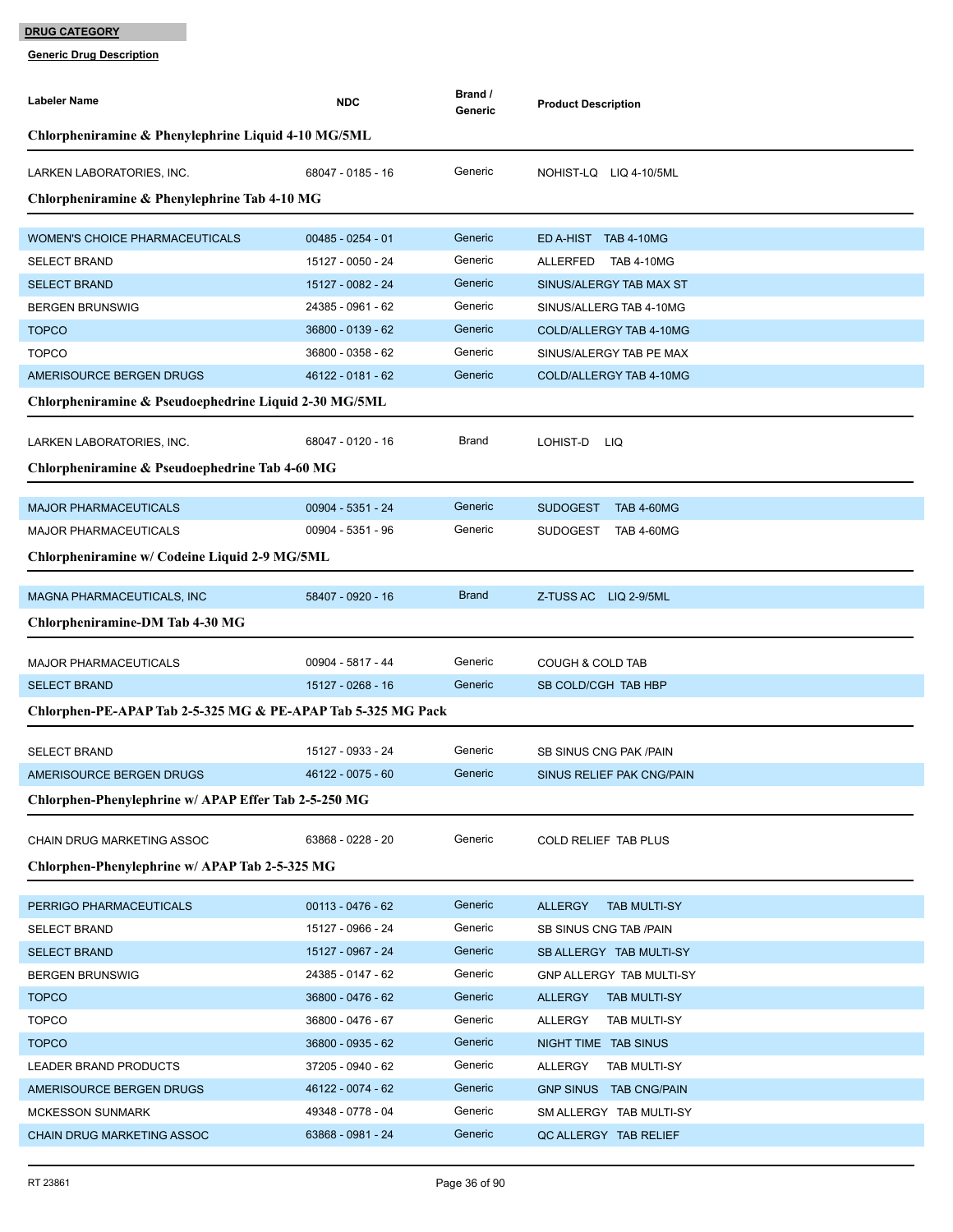| <b>Labeler Name</b>                                            | <b>NDC</b>                             | Brand /<br>Generic | <b>Product Description</b>          |
|----------------------------------------------------------------|----------------------------------------|--------------------|-------------------------------------|
| Chlorphen-Phenylephrine w/ APAP Tab 4-10-325 MG                |                                        |                    |                                     |
| U S PHARMACEUTICAL                                             | 52747 - 0475 - 70                      | <b>Brand</b>       | NOREL AD<br>TAB 4-10-325            |
| Dexbrompheniramine & Pseudoephedrine Soln 1-30 MG/5ML          |                                        |                    |                                     |
|                                                                |                                        |                    |                                     |
| <b>LLORENS PHARMACEUTICAL</b>                                  | 54859 - 0802 - 04                      | <b>Brand</b>       | <b>CONEX</b><br><b>SOL CLD/ALRG</b> |
| Dexbrompheniramine & Pseudoephedrine Tab 2-60 MG               |                                        |                    |                                     |
| LLORENS PHARMACEUTICAL                                         | 54859 - 0702 - 60                      | <b>Brand</b>       | <b>CONEX</b><br><b>TAB 2-60MG</b>   |
| Dexbrompheniramine-Phenylephrine Syrup 1-5 MG/5ML              |                                        |                    |                                     |
| <b>LASER PHARMACEUTICALS</b>                                   | 16477 - 0822 - 01                      | <b>Brand</b>       | DALLERGY SYP                        |
| Dexbrompheniramine-Phenylephrine Tab 1-5 MG                    |                                        |                    |                                     |
| LASER PHARMACEUTICALS                                          | 16477 - 0161 - 01                      | <b>Brand</b>       | DALLERGY TAB 1-5MG                  |
| Dexbrompheniramine-Phenylephrine Tab 2-10 MG                   |                                        |                    |                                     |
|                                                                |                                        |                    |                                     |
| POLY PHARMACEUTICALS                                           | 50991 - 0782 - 60                      | <b>Brand</b>       | ALA-HIST PE TAB 2-10MG              |
| Dexchlorpheniramine & Pseudoephedrine Tab 2-60 MG              |                                        |                    |                                     |
| CAPELLON PHARMACEUTICALS                                       | 64543 - 0097 - 90                      | <b>Brand</b>       | <b>RESCON</b><br><b>TAB 2-60MG</b>  |
| Dexchlorpheniramine-Phenylephrine Tab 2-10 MG                  |                                        |                    |                                     |
| WOMEN'S CHOICE PHARMACEUTICALS                                 | $00485 - 0080 - 01$                    | <b>Brand</b>       | <b>RYMED</b><br><b>TAB 2-10MG</b>   |
| Dextromethorphan HBr Cap 15 MG                                 |                                        |                    |                                     |
| <b>RUGBY</b>                                                   | 00536 - 1068 - 34                      | Generic            | ROBAFEN CGH CAP 15MG                |
| <b>MAJOR PHARMACEUTICALS</b>                                   | 00904 - 5752 - 95                      | Generic            | ROBAFEN CGH CAP 15MG                |
| <b>SELECT BRAND</b>                                            | 15127 - 0984 - 20                      | Generic            | SB CGH CONTR CAP 15MG               |
| Dextromethorphan HBr Liquid 15 MG/15ML                         |                                        |                    |                                     |
| <b>TOPCO</b>                                                   | 36800 - 0473 - 38                      | Generic            | <b>DAY TIME</b><br>LIQ COUGH        |
| Dextromethorphan HBr Liquid 15 MG/5ML                          |                                        |                    |                                     |
|                                                                |                                        |                    |                                     |
| <b>SELECT BRAND</b>                                            | 15127 - 0925 - 04                      | Generic            | SB CGH RELF LIQ 15MG/5ML            |
| <b>BERGEN BRUNSWIG</b>                                         | 24385 - 0262 - 26<br>24385 - 0263 - 26 | Generic<br>Generic | GNP CGH RELF LIQ 15MG/5ML           |
| <b>BERGEN BRUNSWIG</b><br>Dextromethorphan HBr Syrup 10 MG/5ML |                                        |                    | GNP CGH RELF LIQ 15MG/5ML           |
|                                                                |                                        |                    |                                     |
| <b>SILARX</b>                                                  | 54838 - 0105 - 40                      | Generic            | SILPHEN DM SYP 10MG/5ML             |
| Dextromethorphan HBr Syrup 15 MG/5ML                           |                                        |                    |                                     |
| <b>BERGEN BRUNSWIG</b>                                         | 24385 - 0493 - 26                      | Generic            | TUSSIN COUGH SYP 15MG/5ML           |
| <b>TOPCO</b>                                                   | 36800 - 0300 - 26                      | Generic            | <b>TUSSIN COUGH SYP 15MG/5ML</b>    |
| Dextromethorphan Polistirex Extended Release Susp 30 MG/5ML    |                                        |                    |                                     |
| <b>MAJOR PHARMACEUTICALS</b>                                   | 00904 - 6312 - 56                      | Generic            | SUS 30MG/5ML<br><b>COUGH DM</b>     |
|                                                                |                                        |                    |                                     |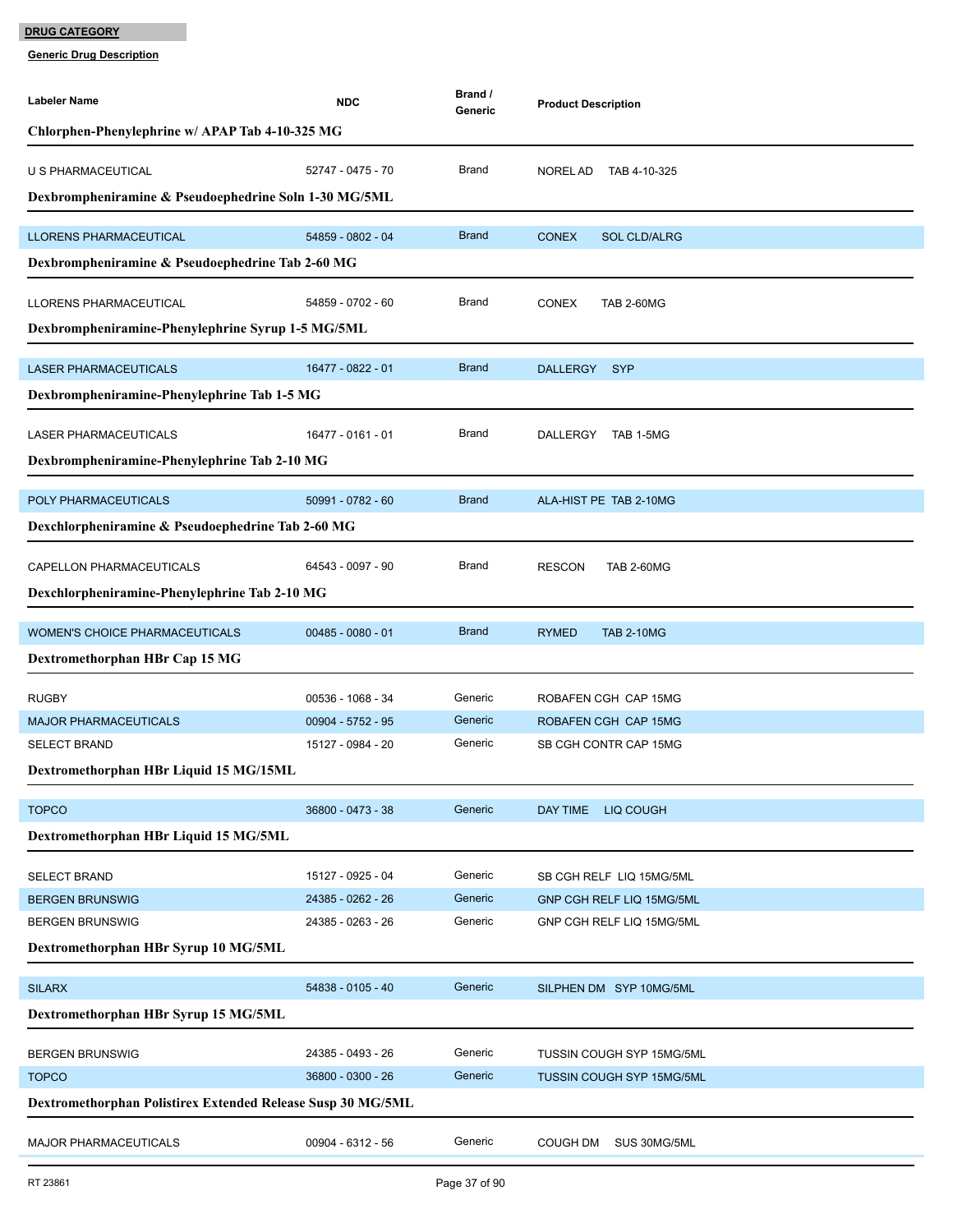**Generic Drug Description**

| Labeler Name                                                | <b>NDC</b>        | Brand /<br>Generic | <b>Product Description</b>      |
|-------------------------------------------------------------|-------------------|--------------------|---------------------------------|
| Dextromethorphan Polistirex Extended Release Susp 30 MG/5ML |                   |                    |                                 |
| <b>TOPCO</b>                                                | 36800 - 0552 - 21 | Generic            | <b>COUGH DM</b><br>SUS 30MG/5ML |
| <b>TOPCO</b>                                                | 36800 - 0552 - 28 | Generic            | COUGH DM<br>SUS 30MG/5ML        |
| <b>LEADER BRAND PRODUCTS</b>                                | 37205 - 0697 - 21 | Generic            | <b>COUGH DM</b><br>SUS 30MG/5ML |
| <b>LEADER BRAND PRODUCTS</b>                                | 37205 - 0698 - 21 | Generic            | COUGH DM<br>SUS 30MG/5ML        |
| PERRIGO PHARMACEUTICALS                                     | 45802 - 0433 - 21 | Generic            | DEXTROMETHOR SUS 30MG/5ML       |
| AMERISOURCE BERGEN DRUGS                                    | 46122 - 0141 - 21 | Generic            | GNP COUGH DM SUS 30MG/5ML       |
| AMERISOURCE BERGEN DRUGS                                    | 46122 - 0141 - 25 | Generic            | GNP COUGH DM SUS 30MG/5ML       |
| AMERISOURCE BERGEN DRUGS                                    | 46122 - 0142 - 21 | Generic            | GNP COUGH DM SUS 30MG/5ML       |
| <b>MCKESSON</b>                                             | 62011 - 0176 - 01 | Generic            | HM COUGH DM SUS 30MG/5ML        |
| <b>MCKESSON</b>                                             | 62011 - 0198 - 01 | Generic            | HM COUGH DM SUS 30MG/5ML        |
| <b>MCKESSON</b>                                             | 62011 - 0251 - 01 | Generic            | HM COUGH DM SUS 30MG/5ML        |
| <b>RECKITT BENCKISER</b>                                    | 63824 - 0171 - 63 | Brand              | <b>DELSYM</b><br>SUS 30MG/5ML   |
| <b>RECKITT BENCKISER</b>                                    | 63824 - 0171 - 65 | <b>Brand</b>       | <b>DELSYM</b><br>SUS 30MG/5ML   |
| <b>RECKITT BENCKISER</b>                                    | 63824 - 0172 - 63 | Brand              | <b>DELSYM</b><br>SUS 30MG/5ML   |
| <b>RECKITT BENCKISER</b>                                    | 63824 - 0172 - 65 | <b>Brand</b>       | <b>DELSYM</b><br>SUS 30MG/5ML   |
| <b>RECKITT BENCKISER</b>                                    | 63824 - 0173 - 63 | Brand              | DELSYM CHILD SUS 30MG/5ML       |
| <b>RECKITT BENCKISER</b>                                    | 63824 - 0173 - 65 | <b>Brand</b>       | DELSYM CHILD SUS 30MG/5ML       |
| <b>RECKITT BENCKISER</b>                                    | 63824 - 0175 - 63 | Brand              | <b>DELSYM</b><br>SUS 30MG/5ML   |
| <b>RECKITT BENCKISER</b>                                    | 63824 - 0175 - 65 | <b>Brand</b>       | <b>DELSYM</b><br>SUS 30MG/5ML   |
| <b>RECKITT BENCKISER</b>                                    | 63824 - 0176 - 63 | Brand              | <b>DELSYM</b><br>SUS 30MG/5ML   |
| <b>RECKITT BENCKISER</b>                                    | 63824 - 0176 - 65 | <b>Brand</b>       | <b>DELSYM</b><br>SUS 30MG/5ML   |
| <b>RECKITT BENCKISER</b>                                    | 63824 - 0177 - 63 | Brand              | DELSYM CHILD SUS 30MG/5ML       |
| <b>RECKITT BENCKISER</b>                                    | 63824 - 0177 - 65 | <b>Brand</b>       | DELSYM CHILD SUS 30MG/5ML       |
| Dextromethorphan-Doxylamine-APAP Cap 15-6.25-325 MG         |                   |                    |                                 |
| <b>MAJOR PHARMACEUTICALS</b>                                | 00904 - 5764 - 44 | Generic            | NIGHT TIME CAP COLD/FLU         |
| <b>SELECT BRAND</b>                                         | 15127 - 0985 - 12 | Generic            | NIGHT TIME CAP COLD/FLU         |
| <b>TOPCO</b>                                                | 36800 - 0977 - 53 | Generic            | NITE TIME CAP COLD/FLU          |
| <b>TOPCO</b>                                                | 36800 - 0977 - 60 | Generic            | NITE TIME CAP COLD/FLU          |
| AMERISOURCE BERGEN DRUGS                                    | 46122 - 0183 - 73 | Generic            | NIGHT TIME CAP COLD/FLU         |
| AMERISOURCE BERGEN DRUGS                                    | 46122 - 0245 - 62 | Generic            | NIGHT TIME CAP COLD/FLU         |
| <b>MCKESSON SUNMARK</b>                                     | 49348 - 0741 - 03 | Generic            | SM NITE TIME CAP COLD/FLU       |
| <b>MCKESSON</b>                                             | 62011 - 0084 - 02 | Generic            | NIGHT TIME CAP COLD/FLU         |
| <b>MCKESSON</b>                                             | 62011 - 0262 - 01 | Generic            | NIGHT TIME CAP COLD&FLU         |
| Dextromethorphan-Doxylamine-APAP Liquid 15-6.25-325 MG/15ML |                   |                    |                                 |
| <b>MAJOR PHARMACEUTICALS</b>                                | 00904 - 5777 - 09 | Generic            | LIQ COLD/FLU<br>ALL-NITE        |
| <b>MAJOR PHARMACEUTICALS</b>                                | 00904 - 6465 - 09 | Generic            | LIQ COLD/FLU<br>ALL-NITE        |
| LEADER BRAND PRODUCTS                                       | 37205 - 0856 - 40 | Generic            | NITE-TIME LIQ COLD/FLU          |
| AMERISOURCE BERGEN DRUGS                                    | 46122 - 0008 - 40 | Generic            | NIGHT TIME LIQ COLD/FLU         |
| AMERISOURCE BERGEN DRUGS                                    | 46122 - 0136 - 34 | Generic            | NIGHT TIME LIQ COLD/FLU         |
| AMERISOURCE BERGEN DRUGS                                    | 46122 - 0136 - 40 | Generic            | NIGHT TIME LIQ COLD/FLU         |

AMERISOURCE BERGEN DRUGS 46122 - 0198 - 34 Generic NIGHT TIME LIQ COLD/FLU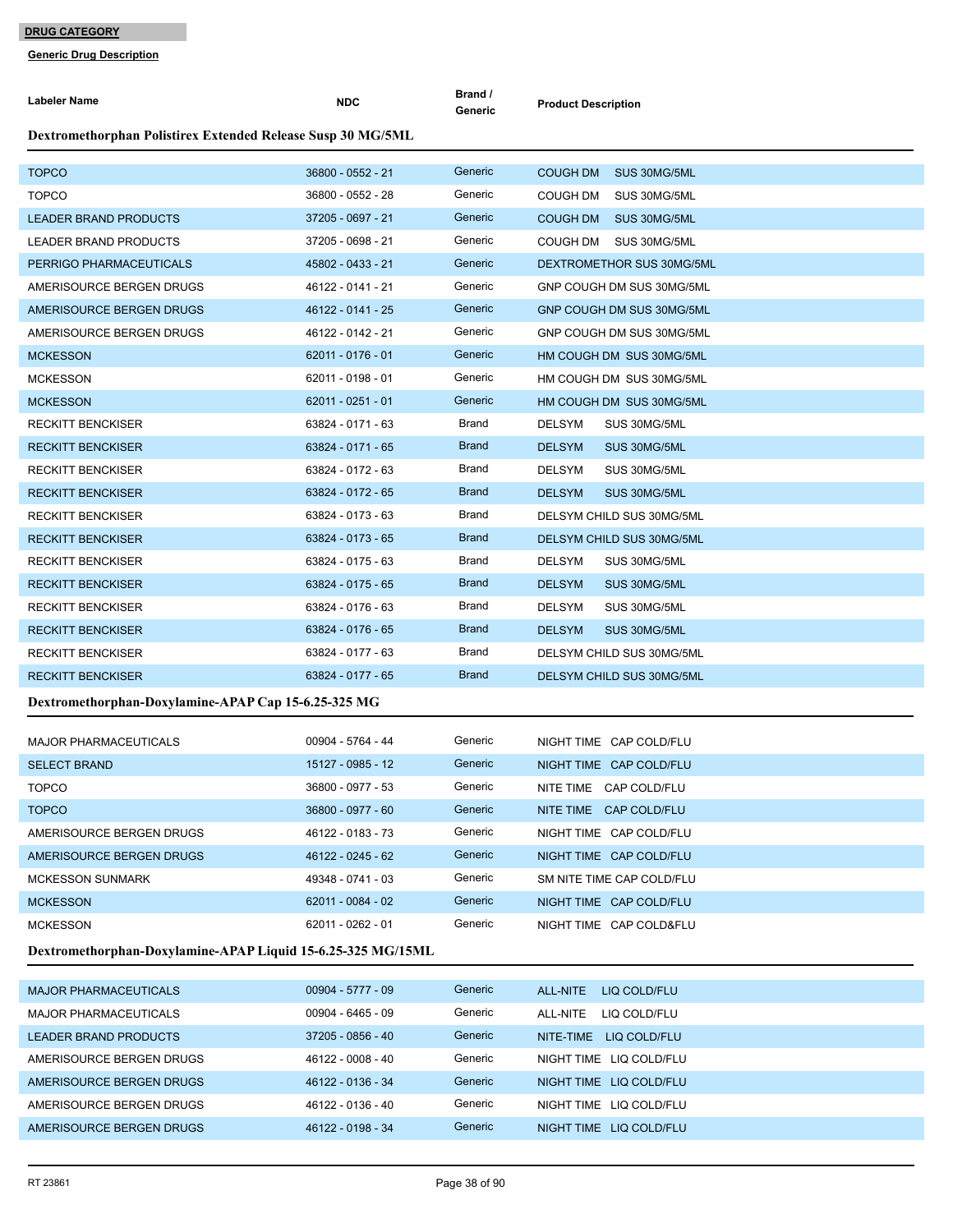| <b>Labeler Name</b>                                          | <b>NDC</b>          | Brand /<br>Generic | <b>Product Description</b>    |
|--------------------------------------------------------------|---------------------|--------------------|-------------------------------|
| Dextromethorphan-Doxylamine-APAP Liquid 15-6.25-325 MG/15ML  |                     |                    |                               |
| AMERISOURCE BERGEN DRUGS                                     | 46122 - 0198 - 40   | Generic            | NIGHT TIME LIQ COLD/FLU       |
| <b>MCKESSON SUNMARK</b>                                      | 49348 - 0975 - 37   | Generic            | SM NITE TIME LIQ CLD/FLU      |
| <b>MCKESSON SUNMARK</b>                                      | 49348 - 0975 - 39   | Generic            | SM NITE TIME LIQ CLD/FLU      |
| <b>MCKESSON</b>                                              | 62011 - 0082 - 02   | Generic            | NIGHT TIME LIQ CLD/FLU        |
| <b>MCKESSON</b>                                              | 62011 - 0083 - 02   | Generic            | NIGHT TIME LIQ CLD/FLU        |
| Dextromethorphan-Doxylamine-APAP Liquid 30-12.5-1000 MG/30ML |                     |                    |                               |
| <b>SELECT BRAND</b>                                          | 15127 - 0987 - 06   | Generic            | NIGHT TIME LIQ COLD/FLU       |
| <b>SELECT BRAND</b>                                          | 15127 - 0987 - 10   | Generic            | NIGHT TIME LIQ COLD/FLU       |
| <b>TOPCO</b>                                                 | 36800 - 0041 - 30   | Generic            | NITE-TIME LIQ COLD/FLU        |
| <b>TOPCO</b>                                                 | 36800 - 0041 - 38   | Generic            | NITE-TIME LIQ COLD/FLU        |
| <b>TOPCO</b>                                                 | 36800 - 0666 - 34   | Generic            | COUGH & SORE LIQ NGT TIME     |
| <b>TOPCO</b>                                                 | 36800 - 0908 - 30   | Generic            | NITE TIME LIQ COLD/FLU        |
| <b>TOPCO</b>                                                 | 36800 - 0908 - 38   | Generic            | NITE TIME LIQ COLD/FLU        |
| <b>TOPCO</b>                                                 | 36800 - 0990 - 38   | Generic            | NITE TIME LIQ COLD/FLU        |
| <b>CHAIN DRUG MARKETING ASSOC</b>                            | 63868 - 0065 - 08   | Generic            | QC COUGH LIQ SORE THR         |
| Dextromethorphan-Guaifenesin Granules Packet 5-100 MG        |                     |                    |                               |
| <b>RECKITT BENCKISER</b>                                     | 63824 - 0256 - 12   | Brand              | MUCINEX CGH GRA 5-100MG       |
| Dextromethorphan-Guaifenesin Liquid 10-100 MG/5ML            |                     |                    |                               |
| PERRIGO PHARMACEUTICALS                                      | $00113 - 0578 - 26$ | Generic            | <b>TUSSIN DM LIQ</b>          |
| PAR PHARMACEUTICALS                                          | 00603 - 1330 - 58   | Generic            | IOPHEN DM-NR LIQ 100-10/5     |
| <b>MAJOR PHARMACEUTICALS</b>                                 | 00904 - 6464 - 20   | Generic            | ROBAFEN DM LIQ 10-100/5       |
| <b>BERGEN BRUNSWIG</b>                                       | 24385 - 0359 - 26   | Generic            | <b>GNP TUSSIN LIQ DM</b>      |
| <b>BERGEN BRUNSWIG</b>                                       | 24385 - 0359 - 34   | Generic            | <b>GNP TUSSIN LIQ DM</b>      |
| <b>BERGEN BRUNSWIG</b>                                       | 24385 - 0578 - 26   | Generic            | GNP TUSSIN LIQ DM COUGH       |
| TOPCO                                                        | 36800 - 0359 - 26   | Generic            | TUSSIN DM LIQ 100-10/5        |
| <b>TOPCO</b>                                                 | 36800 - 0359 - 34   | Generic            | <b>TUSSIN DM LIQ 100-10/5</b> |
| <b>TOPCO</b>                                                 | 36800 - 0359 - 40   | Generic            | <b>TUSSIN DM LIQ 100-10/5</b> |
| <b>TOPCO</b>                                                 | 36800 - 0578 - 26   | Generic            | TUSSIN DM LIQ 100-10/5        |
| <b>LEADER BRAND PRODUCTS</b>                                 | 37205 - 0712 - 26   | Generic            | TUSSIN DM LIQ CLEAR           |
| HI-TECH                                                      | 50383 - 0062 - 06   | Generic            | DM/GG<br>SOL 10-100/5         |
| <b>HI-TECH</b>                                               | 50383 - 0062 - 07   | Generic            | DM/GG<br>SOL 10-100/5         |
| HI-TECH                                                      | 50383 - 0062 - 11   | Generic            | DM/GG<br>SOL                  |
| HI-TECH                                                      | 50383 - 0062 - 12   | Generic            | DM/GG<br>SOL                  |
| SILARX                                                       | 54838 - 0133 - 40   | Generic            | SILTUSSIN DM LIQ DAS          |
| <b>SILARX</b>                                                |                     |                    |                               |
| LLORENS PHARMACEUTICAL                                       | 54838 - 0139 - 40   | Generic            | SILTUSSIN-DM LIQ DIABETIC     |
|                                                              | 54859 - 0505 - 04   | Generic            | TUSNEL DIABT LIQ 10-100/5     |
| LLORENS PHARMACEUTICAL                                       | 54859 - 0505 - 16   | Generic            | TUSNEL DIABT LIQ 10-100/5     |
| <b>MCKESSON</b>                                              | 62011 - 0091 - 01   | Generic            | HM TUSSIN LIQ ADLT DM         |
| <b>MCKESSON</b>                                              | 62011 - 0091 - 02   | Generic            | HM TUSSIN LIQ ADLT DM         |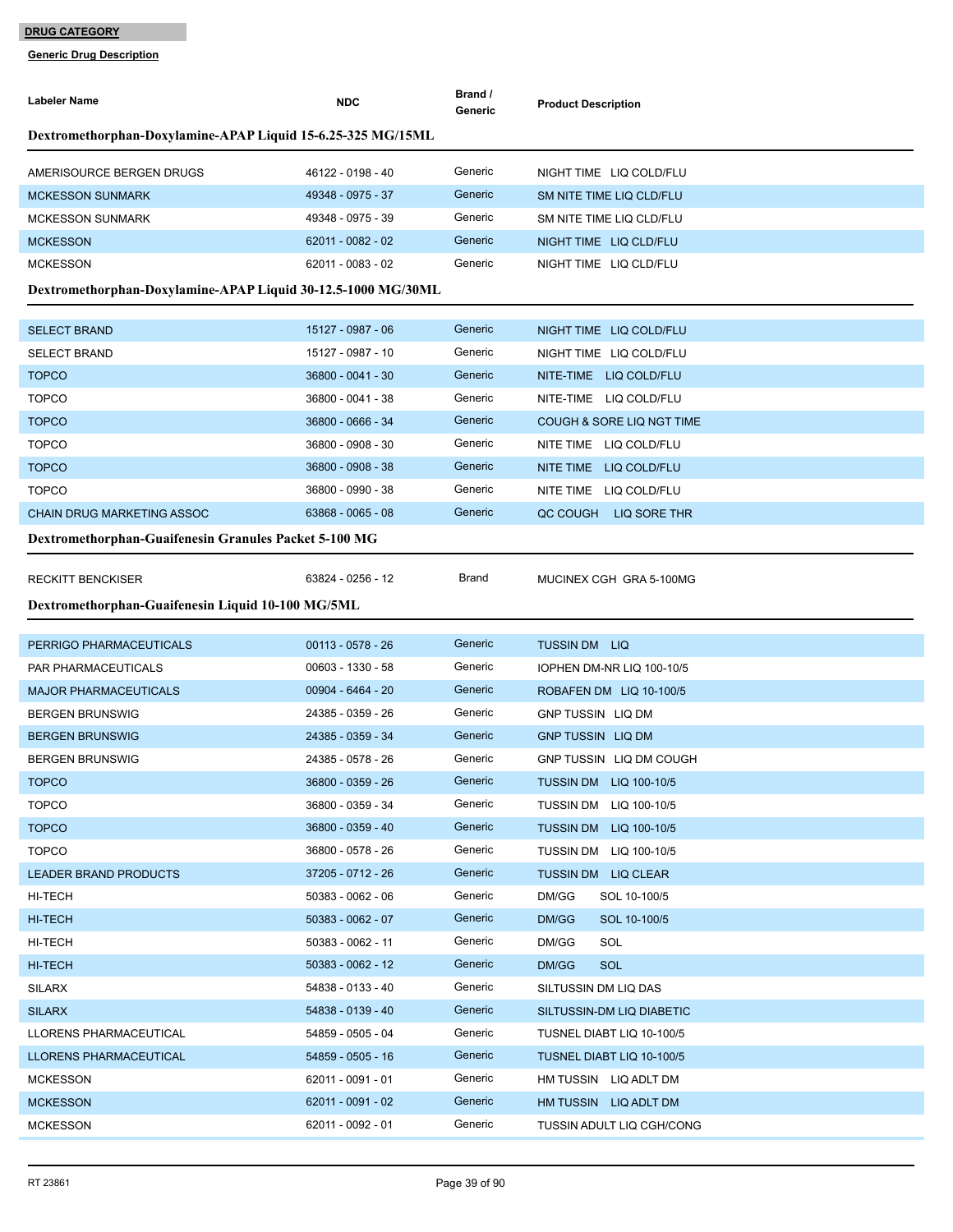| Dextromethorphan-Guaifenesin Liquid 10-100 MG/5ML<br>62011 - 0092 - 02<br>Generic<br><b>MCKESSON</b><br><b>TUSSIN ADULT LIQ CGH/CONG</b><br>Dextromethorphan-Guaifenesin Liquid 10-200 MG/5ML<br>00113 - 0799 - 26<br>Generic<br><b>PERRIGO</b><br>TUSSIN DM MX LIQ 10-200/5<br>Generic<br>36800 - 0799 - 26<br><b>TOPCO</b><br>TUSSIN DM LIQ MAX<br><b>TOPCO</b><br>36800 - 0799 - 34<br>Generic<br>TUSSIN DM LIQ MAX<br>37205 - 0629 - 26<br>Generic<br><b>LEADER BRAND PRODUCTS</b><br>TUSSIN DM MX LIQ 10-200/5<br>Generic<br>LEADER BRAND PRODUCTS<br>37205 - 0629 - 34<br>TUSSIN DM MX LIQ 10-200/5<br>Generic<br>46122 - 0017 - 26<br>AMERISOURCE BERGEN DRUGS<br>GNP TUSSIN LIQ DM MAX<br>Generic<br>46122 - 0017 - 34<br>AMERISOURCE BERGEN DRUGS<br>GNP TUSSIN LIQ DM MAX | <b>Labeler Name</b> | <b>NDC</b> | Brand /<br>Generic | <b>Product Description</b> |
|-------------------------------------------------------------------------------------------------------------------------------------------------------------------------------------------------------------------------------------------------------------------------------------------------------------------------------------------------------------------------------------------------------------------------------------------------------------------------------------------------------------------------------------------------------------------------------------------------------------------------------------------------------------------------------------------------------------------------------------------------------------------------------------|---------------------|------------|--------------------|----------------------------|
|                                                                                                                                                                                                                                                                                                                                                                                                                                                                                                                                                                                                                                                                                                                                                                                     |                     |            |                    |                            |
|                                                                                                                                                                                                                                                                                                                                                                                                                                                                                                                                                                                                                                                                                                                                                                                     |                     |            |                    |                            |
|                                                                                                                                                                                                                                                                                                                                                                                                                                                                                                                                                                                                                                                                                                                                                                                     |                     |            |                    |                            |
|                                                                                                                                                                                                                                                                                                                                                                                                                                                                                                                                                                                                                                                                                                                                                                                     |                     |            |                    |                            |
|                                                                                                                                                                                                                                                                                                                                                                                                                                                                                                                                                                                                                                                                                                                                                                                     |                     |            |                    |                            |
|                                                                                                                                                                                                                                                                                                                                                                                                                                                                                                                                                                                                                                                                                                                                                                                     |                     |            |                    |                            |
|                                                                                                                                                                                                                                                                                                                                                                                                                                                                                                                                                                                                                                                                                                                                                                                     |                     |            |                    |                            |
|                                                                                                                                                                                                                                                                                                                                                                                                                                                                                                                                                                                                                                                                                                                                                                                     |                     |            |                    |                            |
|                                                                                                                                                                                                                                                                                                                                                                                                                                                                                                                                                                                                                                                                                                                                                                                     |                     |            |                    |                            |
|                                                                                                                                                                                                                                                                                                                                                                                                                                                                                                                                                                                                                                                                                                                                                                                     |                     |            |                    |                            |
| 46122 - 0139 - 26<br>Generic<br><b>TUSSIN DM LIQ 10-200/5</b><br>AMERISOURCE BERGEN DRUGS                                                                                                                                                                                                                                                                                                                                                                                                                                                                                                                                                                                                                                                                                           |                     |            |                    |                            |
| Generic<br>AMERISOURCE BERGEN DRUGS<br>46122 - 0139 - 34<br><b>TUSSIN DM LIQ 10-200/5</b>                                                                                                                                                                                                                                                                                                                                                                                                                                                                                                                                                                                                                                                                                           |                     |            |                    |                            |
| Generic<br><b>SILARX</b><br>54838 - 0140 - 40<br>SILTUSSIN-DM LIQ MAX ST                                                                                                                                                                                                                                                                                                                                                                                                                                                                                                                                                                                                                                                                                                            |                     |            |                    |                            |
| Generic<br>62011 - 0211 - 01<br><b>MCKESSON</b><br>HM TUSSIN LIQ DM MAX                                                                                                                                                                                                                                                                                                                                                                                                                                                                                                                                                                                                                                                                                                             |                     |            |                    |                            |
| Dextromethorphan-Guaifenesin Liquid 5-100 MG/5ML                                                                                                                                                                                                                                                                                                                                                                                                                                                                                                                                                                                                                                                                                                                                    |                     |            |                    |                            |
| Generic<br>PERRIGO PHARMACEUTICALS<br>$00113 - 0419 - 26$<br>MUCUS RELIEF LIQ 5-100MG                                                                                                                                                                                                                                                                                                                                                                                                                                                                                                                                                                                                                                                                                               |                     |            |                    |                            |
| Generic<br>24385 - 0985 - 26                                                                                                                                                                                                                                                                                                                                                                                                                                                                                                                                                                                                                                                                                                                                                        |                     |            |                    |                            |
| <b>BERGEN BRUNSWIG</b><br>MUCUS RELIEF LIQ 5-100MG<br>36800 - 0419 - 26<br>Generic<br><b>TOPCO</b>                                                                                                                                                                                                                                                                                                                                                                                                                                                                                                                                                                                                                                                                                  |                     |            |                    |                            |
| MUCUS RELIEF LIQ 5-100MG<br><b>LEADER BRAND PRODUCTS</b><br>37205 - 0993 - 26<br>Generic<br>MUCUS RELIEF LIQ 5-100MG                                                                                                                                                                                                                                                                                                                                                                                                                                                                                                                                                                                                                                                                |                     |            |                    |                            |
| 49348 - 0828 - 34<br>Generic                                                                                                                                                                                                                                                                                                                                                                                                                                                                                                                                                                                                                                                                                                                                                        |                     |            |                    |                            |
| <b>MCKESSON SUNMARK</b><br>MUCUS RELIEF LIQ 5-100MG<br>Generic<br>63824 - 0019 - 66                                                                                                                                                                                                                                                                                                                                                                                                                                                                                                                                                                                                                                                                                                 |                     |            |                    |                            |
| <b>RECKITT BENCKISER</b><br>MUCINEX DM LIQ 20-400<br>Generic                                                                                                                                                                                                                                                                                                                                                                                                                                                                                                                                                                                                                                                                                                                        |                     |            |                    |                            |
| 63824 - 0213 - 66<br><b>RECKITT BENCKISER</b><br>DELSYM COUGH LIQ CONGS DM<br>63824 - 0214 - 66<br>Generic<br>DELSYM COUGH LIQ CONGS DM                                                                                                                                                                                                                                                                                                                                                                                                                                                                                                                                                                                                                                             |                     |            |                    |                            |
| <b>RECKITT BENCKISER</b><br>Generic                                                                                                                                                                                                                                                                                                                                                                                                                                                                                                                                                                                                                                                                                                                                                 |                     |            |                    |                            |
| 63824 - 0286 - 64<br><b>RECKITT BENCKISER</b><br>MUCINEX CGH LIQ 5-100MG                                                                                                                                                                                                                                                                                                                                                                                                                                                                                                                                                                                                                                                                                                            |                     |            |                    |                            |
| Dextromethorphan-Guaifenesin Syrup 10-100 MG/5ML                                                                                                                                                                                                                                                                                                                                                                                                                                                                                                                                                                                                                                                                                                                                    |                     |            |                    |                            |
| PERRIGO PHARMACEUTICALS<br>00113 - 0359 - 26<br>Generic<br>TUSSIN DM SYP 100-10/5                                                                                                                                                                                                                                                                                                                                                                                                                                                                                                                                                                                                                                                                                                   |                     |            |                    |                            |
| Generic<br>$00113 - 0359 - 34$<br><b>TUSSIN DM SYP 100-10/5</b><br>PERRIGO PHARMACEUTICALS                                                                                                                                                                                                                                                                                                                                                                                                                                                                                                                                                                                                                                                                                          |                     |            |                    |                            |
| Generic<br>$00121 - 0638 - 05$<br><b>GUAIFENESIN SYP DM</b><br>PHARMACEUTICAL ASSOCIATES                                                                                                                                                                                                                                                                                                                                                                                                                                                                                                                                                                                                                                                                                            |                     |            |                    |                            |
| Generic<br>$00121 - 0638 - 10$<br>PHARMACEUTICAL ASSOCIATES<br><b>GUAIFENESIN SYP DM</b>                                                                                                                                                                                                                                                                                                                                                                                                                                                                                                                                                                                                                                                                                            |                     |            |                    |                            |
| Generic<br><b>RUGBY</b><br>00536 - 0970 - 85<br>EXTRA ACTION SYP 100-10/5                                                                                                                                                                                                                                                                                                                                                                                                                                                                                                                                                                                                                                                                                                           |                     |            |                    |                            |
| 00536 - 0970 - 97<br>Generic<br><b>RUGBY</b><br>EXTRA ACTION SYP 100-10/5                                                                                                                                                                                                                                                                                                                                                                                                                                                                                                                                                                                                                                                                                                           |                     |            |                    |                            |
| Generic<br>00603 - 0855 - 58<br>PAR PHARMACEUTICALS<br>Q-TUSSIN DM SYP 100-10/5                                                                                                                                                                                                                                                                                                                                                                                                                                                                                                                                                                                                                                                                                                     |                     |            |                    |                            |
| Generic<br>$00603 - 0855 - 81$<br>Q-TUSSIN DM SYP 100-10/5<br>PAR PHARMACEUTICALS                                                                                                                                                                                                                                                                                                                                                                                                                                                                                                                                                                                                                                                                                                   |                     |            |                    |                            |
| Generic<br>00603 - 0855 - 94<br>PAR PHARMACEUTICALS<br>Q-TUSSIN DM SYP 100-10/5                                                                                                                                                                                                                                                                                                                                                                                                                                                                                                                                                                                                                                                                                                     |                     |            |                    |                            |
| Generic<br><b>MAJOR PHARMACEUTICALS</b><br>$00904 - 0053 - 00$<br>ROBAFEN DM SYP 100-10/5                                                                                                                                                                                                                                                                                                                                                                                                                                                                                                                                                                                                                                                                                           |                     |            |                    |                            |
| Generic<br><b>MAJOR PHARMACEUTICALS</b><br>$00904 - 0053 - 09$<br>ROBAFEN DM SYP 100-10/5                                                                                                                                                                                                                                                                                                                                                                                                                                                                                                                                                                                                                                                                                           |                     |            |                    |                            |
| Generic<br>$00904 - 0053 - 16$<br><b>MAJOR PHARMACEUTICALS</b><br>ROBAFEN DM SYP 100-10/5                                                                                                                                                                                                                                                                                                                                                                                                                                                                                                                                                                                                                                                                                           |                     |            |                    |                            |
| Generic<br>00904 - 0053 - 20<br><b>MAJOR PHARMACEUTICALS</b><br>ROBAFEN DM SYP 100-10/5                                                                                                                                                                                                                                                                                                                                                                                                                                                                                                                                                                                                                                                                                             |                     |            |                    |                            |
| Generic<br>00904 - 6306 - 20<br><b>MAJOR PHARMACEUTICALS</b><br>ROBAFEN DM SYP 100-10/5                                                                                                                                                                                                                                                                                                                                                                                                                                                                                                                                                                                                                                                                                             |                     |            |                    |                            |
| Generic<br>LEADER BRAND PRODUCTS<br>37205 - 0970 - 26<br>TUSSIN DM SYP 100-10/5                                                                                                                                                                                                                                                                                                                                                                                                                                                                                                                                                                                                                                                                                                     |                     |            |                    |                            |
| Generic<br>LEADER BRAND PRODUCTS<br>37205 - 0970 - 34<br><b>TUSSIN DM SYP 100-10/5</b>                                                                                                                                                                                                                                                                                                                                                                                                                                                                                                                                                                                                                                                                                              |                     |            |                    |                            |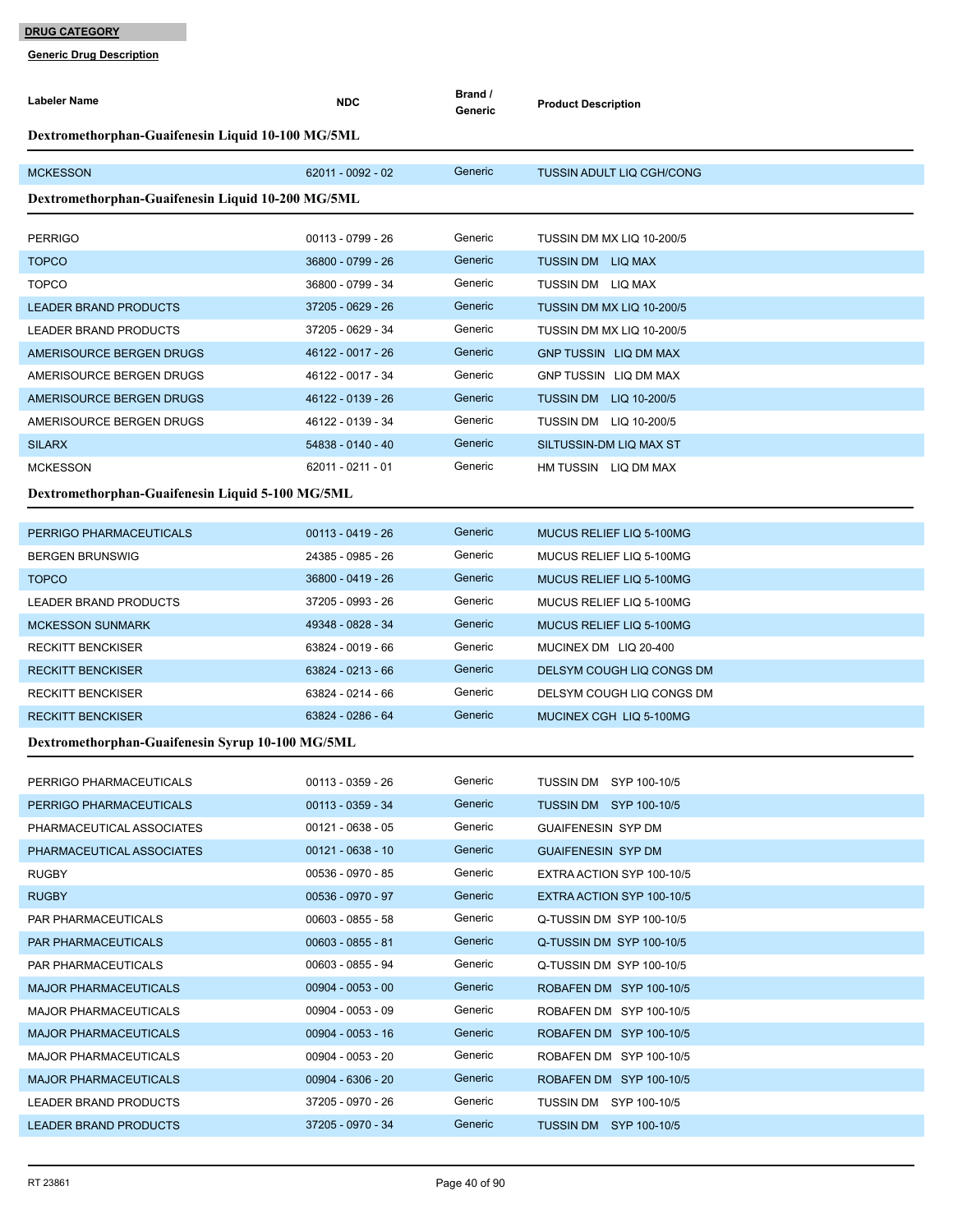| <b>Labeler Name</b>                                 | <b>NDC</b>                             | Brand /<br>Generic      | <b>Product Description</b>       |
|-----------------------------------------------------|----------------------------------------|-------------------------|----------------------------------|
| Dextromethorphan-Guaifenesin Syrup 10-100 MG/5ML    |                                        |                         |                                  |
| <b>MCKESSON SUNMARK</b>                             | 49348 - 0017 - 34                      | Generic                 | SM TUSSIN DM SYP 100-10/5        |
| <b>MCKESSON SUNMARK</b>                             | 49348 - 0017 - 37                      | Generic                 | SM TUSSIN DM SYP 100-10/5        |
| <b>MCKESSON SUNMARK</b>                             | 49348 - 0017 - 39                      | Generic                 | SM TUSSIN DM SYP 100-10/5        |
| <b>MCKESSON SUNMARK</b>                             | 49348 - 0861 - 34                      | Generic                 | SM TUSSIN SYP DM                 |
| <b>MCKESSON SUNMARK</b>                             | 49348 - 0861 - 37                      | Generic                 | SM TUSSIN SYP DM                 |
| <b>SILARX</b>                                       | 54838 - 0209 - 40                      | Generic                 | SILTUSSIN-DM SYP ALC FREE        |
| <b>SILARX</b>                                       | 54838 - 0209 - 70                      | Generic                 | SILTUSSIN-DM SYP ALC FREE        |
| <b>SILARX</b>                                       | 54838 - 0209 - 80                      | Generic                 | SILTUSSIN-DM SYP ALC FREE        |
| <b>METHOD PHARMACEUTICALS</b>                       | 58657 - 0505 - 08                      | Generic                 | GG/DM<br>SYP 100-10/5            |
| Dextromethorphan-Guaifenesin Syrup 5-100 MG/5ML     |                                        |                         |                                  |
| GLAXO CONSUMER HEALTHCARE L.P.                      | $00067 - 8118 - 04$                    | <b>Brand</b>            | TRIAMINIC SYP CGH/CNG            |
| Dextromethorphan-Guaifenesin Tab 20-400 MG          |                                        |                         |                                  |
|                                                     |                                        |                         |                                  |
| <b>MAJOR PHARMACEUTICALS</b>                        | 00904 - 6233 - 46                      | Generic                 | MUCUS RELIEF TAB DM              |
| <b>MAJOR PHARMACEUTICALS</b>                        | 00904 - 6233 - 52                      | Generic                 | <b>MUCUS RELIEF TAB DM</b>       |
| <b>SELECT BRAND</b>                                 | 15127 - 0170 - 50                      | Generic                 | MUCUS RELIEF TAB 20-400MG        |
| <b>SELECT BRAND</b>                                 | 15127 - 0471 - 24                      | Generic                 | TAB TUSSIN TAB 20-400MG          |
| <b>BERGEN BRUNSWIG</b>                              | 24385 - 0026 - 71                      | Generic                 | MUCUS RELIEF TAB DM              |
| <b>LEADER BRAND PRODUCTS</b>                        | 37205 - 0538 - 71                      | Generic                 | CHEST CONGES TAB 20-400MG        |
| LEADER BRAND PRODUCTS                               | 37205 - 0675 - 62                      | Generic                 | TABTUSSIN DM TAB 20-400MG        |
| AMERISOURCE BERGEN DRUGS                            | 46122 - 0058 - 62                      | Generic                 | TAB TUSSIN TAB DM                |
| <b>MCKESSON SUNMARK</b>                             | 49348 - 0728 - 09                      | Generic                 | CHEST CONGES TAB 20-400MG        |
| <b>TIME-CAP LABS</b>                                | 49483 - 0280 - 06                      | Generic                 | MUCOSA DM TAB 20-400MG           |
| <b>MCKESSON</b>                                     | 62011 - 0061 - 01                      | Generic                 | CHEST CONGES TAB RELF DM         |
| <b>CHAIN DRUG MARKETING ASSOC</b>                   | 63868 - 0753 - 50                      | Generic                 | QC MEDIFIN TAB DM                |
| Dextromethorphan-Guaifenesin Tab SR 12HR 30-600 MG  |                                        |                         |                                  |
| <b>RECKITT BENCKISER</b>                            | 63824 - 0056 - 32                      | Brand                   | MUCINEX DM TAB 30-600ER          |
| <b>RECKITT BENCKISER</b>                            | 63824 - 0056 - 34                      | <b>Brand</b>            | MUCINEX DM TAB 30-600ER          |
| <b>RECKITT BENCKISER</b>                            | 63824 - 0056 - 69                      | Brand                   | MUCINEX DM TAB 30-600ER          |
| Dextromethorphan-Guaifenesin Tab SR 12HR 60-1200 MG |                                        |                         |                                  |
| PERRIGO PHARMACEUTICALS                             | 45802 - 0735 - 66                      | Generic                 | GUAIF/DM HYD TAB 60-1200         |
| <b>RECKITT BENCKISER</b>                            | 63824 - 0072 - 35                      | Brand                   | MUCINEX DM TAB 60-1200           |
| <b>RECKITT BENCKISER</b>                            | 63824 - 0072 - 36                      | <b>Brand</b>            | MUCINEX DM TAB 60-1200           |
| <b>RECKITT BENCKISER</b>                            | 63824 - 0072 - 46                      | Brand                   | MUCINEX DM TAB 60-1200           |
| Dextromethorphan-Phenylephrine-APAP Cap 10-5-325 MG |                                        |                         |                                  |
|                                                     |                                        |                         |                                  |
| <b>MAJOR PHARMACEUTICALS</b>                        | 00904 - 5763 - 44<br>15127 - 0989 - 12 | <b>Brand</b><br>Generic | DAY TIME<br>CAP COLD/FLU         |
| <b>SELECT BRAND</b>                                 |                                        | Generic                 | SB DAY TIME CAP COLD/FLU         |
| <b>BERGEN BRUNSWIG</b>                              | 24385 - 0036 - 62                      | Generic                 | <b>GNP DAY TIME CAP COLD/FLU</b> |
| <b>TOPCO</b>                                        | 36800 - 0215 - 53                      | Generic                 | DAYTIME PE CAP COLD/FLU          |
| <b>TOPCO</b>                                        | 36800 - 0215 - 60                      |                         | DAYTIME PE CAP COLD/FLU          |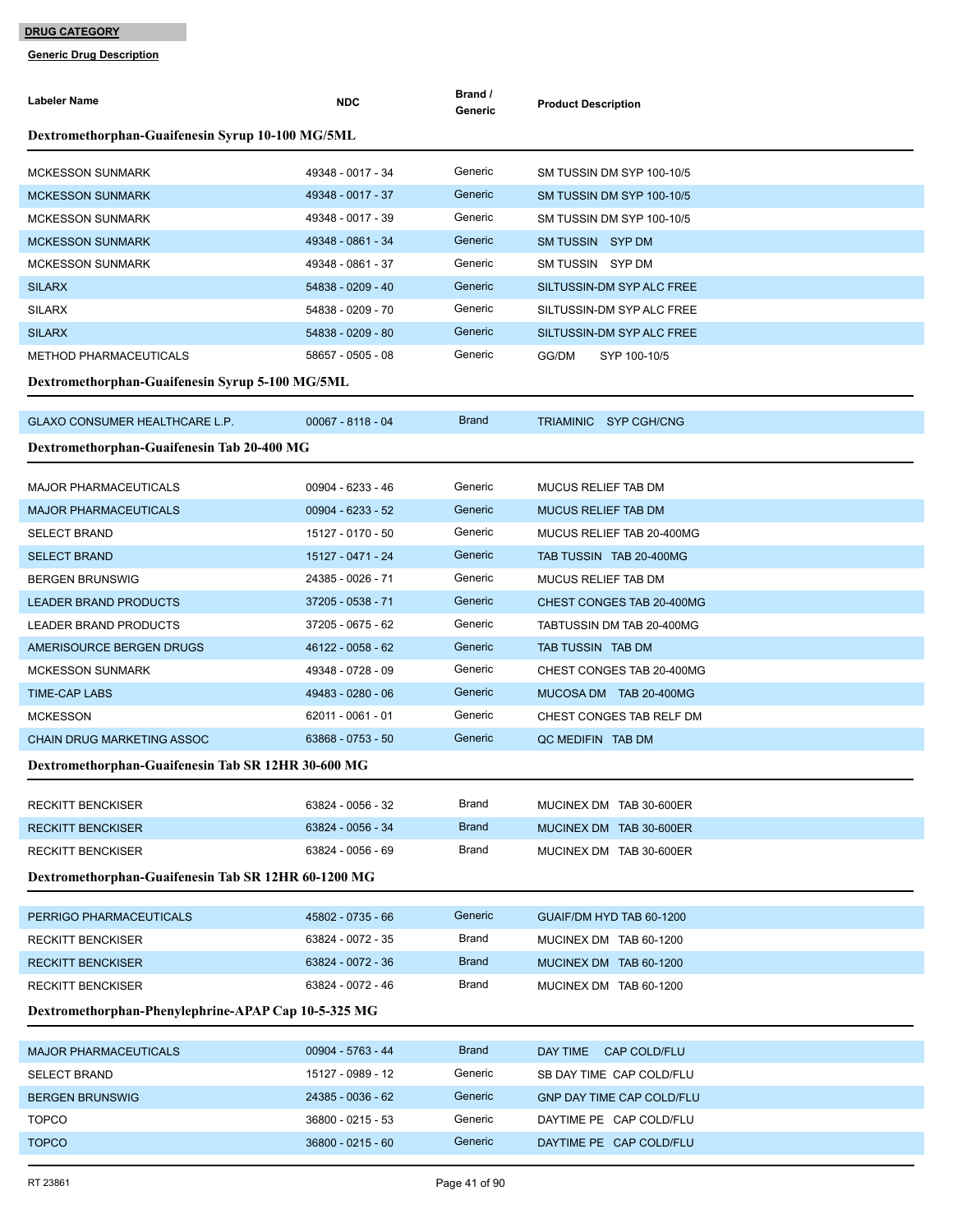| <b>Labeler Name</b>                                        | <b>NDC</b>          | Brand /<br>Generic | <b>Product Description</b>       |
|------------------------------------------------------------|---------------------|--------------------|----------------------------------|
| Dextromethorphan-Phenylephrine-APAP Cap 10-5-325 MG        |                     |                    |                                  |
| AMERISOURCE BERGEN DRUGS                                   | 46122 - 0184 - 73   | Generic            | DAY COLD/FLU CAP 10-5-325        |
| <b>MCKESSON SUNMARK</b>                                    | 49348 - 0738 - 04   | Generic            | SM DAY TIME CAP PE               |
| <b>MCKESSON</b>                                            | 62011 - 0066 - 02   | Generic            | HM DAY TIME CAP                  |
| <b>MCKESSON</b>                                            | 62011 - 0261 - 01   | Generic            | DAY TIME CAP 10-5-325            |
| <b>RECKITT BENCKISER</b>                                   | 63824 - 0592 - 16   | Generic            | MUCINEX COLD CAP SINUS           |
| Dextromethorphan-Phenylephrine-APAP Liqd 10-5-325 MG/15ML  |                     |                    |                                  |
| GLAXO CONSUMER HEALTHCARE L.P.                             | 00067 - 8127 - 08   | Generic            | <b>THERAFLU</b><br>LIQ EXPRSMX   |
| <b>BERGEN BRUNSWIG</b>                                     | 24385 - 0005 - 34   | Generic            | <b>GNP DAY TIME LIQ COLD/FLU</b> |
| <b>TOPCO</b>                                               | 36800 - 0656 - 30   | Generic            | DAY TIME<br>LIQ COLD/FLU         |
| <b>TOPCO</b>                                               | 36800 - 0656 - 38   | Generic            | DAY TIME LIQ COLD/FLU            |
| AMERISOURCE BERGEN DRUGS                                   | 46122 - 0015 - 33   | Generic            | <b>GNP FLU RELF LIQ DAYTIME</b>  |
| <b>MCKESSON SUNMARK</b>                                    | 49348 - 0753 - 37   | Generic            | SM DAY TIME LIQ COLD/FLU         |
| <b>MCKESSON</b>                                            | $62011 - 0065 - 02$ | Generic            | HM DAYTIME LIQ COLD/FLU          |
| Dextromethorphan-Phenylephrine-APAP Powd Pack 20-10-500 MG |                     |                    |                                  |
| GLAXO CONSUMER HEALTHCARE L.P.                             | $00067 - 6426 - 06$ | Brand              | PAK SEV COLD<br>THERAFLU         |
| Dextromethorphan-Phenylephrine-APAP Powd Pack 20-10-650 MG |                     |                    |                                  |
| PERRIGO PHARMACEUTICALS                                    | $00113 - 0096 - 91$ | Generic            | <b>FLU/COLD/CGH POW DAYTIME</b>  |
| <b>TOPCO</b>                                               | 36800 - 0096 - 91   | Generic            | FLU/COLD/CGH POW DAYTIME         |
| <b>MCKESSON</b>                                            | 62011 - 0253 - 01   | Generic            | COLD/CGH/FLU POW DAYTIME         |
| CHAIN DRUG MARKETING ASSOC                                 | 63868 - 0763 - 06   | Generic            | QC COLD/CGH POW DAYTIME          |
| Dextromethorphan-Phenylephrine-APAP Tab 10-5-325 MG        |                     |                    |                                  |
|                                                            |                     |                    |                                  |
| <b>MAJOR PHARMACEUTICALS</b>                               | 00904 - 5786 - 24   | Generic            | MAPAP COLD TAB 10-5-325          |
| <b>TOPCO</b>                                               | 36800 - 0371 - 62   | Generic            | COLD MULT-SY TAB DAYTIME         |
| <b>TOPCO</b>                                               | 36800 - 0402 - 62   | Generic            | COLD HEAD TAB CONGESTI           |
| LEADER BRAND PRODUCTS                                      | 37205 - 0756 - 62   | Generic            | COLD HEAD TAB CONGESTI           |
| AMERISOURCE BERGEN DRUGS                                   | 46122 - 0073 - 62   | Generic            | COLD RELIEF TAB MULTI-S          |
| Dextromethorphan-Pyrilamine Liquid 7.5-7.5 MG/5ML          |                     |                    |                                  |
| CAPITAL PHARMACEUTICAL                                     | 29978 - 0127 - 16   | <b>Brand</b>       | CAPRON DM LIQ                    |
| Diphenhydramine-Acetaminophen Tab 12.5-325 MG              |                     |                    |                                  |
| <b>RUGBY</b>                                               | $00536 - 1003 - 01$ | Generic            | ACETA-GESIC TAB 12.5-325         |
| Diphenhydramine-Phenylephrine Liq 6.25-2.5 MG/5ML          |                     |                    |                                  |
|                                                            |                     |                    |                                  |
| <b>TOPCO</b>                                               | 36800 - 0913 - 26   | Generic            | TRIACTING NT LIQ COLD/CGH        |
| Diphenhydramine-Phenylephrine Syrup 6.25-2.5 MG/5ML        |                     |                    |                                  |
| GLAXO CONSUMER HEALTHCARE L.P.                             | 00067 - 8106 - 04   | <b>Brand</b>       | TRIAMINIC SYP COLD/CGH           |
| Diphenhydramine-Phenylephrine-APAP Liq 12.5-5-325 MG/10ML  |                     |                    |                                  |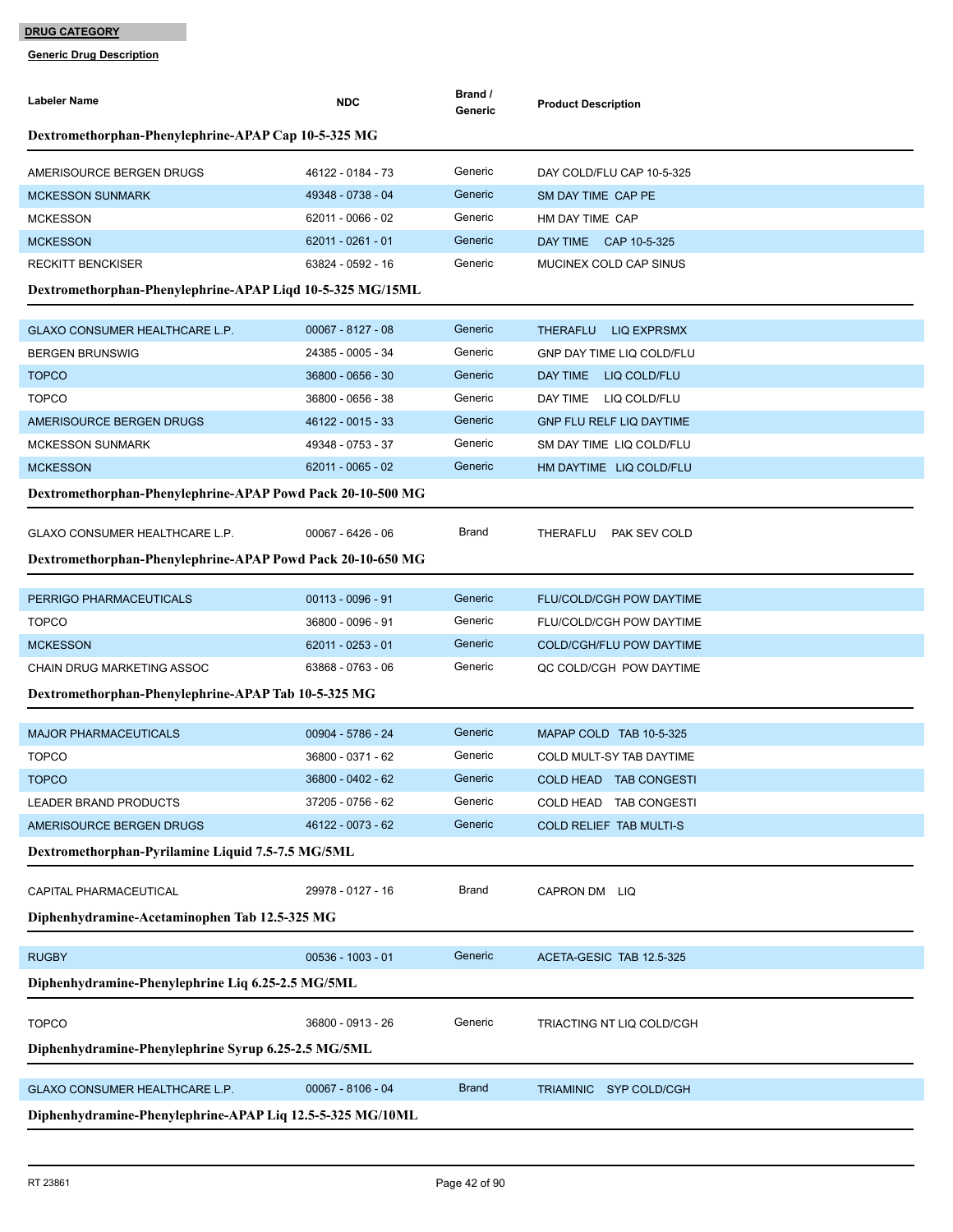| <b>Labeler Name</b>                                       | <b>NDC</b>          | Brand /<br>Generic | <b>Product Description</b>            |
|-----------------------------------------------------------|---------------------|--------------------|---------------------------------------|
| Diphenhydramine-Phenylephrine-APAP Liq 12.5-5-325 MG/10ML |                     |                    |                                       |
| <b>RECKITT BENCKISER</b>                                  | 63824 - 0211 - 66   | Generic            | DELSYM NIGHT LIQ CGH+CLD              |
| <b>RECKITT BENCKISER</b>                                  | 63824 - 0212 - 66   | Generic            | DELSYM NIGHT LIQ CGH+CLD              |
| <b>RECKITT BENCKISER</b>                                  | 63824 - 0262 - 66   | Generic            | <b>MUCINEX</b><br>LIQ                 |
| <b>RECKITT BENCKISER</b>                                  | 63824 - 0500 - 66   | Generic            | MUCINEX FAST LIQ COLD FLU             |
| <b>RECKITT BENCKISER</b>                                  | 63824 - 0600 - 64   | Generic            | MUCINEX MS LIQ COLD NGH               |
| Diphenhydramine-Phenylephrine-APAP Liq 12.5-5-325 MG/15ML |                     |                    |                                       |
| <b>NOVARTIS</b>                                           | $00067 - 8131 - 08$ | Generic            | <b>THERAFLU</b><br><b>LIQ EXPRSMX</b> |
| AMERISOURCE BERGEN DRUGS                                  | 46122 - 0016 - 33   | Generic            | <b>GNP FLU RELF LIQ NIGHTIME</b>      |
| Diphenhydramine-Phenylephrine-APAP Packet 25-10-500 MG    |                     |                    |                                       |
| GLAXO CONSUMER HEALTHCARE L.P.                            | $00067 - 8124 - 06$ | <b>Brand</b>       | <b>THERAFLU</b><br><b>PAK SEVERE</b>  |
| Diphenhydramine-Phenylephrine-APAP Packet 25-10-650 MG    |                     |                    |                                       |
| GLAXO CONSUMER HEALTHCARE L.P.                            | 00067 - 7918 - 06   | Brand              | THERAFLU SEV POW COLD/CGH             |
| <b>RECKITT BENCKISER</b>                                  | 63824 - 0233 - 04   | Generic            | <b>MUCINEX</b><br><b>PAK FAST-MAX</b> |
| CHAIN DRUG MARKETING ASSOC                                | 63868 - 0764 - 06   | Generic            | QC COLD/CGH POW NIGHTTIM              |
| Diphenhydramine-Phenylephrine-APAP Tab 12.5-5-325 MG      |                     |                    |                                       |
| <b>SELECT BRAND</b>                                       | 15127 - 0973 - 24   | Generic            | SB ALLERGY/ TAB COLD PE               |
| <b>SELECT BRAND</b>                                       | 15127 - 0974 - 12   | Generic            | SB SEVERE TAB COLD PE                 |
| AMERISOURCE BERGEN DRUGS                                  | 46122 - 0052 - 62   | Generic            | ALLERGY PLUS TAB SINUS                |
| CHAIN DRUG MARKETING ASSOC                                | 63868 - 0985 - 24   | Generic            | QC ALLERGY/ TAB SINUS                 |
| Diphenhydramine-Phenylephrine-APAP Tab 25-5-325 MG        |                     |                    |                                       |
| AMERISOURCE BERGEN DRUGS                                  | 46122 - 0053 - 60   | Generic            | ALLERGY PLUS TAB SEV/SINU             |
| <b>RECKITT BENCKISER</b>                                  | 63824 - 0550 - 20   | Generic            | MUCINEX FAST TAB 25-5-325             |
| DM-GG-PE Tab & APAP-Diphenhyd-PE Tab Therapy Pack         |                     |                    |                                       |
| <b>RECKITT BENCKISER</b>                                  | 63824 - 0555 - 30   | <b>Brand</b>       | MUCINEX FAST MIS MX DAY/N             |
| Doxylamine-DM Liquid 6.25-15 MG/15ML                      |                     |                    |                                       |
| <b>BERGEN BRUNSWIG</b>                                    | 24385 - 0461 - 34   | Generic            | NIGHT TIME LIQ COUGH                  |
| <b>BERGEN BRUNSWIG</b>                                    | 24385 - 0461 - 40   | Generic            | NIGHT TIME LIQ COUGH                  |
| <b>TOPCO</b>                                              | 36800 - 0668 - 38   | Generic            | NITE TIME LIQ COUGH                   |
| <b>LEADER BRAND PRODUCTS</b>                              | 37205 - 0695 - 40   | Generic            | NITE-TIME LIQ COUGH                   |
| Doxylamine-Phenylephrine Tab 7.5-10 MG                    |                     |                    |                                       |
| POLY PHARMACEUTICALS                                      | 50991 - 0216 - 01   | Brand              | POLY HIST TAB 7.5-10MG                |
| Doxylamine-Pseudoephedrine Liquid 6.25-30 MG/5ML          |                     |                    |                                       |
| <b>SALLUS LABORATORIES</b>                                | 69036 - 0110 - 16   | <b>Brand</b>       | LORTUSS LQ LIQ                        |
| Fexofenadine-Pseudoephedrine Tab SR 12HR 60-120 MG        |                     |                    |                                       |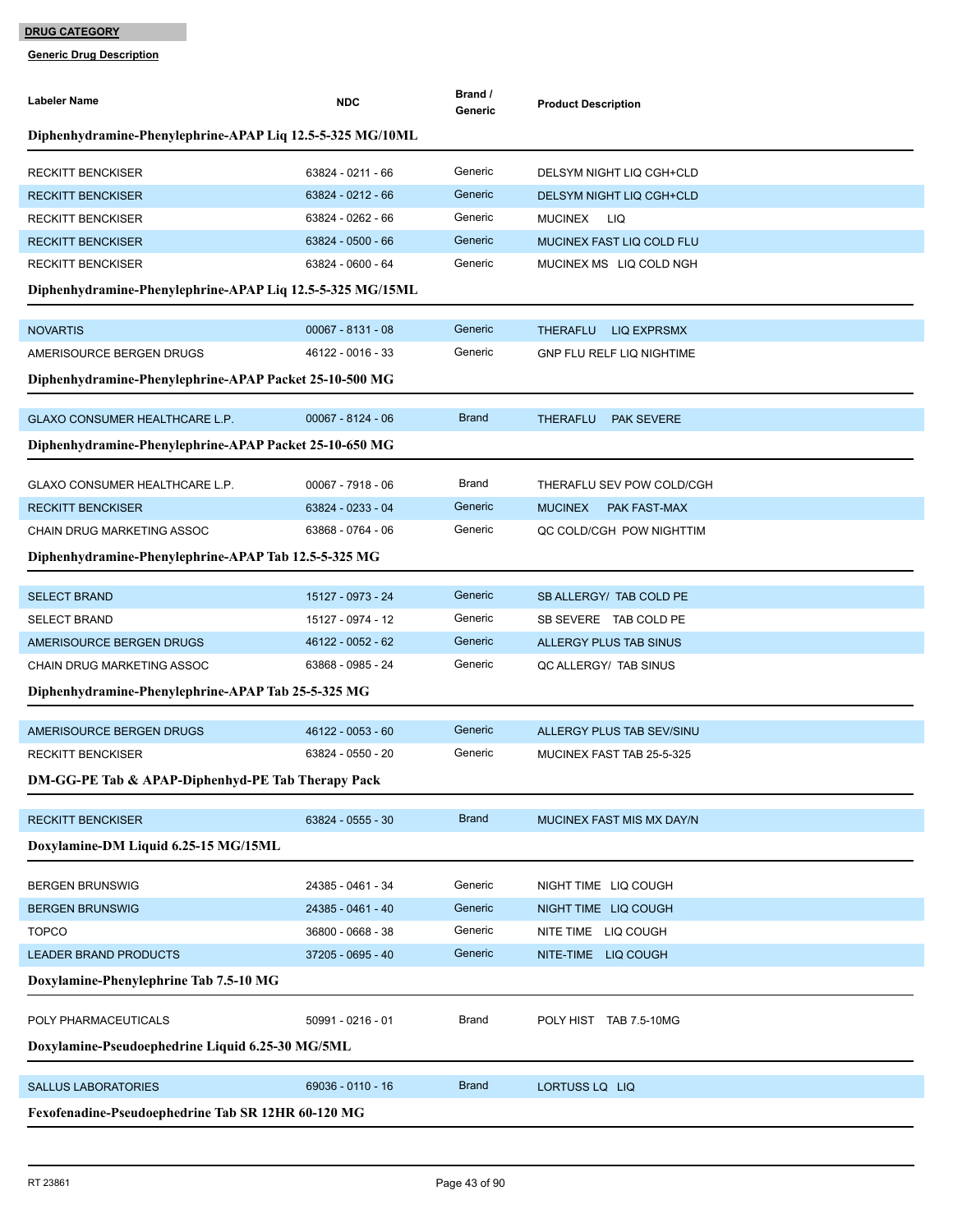| <b>Labeler Name</b>                                 | <b>NDC</b>          | Brand /<br>Generic | <b>Product Description</b>           |  |
|-----------------------------------------------------|---------------------|--------------------|--------------------------------------|--|
| Fexofenadine-Pseudoephedrine Tab SR 12HR 60-120 MG  |                     |                    |                                      |  |
| DR.REDDY'S LABORATORIES, INC.                       | 55111 - 0447 - 14   | Generic            | FEXOFEN/PSE TAB 60-120MG             |  |
| Fexofenadine-Pseudoephedrine Tab SR 24HR 180-240 MG |                     |                    |                                      |  |
| DR.REDDY'S LABORATORIES, INC.                       | 55111 - 0557 - 35   | Generic            | FEXOFEN/PSE TAB 180-240              |  |
| <b>Guaifenesin Granules Packet 100 MG</b>           |                     |                    |                                      |  |
|                                                     |                     |                    |                                      |  |
| <b>RECKITT BENCKISER</b>                            | 63824 - 0254 - 12   | Brand              | MUCINEX/KIDS GRA 100MG               |  |
| Guaifenesin Liquid 100 MG/5ML                       |                     |                    |                                      |  |
|                                                     |                     |                    |                                      |  |
| PERRIGO PHARMACEUTICALS                             | $00113 - 0288 - 26$ | Generic            | MUCUS RELIEF LIQ 100/5ML             |  |
| <b>PERRIGO</b>                                      | 00113 - 2061 - 26   | Generic            | <b>TUSSIN MUCUS LIQ 100/5ML</b>      |  |
| PHARMACEUTICAL ASSOCIATES                           | 00121 - 1744 - 05   | Generic            | <b>GUAIFENESIN SOL 100/5ML</b>       |  |
| PHARMACEUTICAL ASSOCIATES                           | 00121 - 1744 - 10   | Generic            | GUAIFENESIN SOL 100/5ML              |  |
| PHARMACEUTICAL ASSOCIATES                           | 00121 - 1744 - 15   | Generic            | <b>GUAIFENESIN SOL 100/5ML</b>       |  |
| PAR PHARMACEUTICALS                                 | 00603 - 0857 - 58   | Generic            | Q-TUSSIN SOL 100/5ML                 |  |
| PAR PHARMACEUTICALS                                 | 00603 - 0857 - 81   | Generic            | Q-TUSSIN<br><b>SOL 100/5ML</b>       |  |
| PAR PHARMACEUTICALS                                 | 00603 - 0857 - 94   | Generic            | Q-TUSSIN<br>SOL 100/5ML              |  |
| <b>PAR PHARMACEUTICALS</b>                          | 00603 - 1328 - 58   | Generic            | IOPHEN-NR LIQ 100/5ML                |  |
| <b>BERGEN BRUNSWIG</b>                              | 24385 - 0982 - 26   | Generic            | MUCUS RELIEF LIQ 100/5ML             |  |
| <b>TOPCO</b>                                        | 36800 - 0288 - 26   | Generic            | MUCUS RELIEF LIQ 100/5ML             |  |
| <b>TOPCO</b>                                        | 36800 - 0515 - 26   | Generic            | MUCUS+CHST LIQ 100/5ML               |  |
| AMERISOURCE BERGEN DRUGS                            | 46122 - 0299 - 26   | Generic            | <b>TUSSIN MUCUS LIQ 100/5ML</b>      |  |
| AMERISOURCE BERGEN DRUGS                            | 46122 - 0299 - 34   | Generic            | <b>TUSSIN MUCUS LIQ 100/5ML</b>      |  |
| HI-TECH                                             | 50383 - 0063 - 06   | Generic            | <b>GUAIFENESIN SOL 100/5ML</b>       |  |
| HI-TECH                                             | 50383 - 0063 - 07   | Generic            | <b>GUAIFENESIN SOL 100/5ML</b>       |  |
| HI-TECH                                             | $50383 - 0063 - 11$ | Generic            | GUAIFENESIN SOL 200/10ML             |  |
| HI-TECH                                             | 50383 - 0063 - 12   | Generic            | GUAIFENESIN SOL 200/10ML             |  |
| HI-TECH                                             | 50383 - 0063 - 17   | Generic            | GUAIFENESIN SOL 300/15ML             |  |
| HI-TECH                                             | 50383 - 0063 - 18   | Generic            | GUAIFENESIN SOL 300/15ML             |  |
| <b>SILARX</b>                                       | 54838 - 0130 - 40   | Generic            | SILTUSS DAS LIQ 100/5ML              |  |
| <b>SILARX</b>                                       | 54838 - 0138 - 40   | Generic            | SILTUSS DAS LIQ 100/5ML              |  |
| <b>METHOD PHARMACEUTICALS</b>                       | 58657 - 0509 - 16   | Generic            | <b>GUAIFENESIN LIQ 100/5ML</b>       |  |
| <b>MCKESSON</b>                                     | 62011 - 0089 - 01   | Generic            | <b>TUSSIN ADULT LIQ 100/5ML</b>      |  |
| <b>MCKESSON</b>                                     | 62011 - 0089 - 02   | Generic            | TUSSIN ADULT LIQ 100/5ML             |  |
| <b>RECKITT BENCKISER</b>                            | 63824 - 0285 - 64   | Generic            | MUCINEX CHLD LIQ 100/5ML             |  |
| <b>Guaifenesin Syrup 100 MG/5ML</b>                 |                     |                    |                                      |  |
| <b>PERRIGO</b>                                      | $00113 - 0061 - 26$ | Generic            | TUSSIN CHEST SYP 100/5ML             |  |
| <b>PERRIGO</b>                                      | 00113 - 0061 - 34   | Generic            | <b>TUSSIN CHEST SYP 100/5ML</b>      |  |
| <b>RUGBY</b>                                        | 00536 - 0825 - 85   | Generic            | <b>COUGH</b><br><b>SYP 100/5ML</b>   |  |
| <b>RUGBY</b>                                        | 00536 - 0825 - 97   | Generic            | <b>COUGH</b><br>SYP 100/5ML          |  |
| <b>RUGBY</b>                                        | 00536 - 1095 - 97   | Generic            | <b>COUGH</b><br><b>SYP</b>           |  |
| <b>MAJOR PHARMACEUTICALS</b>                        | 00904 - 0061 - 00   | Generic            | <b>ROBAFEN</b><br>SYP 100/5ML        |  |
| <b>MAJOR PHARMACEUTICALS</b>                        | $00904 - 0061 - 09$ | Generic            | <b>ROBAFEN</b><br><b>SYP 100/5ML</b> |  |
|                                                     |                     |                    |                                      |  |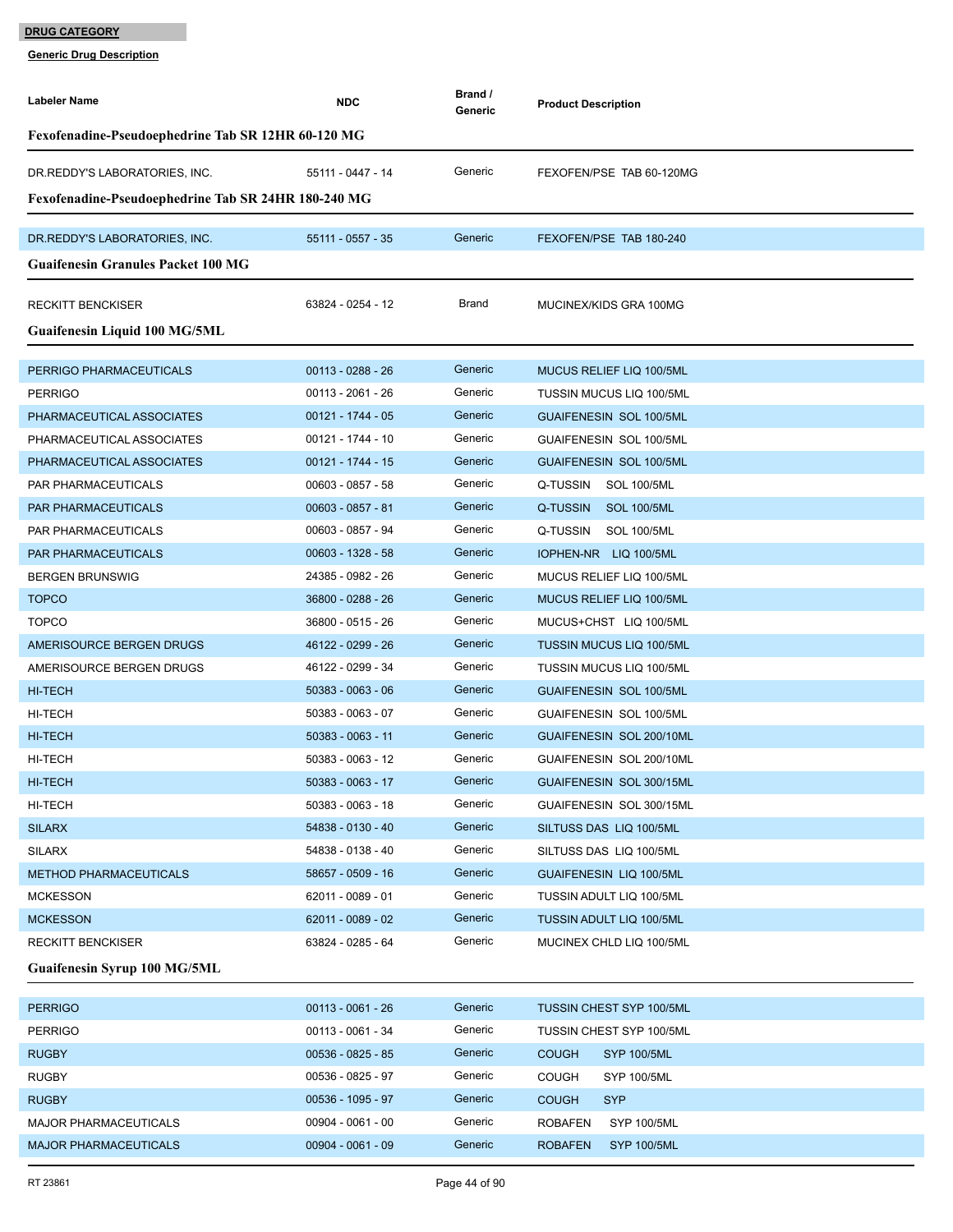| <b>Labeler Name</b>                                        | <b>NDC</b>          | Brand /<br>Generic | <b>Product Description</b>          |
|------------------------------------------------------------|---------------------|--------------------|-------------------------------------|
| <b>Guaifenesin Syrup 100 MG/5ML</b>                        |                     |                    |                                     |
| <b>MAJOR PHARMACEUTICALS</b>                               | 00904 - 0061 - 16   | Generic            | <b>ROBAFEN</b><br>SYP 100/5ML       |
| <b>SELECT BRAND</b>                                        | 15127 - 0940 - 44   | Generic            | SB CGH CONTR SYP 100/5ML            |
| <b>BERGEN BRUNSWIG</b>                                     | 24385 - 0310 - 34   | Generic            | GNP TUSSIN SYP 100/5ML              |
| <b>TOPCO</b>                                               | 36800 - 0310 - 26   | Generic            | <b>TUSSIN CHEST SYP 100/5ML</b>     |
| <b>SILARX</b>                                              | 54838 - 0117 - 40   | Generic            | SILTUSSIN SA SYP 100/5ML            |
| <b>SILARX</b>                                              | 54838 - 0117 - 70   | Generic            | SILTUSSIN SA SYP 100/5ML            |
| <b>SILARX</b>                                              | 54838 - 0117 - 80   | Generic            | SILTUSSIN SA SYP 100/5ML            |
| <b>Guaifenesin Tab 200 MG</b>                              |                     |                    |                                     |
| PAR PHARMACEUTICALS                                        | $00603 - 4890 - 21$ | Generic            | ORGAN-I NR TAB 200MG                |
| <b>MAJOR PHARMACEUTICALS</b>                               | 00904 - 5154 - 60   | Generic            | <b>GUAIFENESIN TAB 200MG</b>        |
| <b>SELECT BRAND</b>                                        | 15127 - 0129 - 60   | Generic            | SB COUGHTAB TAB 200MG               |
| <b>LEADER BRAND PRODUCTS</b>                               | 37205 - 0466 - 72   | Generic            | COUGHTAB TAB 200MG                  |
| AMERICAN HEALTH PACKAGING                                  | 60687 - 0176 - 25   | Generic            | ORGAN-I NR TAB 200MG                |
|                                                            | 60687 - 0176 - 95   | Generic            |                                     |
| AMERICAN HEALTH PACKAGING<br><b>Guaifenesin Tab 400 MG</b> |                     |                    | ORGAN-I NR TAB 200MG                |
|                                                            |                     |                    |                                     |
| <b>MAJOR PHARMACEUTICALS</b>                               | 00904 - 6232 - 46   | Generic            | <b>MUCUS RELIEF TAB 400MG</b>       |
| <b>MAJOR PHARMACEUTICALS</b>                               | 00904 - 6232 - 52   | Generic            | MUCUS RELIEF TAB 400MG              |
| <b>BERGEN BRUNSWIG</b>                                     | 24385 - 0602 - 71   | Generic            | MUCUS RELIEF TAB 400MG              |
| LEADER BRAND PRODUCTS                                      | 37205 - 0476 - 71   | Generic            | CHEST CONGES TAB 400MG              |
| <b>LEADER BRAND PRODUCTS</b>                               | 37205 - 0674 - 62   | Generic            | TABTUSSIN TAB 400MG                 |
| AMERISOURCE BERGEN DRUGS                                   | 46122 - 0057 - 62   | Generic            | TAB TUSSIN TAB 400MG                |
| <b>MCKESSON SUNMARK</b>                                    | 49348 - 0729 - 09   | Generic            | CHEST CONGES TAB 400MG              |
| TIME-CAP LABS                                              | 49483 - 0272 - 06   | Generic            | <b>TAB 400MG</b><br><b>MUCOSA</b>   |
| <b>MCKESSON</b>                                            | $62011 - 0060 - 01$ | Generic            | CHEST CONGES TAB 400MG              |
| <b>CHAIN DRUG MARKETING ASSOC</b>                          | 63868 - 0998 - 50   | Generic            | MEDIFIN 400 TAB 400MG               |
| Guaifenesin Tab SR 12HR 1200 MG                            |                     |                    |                                     |
| PERRIGO PHARMACEUTICALS                                    | 45802 - 0325 - 30   | Generic            | <b>GUAIFENESIN TAB 1200 ER</b>      |
| PERRIGO PHARMACEUTICALS                                    | 45802 - 0325 - 66   | Generic            | GUAIFENESIN TAB 1200 ER             |
| <b>MCKESSON</b>                                            | 62011 - 0299 - 01   | Generic            | HM MUCUS ER TAB 1200MG              |
| <b>RECKITT BENCKISER</b>                                   | 63824 - 0023 - 35   | Brand              | MUCINEX<br><b>TAB 1200MG</b>        |
| <b>RECKITT BENCKISER</b>                                   | 63824 - 0023 - 36   | <b>Brand</b>       | <b>MUCINEX</b><br><b>TAB 1200MG</b> |
| <b>RECKITT BENCKISER</b>                                   | 63824 - 0023 - 46   | Brand              | <b>MUCINEX</b><br><b>TAB 1200MG</b> |
| <b>RECKITT BENCKISER</b>                                   | 63824 - 0023 - 48   | <b>Brand</b>       | <b>MUCINEX</b><br><b>TAB 1200MG</b> |
| <b>Guaifenesin Tab SR 12HR 600 MG</b>                      |                     |                    |                                     |
|                                                            |                     |                    |                                     |
| <b>RUGBY</b>                                               | 00536 - 1026 - 37   | Generic            | MUCUS-ER<br>TAB 600MG               |
| <b>TOPCO</b>                                               | 36800 - 0498 - 58   | Generic            | MUCUS-ER<br>TAB 600MG               |
| <b>TOPCO</b>                                               | 36800 - 0498 - 60   | Generic            | MUCUS-ER TAB 600MG                  |
| <b>LEADER BRAND PRODUCTS</b>                               | 37205 - 0628 - 58   | Generic            | MUCUS-ER TAB 600MG                  |
| PERRIGO PHARMACEUTICALS                                    | 45802 - 0498 - 58   | Generic            | GUAIFENESIN TAB 600MG ER            |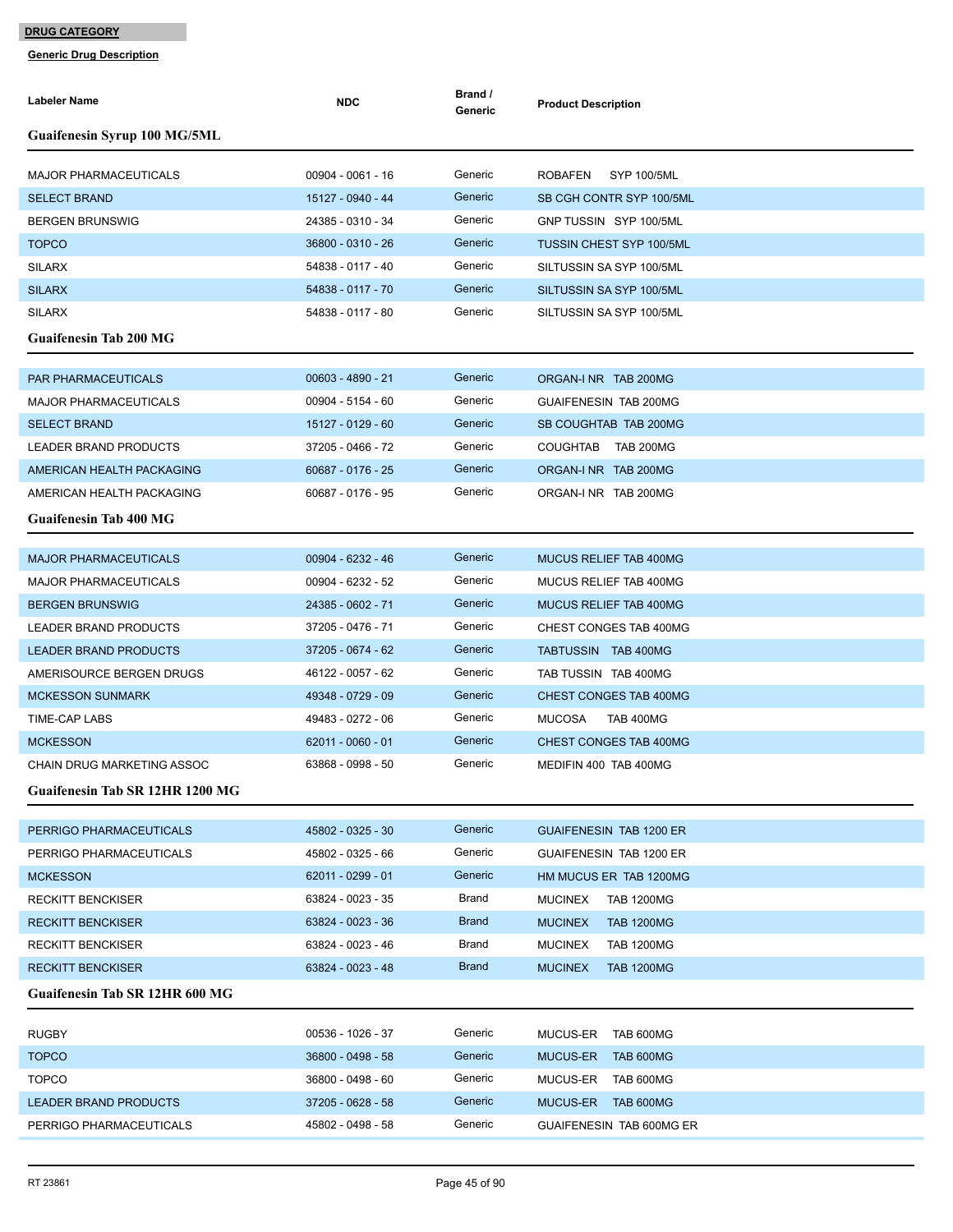| <b>Labeler Name</b>                       | <b>NDC</b>          | Brand /<br>Generic | <b>Product Description</b>      |
|-------------------------------------------|---------------------|--------------------|---------------------------------|
| <b>Guaifenesin Tab SR 12HR 600 MG</b>     |                     |                    |                                 |
| PERRIGO PHARMACEUTICALS                   | 45802 - 0498 - 60   | Generic            | <b>GUAIFENESIN TAB 600MG ER</b> |
| PERRIGO PHARMACEUTICALS                   | 45802 - 0498 - 78   | Generic            | GUAIFENESIN TAB 600MG ER        |
| AMERISOURCE BERGEN DRUGS                  | 46122 - 0028 - 58   | Generic            | GNP MUCUS-ER TAB 600MG          |
| AMERISOURCE BERGEN DRUGS                  | 46122 - 0028 - 60   | Generic            | GNP MUCUS-ER TAB 600MG          |
| <b>MCKESSON SUNMARK</b>                   | 49348 - 0905 - 47   | Generic            | SM MUCUS ER TAB 600MG           |
| <b>MCKESSON SUNMARK</b>                   | 49348 - 0905 - 59   | Generic            | SM MUCUS ER TAB 600MG           |
| <b>MCKESSON</b>                           | 62011 - 0076 - 01   | Generic            | HM MUCUS ER TAB 600MG           |
| <b>MCKESSON</b>                           | 62011 - 0076 - 02   | Generic            | HM MUCUS ER TAB 600MG           |
| <b>RECKITT BENCKISER</b>                  | 63824 - 0008 - 15   | <b>Brand</b>       | <b>MUCINEX</b><br>TAB 600MG ER  |
| <b>RECKITT BENCKISER</b>                  | 63824 - 0008 - 27   | Brand              | <b>MUCINEX</b><br>TAB 600MG ER  |
| <b>RECKITT BENCKISER</b>                  | 63824 - 0008 - 32   | <b>Brand</b>       | <b>MUCINEX</b><br>TAB 600MG ER  |
| <b>RECKITT BENCKISER</b>                  | 63824 - 0008 - 34   | Brand              | <b>MUCINEX</b><br>TAB 600MG ER  |
| <b>RECKITT BENCKISER</b>                  | 63824 - 0008 - 36   | <b>Brand</b>       | <b>MUCINEX</b><br>TAB 600MG ER  |
| <b>RECKITT BENCKISER</b>                  | 63824 - 0008 - 50   | Brand              | <b>MUCINEX</b><br>TAB 600MG ER  |
| <b>RECKITT BENCKISER</b>                  | $63824 - 0008 - 61$ | <b>Brand</b>       | <b>MUCINEX</b><br>TAB 600MG ER  |
| <b>RECKITT BENCKISER</b>                  | 63824 - 0008 - 69   | Brand              | <b>MUCINEX</b><br>TAB 600MG ER  |
| <b>RECKITT BENCKISER</b>                  | 63824 - 0008 - 86   | <b>Brand</b>       | <b>MUCINEX</b><br>TAB 600MG ER  |
| AMERICAN HEALTH PACKAGING                 | 68084 - 0572 - 01   | Brand              | <b>MUCINEX</b><br>TAB 600MG ER  |
| AMERICAN HEALTH PACKAGING                 | 68084 - 0572 - 11   | <b>Brand</b>       | <b>MUCINEX</b><br>TAB 600MG ER  |
| Guaifenesin-Codeine Liquid 200-8 MG/5ML   |                     |                    |                                 |
|                                           |                     |                    |                                 |
| <b>CENTURION LABS</b>                     | 23359 - 0040 - 16   | Brand              | NINJACOF-XG LIQ 200-8/5         |
| Guaifenesin-Codeine Liquid 225-7.5 MG/5ML |                     |                    |                                 |
| <b>ALLEGIS PHARMACEUTICALS</b>            | $00682 - 0475 - 16$ | <b>Brand</b>       | MAR-COF CG LIQ 225-7.5          |
|                                           |                     |                    |                                 |
| Guaifenesin-Codeine Soln 100-10 MG/5ML    |                     |                    |                                 |
| PHARMACEUTICAL ASSOCIATES                 | 00121 - 0775 - 04   | Generic            | GG/CODEINE SOL 100-10/5         |
| PHARMACEUTICAL ASSOCIATES                 | $00121 - 0775 - 16$ | Generic            | GG/CODEINE SOL 100-10/5         |
| PHARMACEUTICAL ASSOCIATES                 | 00121 - 1775 - 05   | Generic            | GG/CODEINE SOL 100-10/5         |
| PHARMACEUTICAL ASSOCIATES                 | $00121 - 1775 - 10$ | Generic            | GG/CODEINE SOL 100-10/5         |
| PAR PHARMACEUTICALS                       | 00603 - 1075 - 54   | Generic            | CHERATUSSIN SYP 100-10/5        |
| PAR PHARMACEUTICALS                       | $00603 - 1075 - 56$ | Generic            | CHERATUSSIN SYP 100-10/5        |
| PAR PHARMACEUTICALS                       | 00603 - 1075 - 58   | Generic            | CHERATUSSIN SYP 100-10/5        |
| PAR PHARMACEUTICALS                       | $00603 - 1329 - 58$ | Generic            | <b>IOPHEN C-NR LIQ 100-10/5</b> |
| PACK PHARMACEUTICALS, LLC                 | 16571 - 0302 - 16   | Generic            | GUAIFENESIN SYP 100-10/5        |
| <b>HI-TECH</b>                            | 50383 - 0087 - 04   | Generic            | GUAIATUSSIN SYP 100-10/5        |
| HI-TECH                                   | 50383 - 0087 - 05   | Generic            | GUAIATUSSIN SYP 100-10/5        |
| HI-TECH                                   | 50383 - 0087 - 07   | Generic            | GUAIATUSSIN SYP 100-10/5        |
| HI-TECH                                   | 50383 - 0087 - 10   | Generic            | GUAIATUSSIN SYP 100-10/5        |
| HI-TECH                                   | 50383 - 0087 - 12   | Generic            | GUAIATUSSIN SYP 100-10/5        |
| HI-TECH                                   | 50383 - 0087 - 16   | Generic            | GUAIATUSSIN SYP 100-10/5        |
| <b>METHOD PHARMACEUTICALS</b>             | 58657 - 0500 - 04   | Generic            | CODEINE/GG SOL 10-100/5         |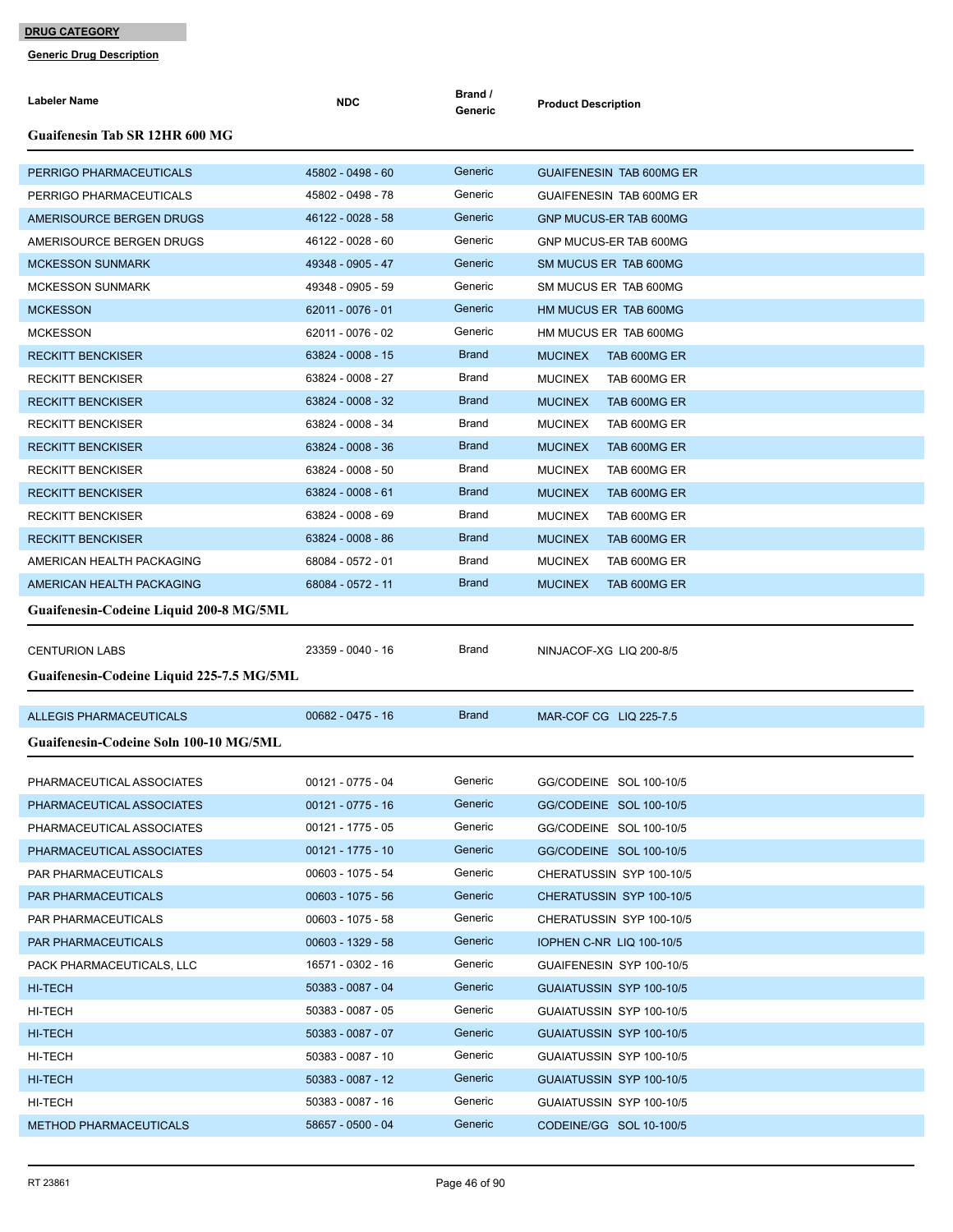| <b>Labeler Name</b>                                    | <b>NDC</b>          | Brand /<br>Generic | <b>Product Description</b> |
|--------------------------------------------------------|---------------------|--------------------|----------------------------|
| Guaifenesin-Codeine Soln 100-10 MG/5ML                 |                     |                    |                            |
| <b>METHOD PHARMACEUTICALS</b>                          | 58657 - 0500 - 16   | Generic            | CODEINE/GG SOL 10-100/5    |
| VIRTUS PHARMACEUTICALS                                 | 69543 - 0252 - 04   | Generic            | VIRTUSSIN AC SOL 100-10/5  |
| <b>VIRTUS PHARMACEUTICALS</b>                          | 69543 - 0252 - 16   | Generic            | VIRTUSSIN AC SOL 100-10/5  |
| <b>VIRTUS PHARMACEUTICALS OPCO</b>                     | 76439 - 0252 - 04   | Generic            | VIRTUSSIN AC SOL 100-10/5  |
| <b>VIRTUS PHARMACEUTICALS OPCO</b>                     | 76439 - 0252 - 16   | Generic            | VIRTUSSIN AC SOL 100-10/5  |
| Guaifenesin-Codeine Soln 100-6.3 MG/5ML                |                     |                    |                            |
| <b>RAMCNEIL</b>                                        | 12830 - 0717 - 16   | Generic            | M-CLEAR WC LIQ 100-6.3     |
| <b>BUREL PHARMACEUTICALS</b>                           | 35573 - 0006 - 16   | Generic            | RELCOF C<br>SOL 100-6.3    |
| Loratadine & Pseudoephedrine Tab SR 12HR 5-120 MG      |                     |                    |                            |
| <b>PERRIGO</b>                                         | $00113 - 2013 - 39$ | Generic            | ALLERGY/CONG TAB 5-120MG   |
| <b>PERRIGO</b>                                         | 00113 - 2013 - 52   | Generic            | ALLERGY/CONG TAB 5-120MG   |
| <b>PERRIGO</b>                                         | $00113 - 2013 - 60$ | Generic            | ALLERGY/CONG TAB 5-120MG   |
| PERRIGO PHARMACEUTICALS                                | 45802 - 0106 - 39   | Generic            | LORATADINE-D TAB 5-120MG   |
| PERRIGO PHARMACEUTICALS                                | 45802 - 0106 - 52   | Generic            | LORATADINE-D TAB 5-120MG   |
| PERRIGO PHARMACEUTICALS                                | 45802 - 0106 - 60   | Generic            | LORATADINE-D TAB 5-120MG   |
| AMERISOURCE BERGEN DRUGS                               | 46122 - 0109 - 52   | Generic            | LORATADINE-D TAB 5-120MG   |
| <b>MCKESSON SUNMARK</b>                                | 49348 - 0183 - 47   | Generic            | LORATADINE D TAB 5-120MG   |
| <b>MCKESSON</b>                                        | 62011 - 0120 - 01   | Generic            | ALLERGY/CONG TAB 5-120MG   |
| Loratadine & Pseudoephedrine Tab SR 24HR 10-240 MG     |                     |                    |                            |
| <b>PERRIGO</b>                                         | 00113 - 0165 - 22   | Generic            | ALLERGY/CONG TAB RELIEF    |
| <b>PERRIGO</b>                                         | $00113 - 0165 - 52$ | Generic            | ALLERGY/CONG TAB RELIEF    |
| <b>MAJOR PHARMACEUTICALS</b>                           | 00904 - 5833 - 15   | Generic            | LORATADINE-D TAB 10-240MG  |
| <b>MAJOR PHARMACEUTICALS</b>                           | 00904 - 5833 - 48   | Generic            | LORATADINE-D TAB 10-240MG  |
| <b>TOPCO</b>                                           | 36800 - 0538 - 52   | Generic            | ALLRGY REL-D TAB 10-240MG  |
| <b>LEADER BRAND PRODUCTS</b>                           | 37205 - 0348 - 52   | Generic            | ALLERGY RELF TAB D-24      |
| <b>LEADER BRAND PRODUCTS</b>                           | 37205 - 0348 - 88   | Generic            | ALLERGY RELF TAB D-24      |
| PERRIGO PHARMACEUTICALS                                | 45802 - 0008 - 22   | Generic            | LORATADINE-D TAB 10-240MG  |
| PERRIGO PHARMACEUTICALS                                | 45802 - 0008 - 52   | Generic            | LORATADINE-D TAB 10-240MG  |
| AMERISOURCE BERGEN DRUGS                               | 46122 - 0167 - 52   | Generic            | ALLER/CONGES TAB 10-240MG  |
| AMERISOURCE BERGEN DRUGS                               | 46122 - 0206 - 22   | Generic            | LORATADINE-D TAB 10-240MG  |
| <b>MCKESSON SUNMARK</b>                                | 49348 - 0543 - 01   | Generic            | LORATA-DINE TAB D 24HR     |
| MCKESSON SUNMARK                                       | 49348 - 0543 - 57   | Generic            | LORATA-DINE TAB D 24HR     |
| <b>OHM LABS</b>                                        | 51660 - 0724 - 15   | Generic            | ALLERGY RELF TAB DECONGES  |
| OHM LABS                                               | 51660 - 0724 - 56   | Generic            | ALLERGY RELF TAB DECONGES  |
| <b>OHM LABS</b>                                        | 51660 - 0724 - 69   | Generic            | ALLERGY RELF TAB DECONGES  |
| <b>MCKESSON</b>                                        | 62011 - 0071 - 01   | Generic            | ALLERGY REL/ TAB DECONGES  |
| CHAIN DRUG MARKETING ASSOC                             | 63868 - 0154 - 10   | Generic            | LORATADINE-D TAB 10-240MG  |
| PE-DM-APAP & PE-CPM-DM-APAP Tab Day/Night Therapy Pack |                     |                    |                            |
| <b>SELECT BRAND</b>                                    | 15127 - 0927 - 24   | Generic            | SB COLD MULT PAK DAY/NGHT  |
| <b>BERGEN BRUNSWIG</b>                                 | 24385 - 0963 - 60   | Generic            | COLD HEAD PAK DAY/NGHT     |
|                                                        |                     |                    |                            |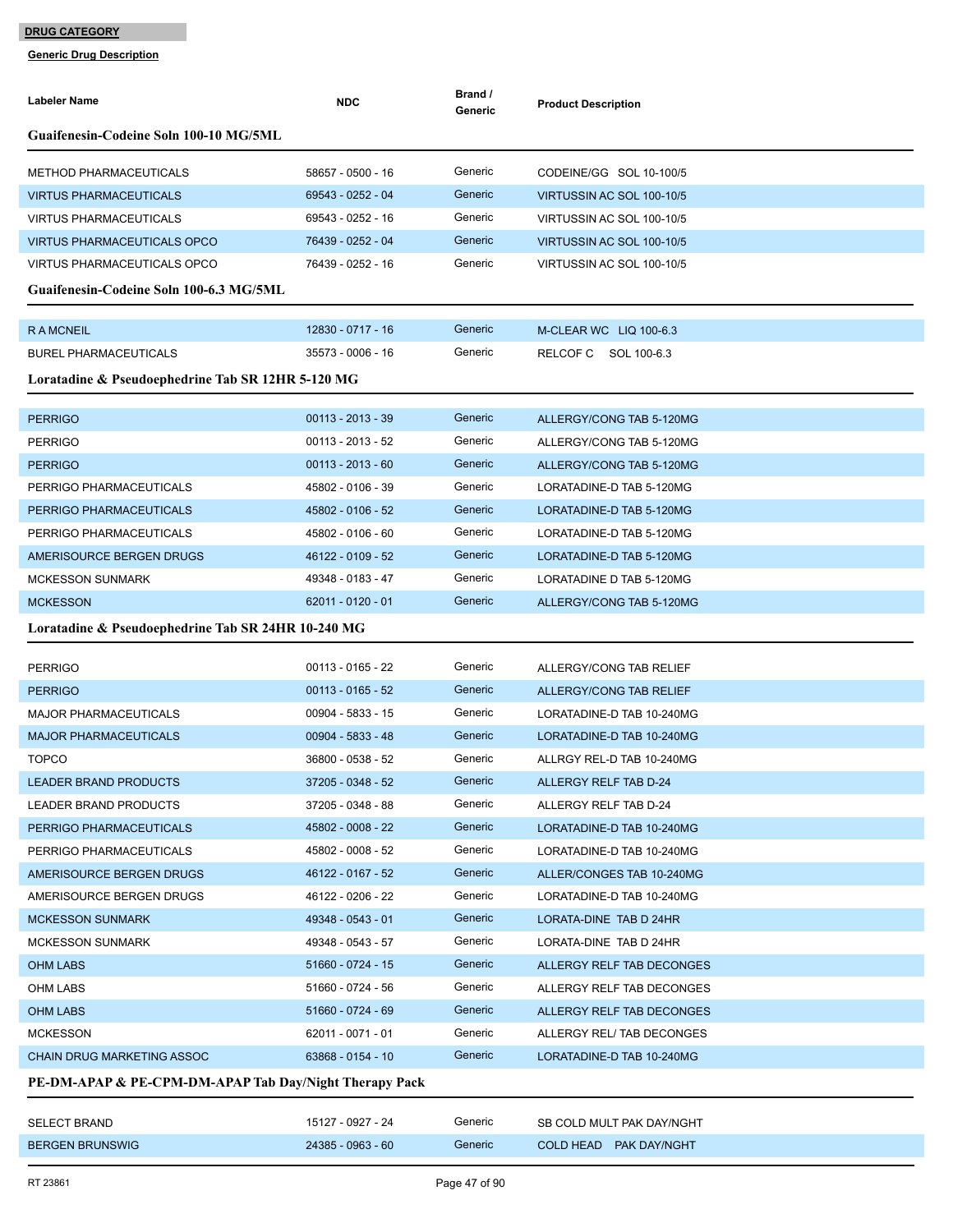| PE-DM-APAP Liq & Doxylamine-DM-APAP Liq Day/Night Ther Pack<br><b>TOPCO</b><br>Generic<br>36800 - 0733 - 01<br>DAY/NITE MIS CLD/FLU<br>PE-DM-GG-APAP Cap & PE-Doxyl-DM-APAP Cap Therapy Pack |  |
|----------------------------------------------------------------------------------------------------------------------------------------------------------------------------------------------|--|
|                                                                                                                                                                                              |  |
|                                                                                                                                                                                              |  |
|                                                                                                                                                                                              |  |
|                                                                                                                                                                                              |  |
| <b>Brand</b><br><b>RECKITT BENCKISER</b><br>63824 - 0594 - 24<br><b>MUCINEX</b><br><b>CAP DAY/NGHT</b>                                                                                       |  |
| <b>Brand</b><br>63824 - 0690 - 24<br><b>RECKITT BENCKISER</b><br><b>MUCINEX</b><br><b>CAP DAY/NGHT</b>                                                                                       |  |
| PE-DM-GG-APAP Tab & PE-Diphenhyd-APAP Tab Therapy Pack                                                                                                                                       |  |
| Generic<br><b>RECKITT BENCKISER</b><br>63824 - 0551 - 30<br>MUCINEX FAST MIS DAY/NGHT                                                                                                        |  |
| PE-GG-APAP Tab 5-200-325MG &PE-Diphenhyd-APAP Tab 5-25-325MG                                                                                                                                 |  |
|                                                                                                                                                                                              |  |
| 63824 - 0202 - 20<br>Generic<br><b>RECKITT BENCKISER</b><br>SINUS-MAX MIS DAY/NGHT                                                                                                           |  |
| Pheniramine-Phenylephrine w/ APAP Powd Pack 20-10-650 MG                                                                                                                                     |  |
| <b>Brand</b><br>00067 - 7916 - 06<br>GLAXO CONSUMER HEALTHCARE L.P.<br>THERAFLU FLU PAK SORE THR                                                                                             |  |
| <b>TOPCO</b><br>Brand<br>36800 - 0133 - 91<br>FLU & SORE POW THROAT                                                                                                                          |  |
| Phenyleph-Chlorphen-DM w/APAP Susp 2.5-1-5-160 MG/5ML                                                                                                                                        |  |
|                                                                                                                                                                                              |  |
| Generic<br>$00067 - 8116 - 04$<br>GLAXO CONSUMER HEALTHCARE L.P.<br>TRIAMINIC SUS FEV&CLD                                                                                                    |  |
| Generic<br>24385 - 0984 - 26<br><b>BERGEN BRUNSWIG</b><br>PAIN RELIEF SUS PLS COLD                                                                                                           |  |
| Generic<br><b>TOPCO</b><br>36800 - 0000 - 04<br>PAIN RELIEF SUS PLS FLU                                                                                                                      |  |
| Generic<br><b>TOPCO</b><br>36800 - 0903 - 26<br>PAIN RELIEF SUS PLS COLD                                                                                                                     |  |
| Generic<br>49348 - 0879 - 34<br><b>MCKESSON SUNMARK</b><br>SM CHILDRENS SUS MS COLD                                                                                                          |  |
| Generic<br>63868 - 0063 - 04<br>CHAIN DRUG MARKETING ASSOC<br>QC COLD RELF SUS PLUS MS                                                                                                       |  |
| Phenyleph-Chlorphen-DM w/APAP Tab 5-2-10-325 MG                                                                                                                                              |  |
| 24385 - 0195 - 62<br>Generic<br><b>BERGEN BRUNSWIG</b><br><b>CLD HEAD CNG TAB NIGHTTIM</b>                                                                                                   |  |
| <b>TOPCO</b><br>Generic<br>36800 - 0014 - 62<br>COLD MULTI-S TAB NIGHTTIM                                                                                                                    |  |
| <b>TOPCO</b><br>Generic<br>36800 - 0393 - 62<br><b>CLD HEAD CNG TAB NIGHTTIM</b>                                                                                                             |  |
| Generic<br>63868 - 0072 - 24<br><b>CHAIN DRUG MARKETING ASSOC</b><br>MULTI-SYMPTM TAB NIGHTTIM                                                                                               |  |
| Generic<br>CHAIN DRUG MARKETING ASSOC<br>63868 - 0074 - 24<br>QC COLD/HEAD TAB NIGHTTIM                                                                                                      |  |
| Phenylephrine w/ Acetaminophen Tab 5-325 MG                                                                                                                                                  |  |
|                                                                                                                                                                                              |  |
| Generic<br>00113 - 0272 - 62<br>PERRIGO PHARMACEUTICALS<br>SINUS CONGST TAB / PAIN DT                                                                                                        |  |
| 00904 - 5783 - 24<br>Generic<br><b>MAJOR PHARMACEUTICALS</b><br>MAPAP SINUS TAB MAX ST                                                                                                       |  |
| Generic<br>15127 - 0965 - 24<br><b>SELECT BRAND</b><br>SB SINUS CNG TAB / PAIN DT                                                                                                            |  |
| Generic<br>24385 - 0169 - 62<br>GNP SINUS TAB CNG/PAIN<br><b>BERGEN BRUNSWIG</b>                                                                                                             |  |
| Generic<br>36800 - 0272 - 62<br><b>TOPCO</b><br>SINUS CONGST TAB /PAIN DT                                                                                                                    |  |
| Generic<br>37205 - 0571 - 62<br><b>LEADER BRAND PRODUCTS</b><br>PAIN RLF SIN TAB PE DAY                                                                                                      |  |
| Generic<br>CHAIN DRUG MARKETING ASSOC<br>63868 - 0984 - 24<br>QC SINUS PAI TAB RELIEF                                                                                                        |  |
| Phenylephrine w/ DM-GG Liqd 10-18-200 MG/15ML                                                                                                                                                |  |
| <b>Brand</b><br><b>GM PHARMACEUTICALS</b><br>58809 - 0555 - 08<br>VANACOF DM LIQ                                                                                                             |  |
| Phenylephrine w/ DM-GG Liqd 2.5-5-100 MG/5ML                                                                                                                                                 |  |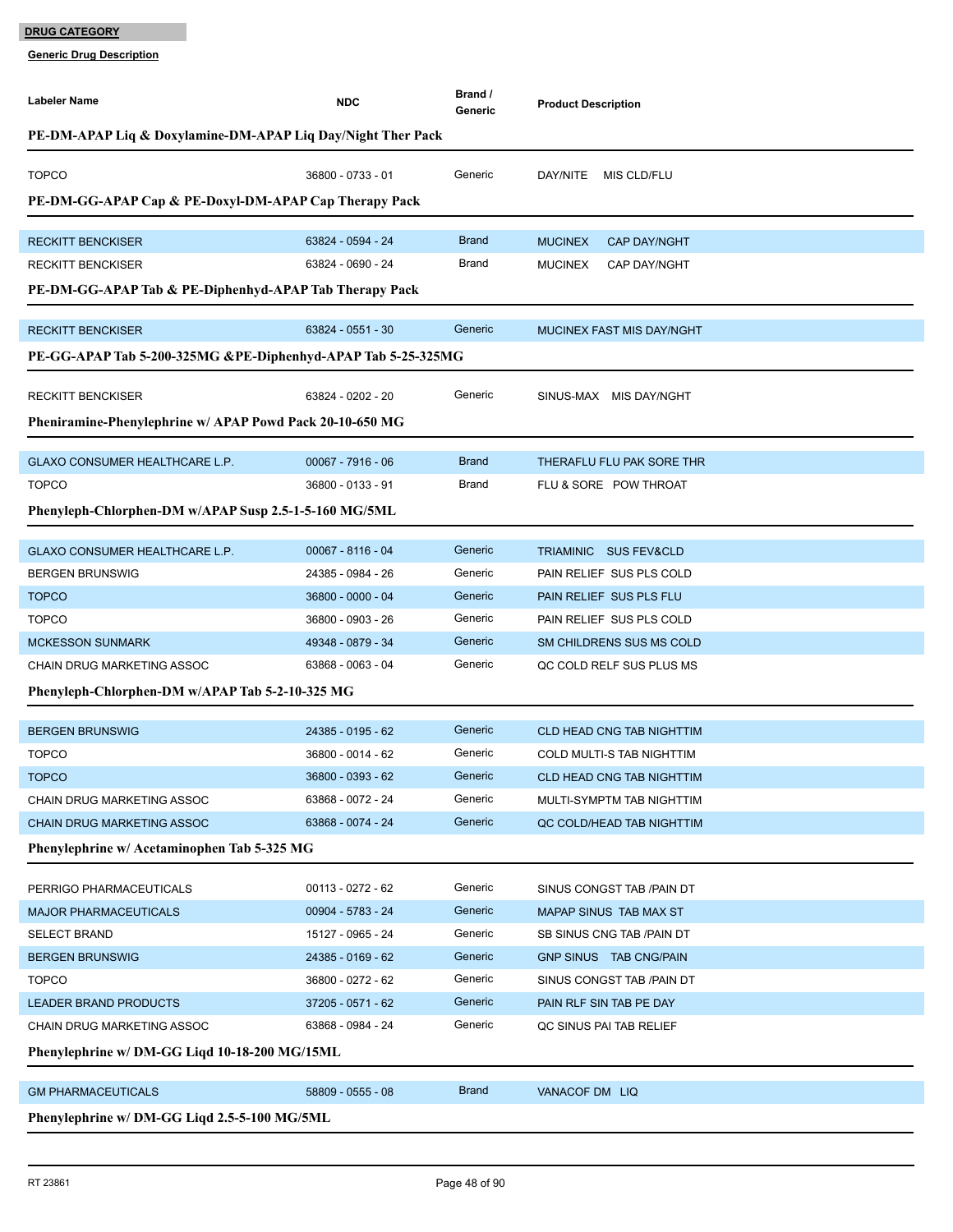| <b>Labeler Name</b>                          | <b>NDC</b>          | Brand /<br>Generic | <b>Product Description</b>      |  |  |  |
|----------------------------------------------|---------------------|--------------------|---------------------------------|--|--|--|
| Phenylephrine w/ DM-GG Liqd 2.5-5-100 MG/5ML |                     |                    |                                 |  |  |  |
| <b>TOPCO</b>                                 | 36800 - 0839 - 26   | Generic            | MUCUS RELIEF LIQ MULTI SY       |  |  |  |
| <b>MCKESSON SUNMARK</b>                      | 49348 - 0083 - 36   | Generic            | SEVERE CONG LIQ COUGH           |  |  |  |
| <b>RECKITT BENCKISER</b>                     | 63824 - 0014 - 66   | Brand              | MUCINEX CONG LIQ COUGH          |  |  |  |
| <b>RECKITT BENCKISER</b>                     | 63824 - 0014 - 69   | <b>Brand</b>       | MUCINEX CONG LIQ COUGH          |  |  |  |
| <b>RECKITT BENCKISER</b>                     | 63824 - 0282 - 64   | Brand              | MUCINEX COLD LIQ CHILDREN       |  |  |  |
| <b>RECKITT BENCKISER</b>                     | 63824 - 0282 - 67   | <b>Brand</b>       | MUCINEX COLD LIQ CHILDREN       |  |  |  |
| <b>RECKITT BENCKISER</b>                     | 63824 - 0283 - 67   | Brand              | MUCINEX CONG LIQ & COUGH        |  |  |  |
| Phenylephrine w/ DM-GG Liqd 5-10-100 MG/5ML  |                     |                    |                                 |  |  |  |
| PERRIGO PHARMACEUTICALS                      | $00113 - 0516 - 26$ | Generic            | <b>TUSSIN CF LIQ CGH/COLD</b>   |  |  |  |
| PERRIGO PHARMACEUTICALS                      | 00113 - 0516 - 34   | Generic            | TUSSIN CF LIQ CGH/COLD          |  |  |  |
| <b>MAJOR PHARMACEUTICALS</b>                 | 00904 - 6537 - 20   | Generic            | ROBAFEN CF LIQ 5-10-100         |  |  |  |
| <b>SELECT BRAND</b>                          | 15127 - 0943 - 04   | Generic            | SB CGH CONTR LIQ CF             |  |  |  |
| <b>SELECT BRAND</b>                          | 15127 - 0943 - 08   | Generic            | SB CGH CONTR LIQ CF             |  |  |  |
| <b>TOPCO</b>                                 | 36800 - 0516 - 26   | Generic            | TUSSIN CF LIQ                   |  |  |  |
| <b>TOPCO</b>                                 | 36800 - 0516 - 34   | Generic            | <b>TUSSIN CF LIQ</b>            |  |  |  |
| <b>LEADER BRAND PRODUCTS</b>                 | 37205 - 0709 - 26   | Generic            | TUSSIN CF LIQ                   |  |  |  |
| <b>LEADER BRAND PRODUCTS</b>                 | 37205 - 0709 - 34   | Generic            | <b>TUSSIN CF LIQ</b>            |  |  |  |
| <b>MCKESSON SUNMARK</b>                      | 49348 - 0737 - 34   | Generic            | SM TUSSIN CF LIQ                |  |  |  |
| <b>MCKESSON SUNMARK</b>                      | 49348 - 0737 - 37   | Generic            | <b>SM TUSSIN CF LIQ</b>         |  |  |  |
| <b>MCKESSON</b>                              | 62011 - 0090 - 01   | Generic            | <b>TUSSIN ADULT LIQ COLD</b>    |  |  |  |
| <b>CHAIN DRUG MARKETING ASSOC</b>            | 63868 - 0244 - 04   | Generic            | TUSSIN CF LIQ                   |  |  |  |
| CHAIN DRUG MARKETING ASSOC                   | 63868 - 0244 - 08   | Generic            | TUSSIN CF LIQ                   |  |  |  |
| Phenylephrine w/ DM-GG Liqd 5-10-200 MG/5ML  |                     |                    |                                 |  |  |  |
| <b>TOPCO</b>                                 | 36800 - 0296 - 26   | Generic            | <b>TUSSIN CF</b><br>LIQ MAX/M-S |  |  |  |
| <b>TOPCO</b>                                 | 36800 - 0296 - 34   | Generic            | TUSSIN CF LIQ MAX/M-S           |  |  |  |
| AMERISOURCE BERGEN DRUGS                     | 46122 - 0138 - 26   | Generic            | <b>TUSSIN CF</b><br>LIQ MAX/M-S |  |  |  |
| AMERISOURCE BERGEN DRUGS                     | 46122 - 0138 - 34   | Generic            | TUSSIN CF LIQ MAX/M-S           |  |  |  |
| Phenylephrine w/ DM-GG Syrup 5-10-100 MG/5ML |                     |                    |                                 |  |  |  |
|                                              |                     |                    |                                 |  |  |  |
| <b>MAJOR PHARMACEUTICALS</b>                 | 00904 - 6309 - 20   | Generic            | ROBAFEN CF SYP CGH/CLD          |  |  |  |
| <b>BERGEN BRUNSWIG</b>                       | 24385 - 0904 - 26   | Generic            | GNP TUSSIN SYP CF               |  |  |  |
| <b>BERGEN BRUNSWIG</b>                       | 24385 - 0904 - 34   | Generic            | GNP TUSSIN SYP CF               |  |  |  |
| Phenylephrine w/ DM-GG Tab 10-15-380 MG      |                     |                    |                                 |  |  |  |
| POLY PHARMACEUTICALS                         | 50991 - 0730 - 60   | Brand              | DECONEX DMX TAB                 |  |  |  |
| NIVAGEN PHARMACEUTICALS                      | 75834 - 0040 - 60   | Generic            | NIVANEX DMX TAB                 |  |  |  |
| Phenylephrine w/ DM-GG Tab 10-15-395 MG      |                     |                    |                                 |  |  |  |
| ALLEGIS PHARMACEUTICALS                      | 28595 - 0906 - 60   | Brand              | DURAVENT DM TAB                 |  |  |  |
| Phenylephrine w/ DM-GG Tab 10-15-400 MG      |                     |                    |                                 |  |  |  |
|                                              |                     |                    |                                 |  |  |  |
| CAPITAL PHARMACEUTICAL                       | 29978 - 0587 - 01   | <b>Brand</b>       | <b>AQUANAZ</b><br><b>TAB</b>    |  |  |  |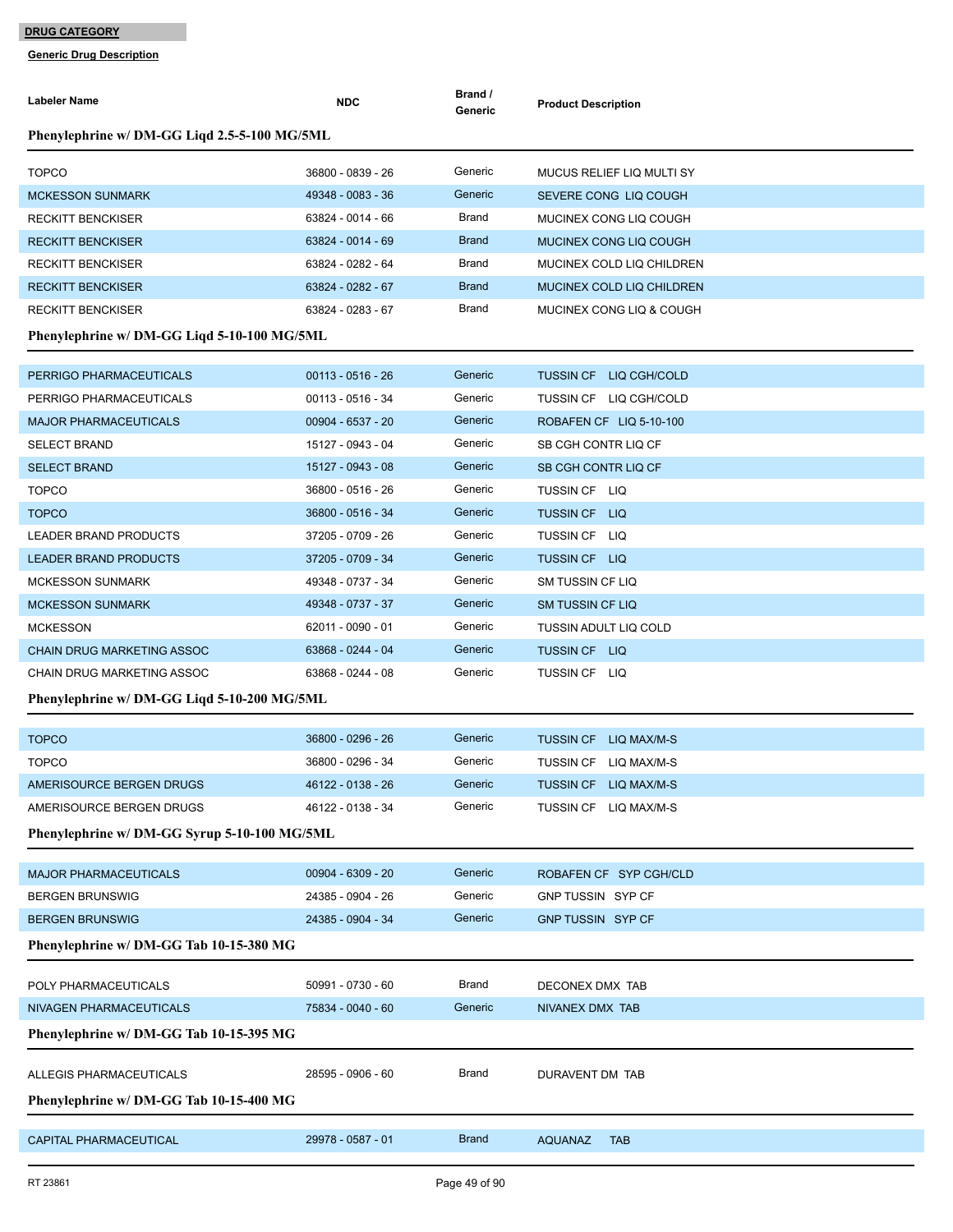| Labeler Name                                                 | <b>NDC</b>          | Brand /<br>Generic | <b>Product Description</b>         |
|--------------------------------------------------------------|---------------------|--------------------|------------------------------------|
| Phenylephrine w/ DM-GG Tab 10-17.5-385 MG                    |                     |                    |                                    |
|                                                              |                     |                    |                                    |
| POLY PHARMACEUTICALS                                         | 50991 - 0738 - 90   | Brand              | DECONEX DMX TAB                    |
| Phenylephrine w/ DM-GG Tab 5-10-200 MG                       |                     |                    |                                    |
| <b>RECKITT BENCKISER</b>                                     | 63824 - 0193 - 20   | <b>Brand</b>       | <b>MUCINEX FAST TAB 5-10-200</b>   |
| <b>RECKITT BENCKISER</b>                                     | 63824 - 0193 - 30   | Brand              | MUCINEX FAST TAB 5-10-200          |
|                                                              |                     |                    |                                    |
| Phenylephrine-APAP-GG Ligd 10-650-400 MG/20ML                |                     |                    |                                    |
| <b>RECKITT BENCKISER</b>                                     | 63824 - 0016 - 66   | <b>Brand</b>       | <b>MUCINEX COLD LIQ SINUS</b>      |
| <b>RECKITT BENCKISER</b>                                     | 63824 - 0260 - 66   | Generic            | <b>MUCINEX</b><br>LIQ              |
| <b>RECKITT BENCKISER</b>                                     | 63824 - 0261 - 66   | Generic            | <b>MUCINEX</b><br><b>LIQ</b>       |
| Phenylephrine-APAP-GG Tab 5-325-200 MG                       |                     |                    |                                    |
|                                                              |                     |                    |                                    |
| <b>SELECT BRAND</b>                                          | 15127 - 0963 - 24   | Generic            | SB SINUS CNG TAB / PAIN            |
| AMERISOURCE BERGEN DRUGS                                     | 46122 - 0194 - 60   | Generic            | <b>MUCUS RELIEF TAB CLD/SINU</b>   |
| <b>RECKITT BENCKISER</b>                                     | 63824 - 0190 - 20   | Generic            | MUCINEX COLD TAB SINUS             |
| <b>RECKITT BENCKISER</b>                                     | 63824 - 0190 - 30   | Generic            | <b>MUCINEX COLD TAB SINUS</b>      |
| <b>RECKITT BENCKISER</b>                                     | 63824 - 0200 - 20   | Generic            | <b>MUCINEX</b><br><b>TAB SINUS</b> |
| <b>RECKITT BENCKISER</b>                                     | 63824 - 0200 - 30   | Generic            | <b>MUCINEX</b><br><b>TAB SINUS</b> |
| <b>RECKITT BENCKISER</b>                                     | 63824 - 0201 - 20   | Generic            | <b>MUCINEX</b><br><b>TAB SINUS</b> |
| <b>RECKITT BENCKISER</b>                                     | 63824 - 0201 - 30   | Generic            | <b>MUCINEX</b><br><b>TAB SINUS</b> |
| <b>RECKITT BENCKISER</b>                                     | 63824 - 0201 - 44   | Generic            | <b>MUCINEX</b><br><b>TAB SINUS</b> |
| <b>CHAIN DRUG MARKETING ASSOC</b>                            | 63868 - 0071 - 24   | Generic            | SINUS CONGST TAB /PAIN             |
| Phenylephrine-Bromphen w/ Codeine Liqd 3.33-1.33-6.33 MG/5ML |                     |                    |                                    |
| <b>RAMCNEIL</b>                                              | 12830 - 0754 - 12   | Brand              | M-END PE<br>– LIQ                  |
| Phenylephrine-Bromphen w/ Codeine Liquid 10-4-10 MG/5ML      |                     |                    |                                    |
|                                                              |                     |                    |                                    |
| POLY PHARMACEUTICALS                                         | 50991 - 0723 - 16   | <b>Brand</b>       | POLY-TUSSIN LIQ 10-4-10            |
| Phenylephrine-Brompheniramine-DM Elixir 2.5-1-5 MG/5ML       |                     |                    |                                    |
|                                                              |                     |                    |                                    |
| PERRIGO PHARMACEUTICALS                                      | 00113 - 0987 - 26   | Generic            | COLD/COUGH ELX CHILD               |
| <b>MAJOR PHARMACEUTICALS</b>                                 | 00904 - 5782 - 20   | Generic            | DIMAPHEN DM ELX COLD/CGH           |
| <b>MAJOR PHARMACEUTICALS</b>                                 | 00904 - 6463 - 20   | Generic            | DIMAPHEN DM ELX 2.5-1-5            |
| <b>BERGEN BRUNSWIG</b>                                       | 24385 - 0519 - 26   | Generic            | <b>GNP COLD/CGH ELX CHILD</b>      |
| <b>TOPCO</b>                                                 | 36800 - 0987 - 26   | Generic            | COLD/COUGH ELX CHILD               |
| <b>LEADER BRAND PRODUCTS</b>                                 | 37205 - 0969 - 26   | Generic            | COLD/COUGH ELX DM CHILD            |
| <b>MCKESSON SUNMARK</b>                                      | 49348 - 0775 - 34   | Generic            | SM COLD/CGH ELX DM CHILD           |
| <b>MCKESSON</b>                                              | 62011 - 0063 - 01   | Generic            | HM COLD/CGH ELX CHILDREN           |
| Phenylephrine-Brompheniramine-DM Liquid 2.5-1-5 MG/5ML       |                     |                    |                                    |
| WOMEN'S CHOICE PHARMACEUTICALS                               | 00485 - 0204 - 04   | Generic            | RYNEX DM<br>LIQ                    |
| <b>WOMEN'S CHOICE PHARMACEUTICALS</b>                        | $00485 - 0204 - 16$ | Generic            | RYNEX DM<br><b>LIQ</b>             |
| LARKEN LABORATORIES, INC.                                    | 68047 - 0143 - 16   | Generic            | ENDACOF-DM LIQ 2.5-1-5             |
| Phenylephrine-Brompheniramine-DM Liquid 7.5-4-15 MG/5ML      |                     |                    |                                    |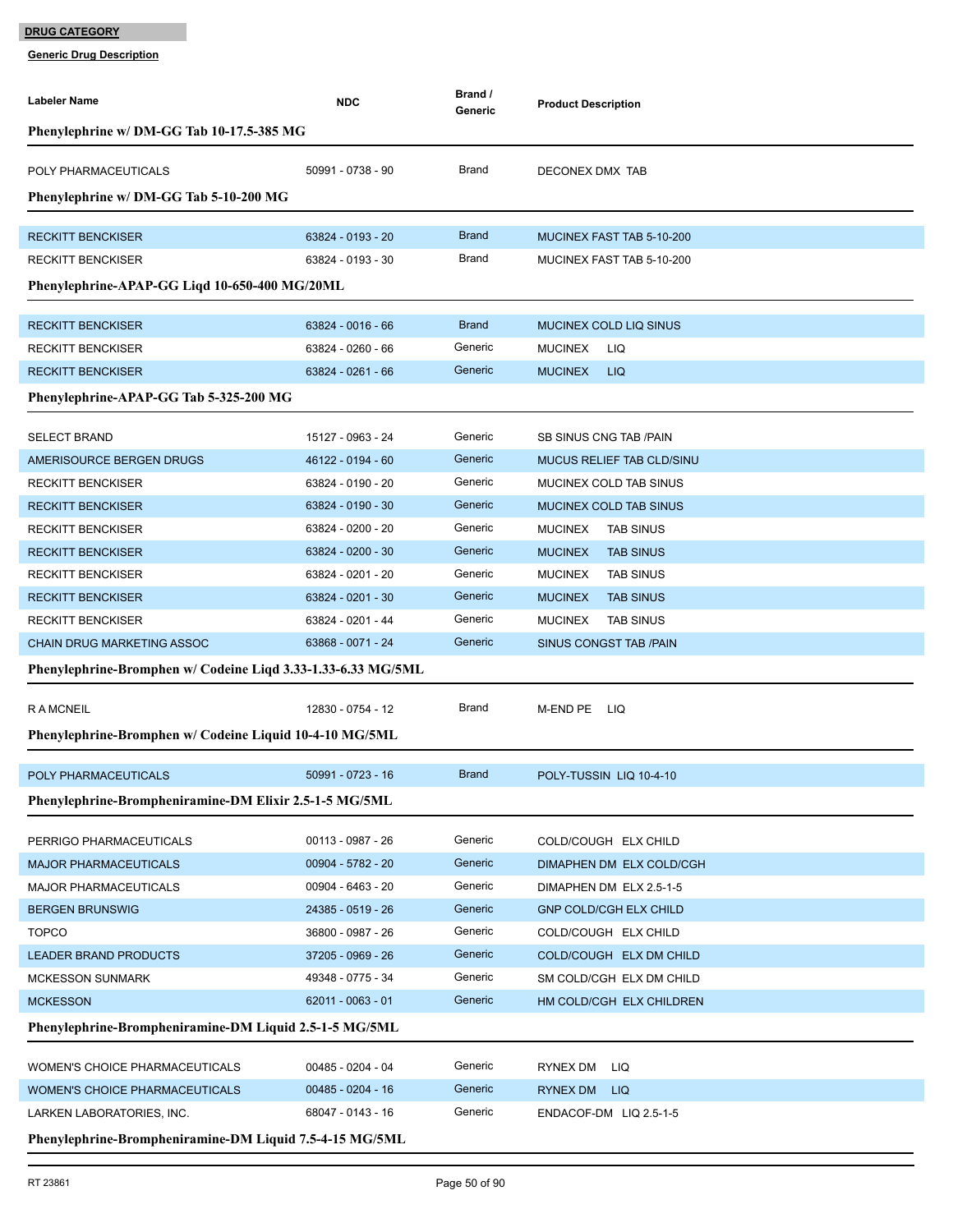| Labeler Name                                               | <b>NDC</b>          | Brand /<br>Generic | <b>Product Description</b>         |
|------------------------------------------------------------|---------------------|--------------------|------------------------------------|
| <b>ALLEGIS PHARMACEUTICALS</b>                             | 28595 - 0800 - 16   | Generic            | AP-HIST DM LIQ 7.5-4-15            |
| POLY PHARMACEUTICALS                                       | 50991 - 0814 - 16   | <b>Brand</b>       | ALAHIST DM LIQ 7.5-4-15            |
| NIVAGEN PHARMACEUTICALS                                    | 75834 - 0060 - 16   | Generic            | NIVA-HIST DM LIQ 7.5-4-15          |
| Phenylephrine-Brompheniramine-DM Syrup 5-2-10 MG/5ML       |                     |                    |                                    |
| LARKEN LABORATORIES, INC.                                  | 68047 - 0129 - 16   | <b>Brand</b>       | LOHIST-DM SYP 5-2-10MG             |
| Phenylephrine-Chlorphen w/ Codeine Syrup 5-2-10 MG/5ML     |                     |                    |                                    |
| <b>CAPITAL PHARMACEUTICAL</b>                              | 29978 - 0420 - 16   | <b>Brand</b>       | <b>CAPCOF</b><br>SYP 5-2-10MG      |
| Phenylephrine-Chlorphen-DM Liquid 10-4-15 MG/5ML           |                     |                    |                                    |
| <b>WOMEN'S CHOICE PHARMACEUTICALS</b>                      | 00485 - 0171 - 16   | Generic            | ED A-HIST DM LIQ                   |
| LARKEN LABORATORIES, INC.                                  | 68047 - 0186 - 16   | Generic            | NOHIST-DM LIQ                      |
| Phenylephrine-Chlorphen-DM Liquid 3.5-1-3 MG/ML            |                     |                    |                                    |
| VIRTUS PHARMACEUTICALS OPCO                                | 76439 - 0320 - 30   | Generic            | VIRDEC DM DRO 3.5-1-3              |
| Phenylephrine-Chlorphen-DM Syrup 10-4-20 MG/5ML            |                     |                    |                                    |
| <b>LASER PHARMACEUTICALS</b>                               | 16477 - 0186 - 01   | <b>Brand</b>       | DONATUSSIN SYP                     |
| Phenylephrine-Chlorphen-DM Tab 10-4-10 MG                  |                     |                    |                                    |
| WOMEN'S CHOICE PHARMACEUTICALS                             | $00485 - 0240 - 01$ | <b>Brand</b>       | ED A-HIST DM TAB 10-4-10           |
| Phenylephrine-Dexbrompheniramine-DM Liquid 7.5-2-15 MG/5ML |                     |                    |                                    |
| POLY PHARMACEUTICALS                                       | 50991 - 0826 - 16   | <b>Brand</b>       | ALAHIST DM LIQ 7.5-2-15            |
| Phenylephrine-Dexchlorphenir-Codeine Syrup 5-1-9 MG/5ML    |                     |                    |                                    |
| PRO-PHARMA LLC                                             | 66594 - 0499 - 16   | <b>Brand</b>       | PRO-RED AC SYP 5-1-9/5             |
| Phenylephrine-DM Soln 2.5-5 MG/5ML                         |                     |                    |                                    |
| <b>TOPCO</b>                                               | 36800 - 0444 - 26   | Generic            | TRIACTING DT LIQ COLD/CGH          |
| Phenylephrine-DM Syrup 2.5-5 MG/5ML                        |                     |                    |                                    |
| GLAXO CONSUMER HEALTHCARE L.P.                             | 00067 - 8105 - 04   | <b>Brand</b>       | TRIAMINIC SOL COLD/CGH             |
| Phenylephrine-DM-GG w/ APAP Cap 5-10-200-325 MG            |                     |                    |                                    |
| <b>RECKITT BENCKISER</b>                                   | 63824 - 0591 - 16   | <b>Brand</b>       | <b>MUCINEX</b><br>CAP FAST-MAX     |
| <b>RECKITT BENCKISER</b>                                   | 63824 - 0689 - 16   | <b>Brand</b>       | <b>CAP SINUS</b><br><b>MUCINEX</b> |
| Phenylephrine-DM-GG w/ APAP Liq 5-10-200-325 MG/10ML       |                     |                    |                                    |
| <b>RECKITT BENCKISER</b>                                   | 63824 - 0015 - 66   | <b>Brand</b>       | MUCINEX COLD LIQ FLU&SORE          |
| <b>RECKITT BENCKISER</b>                                   | 63824 - 0015 - 69   | <b>Brand</b>       | MUCINEX COLD LIQ FLU&SORE          |
| <b>RECKITT BENCKISER</b>                                   | 63824 - 0017 - 64   | <b>Brand</b>       | MUCINEX CHLD LIQ MULTISYM          |
| <b>RECKITT BENCKISER</b>                                   | 63824 - 0020 - 66   | <b>Brand</b>       | MUCINEX FAST LIQ SEV COLD          |
| <b>RECKITT BENCKISER</b>                                   | 63824 - 0215 - 66   | Generic            | CGH/COLD DAY LIQ DELSYM            |
| RECKITT BENCKISER                                          | 63824 - 0278 - 64   | Brand              | MUCINEX COLD LIQ CHILD             |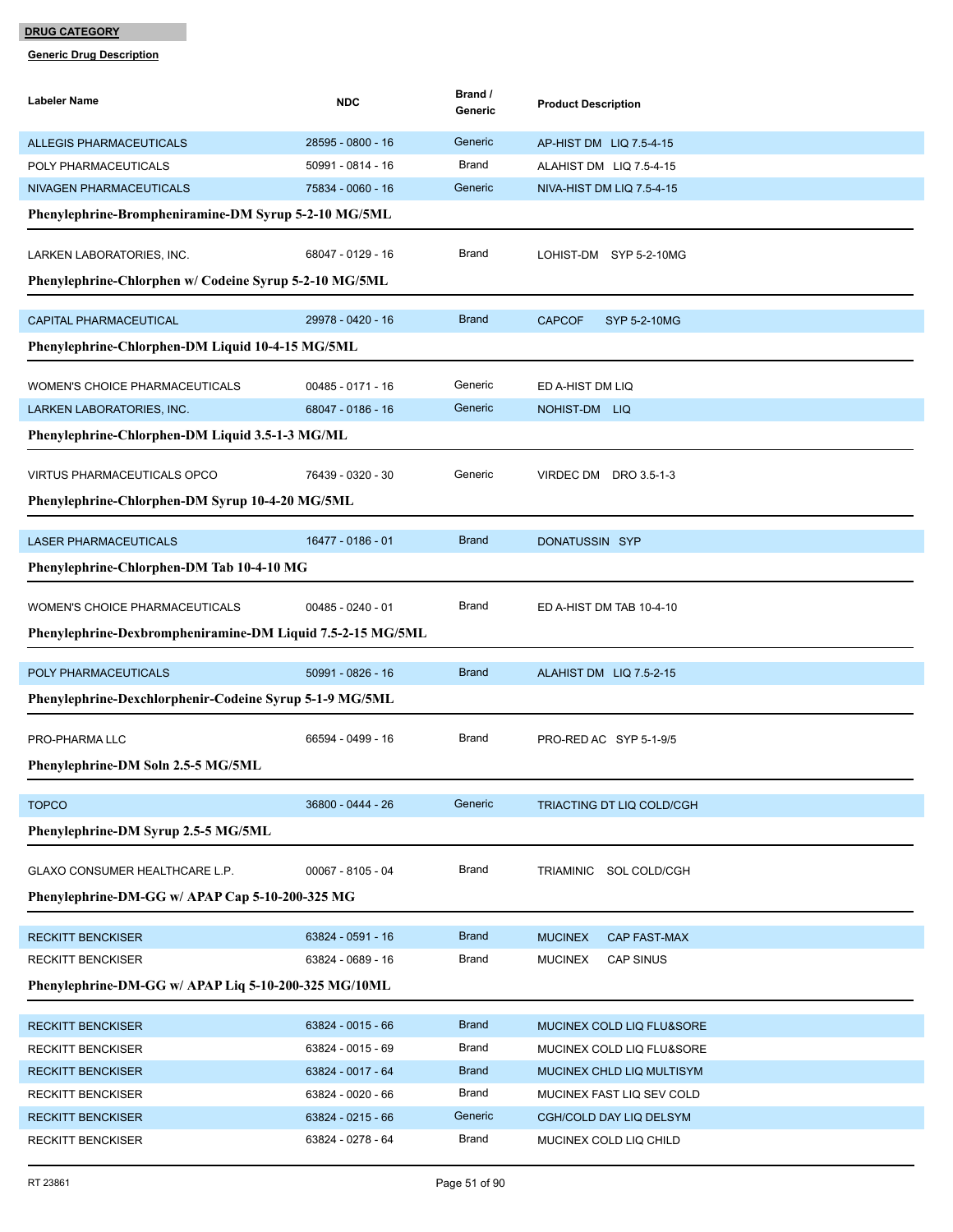| Labeler Name                                               | <b>NDC</b>          | Brand /<br>Generic | <b>Product Description</b>        |  |
|------------------------------------------------------------|---------------------|--------------------|-----------------------------------|--|
| Phenylephrine-DM-GG w/ APAP Liq 5-10-200-325 MG/15ML       |                     |                    |                                   |  |
|                                                            |                     |                    |                                   |  |
| <b>PERRIGO</b>                                             | $00113 - 0603 - 34$ | Generic            | COLD & FLU LIQ DAY TIME           |  |
| <b>PERRIGO</b>                                             | $00113 - 0603 - 40$ | Generic            | COLD & FLU LIQ DAY TIME           |  |
| Phenylephrine-DM-GG w/ APAP Packet 10-20-400-650 MG        |                     |                    |                                   |  |
| <b>RECKITT BENCKISER</b>                                   | 63824 - 0231 - 04   | <b>Brand</b>       | <b>MUCINEX</b><br>PAK FAST-MAX    |  |
| <b>RECKITT BENCKISER</b>                                   | 63824 - 0232 - 08   | Brand              | MUCINEX<br>PAK FAST-MAX           |  |
| Phenylephrine-DM-GG w/ APAP Tab 5-10-200-325 MG            |                     |                    |                                   |  |
| PERRIGO PHARMACEUTICALS                                    | $00113 - 0234 - 62$ | Generic            | COLD HEAD TAB CONG DT             |  |
| PERRIGO PHARMACEUTICALS                                    | $00113 - 0308 - 62$ | Generic            | COLD MULT-SY TAB SEVR DAY         |  |
| <b>PERRIGO</b>                                             | $00113 - 0548 - 53$ | Generic            | <b>COLD &amp; FLU TAB DAYTIME</b> |  |
| <b>PERRIGO</b>                                             | $00113 - 0548 - 62$ | Generic            | COLD & FLU TAB DAYTIME            |  |
| <b>SELECT BRAND</b>                                        | 15127 - 0184 - 24   | Generic            | COLD & FLU TAB SEVERE             |  |
| <b>SELECT BRAND</b>                                        | 15127 - 0962 - 24   | Generic            | SB COLD MULT TAB SYMP SEV         |  |
| <b>SELECT BRAND</b>                                        | 15127 - 0964 - 24   | Generic            | SB COLD HEAD TAB CONGEST          |  |
| <b>TOPCO</b>                                               | 36800 - 0234 - 62   | Generic            | COLD HEAD TAB CONG DT             |  |
| <b>TOPCO</b>                                               | 36800 - 0308 - 62   | Generic            | COLD MULT-SY TAB SEVR DAY         |  |
| AMERISOURCE BERGEN DRUGS                                   | 46122 - 0072 - 62   | Generic            | COLD RELIEF TAB MULTI-SY          |  |
| AMERISOURCE BERGEN DRUGS                                   | 46122 - 0126 - 62   | Generic            | <b>GNP COLD RLF TAB DAYTIME</b>   |  |
| AMERISOURCE BERGEN DRUGS                                   | 46122 - 0192 - 60   | Generic            | MUCUS RELIEF TAB COLD/FLU         |  |
| <b>MCKESSON SUNMARK</b>                                    | 49348 - 0104 - 04   | Generic            | SM COLD&FLU TAB SEVERE            |  |
| <b>MCKESSON SUNMARK</b>                                    | 49348 - 0118 - 04   | Generic            | SM COLD&FLU TAB SEVERE            |  |
| <b>MCKESSON</b>                                            | $62011 - 0241 - 01$ | Generic            | HM SEVERE TAB COLD/FLU            |  |
| <b>RECKITT BENCKISER</b>                                   | 63824 - 0191 - 20   | Generic            | MUCINEX COLD TAB FLU&SORE         |  |
| <b>RECKITT BENCKISER</b>                                   | 63824 - 0191 - 30   | Generic            | MUCINEX COLD TAB FLU&SORE         |  |
| <b>RECKITT BENCKISER</b>                                   | 63824 - 0192 - 20   | Generic            | MUCINEX FAST TAB CONGEST          |  |
| <b>RECKITT BENCKISER</b>                                   | 63824 - 0192 - 30   | Generic            | MUCINEX FAST TAB CONGEST          |  |
| <b>RECKITT BENCKISER</b>                                   | 63824 - 0196 - 20   | Generic            | MUCINEX FAST TAB SEV COLD         |  |
| <b>RECKITT BENCKISER</b>                                   | 63824 - 0196 - 30   | Generic            | MUCINEX FAST TAB SEV COLD         |  |
| CHAIN DRUG MARKETING ASSOC                                 | 63868 - 0073 - 24   | Generic            | MULTI-SYMPTM TAB DAYTIME          |  |
| Phenylephrine-Doxylamine-DM-APAP Liq 5-6.25-10-325 MG/15ML |                     |                    |                                   |  |
| <b>PERRIGO</b>                                             | $00113 - 0763 - 34$ | Generic            | COLD & FLU LIQ NIGHTTIM           |  |
| <b>PERRIGO</b>                                             | $00113 - 0763 - 40$ | Generic            | COLD & FLU LIQ NIGHTTIM           |  |
| AMERISOURCE BERGEN DRUGS                                   | 46122 - 0034 - 34   | Generic            | MULTI-SYMPT LIQ CLD NGHT          |  |
| Phenylephrine-Doxyl-DM-Acetaminophen Cap 5-6.25-10-325 MG  |                     |                    |                                   |  |
| <b>RECKITT BENCKISER</b>                                   | 63824 - 0593 - 16   | Generic            | MUCINEX COLD CAP FLU NGHT         |  |
| Phenylephrine-Guaifenesin Liqd 2.5-100 MG/5ML              |                     |                    |                                   |  |
|                                                            |                     |                    |                                   |  |
| <b>RECKITT BENCKISER</b>                                   | 63824 - 0284 - 64   | <b>Brand</b>       | MUCINEX COLD LIQ 2.5-100          |  |
| Phenylephrine-Guaifenesin Liqd 5-100 MG/5ML                |                     |                    |                                   |  |
| WOMEN'S CHOICE PHARMACEUTICALS                             | $00485 - 0208 - 16$ | Brand              | ED BRON GP LIQ                    |  |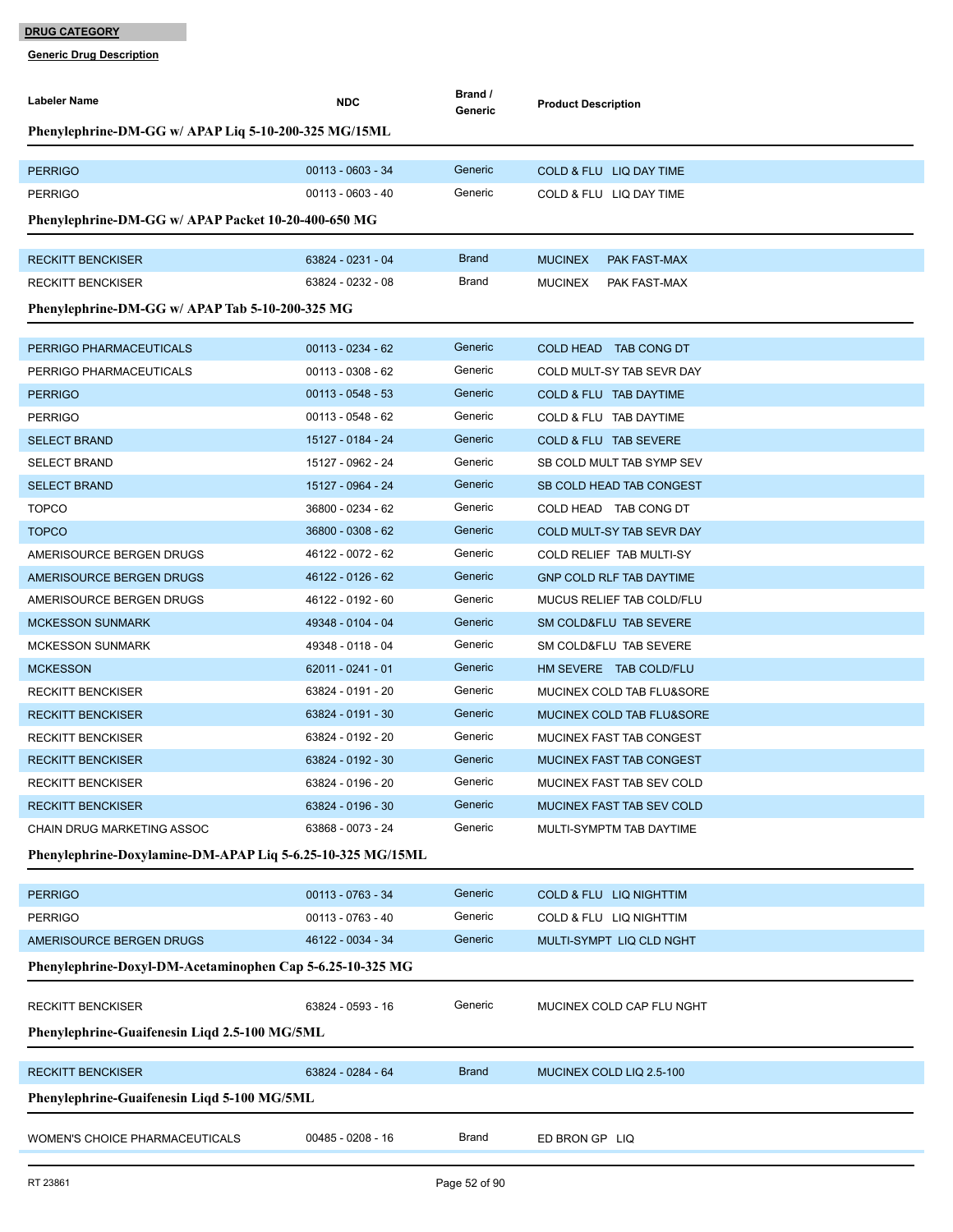| <b>Labeler Name</b>                                       | <b>NDC</b>          | Brand /<br>Generic | <b>Product Description</b>     |
|-----------------------------------------------------------|---------------------|--------------------|--------------------------------|
| Phenylephrine-Guaifenesin Liqd 5-100 MG/5ML               |                     |                    |                                |
| <b>CAPELLON PHARMACEUTICALS</b>                           | 64543 - 0044 - 04   | <b>Brand</b>       | RESCON-GG LIQ                  |
| <b>CAPELLON PHARMACEUTICALS</b>                           | 64543 - 0044 - 16   | Brand              | RESCON-GG LIQ                  |
| Phenylephrine-Guaifenesin Syrup 5-200 MG/5ML              |                     |                    |                                |
|                                                           |                     | <b>Brand</b>       |                                |
| JAYMAC PHARMACEUTICAL LLC                                 | 64661 - 0011 - 16   |                    | J-MAX<br><b>SYP 5-200MG</b>    |
| Phenylephrine-Guaifenesin Tab 10-380 MG                   |                     |                    |                                |
| POLY PHARMACEUTICALS                                      | 50991 - 0716 - 60   | Brand              | DECONEX IR TAB 10-380MG        |
| Phenylephrine-Guaifenesin Tab 10-385 MG                   |                     |                    |                                |
|                                                           |                     |                    |                                |
| POLY PHARMACEUTICALS                                      | 50991 - 0736 - 90   | <b>Brand</b>       | DECONEX IR TAB 10-385MG        |
| Phenylephrine-Guaifenesin Tab 10-400 MG                   |                     |                    |                                |
| <b>WOMEN'S CHOICE PHARMACEUTICALS</b>                     | $00485 - 0250 - 01$ | Generic            | MUCAPHED TAB 10-400MG          |
| <b>MAJOR PHARMACEUTICALS</b>                              | 00904 - 5792 - 46   | Generic            | MUCUSRELIEF TAB SINUS          |
| <b>MAJOR PHARMACEUTICALS</b>                              | 00904 - 5792 - 52   | Generic            | MUCUSRELIEF TAB SINUS          |
| <b>SELECT BRAND</b>                                       | 15127 - 0171 - 50   | Generic            | MUCUS RLF PE TAB 10-400MG      |
| <b>BERGEN BRUNSWIG</b>                                    | 24385 - 0925 - 71   | Generic            | MUCUS RELIEF TAB PE            |
| <b>LEADER BRAND PRODUCTS</b>                              | 37205 - 0874 - 71   | Generic            | CHEST CONGST TAB RLF PE        |
| <b>MCKESSON SUNMARK</b>                                   | 49348 - 0774 - 09   | Generic            | CHEST CONGST TAB RLF PE        |
| <b>CHAIN DRUG MARKETING ASSOC</b>                         | 63868 - 0752 - 50   | <b>Brand</b>       | MEDIFIN PE TAB 10-400MG        |
| Phenylephrine-Pyrilamine-DM Syrup 5-8.33-10 MG/5ML        |                     |                    |                                |
| PAR PHARMACEUTICALS                                       | 00603 - 0728 - 54   | Brand              | <b>CODITUSS DM SYP</b>         |
| Phenylephrine-Thonzylamine-DM Liquid 5-25-10 MG/5ML       |                     |                    |                                |
|                                                           |                     |                    |                                |
| POLY PHARMACEUTICALS                                      | 50991 - 0220 - 16   | <b>Brand</b>       | POLY-HIST DM LIQ 5-25-10       |
| Phenylephrine-Triprolidine-Codeine Syrup 10-2.5-10 MG/5ML |                     |                    |                                |
| ALLEGIS PHARMACEUTICALS                                   | 28595 - 0250 - 16   | Brand              | HISTEX-AC SYP                  |
| Phenyleph-Triprolidine-DM Syrup 10-2.5-20 MG/5ML          |                     |                    |                                |
|                                                           |                     |                    |                                |
| <b>ALLEGIS PHARMACEUTICALS</b>                            | 28595 - 0804 - 16   | <b>Brand</b>       | HISTEX-DM SYP                  |
| Pseudoephed-Bromphen-DM Elixir 15-1-5 MG/5ML              |                     |                    |                                |
| PAR PHARMACEUTICALS                                       | 00603 - 0852 - 94   | Generic            | Q-TAPP DM ELX                  |
| <b>SILARX</b>                                             | 54838 - 0136 - 40   | Generic            | BROTAPP DM LIQ 15-1-5/5        |
| <b>SILARX</b>                                             | 54838 - 0136 - 70   | Generic            | BROTAPP DM LIQ 15-1-5/5        |
| Pseudoephed-Chlorphen-DM Liq 15-1-5 MG/5ML                |                     |                    |                                |
|                                                           |                     |                    |                                |
| <b>RUGBY</b>                                              | 00536 - 2310 - 97   | Generic            | <b>KIDKARE</b><br>LIQ CGH/COLD |
| MAJOR PHARMACEUTICALS                                     | 00904 - 5050 - 20   | Generic            | PEDIA RELIEF LIQ CGH/COLD      |
| <b>SILARX</b>                                             | 54838 - 0115 - 40   | Generic            | PEDIATRIC LIQ CGH/COLD         |
| Pseudoephed-Chlorphen-DM Syrup 30-2-10 MG/5ML             |                     |                    |                                |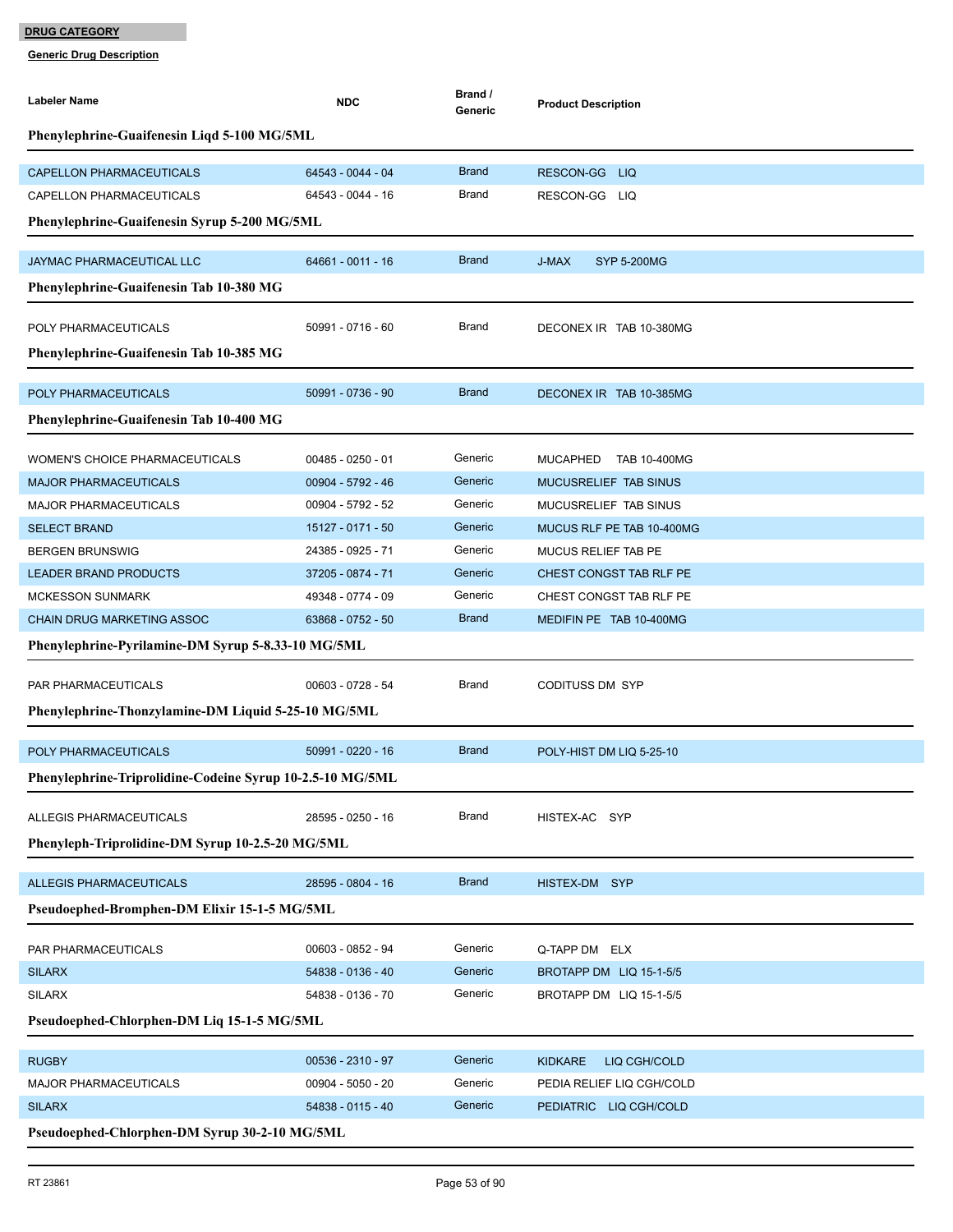| Labeler Name                                                 | <b>NDC</b>          | Brand /<br>Generic | <b>Product Description</b>    |  |  |
|--------------------------------------------------------------|---------------------|--------------------|-------------------------------|--|--|
| CAPELLON PHARMACEUTICALS                                     | 64543 - 0105 - 04   | Brand              | RESCON-DM SYP                 |  |  |
| <b>CAPELLON PHARMACEUTICALS</b>                              | 64543 - 0105 - 16   | <b>Brand</b>       | RESCON-DM SYP                 |  |  |
| Pseudoephed-Dexbromphen-Chlophedianol Liqd 30-1-12.5 MG/5ML  |                     |                    |                               |  |  |
| <b>RAMCNEIL</b>                                              | 12830 - 0762 - 16   | Brand              | CHLO TUSS LIQ                 |  |  |
| Pseudoephed-Dexbrompheniramine-DM Liqd 20-0.667-10 MG/5ML    |                     |                    |                               |  |  |
| <b>RAMCNEIL</b>                                              | 12830 - 0816 - 16   | <b>Brand</b>       | M-END DMX LIQ                 |  |  |
| Pseudoephed-Dexchlorphen-Chlophedianol Liqd 30-1-12.5 MG/5ML |                     |                    |                               |  |  |
| <b>GM PHARMACEUTICALS</b>                                    | 58809 - 0999 - 01   | Brand              | <b>VANACOF</b><br>LIQ         |  |  |
| Pseudoephed-Doxylamine-DM Liquid 30-6.25-15 MG/5ML           |                     |                    |                               |  |  |
| <b>SALLUS LABORATORIES</b>                                   | 69036 - 0120 - 16   | <b>Brand</b>       | <b>LORTUSS DM LIQ</b>         |  |  |
| Pseudoephedrine w/ COD-GG Liquid 30-10-100 MG/5ML            |                     |                    |                               |  |  |
| <b>SALLUS LABORATORIES</b>                                   | 69036 - 0130 - 16   | Brand              | LORTUSS EX LIQ                |  |  |
| Pseudoephedrine w/ COD-GG Soln 30-10-100 MG/5ML              |                     |                    |                               |  |  |
| PAR PHARMACEUTICALS                                          | $00603 - 1078 - 58$ | Generic            | CHERATUSSIN SOL DAC           |  |  |
| <b>VIRTUS PHARMACEUTICALS</b>                                | 69543 - 0253 - 16   | Generic            | VIRTUSSIN SOL DAC             |  |  |
| <b>VIRTUS PHARMACEUTICALS OPCO</b>                           | 76439 - 0253 - 16   | Generic            | VIRTUSSIN SOL DAC             |  |  |
| Pseudoephedrine w/ COD-GG Syrup 30-10-100 MG/5ML             |                     |                    |                               |  |  |
| LLORENS PHARMACEUTICAL                                       | 54859 - 0520 - 16   | Brand              | <b>TUSNEL C</b><br><b>SYP</b> |  |  |
| Pseudoephedrine w/ DM-GG Liquid 15-5-50 MG/5ML               |                     |                    |                               |  |  |
| LLORENS PHARMACEUTICAL                                       | 54859 - 0544 - 04   | <b>Brand</b>       | TUSNEL PEDI LIQ 15-5-50       |  |  |
| Pseudoephedrine w/ DM-GG Liquid 30-15-200 MG/5ML             |                     |                    |                               |  |  |
| LLORENS PHARMACEUTICAL                                       | 54859 - 0502 - 06   | <b>Brand</b>       | <b>TUSNEL</b><br>LIQ          |  |  |
| LLORENS PHARMACEUTICAL                                       | 54859 - 0502 - 10   | <b>Brand</b>       | <b>TUSNEL</b><br><b>LIQ</b>   |  |  |
| LLORENS PHARMACEUTICAL                                       | 54859 - 0502 - 16   | <b>Brand</b>       | <b>TUSNEL</b><br>LIQ          |  |  |
| Pseudoephedrine w/ DM-GG Liquid 7.5-2.5-25 MG/ML             |                     |                    |                               |  |  |
| <b>LLORENS PHARMACEUTICAL</b>                                | 54859 - 0603 - 02   | <b>Brand</b>       | TUSNEL-DM DRO PEDIATRC        |  |  |
| Pseudoephedrine w/ DM-GG Tab 60-15-400 MG                    |                     |                    |                               |  |  |
| CAPITAL PHARMACEUTICAL                                       | 29978 - 0601 - 90   | Brand              | CAPMIST DM TAB                |  |  |
| Pseudoephedrine w/ DM-GG Tab 60-20-380 MG                    |                     |                    |                               |  |  |
| POLY PHARMACEUTICALS                                         | 50991 - 0214 - 01   | <b>Brand</b>       | POLY-VENT DM TAB              |  |  |
| Pseudoephedrine-Bromphen-Codeine Liq 10-1.33-6.33 MG/5ML     |                     |                    |                               |  |  |
| <b>CENTURION LABS</b>                                        | 23359 - 0023 - 16   | Brand              | <b>RYDEX</b><br>LIQ           |  |  |
| Pseudoephedrine-Bromphen-Codeine Liqd 30-2-7.5 MG/5ML        |                     |                    |                               |  |  |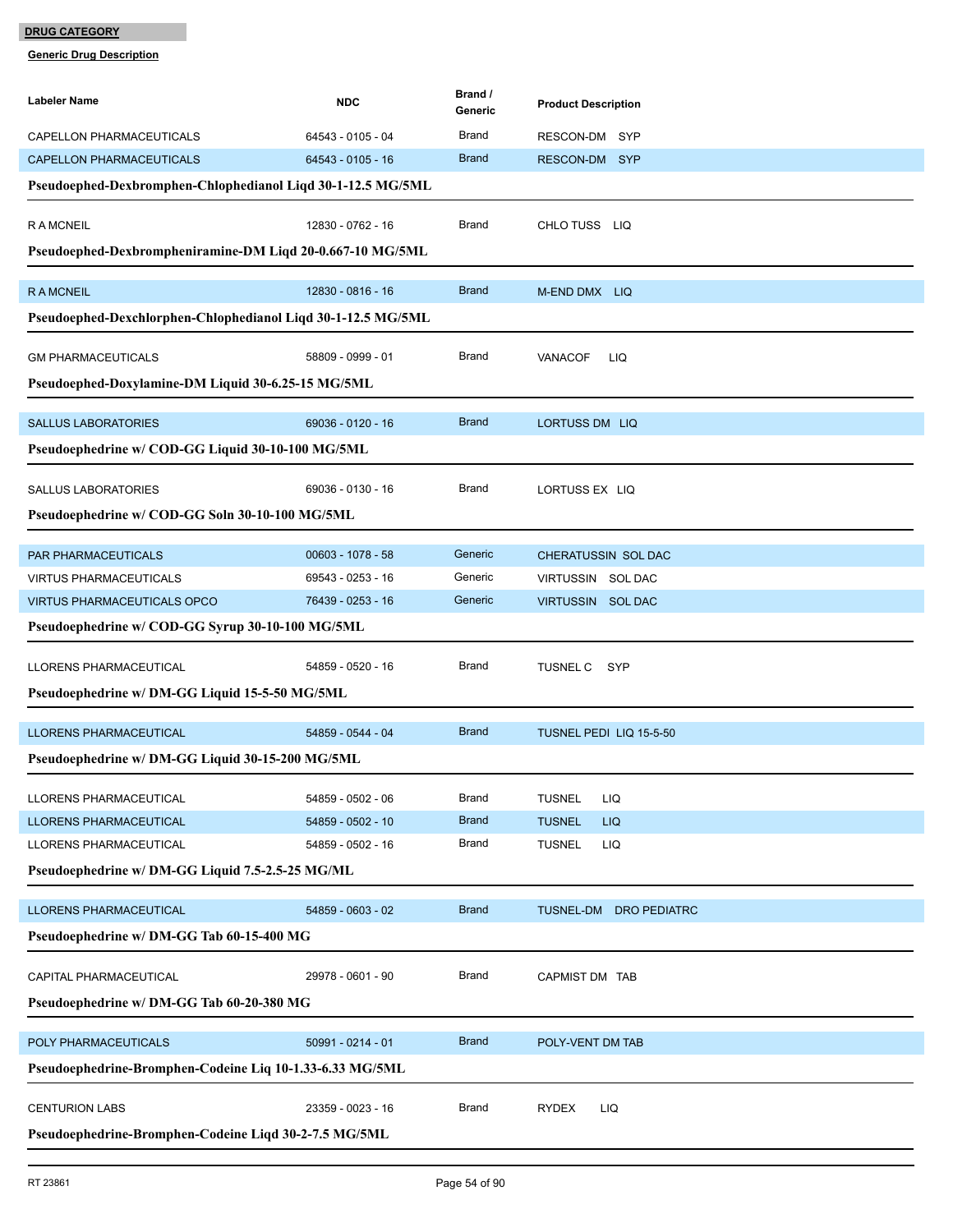| Labeler Name                                               | <b>NDC</b>          | Brand /<br>Generic | <b>Product Description</b>     |
|------------------------------------------------------------|---------------------|--------------------|--------------------------------|
| <b>ALLEGIS PHARMACEUTICALS</b>                             | $00682 - 0480 - 16$ | <b>Brand</b>       | MAR-COF BP LIQ 30-2-7.5        |
| Pseudoephedrine-Chlorphen w/ Codeine Liq 30-2-10 MG/5ML    |                     |                    |                                |
| PAR PHARMACEUTICALS                                        | 00603 - 1520 - 54   | Brand              | PHENHIST DH LIQ 30-2-10        |
| PAR PHARMACEUTICALS                                        | 00603 - 1520 - 58   | <b>Brand</b>       | PHENHIST DH LIQ 30-2-10        |
| Pseudoephedrine-Dexbromphen-Codeine Liqd 20-0.667-6 MG/5ML |                     |                    |                                |
| <b>RAMCNEIL</b>                                            | 12830 - 0739 - 16   | Brand              | M-END MAX D LIQ                |
| Pseudoephedrine-DM-GG w/ APAP Tab 60-20-200-325 MG         |                     |                    |                                |
| POLY PHARMACEUTICALS                                       | 50991 - 0535 - 01   | <b>Brand</b>       | <b>DURAFLU</b><br><b>TAB</b>   |
| Pseudoephedrine-DM-GG w/ APAP Tab 60-20-200-500 MG         |                     |                    |                                |
| POLY PHARMACEUTICALS                                       | 50991 - 0510 - 01   | Brand              | <b>DURAFLU</b><br>TAB          |
| Pseudoephedrine-Guaifenesin Cap 30-150 MG                  |                     |                    |                                |
| <b>LASER PHARMACEUTICALS</b>                               | 16477 - 0306 - 01   | <b>Brand</b>       | <b>RESPAIRE-30 CAP</b>         |
| Pseudoephedrine-Guaifenesin Liqd 7.5-50 MG/ML              |                     |                    |                                |
| LLORENS PHARMACEUTICAL                                     | 54859 - 0602 - 02   | <b>Brand</b>       | TUSNEL PED DRO 7.5-50          |
| Pseudoephedrine-Guaifenesin Tab 60-380 MG                  |                     |                    |                                |
| POLY PHARMACEUTICALS                                       | 50991 - 0212 - 01   | <b>Brand</b>       | POLY-VENT IR TAB 60-380MG      |
| Pseudoephedrine-Guaifenesin Tab 60-400 MG                  |                     |                    |                                |
| <b>B.F. ASCHER</b>                                         | $00225 - 0580 - 06$ | Brand              | CONGESTAC TAB 60-400MG         |
| <b>B.F. ASCHER</b>                                         | $00225 - 0580 - 08$ | <b>Brand</b>       | CONGESTAC TAB 60-400MG         |
| Pseudoephedrine-Guaifenesin Tab SR 12HR 120-1200 MG        |                     |                    |                                |
| <b>RECKITT BENCKISER</b>                                   | 63824 - 0041 - 24   | Brand              | MUCINEX D TAB 120-1200         |
| <b>RECKITT BENCKISER</b>                                   | 63824 - 0041 - 36   | <b>Brand</b>       | MUCINEX D TAB 120-1200         |
| Pseudoephedrine-Guaifenesin Tab SR 12HR 60-600 MG          |                     |                    |                                |
| <b>PERRIGO</b>                                             | 00113 - 2002 - 89   | Generic            | <b>MUCUS D</b><br>TAB 60-600MG |
| PERRIGO PHARMACEUTICALS                                    | 45802 - 0230 - 68   | Generic            | <b>GUAIFENESIN TAB PSE HCL</b> |
| PERRIGO PHARMACEUTICALS                                    | 45802 - 0230 - 89   | Generic            | <b>GUAIFENESIN TAB PSE HCL</b> |
| AMERISOURCE BERGEN DRUGS                                   | 46122 - 0239 - 68   | Generic            | <b>GNP MUCUS D TAB 12HR</b>    |
| <b>MCKESSON SUNMARK</b>                                    | 49348 - 0113 - 48   | Generic            | MUCUS RLF D TAB 60-600MG       |
| <b>MCKESSON</b>                                            | 62011 - 0259 - 01   | Generic            | MUCUS RELF D TAB 60-600MG      |
| <b>RECKITT BENCKISER</b>                                   | 63824 - 0057 - 18   | <b>Brand</b>       | MUCINEX D TAB 60-600MG         |
| <b>RECKITT BENCKISER</b>                                   | 63824 - 0057 - 36   | <b>Brand</b>       | MUCINEX D TAB 60-600MG         |
| Pseudoephedrine-Ibuprofen Tab 30-200 MG                    |                     |                    |                                |
| <b>BERGEN BRUNSWIG</b>                                     | 24385 - 0465 - 60   | Generic            | GNP IBUPROFN TAB COLD/SIN      |
| <b>TOPCO</b>                                               | 36800 - 0083 - 60   | Generic            | <b>IBUPROFEN TAB COLD/SIN</b>  |
| <b>TOPCO</b>                                               | 36800 - 0423 - 21   | Generic            | <b>IBUPROFEN TAB COLD/SIN</b>  |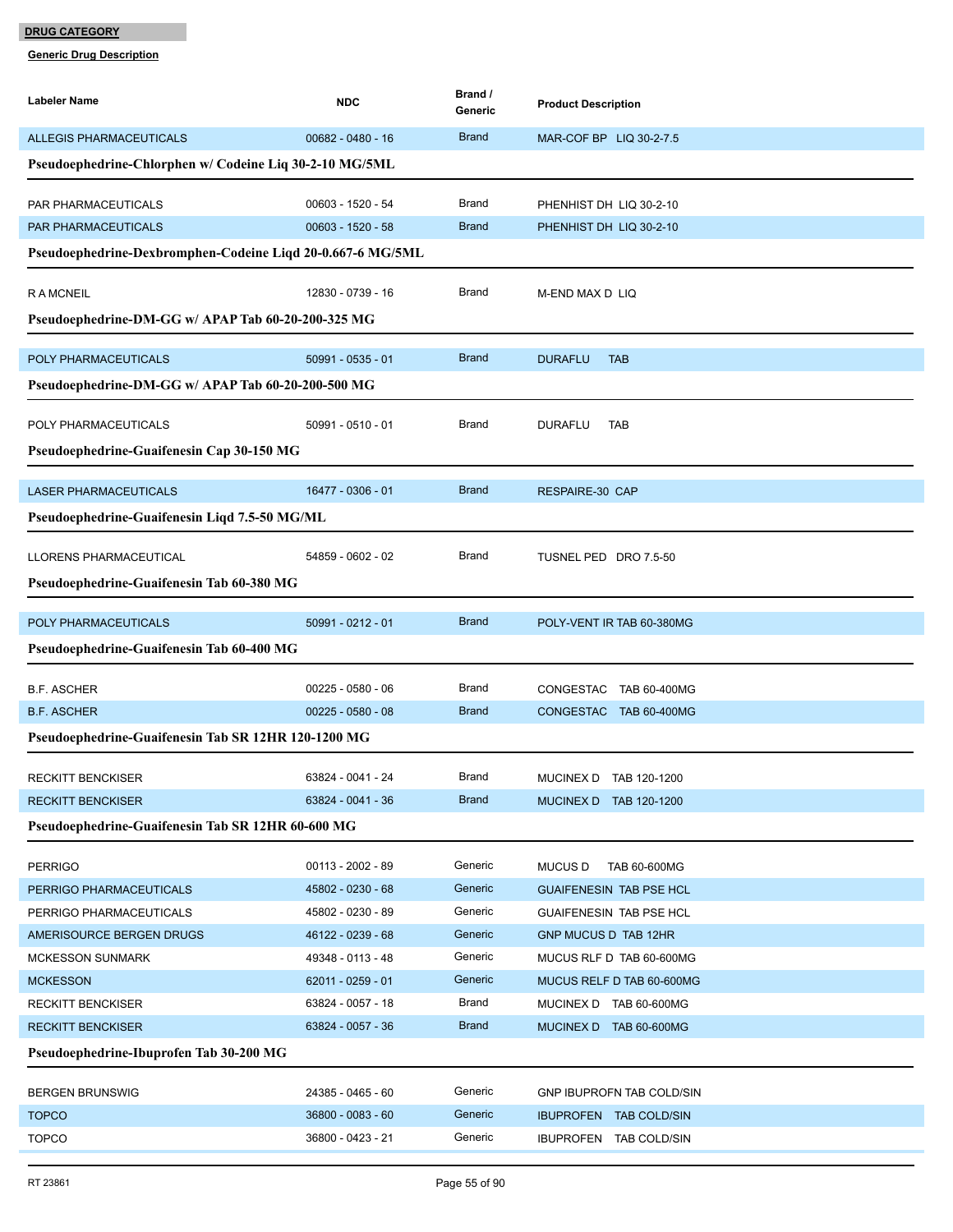| Labeler Name                                                          | <b>NDC</b>                               | Brand /<br>Generic | <b>Product Description</b>                                |
|-----------------------------------------------------------------------|------------------------------------------|--------------------|-----------------------------------------------------------|
| Pseudoephedrine-Ibuprofen Tab 30-200 MG                               |                                          |                    |                                                           |
| <b>OHM LABS</b>                                                       | 51660 - 0423 - 21                        | Generic            | COLD & SINUS TAB 30-200MG                                 |
| <b>MCKESSON</b>                                                       | 62011 - 0070 - 01                        | Generic            | <b>COLD &amp; SINUS TAB RELIEF</b>                        |
| <b>CHAIN DRUG MARKETING ASSOC</b>                                     | 63868 - 0453 - 20                        | Generic            | QC IBUPROFEN TAB COLD/SIN                                 |
| Pseudoephedrine-Naproxen Sodium Tab SR 12HR 120-220 MG                |                                          |                    |                                                           |
| <b>PERRIGO</b>                                                        | $00113 - 2417 - 01$                      | Generic            | SINUS&COLD-D TAB NON-DRSY                                 |
| AMERISOURCE BERGEN DRUGS                                              | 46122 - 0197 - 52                        | Generic            | SINUS/COLD-D TAB 120-220                                  |
| <b>MCKESSON</b>                                                       | 62011 - 0204 - 01                        | Generic            | SINUS/COLD-D TAB 120-220                                  |
| Pyrilamine-Phenylephrine Tab 25-10 MG                                 |                                          |                    |                                                           |
| <b>XSPIRE PHARMA</b>                                                  | 42195 - 0210 - 10                        | Generic            | PYRILAMIN/PE TAB 25-10MG                                  |
| Pyrilamine-Phenylephrine Tab 30-10 MG                                 |                                          |                    |                                                           |
| <b>CARWIN ASSOCIATES</b>                                              | 15370 - 0031 - 10                        | Brand              | RU-HIST-D TAB 30-10MG                                     |
| Thonzylamine-Chlophedianol Liquid 6.25-6.25 MG/ML                     |                                          |                    |                                                           |
|                                                                       |                                          |                    |                                                           |
| POLY PHARMACEUTICALS                                                  | 50991 - 0222 - 45                        | <b>Brand</b>       | POLY-HIST PD LIQ                                          |
| Thonzylamine-Phenylephrine Liquid 50-10 MG/15ML                       |                                          |                    |                                                           |
| <b>GM PHARMACEUTICALS</b>                                             | 58809 - 0729 - 04                        | <b>Brand</b>       | NASOPEN PE LIQ                                            |
| Triprolidine & Pseudoephedrine Tab 2.5-60 MG                          |                                          |                    |                                                           |
|                                                                       |                                          | Generic            |                                                           |
| <b>WOMEN'S CHOICE PHARMACEUTICALS</b><br><b>MAJOR PHARMACEUTICALS</b> | $00485 - 0210 - 01$<br>00904 - 0250 - 24 | Generic            | ED A-HIST TAB 2.5-60MG<br><b>APRODINE</b><br>TAB 2.5-60MG |
| <b>MAJOR PHARMACEUTICALS</b>                                          | 00904 - 0250 - 59                        | Generic            | <b>APRODINE</b><br>TAB 2.5-60MG                           |
| Triprolidine-Phenylephrine Liquid 2.5-10 MG/5ML                       |                                          |                    |                                                           |
|                                                                       |                                          |                    |                                                           |
| <b>ALLEGIS PHARMACEUTICALS</b>                                        | 28595 - 0803 - 16                        | Brand              | HISTEX-PE SYP 2.5-10/5                                    |
| <b>DERMATOLOGICALS</b>                                                |                                          |                    |                                                           |
| *Bacitracin-Polymyxin B Oint***                                       |                                          |                    |                                                           |
| <b>FOUGERA</b>                                                        | $00168 - 0021 - 09$                      | Generic            | DOUBLE ANTIB OIN                                          |
| <b>FOUGERA</b>                                                        | 00168 - 0021 - 31                        | Generic            | DOUBLE ANTIB OIN                                          |
| <b>FOUGERA</b>                                                        | $00168 - 0021 - 35$                      | Generic            | DOUBLE ANTIB OIN                                          |
| <b>MCKESSON SUNMARK</b>                                               | 49348 - 0274 - 72                        | Generic            | DOUBLE ANTIB OIN                                          |
| <b>MCKESSON</b>                                                       | 62011 - 0097 - 01                        | Generic            | DOUBLE ANTIB OIN                                          |
| *Neomycin-Bacitracin-Polymyxin Oint***                                |                                          |                    |                                                           |
| PERRIGO PHARMACEUTICALS                                               | 00113 - 0067 - 64                        | Generic            | TRIPLE ANTIB OIN                                          |
| <b>FOUGERA</b>                                                        | $00168 - 0012 - 09$                      | Generic            | <b>BAC/NEO/POLY OIN</b>                                   |
| <b>FOUGERA</b>                                                        | $00168 - 0012 - 31$                      | Generic            | BAC/NEO/POLY OIN                                          |
| <b>FOUGERA</b>                                                        | $00168 - 0012 - 35$                      | Generic            | BAC/NEO/POLY OIN                                          |
| <b>ACTAVIS MID ATLANTIC</b>                                           | 00472 - 0179 - 34                        | Generic            | TRIPLE ANTIB OIN                                          |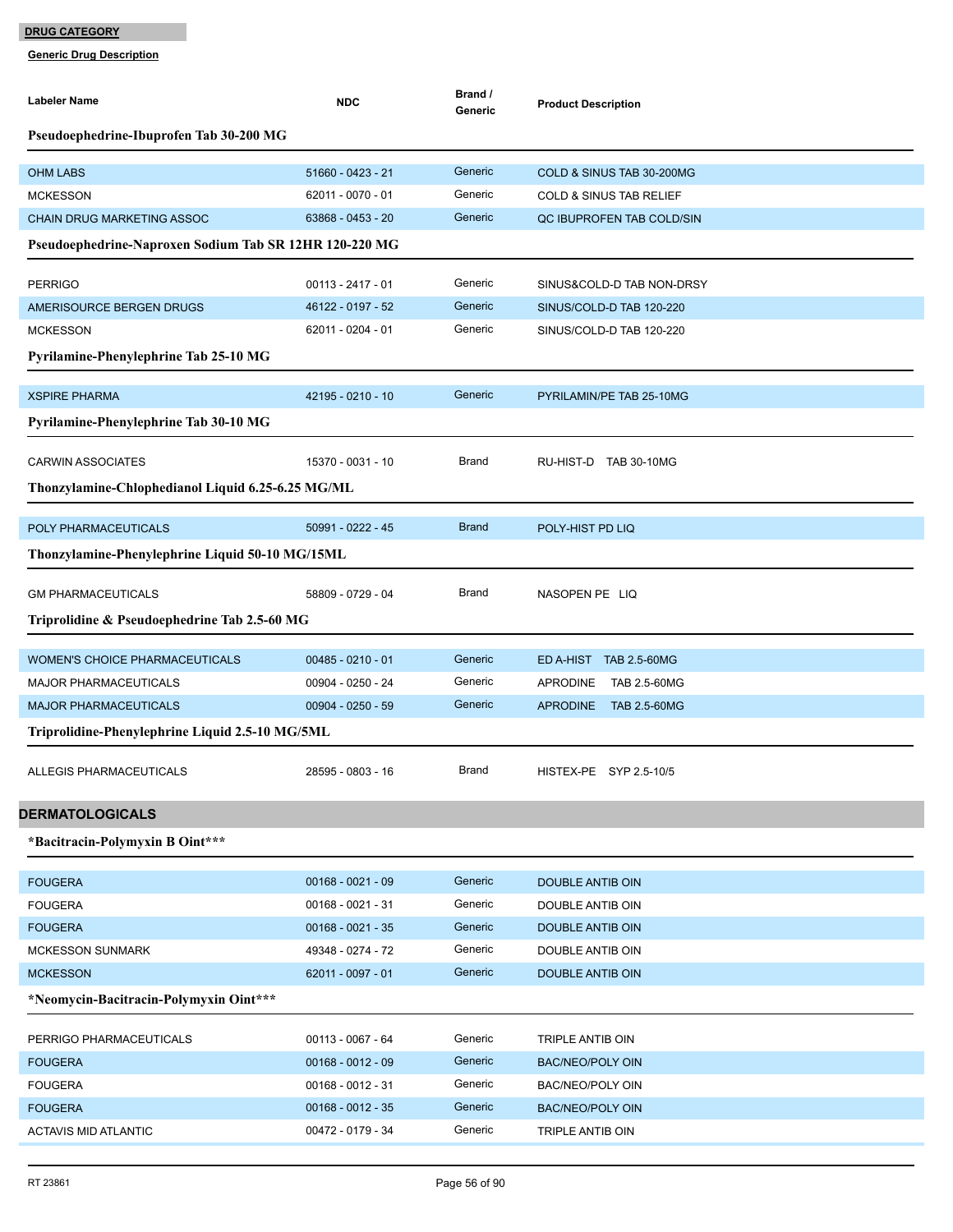| Labeler Name                            | <b>NDC</b>          | Brand /<br>Generic | <b>Product Description</b>     |
|-----------------------------------------|---------------------|--------------------|--------------------------------|
| *Neomycin-Bacitracin-Polymyxin Oint***  |                     |                    |                                |
| <b>ACTAVIS MID ATLANTIC</b>             | 00472 - 0179 - 56   | Generic            | TRIPLE ANTIB OIN               |
| PAR PHARMACEUTICALS                     | 00603 - 0644 - 50   | Generic            | TRIPLE ANTIB OIN               |
| G & W LABS                              | $00713 - 0268 - 31$ | Generic            | <b>TRIPLE ANTIB OIN</b>        |
| <b>MAJOR PHARMACEUTICALS</b>            | 00904 - 0734 - 31   | Generic            | <b>TRIPLE ANTIB OIN</b>        |
| <b>MAJOR PHARMACEUTICALS</b>            | 00904 - 0734 - 36   | Generic            | TRIPLE ANTIB OIN               |
| <b>BERGEN BRUNSWIG</b>                  | 24385 - 0061 - 01   | Generic            | GNP TRIPLE OIN ANTIBIOT        |
| <b>BERGEN BRUNSWIG</b>                  | 24385 - 0061 - 03   | Generic            | <b>GNP TRIPLE OIN ANTIBIOT</b> |
| LEADER BRAND PRODUCTS                   | 37205 - 0273 - 10   | Generic            | TRIPLE ANTIB OIN               |
| PERRIGO PHARMACEUTICALS                 | 45802 - 0143 - 01   | Generic            | <b>TRIPLE ANTIB OIN</b>        |
| PERRIGO PHARMACEUTICALS                 | 45802 - 0143 - 03   | Generic            | TRIPLE ANTIB OIN               |
| PERRIGO PHARMACEUTICALS                 | 45802 - 0143 - 70   | Generic            | <b>TRIPLE ANTIB OIN</b>        |
| <b>MCKESSON SUNMARK</b>                 | 49348 - 0029 - 72   | Generic            | SM TRIPLE OIN ANTIBIOT         |
| <b>TARO</b>                             | 51672 - 2016 - 01   | Generic            | <b>TRIPLE ANTIB OIN</b>        |
| <b>TARO</b>                             | 51672 - 2016 - 02   | Generic            | TRIPLE ANTIB OIN               |
| <b>TARO</b>                             | 51672 - 2120 - 01   | Generic            | TRIPLE ANTIB OIN               |
| <b>TARO</b>                             | 51672 - 2120 - 02   | Generic            | <b>TRIPLE ANTIB OIN</b>        |
| <b>MCKESSON</b>                         | 62011 - 0098 - 01   | Generic            | HM TRIPLE OIN ANTIBIOT         |
| <b>Bacitracin Oint 500 Unit/GM</b>      |                     |                    |                                |
| G & W LABS                              | 00713 - 0280 - 31   | Generic            | BACITRACIN OIN 500/GM          |
| <b>LEADER BRAND PRODUCTS</b>            | 37205 - 0275 - 10   | Generic            | BACITRACIN OIN 500/GM          |
| PERRIGO PHARMACEUTICALS                 | 45802 - 0060 - 01   | Generic            | BACITRACIN OIN 500/GM          |
| PERRIGO PHARMACEUTICALS                 | 45802 - 0060 - 03   | Generic            | BACITRACIN OIN 500/GM          |
| PERRIGO PHARMACEUTICALS                 | 45802 - 0060 - 70   | Generic            | BACITRACIN OIN 500/GM          |
| <b>MCKESSON SUNMARK</b>                 | 49348 - 0154 - 72   | Generic            | SM FIRST AID OIN 500/GM        |
| <b>MCKESSON</b>                         | 62011 - 0094 - 01   | Generic            | BACITRACIN OIN 500/GM          |
| <b>Bacitracin Zinc Oint 500 Unit/GM</b> |                     |                    |                                |
|                                         |                     |                    |                                |
| <b>FOUGERA</b>                          | $00168 - 0011 - 04$ | Generic            | BACITR ZINC OIN 500/GM         |
| <b>FOUGERA</b>                          | $00168 - 0011 - 16$ | Generic            | BACITR ZINC OIN 500/GM         |
| <b>FOUGERA</b>                          | $00168 - 0011 - 31$ | Generic            | BACITR ZINC OIN 500/GM         |
| <b>FOUGERA</b>                          | $00168 - 0011 - 35$ | Generic            | BACITR ZINC OIN 500/GM         |
| <b>FOUGERA</b>                          | $00168 - 0111 - 09$ | Generic            | BACITR ZINC OIN 500/GM         |
| <b>ACTAVIS MID ATLANTIC</b>             | 00472 - 1105 - 34   | Generic            | BACITR ZINC OIN 500/GM         |
| <b>ACTAVIS MID ATLANTIC</b>             | 00472 - 1105 - 56   | Generic            | BACITR ZINC OIN 500/GM         |
| PAR PHARMACEUTICALS                     | 00603 - 0441 - 50   | Generic            | BACITR ZINC OIN 500/GM         |
| <b>BERGEN BRUNSWIG</b>                  | 24385 - 0060 - 03   | Generic            | BACITR ZINC OIN 500/GM         |
| <b>TOPCO</b>                            | 36800 - 0089 - 02   | Generic            | BACITR ZINC OIN 500/GM         |
| <b>TARO</b>                             | 51672 - 2075 - 01   | Generic            | BACITR ZINC OIN 500/GM         |
| <b>TARO</b>                             | 51672 - 2075 - 02   | Generic            | BACITR ZINC OIN 500/GM         |
| Castellani Paint                        |                     |                    |                                |
|                                         |                     |                    |                                |
| <b>VALEANT</b>                          | 00884 - 2893 - 01   | Generic            | CASTELLANI LIQ PAINT           |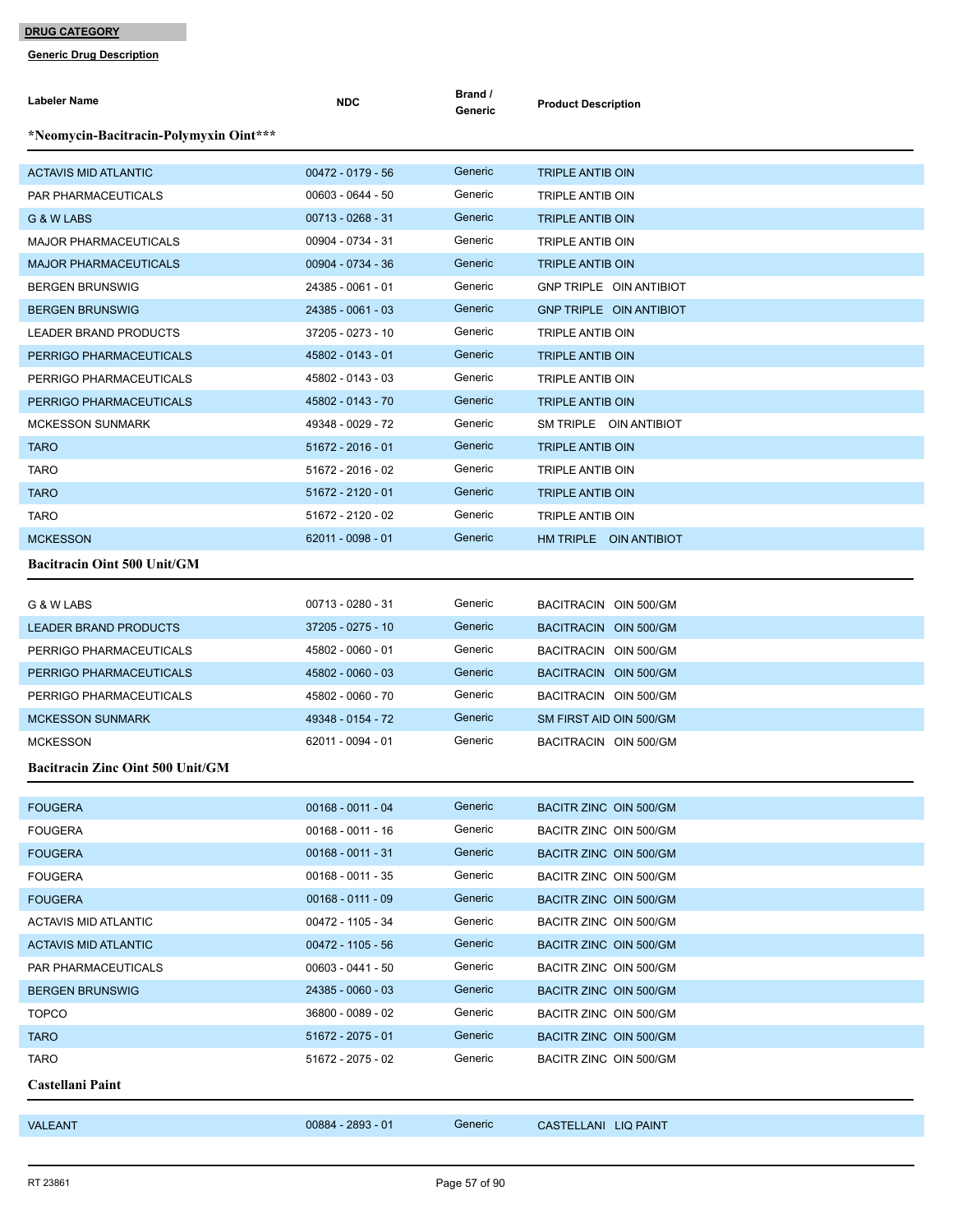| Labeler Name                     | <b>NDC</b>          | Brand /<br>Generic | <b>Product Description</b> |
|----------------------------------|---------------------|--------------------|----------------------------|
| Castellani Paint                 |                     |                    |                            |
| VALEANT                          | 00884 - 2993 - 01   | Generic            | CASTELLANI LIQ PAINT/CL    |
| <b>Clotrimazole Cream 1%</b>     |                     |                    |                            |
| <b>MAJOR PHARMACEUTICALS</b>     | 00904 - 7822 - 31   | Generic            | <b>CLOTRIMAZOLE CRE 1%</b> |
| <b>MAJOR PHARMACEUTICALS</b>     | 00904 - 7822 - 36   | Generic            | <b>CLOTRIMAZOLE CRE 1%</b> |
| <b>BERGEN BRUNSWIG</b>           | 24385 - 0205 - 01   | Generic            | ATHLETE FOOT CRE 1%        |
| <b>BERGEN BRUNSWIG</b>           | 24385 - 0205 - 03   | Generic            | ATHLETE FOOT CRE 1%        |
| LEADER BRAND PRODUCTS            | 37205 - 0760 - 10   | Generic            | <b>CLOTRIMAZOLE CRE 1%</b> |
| <b>PERRIGO</b>                   | 45802 - 0434 - 01   | Generic            | <b>CLOTRIMAZOLE CRE 1%</b> |
| <b>PERRIGO</b>                   | 45802 - 0434 - 11   | Generic            | <b>CLOTRIMAZOLE CRE 1%</b> |
| <b>MCKESSON SUNMARK</b>          | 49348 - 0279 - 72   | Generic            | <b>CLOTRIMAZOLE CRE 1%</b> |
| <b>TARO</b>                      | 51672 - 2002 - 01   | Generic            | <b>CLOTRIMAZOLE CRE 1%</b> |
| <b>TARO</b>                      | 51672 - 2002 - 02   | Generic            | <b>CLOTRIMAZOLE CRE 1%</b> |
| <b>Clotrimazole Ointment 1%</b>  |                     |                    |                            |
|                                  |                     |                    |                            |
| <b>CAPITAL PHARMACEUTICAL</b>    | 29978 - 0918 - 60   | <b>Brand</b>       | ALEVAZOL OIN 1%            |
| <b>Clotrimazole Soln 1%</b>      |                     |                    |                            |
|                                  |                     |                    |                            |
| <b>TARO</b>                      | 51672 - 2037 - 01   | Generic            | <b>CLOTRIMAZOLE SOL 1%</b> |
| <b>Hydrocortisone Cream 0.5%</b> |                     |                    |                            |
| <b>FOUGERA</b>                   | $00168 - 0014 - 31$ | Generic            | HYDROCORT CRE 0.5%         |
| <b>BERGEN BRUNSWIG</b>           | 24385 - 0190 - 03   | Generic            | HYDROCORT CRE 0.5%         |
| <b>Hydrocortisone Cream 1%</b>   |                     |                    |                            |
|                                  |                     |                    |                            |
| PERRIGO PHARMACEUTICALS          | $00113 - 0541 - 64$ | Generic            | ANTI-ITCH CRE 1%           |
| PERRIGO PHARMACEUTICALS          | 00113 - 0973 - 64   | Generic            | ANTI-ITCH CRE 1%           |
| <b>FOUGERA</b>                   | 00168 - 0154 - 08   | Generic            | HYDROCORT CRE 1%           |
| <b>FOUGERA</b>                   | 00168 - 0154 - 31   | Generic            | HYDROCORT CRE 1%           |
| <b>ACTAVIS MID ATLANTIC</b>      | $00472 - 0343 - 56$ | Generic            | HYDROCORT CRE 1%           |
| <b>RUGBY</b>                     | 00536 - 1069 - 95   | Generic            | HYDROSKIN CRE 1%           |
| <b>RUGBY</b>                     | $00536 - 5108 - 95$ | Generic            | HYDROSKIN CRE 1%           |
| PAR PHARMACEUTICALS              | $00603 - 0535 - 50$ | Generic            | HYDROCORT CRE 1%           |
| <b>MAJOR PHARMACEUTICALS</b>     | 00904 - 7623 - 31   | Generic            | HYDROCORT CRE 1%           |
| <b>SELECT BRAND</b>              | 15127 - 0127 - 01   | Generic            | SB HYDROCORT CRE 1%        |
| <b>SELECT BRAND</b>              | 15127 - 0919 - 01   | Generic            | HYDROCORT CRE PLUS 1%      |
| <b>BERGEN BRUNSWIG</b>           | 24385 - 0021 - 03   | Generic            | GNP HYDROCOR CRE 1% PLUS   |
| <b>LEADER BRAND PRODUCTS</b>     | 37205 - 0162 - 10   | Generic            | HYDROCORT CRE 1%           |
| <b>PERRIGO</b>                   | 45802 - 0438 - 03   | Generic            | HYDROCORT CRE 1%           |
| <b>PERRIGO</b>                   | 45802 - 0438 - 05   | Generic            | HYDROCORT CRE 1%           |
| <b>MCKESSON SUNMARK</b>          | 49348 - 0521 - 72   | Generic            | SM HYDROCORT CRE 1%        |
| <b>MCKESSON SUNMARK</b>          | 49348 - 0521 - 78   | Generic            | SM HYDROCORT CRE 1%        |
| <b>TARO</b>                      | 51672 - 2013 - 01   | Generic            | HYDROCORT CRE 1%           |
| <b>TARO</b>                      | 51672 - 2013 - 02   | Generic            | HYDROCORT CRE 1%           |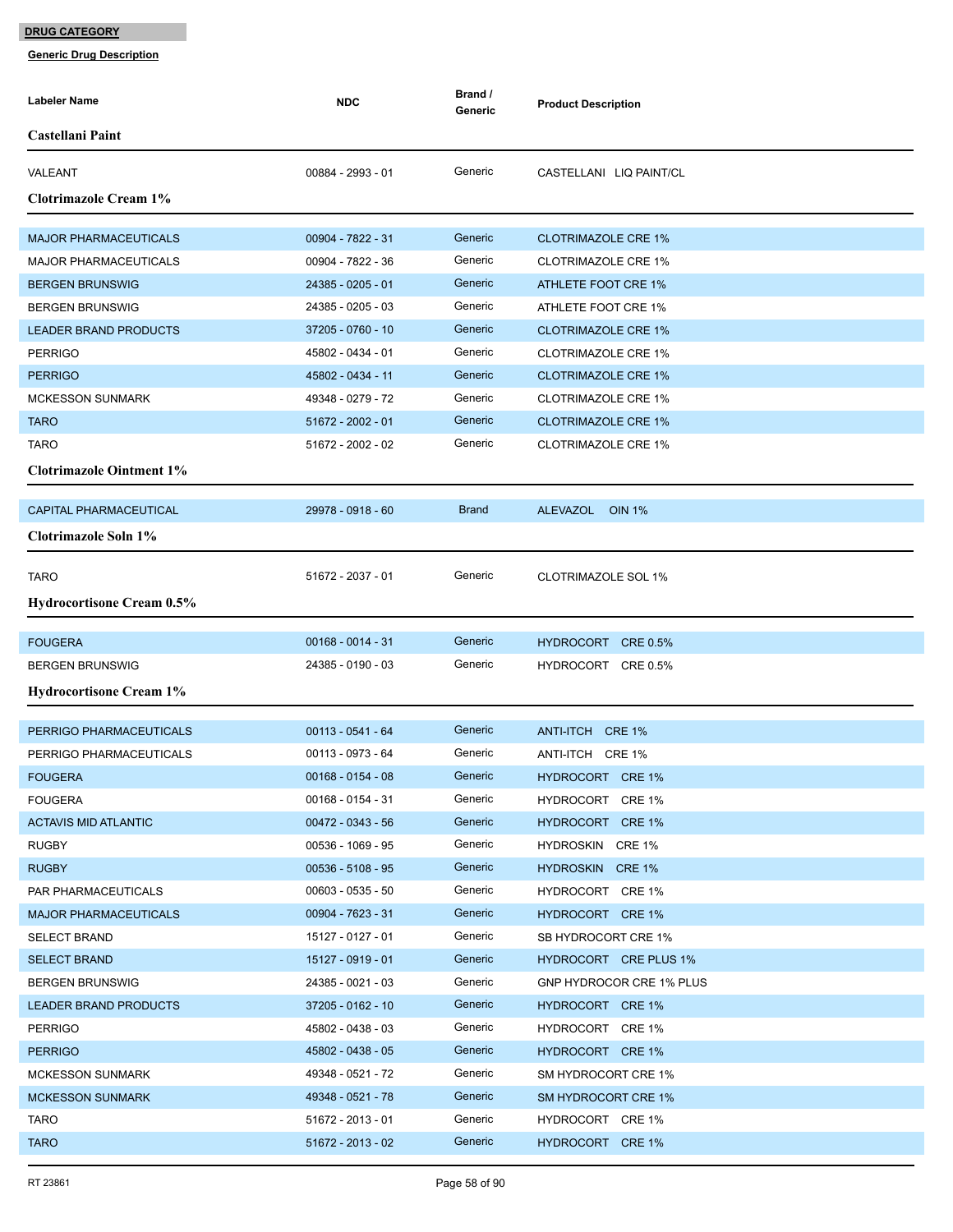| <b>Labeler Name</b>                      | <b>NDC</b>          | Brand /<br>Generic | <b>Product Description</b>      |
|------------------------------------------|---------------------|--------------------|---------------------------------|
| <b>Hydrocortisone Cream 1%</b>           |                     |                    |                                 |
| <b>TARO</b>                              | 51672 - 2063 - 02   | Generic            | HYDROCORT CRE 1%                |
| <b>TARO</b>                              | 51672 - 2069 - 02   | Generic            | HYDROCORT CRE 1%                |
| <b>Hydrocortisone Lotion 1%</b>          |                     |                    |                                 |
| <b>RUGBY</b>                             | 00536 - 1079 - 97   | Generic            | HYDROSKIN LOT 1%                |
| <b>RUGBY</b>                             | $00536 - 5105 - 97$ | Generic            | <b>HYDRO SKIN LOT 1%</b>        |
| <b>BERGEN BRUNSWIG</b>                   | 24385 - 0283 - 06   | Generic            | <b>HYDRO-LOTION LOT 1%</b>      |
| <b>Hydrocortisone Oint 0.5%</b>          |                     |                    |                                 |
|                                          |                     |                    |                                 |
| <b>FOUGERA</b>                           | $00168 - 0016 - 31$ | Generic            | HYDROCORT OIN 0.5%              |
| <b>Hydrocortisone Oint 1%</b>            |                     |                    |                                 |
| <b>FOUGERA</b>                           | 00168 - 0181 - 31   | Generic            | HYDROCORT OIN 1%                |
| <b>ACTAVIS MID ATLANTIC</b>              | 00472 - 0345 - 56   | Generic            | HYDROCORT OIN 1%                |
| <b>SELECT BRAND</b>                      | 15127 - 0128 - 01   | Generic            | SB HYDROCORT OIN 1%             |
| <b>BERGEN BRUNSWIG</b>                   | 24385 - 0276 - 03   | Generic            | HYDROCORT OIN 1%                |
| <b>PERRIGO</b>                           | 45802 - 0276 - 03   | Generic            | HYDROCORT OIN 1%                |
| <b>MCKESSON SUNMARK</b>                  | 49348 - 0522 - 72   | Generic            | SM HYDROCORT OIN 1%             |
| <b>TARO</b>                              | 51672 - 2018 - 02   | Generic            | HYDROCORT OIN 1%                |
| <b>Hydrocortisone Soln 1%</b>            |                     |                    |                                 |
| <b>RECKITT BENCKISER</b>                 | 63824 - 0850 - 15   | Generic            | SCALPICIN SOL 1%                |
| Hydrocortisone-Aloe Vera Cream 0.5%      |                     |                    |                                 |
|                                          |                     |                    |                                 |
| <b>TARO</b>                              | 51672 - 2010 - 02   | Generic            | <b>HC/ALOE</b><br>CRE 0.5%      |
| Hydrocortisone-Aloe Vera Cream 1%        |                     |                    |                                 |
| <b>ACTAVIS MID ATLANTIC</b>              | 00472 - 0339 - 56   | Generic            | HYDROCORT/ CREALOE 1%           |
| <b>BERGEN BRUNSWIG</b>                   | 24385 - 0274 - 03   | Generic            | HYDROCORT/ CRE ALOE 1%          |
| LEADER BRAND PRODUCTS                    | 37205 - 0272 - 10   | Generic            | HYDROCORT/ CRE ALOE 1%          |
| <b>MCKESSON SUNMARK</b>                  | 49348 - 0441 - 72   | Generic            | SM HYDROCORT CRE 1% PLUS        |
| <b>MCKESSON</b>                          | 62011 - 0095 - 01   | Generic            | HYDROCORT/ CRE ALOE 1%          |
| <b>MCKESSON</b>                          | 62011 - 0096 - 01   | Generic            | HM HYDROCORT CRE 1% PLUS        |
| Miconazole Nitrate Aerosol 2%            |                     |                    |                                 |
| <b>GLAXO CONSUMER HEALTHCARE L.P.</b>    | 00067 - 0969 - 46   | Generic            | DESENEX SPRY AER LIQUID         |
| <b>Miconazole Nitrate Aerosol Pow 2%</b> |                     |                    |                                 |
| GLAXO CONSUMER HEALTHCARE L.P.           | 00067 - 0959 - 40   | Generic            | DESENEX<br><b>AER 2%</b>        |
| LEADER BRAND PRODUCTS                    | 37205 - 0998 - 66   | Generic            | <b>MICATIN</b><br><b>AER 2%</b> |
| Miconazole Nitrate Cream 2%              |                     |                    |                                 |
|                                          |                     |                    |                                 |
| <b>ACTAVIS MID ATLANTIC</b>              | 00472 - 0735 - 14   | Generic            | ANTIFUNGAL CRE 2%               |
| <b>ACTAVIS MID ATLANTIC</b>              | 00472 - 0735 - 42   | Generic            | ANTIFUNGAL CRE 2%               |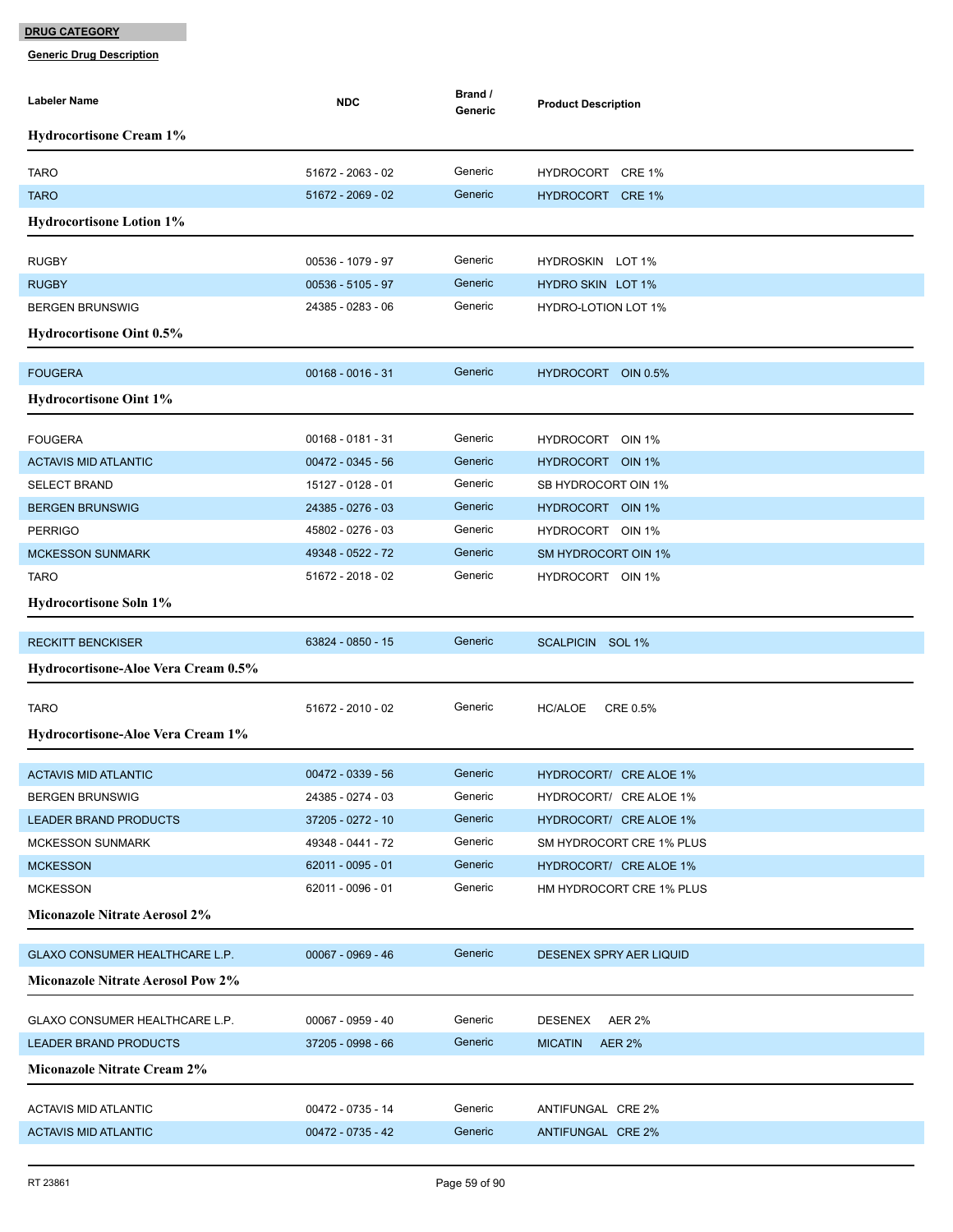| <b>Labeler Name</b>                                    | <b>NDC</b>          | Brand /<br>Generic | <b>Product Description</b>           |
|--------------------------------------------------------|---------------------|--------------------|--------------------------------------|
| <b>Miconazole Nitrate Cream 2%</b>                     |                     |                    |                                      |
| <b>ACTAVIS MID ATLANTIC</b>                            | $00472 - 0735 - 56$ | Generic            | ANTIFUNGAL CRE 2%                    |
| PAR PHARMACEUTICALS                                    | 00603 - 7805 - 50   | Generic            | MICONAZOLE CRE 2%                    |
| <b>COLOPLAST</b>                                       | 11701 - 0045 - 14   | Generic            | <b>BAZA ANTIFUN CRE 2%</b>           |
| <b>COLOPLAST</b>                                       | 11701 - 0045 - 22   | Generic            | <b>BAZA ANTIFUN CRE 2%</b>           |
| <b>COLOPLAST</b>                                       | 11701 - 0045 - 23   | Generic            | <b>BAZA ANTIFUN CRE 2%</b>           |
| <b>MCKESSON SUNMARK</b>                                | 49348 - 0689 - 72   | Generic            | <b>SM ANTIFUNGL CRE 2%</b>           |
| SMITH & NEPHEW UNITED                                  | 50484 - 0328 - 00   | Generic            | ANTIFUNGAL CRE 2%                    |
| <b>SMITH &amp; NEPHEW UNITED</b>                       | 50484 - 0329 - 00   | Generic            | ANTIFUNGAL CRE 2%                    |
| <b>TARO</b>                                            | 51672 - 2001 - 01   | Generic            | MICONAZOLE CRE 2%                    |
| <b>TARO</b>                                            | 51672 - 2001 - 02   | Generic            | MICONAZOLE CRE 2%                    |
| MEDLINE/DERMAL MANAGEMENT                              | 53329 - 0079 - 64   | Generic            | ANTIFUNGAL CRE 2%                    |
| MEDLINE/DERMAL MANAGEMENT                              | 53329 - 0080 - 57   | Generic            | SOOTHE&COOL CRE INZO 2%              |
| MEDLINE/DERMAL MANAGEMENT                              | 53329 - 0080 - 58   | Generic            | SOOTHE&COOL CRE INZO 2%              |
| MEDLINE/DERMAL MANAGEMENT                              | 53329 - 0162 - 04   | Generic            | <b>REMEDY</b><br><b>CRE ANTIFUNG</b> |
| <b>Miconazole Nitrate Kit 2%</b>                       |                     |                    |                                      |
| VALEANT                                                | 00884 - 5493 - 01   | Brand              | <b>FUNGOID TINC KIT</b>              |
| <b>Miconazole Nitrate Ointment 2%</b>                  |                     |                    |                                      |
| <b>COLOPLAST</b>                                       | 11701 - 0067 - 14   | Generic            | CRITIC-AID OIN 2%                    |
| <b>COLOPLAST</b>                                       | 11701 - 0067 - 22   | Generic            | CRITIC-AID OIN 2%                    |
| <b>COLOPLAST</b>                                       | 11701 - 0067 - 23   | Generic            | CRITIC-AID OIN 2%                    |
| <b>CONVATEC</b>                                        | 43553 - 0003 - 02   | Brand              | ALOE VESTA OIN CLEAR 2%              |
| <b>CONVATEC</b>                                        | 43553 - 0003 - 05   | <b>Brand</b>       | ALOE VESTA OIN CLEAR 2%              |
| <b>Miconazole Nitrate Powder 2%</b>                    |                     |                    |                                      |
| GLAXO CONSUMER HEALTHCARE L.P.                         | 00067 - 0949 - 15   | Generic            | <b>DESENEX SHAK POW 2%</b>           |
| GLAXO CONSUMER HEALTHCARE L.P.                         | $00067 - 0949 - 30$ | Generic            | <b>DESENEX SHAK POW 2%</b>           |
| GLAXO CONSUMER HEALTHCARE L.P.                         | 00145 - 1501 - 03   | Generic            | ZEASORB-AF POW 2%                    |
| GLAXO CONSUMER HEALTHCARE L.P.                         | $00145 - 1506 - 05$ | Generic            | ZEASORB-AF POW 2%                    |
| <b>COLOPLAST</b>                                       | 11701 - 0038 - 16   | Generic            | MICRO GUARD POW 2%                   |
| <b>LEADER BRAND PRODUCTS</b>                           | 37205 - 0653 - 18   | Generic            | MICONAZORB POW AF 2%                 |
| AMERISOURCE BERGEN DRUGS                               | 46122 - 0039 - 27   | Generic            | MICONAZORB POW AF 2%                 |
| <b>Miconazole Nitrate Soln 2%</b>                      |                     |                    |                                      |
| <b>VALEANT</b>                                         | 00884 - 0293 - 01   | <b>Brand</b>       | <b>FUNGOID TINC SOL 2%</b>           |
| <b>Neomycin-Bacitracin-Polymyxin-Pramoxine Oint 1%</b> |                     |                    |                                      |
| G & W LABS                                             | 00713 - 0622 - 31   | Generic            | TRIPLE ANTIB OIN PLUS                |
| <b>BERGEN BRUNSWIG</b>                                 | 24385 - 0143 - 03   | Generic            | TRIPLE ANTIB OIN PLUS                |
| LEADER BRAND PRODUCTS                                  | 37205 - 0266 - 10   | Generic            | TRIPLE ANTIB OIN PLUS                |
| <b>MCKESSON SUNMARK</b>                                | 49348 - 0600 - 72   | Generic            | TRIPLE ANTIB OIN MAX ST              |
| <b>TARO</b>                                            | 51672 - 2027 - 01   | Generic            | TRIPLE ANTIB OIN PLUS                |
| <b>TARO</b>                                            | 51672 - 2027 - 02   | Generic            | TRIPLE ANTIB OIN PLUS                |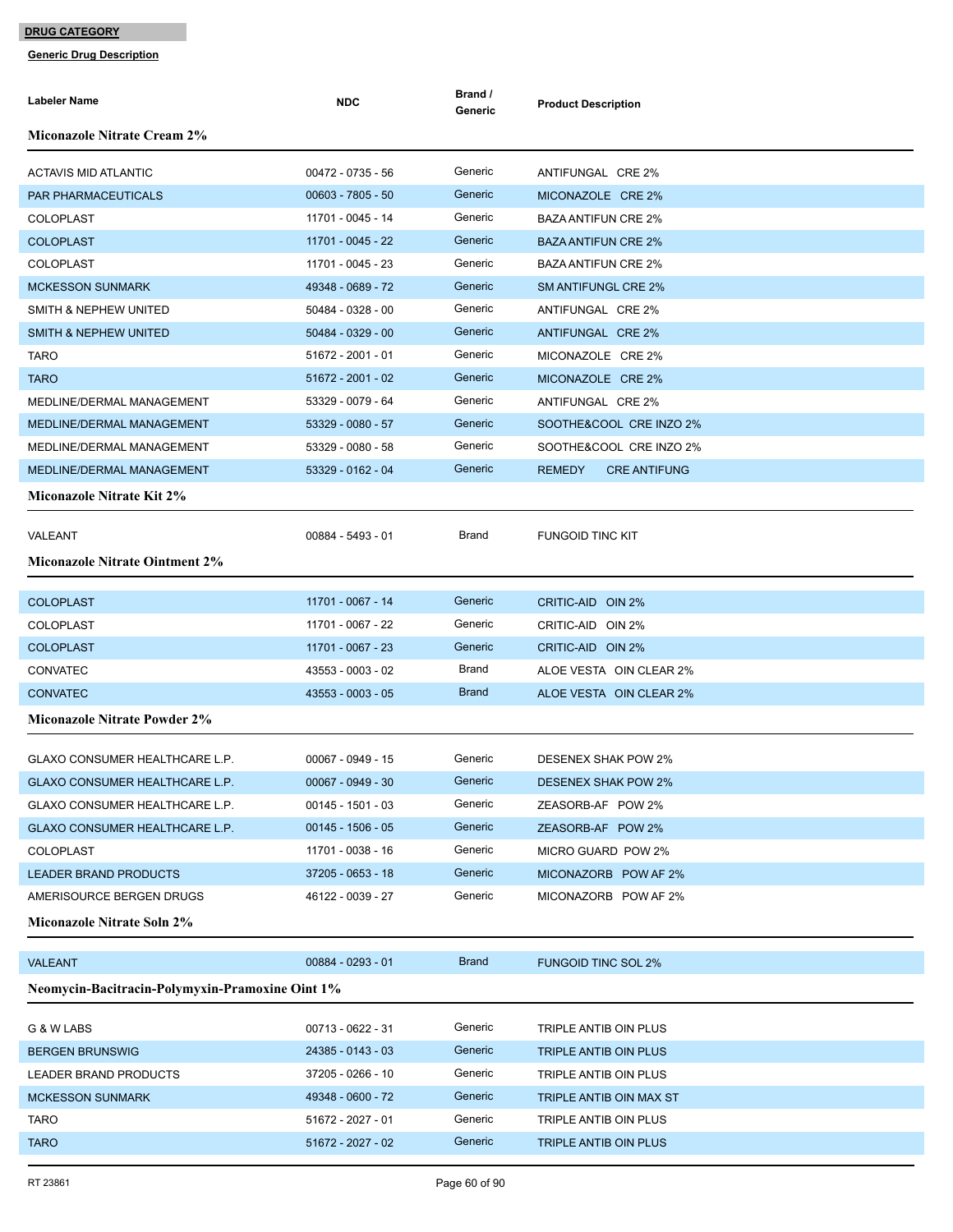| <b>Labeler Name</b>                                          | <b>NDC</b>          | Brand /<br>Generic | <b>Product Description</b>    |  |  |
|--------------------------------------------------------------|---------------------|--------------------|-------------------------------|--|--|
| <b>Neomycin-Bacitracin-Polymyxin-Pramoxine Oint 1%</b>       |                     |                    |                               |  |  |
| <b>MCKESSON</b>                                              | 62011 - 0099 - 01   | Generic            | TRIPLE ANTIB OIN MAX ST       |  |  |
| Neomycin-Polymyxin w/ Pramoxine Cream 1%                     |                     |                    |                               |  |  |
| <b>MCKESSON SUNMARK</b>                                      | 49348 - 0690 - 69   | Generic            | <b>SM ANTIBIOTI CRE PLUS</b>  |  |  |
| <b>Permethrin Creme Rinse 1%</b>                             |                     |                    |                               |  |  |
| AMERISOURCE BERGEN DRUGS                                     | 46122 - 0108 - 46   | Generic            | LICE TRTMNT LIQ 1%            |  |  |
| <b>MCKESSON</b>                                              | 62011 - 0255 - 01   | Generic            | LICE TRTMNT LIQ 1%            |  |  |
| <b>Permethrin Lotion 1%</b>                                  |                     |                    |                               |  |  |
| <b>ACTAVIS MID ATLANTIC</b>                                  | 00472 - 5242 - 67   | Generic            | PERMETHRIN LOT 1%             |  |  |
| <b>ACTAVIS MID ATLANTIC</b>                                  | 00472 - 5242 - 69   | Generic            | PERMETHRIN LOT 1%             |  |  |
| Pyreth-Piperonyl Butox Sham-Permeth Aero-Nit Remover Gel Kit |                     |                    |                               |  |  |
| <b>BERGEN BRUNSWIG</b>                                       | 24385 - 0634 - 23   | Generic            | <b>GNP LICE</b><br>KIT        |  |  |
| <b>LEADER BRAND PRODUCTS</b>                                 | 37205 - 0519 - 02   | Generic            | LICE SOLN KIT                 |  |  |
| Pyrethrins-Piperonyl Butoxide Gel Kit 0.33-4%                |                     |                    |                               |  |  |
|                                                              |                     | Brand              |                               |  |  |
| <b>RECKITT BENCKISER</b>                                     | 63824 - 0916 - 00   |                    | <b>LICEMD</b><br>KIT COMPLETE |  |  |
| Pyrethrins-Piperonyl Butoxide Shampoo 0.33-4%                |                     |                    |                               |  |  |
| PERRIGO PHARMACEUTICALS                                      | $00113 - 0866 - 26$ | Generic            | LICE KILLING SHA 0.33-4%      |  |  |
| <b>MAJOR PHARMACEUTICALS</b>                                 | 00904 - 2528 - 20   | Generic            | LICE KILLING SHA 0.33-4%      |  |  |
| <b>BERGEN BRUNSWIG</b>                                       | 24385 - 0116 - 03   | Generic            | LICE TREATMT SHA 0.33-4%      |  |  |
| <b>TOPCO</b>                                                 | 36800 - 0866 - 34   | Generic            | <b>LICE KILLING SHA</b>       |  |  |
| <b>LEADER BRAND PRODUCTS</b>                                 | 37205 - 0165 - 26   | Generic            | LICE KILLING SHA 0.33-4%      |  |  |
| <b>MCKESSON SUNMARK</b>                                      | 49348 - 0443 - 34   | Generic            | LICE KILLING SHA 0.33-4%      |  |  |
| <b>MCKESSON</b>                                              | 62011 - 0119 - 02   | Generic            | LICE KILLING SHA 0.33-4%      |  |  |
| <b>Terbinafine Gel 1%</b>                                    |                     |                    |                               |  |  |
| GLAXO CONSUMER HEALTHCARE L.P.                               | 00067 - 6239 - 42   | Brand              | LAMISIL ADV GEL 1%            |  |  |
| Terbinafine HCl Cream 1%                                     |                     |                    |                               |  |  |
| GLAXO CONSUMER HEALTHCARE L.P.                               | 00067 - 3998 - 42   | <b>Brand</b>       | LAMISIL AT CRE 1%             |  |  |
| GLAXO CONSUMER HEALTHCARE L.P.                               | 00067 - 8100 - 12   | Brand              | LAMISIL AT CRE 1%             |  |  |
| GLAXO CONSUMER HEALTHCARE L.P.                               | $00067 - 8100 - 30$ | <b>Brand</b>       | LAMISIL AT CRE 1%             |  |  |
| GLAXO CONSUMER HEALTHCARE L.P.                               | 00067 - 8114 - 12   | Brand              | LAMISIL AT CRE 1%             |  |  |
| <b>BERGEN BRUNSWIG</b>                                       | 24385 - 0524 - 03   | Generic            | <b>TERBINAFINE CRE 1%</b>     |  |  |
| <b>BERGEN BRUNSWIG</b>                                       | 24385 - 0524 - 05   | Generic            | <b>TERBINAFINE CRE 1%</b>     |  |  |
| LEADER BRAND PRODUCTS                                        | 37205 - 0941 - 99   | Generic            | ATHLETE FOOT CRE AF           |  |  |
| <b>MCKESSON SUNMARK</b>                                      | 49348 - 0790 - 72   | Generic            | ATHLETE FOOT CRE 1%           |  |  |
| <b>TARO</b>                                                  | 51672 - 2080 - 01   | Generic            | <b>TERBINAFINE CRE 1%</b>     |  |  |
| <b>TARO</b>                                                  | 51672 - 2080 - 02   | Generic            | TERBINAFINE CRE 1%            |  |  |
| Terbinafine HCl Soln 1%                                      |                     |                    |                               |  |  |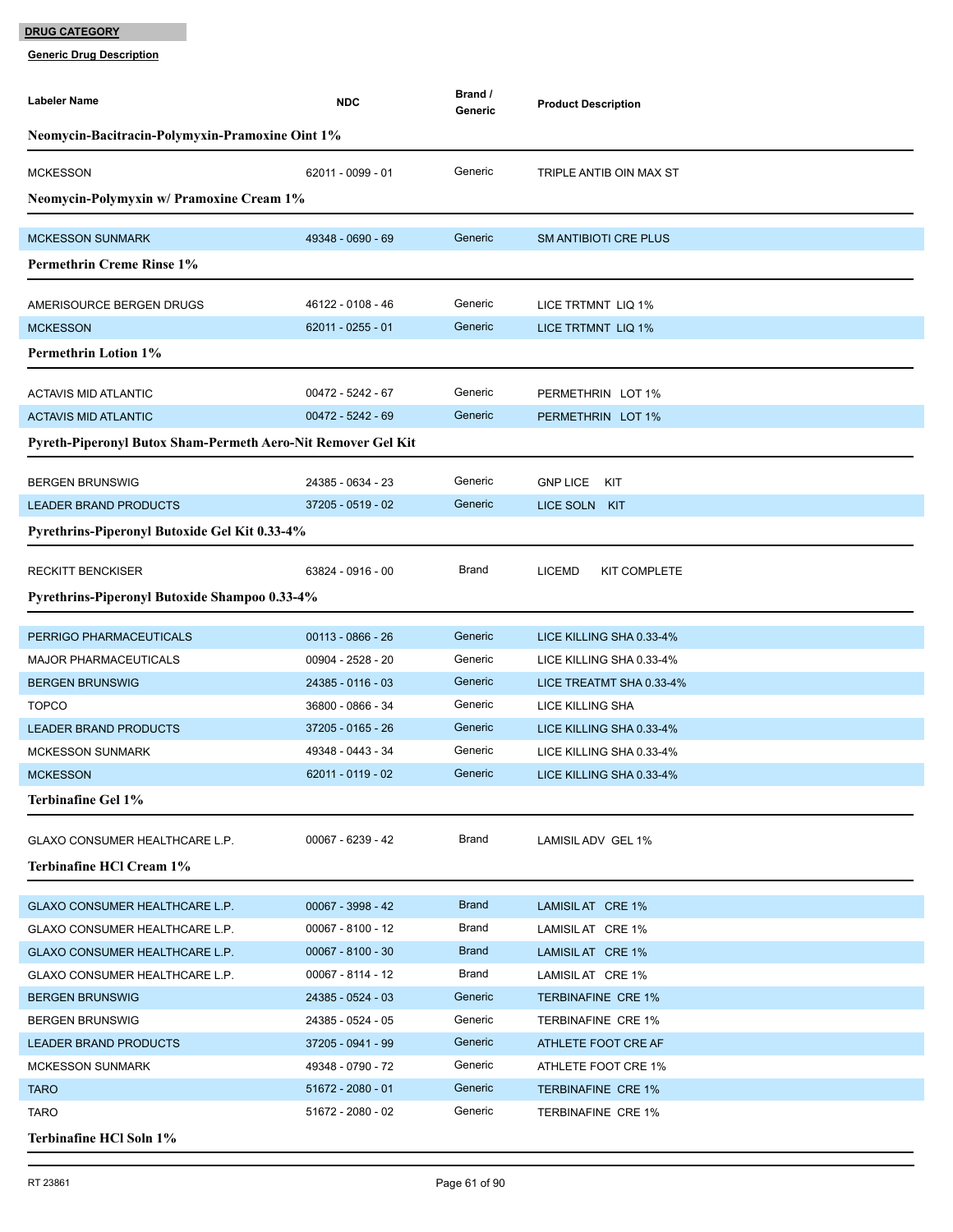| Labeler Name                          | <b>NDC</b>          | Brand /<br>Generic | <b>Product Description</b> |
|---------------------------------------|---------------------|--------------------|----------------------------|
| GLAXO CONSUMER HEALTHCARE L.P.        | 00067 - 6292 - 83   | <b>Brand</b>       | LAMISIL AT SPR 1%          |
| GLAXO CONSUMER HEALTHCARE L.P.        | 00067 - 6293 - 83   | Brand              | LAMISIL AT SPR 1%          |
| <b>Tolnaftate Aerosol 1%</b>          |                     |                    |                            |
|                                       |                     |                    |                            |
| PERRIGO PHARMACEUTICALS               | $00113 - 0154 - 73$ | Generic            | ATH FOOT SPR AER 1%        |
| <b>LEADER BRAND PRODUCTS</b>          | 37205 - 0344 - 66   | Generic            | ANTIFUNGAL AER 1%          |
| <b>Tolnaftate Aerosol Pow 1%</b>      |                     |                    |                            |
| GLAXO CONSUMER HEALTHCARE L.P.        | 00067 - 6114 - 46   | Generic            | LAMISIL AF AER 1%          |
| PERRIGO PHARMACEUTICALS               | 00113 - 0695 - 90   | Generic            | JOCK ITCH AER 1%           |
| Tolnaftate Cream 1%                   |                     |                    |                            |
|                                       |                     |                    |                            |
| <b>MAJOR PHARMACEUTICALS</b>          | 00904 - 0722 - 36   | Generic            | ANTIFUNGAL CRE 1%          |
| <b>BERGEN BRUNSWIG</b>                | 24385 - 0032 - 03   | Generic            | TOLNAFTATE CRE 1%          |
| <b>LEADER BRAND PRODUCTS</b>          | 37205 - 0197 - 10   | Generic            | ANTIFUNGAL CRE 1%          |
| <b>PERRIGO</b>                        | 45802 - 0032 - 01   | Generic            | TOLNAFTATE CRE 1%          |
| <b>MCKESSON SUNMARK</b>               | 49348 - 0155 - 29   | Generic            | <b>SM ANTIFUNGL CRE 1%</b> |
| TARO                                  | 51672 - 2020 - 01   | Generic            | TOLNAFTATE CRE 1%          |
| <b>TARO</b>                           | 51672 - 2020 - 02   | Generic            | TOLNAFTATE CRE 1%          |
| <b>CHAIN DRUG MARKETING ASSOC</b>     | 63868 - 0104 - 46   | Generic            | TOLNAFTATE CRE 1%          |
| <b>Tolnaftate Powder 1%</b>           |                     |                    |                            |
| <b>RUGBY</b>                          | $00536 - 5150 - 26$ | Generic            | ANTI-FUNGAL POW 1%         |
| <b>MAJOR PHARMACEUTICALS</b>          | 00904 - 0726 - 45   | Generic            | TOLNAFTATE POW 1%          |
| Tolnaftate Soln 1%                    |                     |                    |                            |
|                                       |                     |                    |                            |
| PERRIGO PHARMACEUTICALS               | 45802 - 0701 - 11   | Generic            | TOLNAFTATE SOL 1%          |
|                                       |                     |                    |                            |
| GASTROINTESTINAL AGENTS - MISC.       |                     |                    |                            |
| <b>Simethicone Cap 125 MG</b>         |                     |                    |                            |
| <b>GLAXO CONSUMER HEALTHCARE L.P.</b> | 00067 - 6275 - 10   | Generic            | GAS-X<br>CAP 125MG         |
| GLAXO CONSUMER HEALTHCARE L.P.        | 00067 - 6275 - 20   | Generic            | GAS-X<br>CAP 125MG         |
| GLAXO CONSUMER HEALTHCARE L.P.        | 00067 - 6275 - 50   | Generic            | GAS-X<br>CAP 125MG         |
| <b>GLAXO CONSUMER HEALTHCARE L.P.</b> | 00067 - 6275 - 72   | Generic            | GAS-X<br><b>CAP 125MG</b>  |
| GLAXO CONSUMER HEALTHCARE L.P.        | 00067 - 6275 - 82   | Generic            | GAS-X<br>CAP 125MG         |
| PERRIGO PHARMACEUTICALS               | $00113 - 0428 - 60$ | Generic            | GAS RELIEF CAP 125MG       |
| <b>MAJOR PHARMACEUTICALS</b>          | 00904 - 5458 - 46   | Generic            | GAS FREE CAP 125MG         |
| <b>MAJOR PHARMACEUTICALS</b>          | 00904 - 6460 - 46   | Generic            | GAS RELIEF CAP 125MG       |
| <b>BERGEN BRUNSWIG</b>                | 24385 - 0428 - 65   | Generic            | GAS RELIEF CAP 125MG       |
| <b>TOPCO</b>                          | 36800 - 0428 - 60   | Generic            | GAS RELIEF CAP 125MG       |
| <b>TOPCO</b>                          | 36800 - 0428 - 71   | Generic            | GAS RELIEF CAP 125MG       |
| <b>LEADER BRAND PRODUCTS</b>          | 37205 - 0295 - 65   | Generic            | GAS RELIEF CAP 125MG       |
| <b>MCKESSON</b>                       | 62011 - 0304 - 01   | Generic            | GAS RELIEF CAP 125MG       |
| <b>Simethicone Cap 180 MG</b>         |                     |                    |                            |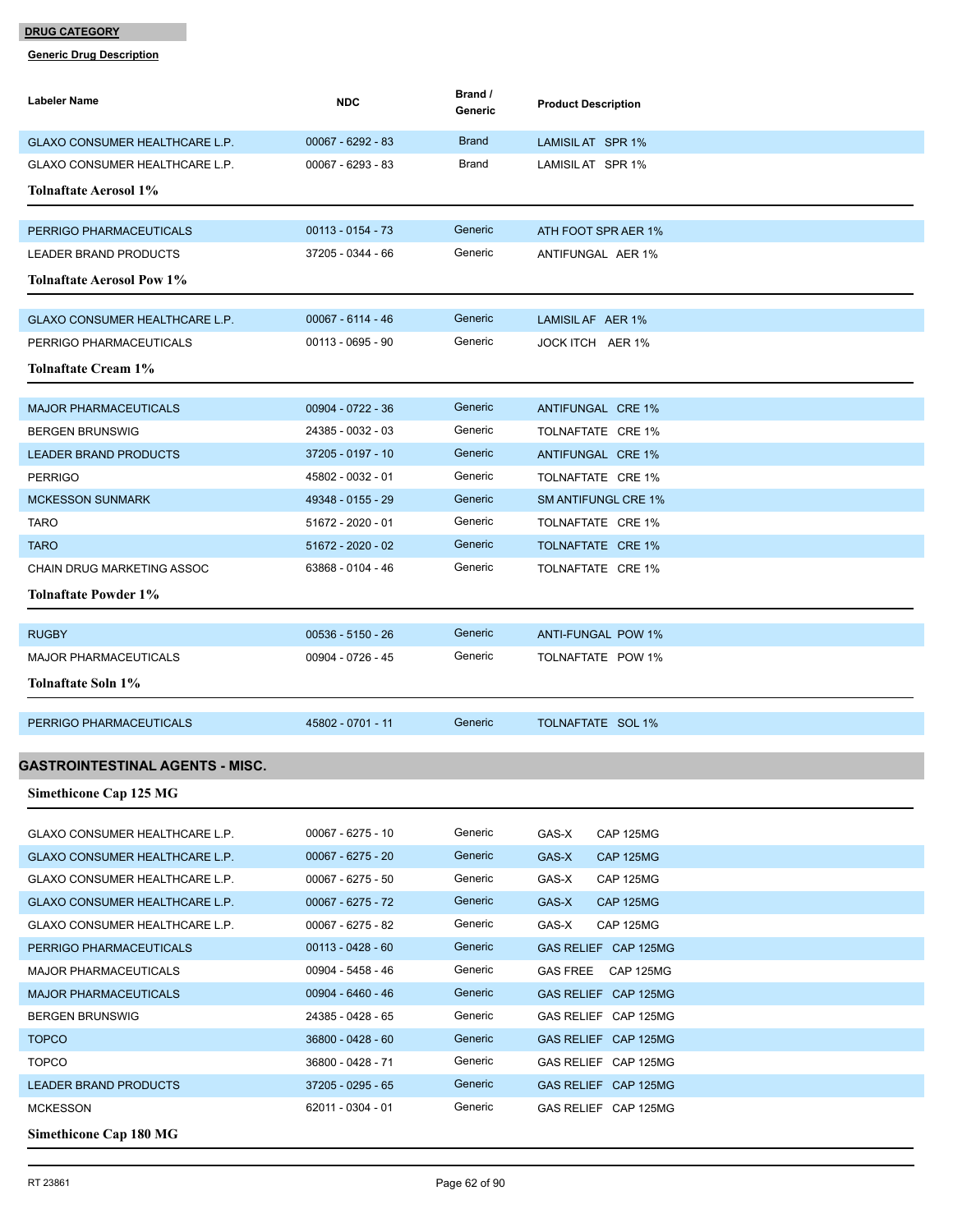| Labeler Name                          | <b>NDC</b>          | Brand /<br>Generic | <b>Product Description</b> |
|---------------------------------------|---------------------|--------------------|----------------------------|
| GLAXO CONSUMER HEALTHCARE L.P.        | 00067 - 6274 - 18   | Generic            | GAS-X<br>CAP 180MG         |
| <b>GLAXO CONSUMER HEALTHCARE L.P.</b> | 00067 - 6274 - 50   | Generic            | GAS-X<br>CAP 180MG         |
| PERRIGO PHARMACEUTICALS               | $00113 - 0657 - 72$ | Generic            | GAS RELIEF CAP 180MG       |
| <b>RUGBY</b>                          | 00536 - 3604 - 08   | Generic            | SIMETHICONE CAP 180MG      |
| <b>MAJOR PHARMACEUTICALS</b>          | 00904 - 5572 - 52   | Generic            | GAS RELIEF CAP 180MG       |
| <b>BERGEN BRUNSWIG</b>                | 24385 - 0460 - 72   | Generic            | ANTI-GAS CAP 180MG         |
| <b>TOPCO</b>                          | 36800 - 0125 - 50   | Generic            | GAS RELIEF CAP 180MG       |
| <b>LEADER BRAND PRODUCTS</b>          | 37205 - 0292 - 72   | Generic            | GAS RELIEF CAP 180MG       |
| <b>MCKESSON SUNMARK</b>               | 49348 - 0489 - 12   | Generic            | GAS RELIEF CAP 180MG       |
| <b>Simethicone Chew Tab 125 MG</b>    |                     |                    |                            |
| <b>GLAXO CONSUMER HEALTHCARE L.P.</b> | $00067 - 0117 - 18$ | Brand              | GAS-X EX-STR CHW 125MG     |
| GLAXO CONSUMER HEALTHCARE L.P.        | $00067 - 0117 - 48$ | <b>Brand</b>       | GAS-X EX-STR CHW 125MG     |
| GLAXO CONSUMER HEALTHCARE L.P.        | 00067 - 0129 - 18   | Brand              | GAS-X EX-STR CHW 125MG     |
| <b>RUGBY</b>                          | $00536 - 1020 - 08$ | Generic            | GAS RELIEF CHW 125MG       |
| <b>PAR PHARMACEUTICALS</b>            | 00603 - 0211 - 20   | Generic            | MYTAB GAS CHW 125MG        |
| <b>SELECT BRAND</b>                   | 15127 - 0157 - 08   | Generic            | SB GAS RELF CHW 125MG      |
| <b>BERGEN BRUNSWIG</b>                | 24385 - 0307 - 89   | Generic            | GNP GAS RELF CHW 125MG     |
| <b>MCKESSON SUNMARK</b>               | 49348 - 0863 - 48   | Generic            | SM GAS REL CHW 125MG       |
| <b>MCKESSON</b>                       | 62011 - 0189 - 01   | Generic            | HM GAS RELF CHW 125MG      |
| <b>RELIABLE 1 LABS</b>                | 69618 - 0032 - 06   | Generic            | SIMETHICONE CHW 125MG      |
| <b>Simethicone Chew Tab 80 MG</b>     |                     |                    |                            |
| GLAXO CONSUMER HEALTHCARE L.P.        | 00067 - 0113 - 36   | Brand              | GAS-X<br>CHW 80MG          |
| GLAXO CONSUMER HEALTHCARE L.P.        | $00067 - 0116 - 36$ | <b>Brand</b>       | GAS-X<br>CHW 80MG          |
| <b>RUGBY</b>                          | 00536 - 1019 - 01   | Generic            | GAS RELIEF CHW 80MG        |
| <b>PAR PHARMACEUTICALS</b>            | $00603 - 0210 - 21$ | Generic            | MYTAB GAS CHW 80MG         |
| <b>MAJOR PHARMACEUTICALS</b>          | 00904 - 5068 - 60   | Generic            | MI-ACID GAS CHW 80MG       |
| <b>BERGEN BRUNSWIG</b>                | 24385 - 0118 - 78   | Generic            | GNP GAS RELF CHW 80MG      |
| <b>LEADER BRAND PRODUCTS</b>          | 37205 - 0112 - 78   | Generic            | GAS RELIEF CHW 80MG        |
| <b>MCKESSON SUNMARK</b>               | 49348 - 0509 - 07   | Generic            | SM GAS RELF CHW 80MG       |
| <b>MCKESSON</b>                       | 62011 - 0138 - 01   | Generic            | HM GAS RELF CHW 80MG       |
| <b>RELIABLE 1 LABS</b>                | 69618 - 0033 - 01   | Generic            | SIMETHICONE CHW 80MG       |
| Simethicone Susp 40 MG/0.6ML          |                     |                    |                            |
| PERRIGO PHARMACEUTICALS               | 00113 - 0882 - 10   | Generic            | SIMETHICONE DRO 20/0.3ML   |
| <b>RUGBY</b>                          | 00536 - 2220 - 75   | Generic            | GAS RELIEF DRO 20/0.3ML    |
| PAR PHARMACEUTICALS                   | 00603 - 0894 - 50   | Generic            | SIMETHICONE DRO 40/0.6ML   |
| <b>MAJOR PHARMACEUTICALS</b>          | 00904 - 5894 - 30   | Generic            | GAS RELIEF DRO 20/0.3ML    |
| <b>TOPCO</b>                          | 36800 - 0882 - 10   | Generic            | GAS RELIEF DRO 40/0.6ML    |
| <b>LEADER BRAND PRODUCTS</b>          | 37205 - 0119 - 10   | Generic            | SIMETHICONE DRO 40/0.6ML   |
| AMERISOURCE BERGEN DRUGS              | 46122 - 0051 - 03   | Generic            | GAS RELIEF DRO 20/0.3ML    |
| <b>MCKESSON SUNMARK</b>               | 49348 - 0740 - 27   | Generic            | GAS RELIEF DRO 20/0.3ML    |
| <b>MCKESSON</b>                       | 62011 - 0139 - 01   | Generic            | GAS RELIEF DRO 40/0.6ML    |
| <b>MCKESSON</b>                       | 62011 - 0187 - 01   | Generic            | GAS RELIEF DRO 20/0.3ML    |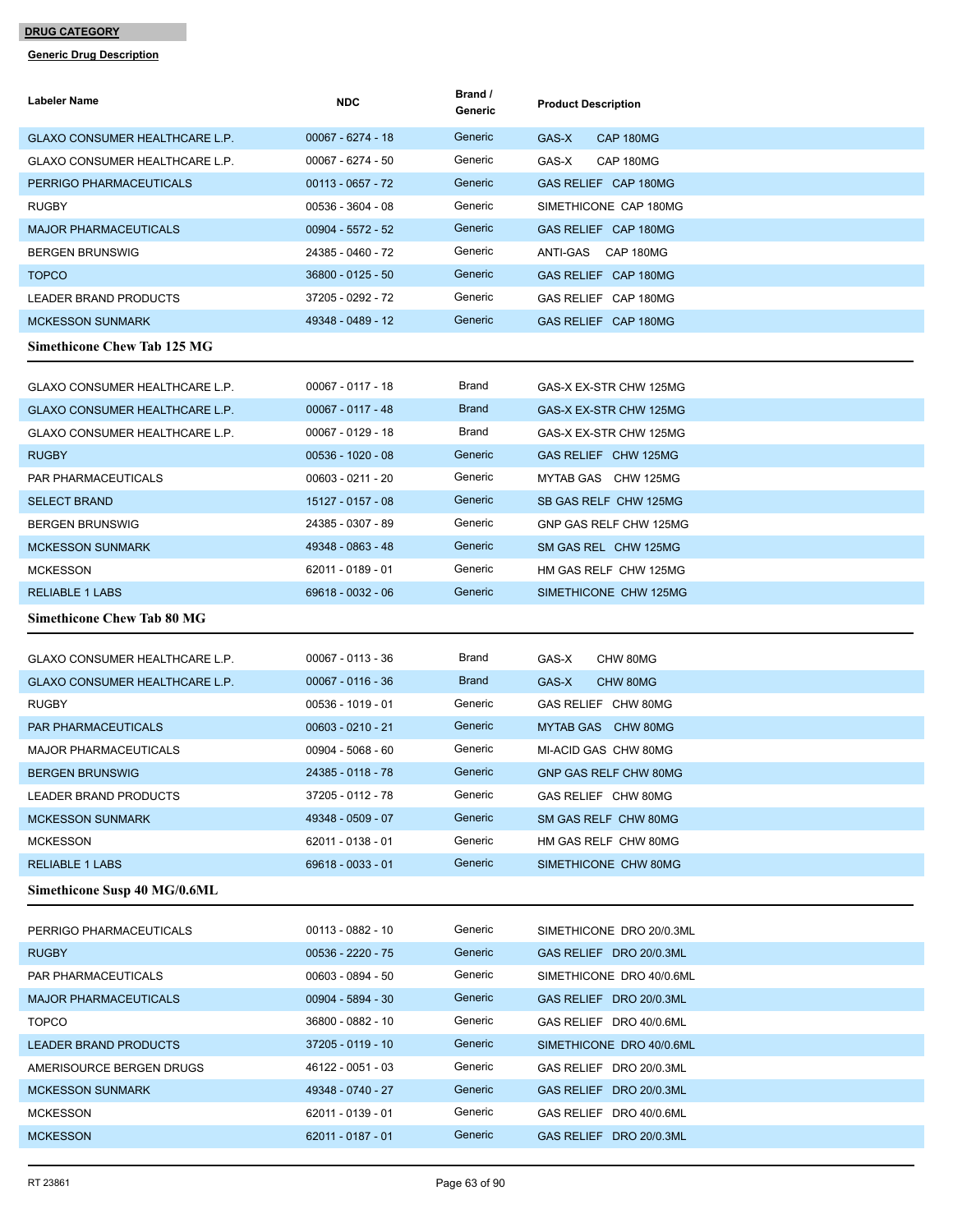| Labeler Name                                             | <b>NDC</b>          | Brand /<br>Generic | <b>Product Description</b>        |
|----------------------------------------------------------|---------------------|--------------------|-----------------------------------|
| <b>HEMATOPOIETIC AGENTS</b>                              |                     |                    |                                   |
| Carbonyl Iron Susp 15 MG/1.25ML (Elemental Iron)         |                     |                    |                                   |
|                                                          |                     |                    |                                   |
| <b>CENTURION LABS</b>                                    | 23359 - 0012 - 04   | Generic            | WEE CARE SUS 15/1.25              |
| Polysaccharide Iron Complex Cap 150 MG (Iron Equivalent) |                     |                    |                                   |
| NNODUM CORPORATION                                       | 63044 - 0203 - 01   | Generic            | IFEREX 150 CAP                    |
| NNODUM CORPORATION                                       | 63044 - 0203 - 61   | Generic            | IFEREX 150 CAP                    |
| <b>LAXATIVES</b>                                         |                     |                    |                                   |
|                                                          |                     |                    |                                   |
| *Sodium Phosphates - Enema***                            |                     |                    |                                   |
| <b>FLEET PHARMACEUTICALS</b>                             | $00132 - 0201 - 40$ | <b>Brand</b>       | <b>FLEET</b><br><b>ENE</b>        |
| <b>FLEET PHARMACEUTICALS</b>                             | 00132 - 0201 - 42   | <b>Brand</b>       | <b>FLEET</b><br>ENE               |
| <b>FLEET PHARMACEUTICALS</b>                             | $00132 - 0201 - 45$ | <b>Brand</b>       | <b>FLEET</b><br><b>ENE</b>        |
| FLEET PHARMACEUTICALS                                    | 00132 - 0202 - 20   | Brand              | <b>FLEET</b><br><b>ENE PED</b>    |
| <b>RUGBY</b>                                             | $00536 - 7415 - 51$ | Generic            | ENEMA READY- ENE-TO-USE           |
| <b>MAJOR PHARMACEUTICALS</b>                             | 00904 - 6320 - 78   | Generic            | ENEMA READY- ENE -TO-USE          |
| <b>BERGEN BRUNSWIG</b>                                   | 24385 - 0039 - 36   | Generic            | <b>GNP ENEMA ENE</b>              |
| <b>TOPCO</b>                                             | 36800 - 0002 - 02   | Generic            | <b>ENEMA</b><br><b>ENE SINGLE</b> |
| <b>TOPCO</b>                                             | 36800 - 0002 - 36   | Generic            | <b>ENEMA</b><br><b>ENE SINGLE</b> |
| AMERISOURCE BERGEN DRUGS                                 | 46122 - 0161 - 28   | Generic            | GNP ENEMA ENE                     |
| AMERISOURCE BERGEN DRUGS                                 | 46122 - 0161 - 36   | Generic            | <b>GNP ENEMA ENE</b>              |
| <b>MCKESSON SUNMARK</b>                                  | 49348 - 0864 - 14   | Generic            | SM ENEMA ENE                      |
| <b>MCKESSON SUNMARK</b>                                  | 49348 - 0864 - 20   | Generic            | SM ENEMA ENE                      |
| <b>MCKESSON</b>                                          | 62011 - 0154 - 01   | Generic            | HM ENEMA<br>ENE                   |
| <b>MCKESSON</b>                                          | 62011 - 0191 - 01   | Generic            | <b>HM ENEMA</b><br>ENE R-T-U      |
| <b>MCKESSON</b>                                          | 62011 - 0191 - 02   | Generic            | HM ENEMA ENE R-T-U                |
| <b>MCKESSON</b>                                          | 62011 - 0271 - 01   | Generic            | HM ENEMA ENE R-T-U                |
| <b>MCKESSON</b>                                          | 62011 - 0271 - 02   | Generic            | <b>HM ENEMA</b><br>ENE R-T-U      |
| CHAIN DRUG MARKETING ASSOC                               | 63868 - 0380 - 45   | Generic            | <b>ENE</b><br>QC ENEMA            |
| CHAIN DRUG MARKETING ASSOC                               | 63868 - 0380 - 90   | Generic            | QC ENEMA ENE                      |
| <b>Benzocaine-Docusate Sodium Rectal Enema 20-283 MG</b> |                     |                    |                                   |
| <b>ENEMEEZ</b>                                           | 17433 - 9877 - 03   | <b>Brand</b>       | <b>ENEMEEZ PLUS ENE 20-283</b>    |
| <b>ENEMEEZ</b>                                           | 17433 - 9883 - 05   | <b>Brand</b>       | DOCUSOL PLUS ENE 20-283           |
| <b>Bisacodyl Enema 10 MG/30ML</b>                        |                     |                    |                                   |
| <b>FLEET PHARMACEUTICALS</b>                             | 00132 - 0703 - 36   | <b>Brand</b>       | FLEET BISACO ENE 10/30ML          |
| <b>Bisacodyl Suppos 10 MG</b>                            |                     |                    |                                   |
|                                                          |                     |                    |                                   |
| <b>RUGBY</b>                                             | 00536 - 1355 - 01   | Generic            | LAXATIVE<br>SUP 10MG              |
| <b>RUGBY</b>                                             | 00536 - 1355 - 12   | Generic            | LAXATIVE SUP 10MG                 |
| <b>PERRIGO</b>                                           | 00574 - 7050 - 12   | Generic            | BISACODYL SUP 10MG                |
| <b>PERRIGO</b>                                           | $00574 - 7050 - 50$ | Generic            | BISACODYL SUP 10MG                |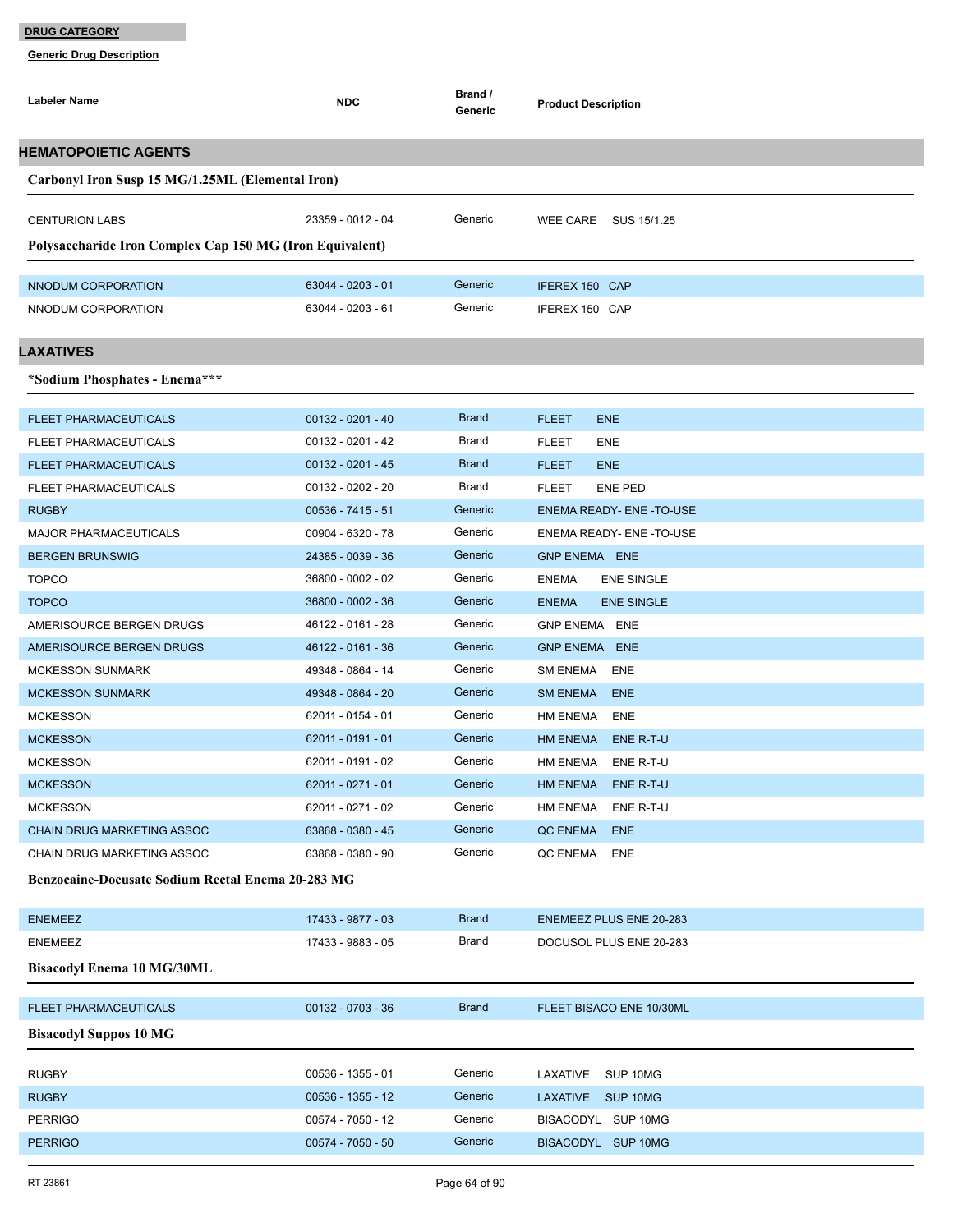| Labeler Name                              | <b>NDC</b>          | Brand /<br>Generic | <b>Product Description</b>     |
|-------------------------------------------|---------------------|--------------------|--------------------------------|
| <b>Bisacodyl Suppos 10 MG</b>             |                     |                    |                                |
| G & W LABS                                | 00713 - 0109 - 01   | Generic            | BISAC-EVAC SUP 10MG            |
| G & W LABS                                | $00713 - 0109 - 05$ | Generic            | BISAC-EVAC SUP 10MG            |
| G & W LABS                                | 00713 - 0109 - 08   | Generic            | BISAC-EVAC SUP 10MG            |
| G & W LABS                                | 00713 - 0109 - 10   | Generic            | BISAC-EVAC SUP 10MG            |
| G & W LABS                                | 00713 - 0109 - 12   | Generic            | BISAC-EVAC SUP 10MG            |
| G & W LABS                                | 00713 - 0109 - 50   | Generic            | BISAC-EVAC SUP 10MG            |
| <b>MAJOR PHARMACEUTICALS</b>              | 00904 - 5058 - 12   | Generic            | BISCOLAX SUP 10MG              |
| <b>MAJOR PHARMACEUTICALS</b>              | $00904 - 5058 - 60$ | Generic            | BISCOLAX SUP 10MG              |
| CHAIN DRUG MARKETING ASSOC                | 63868 - 0328 - 08   | Generic            | QC LAXATIVE SUP 10MG           |
| <b>Bisacodyl Tab Delayed Release 5 MG</b> |                     |                    |                                |
|                                           |                     |                    |                                |
| <b>FLEET PHARMACEUTICALS</b>              | 00132 - 0704 - 02   | Generic            | FLEET LAXATI TAB 5MG EC        |
| <b>RUGBY</b>                              | 00536 - 3381 - 01   | Generic            | STIM LAXAT TAB 5MG EC          |
| <b>RUGBY</b>                              | 00536 - 3381 - 10   | Generic            | STIM LAXAT TAB 5MG EC          |
| PAR PHARMACEUTICALS                       | 00603 - 2483 - 21   | Generic            | BISACODYL TAB 5MG EC           |
| <b>MAJOR PHARMACEUTICALS</b>              | $00904 - 6407 - 61$ | Generic            | BISACODYL TAB 5MG EC           |
| <b>MAJOR PHARMACEUTICALS</b>              | 00904 - 7927 - 17   | Generic            | BISACODYL TAB 5MG EC           |
| <b>MAJOR PHARMACEUTICALS</b>              | 00904 - 7927 - 60   | Generic            | BISACODYL TAB 5MG EC           |
| <b>MAJOR PHARMACEUTICALS</b>              | 00904 - 7927 - 80   | Generic            | BISACODYL TAB 5MG EC           |
| <b>SELECT BRAND</b>                       | 15127 - 0010 - 30   | Generic            | <b>GENTLE LAXAT TAB 5MG EC</b> |
| <b>SELECT BRAND</b>                       | 15127 - 0178 - 07   | Generic            | SB BISACODYL TAB 5MG EC        |
| <b>BERGEN BRUNSWIG</b>                    | 24385 - 0193 - 65   | Generic            | <b>GNP LAXATIVE TAB 5MG EC</b> |
| <b>BERGEN BRUNSWIG</b>                    | 24385 - 0903 - 63   | Generic            | <b>GNP LAXATIVE TAB 5MG EC</b> |
| <b>BERGEN BRUNSWIG</b>                    | 24385 - 0903 - 78   | Generic            | GNP BISA-LAX TAB 5MG EC        |
| <b>TOPCO</b>                              | 36800 - 0086 - 63   | Generic            | LAXATIVE TAB 5MG EC            |
| <b>TOPCO</b>                              | 36800 - 0174 - 65   | Generic            | WOMANS LAXAT TAB 5MG EC        |
| <b>LEADER BRAND PRODUCTS</b>              | 37205 - 0128 - 63   | Generic            | BISACODYL TAB 5MG EC           |
| LEADER BRAND PRODUCTS                     | 37205 - 0298 - 65   | Generic            | FEMININE LAX TAB 5MG EC        |
| <b>MCKESSON SUNMARK</b>                   | 49348 - 0599 - 05   | Generic            | SM LAXATIVE TAB 5MG EC         |
| <b>TIME-CAP LABS</b>                      | 49483 - 0003 - 01   | Generic            | BISACODYL TAB 5MG EC           |
| TIME-CAP LABS                             | 49483 - 0003 - 10   | Generic            | BISACODYL TAB 5MG EC           |
| <b>MCKESSON</b>                           | 62011 - 0159 - 01   | Generic            | HM LAXATIVE TAB 5MG EC         |
| <b>MCKESSON</b>                           | 62011 - 0277 - 01   | Generic            | HM LAXATIVE TAB 5MG            |
| <b>MCKESSON</b>                           | 62011 - 0277 - 02   | Generic            | HM LAXATIVE TAB 5MG            |
| <b>MCKESSON</b>                           | 62011 - 0277 - 03   | Generic            | HM LAXATIVE TAB 5MG            |
| <b>AUBURN PHARMACEUTICAL</b>              | 62107 - 0030 - 01   | Generic            | <b>DUCODYL</b><br>TAB 5MG EC   |
| AUBURN PHARMACEUTICAL                     | 62107 - 0030 - 10   | Generic            | <b>DUCODYL</b><br>TAB 5MG EC   |
| Calcium Polycarbophil Tab 625 MG          |                     |                    |                                |
| PERRIGO PHARMACEUTICALS                   | $00113 - 0477 - 75$ | Generic            | FIBER LAXATV TAB 625MG         |
| KONSYL PHARMACEUTICAL                     | 00224 - 0500 - 80   | Generic            | KONSYL FIBER TAB 625MG         |
| KONSYL PHARMACEUTICAL                     | $00224 - 0500 - 90$ | Generic            | KONSYL FIBER TAB 625MG         |
| <b>RUGBY</b>                              | 00536 - 4306 - 05   | Generic            | FIBER-LAX TAB 625MG            |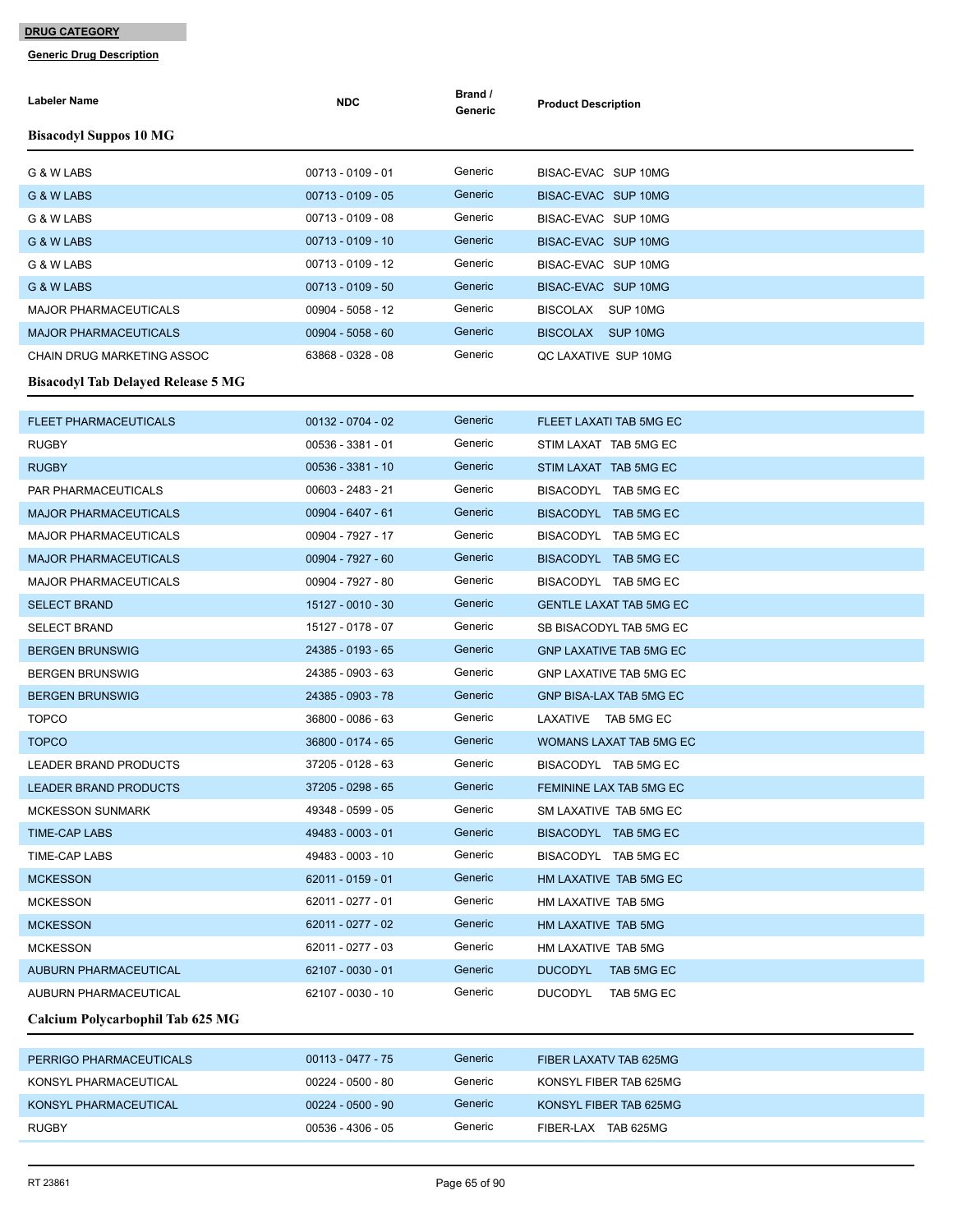| <b>Labeler Name</b>              | <b>NDC</b>          | Brand /<br>Generic | <b>Product Description</b>       |
|----------------------------------|---------------------|--------------------|----------------------------------|
| Calcium Polycarbophil Tab 625 MG |                     |                    |                                  |
| <b>RUGBY</b>                     | $00536 - 4306 - 08$ | Generic            | FIBER-LAX TAB 625MG              |
| <b>RUGBY</b>                     | 00536 - 4306 - 11   | Generic            | FIBER-LAX TAB 625MG              |
| <b>MAJOR PHARMACEUTICALS</b>     | $00904 - 2500 - 91$ | Generic            | <b>FIBER</b><br><b>TAB 625MG</b> |
| <b>BERGEN BRUNSWIG</b>           | 24385 - 0125 - 76   | Generic            | FIBER-CAPS TAB 625MG             |
| <b>TOPCO</b>                     | 36800 - 0477 - 75   | Generic            | FIBER LAXATV TAB 625MG           |
| <b>TOPCO</b>                     | 36800 - 0477 - 92   | Generic            | FIBER LAXATV TAB 625MG           |
| <b>LEADER BRAND PRODUCTS</b>     | 37205 - 0213 - 75   | Generic            | FIBER LAXATV TAB 625MG           |
| <b>MCKESSON SUNMARK</b>          | 49348 - 0759 - 13   | Generic            | FIBER LAXATV TAB 625MG           |
| AMERICAN HEALTH PACKAGING        | 68084 - 0960 - 32   | Generic            | FIBER-CAPS TAB 625MG             |
| AMERICAN HEALTH PACKAGING        | 68084 - 0960 - 33   | Generic            | FIBER-CAPS TAB 625MG             |
| <b>RELIABLE 1 LABS</b>           | 69618 - 0030 - 06   | Generic            | CALC POLYCAR TAB 625MG           |
| <b>RELIABLE 1 LABS</b>           | 69618 - 0030 - 09   | Generic            | CALC POLYCAR TAB 625MG           |
| <b>RELIABLE 1 LABS</b>           | 69618 - 0030 - 50   | Generic            | CALC POLYCAR TAB 625MG           |
| Castor Oil 100%                  |                     |                    |                                  |
| <b>MCKESSON SUNMARK</b>          | 49348 - 0016 - 36   | Generic            | SM CASTOR OIL 100%               |
| Docusate Calcium Cap 240 MG      |                     |                    |                                  |
|                                  |                     |                    |                                  |
| <b>RUGBY</b>                     | 00536 - 1065 - 01   | Generic            | STOOL SOFTNR CAP 240MG           |
| <b>RUGBY</b>                     | 00536 - 1065 - 05   | Generic            | STOOL SOFTNR CAP 240MG           |
| <b>RUGBY</b>                     | 00536 - 1065 - 10   | Generic            | STOOL SOFTNR CAP 240MG           |
| <b>RUGBY</b>                     | 00536 - 3755 - 01   | Generic            | STOOL SOFTNR CAP 240MG           |
| <b>RUGBY</b>                     | $00536 - 3755 - 05$ | Generic            | STOOL SOFTNR CAP 240MG           |
| <b>RUGBY</b>                     | 00536 - 3755 - 10   | Generic            | STOOL SOFTNR CAP 240MG           |
| <b>MAJOR PHARMACEUTICALS</b>     | 00904 - 5779 - 40   | Generic            | KAO-TIN<br>CAP 240MG             |
| <b>MAJOR PHARMACEUTICALS</b>     | 00904 - 5779 - 60   | Generic            | KAO-TIN<br>CAP 240MG             |
| <b>MAJOR PHARMACEUTICALS</b>     | $00904 - 6459 - 59$ | Generic            | <b>KAO-TIN</b><br>CAP 240MG      |
| <b>BERGEN BRUNSWIG</b>           | 24385 - 0435 - 78   | Generic            | DOCUSATE CAL CAP 240MG           |
| <b>MCKESSON SUNMARK</b>          | 49348 - 0122 - 10   | Generic            | STOOL SOFTNR CAP 240MG           |
| Docusate Sodium Cap 100 MG       |                     |                    |                                  |
| PERRIGO PHARMACEUTICALS          | 00113 - 0486 - 72   | Generic            | STOOL SOFTNR CAP 100MG           |
| <b>FLEET PHARMACEUTICALS</b>     | $00132 - 0751 - 60$ | Generic            | SOF-LAX CAP 100MG                |
| <b>RUGBY</b>                     | 00536 - 1062 - 10   | Generic            | STOOL SOFTNR CAP 100MG           |
| <b>RUGBY</b>                     | 00536 - 1062 - 29   | Generic            | STOOL SOFTNR CAP 100MG           |
| <b>RUGBY</b>                     | 00536 - 3756 - 01   | Generic            | STOOL SOFTNR CAP 100MG           |
| <b>RUGBY</b>                     | 00536 - 3756 - 10   | Generic            | STOOL SOFTNR CAP 100MG           |
| PAR PHARMACEUTICALS              | 00603 - 0150 - 21   | Generic            | DOCQLACE CAP 100MG               |
| PAR PHARMACEUTICALS              | $00603 - 0150 - 32$ | Generic            | DOCQLACE CAP 100MG               |
| MAJOR PHARMACEUTICALS            | 00904 - 2244 - 61   | Generic            | <b>DOK</b><br>CAP 100MG          |
| <b>MAJOR PHARMACEUTICALS</b>     | $00904 - 6455 - 61$ | Generic            | <b>DOK</b><br>CAP 100MG          |
| <b>MAJOR PHARMACEUTICALS</b>     | 00904 - 6457 - 60   | Generic            | <b>DOK</b><br>CAP 100MG          |
| <b>MAJOR PHARMACEUTICALS</b>     | $00904 - 6457 - 80$ | Generic            | <b>DOK</b><br>CAP 100MG          |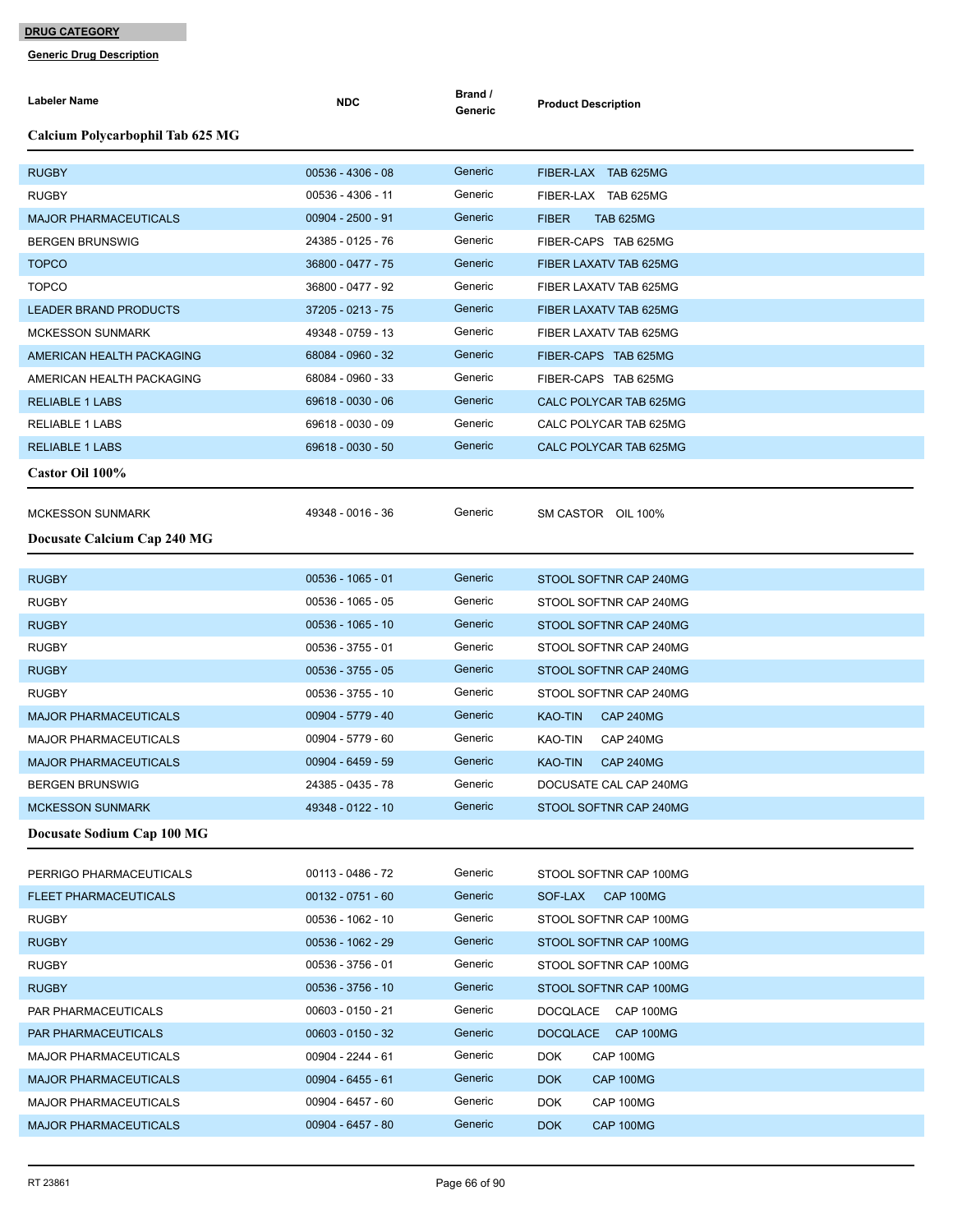| Labeler Name                       | <b>NDC</b>          | Brand /<br>Generic | <b>Product Description</b>  |
|------------------------------------|---------------------|--------------------|-----------------------------|
| Docusate Sodium Cap 100 MG         |                     |                    |                             |
| MAJOR PHARMACEUTICALS              | 00904 - 7889 - 59   | Generic            | <b>DOK</b><br>CAP 100MG     |
| <b>MAJOR PHARMACEUTICALS</b>       | 00904 - 7889 - 60   | Generic            | <b>DOK</b><br>CAP 100MG     |
| <b>MAJOR PHARMACEUTICALS</b>       | 00904 - 7889 - 80   | Generic            | <b>DOK</b><br>CAP 100MG     |
| <b>SELECT BRAND</b>                | 15127 - 0288 - 10   | Generic            | DOCUSATE SOD CAP 100MG      |
| PHARBEST PHARMACEUTICALS           | 16103 - 0384 - 08   | Generic            | DOCUSATE SOD CAP 100MG      |
| PHARBEST PHARMACEUTICALS           | 16103 - 0384 - 11   | Generic            | DOCUSATE SOD CAP 100MG      |
| <b>BERGEN BRUNSWIG</b>             | 24385 - 0436 - 78   | Generic            | STOOL SOFTNR CAP 100MG      |
| <b>TOPCO</b>                       | 36800 - 0238 - 25   | Generic            | STOOL SOFTNR CAP 100MG      |
| <b>TOPCO</b>                       | 36800 - 0486 - 72   | Generic            | STOOL SOFTNR CAP 100MG      |
| <b>TOPCO</b>                       | 36800 - 0486 - 78   | Generic            | STOOL SOFTNR CAP 100MG      |
| PERRIGO PHARMACEUTICALS            | 45802 - 0486 - 78   | Generic            | DOCUSATE SOD CAP 100MG      |
| AMERISOURCE BERGEN DRUGS           | 46122 - 0231 - 72   | Generic            | STOOL SOFTNR CAP 100MG      |
| AMERISOURCE BERGEN DRUGS           | 46122 - 0231 - 78   | Generic            | STOOL SOFTNR CAP 100MG      |
| MCKESSON SUNMARK                   | 49348 - 0058 - 19   | Generic            | STOOL SOFTNR CAP 100MG      |
| <b>MCKESSON SUNMARK</b>            | 49348 - 0121 - 05   | Generic            | STOOL SOFTNR CAP 100MG      |
| MCKESSON SUNMARK                   | 49348 - 0483 - 10   | Generic            | STOOL SOFTNR CAP 100MG      |
| <b>MCKESSON SUNMARK</b>            | 49348 - 0483 - 19   | Generic            | STOOL SOFTNR CAP 100MG      |
| <b>MCKESSON SUNMARK</b>            | 49348 - 0483 - 90   | Generic            | STOOL SOFTNR CAP 100MG      |
| <b>MCKESSON SUNMARK</b>            | 49348 - 0917 - 05   | Generic            | STOOL SOFTNR CAP 100MG      |
| AMERICAN HEALTH PACKAGING          | 60687 - 0129 - 01   | Generic            | DOCUSATE SOD CAP 100MG      |
| AMERICAN HEALTH PACKAGING          | 60687 - 0129 - 11   | Generic            | DOCUSATE SOD CAP 100MG      |
| <b>MCKESSON</b>                    | 62011 - 0224 - 01   | Generic            | STOOL SOFTNR CAP 100MG      |
| AUBURN PHARMACEUTICAL              | 62107 - 0033 - 01   | Generic            | <b>DOCUSIL</b><br>CAP 100MG |
| <b>AUBURN PHARMACEUTICAL</b>       | 62107 - 0033 - 10   | Generic            | <b>DOCUSIL</b><br>CAP 100MG |
| AMERICAN HEALTH PACKAGING          | 62584 - 0683 - 01   | Generic            | DOCUSATE SOD CAP 100MG      |
| AMERICAN HEALTH PACKAGING          | 62584 - 0683 - 11   | Generic            | DOCUSATE SOD CAP 100MG      |
| <b>MCKESSON PACKAGING SERVICES</b> | 63739 - 0478 - 01   | Generic            | DOCUSATE SOD CAP 100MG      |
| <b>MCKESSON PACKAGING SERVICES</b> | 63739 - 0478 - 10   | Generic            | DOCUSATE SOD CAP 100MG      |
| SDA LABORATORIES INC               | 66424 - 0030 - 10   | Generic            | STOOL SOFTNR CAP 100MG      |
| PURDUE PRODUCTS LP                 | 67618 - 0101 - 10   | <b>Brand</b>       | CAP 100MG<br><b>COLACE</b>  |
| PURDUE PRODUCTS LP                 | 67618 - 0101 - 30   | Brand              | <b>COLACE</b><br>CAP 100MG  |
| PURDUE PRODUCTS LP                 | 67618 - 0101 - 52   | <b>Brand</b>       | <b>COLACE</b><br>CAP 100MG  |
| PURDUE PRODUCTS LP                 | 67618 - 0101 - 60   | Brand              | COLACE<br>CAP 100MG         |
| Docusate Sodium Cap 250 MG         |                     |                    |                             |
| <b>RUGBY</b>                       | 00536 - 1064 - 01   | Generic            | STOOL SOFTNR CAP 250MG      |
| <b>RUGBY</b>                       | 00536 - 1064 - 10   | Generic            | STOOL SOFTNR CAP 250MG      |
| <b>RUGBY</b>                       | $00536 - 3757 - 01$ | Generic            | STOOL SOFTNR CAP 250MG      |
| <b>RUGBY</b>                       | 00536 - 3757 - 10   | Generic            | STOOL SOFTNR CAP 250MG      |
| <b>MAJOR PHARMACEUTICALS</b>       | $00904 - 6458 - 59$ | Generic            | CAP 250MG<br><b>DOK</b>     |
| MAJOR PHARMACEUTICALS              | 00904 - 7891 - 59   | Generic            | CAP 250MG<br>DOK.           |
| <b>BERGEN BRUNSWIG</b>             | 24385 - 0443 - 78   | Generic            | STOOL SOFTNR CAP 250MG      |
| AMERISOURCE BERGEN DRUGS           | 46122 - 0263 - 78   | Generic            | STOOL SOFTNR CAP 250MG      |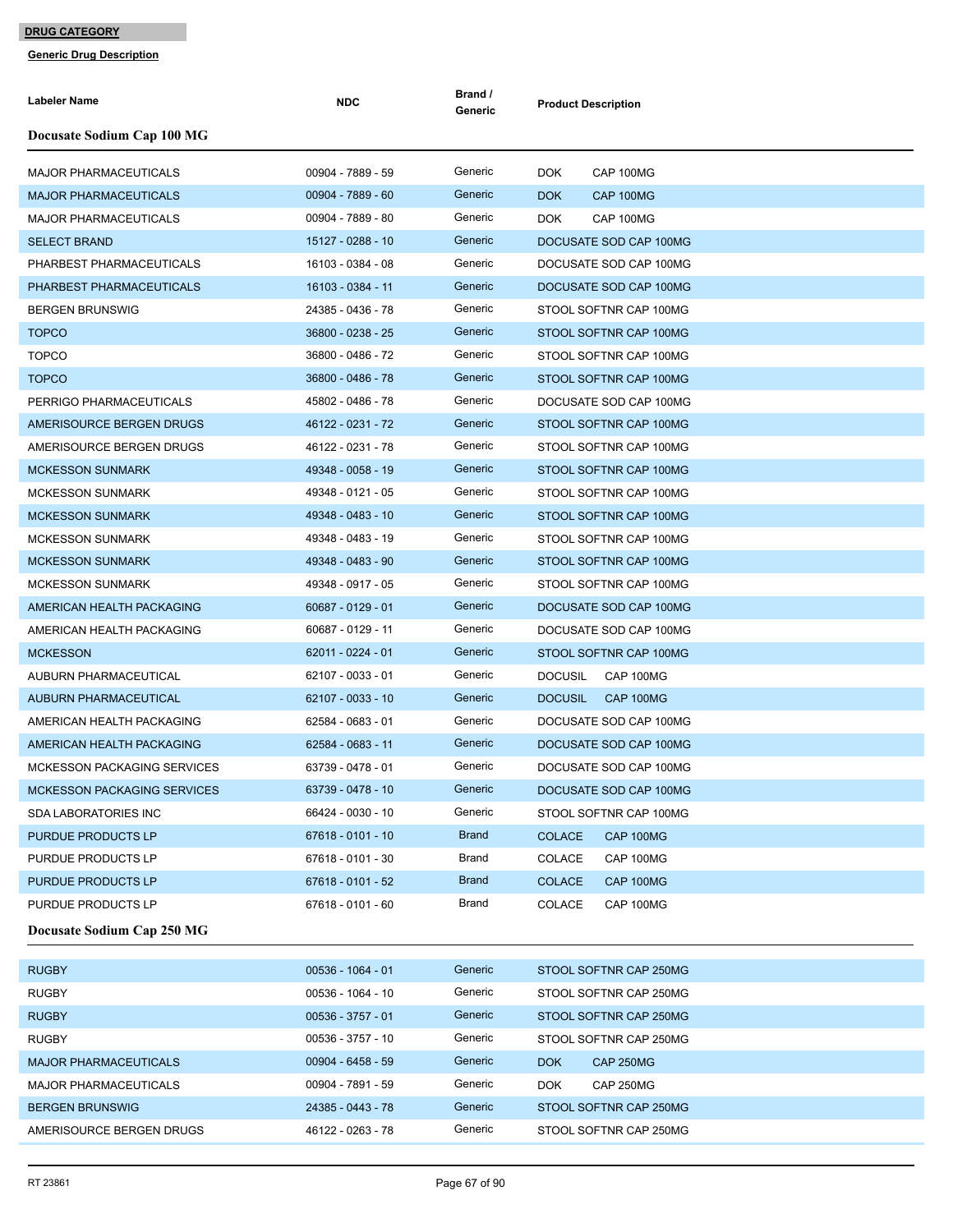| Labeler Name                                       | <b>NDC</b>          | Brand /<br>Generic | <b>Product Description</b>          |
|----------------------------------------------------|---------------------|--------------------|-------------------------------------|
| Docusate Sodium Cap 250 MG                         |                     |                    |                                     |
| <b>MCKESSON SUNMARK</b>                            | 49348 - 0125 - 10   | Generic            | STOOL SOFTNR CAP 250MG              |
| <b>MCKESSON SUNMARK</b>                            | 49348 - 0714 - 10   | Generic            | STOOL SOFTNR CAP 250MG              |
| <b>MCKESSON</b>                                    | 62011 - 0164 - 01   | Generic            | STOOL SOFTNR CAP 250MG              |
| <b>MCKESSON</b>                                    | 62011 - 0244 - 01   | Generic            | STOOL SOFTNR CAP 250MG              |
| Docusate Sodium Cap 50 MG                          |                     |                    |                                     |
| PURDUE PRODUCTS LP                                 | 67618 - 0109 - 28   | <b>Brand</b>       | COLACE CLEAR CAP 50 MG              |
| Docusate Sodium Enema 100 MG/5ML                   |                     |                    |                                     |
| <b>ENEMEEZ</b>                                     | 17433 - 9884 - 05   | Brand              | DOCUSOL KIDS ENE 100MG/5M           |
| Docusate Sodium Enema 283 MG                       |                     |                    |                                     |
| <b>ENEMEEZ</b>                                     | 17433 - 9876 - 03   | <b>Brand</b>       | <b>ENEMEEZ MINI ENE</b>             |
| <b>ENEMEEZ</b>                                     | 17433 - 9878 - 05   | Brand              | DOCUSOL MINI ENE                    |
| Docusate Sodium Liquid 150 MG/15ML                 |                     |                    |                                     |
| PHARMACEUTICAL ASSOCIATES                          | $00121 - 0544 - 10$ | Generic            | DOCUSATE SOD LIQ 50MG/5ML           |
| <b>RUGBY</b>                                       | 00536 - 0590 - 85   | Generic            | <b>DIOCTO</b><br>LIQ 50MG/5ML       |
| <b>HI-TECH</b>                                     | 50383 - 0771 - 10   | Generic            | <b>DOCU</b><br>LIQ 50MG/5ML         |
| HI-TECH                                            | 50383 - 0771 - 11   | Generic            | <b>DOCU</b><br>LIQ 50MG/5ML         |
| <b>HI-TECH</b>                                     | 50383 - 0771 - 16   | Generic            | <b>DOCU</b><br>LIQ 50MG/5ML         |
| <b>SILARX</b>                                      | 54838 - 0116 - 80   | Generic            | <b>SILACE</b><br>LIQ 10MG/ML        |
| Docusate Sodium Liquid 50 MG/15ML                  |                     |                    |                                     |
| <b>FLEET PHARMACEUTICALS</b>                       | 00132 - 0106 - 24   | <b>Brand</b>       | PEDIA-LAX LIQ 50MG                  |
| Docusate Sodium Syrup 60 MG/15ML                   |                     |                    |                                     |
| <b>RUGBY</b>                                       | 00536 - 1001 - 85   | Generic            | <b>DIOCTO</b><br>SYP 60/15ML        |
| <b>SILARX</b>                                      | 54838 - 0107 - 80   | Generic            | <b>SILACE</b><br><b>SYP 60/15ML</b> |
| Docusate Sodium Tab 100 MG                         |                     |                    |                                     |
| MAJOR PHARMACEUTICALS                              | 00904 - 5869 - 60   | Generic            | <b>DOK</b><br><b>TAB 100MG</b>      |
| <b>MCKESSON</b>                                    | 62011 - 0286 - 01   | Generic            | STOOL SOFTNR TAB 100MG              |
| Glycerin Enema Adult 5.4 GM/Average Delivered Dose |                     |                    |                                     |
| FLEET PHARMACEUTICALS                              | 00132 - 0185 - 82   | Brand              | FLEET LIQUID ENE GLYCERIN           |
| Glycerin Liquid Suppos 2.8 GM (2.7 ML)             |                     |                    |                                     |
| FLEET PHARMACEUTICALS                              | $00132 - 0190 - 12$ | <b>Brand</b>       | PEDIA-LAX SUP 2.8GM                 |
| <b>Glycerin Suppos 1 GM</b>                        |                     |                    |                                     |
| FLEET PHARMACEUTICALS                              | 00132 - 0081 - 12   | <b>Brand</b>       | PEDIA-LAX SUP 1GM                   |
| <b>Glycerin Suppos 1.2 GM</b>                      |                     |                    |                                     |
|                                                    |                     |                    |                                     |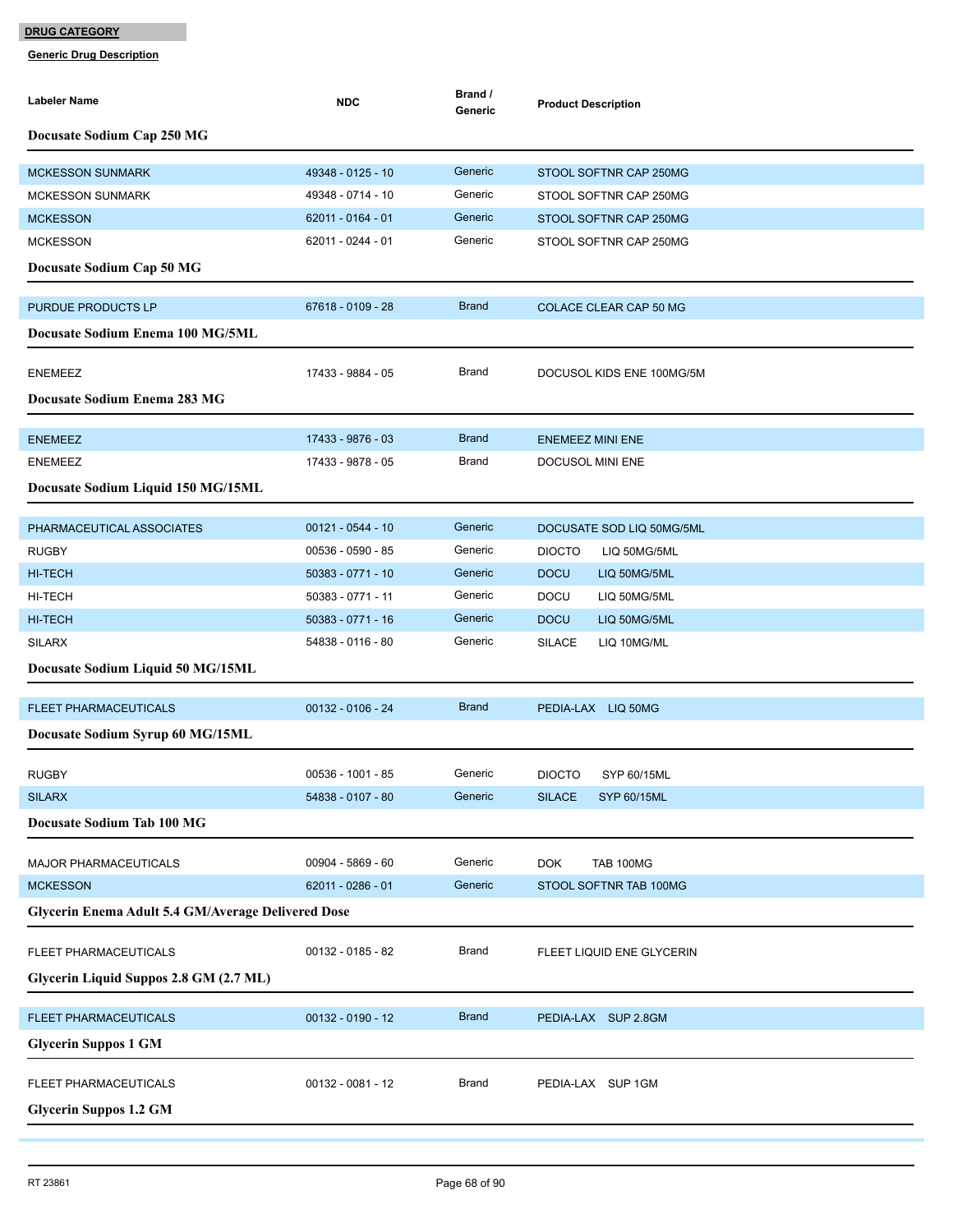| Labeler Name                               | <b>NDC</b>          | Brand /<br>Generic | <b>Product Description</b>            |
|--------------------------------------------|---------------------|--------------------|---------------------------------------|
| <b>Glycerin Suppos 1.2 GM</b>              |                     |                    |                                       |
| G & W LABS                                 | 00713 - 0102 - 09   | Generic            | SANI-SUPP SUP PEDIATRI                |
| G & W LABS                                 | 00713 - 0102 - 13   | Generic            | GLYCERIN PED SUP 1.2GM                |
| G & W LABS                                 | 00713 - 0102 - 25   | Generic            | SANI-SUPP SUP PEDIATRI                |
| G & W LABS                                 | 00713 - 0102 - 26   | Generic            | <b>GLYCERIN PED SUP 1.2GM</b>         |
| <b>Glycerin Suppos 2 GM</b>                |                     |                    |                                       |
| <b>FLEET PHARMACEUTICALS</b>               | $00132 - 0079 - 12$ | <b>Brand</b>       | SUP <sub>2GM</sub><br><b>GLYCERIN</b> |
| <b>FLEET PHARMACEUTICALS</b>               | 00132 - 0079 - 24   | Brand              | <b>GLYCERIN</b><br>SUP 2GM            |
| <b>FLEET PHARMACEUTICALS</b>               | $00132 - 0079 - 50$ | <b>Brand</b>       | <b>GLYCERIN</b><br>SUP <sub>2GM</sub> |
| G & W LABS                                 | 00713 - 0101 - 09   | Generic            | SANI-SUPP<br><b>SUP ADULT</b>         |
| G & W LABS                                 | $00713 - 0101 - 25$ | Generic            | SANI-SUPP SUP ADULT                   |
| <b>Glycerin Suppos 2.1 GM</b>              |                     |                    |                                       |
| G & W LABS                                 | 00713 - 0101 - 02   | Generic            | <b>GLYCERIN</b><br><b>SUP 2.1GM</b>   |
| G & W LABS                                 | $00713 - 0101 - 13$ | Generic            | <b>GLYCERIN</b><br><b>SUP 2.1GM</b>   |
| G & W LABS                                 | 00713 - 0101 - 26   | Generic            | <b>GLYCERIN</b><br><b>SUP 2.1GM</b>   |
| G & W LABS                                 | $00713 - 0101 - 51$ | Generic            | <b>GLYCERIN</b><br><b>SUP 2.1GM</b>   |
| <b>Magnesium Citrate Soln</b>              |                     |                    |                                       |
| <b>MAJOR PHARMACEUTICALS</b>               | 00904 - 6304 - 77   | Generic            | MAG CITRATE SOL LEMON                 |
| <b>BERGEN BRUNSWIG</b>                     | 24385 - 0675 - 10   | Generic            | MAG CITRATE SOL LEMON                 |
| <b>BERGEN BRUNSWIG</b>                     | 24385 - 0910 - 10   | Generic            | MAG CITRATE SOL CHERRY                |
| <b>MCKESSON SUNMARK</b>                    | 49348 - 0504 - 49   | Generic            | MAG CITRATE SOL CHERRY                |
| <b>MCKESSON SUNMARK</b>                    | 49348 - 0696 - 49   | Generic            | MAG CITRATE SOL LEMON                 |
| <b>MCKESSON</b>                            | 62011 - 0166 - 01   | Generic            | <b>MAG CITRATE SOL LEMON</b>          |
| <b>MCKESSON</b>                            | 62011 - 0174 - 00   | Generic            | MAG CITRATE SOL CHERRY                |
| <b>CHAIN DRUG MARKETING ASSOC</b>          | 63868 - 0934 - 10   | Generic            | <b>MAG CITRATE SOL CHERRY</b>         |
| CHAIN DRUG MARKETING ASSOC                 | 63868 - 0935 - 10   | Generic            | MAG CITRATE SOL LEMON                 |
| <b>Magnesium Hydroxide Chew Tab 400 MG</b> |                     |                    |                                       |
| <b>FLEET PHARMACEUTICALS</b>               | $00132 - 0655 - 01$ | <b>Brand</b>       | PEDIA-LAX CHW 400MG                   |
| <b>Magnesium Hydroxide Susp 400 MG/5ML</b> |                     |                    |                                       |
| PERRIGO PHARMACEUTICALS                    | 00113 - 0332 - 40   | Generic            | MILK OF MAGN SUS FRSH MNT             |
| PERRIGO PHARMACEUTICALS                    | $00113 - 0396 - 40$ | Generic            | <b>MILK OF MAGN SUS</b>               |
| PHARMACEUTICAL ASSOCIATES                  | 00121 - 0431 - 30   | Generic            | MILK OF MAGN SUS                      |
| <b>RUGBY</b>                               | 00536 - 2470 - 83   | Generic            | <b>MILK OF MAGN SUS</b>               |
| <b>RUGBY</b>                               | 00536 - 2470 - 85   | Generic            | MILK OF MAGN SUS                      |
| <b>MAJOR PHARMACEUTICALS</b>               | 00904 - 0788 - 14   | Generic            | MILK OF MAGN SUS 1200/15              |
| <b>MAJOR PHARMACEUTICALS</b>               | 00904 - 0788 - 16   | Generic            | MILK OF MAGN SUS 1200/15              |
| <b>MAJOR PHARMACEUTICALS</b>               | 00904 - 0789 - 14   | Generic            | MILK OF MAGN SUS MINT                 |
| <b>SELECT BRAND</b>                        | 15127 - 0833 - 73   | Generic            | <b>SB MILK MAGN SUS</b>               |
| <b>SELECT BRAND</b>                        | 15127 - 0835 - 73   | Generic            | <b>SB MILK MAGN SUS MINT</b>          |
| <b>BERGEN BRUNSWIG</b>                     | 24385 - 0332 - 40   | Generic            | <b>GNP MILK MAG SUS</b>               |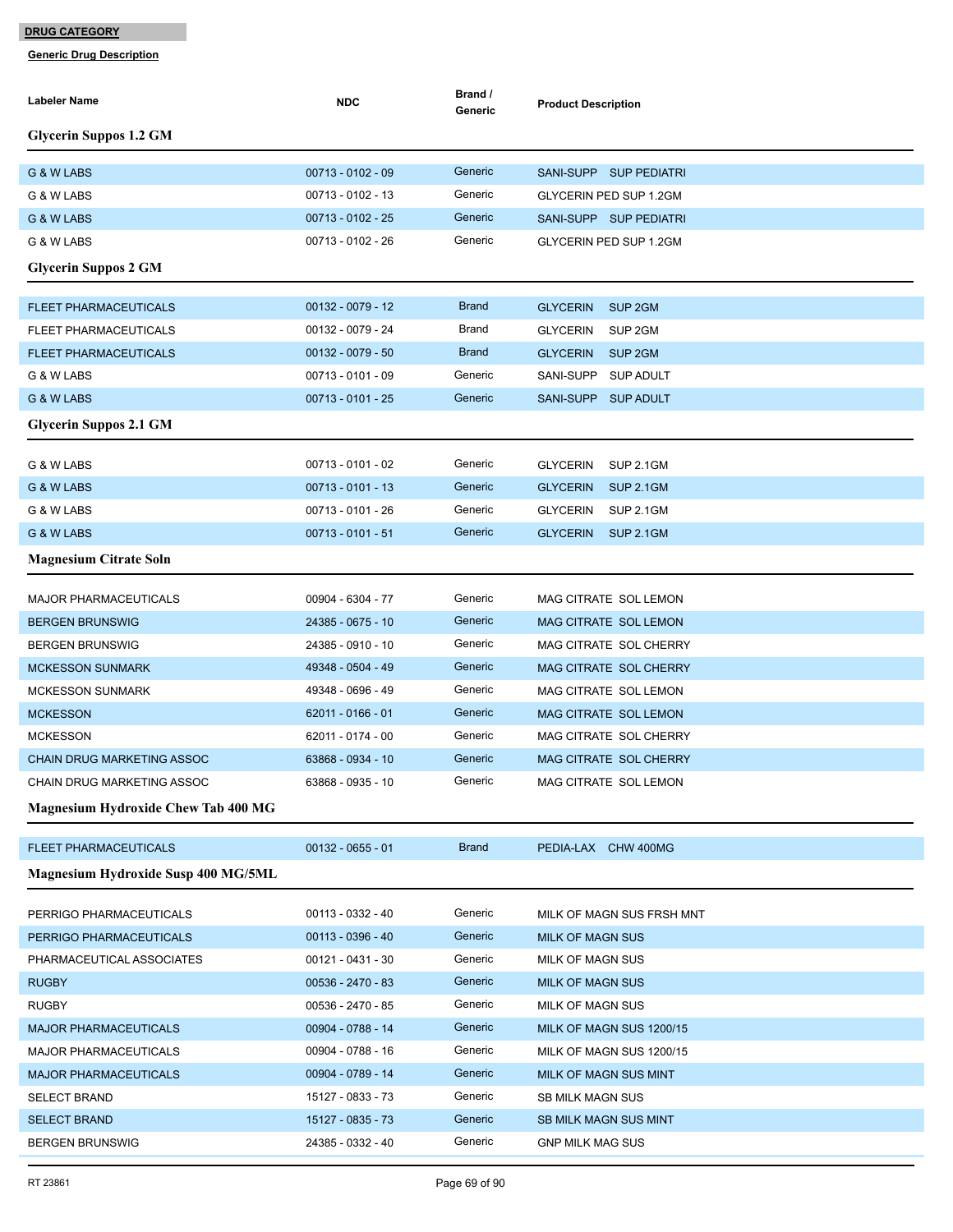| <b>Labeler Name</b>                                      | <b>NDC</b>          | Brand /<br>Generic | <b>Product Description</b>          |
|----------------------------------------------------------|---------------------|--------------------|-------------------------------------|
| <b>Magnesium Hydroxide Susp 400 MG/5ML</b>               |                     |                    |                                     |
| <b>BERGEN BRUNSWIG</b>                                   | 24385 - 0396 - 40   | Generic            | <b>GNP MILK MAG SUS</b>             |
| <b>BERGEN BRUNSWIG</b>                                   | 24385 - 0608 - 40   | Generic            | <b>GNP MILK MAG SUS</b>             |
| <b>TOPCO</b>                                             | 36800 - 0332 - 40   | Generic            | MILK OF MAGN SUS 1200/15            |
| <b>TOPCO</b>                                             | 36800 - 0396 - 40   | Generic            | <b>MILK OF MAGN SUS</b>             |
| <b>TOPCO</b>                                             | 36800 - 0949 - 40   | Generic            | MILK OF MAGN SUS CHERRY             |
| <b>LEADER BRAND PRODUCTS</b>                             | 37205 - 0833 - 40   | Generic            | MILK OF MAGN SUS 400/5ML            |
| <b>LEADER BRAND PRODUCTS</b>                             | 37205 - 0834 - 40   | Generic            | <b>MILK OF MAGN SUS MINT</b>        |
| <b>MCKESSON SUNMARK</b>                                  | 49348 - 0307 - 39   | Generic            | MILK OF MAGN SUS 1200/15            |
| <b>MCKESSON</b>                                          | 62011 - 0123 - 01   | Generic            | MILK OF MAGN SUS 400/5ML            |
| <b>MCKESSON</b>                                          | 62011 - 0124 - 01   | Generic            | MILK OF MAGN SUS 400/5ML            |
| <b>CHAIN DRUG MARKETING ASSOC</b>                        | 63868 - 0310 - 12   | Generic            | MILK OF MAGN SUS 400/5ML            |
| CHAIN DRUG MARKETING ASSOC                               | 63868 - 0787 - 57   | Generic            | MILK OF MAGN SUS 400/5ML            |
| <b>CHAIN DRUG MARKETING ASSOC</b>                        | 63868 - 0788 - 57   | Generic            | MILK OF MAGN SUS 400/5ML            |
| <b>Magnesium Hydroxide Susp Concentrate 2400 MG/10ML</b> |                     |                    |                                     |
| <b>WEST-WARD</b>                                         | 00054 - 3567 - 49   | Brand              | MILK OF MAGN SUS 2400MG             |
| <b>WEST-WARD</b>                                         | $00054 - 3567 - 61$ | <b>Brand</b>       | MILK OF MAGN SUS 2400MG             |
| PHARMACEUTICAL ASSOCIATES                                | 00121 - 0527 - 10   | Brand              | MILK OF MAGN SUS 2400MG             |
| <b>Magnesium Sulfate Oral Granules</b>                   |                     |                    |                                     |
|                                                          |                     |                    |                                     |
| <b>BERGEN BRUNSWIG</b>                                   | 24385 - 0807 - 01   | Generic            | <b>GNP EPSOM</b><br><b>GRA SALT</b> |
| <b>BERGEN BRUNSWIG</b>                                   | 24385 - 0807 - 04   | Generic            | <b>GNP EPSOM</b><br><b>GRA SALT</b> |
| <b>MCKESSON SUNMARK</b>                                  | 49348 - 0018 - 63   | Generic            | SM EPSOM<br><b>GRA SALT</b>         |
| <b>MCKESSON SUNMARK</b>                                  | 49348 - 0018 - 75   | Generic            | SM EPSOM<br><b>GRA SALT</b>         |
| <b>MCKESSON</b>                                          | 62011 - 0109 - 01   | Generic            | HM EPSOM<br><b>GRA SALT</b>         |
| <b>Methylcellulose Powder Laxative</b>                   |                     |                    |                                     |
| GLAXO CONSUMER HEALTHCARE L.P.                           | $00135 - 0089 - 69$ | Brand              | <b>CITRUCEL</b><br>POW ORANGE       |
| GLAXO CONSUMER HEALTHCARE L.P.                           | $00135 - 0089 - 71$ | <b>Brand</b>       | <b>CITRUCEL</b><br>POW ORANGE       |
| <b>GLAXO CONSUMER HEALTHCARE L.P.</b>                    | 00135 - 0090 - 70   | Brand              | POW SF ORANG<br>CITRUCEL            |
| GLAXO CONSUMER HEALTHCARE L.P.                           | 00135 - 0090 - 74   | <b>Brand</b>       | <b>CITRUCEL</b><br>POW SF ORANG     |
| GLAXO CONSUMER HEALTHCARE L.P.                           | 00135 - 0090 - 75   | <b>Brand</b>       | <b>CITRUCEL</b><br>POW SF ORANG     |
| <b>MAJOR PHARMACEUTICALS</b>                             | 00904 - 5675 - 16   | Generic            | SOLUBLE FIB POW THERAPY             |
| <b>Methylcellulose Tab 500 MG</b>                        |                     |                    |                                     |
| GLAXO CONSUMER HEALTHCARE L.P.                           | $00135 - 0199 - 01$ | Brand              | <b>CITRUCEL</b><br>TAB 500MG        |
| GLAXO CONSUMER HEALTHCARE L.P.                           | $00135 - 0199 - 02$ | <b>Brand</b>       | <b>CITRUCEL</b><br>TAB 500MG        |
| GLAXO CONSUMER HEALTHCARE L.P.                           | $00135 - 0199 - 07$ | Brand              | CITRUCEL TAB 500MG                  |
| <b>BERGEN BRUNSWIG</b>                                   | 24385 - 0466 - 78   | Generic            | FIBER THERAP TAB 500MG              |
| <b>MCKESSON SUNMARK</b>                                  | 49348 - 0541 - 10   | Generic            | SM FIBER LAX TAB 500MG              |
| <b>MCKESSON</b>                                          | 62011 - 0134 - 01   | Generic            | HM FIBER TAB 500MG                  |
| <b>Mineral Oil</b>                                       |                     |                    |                                     |
|                                                          |                     |                    |                                     |
| <b>PERRIGO</b>                                           | 00574 - 0618 - 16   | Generic            | MINERAL<br>OIL                      |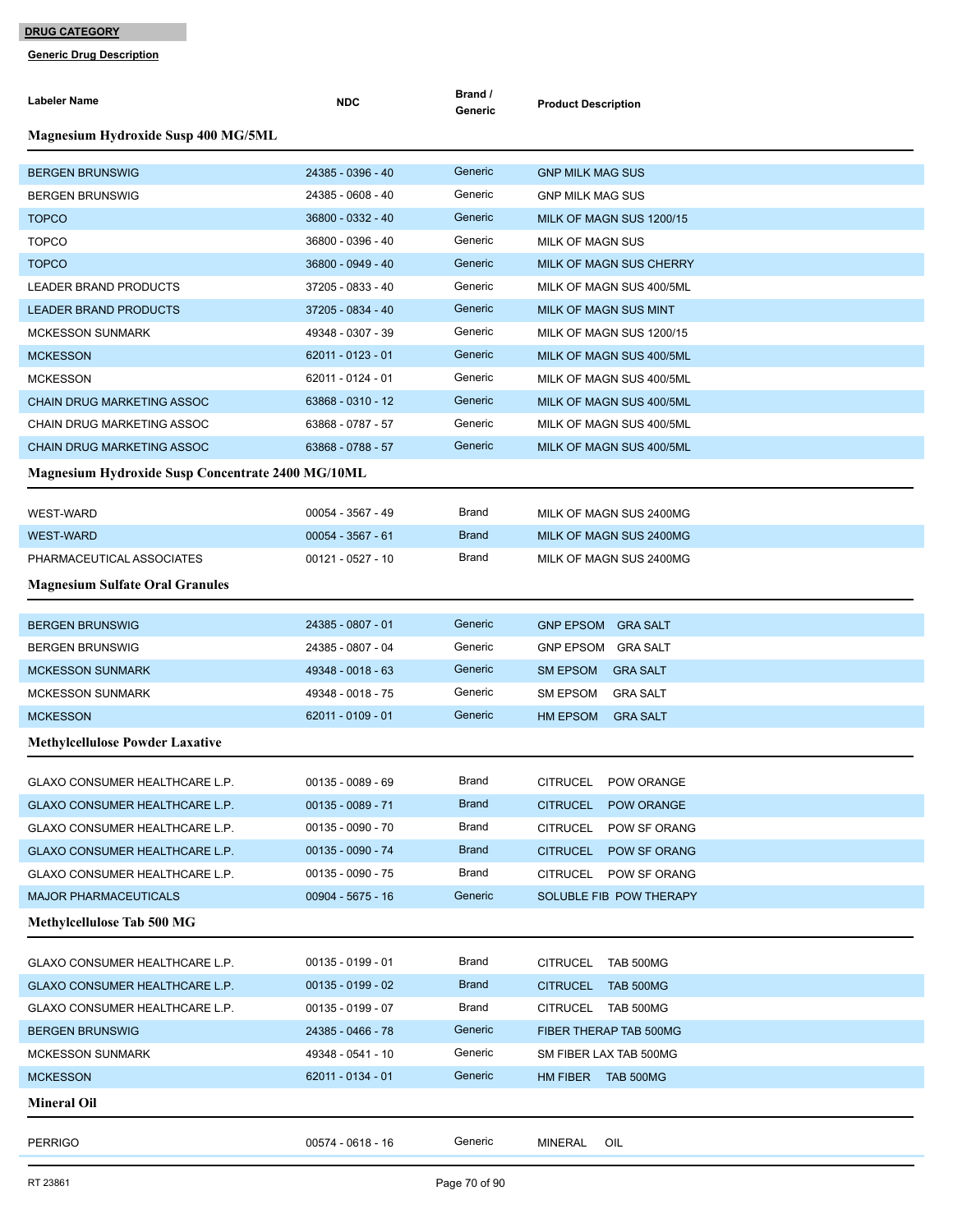| Labeler Name                         | <b>NDC</b>          | Brand /<br>Generic | <b>Product Description</b>    |
|--------------------------------------|---------------------|--------------------|-------------------------------|
| <b>Mineral Oil</b>                   |                     |                    |                               |
| <b>BERGEN BRUNSWIG</b>               | 24385 - 0685 - 16   | Generic            | <b>GNP MINERAL OIL HEAVY</b>  |
| <b>MCKESSON SUNMARK</b>              | 49348 - 0804 - 38   | Generic            | SM MINERAL OIL                |
| <b>CHAIN DRUG MARKETING ASSOC</b>    | 63868 - 0938 - 16   | Generic            | QC MINERAL OIL HEAVY          |
| <b>Mineral Oil Enema</b>             |                     |                    |                               |
| FLEET PHARMACEUTICALS                | $00132 - 0301 - 40$ | Brand              | FLEET OIL ENE                 |
| <b>MCKESSON SUNMARK</b>              | 49348 - 0185 - 20   | Generic            | SM ENEMA ENE                  |
| <b>MCKESSON</b>                      | 62011 - 0190 - 01   | Generic            | MINERAL OIL ENE               |
| <b>MCKESSON</b>                      | 62011 - 0270 - 01   | Generic            | MINERAL OIL ENE               |
|                                      |                     |                    |                               |
| Polyethylene Glycol 3350 Oral Packet |                     |                    |                               |
| <b>MAJOR PHARMACEUTICALS</b>         | 00904 - 6422 - 81   | Generic            | PEG 3350<br><b>POW</b>        |
| <b>MAJOR PHARMACEUTICALS</b>         | 00904 - 6422 - 86   | Generic            | <b>PEG 3350</b><br><b>POW</b> |
| <b>TOPCO</b>                         | 36800 - 0306 - 52   | Generic            | CLEARLAX POW                  |
| <b>MYLAN INSTITUTIONAL</b>           | 51079 - 0306 - 01   | Generic            | POLYETH GLYC POW 3350 NF      |
| <b>MYLAN INSTITUTIONAL</b>           | 51079 - 0306 - 30   | Generic            | POLYETH GLYC POW 3350 NF      |
| AMERICAN HEALTH PACKAGING            | 68084 - 0430 - 98   | Generic            | <b>HEALTHYLAX POW</b>         |
| AMERICAN HEALTH PACKAGING            | 68084 - 0430 - 99   | Generic            | HEALTHYLAX POW                |
| Polyethylene Glycol 3350 Oral Powder |                     |                    |                               |
| <b>RUGBY</b>                         | 00536 - 1052 - 24   | Generic            | <b>POW</b><br><b>PEG3350</b>  |
| <b>RUGBY</b>                         | 00536 - 1052 - 27   | Generic            | PEG3350<br><b>POW</b>         |
| <b>RUGBY</b>                         | 00536 - 1052 - 84   | Generic            | <b>PEG3350</b><br><b>POW</b>  |
| <b>MAJOR PHARMACEUTICALS</b>         | 00904 - 6025 - 76   | Generic            | PEG 3350<br><b>POW</b>        |
| <b>MAJOR PHARMACEUTICALS</b>         | 00904 - 6025 - 77   | Generic            | <b>PEG 3350</b><br><b>POW</b> |
| <b>TOPCO</b>                         | 36800 - 0181 - 04   | Generic            | CLEARLAX<br><b>POW</b>        |
| <b>TOPCO</b>                         | 36800 - 0306 - 01   | Generic            | CLEARLAX POW                  |
| <b>TOPCO</b>                         | 36800 - 0306 - 02   | Generic            | CLEARLAX<br><b>POW</b>        |
| <b>TOPCO</b>                         | 36800 - 0306 - 03   | Generic            | CLEARLAX<br><b>POW</b>        |
| LEADER BRAND PRODUCTS                | 37205 - 0612 - 71   | Generic            | <b>CLEARLAX</b><br><b>POW</b> |
| LEADER BRAND PRODUCTS                | 37205 - 0612 - 72   | Generic            | <b>CLEARLAX</b><br><b>POW</b> |
| LEADER BRAND PRODUCTS                | 37205 - 0612 - 73   | Generic            | <b>POW</b><br>CLEARLAX        |
| LUPIN PHARMACEUTICALS                | 43386 - 0312 - 08   | Generic            | <b>GAVILAX</b><br><b>POW</b>  |
| LUPIN PHARMACEUTICALS                | 43386 - 0312 - 14   | Generic            | GAVILAX<br><b>POW</b>         |
| PERRIGO PHARMACEUTICALS              | 45802 - 0868 - 01   | Generic            | POLYETH GLYC POW 3350 NF      |
| PERRIGO PHARMACEUTICALS              | 45802 - 0868 - 02   | Generic            | POLYETH GLYC POW 3350 NF      |
| PERRIGO PHARMACEUTICALS              | 45802 - 0868 - 03   | Generic            | POLYETH GLYC POW 3350 NF      |
| AMERISOURCE BERGEN DRUGS             | 46122 - 0014 - 31   | Generic            | <b>GNP CLEARLAX POW</b>       |
| AMERISOURCE BERGEN DRUGS             | 46122 - 0014 - 33   | Generic            | <b>GNP CLEARLAX POW</b>       |
| AMERISOURCE BERGEN DRUGS             | 46122 - 0014 - 38   | Generic            | <b>GNP CLEARLAX POW</b>       |
| AMERISOURCE BERGEN DRUGS             | 46122 - 0014 - 71   | Generic            | <b>GNP CLEARLAX POW</b>       |
| <b>MCKESSON SUNMARK</b>              | 49348 - 0893 - 50   | Generic            | SM CLEARLAX POW               |
| <b>MCKESSON SUNMARK</b>              | 49348 - 0893 - 70   | Generic            | SM CLEARLAX POW               |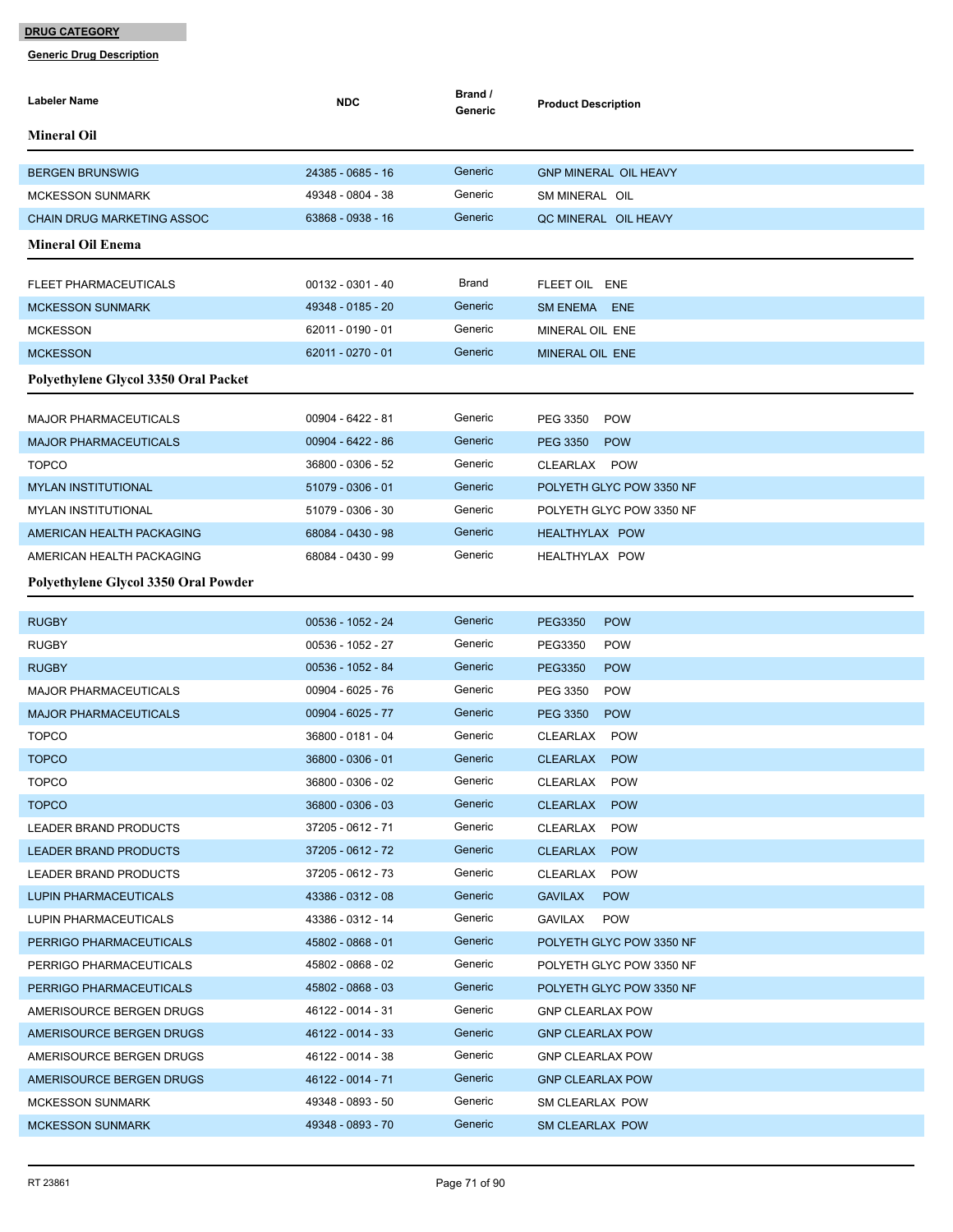| Polyethylene Glycol 3350 Oral Powder<br>Generic<br>49348 - 0893 - 92<br><b>MCKESSON SUNMARK</b><br>SM CLEARLAX POW<br>Generic<br>62011 - 0153 - 01<br><b>MCKESSON</b><br>HM CLEARLAX POW<br>Generic<br><b>MCKESSON</b><br>62011 - 0153 - 02<br>HM CLEARLAX POW<br>Generic<br><b>MCKESSON</b><br>62011 - 0153 - 04<br>HM CLEARLAX POW<br>Generic<br><b>MCKESSON</b><br>62011 - 0287 - 01<br>HM CLEARLAX POW<br>62011 - 0287 - 02<br>Generic<br><b>MCKESSON</b><br>HM CLEARLAX POW<br>Generic<br>62175 - 0190 - 07<br><b>KREMERS URBAN</b><br>GLYCOLAX POW 3350 NF<br>Generic<br>62175 - 0190 - 15<br><b>KREMERS URBAN</b><br>GLYCOLAX POW 3350 NF<br>Generic<br><b>KREMERS URBAN</b><br>62175 - 0190 - 31<br>GLYCOLAX POW 3350 NF<br>Generic<br><b>KREMERS URBAN</b><br>62175 - 0195 - 07<br>POLYETH GLYC POW 3350 NF<br>Generic<br>62175 - 0195 - 15<br><b>KREMERS URBAN</b><br>POLYETH GLYC POW 3350 NF<br>Generic<br>62175 - 0195 - 31<br><b>KREMERS URBAN</b><br>POLYETH GLYC POW 3350 NF<br>Generic<br>63868 - 0002 - 14<br>CHAIN DRUG MARKETING ASSOC<br>NATURA-LAX POW 3350 NF<br><b>Psyllium Cap 0.52 GM</b><br>00224 - 1847 - 10<br>Generic<br>KONSYL PHARMACEUTICAL<br><b>KONSYL</b><br>CAP 520MG<br>KONSYL PHARMACEUTICAL<br>Generic<br><b>KONSYL</b><br>CAP 520MG<br>00224 - 1847 - 80<br>Generic<br><b>RUGBY</b><br>$00536 - 1500 - 60$<br><b>REGULOID</b><br><b>CAP 0.52GM</b><br>Generic<br>37205 - 0372 - 78<br>LEADER BRAND PRODUCTS<br>FIBER LAXTIV CAP 0.52GM<br>Generic<br>49348 - 0633 - 49<br><b>MCKESSON SUNMARK</b><br>SM FIBER LAX CAP 0.52GM<br>62011 - 0053 - 01<br>Generic<br><b>MCKESSON</b><br>HM FIBER CAP 0.52GM<br>Generic<br>AMERICAN HEALTH PACKAGING<br>68084 - 0973 - 32<br>NATRL FIBER CAP 0.52GM<br>Generic<br>AMERICAN HEALTH PACKAGING<br>68084 - 0973 - 33<br>NATRL FIBER CAP 0.52GM<br><b>Psyllium Powder 100%</b><br><b>Brand</b><br>00224 - 1801 - 06<br>KONSYL PHARMACEUTICAL<br><b>KONSYL</b><br><b>POW 100%</b><br>00224 - 1801 - 07<br>Brand<br><b>KONSYL</b><br><b>POW 100%</b><br>KONSYL PHARMACEUTICAL<br>KONSYL PHARMACEUTICAL<br>00224 - 1801 - 80<br><b>Brand</b><br>KONSYL<br><b>POW 100%</b><br>KONSYL PHARMACEUTICAL<br>00224 - 1801 - 81<br>Brand<br><b>KONSYL</b><br>POW 100%<br><b>Psyllium Powder 28.3%</b><br>KONSYL PHARMACEUTICAL<br>00224 - 1852 - 06<br>Generic<br><b>KONSYL</b><br>POW 28.3%<br>Generic<br>KONSYL PHARMACEUTICAL<br><b>KONSYL</b><br>00224 - 1852 - 80<br>POW 28.3%<br>Generic<br>00536 - 4445 - 54<br><b>RUGBY</b><br><b>REGULOID</b><br>POW 28.3%<br>Generic<br>00536 - 4445 - 89<br><b>RUGBY</b><br>POW 28.3%<br><b>REGULOID</b><br>49348 - 0047 - 65<br>Generic<br>SM FIBER<br><b>MCKESSON SUNMARK</b><br>POW 28.3%<br>Generic<br>49348 - 0091 - 68<br><b>MCKESSON SUNMARK</b><br>SM FIBER<br>POW 28.3%<br>Generic<br><b>MCKESSON</b><br>62011 - 0133 - 01<br>HM FIBER<br>POW 28.3%<br><b>Psyllium Powder 30.9%</b><br>Generic<br>00224 - 1841 - 03<br><b>KONSYL</b><br>KONSYL PHARMACEUTICAL<br>POW 30.9%<br>Generic<br>00224 - 1841 - 80<br><b>KONSYL</b><br>KONSYL PHARMACEUTICAL<br>POW 30.9%<br>Generic<br>00904 - 5200 - 65<br>MAJOR PHARMACEUTICALS<br>NATURL FIBER POW THERAPY | <b>Labeler Name</b>          | <b>NDC</b>          | Brand /<br>Generic | <b>Product Description</b> |
|-------------------------------------------------------------------------------------------------------------------------------------------------------------------------------------------------------------------------------------------------------------------------------------------------------------------------------------------------------------------------------------------------------------------------------------------------------------------------------------------------------------------------------------------------------------------------------------------------------------------------------------------------------------------------------------------------------------------------------------------------------------------------------------------------------------------------------------------------------------------------------------------------------------------------------------------------------------------------------------------------------------------------------------------------------------------------------------------------------------------------------------------------------------------------------------------------------------------------------------------------------------------------------------------------------------------------------------------------------------------------------------------------------------------------------------------------------------------------------------------------------------------------------------------------------------------------------------------------------------------------------------------------------------------------------------------------------------------------------------------------------------------------------------------------------------------------------------------------------------------------------------------------------------------------------------------------------------------------------------------------------------------------------------------------------------------------------------------------------------------------------------------------------------------------------------------------------------------------------------------------------------------------------------------------------------------------------------------------------------------------------------------------------------------------------------------------------------------------------------------------------------------------------------------------------------------------------------------------------------------------------------------------------------------------------------------------------------------------------------------------------------------------------------------------------------------------------------------------------------------------------------------------------------------------------------------------------------------------------------------------------------------------------------------------------------------------------------------------------------------------------------------------------------------------------|------------------------------|---------------------|--------------------|----------------------------|
|                                                                                                                                                                                                                                                                                                                                                                                                                                                                                                                                                                                                                                                                                                                                                                                                                                                                                                                                                                                                                                                                                                                                                                                                                                                                                                                                                                                                                                                                                                                                                                                                                                                                                                                                                                                                                                                                                                                                                                                                                                                                                                                                                                                                                                                                                                                                                                                                                                                                                                                                                                                                                                                                                                                                                                                                                                                                                                                                                                                                                                                                                                                                                                               |                              |                     |                    |                            |
|                                                                                                                                                                                                                                                                                                                                                                                                                                                                                                                                                                                                                                                                                                                                                                                                                                                                                                                                                                                                                                                                                                                                                                                                                                                                                                                                                                                                                                                                                                                                                                                                                                                                                                                                                                                                                                                                                                                                                                                                                                                                                                                                                                                                                                                                                                                                                                                                                                                                                                                                                                                                                                                                                                                                                                                                                                                                                                                                                                                                                                                                                                                                                                               |                              |                     |                    |                            |
|                                                                                                                                                                                                                                                                                                                                                                                                                                                                                                                                                                                                                                                                                                                                                                                                                                                                                                                                                                                                                                                                                                                                                                                                                                                                                                                                                                                                                                                                                                                                                                                                                                                                                                                                                                                                                                                                                                                                                                                                                                                                                                                                                                                                                                                                                                                                                                                                                                                                                                                                                                                                                                                                                                                                                                                                                                                                                                                                                                                                                                                                                                                                                                               |                              |                     |                    |                            |
|                                                                                                                                                                                                                                                                                                                                                                                                                                                                                                                                                                                                                                                                                                                                                                                                                                                                                                                                                                                                                                                                                                                                                                                                                                                                                                                                                                                                                                                                                                                                                                                                                                                                                                                                                                                                                                                                                                                                                                                                                                                                                                                                                                                                                                                                                                                                                                                                                                                                                                                                                                                                                                                                                                                                                                                                                                                                                                                                                                                                                                                                                                                                                                               |                              |                     |                    |                            |
|                                                                                                                                                                                                                                                                                                                                                                                                                                                                                                                                                                                                                                                                                                                                                                                                                                                                                                                                                                                                                                                                                                                                                                                                                                                                                                                                                                                                                                                                                                                                                                                                                                                                                                                                                                                                                                                                                                                                                                                                                                                                                                                                                                                                                                                                                                                                                                                                                                                                                                                                                                                                                                                                                                                                                                                                                                                                                                                                                                                                                                                                                                                                                                               |                              |                     |                    |                            |
|                                                                                                                                                                                                                                                                                                                                                                                                                                                                                                                                                                                                                                                                                                                                                                                                                                                                                                                                                                                                                                                                                                                                                                                                                                                                                                                                                                                                                                                                                                                                                                                                                                                                                                                                                                                                                                                                                                                                                                                                                                                                                                                                                                                                                                                                                                                                                                                                                                                                                                                                                                                                                                                                                                                                                                                                                                                                                                                                                                                                                                                                                                                                                                               |                              |                     |                    |                            |
|                                                                                                                                                                                                                                                                                                                                                                                                                                                                                                                                                                                                                                                                                                                                                                                                                                                                                                                                                                                                                                                                                                                                                                                                                                                                                                                                                                                                                                                                                                                                                                                                                                                                                                                                                                                                                                                                                                                                                                                                                                                                                                                                                                                                                                                                                                                                                                                                                                                                                                                                                                                                                                                                                                                                                                                                                                                                                                                                                                                                                                                                                                                                                                               |                              |                     |                    |                            |
|                                                                                                                                                                                                                                                                                                                                                                                                                                                                                                                                                                                                                                                                                                                                                                                                                                                                                                                                                                                                                                                                                                                                                                                                                                                                                                                                                                                                                                                                                                                                                                                                                                                                                                                                                                                                                                                                                                                                                                                                                                                                                                                                                                                                                                                                                                                                                                                                                                                                                                                                                                                                                                                                                                                                                                                                                                                                                                                                                                                                                                                                                                                                                                               |                              |                     |                    |                            |
|                                                                                                                                                                                                                                                                                                                                                                                                                                                                                                                                                                                                                                                                                                                                                                                                                                                                                                                                                                                                                                                                                                                                                                                                                                                                                                                                                                                                                                                                                                                                                                                                                                                                                                                                                                                                                                                                                                                                                                                                                                                                                                                                                                                                                                                                                                                                                                                                                                                                                                                                                                                                                                                                                                                                                                                                                                                                                                                                                                                                                                                                                                                                                                               |                              |                     |                    |                            |
|                                                                                                                                                                                                                                                                                                                                                                                                                                                                                                                                                                                                                                                                                                                                                                                                                                                                                                                                                                                                                                                                                                                                                                                                                                                                                                                                                                                                                                                                                                                                                                                                                                                                                                                                                                                                                                                                                                                                                                                                                                                                                                                                                                                                                                                                                                                                                                                                                                                                                                                                                                                                                                                                                                                                                                                                                                                                                                                                                                                                                                                                                                                                                                               |                              |                     |                    |                            |
|                                                                                                                                                                                                                                                                                                                                                                                                                                                                                                                                                                                                                                                                                                                                                                                                                                                                                                                                                                                                                                                                                                                                                                                                                                                                                                                                                                                                                                                                                                                                                                                                                                                                                                                                                                                                                                                                                                                                                                                                                                                                                                                                                                                                                                                                                                                                                                                                                                                                                                                                                                                                                                                                                                                                                                                                                                                                                                                                                                                                                                                                                                                                                                               |                              |                     |                    |                            |
|                                                                                                                                                                                                                                                                                                                                                                                                                                                                                                                                                                                                                                                                                                                                                                                                                                                                                                                                                                                                                                                                                                                                                                                                                                                                                                                                                                                                                                                                                                                                                                                                                                                                                                                                                                                                                                                                                                                                                                                                                                                                                                                                                                                                                                                                                                                                                                                                                                                                                                                                                                                                                                                                                                                                                                                                                                                                                                                                                                                                                                                                                                                                                                               |                              |                     |                    |                            |
|                                                                                                                                                                                                                                                                                                                                                                                                                                                                                                                                                                                                                                                                                                                                                                                                                                                                                                                                                                                                                                                                                                                                                                                                                                                                                                                                                                                                                                                                                                                                                                                                                                                                                                                                                                                                                                                                                                                                                                                                                                                                                                                                                                                                                                                                                                                                                                                                                                                                                                                                                                                                                                                                                                                                                                                                                                                                                                                                                                                                                                                                                                                                                                               |                              |                     |                    |                            |
|                                                                                                                                                                                                                                                                                                                                                                                                                                                                                                                                                                                                                                                                                                                                                                                                                                                                                                                                                                                                                                                                                                                                                                                                                                                                                                                                                                                                                                                                                                                                                                                                                                                                                                                                                                                                                                                                                                                                                                                                                                                                                                                                                                                                                                                                                                                                                                                                                                                                                                                                                                                                                                                                                                                                                                                                                                                                                                                                                                                                                                                                                                                                                                               |                              |                     |                    |                            |
|                                                                                                                                                                                                                                                                                                                                                                                                                                                                                                                                                                                                                                                                                                                                                                                                                                                                                                                                                                                                                                                                                                                                                                                                                                                                                                                                                                                                                                                                                                                                                                                                                                                                                                                                                                                                                                                                                                                                                                                                                                                                                                                                                                                                                                                                                                                                                                                                                                                                                                                                                                                                                                                                                                                                                                                                                                                                                                                                                                                                                                                                                                                                                                               |                              |                     |                    |                            |
|                                                                                                                                                                                                                                                                                                                                                                                                                                                                                                                                                                                                                                                                                                                                                                                                                                                                                                                                                                                                                                                                                                                                                                                                                                                                                                                                                                                                                                                                                                                                                                                                                                                                                                                                                                                                                                                                                                                                                                                                                                                                                                                                                                                                                                                                                                                                                                                                                                                                                                                                                                                                                                                                                                                                                                                                                                                                                                                                                                                                                                                                                                                                                                               |                              |                     |                    |                            |
|                                                                                                                                                                                                                                                                                                                                                                                                                                                                                                                                                                                                                                                                                                                                                                                                                                                                                                                                                                                                                                                                                                                                                                                                                                                                                                                                                                                                                                                                                                                                                                                                                                                                                                                                                                                                                                                                                                                                                                                                                                                                                                                                                                                                                                                                                                                                                                                                                                                                                                                                                                                                                                                                                                                                                                                                                                                                                                                                                                                                                                                                                                                                                                               |                              |                     |                    |                            |
|                                                                                                                                                                                                                                                                                                                                                                                                                                                                                                                                                                                                                                                                                                                                                                                                                                                                                                                                                                                                                                                                                                                                                                                                                                                                                                                                                                                                                                                                                                                                                                                                                                                                                                                                                                                                                                                                                                                                                                                                                                                                                                                                                                                                                                                                                                                                                                                                                                                                                                                                                                                                                                                                                                                                                                                                                                                                                                                                                                                                                                                                                                                                                                               |                              |                     |                    |                            |
|                                                                                                                                                                                                                                                                                                                                                                                                                                                                                                                                                                                                                                                                                                                                                                                                                                                                                                                                                                                                                                                                                                                                                                                                                                                                                                                                                                                                                                                                                                                                                                                                                                                                                                                                                                                                                                                                                                                                                                                                                                                                                                                                                                                                                                                                                                                                                                                                                                                                                                                                                                                                                                                                                                                                                                                                                                                                                                                                                                                                                                                                                                                                                                               |                              |                     |                    |                            |
|                                                                                                                                                                                                                                                                                                                                                                                                                                                                                                                                                                                                                                                                                                                                                                                                                                                                                                                                                                                                                                                                                                                                                                                                                                                                                                                                                                                                                                                                                                                                                                                                                                                                                                                                                                                                                                                                                                                                                                                                                                                                                                                                                                                                                                                                                                                                                                                                                                                                                                                                                                                                                                                                                                                                                                                                                                                                                                                                                                                                                                                                                                                                                                               |                              |                     |                    |                            |
|                                                                                                                                                                                                                                                                                                                                                                                                                                                                                                                                                                                                                                                                                                                                                                                                                                                                                                                                                                                                                                                                                                                                                                                                                                                                                                                                                                                                                                                                                                                                                                                                                                                                                                                                                                                                                                                                                                                                                                                                                                                                                                                                                                                                                                                                                                                                                                                                                                                                                                                                                                                                                                                                                                                                                                                                                                                                                                                                                                                                                                                                                                                                                                               |                              |                     |                    |                            |
|                                                                                                                                                                                                                                                                                                                                                                                                                                                                                                                                                                                                                                                                                                                                                                                                                                                                                                                                                                                                                                                                                                                                                                                                                                                                                                                                                                                                                                                                                                                                                                                                                                                                                                                                                                                                                                                                                                                                                                                                                                                                                                                                                                                                                                                                                                                                                                                                                                                                                                                                                                                                                                                                                                                                                                                                                                                                                                                                                                                                                                                                                                                                                                               |                              |                     |                    |                            |
|                                                                                                                                                                                                                                                                                                                                                                                                                                                                                                                                                                                                                                                                                                                                                                                                                                                                                                                                                                                                                                                                                                                                                                                                                                                                                                                                                                                                                                                                                                                                                                                                                                                                                                                                                                                                                                                                                                                                                                                                                                                                                                                                                                                                                                                                                                                                                                                                                                                                                                                                                                                                                                                                                                                                                                                                                                                                                                                                                                                                                                                                                                                                                                               |                              |                     |                    |                            |
|                                                                                                                                                                                                                                                                                                                                                                                                                                                                                                                                                                                                                                                                                                                                                                                                                                                                                                                                                                                                                                                                                                                                                                                                                                                                                                                                                                                                                                                                                                                                                                                                                                                                                                                                                                                                                                                                                                                                                                                                                                                                                                                                                                                                                                                                                                                                                                                                                                                                                                                                                                                                                                                                                                                                                                                                                                                                                                                                                                                                                                                                                                                                                                               |                              |                     |                    |                            |
|                                                                                                                                                                                                                                                                                                                                                                                                                                                                                                                                                                                                                                                                                                                                                                                                                                                                                                                                                                                                                                                                                                                                                                                                                                                                                                                                                                                                                                                                                                                                                                                                                                                                                                                                                                                                                                                                                                                                                                                                                                                                                                                                                                                                                                                                                                                                                                                                                                                                                                                                                                                                                                                                                                                                                                                                                                                                                                                                                                                                                                                                                                                                                                               |                              |                     |                    |                            |
|                                                                                                                                                                                                                                                                                                                                                                                                                                                                                                                                                                                                                                                                                                                                                                                                                                                                                                                                                                                                                                                                                                                                                                                                                                                                                                                                                                                                                                                                                                                                                                                                                                                                                                                                                                                                                                                                                                                                                                                                                                                                                                                                                                                                                                                                                                                                                                                                                                                                                                                                                                                                                                                                                                                                                                                                                                                                                                                                                                                                                                                                                                                                                                               |                              |                     |                    |                            |
|                                                                                                                                                                                                                                                                                                                                                                                                                                                                                                                                                                                                                                                                                                                                                                                                                                                                                                                                                                                                                                                                                                                                                                                                                                                                                                                                                                                                                                                                                                                                                                                                                                                                                                                                                                                                                                                                                                                                                                                                                                                                                                                                                                                                                                                                                                                                                                                                                                                                                                                                                                                                                                                                                                                                                                                                                                                                                                                                                                                                                                                                                                                                                                               |                              |                     |                    |                            |
|                                                                                                                                                                                                                                                                                                                                                                                                                                                                                                                                                                                                                                                                                                                                                                                                                                                                                                                                                                                                                                                                                                                                                                                                                                                                                                                                                                                                                                                                                                                                                                                                                                                                                                                                                                                                                                                                                                                                                                                                                                                                                                                                                                                                                                                                                                                                                                                                                                                                                                                                                                                                                                                                                                                                                                                                                                                                                                                                                                                                                                                                                                                                                                               |                              |                     |                    |                            |
|                                                                                                                                                                                                                                                                                                                                                                                                                                                                                                                                                                                                                                                                                                                                                                                                                                                                                                                                                                                                                                                                                                                                                                                                                                                                                                                                                                                                                                                                                                                                                                                                                                                                                                                                                                                                                                                                                                                                                                                                                                                                                                                                                                                                                                                                                                                                                                                                                                                                                                                                                                                                                                                                                                                                                                                                                                                                                                                                                                                                                                                                                                                                                                               |                              |                     |                    |                            |
|                                                                                                                                                                                                                                                                                                                                                                                                                                                                                                                                                                                                                                                                                                                                                                                                                                                                                                                                                                                                                                                                                                                                                                                                                                                                                                                                                                                                                                                                                                                                                                                                                                                                                                                                                                                                                                                                                                                                                                                                                                                                                                                                                                                                                                                                                                                                                                                                                                                                                                                                                                                                                                                                                                                                                                                                                                                                                                                                                                                                                                                                                                                                                                               |                              |                     |                    |                            |
|                                                                                                                                                                                                                                                                                                                                                                                                                                                                                                                                                                                                                                                                                                                                                                                                                                                                                                                                                                                                                                                                                                                                                                                                                                                                                                                                                                                                                                                                                                                                                                                                                                                                                                                                                                                                                                                                                                                                                                                                                                                                                                                                                                                                                                                                                                                                                                                                                                                                                                                                                                                                                                                                                                                                                                                                                                                                                                                                                                                                                                                                                                                                                                               |                              |                     |                    |                            |
|                                                                                                                                                                                                                                                                                                                                                                                                                                                                                                                                                                                                                                                                                                                                                                                                                                                                                                                                                                                                                                                                                                                                                                                                                                                                                                                                                                                                                                                                                                                                                                                                                                                                                                                                                                                                                                                                                                                                                                                                                                                                                                                                                                                                                                                                                                                                                                                                                                                                                                                                                                                                                                                                                                                                                                                                                                                                                                                                                                                                                                                                                                                                                                               |                              |                     |                    |                            |
|                                                                                                                                                                                                                                                                                                                                                                                                                                                                                                                                                                                                                                                                                                                                                                                                                                                                                                                                                                                                                                                                                                                                                                                                                                                                                                                                                                                                                                                                                                                                                                                                                                                                                                                                                                                                                                                                                                                                                                                                                                                                                                                                                                                                                                                                                                                                                                                                                                                                                                                                                                                                                                                                                                                                                                                                                                                                                                                                                                                                                                                                                                                                                                               |                              |                     |                    |                            |
|                                                                                                                                                                                                                                                                                                                                                                                                                                                                                                                                                                                                                                                                                                                                                                                                                                                                                                                                                                                                                                                                                                                                                                                                                                                                                                                                                                                                                                                                                                                                                                                                                                                                                                                                                                                                                                                                                                                                                                                                                                                                                                                                                                                                                                                                                                                                                                                                                                                                                                                                                                                                                                                                                                                                                                                                                                                                                                                                                                                                                                                                                                                                                                               |                              |                     |                    |                            |
|                                                                                                                                                                                                                                                                                                                                                                                                                                                                                                                                                                                                                                                                                                                                                                                                                                                                                                                                                                                                                                                                                                                                                                                                                                                                                                                                                                                                                                                                                                                                                                                                                                                                                                                                                                                                                                                                                                                                                                                                                                                                                                                                                                                                                                                                                                                                                                                                                                                                                                                                                                                                                                                                                                                                                                                                                                                                                                                                                                                                                                                                                                                                                                               |                              |                     |                    |                            |
|                                                                                                                                                                                                                                                                                                                                                                                                                                                                                                                                                                                                                                                                                                                                                                                                                                                                                                                                                                                                                                                                                                                                                                                                                                                                                                                                                                                                                                                                                                                                                                                                                                                                                                                                                                                                                                                                                                                                                                                                                                                                                                                                                                                                                                                                                                                                                                                                                                                                                                                                                                                                                                                                                                                                                                                                                                                                                                                                                                                                                                                                                                                                                                               |                              |                     |                    |                            |
|                                                                                                                                                                                                                                                                                                                                                                                                                                                                                                                                                                                                                                                                                                                                                                                                                                                                                                                                                                                                                                                                                                                                                                                                                                                                                                                                                                                                                                                                                                                                                                                                                                                                                                                                                                                                                                                                                                                                                                                                                                                                                                                                                                                                                                                                                                                                                                                                                                                                                                                                                                                                                                                                                                                                                                                                                                                                                                                                                                                                                                                                                                                                                                               |                              |                     |                    |                            |
|                                                                                                                                                                                                                                                                                                                                                                                                                                                                                                                                                                                                                                                                                                                                                                                                                                                                                                                                                                                                                                                                                                                                                                                                                                                                                                                                                                                                                                                                                                                                                                                                                                                                                                                                                                                                                                                                                                                                                                                                                                                                                                                                                                                                                                                                                                                                                                                                                                                                                                                                                                                                                                                                                                                                                                                                                                                                                                                                                                                                                                                                                                                                                                               |                              |                     |                    |                            |
|                                                                                                                                                                                                                                                                                                                                                                                                                                                                                                                                                                                                                                                                                                                                                                                                                                                                                                                                                                                                                                                                                                                                                                                                                                                                                                                                                                                                                                                                                                                                                                                                                                                                                                                                                                                                                                                                                                                                                                                                                                                                                                                                                                                                                                                                                                                                                                                                                                                                                                                                                                                                                                                                                                                                                                                                                                                                                                                                                                                                                                                                                                                                                                               |                              |                     |                    |                            |
|                                                                                                                                                                                                                                                                                                                                                                                                                                                                                                                                                                                                                                                                                                                                                                                                                                                                                                                                                                                                                                                                                                                                                                                                                                                                                                                                                                                                                                                                                                                                                                                                                                                                                                                                                                                                                                                                                                                                                                                                                                                                                                                                                                                                                                                                                                                                                                                                                                                                                                                                                                                                                                                                                                                                                                                                                                                                                                                                                                                                                                                                                                                                                                               |                              |                     |                    |                            |
|                                                                                                                                                                                                                                                                                                                                                                                                                                                                                                                                                                                                                                                                                                                                                                                                                                                                                                                                                                                                                                                                                                                                                                                                                                                                                                                                                                                                                                                                                                                                                                                                                                                                                                                                                                                                                                                                                                                                                                                                                                                                                                                                                                                                                                                                                                                                                                                                                                                                                                                                                                                                                                                                                                                                                                                                                                                                                                                                                                                                                                                                                                                                                                               | <b>MAJOR PHARMACEUTICALS</b> | $00904 - 5200 - 66$ | Generic            | NATURL FIBER POW THERAPY   |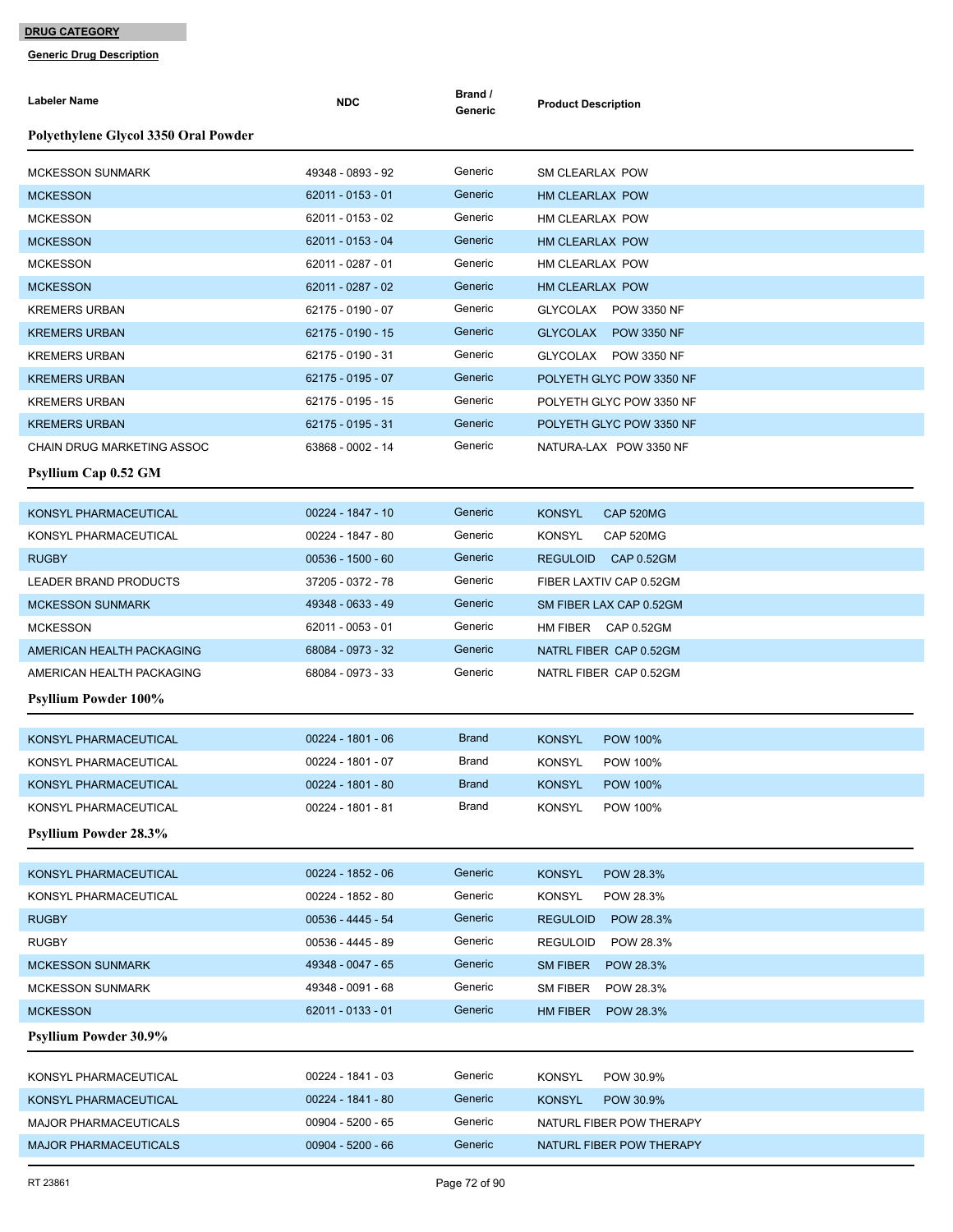| Labeler Name                                                | <b>NDC</b>          | Brand /<br>Generic | <b>Product Description</b>       |
|-------------------------------------------------------------|---------------------|--------------------|----------------------------------|
| <b>Psyllium Powder 30.9%</b>                                |                     |                    |                                  |
| <b>MCKESSON</b>                                             | 62011 - 0135 - 01   | Generic            | HM FIBER<br>POW 30.9%            |
| Psyllium Powder 48.57%                                      |                     |                    |                                  |
| <b>RUGBY</b>                                                | 00536 - 4444 - 54   | Generic            | <b>REGULOID</b><br>POW 48.57%    |
| <b>RUGBY</b>                                                | 00536 - 4444 - 89   | Generic            | <b>REGULOID</b><br>POW 48.57%    |
| <b>MAJOR PHARMACEUTICALS</b>                                | 00904 - 5199 - 65   | Generic            | NAT FIBER<br><b>POW THERAPY</b>  |
| <b>MAJOR PHARMACEUTICALS</b>                                | 00904 - 5199 - 66   | Generic            | NAT FIBER<br><b>POW THERAPY</b>  |
| <b>BERGEN BRUNSWIG</b>                                      | 24385 - 0301 - 27   | Generic            | NAT FIBER<br>POW 48.57%          |
| <b>MCKESSON SUNMARK</b>                                     | 49348 - 0166 - 65   | Generic            | SM FIBER<br>POW 48.57%           |
| <b>MCKESSON SUNMARK</b>                                     | 49348 - 0166 - 93   | Generic            | <b>SM FIBER</b><br>POW 48.57%    |
| <b>MCKESSON</b>                                             | 62011 - 0136 - 01   | Generic            | HM FIBER<br>POW 48.57%           |
| <b>Psyllium Powder 52.3%</b>                                |                     |                    |                                  |
|                                                             |                     |                    |                                  |
| KONSYL PHARMACEUTICAL                                       | 00224 - 1822 - 03   | <b>Brand</b>       | KONSYL-D<br>POW 52.3%            |
| KONSYL PHARMACEUTICAL                                       | 00224 - 1822 - 80   | Brand              | KONSYL-D<br>POW 52.3%            |
| Psyllium Powder 58.6%                                       |                     |                    |                                  |
| <b>RUGBY</b>                                                | 00536 - 1875 - 16   | Generic            | <b>REGULOID</b><br>POW 58.6%     |
| <b>RUGBY</b>                                                | 00536 - 1875 - 79   | Generic            | <b>REGULOID</b><br>POW 58.6%     |
| <b>RUGBY</b>                                                | 00536 - 1881 - 16   | Generic            | <b>REGULOID</b><br>POW 58.6%     |
| <b>RUGBY</b>                                                | 00536 - 1881 - 79   | Generic            | <b>REGULOID</b><br>POW 58.6%     |
| <b>MAJOR PHARMACEUTICALS</b>                                | 00904 - 5788 - 77   | Generic            | FIBER THERAP POW 58.6%           |
| <b>MCKESSON SUNMARK</b>                                     | 49348 - 0090 - 92   | Generic            | SM FIBER<br>POW 58.6%            |
| <b>MCKESSON</b>                                             | 62011 - 0137 - 01   | Generic            | HM FIBER<br>POW 58.6%            |
| <b>Psyllium Powder 60.3%</b>                                |                     |                    |                                  |
| KONSYL PHARMACEUTICAL                                       | 00224 - 1855 - 07   | Brand              | <b>KONSYL</b><br>POW 60.3%       |
| KONSYL PHARMACEUTICAL                                       | 00224 - 1855 - 81   | <b>Brand</b>       | <b>KONSYL</b><br>POW 60.3%       |
| KONSYL PHARMACEUTICAL                                       | 00224 - 1866 - 28   | Brand              | <b>KONSYL</b><br>POW 60.3%       |
| KONSYL PHARMACEUTICAL                                       | $00224 - 1866 - 80$ | <b>Brand</b>       | <b>KONSYL</b><br>POW 60.3%       |
| Psyllium Powder 71.67%                                      |                     |                    |                                  |
|                                                             |                     |                    |                                  |
| KONSYL PHARMACEUTICAL                                       | 00224 - 1856 - 06   | Brand              | <b>KONSYL</b><br>POW 71.67%      |
| KONSYL PHARMACEUTICAL<br><b>Psyllium Powder Packet 100%</b> | 00224 - 1856 - 80   | <b>Brand</b>       | <b>KONSYL</b><br>POW 71.67%      |
|                                                             |                     |                    |                                  |
| KONSYL PHARMACEUTICAL                                       | 00224 - 1801 - 24   | Brand              | <b>KONSYL</b><br>POW 100%        |
| KONSYL PHARMACEUTICAL                                       | 00224 - 1801 - 35   | <b>Brand</b>       | <b>KONSYL</b><br><b>POW 100%</b> |
| KONSYL PHARMACEUTICAL                                       | 00224 - 1801 - 84   | Brand              | <b>KONSYL</b><br><b>POW 100%</b> |
| <b>Psyllium Powder Packet 28.3%</b>                         |                     |                    |                                  |
| KONSYL PHARMACEUTICAL                                       | 00224 - 1852 - 13   | <b>Brand</b>       | <b>KONSYL</b><br>POW 28.3%       |
| KONSYL PHARMACEUTICAL                                       | 00224 - 1852 - 81   | Brand              | <b>KONSYL</b><br>POW 28.3%       |
| <b>Psyllium Powder Packet 60.3%</b>                         |                     |                    |                                  |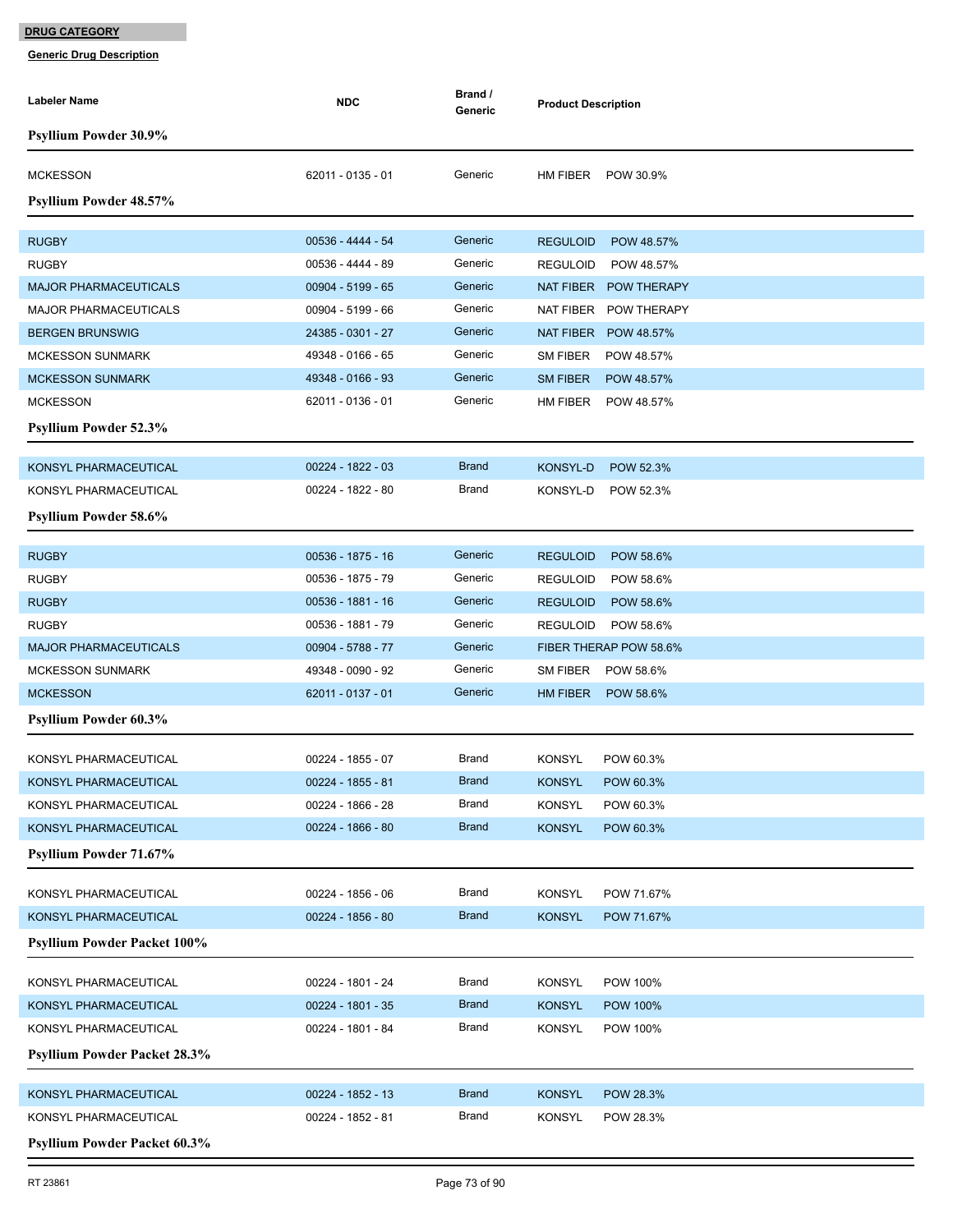| Labeler Name                                             | <b>NDC</b>                             | Brand /<br>Generic    | <b>Product Description</b>                           |
|----------------------------------------------------------|----------------------------------------|-----------------------|------------------------------------------------------|
| KONSYL PHARMACEUTICAL                                    | 00224 - 1855 - 30                      | <b>Brand</b>          | <b>KONSYL</b><br>POW 60.3%                           |
| KONSYL PHARMACEUTICAL                                    | 00224 - 1855 - 82                      | Brand                 | <b>KONSYL</b><br>POW 60.3%                           |
| <b>Sennosides Chew Tab 15 MG</b>                         |                                        |                       |                                                      |
|                                                          |                                        |                       |                                                      |
| GLAXO CONSUMER HEALTHCARE L.P.                           | $00067 - 0005 - 12$                    | <b>Brand</b>          | EX-LAX<br>CHW 15MG                                   |
| GLAXO CONSUMER HEALTHCARE L.P.                           | 00067 - 0005 - 24                      | Brand                 | EX-LAX<br>CHW 15MG                                   |
| GLAXO CONSUMER HEALTHCARE L.P.                           | $00067 - 0005 - 48$                    | <b>Brand</b>          | EX-LAX<br>CHW 15MG                                   |
| <b>Sennosides Syrup 8.8 MG/5ML</b>                       |                                        |                       |                                                      |
| <b>RUGBY</b>                                             | 00536 - 1000 - 59                      | Generic               | <b>SENEXON</b><br>LIQ 8.8MG/5                        |
| <b>MAJOR PHARMACEUTICALS</b>                             | 00904 - 6289 - 09                      | Generic               | <b>SENNA</b><br><b>SYP 8.8MG/5</b>                   |
| <b>Sennosides Tab 15 MG</b>                              |                                        |                       |                                                      |
| <b>GLAXO CONSUMER HEALTHCARE L.P.</b>                    | $00067 - 0003 - 08$                    | Brand                 | EX-LAX<br>TAB 15MG                                   |
| GLAXO CONSUMER HEALTHCARE L.P.                           | $00067 - 0003 - 30$                    | <b>Brand</b>          | EX-LAX<br>TAB 15MG                                   |
| GLAXO CONSUMER HEALTHCARE L.P.                           | $00067 - 6025 - 60$                    | Generic               | PERDIEM OVER TAB 15MG                                |
| <b>Sennosides Tab 17.2 MG</b>                            |                                        |                       |                                                      |
|                                                          |                                        |                       |                                                      |
| PURDUE PRODUCTS LP                                       | 67618 - 0315 - 12                      | <b>Brand</b>          | SENOKOT XTRA TAB 17.2MG                              |
| <b>Sennosides Tab 25 MG</b>                              |                                        |                       |                                                      |
|                                                          |                                        |                       |                                                      |
| GLAXO CONSUMER HEALTHCARE L.P.                           | 00067 - 0016 - 24                      | Brand<br><b>Brand</b> | EX-LAX<br>TAB MAX ST                                 |
| GLAXO CONSUMER HEALTHCARE L.P.                           | $00067 - 0016 - 48$                    | Brand                 | EX-LAX<br><b>TAB MAX ST</b>                          |
| GLAXO CONSUMER HEALTHCARE L.P.<br><b>BERGEN BRUNSWIG</b> | 00067 - 0016 - 90<br>24385 - 0369 - 62 | Generic               | EX-LAX<br>TAB MAX ST<br><b>GNP LAXATIVE TAB 25MG</b> |
| LEADER BRAND PRODUCTS                                    | 37205 - 0294 - 62                      | Generic               | LAXATIVE TAB 25MG                                    |
| <b>MCKESSON SUNMARK</b>                                  | 49348 - 0224 - 04                      | Generic               | SM SENNA LAX TAB MAX STR                             |
|                                                          |                                        |                       |                                                      |
| <b>Sennosides Tab 8.6 MG</b>                             |                                        |                       |                                                      |
| <b>RUGBY</b>                                             | $00536 - 5904 - 01$                    | Generic               | SENEXON<br>TAB 8.6MG                                 |
| <b>RUGBY</b>                                             | $00536 - 5904 - 10$                    | Generic               | <b>SENEXON</b><br>TAB 8.6MG                          |
| PAR PHARMACEUTICALS                                      | 00603 - 0282 - 21                      | Generic               | SENNA LAX TAB 8.6MG                                  |
| PAR PHARMACEUTICALS                                      | 00603 - 0282 - 32                      | Generic               | SENNA LAX TAB 8.6MG                                  |
| <b>MAJOR PHARMACEUTICALS</b>                             | 00904 - 5165 - 59                      | Generic               | SENNA<br>TAB 8.6MG                                   |
| <b>MAJOR PHARMACEUTICALS</b>                             | $00904 - 5165 - 61$                    | Generic               | <b>SENNA</b><br>TAB 8.6MG                            |
| <b>MAJOR PHARMACEUTICALS</b>                             | 00904 - 5165 - 80                      | Generic               | <b>SENNA</b><br>TAB 8.6MG                            |
| <b>MAJOR PHARMACEUTICALS</b>                             | 00904 - 6434 - 59                      | Generic               | <b>SENNA</b><br>TAB 8.6MG                            |
| <b>MAJOR PHARMACEUTICALS</b>                             | 00904 - 6434 - 80                      | Generic               | <b>SENNA</b><br>TAB 8.6MG                            |
| <b>MAJOR PHARMACEUTICALS</b>                             | $00904 - 6522 - 61$                    | Generic               | SENNA-LAX TAB 8.6MG                                  |
| <b>SELECT BRAND</b>                                      | 15127 - 0105 - 01                      | Generic               | SB SENNA-LAX TAB 8.6MG                               |
| PHARBEST PHARMACEUTICALS                                 | 16103 - 0363 - 08                      | Generic               | SENNA-TABS TAB 8.6MG                                 |
| PHARBEST PHARMACEUTICALS                                 | 16103 - 0363 - 11                      | Generic               | SENNA-TABS TAB 8.6MG                                 |
| <b>BERGEN BRUNSWIG</b>                                   | 24385 - 0404 - 78                      | Generic               | SENNA-LAX TAB 8.6MG                                  |
| <b>TOPCO</b>                                             | 36800 - 0786 - 01                      | Generic               | SENNA LAX TAB 8.6MG                                  |
| <b>LEADER BRAND PRODUCTS</b>                             | 37205 - 0241 - 78                      | Generic               | <b>SENNA</b><br>TAB 8.6MG                            |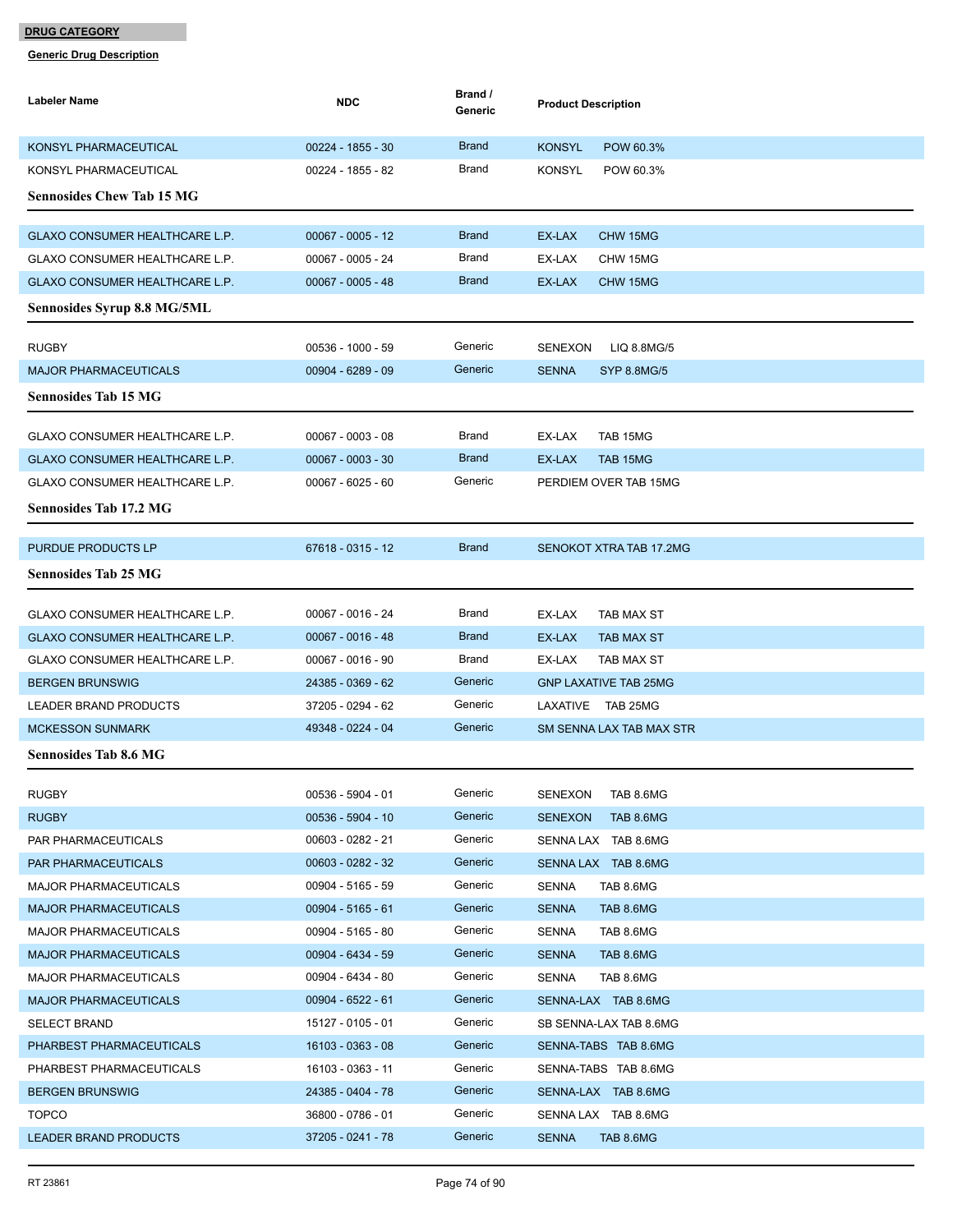| Labeler Name                                    | <b>NDC</b>          | Brand /<br>Generic | <b>Product Description</b>      |
|-------------------------------------------------|---------------------|--------------------|---------------------------------|
| <b>Sennosides Tab 8.6 MG</b>                    |                     |                    |                                 |
| TIME-CAP LABS                                   | 49483 - 0080 - 01   | Generic            | SENNA-TIME TAB 8.6MG            |
| <b>TIME-CAP LABS</b>                            | 49483 - 0080 - 10   | Generic            | SENNA-TIME TAB 8.6MG            |
| <b>PLUS PHARMA</b>                              | 51645 - 0851 - 99   | Generic            | <b>SENNA</b><br>TAB 8.6MG       |
| <b>MCKESSON</b>                                 | 62011 - 0192 - 01   | Generic            | HM SENNA TAB 8.6MG              |
| <b>MCKESSON</b>                                 | 62011 - 0289 - 01   | Generic            | HM SENNA TAB 8.6MG              |
| <b>AUBURN PHARMACEUTICAL</b>                    | 62107 - 0031 - 01   | Generic            | <b>SENNO</b><br>TAB 8.6MG       |
| CHAIN DRUG MARKETING ASSOC                      | 63868 - 0257 - 10   | Generic            | NAT VEG LAX TAB 8.6MG           |
| PURDUE PRODUCTS LP                              | 67618 - 0300 - 10   | <b>Brand</b>       | <b>SENOKOT</b><br>TAB 8.6MG     |
| PURDUE PRODUCTS LP                              | 67618 - 0300 - 20   | Brand              | <b>SENOKOT</b><br>TAB 8.6MG     |
| PURDUE PRODUCTS LP                              | 67618 - 0300 - 50   | <b>Brand</b>       | <b>SENOKOT</b><br>TAB 8.6MG     |
| <b>Sennosides-Docusate Sodium Tab 8.6-50 MG</b> |                     |                    |                                 |
| <b>RUGBY</b>                                    | $00536 - 0355 - 01$ | Generic            | DSS/SENNA TAB 8.6-50MG          |
| <b>RUGBY</b>                                    | $00536 - 0355 - 10$ | Generic            | DSS/SENNA TAB 8.6-50MG          |
| <b>RUGBY</b>                                    | 00536 - 4086 - 01   | Generic            | SENEXON-S TAB 8.6-50MG          |
| <b>RUGBY</b>                                    | 00536 - 4086 - 10   | Generic            | SENEXON-S TAB 8.6-50MG          |
| <b>PAR PHARMACEUTICALS</b>                      | 00603 - 0149 - 21   | Generic            | DOC-Q-LAX TAB 8.6-50MG          |
| <b>PAR PHARMACEUTICALS</b>                      | $00603 - 0149 - 32$ | Generic            | DOC-Q-LAX TAB 8.6-50MG          |
| <b>PAR PHARMACEUTICALS</b>                      | 00603 - 0283 - 21   | Generic            | SENNALAX-S TAB 8.6-50MG         |
| PAR PHARMACEUTICALS                             | 00603 - 0283 - 32   | Generic            | SENNALAX-S TAB 8.6-50MG         |
| <b>MAJOR PHARMACEUTICALS</b>                    | 00904 - 5643 - 60   | Generic            | DOK PLUS<br><b>TAB 8.6-50MG</b> |
| <b>MAJOR PHARMACEUTICALS</b>                    | $00904 - 5643 - 61$ | Generic            | DOK PLUS<br>TAB 8.6-50MG        |
| <b>MAJOR PHARMACEUTICALS</b>                    | 00904 - 6339 - 61   | Generic            | SENNA PLUS TAB 8.6-50MG         |
| <b>BERGEN BRUNSWIG</b>                          | 24385 - 0495 - 72   | Generic            | STOOL SOFTNR TAB 8.6-50MG       |
| <b>BERGEN BRUNSWIG</b>                          | 24385 - 0495 - 78   | Generic            | STOOL SOFTNR TAB 8.6-50MG       |
| <b>BERGEN BRUNSWIG</b>                          | 24385 - 0505 - 72   | Generic            | SENNA PLUS TAB 8.6-50MG         |
| <b>TOPCO</b>                                    | 36800 - 0084 - 01   | Generic            | STOOL SOFTNR TAB 8.6-50MG       |
| <b>TOPCO</b>                                    | 36800 - 0162 - 60   | Generic            | SENNA-S<br><b>TAB 8.6-50MG</b>  |
| LEADER BRAND PRODUCTS                           | 37205 - 0251 - 72   | Generic            | SENNA PLUS TAB 8.6-50MG         |
| AMERISOURCE BERGEN DRUGS                        | 46122 - 0344 - 78   | Generic            | STOOL SOFTNR TAB 8.6-50MG       |
| <b>MCKESSON SUNMARK</b>                         | 49348 - 0532 - 12   | Generic            | LAX/STL SOFT TAB 8.6-50MG       |
| <b>MCKESSON SUNMARK</b>                         | 49348 - 0544 - 10   | Generic            | STOOL SOFTNR TAB 8.6-50MG       |
| <b>MCKESSON SUNMARK</b>                         | 49348 - 0544 - 19   | Generic            | STOOL SOFTNR TAB 8.6-50MG       |
| <b>TIME-CAP LABS</b>                            | 49483 - 0081 - 01   | Generic            | SENNA-TIME S TAB 8.6-50MG       |
| TIME-CAP LABS                                   | 49483 - 0081 - 10   | Generic            | SENNA-TIME S TAB 8.6-50MG       |
| <b>CYPRESS PHARMACEUTICAL</b>                   | $60258 - 0951 - 06$ | Generic            | SENNA-S<br><b>TAB 8.6-50MG</b>  |
| <b>MCKESSON</b>                                 | 62011 - 0161 - 01   | Generic            | SENNA-S<br>TAB 8.6-50MG         |
| <b>MCKESSON</b>                                 | 62011 - 0188 - 01   | Generic            | STOOL SOFTNR TAB 8.6-50MG       |
| <b>MCKESSON</b>                                 | 62011 - 0273 - 01   | Generic            | STOOL SOFTNR TAB 8.6-50MG       |
| <b>MCKESSON</b>                                 | 62011 - 0290 - 01   | Generic            | HM SENNA-S TAB 8.6-50MG         |
| MCKESSON PACKAGING SERVICES                     | 63739 - 0432 - 01   | Generic            | SENNA/DSS TAB 8.6-50MG          |
| <b>MCKESSON PACKAGING SERVICES</b>              | 63739 - 0432 - 10   | Generic            | SENNA/DSS TAB 8.6-50MG          |
| PURDUE PRODUCTS LP                              | 67618 - 0106 - 10   | Generic            | PERI-COLACE TAB 8.6-50MG        |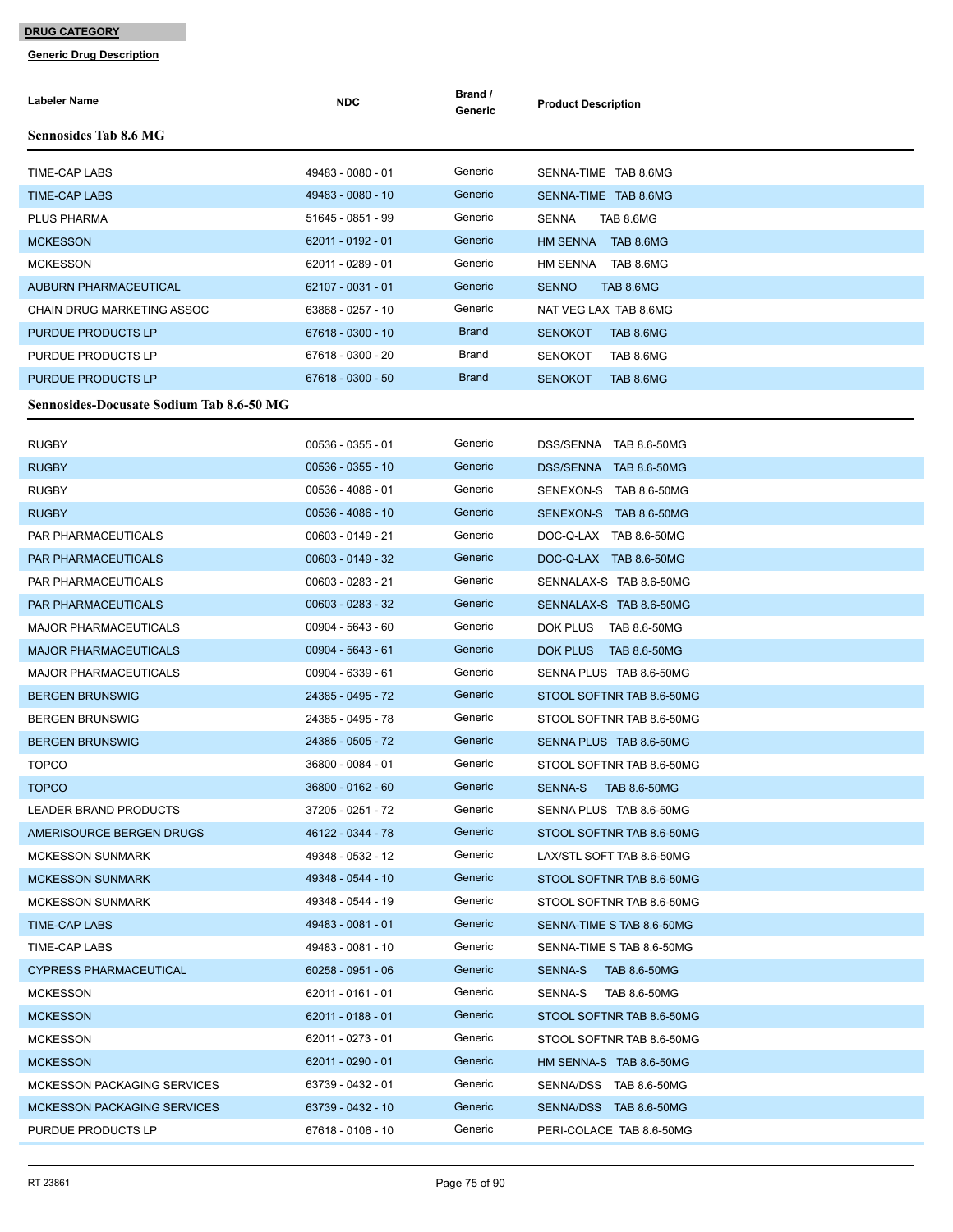| Labeler Name                                                 | <b>NDC</b>          | Brand /<br>Generic | <b>Product Description</b> |
|--------------------------------------------------------------|---------------------|--------------------|----------------------------|
| <b>Sennosides-Docusate Sodium Tab 8.6-50 MG</b>              |                     |                    |                            |
| PURDUE PRODUCTS LP                                           | 67618 - 0106 - 30   | Generic            | PERI-COLACE TAB 8.6-50MG   |
| PURDUE PRODUCTS LP                                           | 67618 - 0106 - 60   | Generic            | PERI-COLACE TAB 8.6-50MG   |
| PURDUE PRODUCTS LP                                           | 67618 - 0310 - 01   | <b>Brand</b>       | SENOKOT S TAB 8.6-50MG     |
| PURDUE PRODUCTS LP                                           | 67618 - 0310 - 30   | <b>Brand</b>       | SENOKOT S TAB 8.6-50MG     |
| PURDUE PRODUCTS LP                                           | 67618 - 0310 - 60   | <b>Brand</b>       | SENOKOT S TAB 8.6-50MG     |
| Sennosides-Psyllium Cap 9-500 MG                             |                     |                    |                            |
| KONSYL PHARMACEUTICAL                                        | 00224 - 1860 - 60   | Brand              | SENNA PROMPT CAP 9-500MG   |
| KONSYL PHARMACEUTICAL                                        | 00224 - 1860 - 81   | <b>Brand</b>       | SENNA PROMPT CAP 9-500MG   |
|                                                              |                     |                    |                            |
| <b>MINERALS &amp; ELECTROLYTES</b>                           |                     |                    |                            |
| Calcium Carbonate Susp 1250 MG/5ML (500 MG/5ML Elemental Ca) |                     |                    |                            |
| <b>WEST-WARD</b>                                             | $00054 - 3117 - 63$ | Generic            | CALCIUM CARB SUS 1250/5ML  |
| PHARMACEUTICAL ASSOCIATES                                    | $00121 - 0766 - 16$ | Generic            | CALCIUM CARB SUS 1250/5ML  |
| PHARMACEUTICAL ASSOCIATES                                    | $00121 - 4766 - 05$ | Generic            | CALCIUM CARB SUS 1250/5ML  |
| Calcium Carbonate Tab 1250 MG (500 MG Elemental Ca)          |                     |                    |                            |
| <b>WEST-WARD</b>                                             | $00054 - 4120 - 25$ | Generic            | CALCIUM CARB TAB 1250MG    |
| <b>WEST-WARD</b>                                             | 00054 - 8120 - 25   | Generic            | CALCIUM CARB TAB 1250MG    |
| Calcium Carbonate-Magnesium Carbonate Tab 250-300 MG         |                     |                    |                            |
| NEPHRO-TECH                                                  | 59528 - 0508 - 05   | <b>Brand</b>       | MAGNEBIND TAB 300          |
| <b>Calcium Gluconate Tab 500 MG</b>                          |                     |                    |                            |
| <b>WEST-WARD</b>                                             | 00054 - 0262 - 20   | Generic            | CALCIUM GLUC TAB 500MG     |
| <b>WEST-WARD</b>                                             | $00054 - 0262 - 25$ | Generic            | CALCIUM GLUC TAB 500MG     |
|                                                              |                     |                    |                            |
| NASAL AGENTS - SYSTEMIC AND TOPICAL                          |                     |                    |                            |
| Cromolyn Sodium Nasal Aerosol Soln 5.2 MG/ACT (4%)           |                     |                    |                            |
| <b>MAJOR PHARMACEUTICALS</b>                                 | 00904 - 5532 - 67   | Generic            | CROMOLYN SOD SPR 5.2/ACT   |
| <b>VALEANT</b>                                               | 57782 - 0397 - 26   | Generic            | CROMOLYN SOD SPR 5.2/ACT   |
| Oxymetazoline HCl Nasal Soln 0.05%                           |                     |                    |                            |
| PERRIGO PHARMACEUTICALS                                      | $00113 - 0065 - 10$ | Generic            | NASAL<br>SPR 0.05%         |
| PERRIGO PHARMACEUTICALS                                      | $00113 - 0304 - 10$ | Generic            | NASAL 12 HR SPR 0.05%      |
| PERRIGO PHARMACEUTICALS                                      | $00113 - 0388 - 10$ | Generic            | 12 HR NASAL SPR 0.05%      |
| PERRIGO PHARMACEUTICALS                                      | $00113 - 0817 - 10$ | Generic            | SINUS NASAL SPR 0.05%      |
| <b>RUGBY</b>                                                 | 00536 - 1013 - 94   | Generic            | NRS NASAL SPR 0.05%        |
| <b>MAJOR PHARMACEUTICALS</b>                                 | $00904 - 5711 - 30$ | Generic            | NASAL DECONG SPR 0.05%     |
| <b>MAJOR PHARMACEUTICALS</b>                                 | 00904 - 5711 - 35   | Generic            | NASAL DECONG SPR 0.05%     |
| <b>SELECT BRAND</b>                                          | 15127 - 0304 - 05   | Generic            | 12 HR NASAL SPR 0.05%      |
| SELECT BRAND                                                 | 15127 - 0304 - 10   | Generic            | 12 HR NASAL SPR 0.05%      |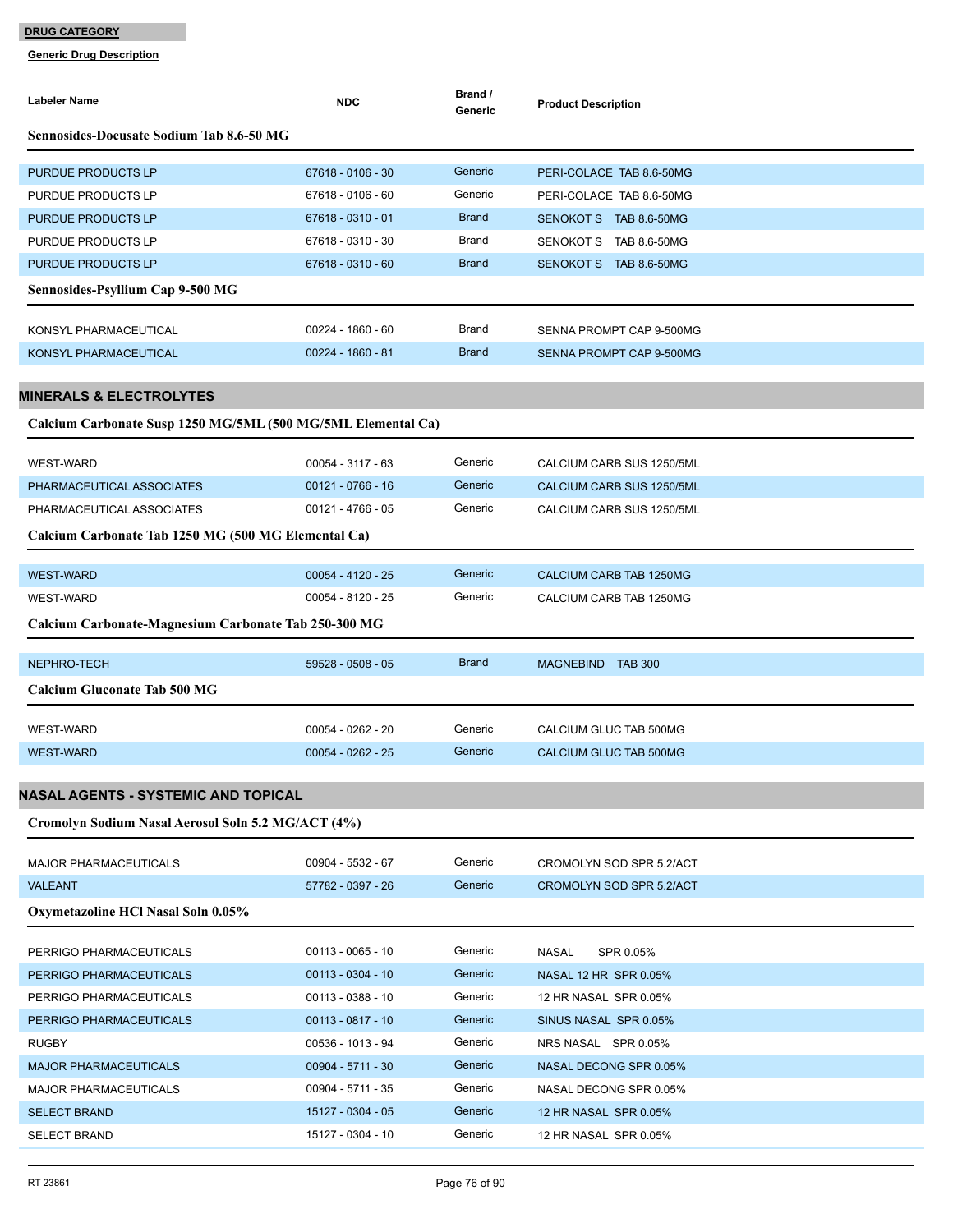| Labeler Name                                      | <b>NDC</b>                               | Brand /<br>Generic | <b>Product Description</b>                      |
|---------------------------------------------------|------------------------------------------|--------------------|-------------------------------------------------|
| Oxymetazoline HCl Nasal Soln 0.05%                |                                          |                    |                                                 |
| <b>BERGEN BRUNSWIG</b>                            | 24385 - 0067 - 10                        | Generic            | GNP NASAL SPR 0.05%                             |
| <b>BERGEN BRUNSWIG</b>                            | 24385 - 0304 - 10                        | Generic            | 12 HR NASAL SPR 0.05%                           |
| <b>BERGEN BRUNSWIG</b>                            | 24385 - 0304 - 11                        | Generic            | 12 HR NASAL SPR 0.05%                           |
| <b>BERGEN BRUNSWIG</b>                            | 24385 - 0352 - 10                        | Generic            | GNP NASAL SPR 0.05%                             |
| <b>BERGEN BRUNSWIG</b>                            | 24385 - 0498 - 10                        | Generic            | 12 HR NASAL SPR 0.05%                           |
| <b>TOPCO</b>                                      | 36800 - 0065 - 10                        | Generic            | NASAL 12 HR SPR 0.05%                           |
| <b>TOPCO</b>                                      | 36800 - 0304 - 10                        | Generic            | NASAL 12 HR SPR 0.05%                           |
| <b>TOPCO</b>                                      | 36800 - 0388 - 10                        | Generic            | NO DRIP NASL SPR 0.05%                          |
| <b>TOPCO</b>                                      | 36800 - 0688 - 05                        | Generic            | SINUS RELIEF SPR 0.05%                          |
| <b>TOPCO</b>                                      | 36800 - 0817 - 10                        | Generic            | NASAL 12 HR SPR 0.05%                           |
| <b>PERRIGO</b>                                    | 45802 - 0410 - 59                        | Generic            | NASAL RELIEF SPR 0.05%                          |
| AMERISOURCE BERGEN DRUGS                          | 46122 - 0165 - 10                        | Generic            | GNP NASAL SPR 0.05%                             |
| AMERISOURCE BERGEN DRUGS                          | 46122 - 0165 - 11                        | Generic            | GNP NASAL SPR 0.05%                             |
| <b>MCKESSON SUNMARK</b>                           | 49348 - 0028 - 27                        | Generic            | SM NASAL 12H SPR 0.05%                          |
| <b>MCKESSON SUNMARK</b>                           | 49348 - 0130 - 27                        | Generic            | SM NASAL SPR 0.05%                              |
| <b>MCKESSON SUNMARK</b>                           | 49348 - 0230 - 27                        | Generic            | SM NASAL SPR 0.05%                              |
| <b>MCKESSON SUNMARK</b>                           | 49348 - 0231 - 27                        | Generic            | SM NASAL SPR 0.05%                              |
| <b>TARO</b>                                       | 51672 - 2030 - 03                        | Generic            | NASAL DECONG SPR 0.05%                          |
| <b>TARO</b>                                       | 51672 - 2030 - 05                        | Generic            | NASAL DECONG SPR 0.05%                          |
| <b>MCKESSON</b>                                   | 62011 - 0079 - 01                        | Generic            | SINUS NASAL SPR 0.05%                           |
| <b>MCKESSON</b>                                   | 62011 - 0080 - 01                        | Generic            | HM NASAL SPR 0.05%                              |
| <b>MCKESSON</b>                                   | 62011 - 0081 - 01                        | Generic            | HM NASAL SPR 0.05%                              |
| <b>RECKITT BENCKISER</b>                          | 63824 - 0126 - 75                        | Generic            | MUCINEX MS SPR 0.05%                            |
| <b>RECKITT BENCKISER</b>                          | 63824 - 0127 - 75                        | Generic            | MUCINEX FF SPR 0.05%                            |
| <b>Phenylephrine HCl Nasal Soln 1%</b>            |                                          |                    |                                                 |
|                                                   |                                          | Generic            |                                                 |
| GLAXO CONSUMER HEALTHCARE L.P.                    | $00067 - 2086 - 01$                      | Generic            | 4-WAY FAST SPR 1%<br>NASAL FOUR SOL 1%          |
| PERRIGO PHARMACEUTICALS<br><b>BERGEN BRUNSWIG</b> | $00113 - 0648 - 10$<br>24385 - 0390 - 10 | Generic            |                                                 |
| <b>TOPCO</b>                                      | 36800 - 0390 - 10                        | Generic            | GNP NOSE DRO 1%<br><b>NOSE</b><br><b>DRO 1%</b> |
| <b>TOPCO</b>                                      | 36800 - 0648 - 10                        | Generic            | NASAL FOUR SOL 1%                               |
| LEADER BRAND PRODUCTS                             | 37205 - 0483 - 10                        | Generic            | DECONGESTANT SOL 1%                             |
| AMERISOURCE BERGEN DRUGS                          | 46122 - 0149 - 03                        | Generic            | GNP NASAL SPR 1%                                |
| <b>MCKESSON SUNMARK</b>                           | 49348 - 0197 - 27                        | Generic            | SM NOSE<br><b>DRO 1%</b>                        |
| <b>MCKESSON</b>                                   | 62011 - 0085 - 01                        | Generic            | HM NOSE<br><b>DRO 1%</b>                        |
| Phenylephrine HCl Tab 10 MG                       |                                          |                    |                                                 |
|                                                   |                                          |                    |                                                 |
| PERRIGO PHARMACEUTICALS                           | 00113 - 0094 - 23                        | Generic            | NASAL DECONG TAB 10MG                           |
| PERRIGO PHARMACEUTICALS                           | $00113 - 0094 - 68$                      | Generic            | NASAL DECONG TAB 10MG                           |
| PERRIGO PHARMACEUTICALS                           | 00113 - 0094 - 89                        | Generic            | NASAL DECONG TAB 10MG                           |
| <b>MAJOR PHARMACEUTICALS</b>                      | 00904 - 5733 - 49                        | Generic            | SUDOGEST PE TAB 10MG                            |
| <b>MAJOR PHARMACEUTICALS</b>                      | 00904 - 5733 - 73                        | Generic            | SUDOGEST PE TAB 10MG                            |
| <b>BERGEN BRUNSWIG</b>                            | 24385 - 0603 - 68                        | Generic            | NASAL DECONG TAB 10MG                           |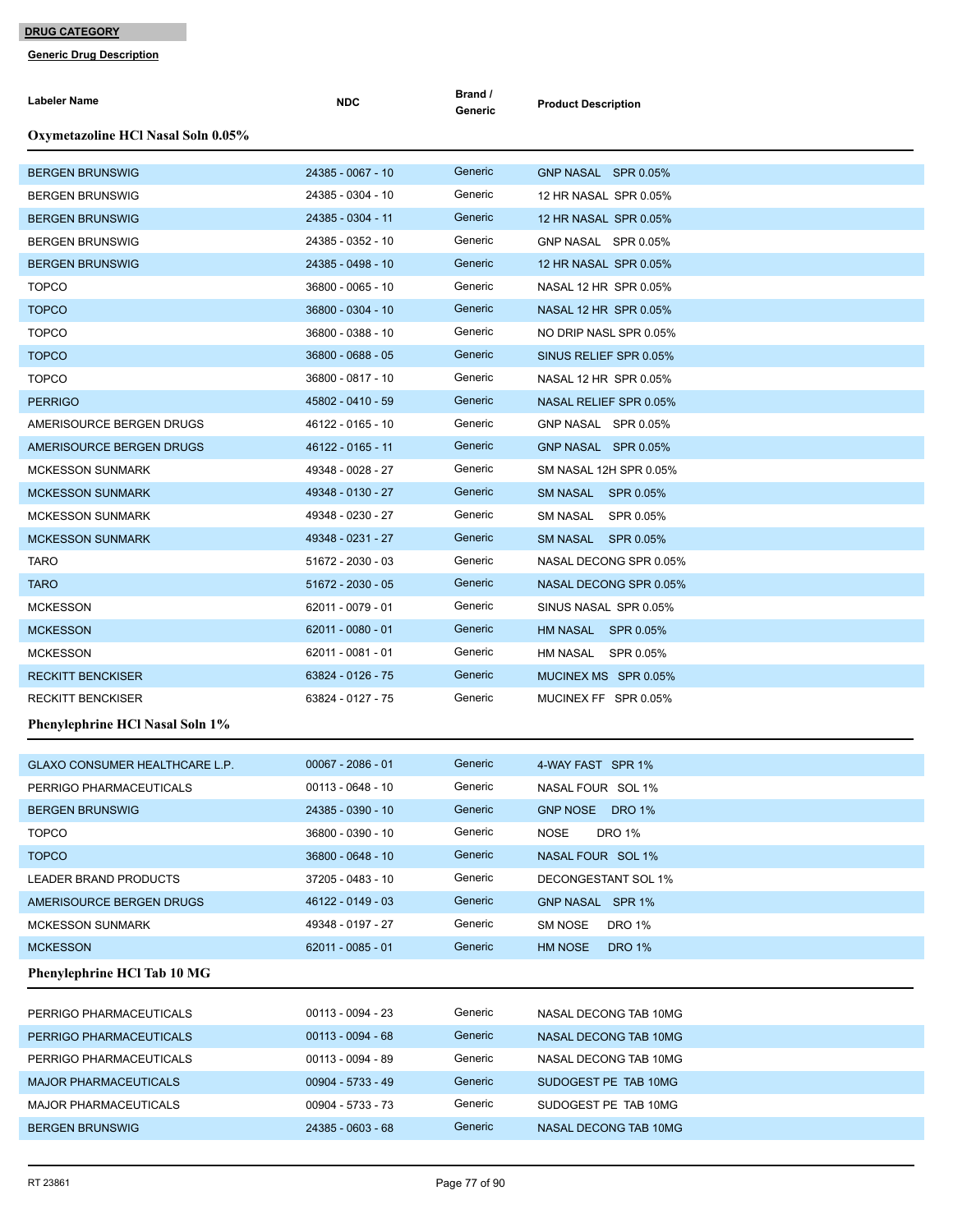| Labeler Name                        | <b>NDC</b>          | Brand /<br>Generic | <b>Product Description</b>   |
|-------------------------------------|---------------------|--------------------|------------------------------|
| Phenylephrine HCl Tab 10 MG         |                     |                    |                              |
| <b>BERGEN BRUNSWIG</b>              | 24385 - 0603 - 89   | Generic            | NASAL DECONG TAB 10MG        |
| <b>TOPCO</b>                        | 36800 - 0094 - 23   | Generic            | NASAL DECONG TAB 10MG        |
| <b>TOPCO</b>                        | 36800 - 0094 - 47   | Generic            | NASAL DECONG TAB 10MG        |
| <b>TOPCO</b>                        | 36800 - 0094 - 68   | Generic            | <b>NASAL DECONG TAB 10MG</b> |
| <b>TOPCO</b>                        | 36800 - 0094 - 89   | Generic            | NASAL DECONG TAB 10MG        |
| <b>LEADER BRAND PRODUCTS</b>        | 37205 - 0473 - 69   | Generic            | NASAL DECONG TAB 10MG        |
| LEADER BRAND PRODUCTS               | 37205 - 0473 - 89   | Generic            | NASAL DECONG TAB 10MG        |
| <b>MCKESSON SUNMARK</b>             | 49348 - 0700 - 07   | Generic            | NASAL DECONG TAB 10MG        |
| <b>MCKESSON SUNMARK</b>             | 49348 - 0700 - 48   | Generic            | NASAL DECONG TAB 10MG        |
| <b>MCKESSON</b>                     | 62011 - 0077 - 01   | Generic            | NASAL DECONG TAB 10MG        |
| <b>MCKESSON</b>                     | 62011 - 0077 - 02   | Generic            | NASAL DECONG TAB 10MG        |
| Pseudoephedrine HCl Liq 15 MG/5ML   |                     |                    |                              |
|                                     |                     |                    |                              |
| <b>SILARX</b>                       | 54838 - 0104 - 40   | Generic            | CHILD SILFED LIQ 15MG/5ML    |
| <b>SILARX</b>                       | 54838 - 0104 - 70   | Generic            | CHILD SILFED LIQ 15MG/5ML    |
| Pseudoephedrine HCl Liq 30 MG/5ML   |                     |                    |                              |
| <b>RUGBY</b>                        | 00536 - 1850 - 97   | <b>Brand</b>       | NASAL DECONG LIQ 30MG/5ML    |
| Pseudoephedrine HCl Syrup 30 MG/5ML |                     |                    |                              |
|                                     |                     | Brand              |                              |
| <b>RUGBY</b>                        | 00536 - 1850 - 85   |                    | NASAL DECON SYP 30MG/5ML     |
| Pseudoephedrine HCl Tab 30 MG       |                     |                    |                              |
| PERRIGO PHARMACEUTICALS             | 00113 - 0432 - 62   | Generic            | NASAL DECONG TAB 30MG        |
| <b>PERRIGO</b>                      | 00113 - 2432 - 62   | Generic            | NASAL DECONG TAB 30MG        |
| <b>PERRIGO</b>                      | $00113 - 2432 - 67$ | Generic            | NASAL DECONG TAB 30MG        |
| <b>PERRIGO</b>                      | 00113 - 2432 - 80   | Generic            | NASAL DECONG TAB 30MG        |
| <b>RUGBY</b>                        | 00536 - 3607 - 35   | Generic            | NASAL DECONG TAB 30MG        |
| MAJOR PHARMACEUTICALS               | 00904 - 5053 - 24   | Generic            | SUDOGEST TAB 30MG            |
| <b>MAJOR PHARMACEUTICALS</b>        | $00904 - 5053 - 59$ | Generic            | SUDOGEST TAB 30MG            |
| <b>MAJOR PHARMACEUTICALS</b>        | $00904 - 6338 - 60$ | Generic            | SUDOGEST TAB 30MG            |
| <b>BERGEN BRUNSWIG</b>              | 24385 - 0432 - 62   | Generic            | NASAL DECONG TAB 30MG        |
| <b>BERGEN BRUNSWIG</b>              | 24385 - 0432 - 80   | Generic            | NASAL DECONG TAB 30MG        |
| <b>TOPCO</b>                        | 36800 - 0432 - 62   | Generic            | NASAL DECONG TAB 30MG        |
| <b>TOPCO</b>                        | 36800 - 0432 - 67   | Generic            | NASAL DECONG TAB 30MG        |
| <b>LEADER BRAND PRODUCTS</b>        | 37205 - 0445 - 80   | Generic            | PSEUDOEPHEDR TAB 30MG        |
| PERRIGO PHARMACEUTICALS             | 45802 - 0432 - 62   | Generic            | PSEUDOEPHEDR TAB 30MG        |
| <b>MCKESSON SUNMARK</b>             | 49348 - 0024 - 04   | Generic            | SM NASAL DEC TAB 30MG        |
| <b>MCKESSON SUNMARK</b>             | 49348 - 0024 - 08   | Generic            | SM NASAL DEC TAB 30MG        |
| <b>MCKESSON SUNMARK</b>             | 49348 - 0024 - 34   | Generic            | SM NASAL DEC TAB 30MG        |
| <b>MCKESSON</b>                     | 62011 - 0078 - 01   | Generic            | NASAL DECONG TAB 30MG        |
| <b>MCKESSON</b>                     | 62011 - 0078 - 02   | Generic            | NASAL DECONG TAB 30MG        |
| CHAIN DRUG MARKETING ASSOC          | 63868 - 0146 - 24   | Generic            | SUPHEDRINE TAB 30MG          |
| <b>CHAIN DRUG MARKETING ASSOC</b>   | 63868 - 0146 - 48   | Generic            | SUPHEDRINE TAB 30MG          |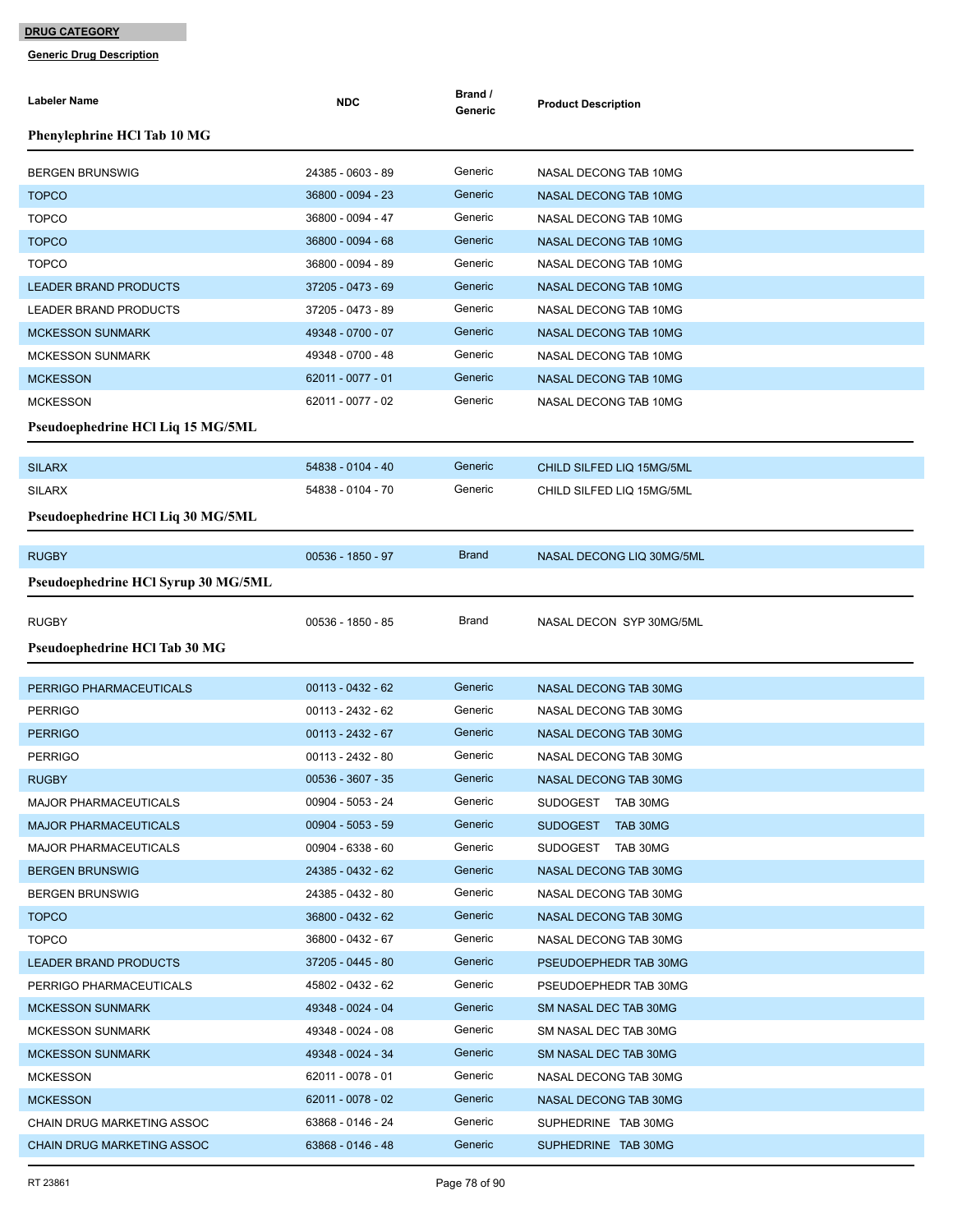**Generic Drug Description**

| Labeler Name                                      | <b>NDC</b>          | Brand /<br>Generic | <b>Product Description</b>          |
|---------------------------------------------------|---------------------|--------------------|-------------------------------------|
| Pseudoephedrine HCl Tab 60 MG                     |                     |                    |                                     |
| <b>MAJOR PHARMACEUTICALS</b>                      | 00904 - 5125 - 46   | Generic            | SUDOGEST TAB 60MG                   |
| <b>MAJOR PHARMACEUTICALS</b>                      | $00904 - 5125 - 59$ | Generic            | SUDOGEST TAB 60MG                   |
| Pseudoephedrine HCl Tab SR 12HR 120 MG            |                     |                    |                                     |
| PERRIGO PHARMACEUTICALS                           | $00113 - 0054 - 52$ | Generic            | DECONGESTANT TAB 120MG ER           |
| <b>PERRIGO</b>                                    | $00113 - 2054 - 60$ | Generic            | DECONGESTANT TAB 120MG ER           |
| <b>MAJOR PHARMACEUTICALS</b>                      | 00904 - 5803 - 15   | Generic            | SUDOGEST TAB 120MG ER               |
| <b>BERGEN BRUNSWIG</b>                            | 24385 - 0054 - 52   | Generic            | PSEUDOEPHEDR TAB 120MG ER           |
| <b>TOPCO</b>                                      | 36800 - 0054 - 52   | Generic            | DECONGESTANT TAB 120MG ER           |
| <b>TOPCO</b>                                      | 36800 - 0054 - 60   | Generic            | DECONGESTANT TAB 120MG ER           |
| <b>LEADER BRAND PRODUCTS</b>                      | 37205 - 0446 - 52   | Generic            | DECONGESTANT TAB 120MG ER           |
| PERRIGO PHARMACEUTICALS                           | 45802 - 0107 - 52   | Generic            | PSEUDOEPHEDR TAB 120MG ER           |
| AMERISOURCE BERGEN DRUGS                          | 46122 - 0166 - 60   | Generic            | PSEUDOEPHEDR TAB 120MG ER           |
| <b>MCKESSON SUNMARK</b>                           | 49348 - 0361 - 01   | Generic            | DECONGESTANT TAB 120MG ER           |
| OHM LABS                                          | 51660 - 0204 - 69   | Generic            | PSEUDOEPHEDR TAB 120MG ER           |
| <b>MCKESSON</b>                                   | 62011 - 0087 - 01   | Generic            | NASAL DECONG TAB 120MG ER           |
| CHAIN DRUG MARKETING ASSOC                        | 63868 - 0143 - 10   | Generic            | QC SUPHEDRIN TAB 120MG SR           |
| <b>OPHTHALMIC AGENTS</b>                          |                     |                    |                                     |
| Sodium Chloride Hypertonic Ophth Oint 5%          |                     |                    |                                     |
| <b>MAJOR PHARMACEUTICALS</b>                      | $00904 - 5315 - 38$ | Generic            | SOD CHLORIDE OIN 5% OP              |
| <b>MAJOR PHARMACEUTICALS</b>                      | 00904 - 6489 - 38   | Generic            | SOD CHLORIDE OIN 5% OP              |
| <b>AKORN</b>                                      | 17478 - 0622 - 35   | Generic            | SOD CHLORIDE OIN 5% OP              |
| <b>VALEANT</b>                                    | 24208 - 0385 - 55   | <b>Brand</b>       | <b>MURO 128</b><br><b>OIN 5% OP</b> |
| <b>VALEANT</b>                                    | 24208 - 0385 - 56   | <b>Brand</b>       | <b>MURO 128</b><br><b>OIN 5% OP</b> |
| Sodium Chloride Hypertonic Ophth Soln 2%          |                     |                    |                                     |
| VALEANT                                           | 24208 - 0276 - 15   | Brand              | <b>MURO 128</b><br>SOL 2% OP        |
| Sodium Chloride Hypertonic Ophth Soln 5%          |                     |                    |                                     |
| <b>MAJOR PHARMACEUTICALS</b>                      | 00904 - 6490 - 35   | Generic            | SOD CHLORIDE SOL 5% OP              |
| <b>AKORN</b>                                      | 17478 - 0623 - 12   | Generic            | SOD CHLORIDE SOL 5% OP              |
| <b>VALEANT</b>                                    | 24208 - 0277 - 15   | <b>Brand</b>       | <b>MURO 128</b><br>SOL 5% OP        |
| VALEANT                                           | 24208 - 0277 - 30   | <b>Brand</b>       | <b>MURO 128</b><br>SOL 5% OP        |
| PSYCHOTHERAPEUTIC AND NEUROLOGICAL AGENTS - MISC. |                     |                    |                                     |

**Nicotine Polacrilex Gum 2 MG**

| <b>PERRIGO</b>                        | $00113 - 0206 - 25$ | Generic      | NICOTINE POL GUM 2MG MINT |
|---------------------------------------|---------------------|--------------|---------------------------|
| <b>GLAXO CONSUMER HEALTHCARE L.P.</b> | 00135 - 0157 - 07   | Brand        | NICORETTE ST GUM 2MG ORIG |
| <b>GLAXO CONSUMER HEALTHCARE L.P.</b> | $00135 - 0157 - 10$ | <b>Brand</b> | NICORETTE GUM 2MG ORIG    |
| <b>GLAXO CONSUMER HEALTHCARE L.P.</b> | 00135 - 0157 - 11   | Brand        | NICORETTE GUM 2MG ORIG    |
| <b>GLAXO CONSUMER HEALTHCARE L.P.</b> | $00135 - 0225 - 02$ | <b>Brand</b> | NICORETTE ST GUM 2MG MINT |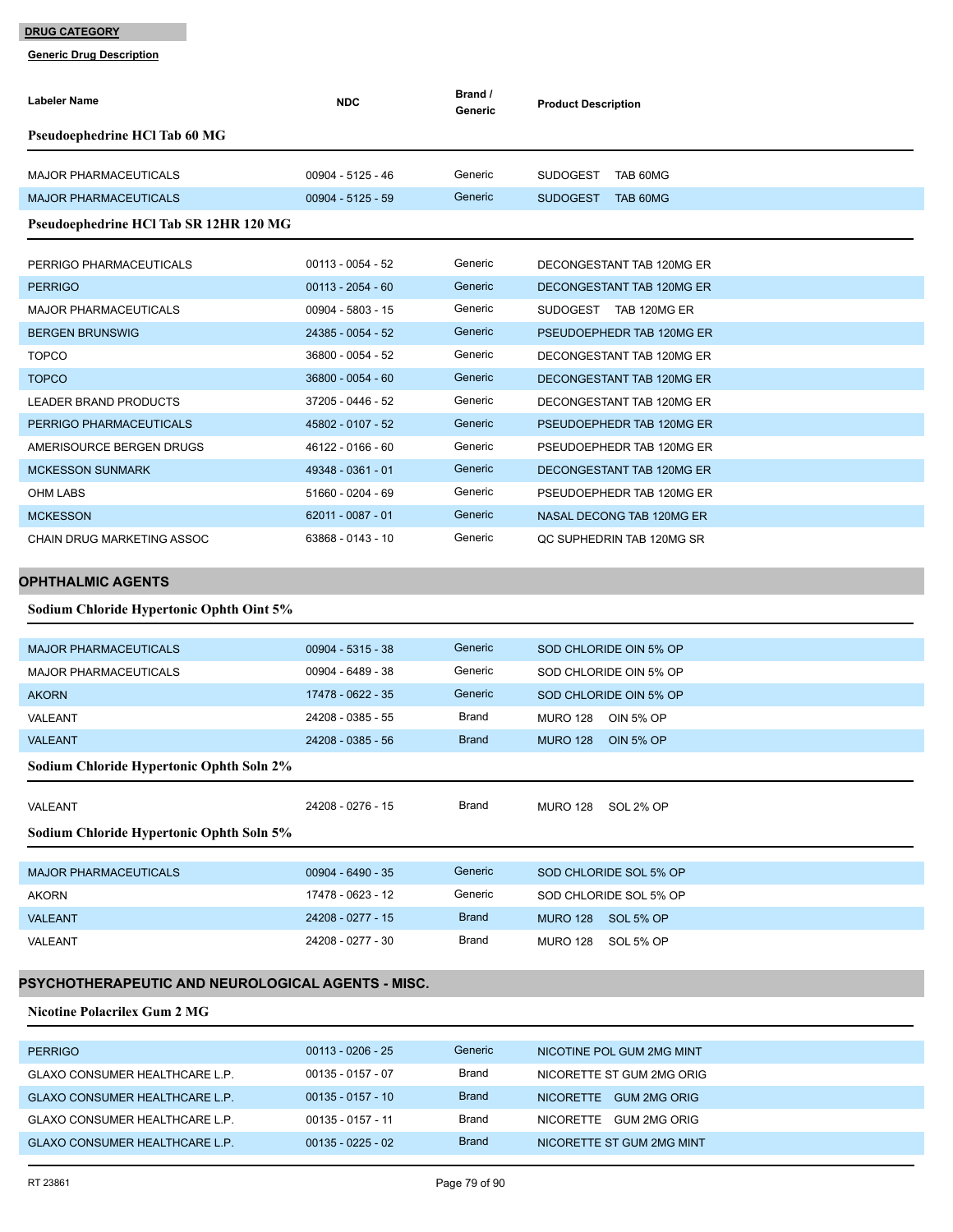| <b>Labeler Name</b>                   | <b>NDC</b>          | Brand /<br>Generic | <b>Product Description</b>       |
|---------------------------------------|---------------------|--------------------|----------------------------------|
| <b>Nicotine Polacrilex Gum 2 MG</b>   |                     |                    |                                  |
| <b>GLAXO CONSUMER HEALTHCARE L.P.</b> | $00135 - 0225 - 03$ | Brand              | NICORETTE GUM 2MG MINT           |
| GLAXO CONSUMER HEALTHCARE L.P.        | $00135 - 0229 - 04$ | <b>Brand</b>       | NICORETTE GUM 2MG MINT           |
| GLAXO CONSUMER HEALTHCARE L.P.        | $00135 - 0229 - 05$ | Brand              | NICORETTE GUM 2MG MINT           |
| GLAXO CONSUMER HEALTHCARE L.P.        | $00135 - 0241 - 02$ | <b>Brand</b>       | NICORETTE GUM 2MGFRUIT           |
| GLAXO CONSUMER HEALTHCARE L.P.        | $00135 - 0241 - 03$ | Brand              | NICORETTE GUM 2MGFRUIT           |
| <b>GLAXO CONSUMER HEALTHCARE L.P.</b> | $00135 - 0241 - 05$ | <b>Brand</b>       | NICORETTE GUM 2MGFRUIT           |
| <b>GLAXO CONSUMER HEALTHCARE L.P.</b> | $00135 - 0241 - 06$ | Brand              | NICORETTE GUM 2MGFRUIT           |
| GLAXO CONSUMER HEALTHCARE L.P.        | $00135 - 0241 - 08$ | <b>Brand</b>       | NICORETTE GUM 2MGFRUIT           |
| GLAXO CONSUMER HEALTHCARE L.P.        | $00135 - 0466 - 01$ | Brand              | NICORETTE GUM 2MG CINN           |
| GLAXO CONSUMER HEALTHCARE L.P.        | $00135 - 0466 - 02$ | <b>Brand</b>       | NICORETTE GUM 2MG CINN           |
| GLAXO CONSUMER HEALTHCARE L.P.        | 00135 - 0466 - 03   | Brand              | NICORETTE GUM 2MG CINN           |
| GLAXO CONSUMER HEALTHCARE L.P.        | $00135 - 0466 - 05$ | <b>Brand</b>       | NICORETTE GUM 2MG CINN           |
| GLAXO CONSUMER HEALTHCARE L.P.        | 00135 - 0474 - 01   | Brand              | NICORETTE GUM 2MG MINT           |
| <b>GLAXO CONSUMER HEALTHCARE L.P.</b> | $00135 - 0474 - 02$ | <b>Brand</b>       | NICORETTE GUM 2MG MINT           |
| GLAXO CONSUMER HEALTHCARE L.P.        | $00135 - 0474 - 03$ | Brand              | NICORETTE GUM 2MG MINT           |
| GLAXO CONSUMER HEALTHCARE L.P.        | $00135 - 0474 - 05$ | <b>Brand</b>       | NICORETTE GUM 2MG MINT           |
| <b>GLAXO CONSUMER HEALTHCARE L.P.</b> | 00135 - 0474 - 08   | Brand              | NICORETTE GUM 2MG MINT           |
| <b>RUGBY</b>                          | $00536 - 1362 - 06$ | Generic            | NICOTINE POL GUM 2MG             |
| <b>RUGBY</b>                          | 00536 - 1362 - 23   | Generic            | NICOTINE POL GUM 2MG             |
| <b>RUGBY</b>                          | 00536 - 1362 - 34   | Generic            | NICOTINE POL GUM 2MG             |
| <b>RUGBY</b>                          | 00536 - 3029 - 06   | Generic            | NICOTINE POL GUM 2MG ORIG        |
| <b>RUGBY</b>                          | 00536 - 3029 - 23   | Generic            | NICOTINE POL GUM 2MG ORIG        |
| <b>RUGBY</b>                          | 00536 - 3029 - 34   | Generic            | NICOTINE POL GUM 2MG ORIG        |
| <b>RUGBY</b>                          | $00536 - 3112 - 01$ | Generic            | NICOTINE POL GUM 2MG MINT        |
| <b>RUGBY</b>                          | 00536 - 3112 - 37   | Generic            | NICOTINE POL GUM 2MG MINT        |
| <b>RUGBY</b>                          | 00536 - 3386 - 01   | Generic            | NICOTINE POL GUM 2MGFRUIT        |
| <b>RUGBY</b>                          | 00536 - 3404 - 01   | Generic            | NICOTINE POL GUM 2MG CINN        |
| <b>MAJOR PHARMACEUTICALS</b>          | 00904 - 5734 - 11   | Generic            | NICORELIEF GUM 2MG ORIG          |
| <b>MAJOR PHARMACEUTICALS</b>          | 00904 - 5734 - 51   | Generic            | NICORELIEF GUM 2MG ORIG          |
| <b>MAJOR PHARMACEUTICALS</b>          | 00904 - 5736 - 11   | Generic            | NICORELIEF GUM 2MG MINT          |
| <b>MAJOR PHARMACEUTICALS</b>          | 00904 - 5736 - 51   | Generic            | NICORELIEF GUM 2MG MINT          |
| <b>BERGEN BRUNSWIG</b>                | 24385 - 0170 - 58   | Generic            | <b>GNP NICOTINE GUM 2MG MINT</b> |
| <b>BERGEN BRUNSWIG</b>                | 24385 - 0594 - 71   | Generic            | <b>GNP NICOTINE GUM 2MG MINT</b> |
| <b>TOPCO</b>                          | 36800 - 0029 - 25   | Generic            | NICOTINE POL GUM 2MG ORIG        |
| <b>TOPCO</b>                          | 36800 - 0206 - 25   | Generic            | NICOTINE POL GUM 2MG MINT        |
| <b>TOPCO</b>                          | 36800 - 0352 - 78   | Generic            | NICOTINE POL GUM 2MGFRUIT        |
| <b>TOPCO</b>                          | 36800 - 0456 - 60   | Generic            | NICOTINE POL GUM 2MG MINT        |
| <b>TOPCO</b>                          | 36800 - 0456 - 78   | Generic            | NICOTINE POL GUM 2MG MINT        |
| LEADER BRAND PRODUCTS                 | 37205 - 0203 - 71   | Generic            | NICOTINE POL GUM 2MG             |
| <b>LEADER BRAND PRODUCTS</b>          | 37205 - 0967 - 58   | Generic            | NICOTINE POL GUM 2MG MINT        |
| LEADER BRAND PRODUCTS                 | 37205 - 0967 - 78   | Generic            | NICOTINE POL GUM 2MG MINT        |
| <b>PERRIGO</b>                        | 45802 - 0206 - 25   | Generic            | NICOTINE POL GUM 2MG MINT        |
| AMERISOURCE BERGEN DRUGS              | 46122 - 0171 - 25   | Generic            | GNP NICOTINE GUM 2MG MINT        |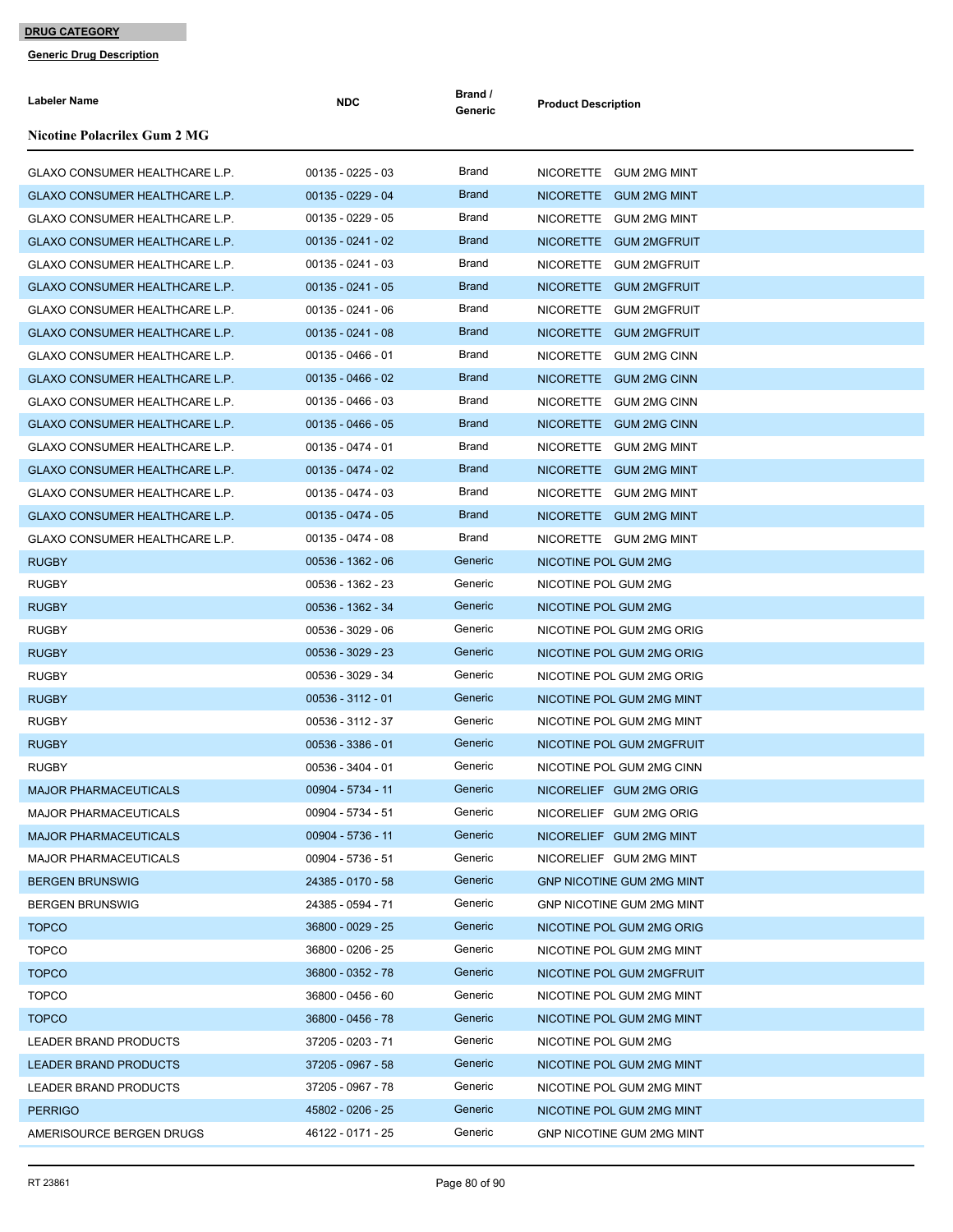| Labeler Name                          | <b>NDC</b>          | Brand /<br>Generic | <b>Product Description</b>       |
|---------------------------------------|---------------------|--------------------|----------------------------------|
| Nicotine Polacrilex Gum 2 MG          |                     |                    |                                  |
| AMERISOURCE BERGEN DRUGS              | 46122 - 0173 - 20   | Generic            | <b>GNP NICOTINE GUM 2MG ORIG</b> |
| <b>MCKESSON SUNMARK</b>               | 49348 - 0573 - 08   | Generic            | SM NICOTINE GUM 2MG              |
| <b>MCKESSON SUNMARK</b>               | 49348 - 0573 - 36   | Generic            | SM NICOTINE GUM 2MG              |
| <b>MCKESSON SUNMARK</b>               | 49348 - 0691 - 36   | Generic            | SM NICOTINE GUM 2MG MINT         |
| MCKESSON SUNMARK                      | 49348 - 0787 - 10   | Generic            | SM NICOTINE GUM 2MG MINT         |
| <b>MCKESSON</b>                       | 62011 - 0047 - 02   | Generic            | HM NICOTINE GUM 2MG MINT         |
| Nicotine Polacrilex Gum 4 MG          |                     |                    |                                  |
| <b>PERRIGO</b>                        | $00113 - 0170 - 60$ | Generic            | NICOTINE GUM 4MG                 |
| <b>PERRIGO</b>                        | 00113 - 0422 - 25   | Generic            | NICOTINE POL GUM 4MG MINT        |
| PERRIGO PHARMACEUTICALS               | 00113 - 0532 - 78   | Generic            | NICOTINE POL GUM 4MG MINT        |
| GLAXO CONSUMER HEALTHCARE L.P.        | 00135 - 0158 - 07   | Brand              | NICORETTE ST GUM 4MG ORIG        |
| <b>GLAXO CONSUMER HEALTHCARE L.P.</b> | $00135 - 0158 - 10$ | <b>Brand</b>       | NICORETTE GUM 4MG ORIG           |
| GLAXO CONSUMER HEALTHCARE L.P.        | $00135 - 0158 - 11$ | Brand              | NICORETTE GUM 4MG ORIG           |
| GLAXO CONSUMER HEALTHCARE L.P.        | $00135 - 0226 - 02$ | <b>Brand</b>       | NICORETTE GUM 4MG MINT           |
| <b>GLAXO CONSUMER HEALTHCARE L.P.</b> | $00135 - 0226 - 03$ | Brand              | NICORETTE GUM 4MG MINT           |
| GLAXO CONSUMER HEALTHCARE L.P.        | $00135 - 0230 - 04$ | <b>Brand</b>       | NICORETTE GUM 4MG MINT           |
| <b>GLAXO CONSUMER HEALTHCARE L.P.</b> | $00135 - 0230 - 05$ | Brand              | NICORETTE GUM 4MG MINT           |
| <b>GLAXO CONSUMER HEALTHCARE L.P.</b> | $00135 - 0242 - 01$ | <b>Brand</b>       | NICORETTE GUM 4MGFRUIT           |
| <b>GLAXO CONSUMER HEALTHCARE L.P.</b> | 00135 - 0242 - 02   | Brand              | NICORETTE GUM 4MGFRUIT           |
| GLAXO CONSUMER HEALTHCARE L.P.        | $00135 - 0242 - 03$ | <b>Brand</b>       | NICORETTE GUM 4MGFRUIT           |
| GLAXO CONSUMER HEALTHCARE L.P.        | $00135 - 0242 - 05$ | Brand              | NICORETTE GUM 4MGFRUIT           |
| GLAXO CONSUMER HEALTHCARE L.P.        | $00135 - 0242 - 06$ | <b>Brand</b>       | NICORETTE GUM 4MGFRUIT           |
| GLAXO CONSUMER HEALTHCARE L.P.        | 00135 - 0242 - 08   | Brand              | NICORETTE GUM 4MGFRUIT           |
| GLAXO CONSUMER HEALTHCARE L.P.        | $00135 - 0467 - 02$ | <b>Brand</b>       | NICORETTE GUM 4MG CINN           |
| GLAXO CONSUMER HEALTHCARE L.P.        | 00135 - 0467 - 03   | Brand              | NICORETTE GUM 4MG CINN           |
| GLAXO CONSUMER HEALTHCARE L.P.        | $00135 - 0467 - 05$ | <b>Brand</b>       | NICORETTE GUM 4MG CINN           |
| GLAXO CONSUMER HEALTHCARE L.P.        | 00135 - 0475 - 01   | Brand              | NICORETTE GUM 4MG MINT           |
| GLAXO CONSUMER HEALTHCARE L.P.        | $00135 - 0475 - 02$ | <b>Brand</b>       | NICORETTE GUM 4MG MINT           |
| GLAXO CONSUMER HEALTHCARE L.P.        | 00135 - 0475 - 03   | Brand              | NICORETTE GUM 4MG MINT           |
| GLAXO CONSUMER HEALTHCARE L.P.        | $00135 - 0475 - 05$ | <b>Brand</b>       | NICORETTE GUM 4MG MINT           |
| <b>GLAXO CONSUMER HEALTHCARE L.P.</b> | $00135 - 0475 - 08$ | Brand              | NICORETTE GUM 4MG MINT           |
| <b>RUGBY</b>                          | 00536 - 1372 - 06   | Generic            | NICOTINE POL GUM 4MG MINT        |
| <b>RUGBY</b>                          | 00536 - 1372 - 23   | Generic            | NICOTINE POL GUM 4MG MINT        |
| <b>RUGBY</b>                          | 00536 - 1372 - 34   | Generic            | NICOTINE POL GUM 4MG MINT        |
| <b>RUGBY</b>                          | 00536 - 3030 - 06   | Generic            | NICOTINE POL GUM 4MG ORIG        |
| <b>RUGBY</b>                          | 00536 - 3030 - 23   | Generic            | NICOTINE POL GUM 4MG ORIG        |
| <b>RUGBY</b>                          | $00536 - 3113 - 01$ | Generic            | NICOTINE POL GUM 4MG MINT        |
| <b>RUGBY</b>                          | 00536 - 3113 - 37   | Generic            | NICOTINE POL GUM 4MG MINT        |
| <b>RUGBY</b>                          | 00536 - 3387 - 01   | Generic            | NICOTINE POL GUM 4MG             |
| <b>RUGBY</b>                          | $00536 - 3405 - 01$ | Generic            | NICOTINE POL GUM 4MG             |
| <b>MAJOR PHARMACEUTICALS</b>          | 00904 - 5735 - 11   | Generic            | NICORELIEF GUM 4MG ORIG          |
| <b>MAJOR PHARMACEUTICALS</b>          | $00904 - 5735 - 51$ | Generic            | NICORELIEF GUM 4MG ORIG          |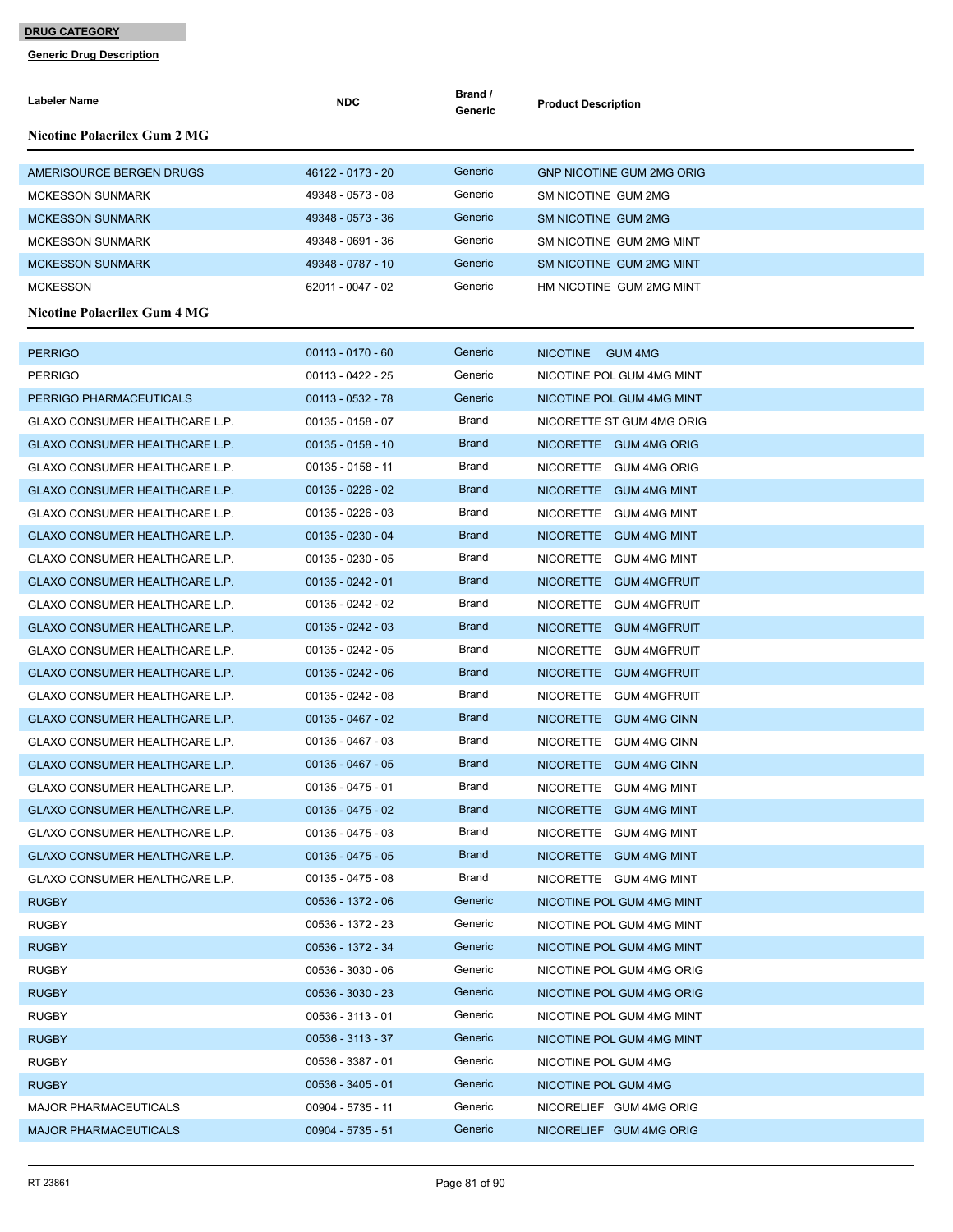| <b>Labeler Name</b>                     | <b>NDC</b>          | Brand /<br>Generic | <b>Product Description</b>       |
|-----------------------------------------|---------------------|--------------------|----------------------------------|
| Nicotine Polacrilex Gum 4 MG            |                     |                    |                                  |
| <b>MAJOR PHARMACEUTICALS</b>            | 00904 - 5737 - 11   | Generic            | NICORELIEF GUM 4MG MINT          |
| <b>MAJOR PHARMACEUTICALS</b>            | 00904 - 5737 - 51   | Generic            | NICORELIEF GUM 4MG MINT          |
| <b>BERGEN BRUNSWIG</b>                  | 24385 - 0598 - 71   | Generic            | <b>GNP NICOTINE GUM 4MG MINT</b> |
| <b>TOPCO</b>                            | 36800 - 0170 - 25   | Generic            | NICOTINE POL GUM 4MG ORIG        |
| <b>TOPCO</b>                            | 36800 - 0170 - 71   | Generic            | NICOTINE POL GUM 4MG ORIG        |
| <b>TOPCO</b>                            | 36800 - 0422 - 71   | Generic            | NICOTINE POL GUM 4MG MINT        |
| <b>TOPCO</b>                            | 36800 - 0532 - 60   | Generic            | NICOTINE POL GUM 4MG MINT        |
| <b>TOPCO</b>                            | 36800 - 0532 - 78   | Generic            | NICOTINE POL GUM 4MG MINT        |
| <b>TOPCO</b>                            | 36800 - 0854 - 78   | Generic            | NICOTINE POL GUM 4MGFRUIT        |
| <b>LEADER BRAND PRODUCTS</b>            | 37205 - 0204 - 71   | Generic            | NICOTINE POL GUM 4MG             |
| <b>LEADER BRAND PRODUCTS</b>            | 37205 - 0968 - 58   | Generic            | NICOTINE POL GUM 4MG MINT        |
| <b>LEADER BRAND PRODUCTS</b>            | 37205 - 0968 - 78   | Generic            | NICOTINE POL GUM 4MG MINT        |
| <b>PERRIGO</b>                          | 45802 - 0001 - 25   | Generic            | NICOTINE POL GUM 4MG MINT        |
| <b>PERRIGO</b>                          | 45802 - 0110 - 78   | Generic            | NICOTINE POL GUM 4MG MINT        |
| AMERISOURCE BERGEN DRUGS                | 46122 - 0174 - 60   | Generic            | <b>GNP NICOTINE GUM 4MG ORIG</b> |
| AMERISOURCE BERGEN DRUGS                | 46122 - 0286 - 60   | Generic            | <b>GNP NICOTINE GUM 4MG MINT</b> |
| <b>MCKESSON SUNMARK</b>                 | 49348 - 0572 - 08   | Generic            | SM NICOTINE GUM 4MG              |
| MCKESSON SUNMARK                        | 49348 - 0572 - 36   | Generic            | SM NICOTINE GUM 4MG              |
| <b>MCKESSON SUNMARK</b>                 | 49348 - 0692 - 36   | Generic            | SM NICOTINE GUM 4MG MINT         |
| <b>MCKESSON SUNMARK</b>                 | 49348 - 0788 - 10   | Generic            | SM NICOTINE GUM 4MG MINT         |
| <b>MCKESSON</b>                         | 62011 - 0170 - 01   | Generic            | HM NICOTINE GUM 4MG MINT         |
| <b>Nicotine Polacrilex Lozenge 2 MG</b> |                     |                    |                                  |
| PERRIGO PHARMACEUTICALS                 | $00113 - 0344 - 05$ | Generic            | NICOTINE POL LOZ 2MG MINT        |
| GLAXO CONSUMER HEALTHCARE L.P.          | $00135 - 0508 - 02$ | Brand              | NICORETTE LOZ 2MG MINT           |
| <b>GLAXO CONSUMER HEALTHCARE L.P.</b>   | $00135 - 0508 - 03$ | <b>Brand</b>       | NICORETTE LOZ 2MG MINT           |
| GLAXO CONSUMER HEALTHCARE L.P.          | $00135 - 0508 - 04$ | Brand              | NICORETTE LOZ 2MG MINT           |
| GLAXO CONSUMER HEALTHCARE L.P.          | $00135 - 0510 - 01$ | <b>Brand</b>       | NICORETTE LOZ 2MG MINT           |
| GLAXO CONSUMER HEALTHCARE L.P.          | $00135 - 0510 - 02$ | Brand              | NICORETTE LOZ 2MG MINT           |
| <b>GLAXO CONSUMER HEALTHCARE L.P.</b>   | $00135 - 0510 - 03$ | <b>Brand</b>       | NICORETTE LOZ 2MG MINT           |
| <b>GLAXO CONSUMER HEALTHCARE L.P.</b>   | $00135 - 0510 - 05$ | Brand              | NICORETTE LOZ 2MG MINT           |
| GLAXO CONSUMER HEALTHCARE L.P.          | $00135 - 0510 - 06$ | <b>Brand</b>       | NICORETTE LOZ 2MG MINT           |
| GLAXO CONSUMER HEALTHCARE L.P.          | $00135 - 0510 - 07$ | Brand              | NICORETTE LOZ 2MG MINT           |
| <b>GLAXO CONSUMER HEALTHCARE L.P.</b>   | $00135 - 0512 - 01$ | <b>Brand</b>       | NICORETTE LOZ 2MG CHRY           |
| GLAXO CONSUMER HEALTHCARE L.P.          | $00135 - 0512 - 05$ | Brand              | NICORETTE LOZ 2MG CHRY           |
| GLAXO CONSUMER HEALTHCARE L.P.          | $00135 - 0514 - 03$ | <b>Brand</b>       | NICORETTE LOZ 2MG ORIG           |
| <b>TOPCO</b>                            | 36800 - 0344 - 05   | Generic            | NICOTINE POL LOZ 2MG MINT        |
| <b>LEADER BRAND PRODUCTS</b>            | 37205 - 0987 - 69   | Generic            | NICOTINE POL LOZ 2MG MINT        |
| PERRIGO PHARMACEUTICALS                 | 45802 - 0089 - 02   | Generic            | NICOTINE LOZ 2MG MINT            |
| PERRIGO PHARMACEUTICALS                 | 45802 - 0344 - 05   | Generic            | NICOTINE POL LOZ 2MG MINT        |
| AMERISOURCE BERGEN DRUGS                | 46122 - 0176 - 08   | Generic            | GNP NICOTINE LOZ 2MG MINT        |
| AMERISOURCE BERGEN DRUGS                | 46122 - 0254 - 15   | Generic            | <b>GNP NICOTINE LOZ MINI 2MG</b> |
| <b>MCKESSON SUNMARK</b>                 | 49348 - 0852 - 16   | Generic            | SM NICOTINE LOZ 2MG MINT         |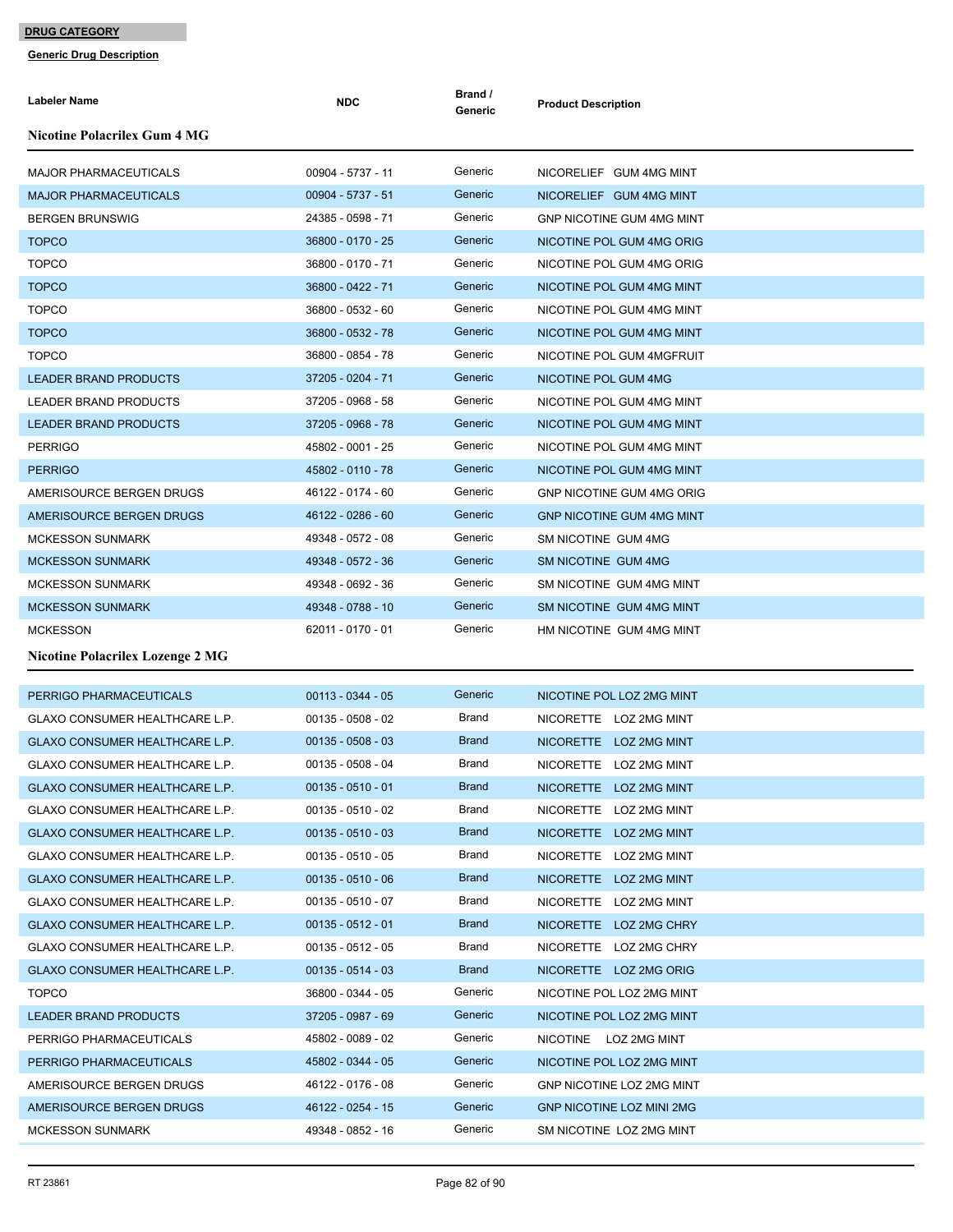| <b>Nicotine Polacrilex Lozenge 2 MG</b><br>Generic<br><b>MCKESSON</b><br>$62011 - 0048 - 01$<br>HM NICOTINE LOZ 2MG MINT<br>Generic<br><b>MCKESSON</b><br>62011 - 0199 - 01<br>HM NICOTINE LOZ 2MG MINT<br>Nicotine Polacrilex Lozenge 4 MG<br>Generic<br>$00113 - 0873 - 05$<br>PERRIGO PHARMACEUTICALS<br>NICOTINE POL LOZ 4MG MINT<br>$00135 - 0509 - 02$<br>Brand<br><b>GLAXO CONSUMER HEALTHCARE L.P.</b><br>NICORETTE LOZ 4MG MINT<br><b>Brand</b><br>GLAXO CONSUMER HEALTHCARE L.P.<br>$00135 - 0509 - 03$<br>NICORETTE LOZ 4MG MINT<br>Brand<br>GLAXO CONSUMER HEALTHCARE L.P.<br>00135 - 0509 - 04<br>NICORETTE LOZ 4MG MINT<br><b>Brand</b><br>GLAXO CONSUMER HEALTHCARE L.P.<br>$00135 - 0511 - 01$<br>NICORETTE LOZ 4MG MINT<br>Brand<br>$00135 - 0511 - 02$<br>GLAXO CONSUMER HEALTHCARE L.P.<br>NICORETTE LOZ 4MG MINT<br>$00135 - 0511 - 05$<br><b>Brand</b><br><b>GLAXO CONSUMER HEALTHCARE L.P.</b><br>NICORETTE LOZ 4MG MINT<br>Brand<br><b>GLAXO CONSUMER HEALTHCARE L.P.</b><br>$00135 - 0511 - 06$<br>NICORETTE LOZ 4MG MINT<br><b>Brand</b><br>GLAXO CONSUMER HEALTHCARE L.P.<br>$00135 - 0511 - 07$<br>NICORETTE LOZ 4MG MINT<br>Brand<br>$00135 - 0513 - 01$<br>GLAXO CONSUMER HEALTHCARE L.P.<br>NICORETTE LOZ 4MG CHRY<br><b>Brand</b><br>$00135 - 0513 - 05$<br>GLAXO CONSUMER HEALTHCARE L.P.<br>NICORETTE LOZ 4MG CHRY<br>$00135 - 0515 - 03$<br>Brand<br>GLAXO CONSUMER HEALTHCARE L.P.<br>NICORETTE LOZ 4MG ORIG<br>Generic<br><b>TOPCO</b><br>36800 - 0539 - 05<br>NICOTINE POL LOZ 4MG CHRY<br>Generic<br><b>TOPCO</b><br>36800 - 0873 - 05<br>NICOTINE POL LOZ 4MG MINT<br>37205 - 0988 - 69<br>Generic<br><b>LEADER BRAND PRODUCTS</b><br>NICOTINE POL LOZ 4MG MINT<br>Generic<br>45802 - 0873 - 05<br>PERRIGO PHARMACEUTICALS<br>NICOTINE POL LOZ 4MG MINT<br>45802 - 0957 - 02<br>Generic<br>PERRIGO PHARMACEUTICALS<br>NICOTINE LOZ 4MG MINT<br>Generic<br>AMERISOURCE BERGEN DRUGS<br>46122 - 0177 - 08<br>GNP NICOTINE LOZ 4MG MINT<br>Generic<br>AMERISOURCE BERGEN DRUGS<br>46122 - 0255 - 15<br><b>GNP NICOTINE LOZ 4MG MINT</b><br>Generic<br>49348 - 0853 - 16<br><b>MCKESSON SUNMARK</b><br>SM NICOTINE LOZ 4MG MINT<br>Generic<br>62011 - 0171 - 01<br><b>MCKESSON</b><br>HM NICOTINE LOZ 4MG MINT<br>62011 - 0171 - 02<br>Generic<br><b>MCKESSON</b><br>HM NICOTINE LOZ 4MG MINT<br>Generic<br><b>MCKESSON</b><br>$62011 - 0200 - 01$<br>HM NICOTINE LOZ 4MG MINT<br>Nicotine TD Patch 24 HR Kit 21-14-7 MG/24HR<br>Generic<br>DR. REDDY'S LABORATORIES<br>00067 - 6045 - 56<br>NICOTINE SYS KIT TRANSDER<br>Generic<br>43598 - 0445 - 56<br>DR. REDDY'S LABORATORIES<br>NICOTINE SYS KIT TRANSDER<br>Nicotine TD Patch 24HR 14 MG/24HR<br>Generic<br>$00067 - 5125 - 07$<br>DR. REDDY'S LABORATORIES<br><b>NICOTINE</b><br><b>DIS 14MG/24H</b><br>Generic<br>00067 - 5125 - 14<br>DR. REDDY'S LABORATORIES<br><b>NICOTINE</b><br><b>DIS 14MG/24H</b><br>Generic<br>00067 - 6129 - 14<br>SM NICOTINE DIS 14MG/24H<br><b>MCKESSON SUNMARK</b><br><b>Brand</b><br>GLAXO CONSUMER HEALTHCARE L.P.<br>$00135 - 0195 - 02$<br>NICODERM CQ DIS 14MG/24H | Labeler Name                   | <b>NDC</b>          | Brand /<br>Generic | <b>Product Description</b> |
|---------------------------------------------------------------------------------------------------------------------------------------------------------------------------------------------------------------------------------------------------------------------------------------------------------------------------------------------------------------------------------------------------------------------------------------------------------------------------------------------------------------------------------------------------------------------------------------------------------------------------------------------------------------------------------------------------------------------------------------------------------------------------------------------------------------------------------------------------------------------------------------------------------------------------------------------------------------------------------------------------------------------------------------------------------------------------------------------------------------------------------------------------------------------------------------------------------------------------------------------------------------------------------------------------------------------------------------------------------------------------------------------------------------------------------------------------------------------------------------------------------------------------------------------------------------------------------------------------------------------------------------------------------------------------------------------------------------------------------------------------------------------------------------------------------------------------------------------------------------------------------------------------------------------------------------------------------------------------------------------------------------------------------------------------------------------------------------------------------------------------------------------------------------------------------------------------------------------------------------------------------------------------------------------------------------------------------------------------------------------------------------------------------------------------------------------------------------------------------------------------------------------------------------------------------------------------------------------------------------------------------------------------------------------------------------------------------------------------------------------------------------------------------------------------------------------------------------------------------------------------------------------------------------------------------------------------------------------------------------------------------------------------------------------------------------------------------------------------|--------------------------------|---------------------|--------------------|----------------------------|
|                                                                                                                                                                                                                                                                                                                                                                                                                                                                                                                                                                                                                                                                                                                                                                                                                                                                                                                                                                                                                                                                                                                                                                                                                                                                                                                                                                                                                                                                                                                                                                                                                                                                                                                                                                                                                                                                                                                                                                                                                                                                                                                                                                                                                                                                                                                                                                                                                                                                                                                                                                                                                                                                                                                                                                                                                                                                                                                                                                                                                                                                                                   |                                |                     |                    |                            |
|                                                                                                                                                                                                                                                                                                                                                                                                                                                                                                                                                                                                                                                                                                                                                                                                                                                                                                                                                                                                                                                                                                                                                                                                                                                                                                                                                                                                                                                                                                                                                                                                                                                                                                                                                                                                                                                                                                                                                                                                                                                                                                                                                                                                                                                                                                                                                                                                                                                                                                                                                                                                                                                                                                                                                                                                                                                                                                                                                                                                                                                                                                   |                                |                     |                    |                            |
|                                                                                                                                                                                                                                                                                                                                                                                                                                                                                                                                                                                                                                                                                                                                                                                                                                                                                                                                                                                                                                                                                                                                                                                                                                                                                                                                                                                                                                                                                                                                                                                                                                                                                                                                                                                                                                                                                                                                                                                                                                                                                                                                                                                                                                                                                                                                                                                                                                                                                                                                                                                                                                                                                                                                                                                                                                                                                                                                                                                                                                                                                                   |                                |                     |                    |                            |
|                                                                                                                                                                                                                                                                                                                                                                                                                                                                                                                                                                                                                                                                                                                                                                                                                                                                                                                                                                                                                                                                                                                                                                                                                                                                                                                                                                                                                                                                                                                                                                                                                                                                                                                                                                                                                                                                                                                                                                                                                                                                                                                                                                                                                                                                                                                                                                                                                                                                                                                                                                                                                                                                                                                                                                                                                                                                                                                                                                                                                                                                                                   |                                |                     |                    |                            |
|                                                                                                                                                                                                                                                                                                                                                                                                                                                                                                                                                                                                                                                                                                                                                                                                                                                                                                                                                                                                                                                                                                                                                                                                                                                                                                                                                                                                                                                                                                                                                                                                                                                                                                                                                                                                                                                                                                                                                                                                                                                                                                                                                                                                                                                                                                                                                                                                                                                                                                                                                                                                                                                                                                                                                                                                                                                                                                                                                                                                                                                                                                   |                                |                     |                    |                            |
|                                                                                                                                                                                                                                                                                                                                                                                                                                                                                                                                                                                                                                                                                                                                                                                                                                                                                                                                                                                                                                                                                                                                                                                                                                                                                                                                                                                                                                                                                                                                                                                                                                                                                                                                                                                                                                                                                                                                                                                                                                                                                                                                                                                                                                                                                                                                                                                                                                                                                                                                                                                                                                                                                                                                                                                                                                                                                                                                                                                                                                                                                                   |                                |                     |                    |                            |
|                                                                                                                                                                                                                                                                                                                                                                                                                                                                                                                                                                                                                                                                                                                                                                                                                                                                                                                                                                                                                                                                                                                                                                                                                                                                                                                                                                                                                                                                                                                                                                                                                                                                                                                                                                                                                                                                                                                                                                                                                                                                                                                                                                                                                                                                                                                                                                                                                                                                                                                                                                                                                                                                                                                                                                                                                                                                                                                                                                                                                                                                                                   |                                |                     |                    |                            |
|                                                                                                                                                                                                                                                                                                                                                                                                                                                                                                                                                                                                                                                                                                                                                                                                                                                                                                                                                                                                                                                                                                                                                                                                                                                                                                                                                                                                                                                                                                                                                                                                                                                                                                                                                                                                                                                                                                                                                                                                                                                                                                                                                                                                                                                                                                                                                                                                                                                                                                                                                                                                                                                                                                                                                                                                                                                                                                                                                                                                                                                                                                   |                                |                     |                    |                            |
|                                                                                                                                                                                                                                                                                                                                                                                                                                                                                                                                                                                                                                                                                                                                                                                                                                                                                                                                                                                                                                                                                                                                                                                                                                                                                                                                                                                                                                                                                                                                                                                                                                                                                                                                                                                                                                                                                                                                                                                                                                                                                                                                                                                                                                                                                                                                                                                                                                                                                                                                                                                                                                                                                                                                                                                                                                                                                                                                                                                                                                                                                                   |                                |                     |                    |                            |
|                                                                                                                                                                                                                                                                                                                                                                                                                                                                                                                                                                                                                                                                                                                                                                                                                                                                                                                                                                                                                                                                                                                                                                                                                                                                                                                                                                                                                                                                                                                                                                                                                                                                                                                                                                                                                                                                                                                                                                                                                                                                                                                                                                                                                                                                                                                                                                                                                                                                                                                                                                                                                                                                                                                                                                                                                                                                                                                                                                                                                                                                                                   |                                |                     |                    |                            |
|                                                                                                                                                                                                                                                                                                                                                                                                                                                                                                                                                                                                                                                                                                                                                                                                                                                                                                                                                                                                                                                                                                                                                                                                                                                                                                                                                                                                                                                                                                                                                                                                                                                                                                                                                                                                                                                                                                                                                                                                                                                                                                                                                                                                                                                                                                                                                                                                                                                                                                                                                                                                                                                                                                                                                                                                                                                                                                                                                                                                                                                                                                   |                                |                     |                    |                            |
|                                                                                                                                                                                                                                                                                                                                                                                                                                                                                                                                                                                                                                                                                                                                                                                                                                                                                                                                                                                                                                                                                                                                                                                                                                                                                                                                                                                                                                                                                                                                                                                                                                                                                                                                                                                                                                                                                                                                                                                                                                                                                                                                                                                                                                                                                                                                                                                                                                                                                                                                                                                                                                                                                                                                                                                                                                                                                                                                                                                                                                                                                                   |                                |                     |                    |                            |
|                                                                                                                                                                                                                                                                                                                                                                                                                                                                                                                                                                                                                                                                                                                                                                                                                                                                                                                                                                                                                                                                                                                                                                                                                                                                                                                                                                                                                                                                                                                                                                                                                                                                                                                                                                                                                                                                                                                                                                                                                                                                                                                                                                                                                                                                                                                                                                                                                                                                                                                                                                                                                                                                                                                                                                                                                                                                                                                                                                                                                                                                                                   |                                |                     |                    |                            |
|                                                                                                                                                                                                                                                                                                                                                                                                                                                                                                                                                                                                                                                                                                                                                                                                                                                                                                                                                                                                                                                                                                                                                                                                                                                                                                                                                                                                                                                                                                                                                                                                                                                                                                                                                                                                                                                                                                                                                                                                                                                                                                                                                                                                                                                                                                                                                                                                                                                                                                                                                                                                                                                                                                                                                                                                                                                                                                                                                                                                                                                                                                   |                                |                     |                    |                            |
|                                                                                                                                                                                                                                                                                                                                                                                                                                                                                                                                                                                                                                                                                                                                                                                                                                                                                                                                                                                                                                                                                                                                                                                                                                                                                                                                                                                                                                                                                                                                                                                                                                                                                                                                                                                                                                                                                                                                                                                                                                                                                                                                                                                                                                                                                                                                                                                                                                                                                                                                                                                                                                                                                                                                                                                                                                                                                                                                                                                                                                                                                                   |                                |                     |                    |                            |
|                                                                                                                                                                                                                                                                                                                                                                                                                                                                                                                                                                                                                                                                                                                                                                                                                                                                                                                                                                                                                                                                                                                                                                                                                                                                                                                                                                                                                                                                                                                                                                                                                                                                                                                                                                                                                                                                                                                                                                                                                                                                                                                                                                                                                                                                                                                                                                                                                                                                                                                                                                                                                                                                                                                                                                                                                                                                                                                                                                                                                                                                                                   |                                |                     |                    |                            |
|                                                                                                                                                                                                                                                                                                                                                                                                                                                                                                                                                                                                                                                                                                                                                                                                                                                                                                                                                                                                                                                                                                                                                                                                                                                                                                                                                                                                                                                                                                                                                                                                                                                                                                                                                                                                                                                                                                                                                                                                                                                                                                                                                                                                                                                                                                                                                                                                                                                                                                                                                                                                                                                                                                                                                                                                                                                                                                                                                                                                                                                                                                   |                                |                     |                    |                            |
|                                                                                                                                                                                                                                                                                                                                                                                                                                                                                                                                                                                                                                                                                                                                                                                                                                                                                                                                                                                                                                                                                                                                                                                                                                                                                                                                                                                                                                                                                                                                                                                                                                                                                                                                                                                                                                                                                                                                                                                                                                                                                                                                                                                                                                                                                                                                                                                                                                                                                                                                                                                                                                                                                                                                                                                                                                                                                                                                                                                                                                                                                                   |                                |                     |                    |                            |
|                                                                                                                                                                                                                                                                                                                                                                                                                                                                                                                                                                                                                                                                                                                                                                                                                                                                                                                                                                                                                                                                                                                                                                                                                                                                                                                                                                                                                                                                                                                                                                                                                                                                                                                                                                                                                                                                                                                                                                                                                                                                                                                                                                                                                                                                                                                                                                                                                                                                                                                                                                                                                                                                                                                                                                                                                                                                                                                                                                                                                                                                                                   |                                |                     |                    |                            |
|                                                                                                                                                                                                                                                                                                                                                                                                                                                                                                                                                                                                                                                                                                                                                                                                                                                                                                                                                                                                                                                                                                                                                                                                                                                                                                                                                                                                                                                                                                                                                                                                                                                                                                                                                                                                                                                                                                                                                                                                                                                                                                                                                                                                                                                                                                                                                                                                                                                                                                                                                                                                                                                                                                                                                                                                                                                                                                                                                                                                                                                                                                   |                                |                     |                    |                            |
|                                                                                                                                                                                                                                                                                                                                                                                                                                                                                                                                                                                                                                                                                                                                                                                                                                                                                                                                                                                                                                                                                                                                                                                                                                                                                                                                                                                                                                                                                                                                                                                                                                                                                                                                                                                                                                                                                                                                                                                                                                                                                                                                                                                                                                                                                                                                                                                                                                                                                                                                                                                                                                                                                                                                                                                                                                                                                                                                                                                                                                                                                                   |                                |                     |                    |                            |
|                                                                                                                                                                                                                                                                                                                                                                                                                                                                                                                                                                                                                                                                                                                                                                                                                                                                                                                                                                                                                                                                                                                                                                                                                                                                                                                                                                                                                                                                                                                                                                                                                                                                                                                                                                                                                                                                                                                                                                                                                                                                                                                                                                                                                                                                                                                                                                                                                                                                                                                                                                                                                                                                                                                                                                                                                                                                                                                                                                                                                                                                                                   |                                |                     |                    |                            |
|                                                                                                                                                                                                                                                                                                                                                                                                                                                                                                                                                                                                                                                                                                                                                                                                                                                                                                                                                                                                                                                                                                                                                                                                                                                                                                                                                                                                                                                                                                                                                                                                                                                                                                                                                                                                                                                                                                                                                                                                                                                                                                                                                                                                                                                                                                                                                                                                                                                                                                                                                                                                                                                                                                                                                                                                                                                                                                                                                                                                                                                                                                   |                                |                     |                    |                            |
|                                                                                                                                                                                                                                                                                                                                                                                                                                                                                                                                                                                                                                                                                                                                                                                                                                                                                                                                                                                                                                                                                                                                                                                                                                                                                                                                                                                                                                                                                                                                                                                                                                                                                                                                                                                                                                                                                                                                                                                                                                                                                                                                                                                                                                                                                                                                                                                                                                                                                                                                                                                                                                                                                                                                                                                                                                                                                                                                                                                                                                                                                                   |                                |                     |                    |                            |
|                                                                                                                                                                                                                                                                                                                                                                                                                                                                                                                                                                                                                                                                                                                                                                                                                                                                                                                                                                                                                                                                                                                                                                                                                                                                                                                                                                                                                                                                                                                                                                                                                                                                                                                                                                                                                                                                                                                                                                                                                                                                                                                                                                                                                                                                                                                                                                                                                                                                                                                                                                                                                                                                                                                                                                                                                                                                                                                                                                                                                                                                                                   |                                |                     |                    |                            |
|                                                                                                                                                                                                                                                                                                                                                                                                                                                                                                                                                                                                                                                                                                                                                                                                                                                                                                                                                                                                                                                                                                                                                                                                                                                                                                                                                                                                                                                                                                                                                                                                                                                                                                                                                                                                                                                                                                                                                                                                                                                                                                                                                                                                                                                                                                                                                                                                                                                                                                                                                                                                                                                                                                                                                                                                                                                                                                                                                                                                                                                                                                   |                                |                     |                    |                            |
|                                                                                                                                                                                                                                                                                                                                                                                                                                                                                                                                                                                                                                                                                                                                                                                                                                                                                                                                                                                                                                                                                                                                                                                                                                                                                                                                                                                                                                                                                                                                                                                                                                                                                                                                                                                                                                                                                                                                                                                                                                                                                                                                                                                                                                                                                                                                                                                                                                                                                                                                                                                                                                                                                                                                                                                                                                                                                                                                                                                                                                                                                                   |                                |                     |                    |                            |
|                                                                                                                                                                                                                                                                                                                                                                                                                                                                                                                                                                                                                                                                                                                                                                                                                                                                                                                                                                                                                                                                                                                                                                                                                                                                                                                                                                                                                                                                                                                                                                                                                                                                                                                                                                                                                                                                                                                                                                                                                                                                                                                                                                                                                                                                                                                                                                                                                                                                                                                                                                                                                                                                                                                                                                                                                                                                                                                                                                                                                                                                                                   |                                |                     |                    |                            |
|                                                                                                                                                                                                                                                                                                                                                                                                                                                                                                                                                                                                                                                                                                                                                                                                                                                                                                                                                                                                                                                                                                                                                                                                                                                                                                                                                                                                                                                                                                                                                                                                                                                                                                                                                                                                                                                                                                                                                                                                                                                                                                                                                                                                                                                                                                                                                                                                                                                                                                                                                                                                                                                                                                                                                                                                                                                                                                                                                                                                                                                                                                   |                                |                     |                    |                            |
|                                                                                                                                                                                                                                                                                                                                                                                                                                                                                                                                                                                                                                                                                                                                                                                                                                                                                                                                                                                                                                                                                                                                                                                                                                                                                                                                                                                                                                                                                                                                                                                                                                                                                                                                                                                                                                                                                                                                                                                                                                                                                                                                                                                                                                                                                                                                                                                                                                                                                                                                                                                                                                                                                                                                                                                                                                                                                                                                                                                                                                                                                                   |                                |                     |                    |                            |
|                                                                                                                                                                                                                                                                                                                                                                                                                                                                                                                                                                                                                                                                                                                                                                                                                                                                                                                                                                                                                                                                                                                                                                                                                                                                                                                                                                                                                                                                                                                                                                                                                                                                                                                                                                                                                                                                                                                                                                                                                                                                                                                                                                                                                                                                                                                                                                                                                                                                                                                                                                                                                                                                                                                                                                                                                                                                                                                                                                                                                                                                                                   |                                |                     |                    |                            |
|                                                                                                                                                                                                                                                                                                                                                                                                                                                                                                                                                                                                                                                                                                                                                                                                                                                                                                                                                                                                                                                                                                                                                                                                                                                                                                                                                                                                                                                                                                                                                                                                                                                                                                                                                                                                                                                                                                                                                                                                                                                                                                                                                                                                                                                                                                                                                                                                                                                                                                                                                                                                                                                                                                                                                                                                                                                                                                                                                                                                                                                                                                   |                                |                     |                    |                            |
|                                                                                                                                                                                                                                                                                                                                                                                                                                                                                                                                                                                                                                                                                                                                                                                                                                                                                                                                                                                                                                                                                                                                                                                                                                                                                                                                                                                                                                                                                                                                                                                                                                                                                                                                                                                                                                                                                                                                                                                                                                                                                                                                                                                                                                                                                                                                                                                                                                                                                                                                                                                                                                                                                                                                                                                                                                                                                                                                                                                                                                                                                                   |                                |                     |                    |                            |
|                                                                                                                                                                                                                                                                                                                                                                                                                                                                                                                                                                                                                                                                                                                                                                                                                                                                                                                                                                                                                                                                                                                                                                                                                                                                                                                                                                                                                                                                                                                                                                                                                                                                                                                                                                                                                                                                                                                                                                                                                                                                                                                                                                                                                                                                                                                                                                                                                                                                                                                                                                                                                                                                                                                                                                                                                                                                                                                                                                                                                                                                                                   |                                |                     |                    |                            |
|                                                                                                                                                                                                                                                                                                                                                                                                                                                                                                                                                                                                                                                                                                                                                                                                                                                                                                                                                                                                                                                                                                                                                                                                                                                                                                                                                                                                                                                                                                                                                                                                                                                                                                                                                                                                                                                                                                                                                                                                                                                                                                                                                                                                                                                                                                                                                                                                                                                                                                                                                                                                                                                                                                                                                                                                                                                                                                                                                                                                                                                                                                   |                                |                     |                    |                            |
|                                                                                                                                                                                                                                                                                                                                                                                                                                                                                                                                                                                                                                                                                                                                                                                                                                                                                                                                                                                                                                                                                                                                                                                                                                                                                                                                                                                                                                                                                                                                                                                                                                                                                                                                                                                                                                                                                                                                                                                                                                                                                                                                                                                                                                                                                                                                                                                                                                                                                                                                                                                                                                                                                                                                                                                                                                                                                                                                                                                                                                                                                                   |                                |                     |                    |                            |
|                                                                                                                                                                                                                                                                                                                                                                                                                                                                                                                                                                                                                                                                                                                                                                                                                                                                                                                                                                                                                                                                                                                                                                                                                                                                                                                                                                                                                                                                                                                                                                                                                                                                                                                                                                                                                                                                                                                                                                                                                                                                                                                                                                                                                                                                                                                                                                                                                                                                                                                                                                                                                                                                                                                                                                                                                                                                                                                                                                                                                                                                                                   | GLAXO CONSUMER HEALTHCARE L.P. | $00135 - 0195 - 03$ | Brand              | NICODERM CQ DIS 14MG/24H   |
| <b>Brand</b><br>$00135 - 0195 - 05$<br>GLAXO CONSUMER HEALTHCARE L.P.<br>NICODERM CQ DIS 14MG/24H                                                                                                                                                                                                                                                                                                                                                                                                                                                                                                                                                                                                                                                                                                                                                                                                                                                                                                                                                                                                                                                                                                                                                                                                                                                                                                                                                                                                                                                                                                                                                                                                                                                                                                                                                                                                                                                                                                                                                                                                                                                                                                                                                                                                                                                                                                                                                                                                                                                                                                                                                                                                                                                                                                                                                                                                                                                                                                                                                                                                 |                                |                     |                    |                            |
| Generic<br>00536 - 1107 - 88<br><b>RUGBY</b><br>NICOTINE TD DIS 14MG/24H                                                                                                                                                                                                                                                                                                                                                                                                                                                                                                                                                                                                                                                                                                                                                                                                                                                                                                                                                                                                                                                                                                                                                                                                                                                                                                                                                                                                                                                                                                                                                                                                                                                                                                                                                                                                                                                                                                                                                                                                                                                                                                                                                                                                                                                                                                                                                                                                                                                                                                                                                                                                                                                                                                                                                                                                                                                                                                                                                                                                                          |                                |                     |                    |                            |
| Generic<br>00536 - 5895 - 88<br><b>RUGBY</b><br>NICOTINE TD DIS 14MG/24H                                                                                                                                                                                                                                                                                                                                                                                                                                                                                                                                                                                                                                                                                                                                                                                                                                                                                                                                                                                                                                                                                                                                                                                                                                                                                                                                                                                                                                                                                                                                                                                                                                                                                                                                                                                                                                                                                                                                                                                                                                                                                                                                                                                                                                                                                                                                                                                                                                                                                                                                                                                                                                                                                                                                                                                                                                                                                                                                                                                                                          |                                |                     |                    |                            |
| Generic<br>37205 - 0361 - 74<br>NICOTINE TD DIS 14MG/24H<br>LEADER BRAND PRODUCTS                                                                                                                                                                                                                                                                                                                                                                                                                                                                                                                                                                                                                                                                                                                                                                                                                                                                                                                                                                                                                                                                                                                                                                                                                                                                                                                                                                                                                                                                                                                                                                                                                                                                                                                                                                                                                                                                                                                                                                                                                                                                                                                                                                                                                                                                                                                                                                                                                                                                                                                                                                                                                                                                                                                                                                                                                                                                                                                                                                                                                 |                                |                     |                    |                            |
| Generic<br>DR. REDDY'S LABORATORIES<br>43598 - 0447 - 70<br>NICOTINE TD DIS 14MG/24H                                                                                                                                                                                                                                                                                                                                                                                                                                                                                                                                                                                                                                                                                                                                                                                                                                                                                                                                                                                                                                                                                                                                                                                                                                                                                                                                                                                                                                                                                                                                                                                                                                                                                                                                                                                                                                                                                                                                                                                                                                                                                                                                                                                                                                                                                                                                                                                                                                                                                                                                                                                                                                                                                                                                                                                                                                                                                                                                                                                                              |                                |                     |                    |                            |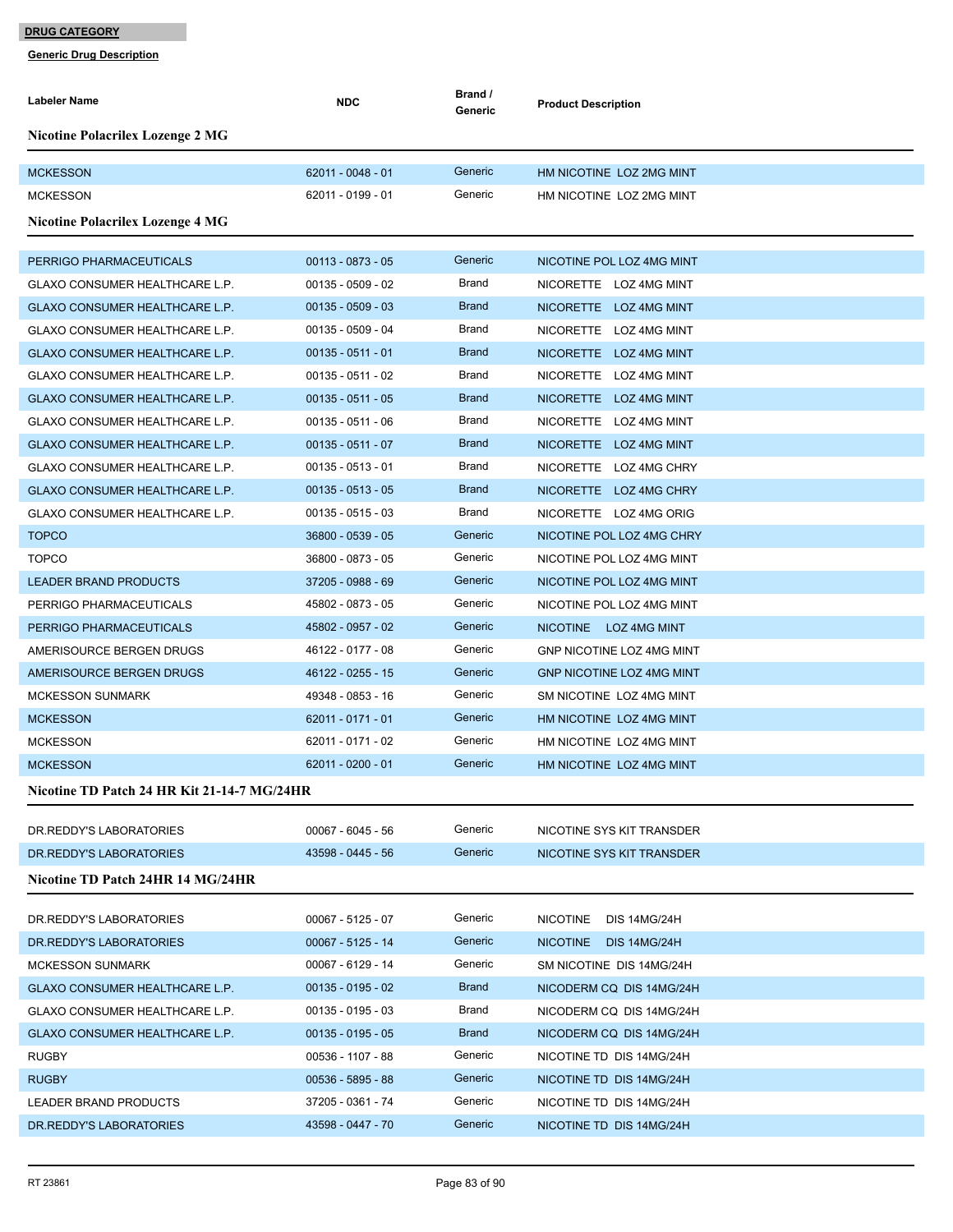| Labeler Name                      | <b>NDC</b>          | Brand /<br>Generic | <b>Product Description</b>             |
|-----------------------------------|---------------------|--------------------|----------------------------------------|
| Nicotine TD Patch 24HR 14 MG/24HR |                     |                    |                                        |
| DR.REDDY'S LABORATORIES           | 43598 - 0447 - 74   | Generic            | NICOTINE TD DIS 14MG/24H               |
| <b>MCKESSON SUNMARK</b>           | 49348 - 0145 - 46   | Generic            | SM NICOTINE DIS 14MG/24H               |
| <b>MCKESSON</b>                   | 62011 - 0172 - 01   | Generic            | HM NICOTINE DIS 14MG/24H               |
| Nicotine TD Patch 24HR 21 MG/24HR |                     |                    |                                        |
|                                   |                     |                    |                                        |
| DR. REDDY'S LABORATORIES          | $00067 - 5126 - 07$ | Generic            | <b>NICOTINE</b><br><b>DIS 21MG/24H</b> |
| DR. REDDY'S LABORATORIES          | 00067 - 5126 - 14   | Generic            | NICOTINE DIS 21MG/24H                  |
| DR. REDDY'S LABORATORIES          | $00067 - 5126 - 28$ | Generic            | NICOTINE DIS 21MG/24H                  |
| <b>MCKESSON SUNMARK</b>           | 00067 - 6130 - 14   | Generic            | SM NICOTINE DIS 21MG                   |
| GLAXO CONSUMER HEALTHCARE L.P.    | $00135 - 0145 - 02$ | <b>Brand</b>       | NICODERM CQ DIS 21MG/24H               |
| GLAXO CONSUMER HEALTHCARE L.P.    | $00135 - 0194 - 01$ | Brand              | NICODERM CQ DIS 21MG/24H               |
| GLAXO CONSUMER HEALTHCARE L.P.    | $00135 - 0194 - 02$ | <b>Brand</b>       | NICODERM CQ DIS 21MG/24H               |
| GLAXO CONSUMER HEALTHCARE L.P.    | $00135 - 0194 - 03$ | Brand              | NICODERM CQ DIS 21MG/24H               |
| GLAXO CONSUMER HEALTHCARE L.P.    | $00135 - 0194 - 05$ | <b>Brand</b>       | NICODERM CQ DIS 21MG/24H               |
| <b>RUGBY</b>                      | 00536 - 1108 - 88   | Generic            | NICOTINE TD DIS 21MG/24H               |
| <b>RUGBY</b>                      | 00536 - 5896 - 88   | Generic            | NICOTINE TD DIS 21MG/24H               |
| DR. REDDY'S LABORATORIES          | 43598 - 0448 - 28   | Generic            | NICOTINE TD DIS 21MG/24H               |
| DR. REDDY'S LABORATORIES          | 43598 - 0448 - 70   | Generic            | NICOTINE TD DIS 21MG/24H               |
| DR.REDDY'S LABORATORIES           | 43598 - 0448 - 74   | Generic            | NICOTINE TD DIS 21MG/24H               |
| AMERISOURCE BERGEN DRUGS          | 46122 - 0353 - 74   | Generic            | GNP NICOTINE DIS 21MG/24H              |
| <b>MCKESSON SUNMARK</b>           | 49348 - 0144 - 46   | Generic            | SM NICOTINE DIS 21MG/24H               |
| <b>MCKESSON</b>                   | 62011 - 0173 - 01   | Generic            | HM NICOTINE DIS 21MG/24H               |
| Nicotine TD Patch 24HR 7 MG/24HR  |                     |                    |                                        |
| DR. REDDY'S LABORATORIES          | 00067 - 5124 - 14   | Generic            | NICOTINE DIS 7MG/24HR                  |
| GLAXO CONSUMER HEALTHCARE L.P.    | $00135 - 0196 - 02$ | <b>Brand</b>       | NICODERM CQ DIS 7MG/24HR               |
| GLAXO CONSUMER HEALTHCARE L.P.    | $00135 - 0196 - 05$ | Brand              | NICODERM CQ DIS 7MG/24HR               |
| <b>RUGBY</b>                      | 00536 - 1106 - 88   | Generic            | NICOTINE TD DIS 7MG/24HR               |
| <b>RUGBY</b>                      | 00536 - 5894 - 88   | Generic            | NICOTINE TD DIS 7MG/24HR               |
| DR. REDDY'S LABORATORIES          | 43598 - 0446 - 70   | Generic            | NICOTINE TD DIS 7MG/24HR               |
| DR. REDDY'S LABORATORIES          | 43598 - 0446 - 74   | Generic            | NICOTINE TD DIS 7MG/24HR               |
| <b>MCKESSON SUNMARK</b>           | 49348 - 0146 - 46   | Generic            | SM NICOTINE DIS 7MG/24HR               |
| <b>MCKESSON</b>                   | 62011 - 0050 - 01   | Generic            | NICOTINE TD DIS 7MG/24HR               |
| <b>ULCER DRUGS</b>                |                     |                    |                                        |
|                                   |                     |                    |                                        |
| <b>Cimetidine Tab 200 MG</b>      |                     |                    |                                        |
| <b>BERGEN BRUNSWIG</b>            | 24385 - 0111 - 65   | Generic            | HEARTBURN TAB 200MG                    |
| <b>TOPCO</b>                      | 36800 - 0022 - 39   | Generic            | HEARTBURN TAB RELIEF                   |
| <b>MCKESSON SUNMARK</b>           | 49348 - 0246 - 44   | Generic            | SM ACID REDU TAB 200MG                 |
| <b>Famotidine Tab 10 MG</b>       |                     |                    |                                        |
| TEVA PHARMACEUTICALS USA          | $00093 - 2748 - 65$ | Generic            | FAMOTIDINE TAB 10MG                    |
| <b>TEVA PHARMACEUTICALS USA</b>   | $00093 - 2748 - 92$ | Generic            | FAMOTIDINE TAB 10MG                    |
|                                   |                     |                    |                                        |
| RT 23861                          |                     | Page 84 of 90      |                                        |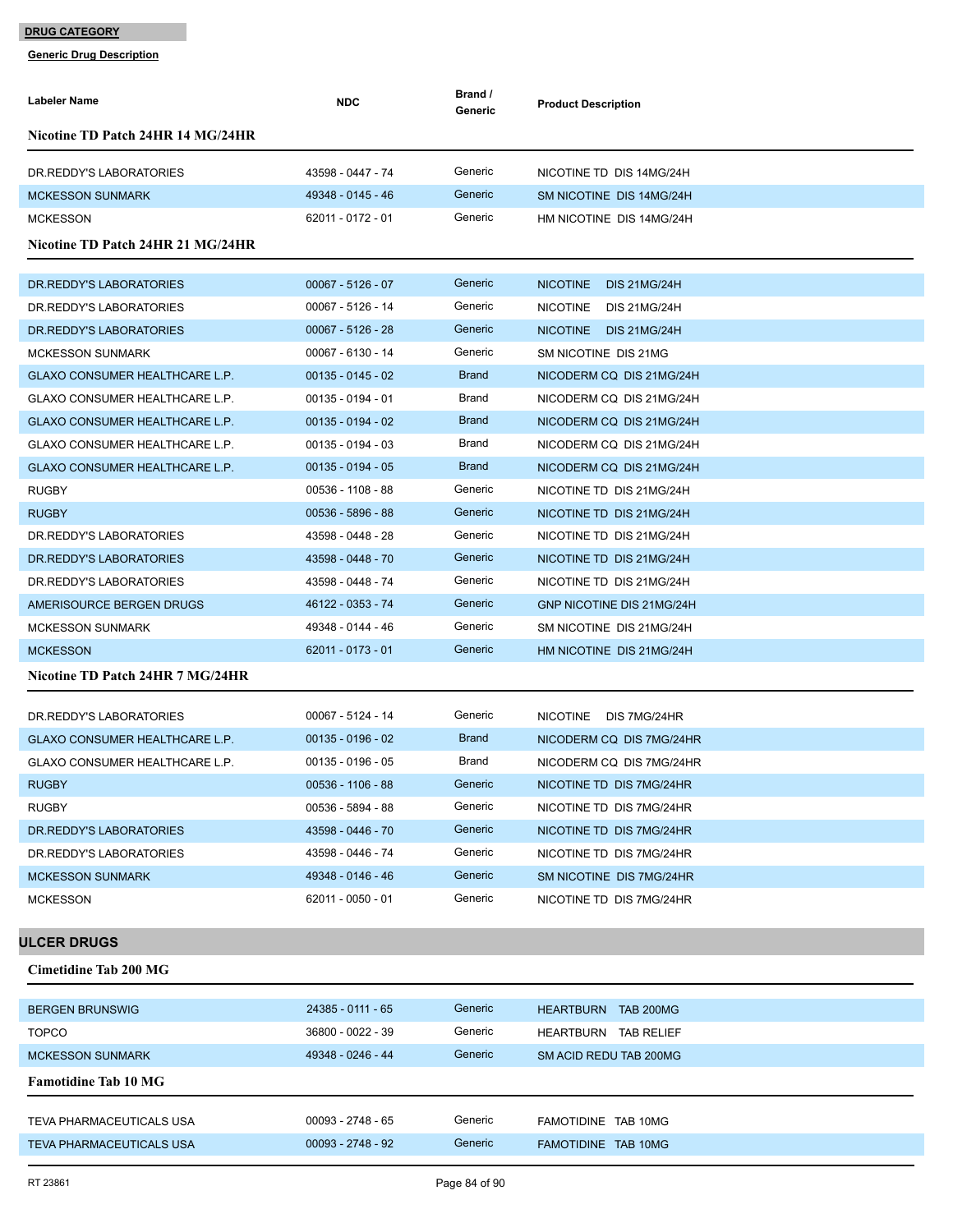| Labeler Name                                                 | <b>NDC</b>          | Brand /<br>Generic | <b>Product Description</b>                           |  |  |
|--------------------------------------------------------------|---------------------|--------------------|------------------------------------------------------|--|--|
| <b>Famotidine Tab 10 MG</b>                                  |                     |                    |                                                      |  |  |
| TEVA PHARMACEUTICALS USA                                     | 00093 - 2748 - 94   | Generic            | FAMOTIDINE TAB 10MG                                  |  |  |
| PERRIGO PHARMACEUTICALS                                      | $00113 - 0141 - 65$ | Generic            | ACID REDUCER TAB 10MG                                |  |  |
| <b>MAJOR PHARMACEUTICALS</b>                                 | 00904 - 5529 - 52   | Generic            | <b>HEARTBURN TAB RELIEF</b>                          |  |  |
| <b>MAJOR PHARMACEUTICALS</b>                                 | 00904 - 5529 - 87   | Generic            | HEARTBURN TAB RELIEF                                 |  |  |
| <b>SELECT BRAND</b>                                          | 15127 - 0370 - 30   | Generic            | ACID REDUCER TAB 10MG                                |  |  |
| <b>BERGEN BRUNSWIG</b>                                       | 24385 - 0255 - 72   | Generic            | ACID REDUCER TAB 10MG                                |  |  |
| <b>TOPCO</b>                                                 | 36800 - 0141 - 65   | Generic            | ACID REDUCER TAB 10MG                                |  |  |
| <b>TOPCO</b>                                                 | 36800 - 0141 - 72   | Generic            | ACID REDUCER TAB 10MG                                |  |  |
| LEADER BRAND PRODUCTS                                        | 37205 - 0614 - 65   | Generic            | ACID REDUCER TAB 10MG                                |  |  |
| AMERISOURCE BERGEN DRUGS                                     | 46122 - 0205 - 65   | Generic            | ACID REDUCER TAB 10MG                                |  |  |
| <b>MCKESSON SUNMARK</b>                                      | 49348 - 0128 - 12   | Generic            | ACID REDUCER TAB 10MG                                |  |  |
| <b>MCKESSON SUNMARK</b>                                      | 49348 - 0128 - 13   | Generic            | ACID REDUCER TAB 10MG                                |  |  |
| <b>MCKESSON SUNMARK</b>                                      | 49348 - 0128 - 44   | Generic            | ACID REDUCER TAB 10MG                                |  |  |
| <b>MCKESSON</b>                                              | 62011 - 0142 - 01   | Generic            | FAMOTIDINE TAB 10MG                                  |  |  |
| CHAIN DRUG MARKETING ASSOC                                   | 63868 - 0714 - 30   | Generic            | ACID CONTROL TAB 10MG                                |  |  |
| <b>Famotidine Tab 20 MG</b>                                  |                     |                    |                                                      |  |  |
| PERRIGO PHARMACEUTICALS                                      | $00113 - 0194 - 02$ | Generic            | ACID REDUCER TAB 20MG                                |  |  |
| <b>MAJOR PHARMACEUTICALS</b>                                 | 00904 - 5780 - 17   | Generic            | HEARTBURN TAB 20MG                                   |  |  |
| <b>MAJOR PHARMACEUTICALS</b>                                 | $00904 - 5780 - 51$ | Generic            | HEARTBURN TAB 20MG                                   |  |  |
| <b>BERGEN BRUNSWIG</b>                                       | 24385 - 0385 - 51   | Generic            | ACID REDUCER TAB 20MG                                |  |  |
| <b>BERGEN BRUNSWIG</b>                                       | 24385 - 0385 - 63   | Generic            | ACID REDUCER TAB 20MG                                |  |  |
| <b>BERGEN BRUNSWIG</b>                                       | 24385 - 0385 - 71   | Generic            | ACID REDUCER TAB 20MG                                |  |  |
| <b>TOPCO</b>                                                 | 36800 - 0194 - 02   | Generic            | ACID REDUCER TAB 20MG                                |  |  |
| <b>TOPCO</b>                                                 | 36800 - 0194 - 51   | Generic            | ACID REDUCER TAB 20MG                                |  |  |
| <b>TOPCO</b>                                                 | 36800 - 0194 - 71   | Generic            | ACID REDUCER TAB 20MG                                |  |  |
| <b>LEADER BRAND PRODUCTS</b>                                 | 37205 - 0861 - 63   | Generic            | ACID REDUCER TAB 20MG                                |  |  |
| AMERISOURCE BERGEN DRUGS                                     | 46122 - 0168 - 78   | Generic            | ACID REDUCER TAB 20MG                                |  |  |
| <b>MCKESSON SUNMARK</b>                                      | 49348 - 0817 - 05   | Generic            | ACID REDUCER TAB 20MG                                |  |  |
| <b>MCKESSON SUNMARK</b>                                      | 49348 - 0817 - 09   | Generic            | ACID REDUCER TAB 20MG                                |  |  |
| <b>MCKESSON</b>                                              | 62011 - 0143 - 01   | Generic            | FAMOTIDINE TAB 20MG                                  |  |  |
| <b>CHAIN DRUG MARKETING ASSOC</b>                            | 63868 - 0486 - 25   | Generic            | ACID CONTROL TAB 20MG                                |  |  |
| Famotidine-Ca Carbonate-Mag Hydroxide Chew Tab 10-800-165 MG |                     |                    |                                                      |  |  |
|                                                              | 00113 - 0321 - 63   | Generic            |                                                      |  |  |
| PERRIGO PHARMACEUTICALS<br><b>TOPCO</b>                      | 36800 - 0321 - 63   | Generic            | DUAL ACTION CHW COMPLETE<br>DUAL ACTION CHW COMPLETE |  |  |
| <b>TOPCO</b>                                                 | 36800 - 0321 - 71   | Generic            | DUAL ACTION CHW COMPLETE                             |  |  |
| <b>TOPCO</b>                                                 | 36800 - 0546 - 63   | Generic            | DUAL ACTION CHW COMPLETE                             |  |  |
| <b>TOPCO</b>                                                 | 36800 - 0546 - 71   | Generic            | DUAL ACTION CHW COMPLETE                             |  |  |
| <b>LEADER BRAND PRODUCTS</b>                                 | 37205 - 0680 - 63   | Generic            | ACID REDUCER CHW COMPLETE                            |  |  |
| <b>MCKESSON SUNMARK</b>                                      | 49348 - 0403 - 05   | Generic            | SM COMPLETE CHW DUAL ACT                             |  |  |
| <b>MCKESSON</b>                                              | 62011 - 0182 - 01   | Generic            | COMPLETE CHW DUAL ACT                                |  |  |
| Lansoprazole Cap Delayed Release 15 MG                       |                     |                    |                                                      |  |  |
|                                                              |                     |                    |                                                      |  |  |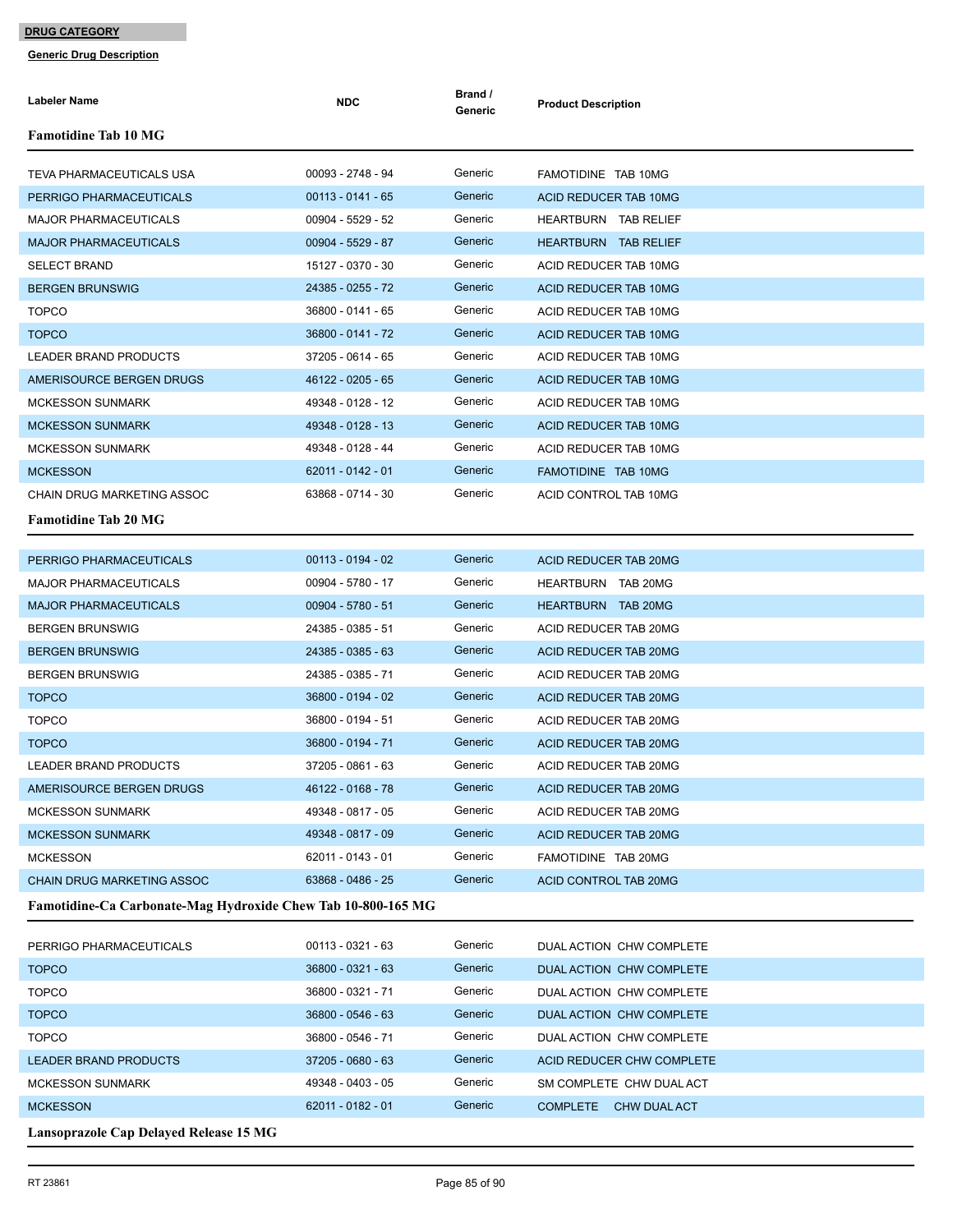| Labeler Name                                | <b>NDC</b>          | Brand /<br>Generic | <b>Product Description</b>   |
|---------------------------------------------|---------------------|--------------------|------------------------------|
| GLAXO CONSUMER HEALTHCARE L.P.              | 00067 - 6286 - 14   | Brand              | PREVACID 24H CAP 15MG DR     |
| GLAXO CONSUMER HEALTHCARE L.P.              | $00067 - 6286 - 28$ | <b>Brand</b>       | PREVACID 24H CAP 15MG DR     |
| GLAXO CONSUMER HEALTHCARE L.P.              | 00067 - 6286 - 42   | <b>Brand</b>       | PREVACID 24H CAP 15MG DR     |
| <b>GEISS DESTIN &amp; DUNN</b>              | $00113 - 0117 - 02$ | Generic            | LANSOPRAZOLE CAP 15MG DR     |
| <b>RUGBY</b>                                | 00536 - 1034 - 13   | Generic            | <b>HEARTBURN TR CAP 15MG</b> |
| <b>RUGBY</b>                                | 00536 - 1034 - 71   | Generic            | <b>HEARTBURN TR CAP 15MG</b> |
| <b>RUGBY</b>                                | 00536 - 1034 - 88   | Generic            | <b>HEARTBURN TR CAP 15MG</b> |
| <b>ACTAVIS PHARMA</b>                       | 00591 - 2448 - 14   | Generic            | LANSOPRAZOLE CAP 15MG DR     |
| <b>TOPCO</b>                                | 36800 - 0117 - 02   | Generic            | LANSOPRAZOLE CAP 15MG DR     |
| <b>TOPCO</b>                                | 36800 - 0117 - 03   | Generic            | LANSOPRAZOLE CAP 15MG DR     |
| <b>LEADER BRAND PRODUCTS</b>                | 37205 - 0661 - 74   | Generic            | LANSOPRAZOLE CAP 15MG DR     |
| PERRIGO PHARMACEUTICALS                     | 45802 - 0245 - 01   | Generic            | LANSOPRAZOLE CAP 15MG DR     |
| PERRIGO PHARMACEUTICALS                     | 45802 - 0245 - 02   | Generic            | LANSOPRAZOLE CAP 15MG DR     |
| PERRIGO PHARMACEUTICALS                     | 45802 - 0245 - 03   | Generic            | LANSOPRAZOLE CAP 15MG DR     |
| AMERISOURCE BERGEN DRUGS                    | 46122 - 0107 - 03   | Generic            | LANSOPRAZOLE CAP 15MG DR     |
| AMERISOURCE BERGEN DRUGS                    | 46122 - 0107 - 04   | Generic            | LANSOPRAZOLE CAP 15MG DR     |
| AMERISOURCE BERGEN DRUGS                    | 46122 - 0107 - 74   | Generic            | LANSOPRAZOLE CAP 15MG DR     |
| <b>MCKESSON SUNMARK</b>                     | 49348 - 0301 - 46   | Generic            | LANSOPRAZOLE CAP 15MG DR     |
| <b>MCKESSON SUNMARK</b>                     | 49348 - 0301 - 61   | Generic            | LANSOPRAZOLE CAP 15MG DR     |
| <b>MCKESSON SUNMARK</b>                     | 49348 - 0301 - 78   | Generic            | LANSOPRAZOLE CAP 15MG DR     |
| <b>MCKESSON</b>                             | 62011 - 0168 - 01   | Generic            | LANSOPRAZOLE CAP 15MG DR     |
| <b>MCKESSON</b>                             | 62011 - 0168 - 02   | Generic            | LANSOPRAZOLE CAP 15MG DR     |
| <b>MCKESSON</b>                             | 62011 - 0168 - 03   | Generic            | LANSOPRAZOLE CAP 15MG DR     |
| <b>Omeprazole Delayed Release Tab 20 MG</b> |                     |                    |                              |
| PERRIGO PHARMACEUTICALS                     | $00113 - 0915 - 30$ | Generic            | OMEPRAZOLE TAB 20MG          |
| PERRIGO PHARMACEUTICALS                     | $00113 - 0915 - 55$ | Generic            | OMEPRAZOLE TAB 20MG          |
| PERRIGO PHARMACEUTICALS                     | $00113 - 0915 - 74$ | Generic            | OMEPRAZOLE TAB 20MG          |
| <b>MAJOR PHARMACEUTICALS</b>                | 00904 - 5834 - 41   | Generic            | OMEPRAZOLE TAB 20MG          |
| <b>MAJOR PHARMACEUTICALS</b>                | 00904 - 5834 - 42   | Generic            | OMEPRAZOLE TAB 20MG          |
| <b>MAJOR PHARMACEUTICALS</b>                | 00904 - 5834 - 71   | Generic            | OMEPRAZOLE TAB 20MG          |
| <b>TOPCO</b>                                | 36800 - 0915 - 01   | Generic            | OMEPRAZOLE TAB 20MG          |
| <b>TOPCO</b>                                | 36800 - 0915 - 30   | Generic            | OMEPRAZOLE TAB 20MG          |
| <b>TOPCO</b>                                | 36800 - 0915 - 55   | Generic            | OMEPRAZOLE TAB 20MG          |
| <b>TOPCO</b>                                | 36800 - 0915 - 74   | Generic            | OMEPRAZOLE TAB 20MG          |
| <b>LEADER BRAND PRODUCTS</b>                | 37205 - 0837 - 06   | Generic            | OMEPRAZOLE TAB 20MG          |
| LEADER BRAND PRODUCTS                       | 37205 - 0837 - 15   | Generic            | OMEPRAZOLE TAB 20MG          |
| <b>LEADER BRAND PRODUCTS</b>                | 37205 - 0837 - 66   | Generic            | OMEPRAZOLE TAB 20MG          |
| LEADER BRAND PRODUCTS                       | 37205 - 0837 - 74   | Generic            | OMEPRAZOLE TAB 20MG          |
| <b>PERRIGO</b>                              | 45802 - 0888 - 30   | Generic            | OMEPRAZOLE TAB 20MG          |
| <b>PERRIGO</b>                              | 45802 - 0888 - 55   | Generic            | OMEPRAZOLE TAB 20MG          |
| AMERISOURCE BERGEN DRUGS                    | 46122 - 0029 - 03   | <b>Brand</b>       | OMEPRAZOLE TAB 20MG          |
| AMERISOURCE BERGEN DRUGS                    | 46122 - 0029 - 04   | Brand              | OMEPRAZOLE TAB 20MG          |
| AMERISOURCE BERGEN DRUGS                    | 46122 - 0029 - 74   | <b>Brand</b>       | OMEPRAZOLE TAB 20MG          |
| AMERISOURCE BERGEN DRUGS                    | 46122 - 0029 - 99   | Brand              | OMEPRAZOLE TAB 20MG          |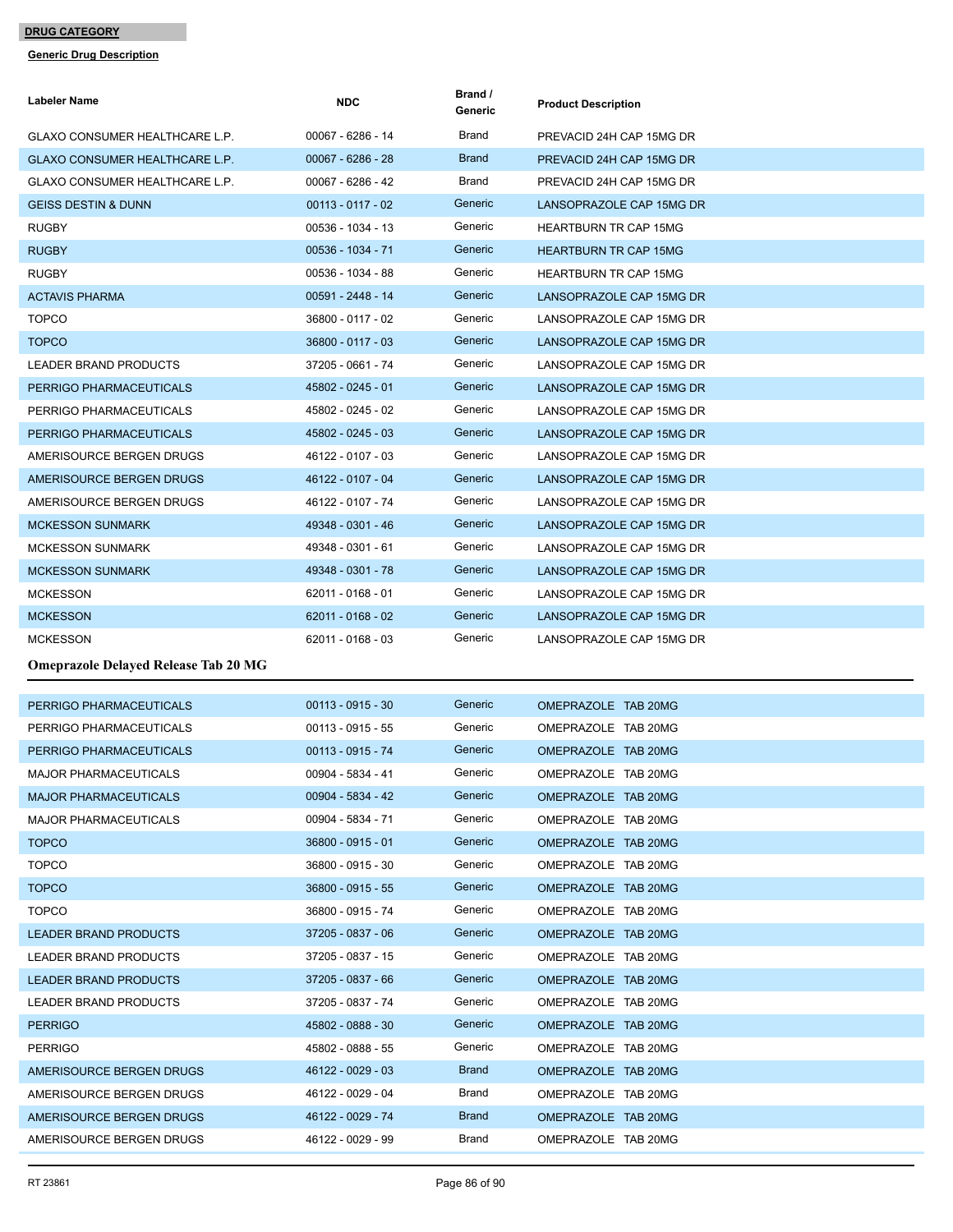| Labeler Name                                                  | <b>NDC</b>          | Brand /<br>Generic | <b>Product Description</b>                                      |  |  |  |
|---------------------------------------------------------------|---------------------|--------------------|-----------------------------------------------------------------|--|--|--|
| <b>Omeprazole Delayed Release Tab 20 MG</b>                   |                     |                    |                                                                 |  |  |  |
| <b>MCKESSON SUNMARK</b>                                       | 49348 - 0846 - 46   | <b>Brand</b>       | OMEPRAZOLE TAB 20MG                                             |  |  |  |
| <b>MCKESSON SUNMARK</b>                                       | 49348 - 0846 - 61   | Brand              | OMEPRAZOLE TAB 20MG                                             |  |  |  |
| <b>MCKESSON SUNMARK</b>                                       | 49348 - 0846 - 78   | <b>Brand</b>       | OMEPRAZOLE TAB 20MG                                             |  |  |  |
| <b>MCKESSON</b>                                               | 62011 - 0157 - 01   | Brand              | OMEPRAZOLE TAB 20MG                                             |  |  |  |
| <b>MCKESSON</b>                                               | 62011 - 0157 - 02   | <b>Brand</b>       | OMEPRAZOLE TAB 20MG                                             |  |  |  |
| <b>MCKESSON</b>                                               | 62011 - 0157 - 03   | Brand              | OMEPRAZOLE TAB 20MG                                             |  |  |  |
| <b>Omeprazole Magnesium Cap DR 20.6 MG (20 MG Base Equiv)</b> |                     |                    |                                                                 |  |  |  |
| DR.REDDY'S LABORATORIES, INC.                                 | 55111 - 0397 - 27   | Generic            | OMEPRAZOLE CAP 20.6MGDR                                         |  |  |  |
| DR.REDDY'S LABORATORIES, INC.                                 | 55111 - 0397 - 33   | Generic            | OMEPRAZOLE CAP 20.6MGDR                                         |  |  |  |
| DR.REDDY'S LABORATORIES, INC.                                 | 55111 - 0397 - 52   | Generic            | OMEPRAZOLE CAP 20.6MGDR                                         |  |  |  |
| <b>CHAIN DRUG MARKETING ASSOC</b>                             | 63868 - 0177 - 42   | Generic            | OMEPRAZOLE CAP 20.6MGDR                                         |  |  |  |
| <b>Ranitidine HCl Tab 150 MG</b>                              |                     |                    |                                                                 |  |  |  |
| <b>PERRIGO</b>                                                | $00113 - 0852 - 02$ | Generic            | ACID REDUCER TAB 150MG                                          |  |  |  |
|                                                               | 00113 - 0852 - 71   | Generic            |                                                                 |  |  |  |
| <b>PERRIGO</b>                                                | 00597 - 0120 - 24   | <b>Brand</b>       | ACID REDUCER TAB 150MG                                          |  |  |  |
| <b>BOEHRINGER CONS</b><br>BOEHRINGER CONS                     | 00597 - 0120 - 50   | Brand              | <b>ZANTAC</b><br><b>TAB 150MG</b><br>ZANTAC<br><b>TAB 150MG</b> |  |  |  |
| <b>BOEHRINGER CONS</b>                                        | $00597 - 0120 - 68$ | <b>Brand</b>       | <b>ZANTAC</b><br><b>TAB 150MG</b>                               |  |  |  |
| <b>BOEHRINGER CONS</b>                                        | 00597 - 0121 - 24   | Brand              | ZANTAC<br><b>TAB 150MG</b>                                      |  |  |  |
| <b>BOEHRINGER CONS</b>                                        | 00597 - 0121 - 50   | <b>Brand</b>       | <b>ZANTAC</b><br><b>TAB 150MG</b>                               |  |  |  |
| <b>BOEHRINGER CONS</b>                                        | 00597 - 0121 - 68   | Brand              | ZANTAC<br><b>TAB 150MG</b>                                      |  |  |  |
| <b>BOEHRINGER CONS</b>                                        | 00597 - 0121 - 90   | <b>Brand</b>       | <b>ZANTAC</b><br><b>TAB 150MG</b>                               |  |  |  |
| BOEHRINGER CONS                                               | 00597 - 0121 - 95   | Brand              | ZANTAC<br><b>TAB 150MG</b>                                      |  |  |  |
| <b>MAJOR PHARMACEUTICALS</b>                                  | 00904 - 6350 - 24   | Generic            | RANITIDINE TAB 150MG                                            |  |  |  |
| MAJOR PHARMACEUTICALS                                         | 00904 - 6350 - 51   | Generic            | RANITIDINE TAB 150MG                                            |  |  |  |
| <b>SELECT BRAND</b>                                           | 15127 - 0340 - 24   | Generic            | ACID REDUCER TAB 150MG                                          |  |  |  |
| <b>BERGEN BRUNSWIG</b>                                        | 24385 - 0268 - 62   | Generic            | ACID CONTROL TAB 150MG                                          |  |  |  |
| <b>BERGEN BRUNSWIG</b>                                        | 24385 - 0268 - 71   | Generic            | ACID CONTROL TAB 150MG                                          |  |  |  |
| <b>TOPCO</b>                                                  | 36800 - 0047 - 02   | Generic            | HEARTBURN TAB 150MG                                             |  |  |  |
| <b>TOPCO</b>                                                  | 36800 - 0047 - 71   | Generic            | <b>HEARTBURN TAB 150MG</b>                                      |  |  |  |
| <b>TOPCO</b>                                                  | 36800 - 0852 - 71   | Generic            | HEARTBURN TAB 150MG                                             |  |  |  |
| <b>TOPCO</b>                                                  | 36800 - 0950 - 09   | Generic            | <b>HEARTBURN TAB 150MG</b>                                      |  |  |  |
| <b>TOPCO</b>                                                  | 36800 - 0950 - 62   | Generic            | HEARTBURN TAB 150MG                                             |  |  |  |
| AMERISOURCE BERGEN DRUGS                                      | 46122 - 0041 - 62   | Generic            | <b>ACID CONTROL TAB 150MG</b>                                   |  |  |  |
| AMERISOURCE BERGEN DRUGS                                      | 46122 - 0041 - 71   | Generic            | ACID CONTROL TAB 150MG                                          |  |  |  |
| AMERISOURCE BERGEN DRUGS                                      | 46122 - 0224 - 62   | Generic            | ACID CONTROL TAB 150MG                                          |  |  |  |
| <b>MCKESSON SUNMARK</b>                                       | 49348 - 0026 - 54   | Generic            | ACID REDUCER TAB 150MG                                          |  |  |  |
| <b>OHM LABS</b>                                               | $51660 - 0351 - 60$ | Generic            | ACID REDUCER TAB 150MG                                          |  |  |  |
| DR.REDDY'S LABORATORIES, INC.                                 | 55111 - 0404 - 34   | Generic            | RANITIDINE TAB 150MG                                            |  |  |  |
| <b>MCKESSON</b>                                               | 62011 - 0227 - 01   | Generic            | ACID REDUCER TAB 150MG                                          |  |  |  |
| <b>MCKESSON</b>                                               | 62011 - 0282 - 01   | Generic            | ACID REDUCER TAB 150MG                                          |  |  |  |
| <b>Ranitidine HCl Tab 75 MG</b>                               |                     |                    |                                                                 |  |  |  |
|                                                               |                     |                    |                                                                 |  |  |  |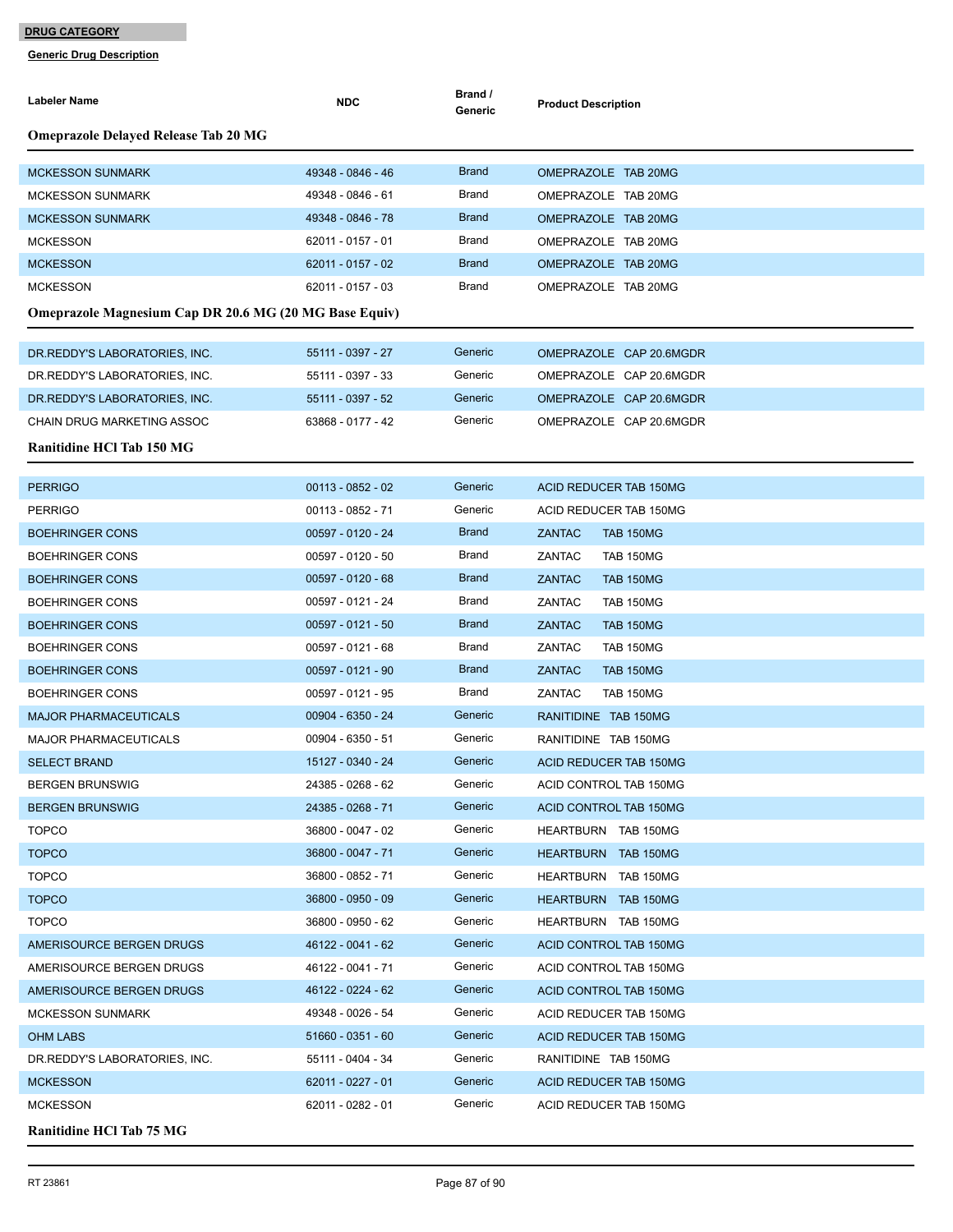| Labeler Name                                                                      | <b>NDC</b>                             | Brand /<br>Generic | <b>Product Description</b>               |
|-----------------------------------------------------------------------------------|----------------------------------------|--------------------|------------------------------------------|
| <b>BOEHRINGER CONS</b>                                                            | 00597 - 0122 - 13                      | <b>Brand</b>       | ZANTAC<br>TAB 75MG                       |
| <b>BOEHRINGER CONS</b>                                                            | 00597 - 0122 - 27                      | Brand              | ZANTAC<br>TAB 75MG                       |
| <b>BOEHRINGER CONS</b>                                                            | 00597 - 0122 - 37                      | <b>Brand</b>       | <b>ZANTAC</b><br>TAB 75MG                |
| <b>BOEHRINGER CONS</b>                                                            | 00597 - 0122 - 54                      | Brand              | ZANTAC<br>TAB 75MG                       |
| <b>BOEHRINGER CONS</b>                                                            | 00597 - 0122 - 81                      | <b>Brand</b>       | <b>ZANTAC</b><br>TAB 75MG                |
| <b>MAJOR PHARMACEUTICALS</b>                                                      | 00904 - 6349 - 46                      | Generic            | RANITIDINE TAB 75MG                      |
| <b>MAJOR PHARMACEUTICALS</b>                                                      | 00904 - 6349 - 52                      | Generic            | RANITIDINE TAB 75MG                      |
| <b>TOPCO</b>                                                                      | 36800 - 0271 - 39                      | Generic            | <b>HEARTBRN REL TAB 75MG</b>             |
| <b>TOPCO</b>                                                                      | 36800 - 0271 - 72                      | Generic            | <b>HEARTBRN REL TAB 75MG</b>             |
| AMERISOURCE BERGEN DRUGS                                                          | 46122 - 0223 - 65                      | Generic            | ACID REDUCER TAB 75MG                    |
| AMERISOURCE BERGEN DRUGS                                                          | 46122 - 0223 - 72                      | Generic            | ACID REDUCER TAB 75MG                    |
| <b>MCKESSON SUNMARK</b>                                                           | 49348 - 0473 - 12                      | Generic            | ACID REDUCER TAB 75MG                    |
| <b>MCKESSON SUNMARK</b>                                                           | 49348 - 0473 - 44                      | Generic            | ACID REDUCER TAB 75MG                    |
| <b>OHM LABS</b>                                                                   | 51660 - 0352 - 30                      | Generic            | ACID REDUCER TAB 75MG                    |
| <b>OHM LABS</b>                                                                   | 51660 - 0352 - 60                      | Generic            | ACID REDUCER TAB 75MG                    |
| <b>MCKESSON</b>                                                                   | 62011 - 0144 - 01                      | Generic            | ACID REDUCER TAB 75MG                    |
| <b>MCKESSON</b>                                                                   | 62011 - 0144 - 02                      | Generic            | ACID REDUCER TAB 75MG                    |
| <b>MCKESSON</b>                                                                   | 62011 - 0225 - 01                      | Generic            | <b>ACID REDUCER TAB 75MG</b>             |
| <b>MCKESSON</b>                                                                   | 62011 - 0225 - 02                      | Generic            | ACID REDUCER TAB 75MG                    |
| <b>MCKESSON</b>                                                                   | 62011 - 0283 - 01                      | Generic            | ACID REDUCER TAB 75MG                    |
| <b>MCKESSON</b>                                                                   | 62011 - 0283 - 02                      | Generic            | ACID REDUCER TAB 75MG                    |
|                                                                                   |                                        |                    |                                          |
|                                                                                   |                                        |                    |                                          |
|                                                                                   |                                        |                    |                                          |
| <b>Clotrimazole Vaginal Cream 1%</b>                                              |                                        |                    |                                          |
| <b>ACTAVIS MID ATLANTIC</b>                                                       | 00472 - 0220 - 41                      | Generic            | <b>CLOTRIMAZOLE CRE 1%</b>               |
| ACTAVIS MID ATLANTIC                                                              | $00472 - 0220 - 63$                    | Generic            | <b>CLOTRIMAZOLE CRE 1%</b>               |
| <b>MCKESSON SUNMARK</b>                                                           | 49348 - 0793 - 76                      | Generic            | CLOTRIMAZOLE CRE 1% VAG                  |
| <b>TARO</b>                                                                       | 51672 - 2003 - 06                      | Generic            | <b>CLOTRIMAZOLE CRE 1% VAG</b>           |
| <b>Clotrimazole Vaginal Cream 2%</b>                                              |                                        |                    |                                          |
|                                                                                   |                                        |                    |                                          |
| <b>BERGEN BRUNSWIG</b>                                                            | 24385 - 0110 - 09                      | Generic<br>Generic | <b>CLOTRIMAZOLE CRE 3 DAY</b>            |
| <b>TOPCO</b>                                                                      | 36800 - 0062 - 00                      | Generic            | <b>CLOTRIMAZOLE CRE 2%</b>               |
| <b>MCKESSON SUNMARK</b>                                                           | 49348 - 0379 - 54                      | Generic            | 3 DAY VAGINL CRE 2%                      |
| <b>TARO</b><br>Miconazole Nitrate Vaginal App 200 MG & 2% Cream 9 GM Kit          | 51672 - 2062 - 00                      |                    | 3 DAY VAGINL CRE 2%                      |
|                                                                                   |                                        |                    |                                          |
| <b>TOPCO</b>                                                                      | 36800 - 0982 - 00                      | Generic            | MICONAZOLE 3 KIT COMBINAT                |
| AMERISOURCE BERGEN DRUGS                                                          | 46122 - 0144 - 04                      | Generic            | MICONAZOLE 3 KIT COMBO PK                |
| <b>MCKESSON SUNMARK</b>                                                           | 49348 - 0645 - 73                      | Generic            | MICONAZOLE 3 KIT COMBINAT                |
| Miconazole Nitrate Vaginal Cream 2%                                               |                                        |                    |                                          |
|                                                                                   |                                        | Generic            |                                          |
| PERRIGO PHARMACEUTICALS                                                           | $00113 - 0214 - 29$                    | Generic            | MICONAZOLE 7 CRE TUBE/KIT                |
| <b>VAGINAL PRODUCTS</b><br>PERRIGO PHARMACEUTICALS<br><b>ACTAVIS MID ATLANTIC</b> | 00113 - 0825 - 29<br>00472 - 0730 - 41 | Generic            | MICONAZOLE 7 CRE 2%<br>MICONAZOLE CRE 2% |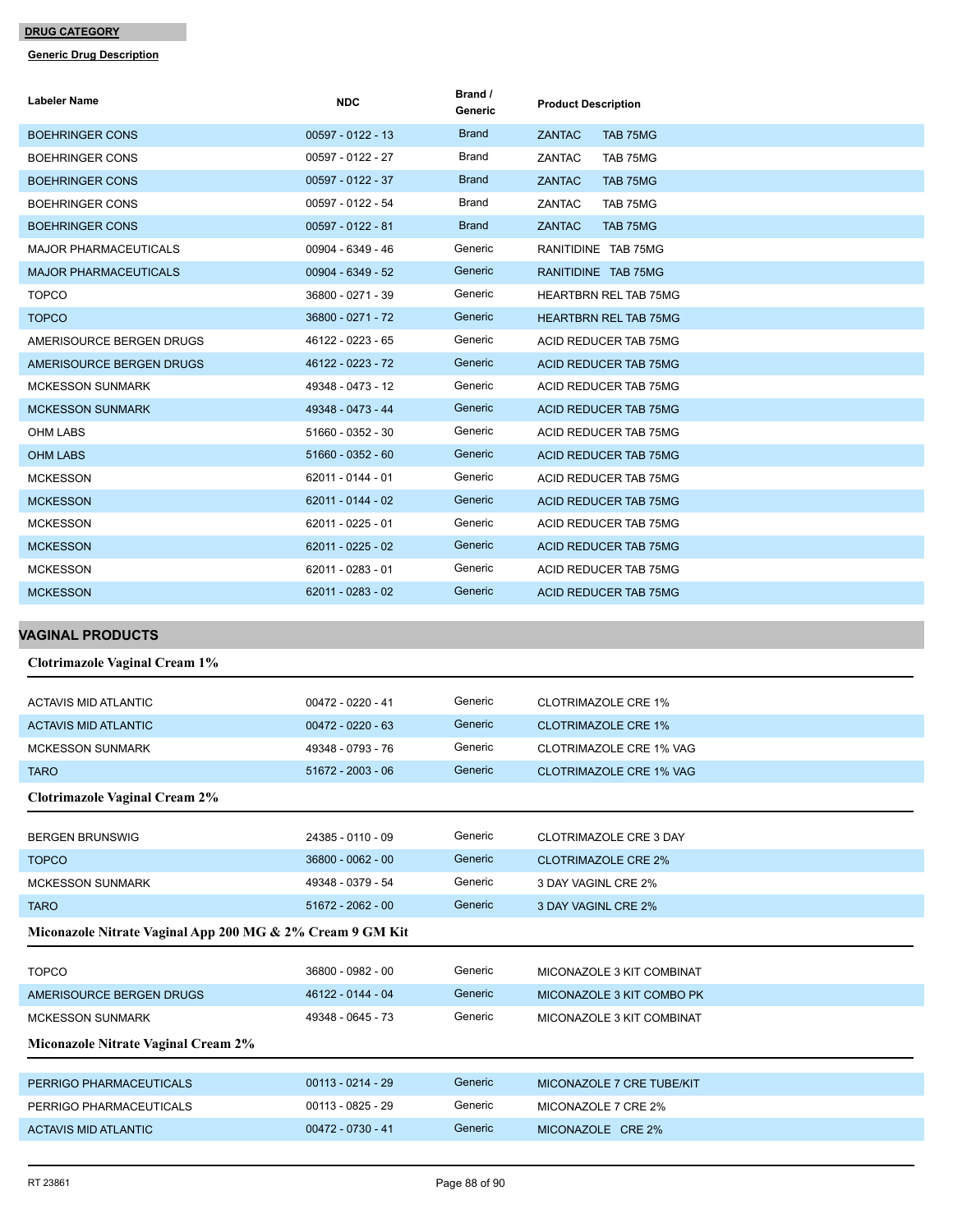| Labeler Name                                               | <b>NDC</b>          | Brand /<br>Generic | <b>Product Description</b>      |  |  |
|------------------------------------------------------------|---------------------|--------------------|---------------------------------|--|--|
| <b>Miconazole Nitrate Vaginal Cream 2%</b>                 |                     |                    |                                 |  |  |
| <b>ACTAVIS MID ATLANTIC</b>                                | 00472 - 0730 - 63   | Generic            | MICONAZOLE CRE 2%               |  |  |
| G & W LABS                                                 | 00713 - 0252 - 37   | Generic            | MICONAZOLE CRE 2%               |  |  |
| <b>MAJOR PHARMACEUTICALS</b>                               | 00904 - 7734 - 45   | Generic            | MICONAZOLE 7 CRE 2%             |  |  |
| <b>MAJOR PHARMACEUTICALS</b>                               | 00904 - 7734 - 57   | Generic            | MICONAZOLE 7 CRE 2%             |  |  |
| <b>BERGEN BRUNSWIG</b>                                     | 24385 - 0590 - 29   | Generic            | MICONAZOLE 7 CRE 2%             |  |  |
| <b>TOPCO</b>                                               | 36800 - 0825 - 29   | Generic            | MICONAZOLE 7 CRE 2%             |  |  |
| <b>MCKESSON SUNMARK</b>                                    | 49348 - 0530 - 77   | Generic            | MICONAZOLE 7 CRE 2%             |  |  |
| <b>MCKESSON SUNMARK</b>                                    | 49348 - 0872 - 77   | Generic            | MICONAZOLE 7 CRE 2%             |  |  |
| <b>TARO</b>                                                | 51672 - 2035 - 06   | Generic            | MICONAZOLE CRE 2%               |  |  |
| <b>CHAIN DRUG MARKETING ASSOC</b>                          | 63868 - 0198 - 45   | Generic            | MICONAZOLE 7 CRE 2%             |  |  |
| Miconazole Nitrate Vaginal Cream 4% (200 MG/5GM)           |                     |                    |                                 |  |  |
| <b>TOPCO</b>                                               | 36800 - 0070 - 09   | Generic            | MICONAZOLE 3 CRE 4%             |  |  |
| <b>CHAIN DRUG MARKETING ASSOC</b>                          | 63868 - 0197 - 25   | Generic            | 3 DAY VAGNAL CRE 4%             |  |  |
| Miconazole Nitrate Vaginal Supp 1200 MG & 2% Cream Kit     |                     |                    |                                 |  |  |
| <b>TOPCO</b>                                               | 36800 - 0199 - 00   | Generic            | MICONAZOLE 1 KIT                |  |  |
| <b>TOPCO</b>                                               | 36800 - 0737 - 45   | Generic            | <b>MICONAZOLE 1 KIT</b>         |  |  |
| <b>LEADER BRAND PRODUCTS</b>                               | 37205 - 0640 - 03   | Generic            | MICONAZOLE 1 KIT 1200-2%        |  |  |
| Miconazole Nitrate Vaginal Supp 200 MG & 2% Cream 9 GM Kit |                     |                    |                                 |  |  |
|                                                            |                     |                    |                                 |  |  |
| GLAXO CONSUMER HEALTHCARE L.P.                             | $00067 - 2091 - 03$ | Generic            | VAGISTAT-3 KIT COMBO PK         |  |  |
| PERRIGO PHARMACEUTICALS                                    | $00113 - 0081 - 00$ | Generic            | MICONAZOLE 3 KIT COMBO PK       |  |  |
| <b>MAJOR PHARMACEUTICALS</b>                               | $00904 - 5415 - 01$ | Generic            | MICONAZOLE 3 KIT COMBO PK       |  |  |
| <b>BERGEN BRUNSWIG</b>                                     | 24385 - 0606 - 02   | Generic            | MICONAZOLE 3 KIT COMBO PK       |  |  |
| <b>TOPCO</b>                                               | 36800 - 0081 - 00   | Generic            | MICONAZOLE 3 KIT COMBO PK       |  |  |
| <b>MCKESSON SUNMARK</b>                                    | 49348 - 0355 - 43   | Generic            | MICONAZOLE 3 KIT COMBO PK       |  |  |
| Miconazole Nitrate Vaginal Suppos 100 MG                   |                     |                    |                                 |  |  |
| <b>ACTAVIS MID ATLANTIC</b>                                | 00472 - 1736 - 07   | Generic            | MICONAZOLE 7 SUP 100MG          |  |  |
| G & W LABS                                                 | 00713 - 0197 - 57   | Generic            | MICONAZOLE SUP 100MG            |  |  |
| <b>MCKESSON SUNMARK</b>                                    | 49348 - 0833 - 61   | Generic            | SM MICON 7 SUP 100MG            |  |  |
| Nonoxynol-9 Film 28%                                       |                     |                    |                                 |  |  |
| <b>APOTHECUS</b>                                           | 52925 - 0112 - 01   | <b>Brand</b>       | <b>VCF VAGINAL MIS CONTRACP</b> |  |  |
| <b>APOTHECUS</b>                                           | 52925 - 0112 - 02   | <b>Brand</b>       | <b>VCF VAGINAL MIS CONTRACP</b> |  |  |
| <b>APOTHECUS</b>                                           | 52925 - 0112 - 03   | <b>Brand</b>       | <b>VCF VAGINAL MIS CONTRACP</b> |  |  |
| Nonoxynol-9 Foam 12.5%                                     |                     |                    |                                 |  |  |
| <b>APOTHECUS</b>                                           | 52925 - 0312 - 14   | <b>Brand</b>       | <b>VCF VAGINAL AER CONTRACP</b> |  |  |
| Nonoxynol-9 Gel 2%                                         |                     |                    |                                 |  |  |
|                                                            |                     |                    |                                 |  |  |
| MILEX                                                      | 00396 - 4010 - 00   | Brand              | SHUR-SEAL GEL 2%                |  |  |
| Nonoxynol-9 Gel 3%                                         |                     |                    |                                 |  |  |